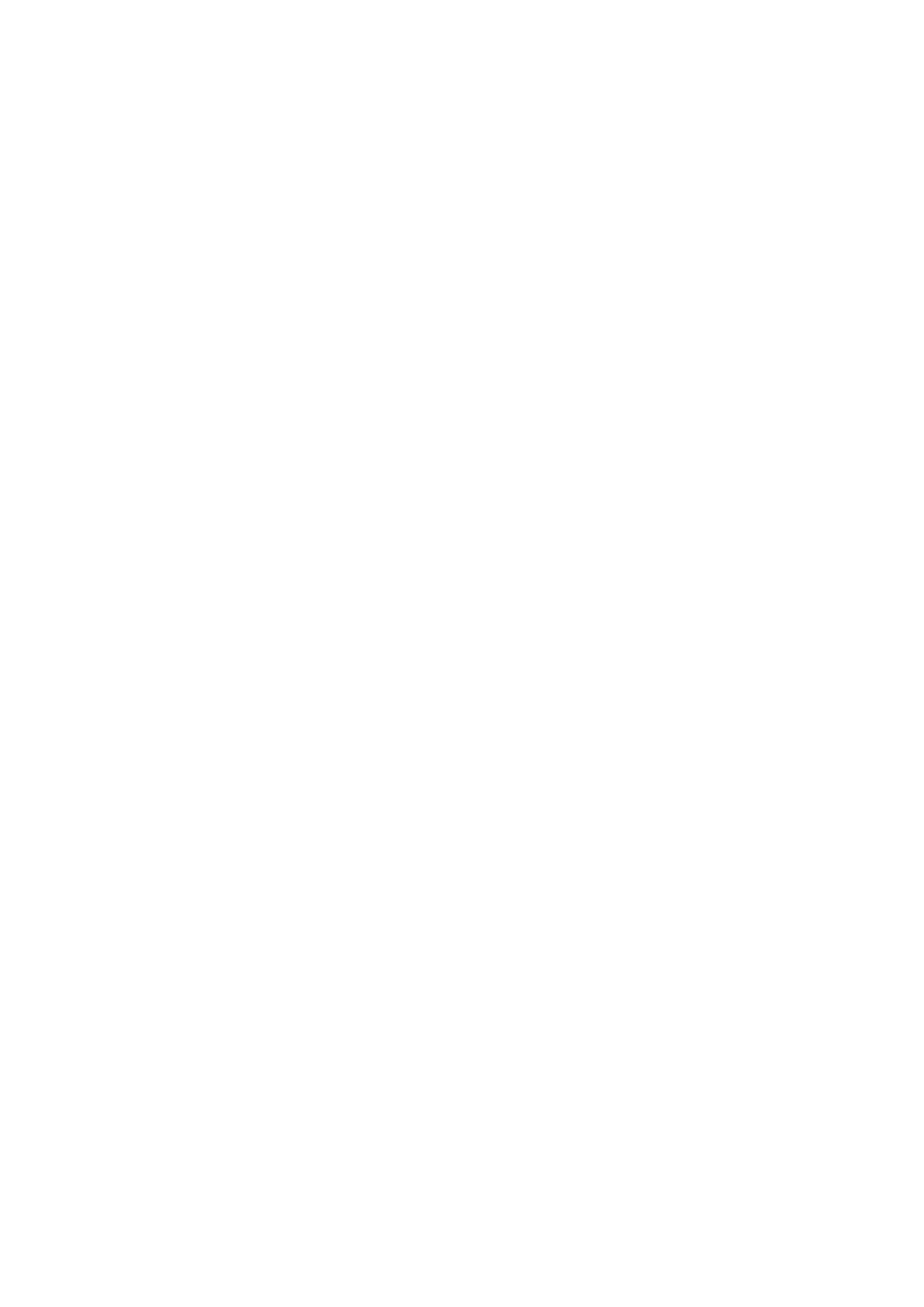#### **Abstract**

This thesis explores the regulation of self-managed superannuation funds and, in particular, the role of the Commissioner of Taxation in that regulatory regime. In this context, current problems in applying a regulatory approach that had been developed to deal with tax evasion in the cash economy sector are identified. The thesis then explores whether modifying the Commissioner's current regulatory approach to more overtly pursue the goals underpinning the superannuation system as a whole could address these problems. Were such an approach adopted, the thesis examines whether the Commissioner's general powers of administration can be effectively utilised to implement the change.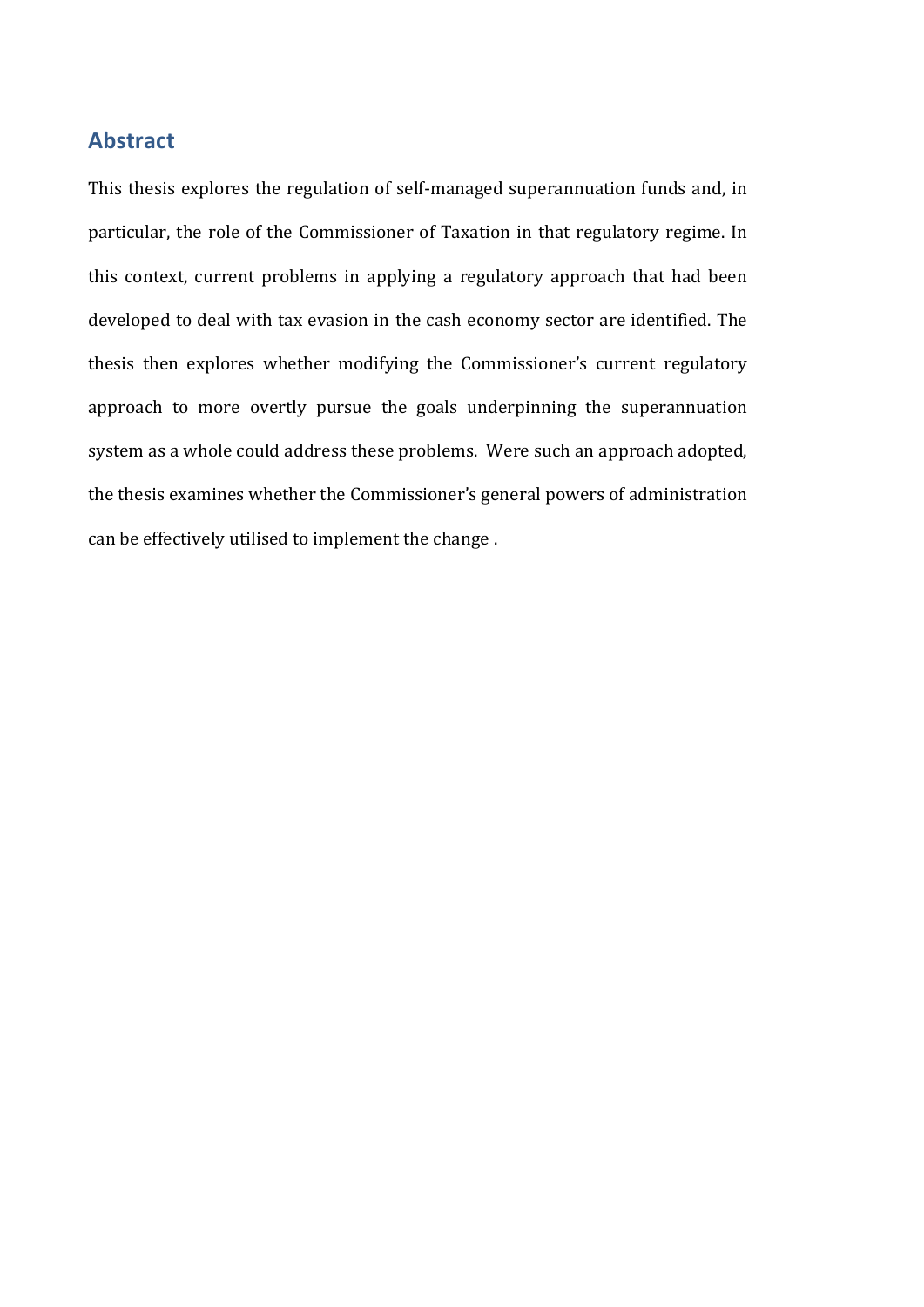## **Table of Contents**

| 2.1 The retirement income system in Australia: the three pillars 5                      |  |
|-----------------------------------------------------------------------------------------|--|
| 2.1.1                                                                                   |  |
| Second pillar: compulsory occupational superannuation - the superannuation<br>2.1.2     |  |
|                                                                                         |  |
| Third pillar: encouraging individual contributions to private retirement<br>2.1.3       |  |
|                                                                                         |  |
| 2.2                                                                                     |  |
| Use of the taxation power in the Constitution as a basis for regulation 16<br>2.2.1     |  |
| 2.2.2 Use of the corporations and old-age pensions powers in the Constitution to        |  |
|                                                                                         |  |
| Prudential supervision of superannuation funds: the three regulators20<br>2.3           |  |
| 2.4                                                                                     |  |
|                                                                                         |  |
| Chapter 3: Statutory framework for the regulation of superannuation funds               |  |
|                                                                                         |  |
| 3.1.1 Defining 'prudential' supervision and the reasons why it is required25            |  |
| 3.1.2                                                                                   |  |
| 3.2                                                                                     |  |
| An overview of the SISA 1993 and associated regulations 35<br>3.3                       |  |
| 3.3.1                                                                                   |  |
| 3.3.2                                                                                   |  |
| 3.3.3                                                                                   |  |
| 3.3.4                                                                                   |  |
| 3.3.5                                                                                   |  |
| 3.3.6                                                                                   |  |
| 3.3.7                                                                                   |  |
| 3.3.8                                                                                   |  |
| Tools available to the regulator to address contravention of regulatory<br>3.4          |  |
|                                                                                         |  |
| 3.4.1                                                                                   |  |
| 3.4.2                                                                                   |  |
| Strict liability, fault liability and two-tier criminal liability provisions66<br>3.4.3 |  |
| 3.4.4                                                                                   |  |
| 3.4.5                                                                                   |  |
| 3.4.6                                                                                   |  |
| 3.4.7                                                                                   |  |
| 3.4.8                                                                                   |  |
| 3.5                                                                                     |  |
| Chapter 4: Challenging the theoretical basis of the superannuation                      |  |
|                                                                                         |  |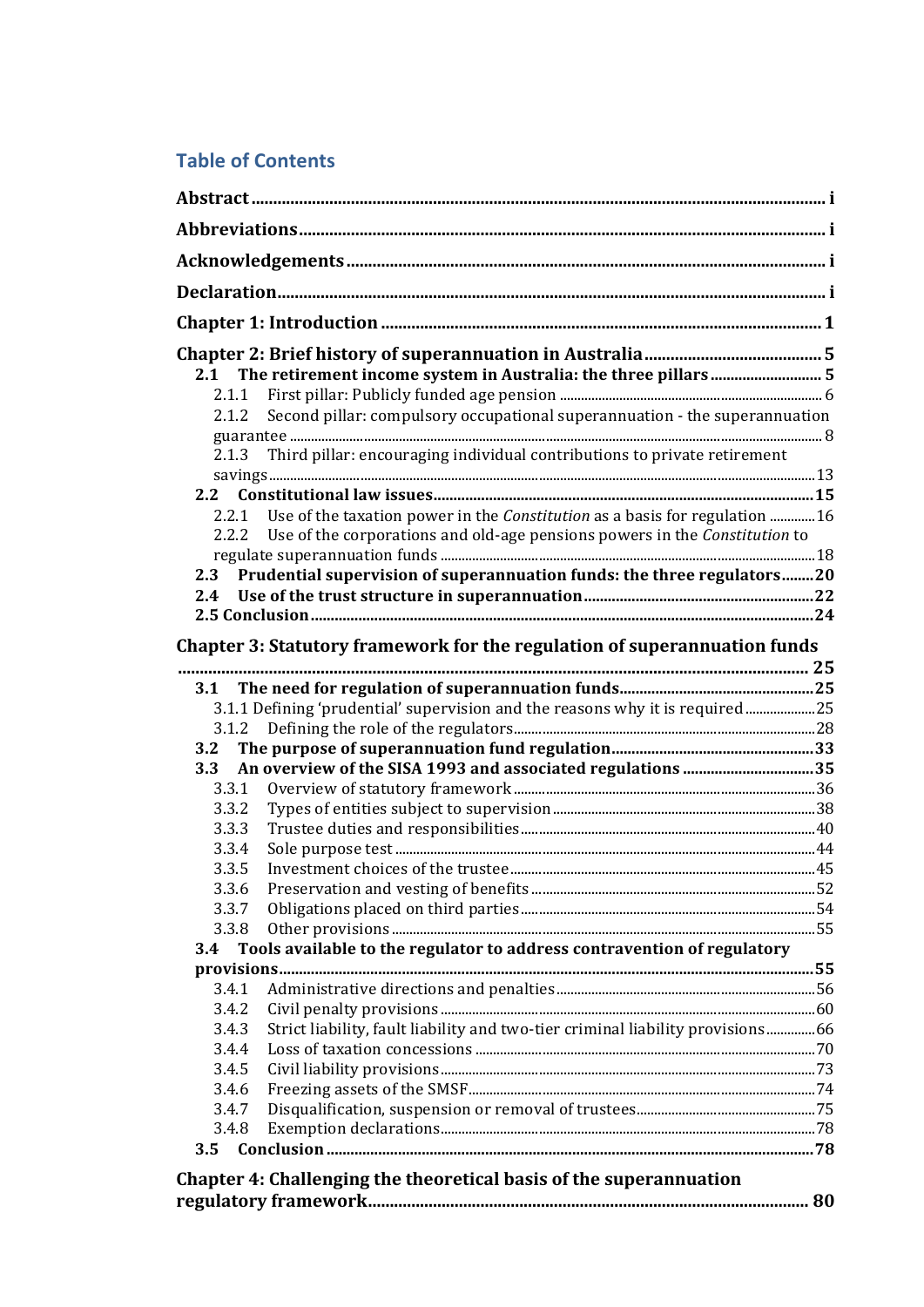| 4.1                                                                                     |  |
|-----------------------------------------------------------------------------------------|--|
| Theoretical basis for regulatory models adopted by the Commissioner and<br>4.2          |  |
|                                                                                         |  |
|                                                                                         |  |
| 4.2.2                                                                                   |  |
| APRA's approach to regulation of superannuation entities: 'risk-based<br>4.2.3          |  |
|                                                                                         |  |
| 4.2.4                                                                                   |  |
| 4.3                                                                                     |  |
| Challenging the assumptions supporting the current regulatory approaches<br>4.4         |  |
| 94                                                                                      |  |
| 4.4.1                                                                                   |  |
| 4.4.2                                                                                   |  |
| 4.5 The regulatory space - a shift in focus to values as regulatory goals103            |  |
| 4.5.1 Which values underpin Australia's retirement incomes system? 107                  |  |
|                                                                                         |  |
|                                                                                         |  |
| 5.1                                                                                     |  |
| 5.2                                                                                     |  |
| 5.3                                                                                     |  |
| 5.3.1 Regulation by reference to values - consistent with the rule of law? 118          |  |
|                                                                                         |  |
| 5.3.3                                                                                   |  |
| Application of the general administrative power in the context of the SISA.130<br>5.3.4 |  |
| Justiciability - is the Commissioner's administrative approach open to<br>5.4           |  |
|                                                                                         |  |
|                                                                                         |  |
|                                                                                         |  |
|                                                                                         |  |
| Accessibility: standing to sue for differential treatment 143<br>5.6                    |  |
| 5.7                                                                                     |  |
|                                                                                         |  |
|                                                                                         |  |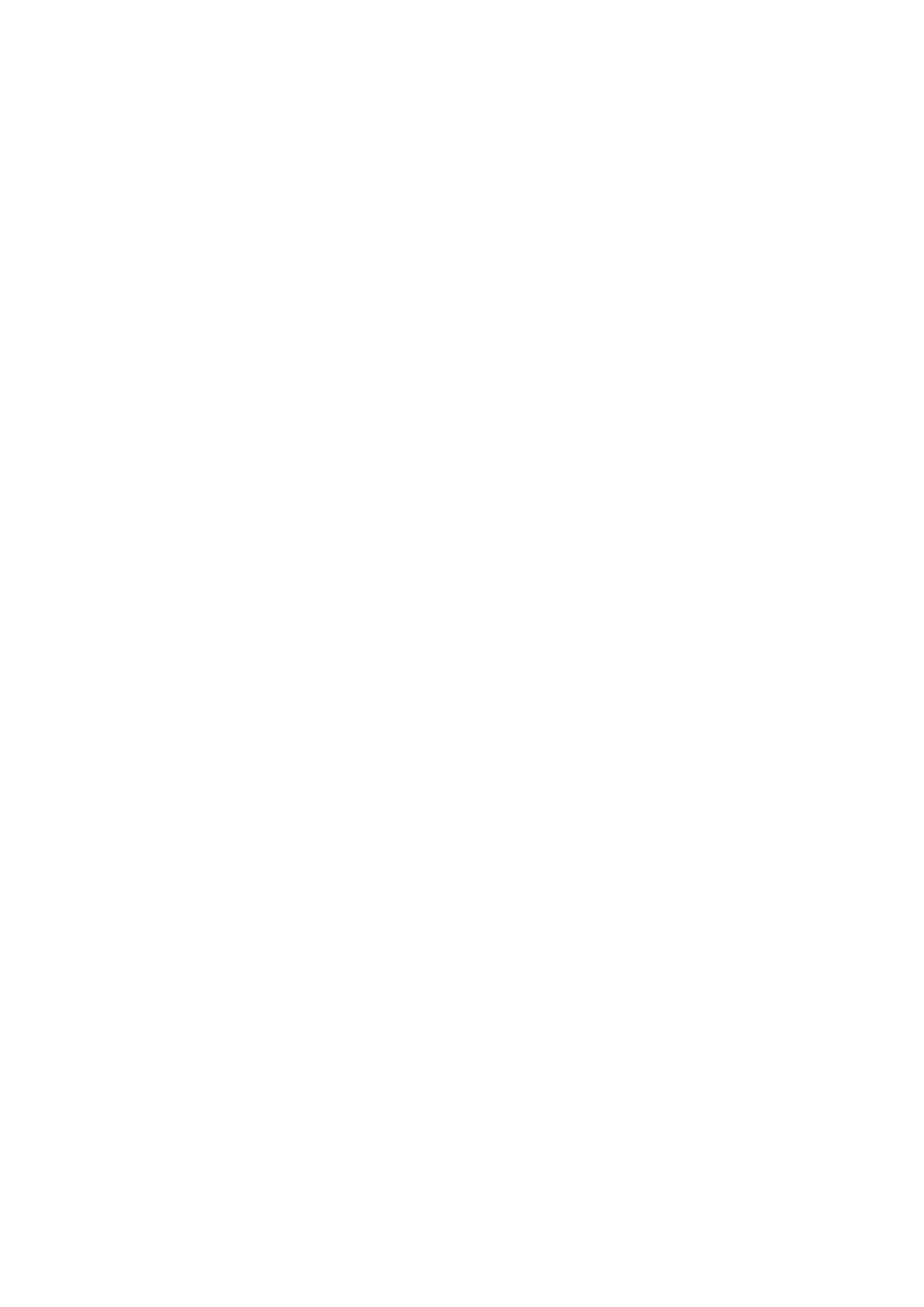## **Abbreviations**

In this thesis unless otherwise indicated, the following abbreviations are used.

| Reference                                            | <b>Abbreviation</b> |
|------------------------------------------------------|---------------------|
| <b>Commissioner of Taxation</b>                      | Commissioner        |
| Income Tax Assessment Act 1936                       | <b>ITAA 1936</b>    |
| Income Tax Assessment Act 1997                       | <b>ITAA 1997</b>    |
| Self managed superannuation fund                     | <b>SMSF</b>         |
| Superannuation Industry Supervision Act 1993         | <b>SISA 1993</b>    |
| Superannuation Industry Supervision Regulations 1994 | <b>SISR 1994</b>    |
|                                                      |                     |
|                                                      |                     |
|                                                      |                     |
|                                                      |                     |
|                                                      |                     |
|                                                      |                     |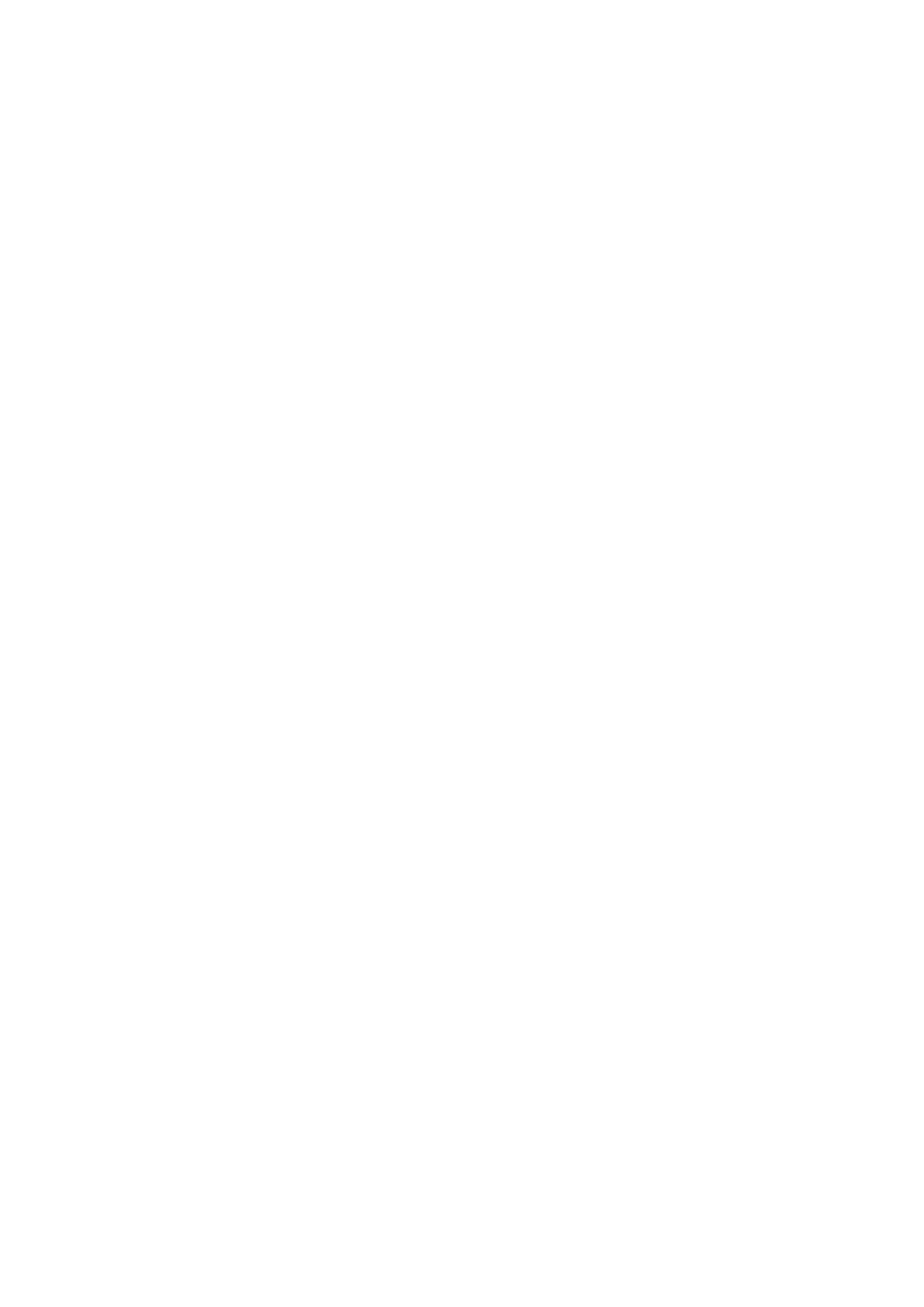### **Acknowledgements**

In developing this thesis I have been fortunate to have a number of people provide their valuable advice, the benefit of their experience, and constant support.

I would like to take this opportunity to thank Robert Olding, my manager at the ATO when the idea for this thesis first occurred to me. Your support in assisting me to obtain the Commissioner of Taxation Postgraduate Scholarship to commence writing the thesis and your unwavering support along the way was invaluable. My thanks to Trevor Jones, at the ATO, who was always at the ready with a word or two of encouragement.

My thanks also to my supervisors: firstly to George Syrota who was always able to ground my wayward thoughts in reality and provide the direction I needed to progress the thesis. To Professor Dale Pinto, whose enthusiasm, unwavering support over the years and keen eye to detail have improved the thesis beyond anything I could have done on my own. To Ian Murray, who agreed at short notice to take over as supervisor once George retired, and whose support, guidance and advice has helped me over the line! To Professor John Tarrant, my thanks for providing feedback in such short timeframes. To Professor Holly Cullen for her advice and timely assistance on all things relating to the postgraduate program.

Thanks to my family and friends for their part in this journey, particularly listening when I thought there was no end in sight, providing support and light relief when needed and for proofreading my draft chapters when asked. Finally my thanks and love to my husband Ross, without whom I would not have been able to find the time to finish this thesis; to my son Max, for his ability to play at my feet whilst I typed frantically away and my daughter Adele, for her timely arrival after the thesis was finished.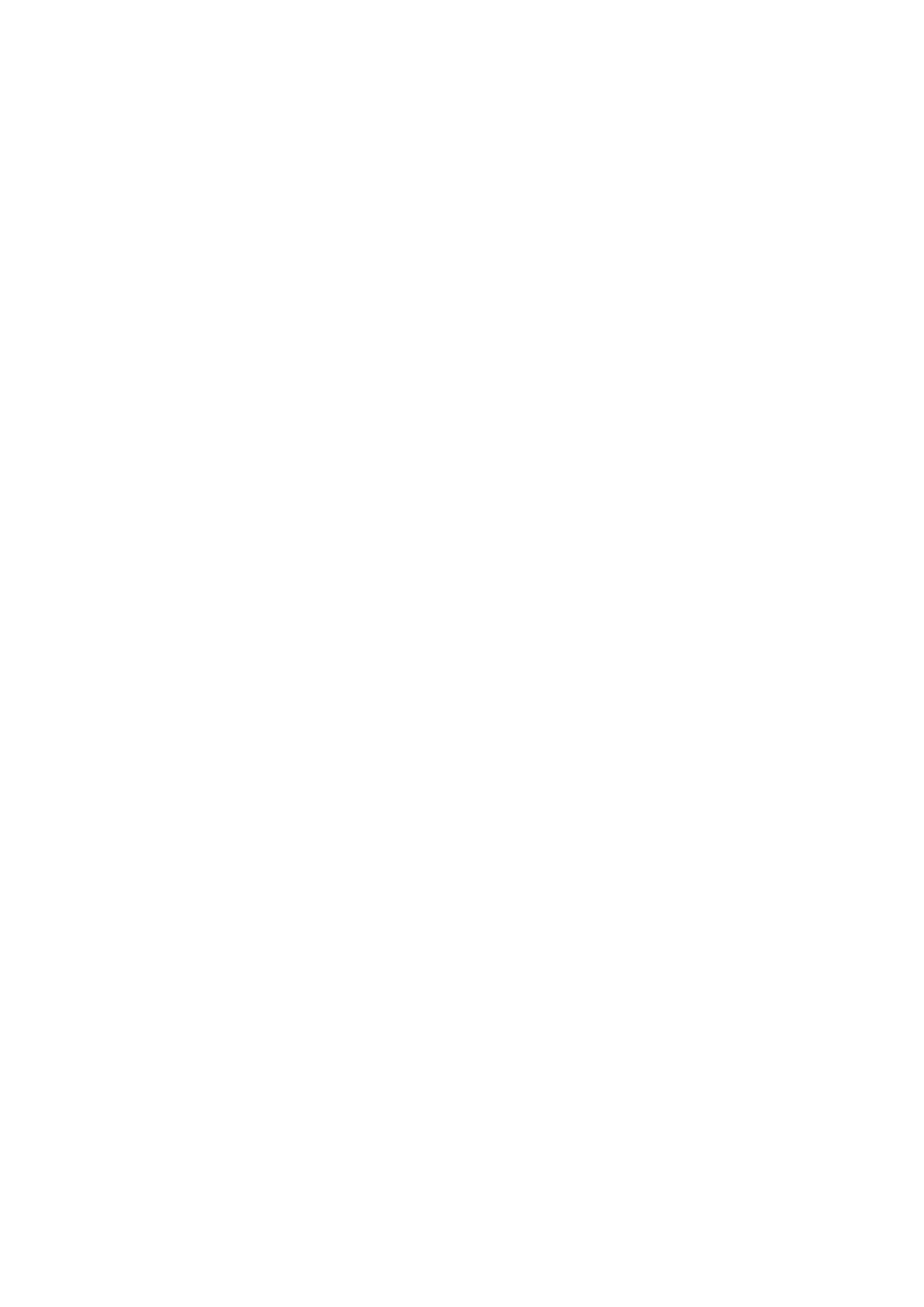## **Declaration**

I declare that this thesis is my own composition, all sources have been acknowledged and my contribution is clearly identified. The thesis has been completed during the course of enrolment in this degree at the University of Western Australia and has not previously been accepted for a degree at this or another institution.

---------------------------------- ----------------------------------

Signed Date Date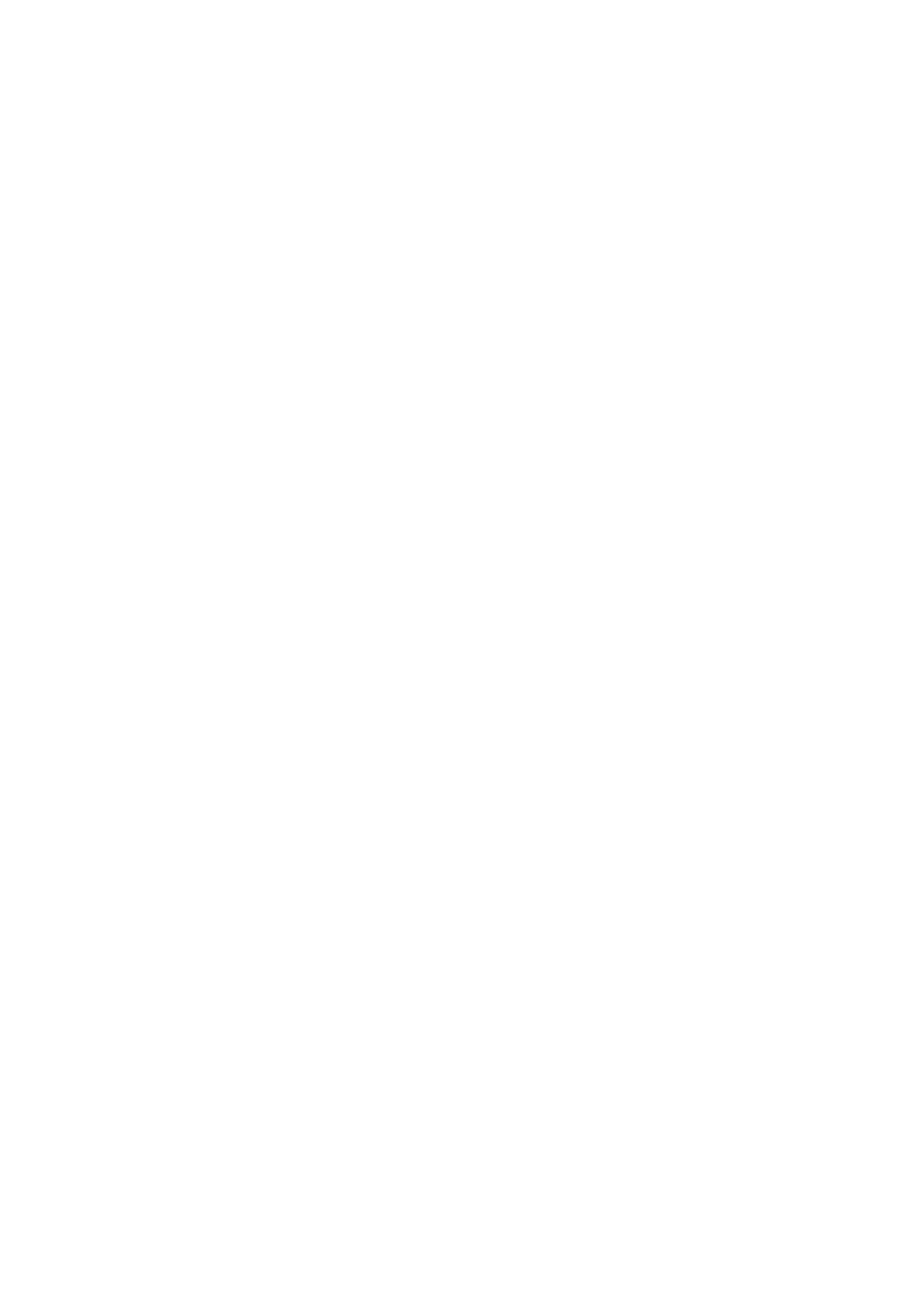#### **Chapter 1: Introduction**

 

Superannuation, or its absence, ultimately affects all Australians. Further, decisions made many years earlier, whilst working, can have a significant impact in retirement. Indeed, not only does superannuation impact on all Australians, but as at 30 June 2014 superannuation assets in Australia totaled \$1.85 trillion,<sup>1</sup> making it a very significant part of the Australian economy. Given its importance, the superannuation system has been the subject of much policy and legislative change by successive governments. The ever-changing landscape is a source of dissatisfaction for many Australians.<sup>2</sup> In fact, Robert French, Chief Justice of the High Court of Australia, observed:

There are few areas of the law which engage more strands of Australia's national legal, social, economic, industrial and political history than superannuation. There are few areas of practice which engage more extensively with the common law, equity and statute law. There are few which change with such rapidity.<sup>3</sup>

The focus of this thesis is on the Commissioner of Taxation's approach to regulation of self managed superannuation funds (SMSFs) in a way that promotes the underlying policy of the superannuation system whilst providing as much stability from an administrative basis as possible. The scope of the thesis is therefore focused on regulatory theory and administrative approaches rather than

<sup>&</sup>lt;sup>1</sup> Australian Prudential Regulation Authority, *Quarterly Superannuation Performance*, June 2014, 4.

<sup>&</sup>lt;sup>2</sup> Association of Superannuation Funds Australia, *Consumer attitudes to superannuation and super* policy issues, November 2011, 6 and Box 1.

<sup>&</sup>lt;sup>3</sup> Robert French, Chief Justice of the High Court of Australia, 'Superannuation – a confluence of legal streams' (Speech delivered at the Law Council of Australia Superannuation Committee Conference, Canberra, 26 February 2009).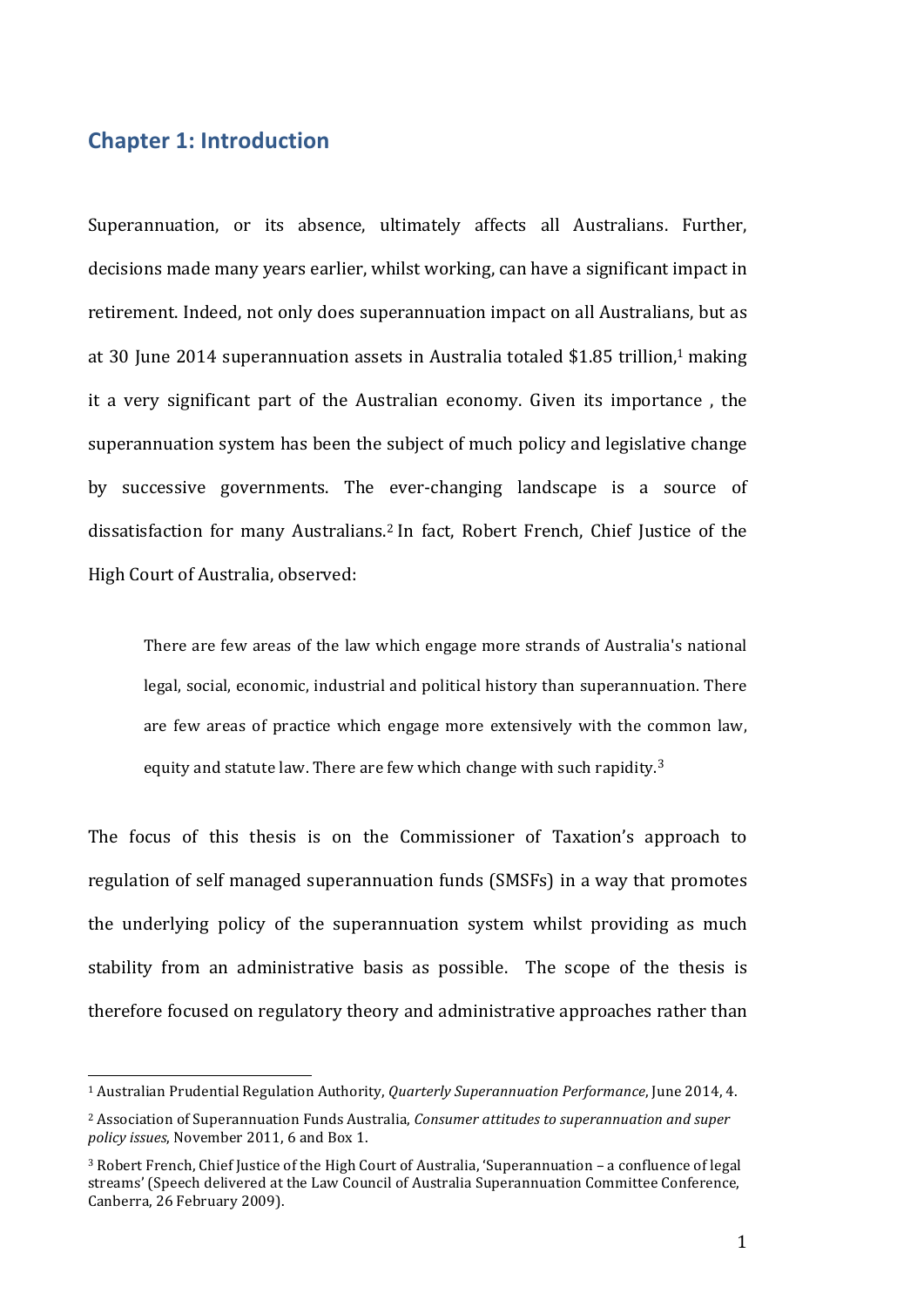examining whether further legislative change is required or warranted. In order to provide the relevant context for this discussion, a short history of the evolution of the superannuation system is provided in Chapter 2. Following that, Chapter  $3$ outlines the institutional and legal framework that applies to SMSFs.

Having provided this context, this thesis explores the ways in which the Commissioner can, through his approach to regulation of SMSFs, achieve a shift in attitude across the SMSF sector to garner an outcome that results in a natural attrition in the rate of breaches by SMSF trustees. The trust structure, which is a central feature of the Australian superannuation system, is said to provide the fund trustees, who in the case of an SMSF are often also the beneficiaries, with maximum flexibility and control.<sup>4</sup> However, such flexibility and control may more easily allow trustees of SMSFs to fall into error and breach their duties as trustees of their own superannuation fund.<sup>5</sup> The nature of an SMSF, where all trustees are also beneficiaries presents certain challenges for the regulation of such funds. In an environment where the Commissioner is charged with ensuring trustee compliance with prudential requirements, it is argued that utilization of the enforcement pyramid in the same way as for taxation matters may be inadequate.<sup>6</sup>

Chapter  $4$  examines the limitations of the responsive regulation theory, which underpins the Commissioner's current compliance approach to SMSFs. Having identified issues applying the current construct of the compliance model, which

<sup>&</sup>lt;sup>4</sup> Super System Review, Commonwealth of Australia, *Final Report: Review of the Governance*, *Efficiency, Structure and Operation of Australia's Superannuation System (2010).* 

<sup>&</sup>lt;sup>5</sup> See e.g., *Deputy Commissioner of Taxation (Superannuation) v* Fitzgeralds [2007] FCA 1602 where the trustees of an SMSF were fined for breach of the rules in *SISA 1993* s 62 in relation to the sole purpose test. The trustees had provided financial assistance to themselves from the assets of the SMSF.

 $6$  See Michelle Welsh, 'Civil Penalties and Responsive Regulation: The Gap Between Theory and Practice' (2009) 33 Melbourne University Law Review 908 for discussion on similar issues relating to Australian Securities and Investment Commission's use of civil and criminal penalties.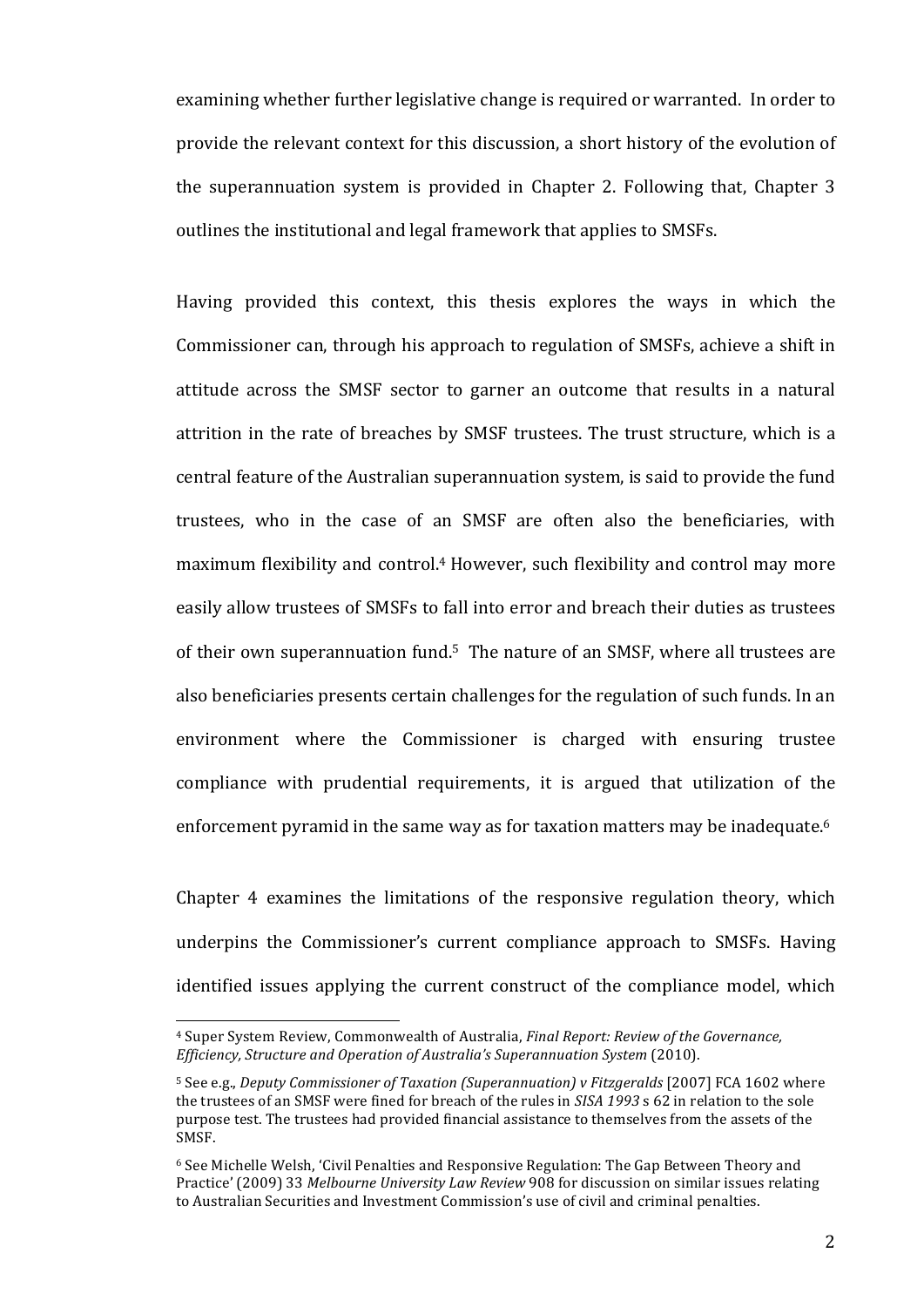was developed to deal with tax avoidance in the context of the cash economy and not to address trustee behaviour in an SMSF context, the chapter suggests a possible supplementary theory which could be used to evolve the application of that compliance model. A modification to the current compliance model in the way suggested is intended to increase SMSF trustees' voluntary compliance with the superannuation laws.

Chapter 5 examines the legal basis for adopting a modified compliance model approach, as discussed in Chapter 4, in the Commissioner's regulation of SMSFs. Given the constitutional context of the development of the Commonwealth's superannuation laws, finding a source of power to support an administrative approach is necessary. The potential for the general administrative powers vested in the Commissioner by the *Superannuation Industry Supervision Act 1993* (Cth)<sup>7</sup> to provide such legislative support, both in terms of providing the Commissioner with the requisite power to undertake certain administrative action as well as the limitations of that power are examined. Beyond the terms of the statute, the administrative law constraints that might apply to such an approach are also investigated, with emphasis on rule of law boundaries and administrative law review grounds.

The thesis concludes that although there may be a perceived conflict between a pragmatic approach supported by an application of a modified compliance model and the rule of law, there is sufficient rigour within the terms of the general administrative powers and the existence of administrative law constraints, to resolve such perceived conflict. Further, the application of such a modified

<sup>&</sup>lt;sup>7</sup> The Acts administered by the Commissioner of Taxation general contain a provision which states that 'the Commissioner shall have the general administration of this Act': see for example, *ITAA* 1936, s 8 and *TAA* 1953, Sch 1 s 356-5 and *SISA* 1993, s 6.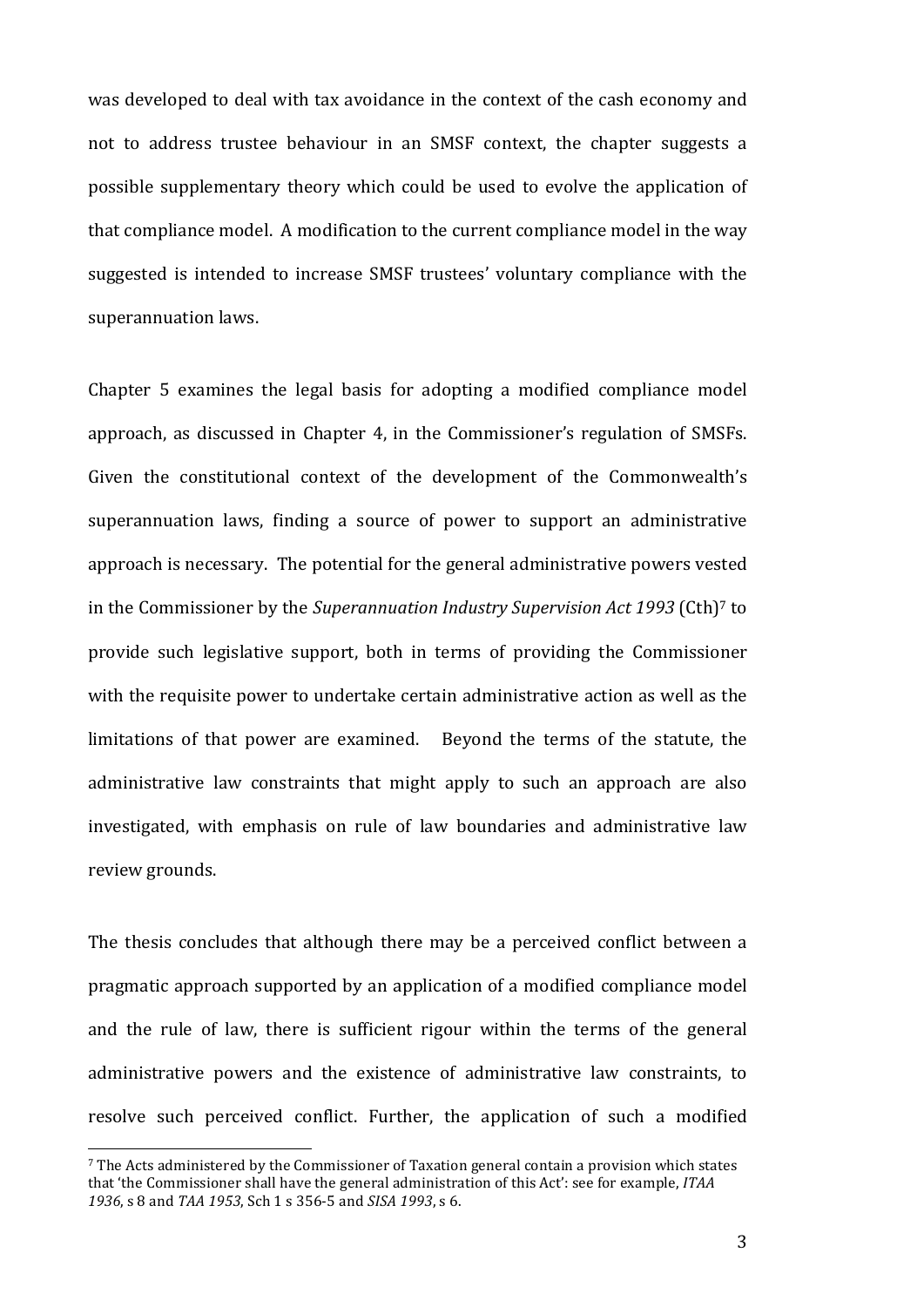compliance model would provide a better basis on which the Commissioner could influence SMSF trustee behaviour so as to achieve the intended policy outcomes of the Australian superannuation system being the provision of support to Australians during their old age in a way which does not impose an undue burden on current or future generations of taxpayers.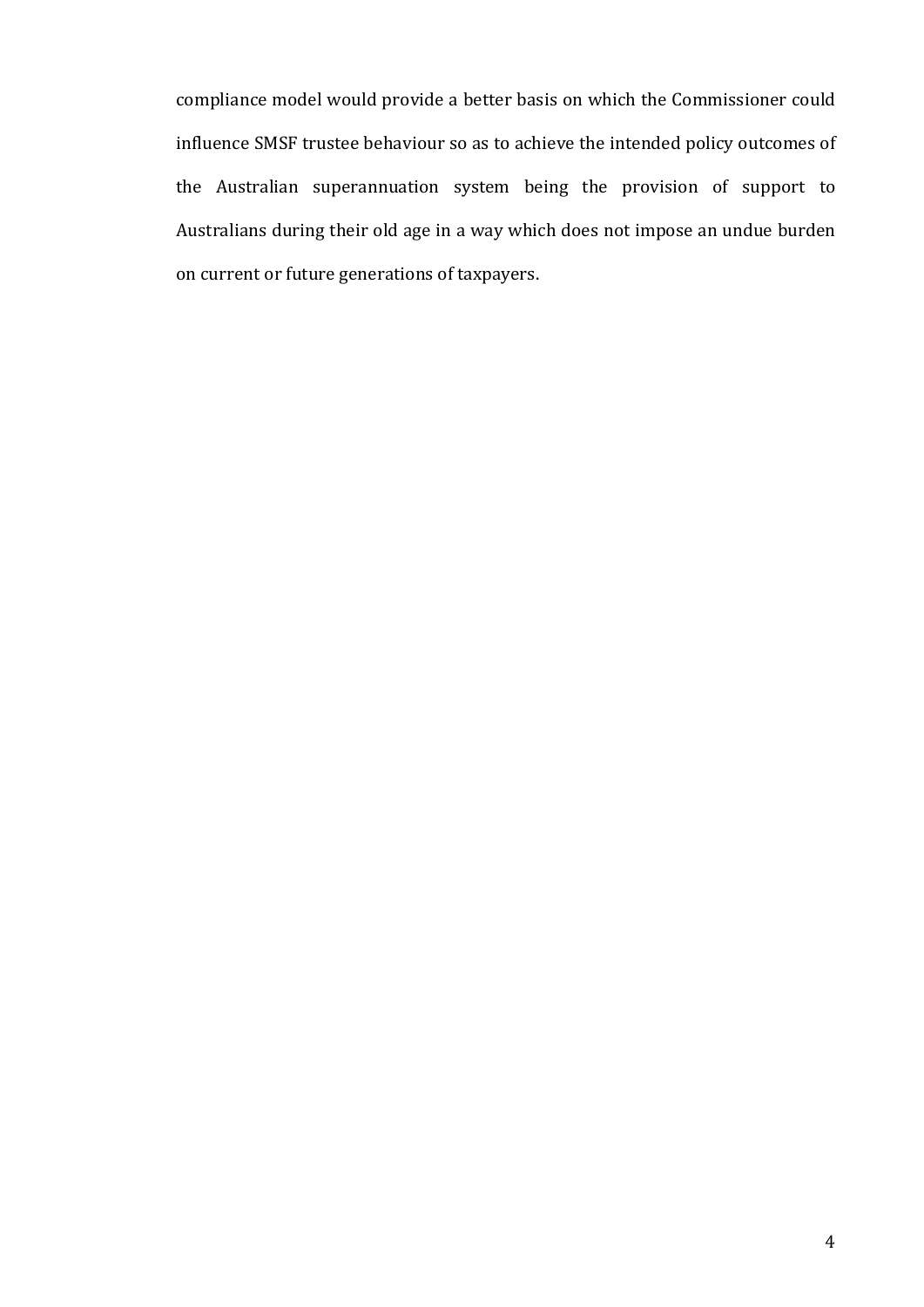#### **Chapter 2: Brief history of superannuation in Australia**

This chapter considers aspects of the historical development in superannuation leading to the Commissioner of Taxation's role as re

gulator of self managed superannuation funds (SMSFs). An examination of the evolution of the superannuation regime provides an important historical context against which the issues considered in this thesis are examined. The analysis includes an examination of the constitutional basis for the legislative regimes applying to superannuation funds and the use of the trust structure for superannuation funds. As part of that discussion the reasons for the close links between the taxation provisions<sup>1</sup> and the prudential and reporting standards<sup>2</sup> is outlined. The role of each of the regulators is discussed. Finally, the challenges facing the Commissioner of Taxation as regulator of self managed superannuation funds are identified.

#### 2.1 The retirement income system in Australia: the three pillars

The Australian retirement incomes policy comprises three pillars: publicly funded means tested age pension; mandatory employer sponsored superannuation saving through the superannuation guarantee system; and voluntary (superannuation) savings.<sup>3</sup> The legislative framework for the regulation of superannuation evolved

<u> 1989 - Johann Stein, marwolaethau a bh</u>

<sup>&</sup>lt;sup>1</sup> See e.g., *ITAA* 1997, s 295-325; s 995-1(1) definition of 'complying superannuation fund' and *SISA* 1993, s 45.

<sup>2</sup> See, *SISA 1993*, SISR 1994 and the *CA 2001*.

<sup>&</sup>lt;sup>3</sup> See generally Australia's Future Tax System Review Panel, Commonwealth Government of Australia, *The retirement income system: Report on strategic issues* (May 2009), 5-7.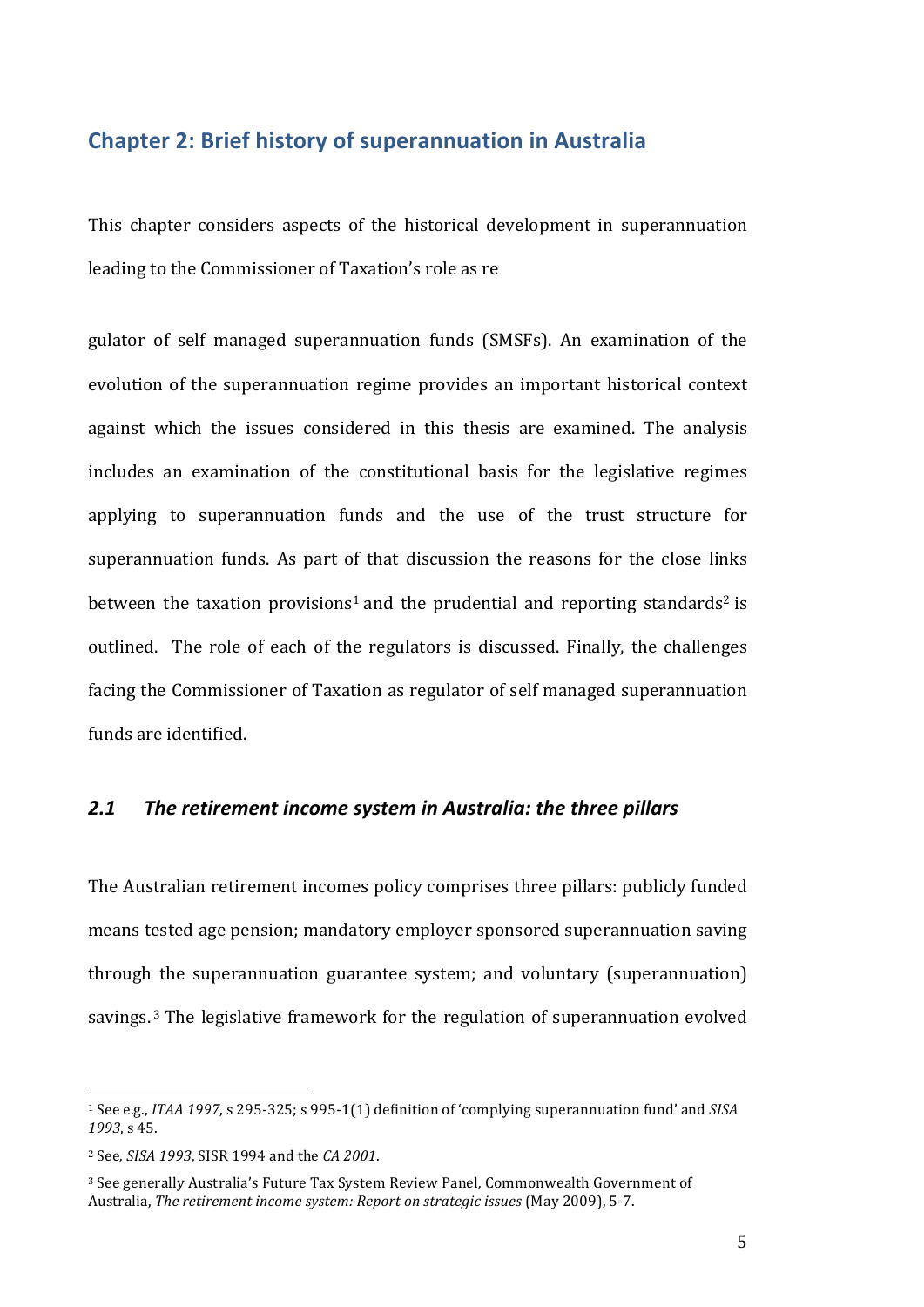over time in response to political, social and economic factors.<sup>4</sup>

#### **2.1.1 First pillar: Publicly funded age pension**

The first jurisdiction in Australia to introduce an old-age pension was New South Wales in 1900, with Victoria and Queensland following suit soon after. Following passage of the *Australian Constitution* which provided the Commonwealth Government with power to legislate with respect to old-age pensions, a nationwide old-age pension scheme came into effect in  $1909<sup>5</sup>$  The Commonwealth scheme was similar to the New South Wales scheme except that it introduced a means test for eligibility to receive the age pension. The flat-rate publicly funded age pension scheme adopted in Australia in 1909 was a departure from the national insurance schemes<sup>6</sup> in place at that time in countries such as Germany.<sup>7</sup> In 1938 New Zealand adopted a universal age pension scheme, similar to Australia's except that it was not means tested for persons over 65 years of age, providing a publicly funded universal pension to those meeting that criteria.  $8$ 

<sup>&</sup>lt;sup>4</sup> Commonwealth Treasury, *Towards higher retirement incomes for Australians: a history of the* Australian retirement income system since Federation, Centenary Edition of Economic Roundup, 2001, 66.

<sup>&</sup>lt;sup>5</sup> See generally Australian Department of Social Security, Policy Review Branch, Owen Donald, Government support of retirement incomes in Australia : a submission from the Department of Social Security to the Senate Standing Committee on Social Welfare Inquiry into Retirement Income Systems (April 1984), Appendix A.

 $6$  The key features of these national insurance schemes, referred to as the 'Bismarckian model', require mandatory employment-related contributions to a national insurance scheme for the provision of pensions funded on a 'pay go system' – that is by contemporaneous contributions: see generally Australian Department of Social Security, 'Retirement Income Provisions Overseas' (Research Paper No. 26, Research and Statistics Branch, 1984), 65-71.

 $7$  Hazel Bateman, Geoffery Kingston and John Piggot, 'Equity, Efficiency and the Superannuation Guarantee' in David Knox (ed.), *Superannuation: contemporary issues* (Longman Professional, 1994), 40, 43.

<sup>&</sup>lt;sup>8</sup> Australian Department of Social Security, 'Retirement Income Provisions Overseas' (Research Paper No. 26, Research and Statistics Branch, 1984), 107.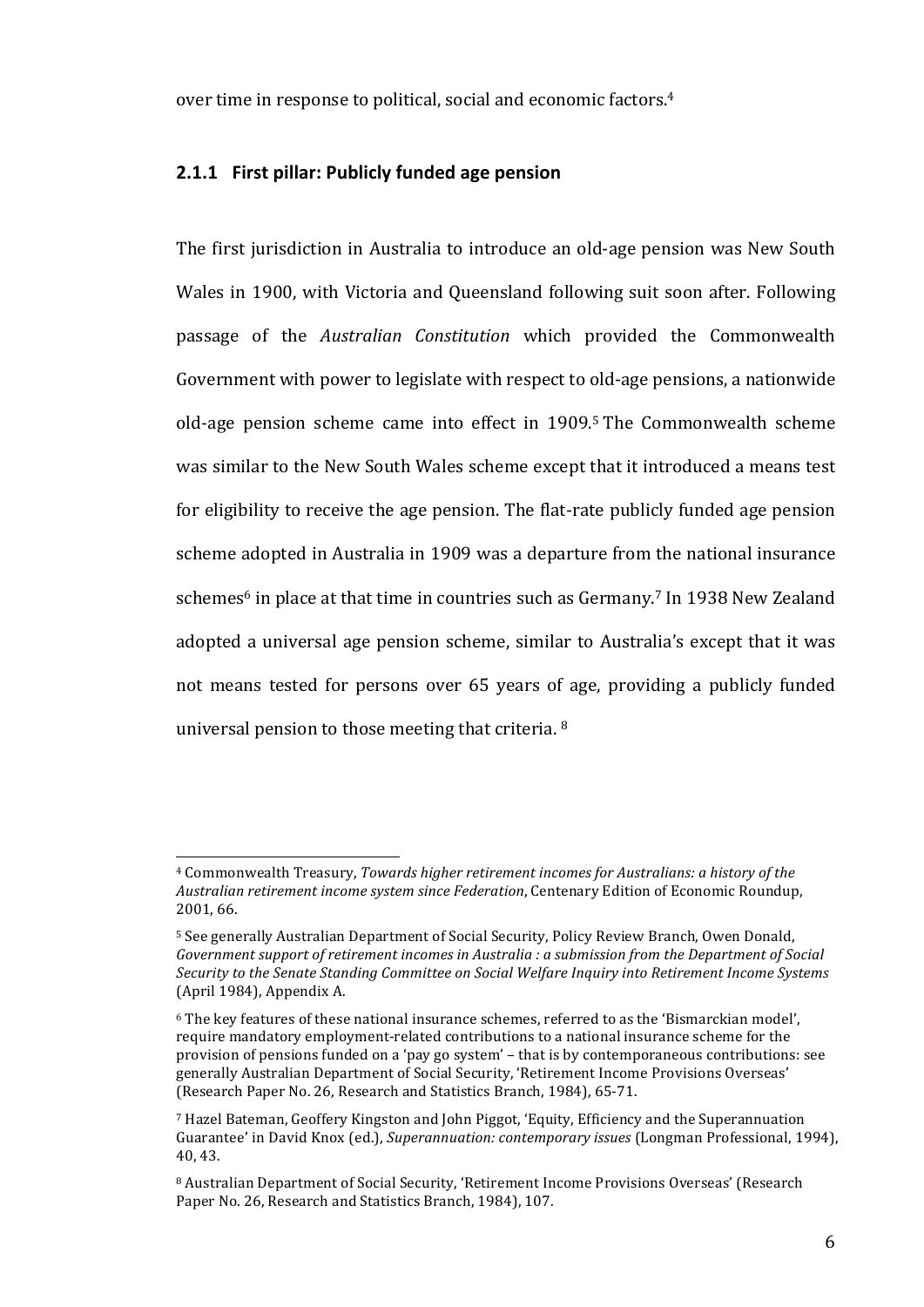The purpose of the age pension was as a safety net for those in retirement to provide a modest level of comfort.<sup>9</sup> However, even at that level, the cost to the Commonwealth Government of providing an age pension was shown to rise at a rapid rate over a short period of time.<sup>10</sup> In 1977, the majority of the National Superannuation Committee of Inquiry recommended a national social insurance scheme which would have required compulsory contributions in the form of taxation.<sup>11</sup> This recommendation was rejected by the Government for reasons such as 'loss of Budgetary flexibility which would result from the introduction of earmarked taxes and doubts about the ability and willingness of the taxpayer to meet the increased costs of universal pensions'. $12$ 

The Commonwealth Government did not consider a national superannuation scheme again after 1977. However, developments in the area of occupational superannuation, particularly as a result of industrial relations action by trade unions in the  $1970s$ ,  $13$  lead to the introduction of compulsory occupational superannuation, which is discussed below.

 $9$  Commonwealth Treasury, above n 4, 72.

<sup>&</sup>lt;sup>10</sup> See, eg, Commonwealth Government, *National Superannuation in Australia: Interim Report of the Committee of Inquiry*, National Superannuation Committee of Inquiry (1974), 22 where it was shown that for the financial years 1971/72 to 1973/74 it was estimated that expenditure on age pensions would increase by approximately 30% each year.

<sup>&</sup>lt;sup>11</sup> Commonwealth Government, *Occupational Superannuation in Australia: Final Report of the National Superannuation Committee of Inquiry* (1977). 

<sup>&</sup>lt;sup>12</sup> Australian Department of Social Security, Policy Review Branch, n 8 above, A5. See also Leslie Nielson, 'Chronology of superannuation and retirement income in Australia' (Background Note, Parliamentary Library, Parliament of Australia, 2009-10), 3.

<sup>&</sup>lt;sup>13</sup> Commonwealth Treasury, above n 4, 67-68.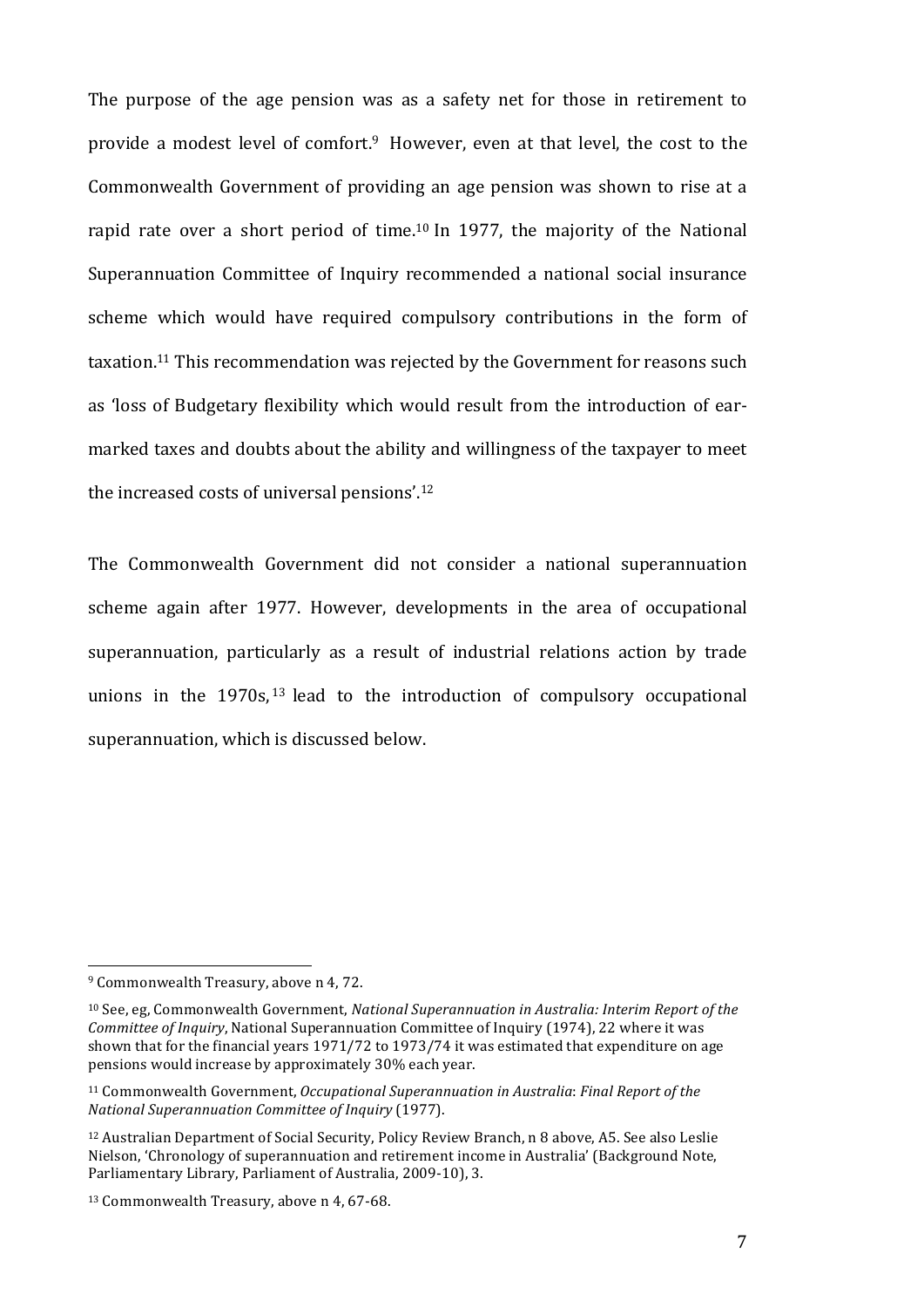The age pension remains a prominent feature within Australia's retirement income system given it is relied upon by most low to middle income earners and 'provides protection against investment, inflation and longevity risk'. <sup>14</sup>

#### **2.1.2** Second pillar: compulsory occupational superannuation - the

#### **superannuation guarantee**

Although employer sponsored contributions to superannuation have existed since 1900, the concept of compulsory occupational superannuation did not emerge until the mid-1980's. Employment-based superannuation in the private sector grew following passage in 1915 of Commonwealth legislation allowing employers to deduct superannuation contributions against assessable income.<sup>15</sup> However, despite these taxation incentives, in 1984, superannuation coverage in the private sector at  $36\%$  was well below that in the public sector at  $66\%$ . <sup>16</sup>

Broader coverage of occupational superannuation occurred as a result of the *National Wage Case 1986.<sup>17</sup>* In September 1985, the Australian Council of Trade Unions was successful in including references to superannuation in its agreement with the Hawke Labor Government that dealt with wages and taxes (commonly referred to as the Accord Mark II). The Accord Mark II formed the basis for the ACTU's claims at the national wage case due to be decided in November 1985. However, employer groups were strongly opposed to the claim for occupational

<sup>&</sup>lt;sup>14</sup> Australia's Future Tax System Review Panel, above n 3, 10.

<sup>&</sup>lt;sup>15</sup> Senate Select Committee on Superannuation, Parliament of Australia, *Safeguarding Super: the Regulation of Superannuation* (1992), 10. See also, *Income Tax Assessment Act 1915* (Cth), s 18(1)(j) which provided for an allowable deduction given certain conditions were met, such as the Commissioner of Taxation being satisfied that the rights of the employees were fully secured.

<sup>&</sup>lt;sup>16</sup> Advisory Committee on Prices and Incomes, Department of Employment and Industrial Relations, *Retirement Incomes* (1986), 10.

<sup>17</sup> *National Wage Case* (1986) 14 IR 187.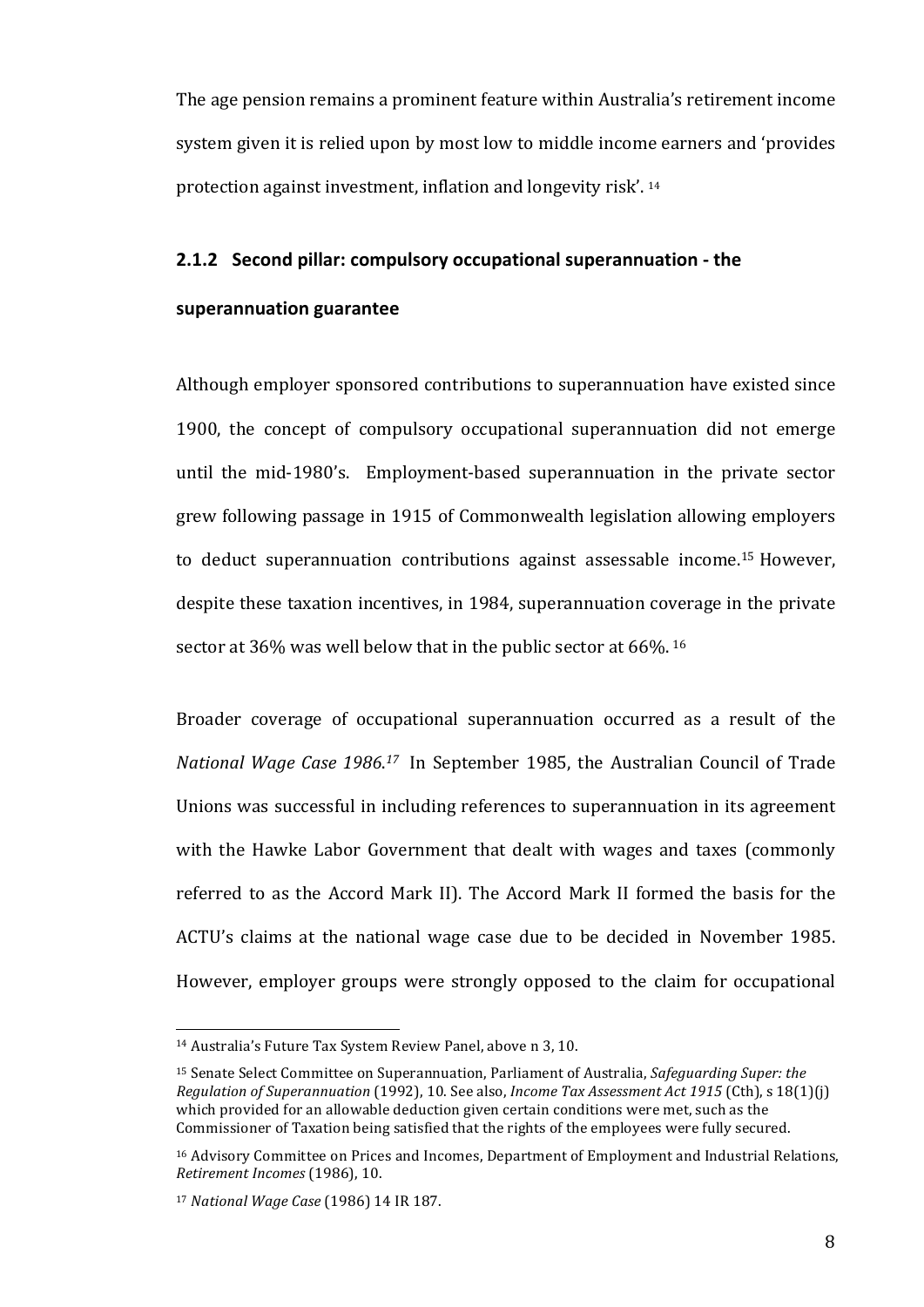superannuation. The Australian Chamber of Manufactures and the Victorian Employers Federation, made an application to the High Court for orders nisi for prohibition to prevent the Commission from considering the superannuation claim as part of its *National Wage Case 1986* decision. <sup>18</sup>

The basis of the challenge was that superannuation claims could not give rise to 'industrial disputes' within s. 51(xxxv) of the *Constitution* and did not comprise disputes as to an 'industrial matter' within the meaning of the *Conciliation and Arbitration Act 1904* (Cth). However, in its unanimous decision, the Full Court of the High Court rejected the application.<sup>19</sup> Following the decision, the Conciliation and Arbitration Commission announced in June 1986, that although it was not prepared to arbitrate to provide for superannuation during the life of the package, it would certify agreements or make consent awards providing for employer superannuation contributions for employees.  $20$  As a result, superannuation coverage for all employees rose from around 40% to 79% in the 4 years following the Commission's decision.<sup>21</sup>

With this increase in employee participation rates in superannuation, the size of funds under management also grew. In 1987, total superannuation fund assets were \$41.1 billion.<sup>22</sup> By March 1992, total Superannuation fund assets had risen to  $$148$  billion. <sup>23</sup> In preparing its case for the Conciliation and Arbitration Commission, the ACTU highlighted a number of issues with the lack of government

<sup>&</sup>lt;sup>18</sup> Re Manufacturing Grocers' Employees Federation (Aust); Ex parte Australian Chamber of *Manufacturers* (1986) 169 CLR 341.

<sup>19</sup> *Re Manufacturing Grocers'* (1986) 169 CLR 357.

<sup>20</sup> *National Wage Case* (1986) 14 IR 224-5

<sup>&</sup>lt;sup>21</sup> Australian Prudential Regulation Authority, 'A recent history of superannuation in Australia' (2007) 2 *APRA Insight*, 3. 

<sup>&</sup>lt;sup>22</sup> Insurance and Superannuation Commission, *Annual Report* (1988-1989).

<sup>&</sup>lt;sup>23</sup> Insurance and Superannuation Commission, *Annual Report* (1991-1992).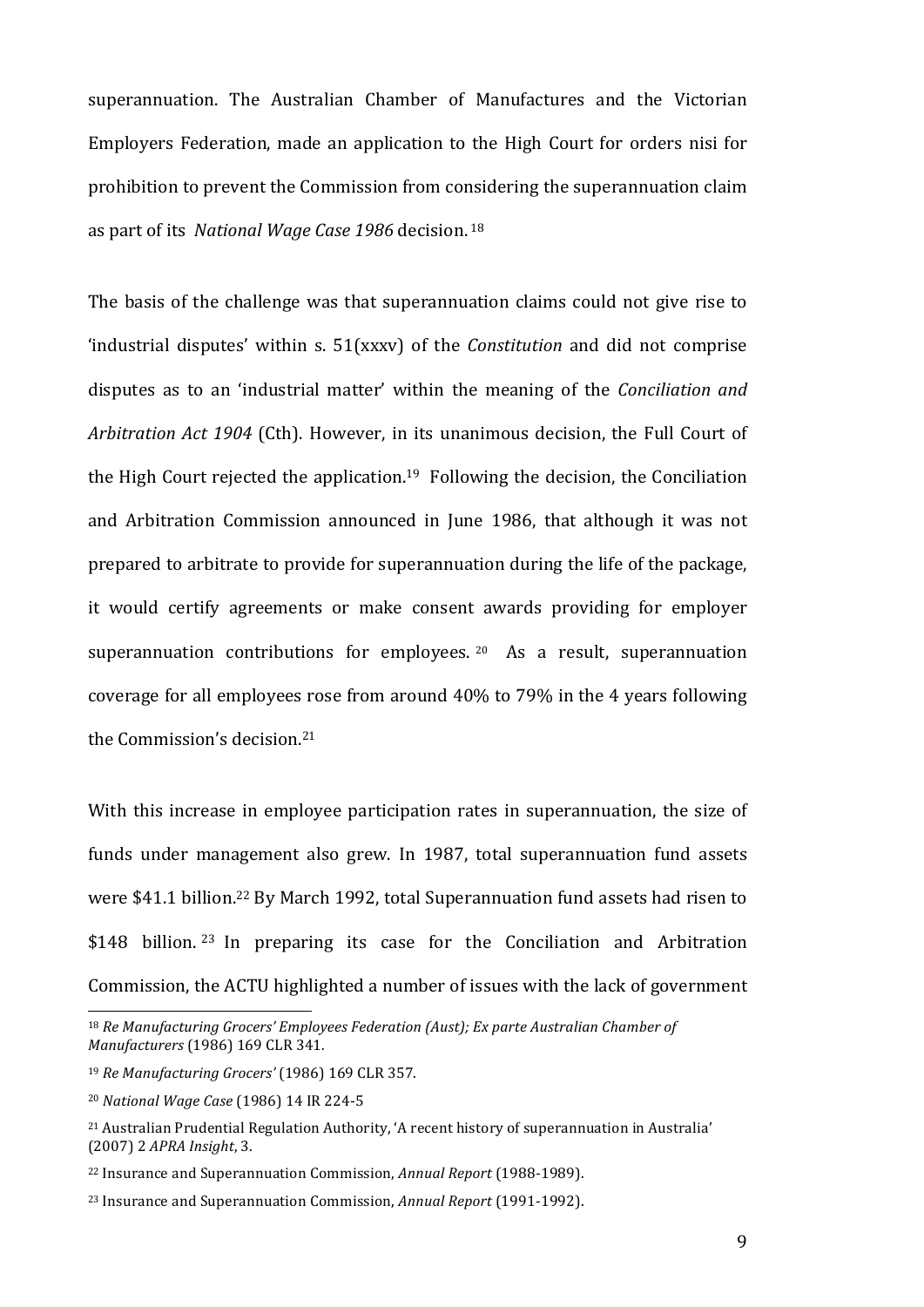intervention in relation to superannuation regulation. The issues highlighted by the ACTU included the lack of vesting of superannuation benefits which could often result in employees losing their entitlements to superannuation on termination of employment, no rules requiring preservation of benefits so that employees could receive concessionally taxed lump sum payments at termination of employment rather than having the benefits preserved until retirement, and lack of portability of benefits between employers.<sup>24</sup> Issues such as vesting, preservation of benefits and portability had been considered in a number of Government reviews before 1986.25

To address these issues, and in keeping with the Accord Mark II agreement, in December 1987 the *Occupational Superannuation Standards Act 1987* ('OSSA') was passed. The provisions of the OSSA introduced operating standards for superannuation entities and prescribed standards for the vesting of benefits from employer and employee contribution; preservation of benefits until age 55; more member involvement in the control of superannuation funds; and security of members' benefits. 

#### **Introduction of superannuation guarantee**

 

Despite the passage of the OSSA legislation, there were still a number of problems with award-based superannuation. These included compliance and enforcement

<sup>&</sup>lt;sup>24</sup> Australian Council of Trade Unions, *Back to where it all began. Superannuation: the great leap forward* 

http://www.actu.org.au/ACTUSuperSite/SuperannuationNews/BackToWhereItAllBeganSuperann uationTheGreatLeapForward

 $25$  See e.g., Commonwealth Committee on Taxation, Commonwealth Government of Australia, *Report of the Commonwealth Committee on Taxation* (1961) (the 'Ligertwood Report); Taxation Review Committee, Commonwealth Government of Australia, *Taxation Review Committee: Full Report* (1975) (the 'Asprey Report'); National Superannuation Committee of Inquiry, Commonwealth Government of Australia, *Occupational Superannuation in Australia: Final Report* Part Two (1977) (the 'Hancock Report); and Commonwealth Taskforce, Commonwealth Government of Australia, Occupational Superannuation (1983).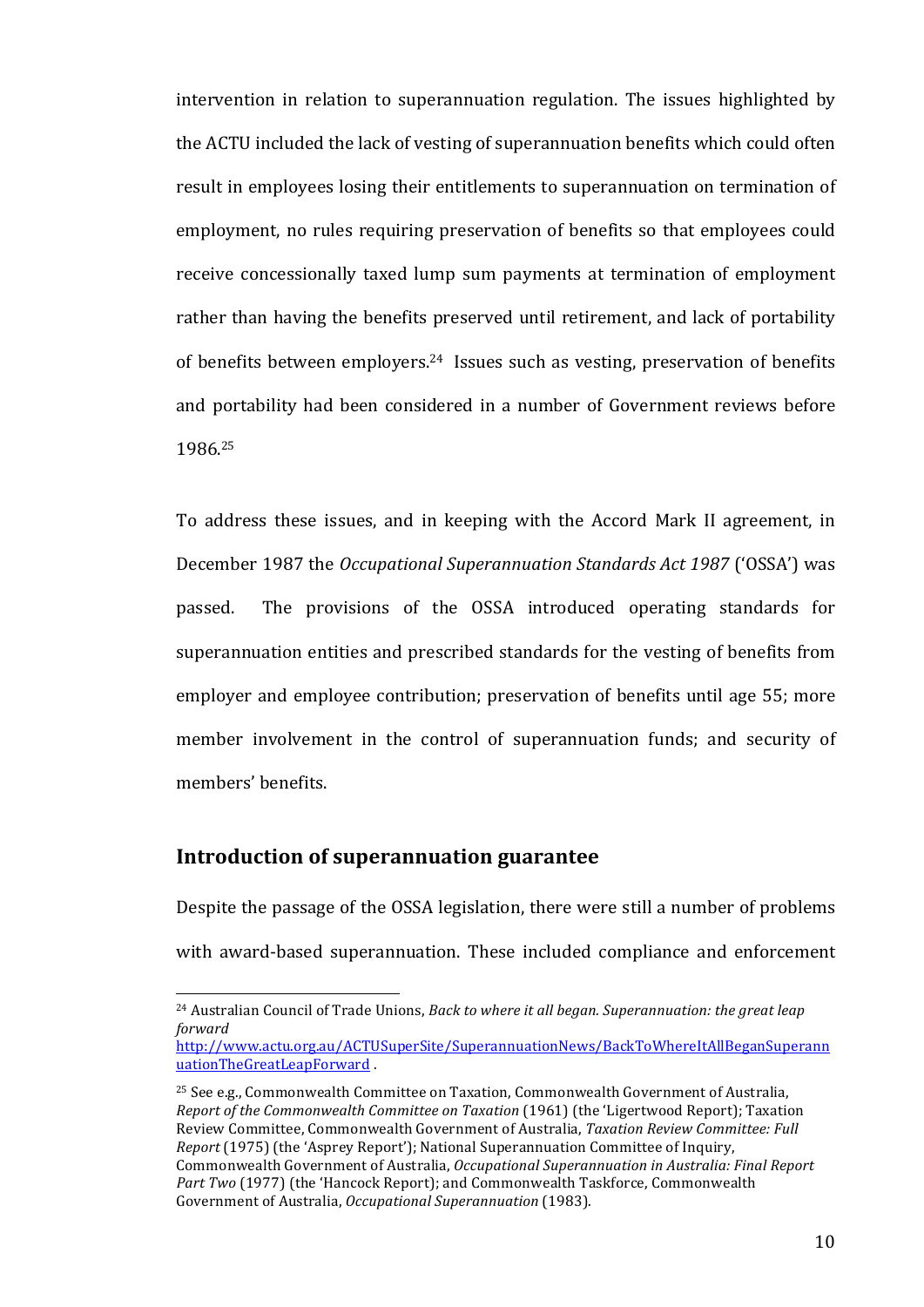issues, which resulted in not all employees who were entitled to award superannuation receiving it. This was partly because compliance could only be enforced through a case mounted before the Australian Conciliation and Arbitration Commission.<sup>26</sup> In 1991, the compliance issues lead the Australian Industrial Relations Commission<sup>27</sup> to reject an application by both the ACTU and the Government for a further 3% increase in award superannuation. Instead, the Commission recommended that the Government convene a national conference on superannuation.28

The Government rejected the Commission's recommendation, and instead announced that from 1 July 1992, employers would be required to make taxdeductible superannuation contributions on behalf of their employees. Employers who failed to provide the required level of superannuation support for individual employees would be liable for a non-deductible superannuation guarantee charge.<sup>29</sup> The compulsory savings pillar of the retirement income system is encapsulated in the Superannuation Guarantee legislation.<sup>30</sup>

The superannuation guarantee charge was imposed on employers who failed to make the minimum level of contributions for their employees.<sup>31</sup> Broadly the minimum rate of contribution commenced at 3% in 1992-93 and increased

<sup>&</sup>lt;sup>26</sup> Australian Prudential Regulation Authority, above n 21, 3-4.

<sup>&</sup>lt;sup>27</sup> The Australian Industrial Relations Commission replaced the Australian Conciliation and Arbitration Commission in 1988 (see *Industrial Relations Act 1988* (Cth)). The AIRC was subsumed into Fair Work Australia in 2009 (see *Fair Work Act 2009* (Cth)).

<sup>&</sup>lt;sup>28</sup> National Wage Case April 1991 (1991) 36 IR 120, 181.

<sup>&</sup>lt;sup>29</sup> Commonwealth, *Parliamentary Debates*, House of Representatives, 20 August 1991, 13 (John Kerin, Treasurer).

<sup>&</sup>lt;sup>30</sup> Superannuation Guarantee (Administration) Act 1992 (Cth) (*SGAA 1992*) and the *Superannuation Guarantee (Charge) Act 1992* (Cth) (*SGCA 1992*).

<sup>31</sup> *SGAA* 1993, s 16.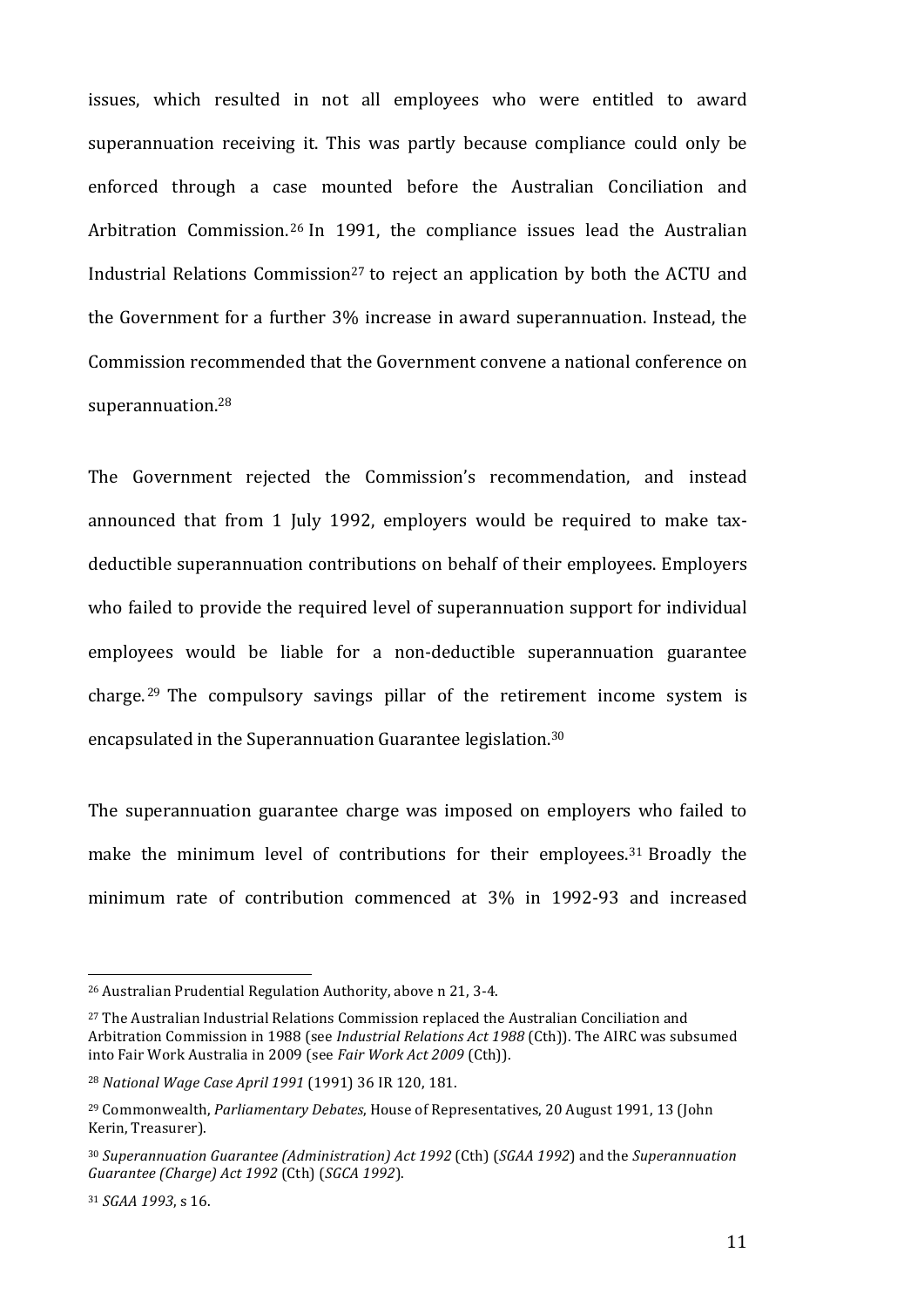gradually over a 10 year period to  $9\%$  in 2002-03.<sup>32</sup> Superannuation contributions made by employers were tax deductible<sup>33</sup> whereas payment of the superannuation guarantee charge was not<sup>34</sup>, hence providing an incentive for employers to make voluntary superannuation contributions.

The introduction of the superannuation guarantee system broadened the coverage of superannuation savings to more employees than under the award-based system. 35 Higher participation meant that more money was invested in superannuation than ever before. For example, from June 1996 through June 2006, superannuation assets grew at a rapid rate from \$245 billion to \$912 billion.<sup>36</sup> In view of the rapid growth of investment in superannuation assets, and the larger proportion of the population with superannuation coverage, further tightening of the regulation of superannuation funds was required. The heightened need for Government intervention in the prudential regulation of superannuation funds, together with some concerns in relation to the constitutional validity of the OSSA, lead to the introduction of the *Superannuation Industry (Supervision) Act 1993* (*SISA 1993*). 

<sup>32</sup> *SGAA* 1993, former s 19(2).

<sup>33</sup> *ITAA* 1997 s 290-60, (prior to 1 July 2007, *Income Tax Assessment Act 1936* (Cth) (*ITAA 1936*), former s 82AAC).

<sup>&</sup>lt;sup>34</sup> *ITAA* 1997 s 26-95, (prior to 1 July 2006, *ITAA* 1936, former s 51 (9)).

<sup>&</sup>lt;sup>35</sup> Australian Bureau of Statistics, 'Trends in Superannuation Coverage', *Australian Social Trends*, March 2009, 41.

 $36$  Australian Prudential Regulation Authority, 'Highlights from 10 years of superannuation data – 1996-2006', (2007) 2 APRA Insight, 11.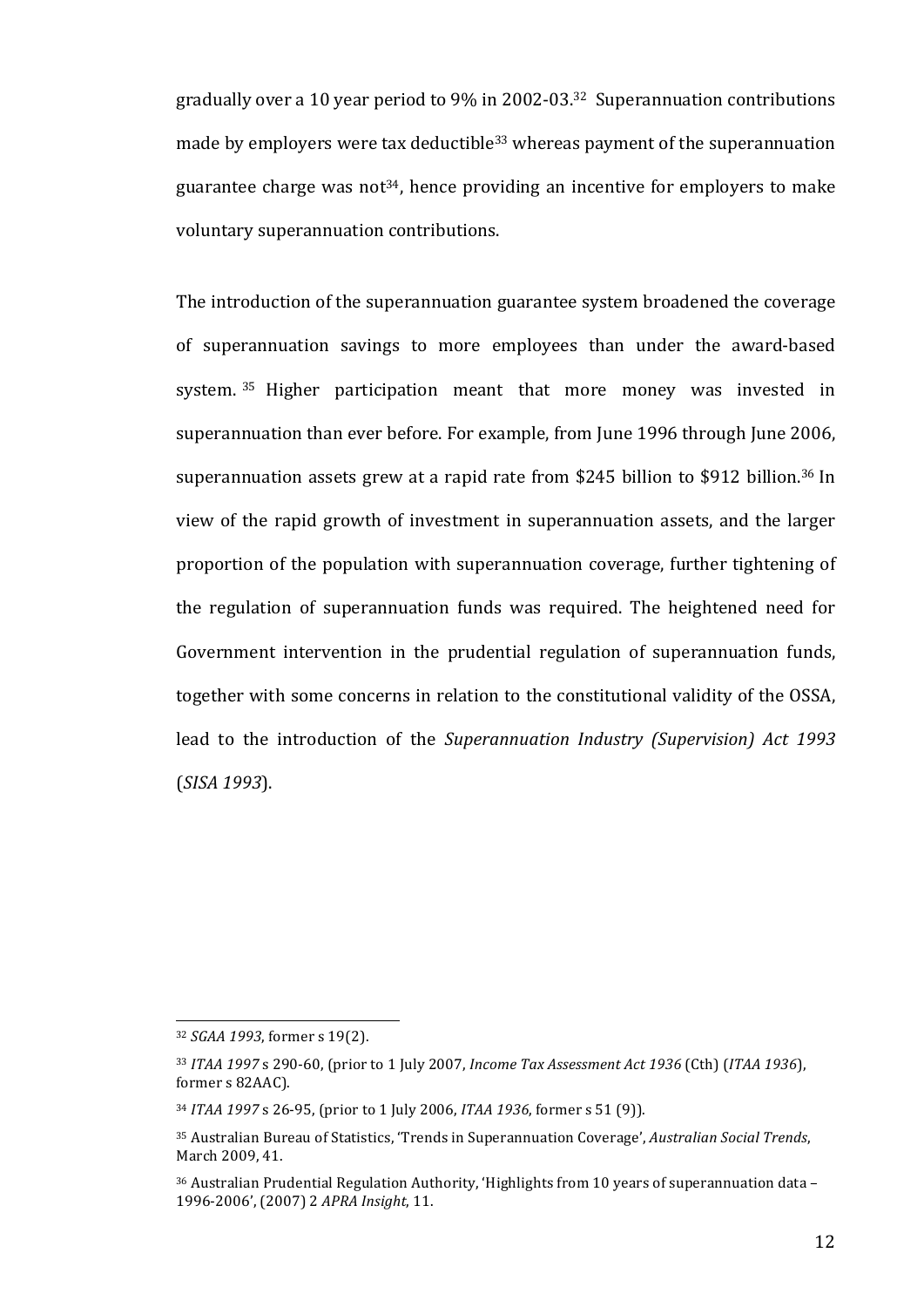#### **2.1.3** Third pillar: encouraging individual contributions to private retirement

#### **savings**

The third pillar of Australia's retirement income system was to encourage private savings by individuals towards provision for their own retirement. This was achieved through taxation incentives. In 1915, the first provision for deductibility of employer contributions made on behalf of employees, up to a prescribed limit, was introduced and superannuation fund earnings were also made exempt from taxation.<sup>37</sup> Provisions were later introduced which allowed self-employed persons to claim deductions for amounts paid for premiums for life assurance and to superannuation funds.<sup>38</sup>

However, the combination of allowing employers a deduction for contributions made on behalf of employees, the tax exempt status of superannuation fund earnings and the lack of regulatory control over access to money invested in superannuation funds lead to a number of tax avoidance schemes. Examples of tax avoidance schemes in the late 1950's included having multiple contributions made by associated companies for the benefit of a single employee to avoid the caps on contributions, and employers making contributions for seasonal workers who, upon leaving the service of the employer forfeited their rights in the fund, which were then spread amongst selected employees.<sup>39</sup> These issues lead the Ligertwood Committee to recommend a tightening of the taxation rules<sup>40</sup>. However, even after the Ligertwood Committee recommendations were implemented, abuse of the

<u> 1989 - Johann Stein, marwolaethau a bh</u>

<sup>&</sup>lt;sup>37</sup> *Income Tax Assessment Act 1915* (Cth).

<sup>&</sup>lt;sup>38</sup> Income Tax and Social Services Contributions Act 1936 (Cth), s 82H.

 $39$  Ligertwood Report, above n 25, 152. Further discussion of this Committee's work and the resulting changes to the superannuation system is contained in Chapter 3.

<sup>&</sup>lt;sup>40</sup> Ligertwood Report, above n 25, 153.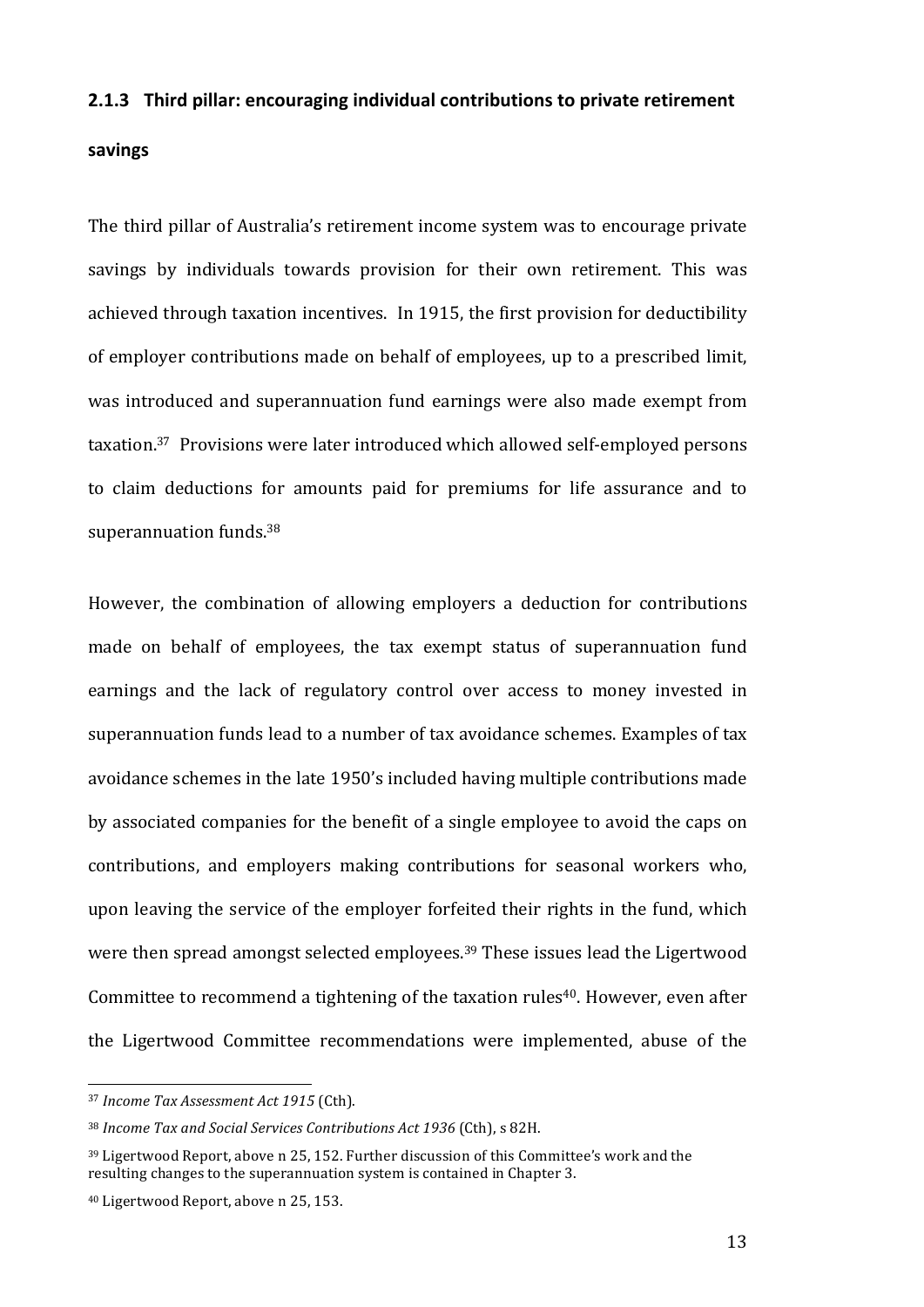concessional tax treatment of superannuation continued. This lead the Asprey Committee to recommend amendments in relation to the contribution concessions and the taxation of benefits, to protect against Commonwealth revenue leakage.<sup>41</sup>

Despite recommending a tightening of the rules, the Asprey Committee noted that 'superannuation and life insurance are structured so that they can offer the assurance that saving undertaken through them is long term. In this respect they are the avenues of private savings most deserving of tax assistance'.<sup>42</sup> This sentiment continues through to the present day, where it is recognised that the current taxation system has a bias against long-term saving, particularly lifetime savings such as superannuation.<sup>43</sup>

Hence, concessional taxation treatment of superannuation savings continues as a feature of the taxation policy, and remains an important part of Australia's retirement income system. Examples of where the taxation power has been used by the Commonwealth Parliament to encourage investment by individuals include tax deductible contributions<sup>44</sup>, and concessional treatment of salary sacrifice arrangements into superannuation.<sup>45</sup> A person who makes a contribution to a complying superannuation fund for the benefit of his or her spouse is entitled to a tax offset.<sup>46</sup> The Commonwealth Government will match contributions made by

 $41$  Asprey Report, above n 255, [21.1]-[21.133]

 $42$  Asprey Report, above n 25, [21.7].

<sup>&</sup>lt;sup>43</sup> Australia's Future Tax System Review, Australia's future tax system: Report to the Treasurer (2009) 96-97. The two reasons given by the Review for favourable taxation treatment of superannuation is that taxing superannuation earnings means that the effective rate of tax on the real value of savings increases the longer an asset is held, and secondly that superannuation income is a form of deferred income, such that a person should be taxed on superannuation at the rate that would apply if their income had been spread over their entire life rather than merely their working life.

<sup>44</sup> *ITAA 1997*, s 290-150.

<sup>45</sup> *TAA* 1953, Sch 1 s 16-182(2).

<sup>46</sup> *ITAA 1997*, s 290-230.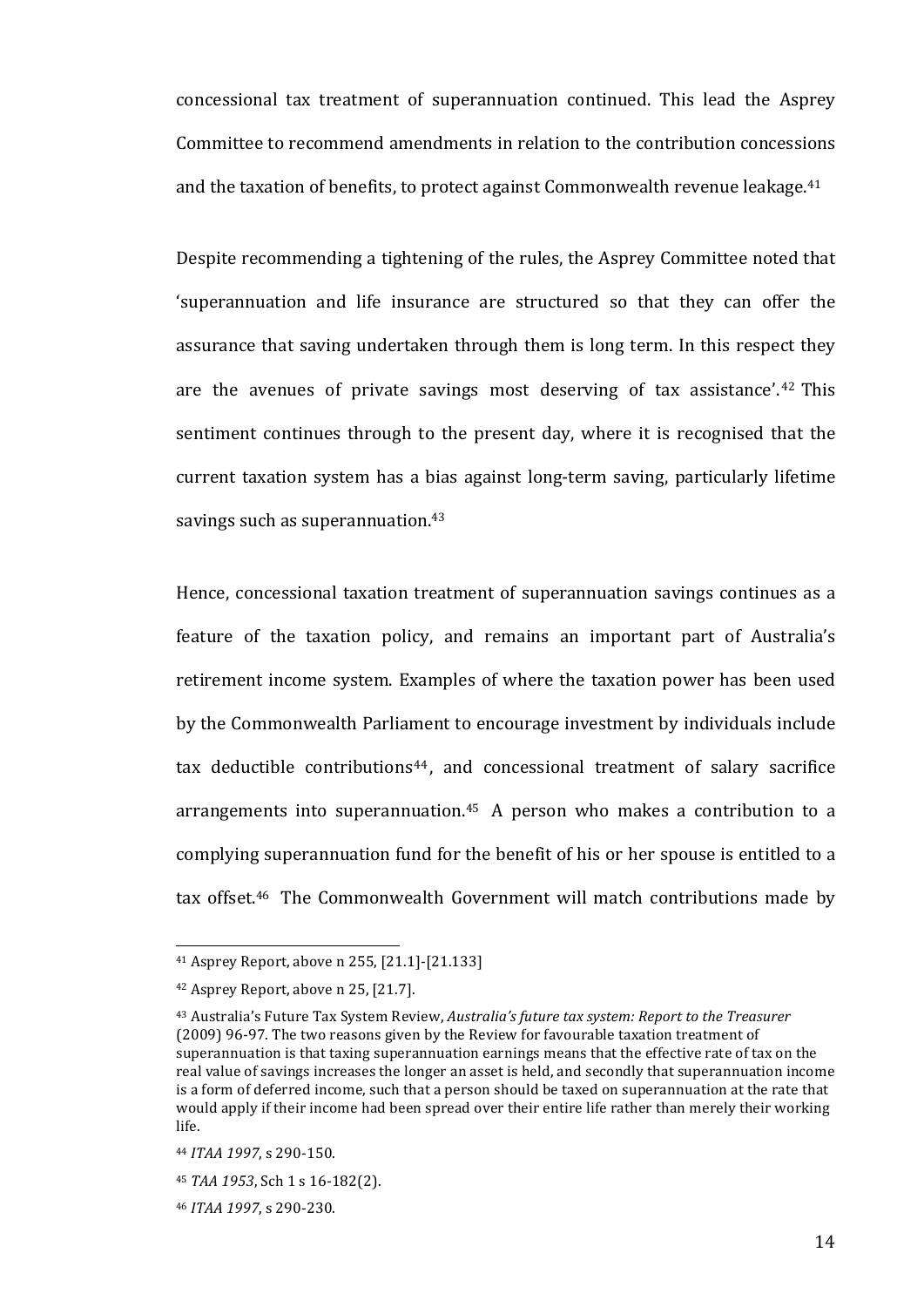specified low income earners to their superannuation funds (referred to as Government co-contributions). $47$  The various measures have been considered to be effective in encouraging investment by individuals in their own retirement savings, $48$  albeit the benefit of the concessions are skewed towards high income earners.49

#### *2.2 Constitutional law issues*

The Commonwealth Parliament does not have a specific power to legislate in relation to superannuation. There were some inherent safeguards in the superannuation model given that the majority of superannuation funds were set up as trusts. This potentially afforded the superannuation fund members, as beneficiaries of a trust, recourse to remedies, including restitution or compensation, where there had been a breach of trust<sup>50</sup>.

However, there were other issues such as the vesting of superannuation benefits, preservation of benefits until retirement and portability of superannuation entitlements between employers or funds that could not be addressed by reliance on the common law of trusts alone. Concerns in relation to these issues lead to the

<sup>&</sup>lt;sup>47</sup> Superannuation (Government Co-contribution for low income earners) Act 2003 (Cth) s 9. The benefit provided under the co-contributions scheme is capped and subject to income tests. For the  $2014/15$  financial year the maximum government superannuation co-contribution is \$500 for a  $$1,000$  eligible personal superannuation contribution.

<sup>48</sup> Australia's Future Tax System Review, above n 43, 15.

<sup>&</sup>lt;sup>49</sup> David M. Knox, 'Taxation support of Superannuation in Australia: Its Costs, Equity and Efficacy' (Research Paper No. 7, Australian Tax Research Foundation, 1987), 45.

<sup>&</sup>lt;sup>50</sup> J D Heydon and M J Leeming, *Jacob's Law of Trusts in Australia* (LexisNexis Butterworths, 7<sup>th</sup> ed, 2006), 592-5 [2201]-[2203].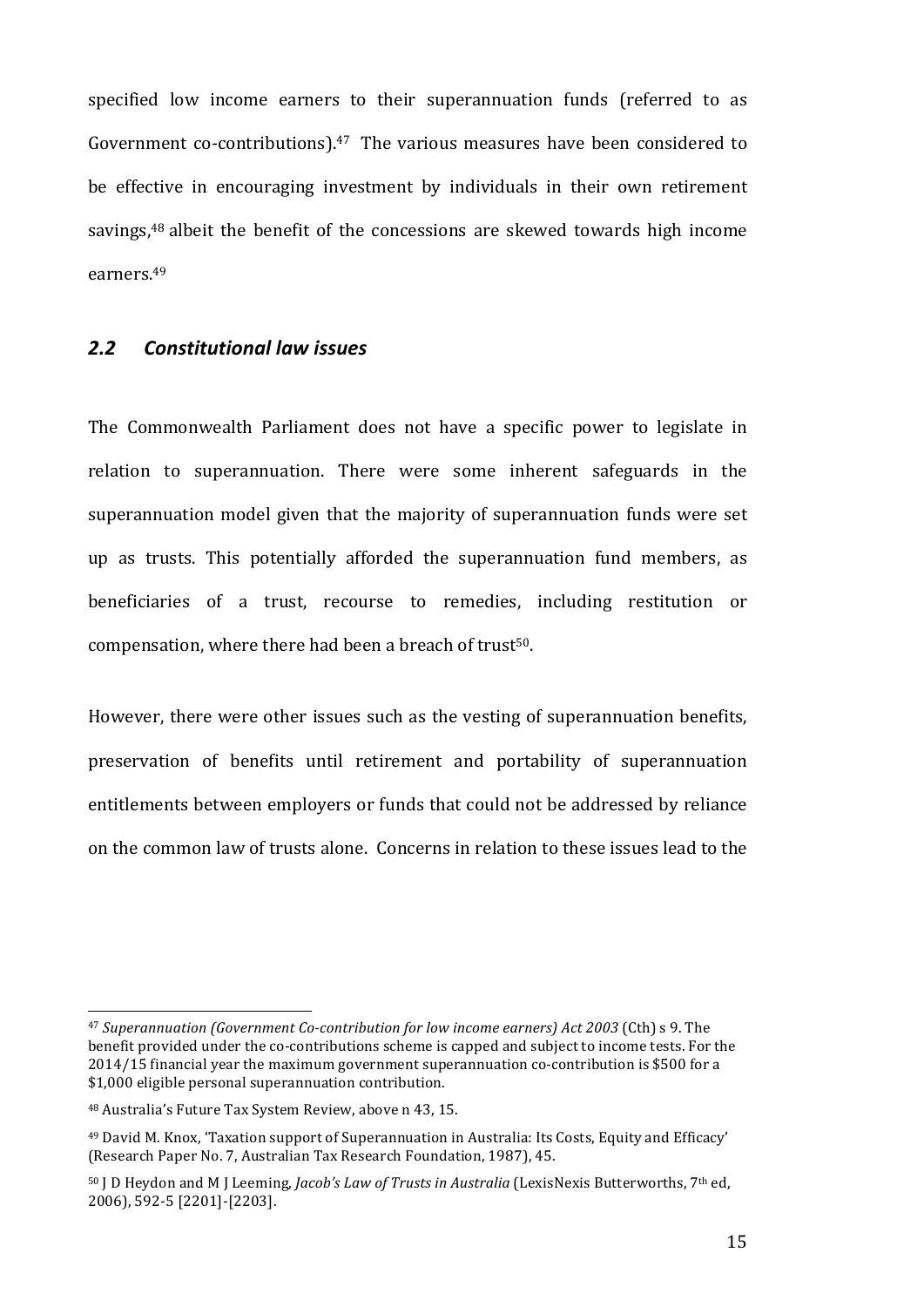introduction of standards for superannuation funds which were linked to the tax concessions provided for superannuation funds<sup>51</sup>.

#### **2.2.1** Use of the taxation power in the *Constitution* as a basis for regulation

Historically, it was thought that given the absence of a specific power to allow the Commonwealth Parliament to legislate with respect to superannuation, the only available power was the taxation power in s 51(ii) of the *Constitution*. The Commonwealth Parliament's capacity to regulate superannuation funds through the taxation power was confirmed by the unanimous High Court decision in *Fairfax v* Federal Commissioner of Taxation.<sup>52</sup> This case involved a challenge to the constitutional validity of certain provisions of the ITAA 1936 that imposed tax on investment earnings of a superannuation fund in circumstances where the trustees of the superannuation fund failed to invest a specified proportion of the available funds in Government bonds. In upholding the validity of the section 121D of the ITAA 1936 as a law with respect to taxation, the Court noted that the fact that the motives and policy framework underpinning the laws inserted into the ITAA 1936 were directed at encouraging the investment choices of superannuation fund trustees was irrelevant in characterizing those laws.<sup>53</sup> Rather, the relevant inquiry was whether in substance the law in question was a law with respect to taxation.<sup>54</sup>

<sup>&</sup>lt;sup>51</sup> Superannuation funds were required to meet the standards set in the *Occupational Superannuation Standards Act 1987* (Cth) (*OSSA*) in order to access concessional taxation treatment under the *ITAA* 1936.

<sup>&</sup>lt;sup>52</sup> Fairfax v Federal Commissioner of Taxation (1965) 114 CLR 1.

<sup>53</sup> *Fairfax* (1965) 114 CLR 13 per Kitto J.

<sup>54</sup> *Fairfax* (1965) 114 CLR 16 per Taylor J.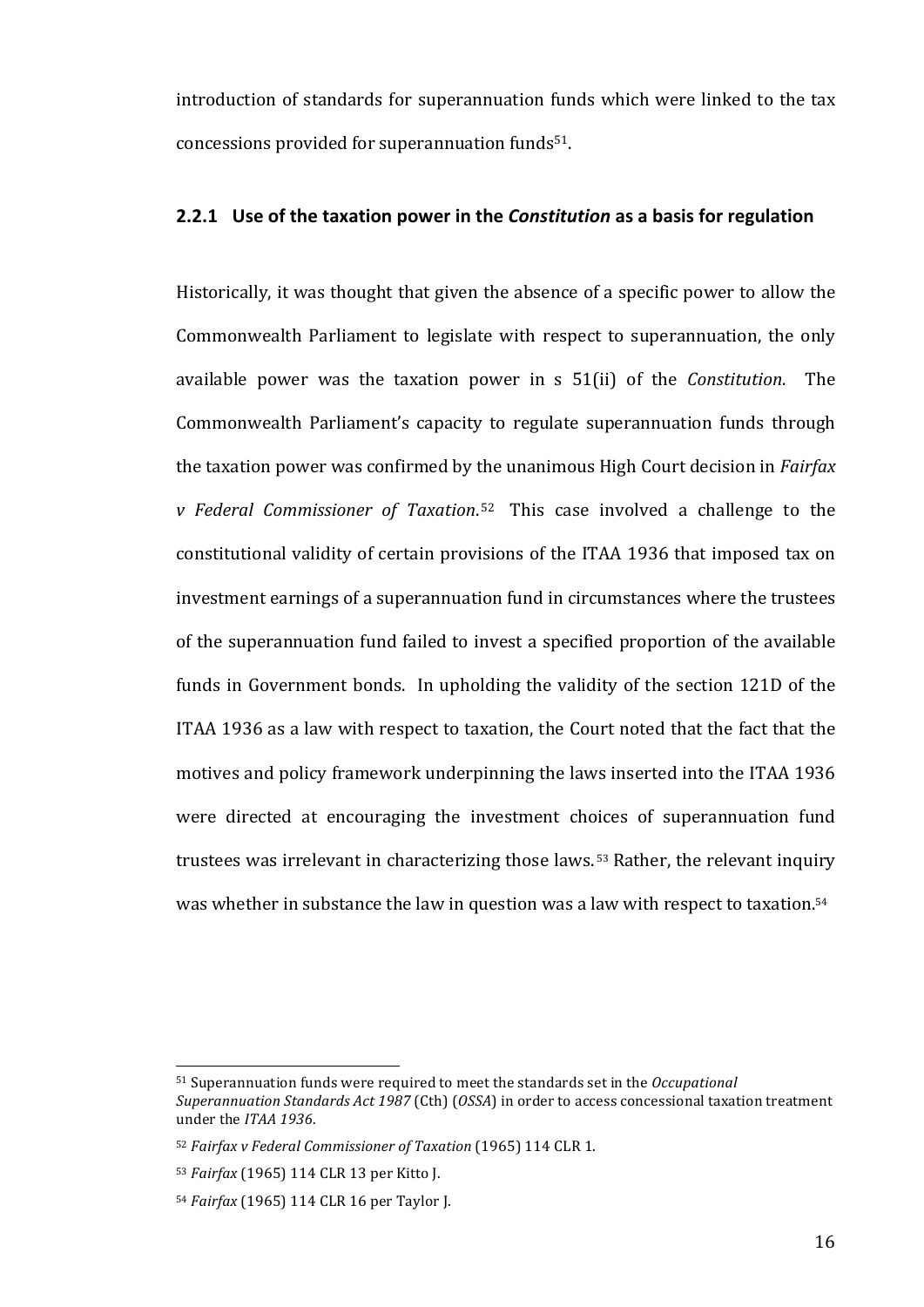This decision confirmed the Commonwealth's ability to regulate superannuation funds through the taxation power. The taxation power has been and continues to be used extensively in the superannuation area to encourage particular behaviour<sup>55</sup>. The prudential standards in the OSSA were legislated by reference to the taxation power in s 51(ii) of the *Constitution*.<sup>56</sup>

What this meant though was that the only penalty that could be imposed by a regulator in situations where the trustees failed to comply with the prudential standards, which in turn made the superannuation fund a 'non-complying fund', was that the fund lost its access to tax concessions.<sup>57</sup> The trustee breach was not an offence for the purposes of the legislation, although it might amount to a breach of the trustee's duties under trust law. This method of regulation was found to be unsatisfactory because the penalty of loss of access to tax concessions punished the members who might also be the victims of the breach.<sup>58</sup> In recognition of this deficiency, the OSSA allowed the penalty to be waived in cases of less serious offences, which effectively allowed the breach to go unpunished.<sup>59</sup>

<sup>55</sup> See discussion under encouraging individual contributions to private retirement savings above.

<sup>56</sup> See discussion at 2.2.1 on constitutional issues above.

<sup>57</sup> *ITAA* 1997, s 295-325, and prior to 1 July 2007, *ITAA* 1936, s 288A. Broadly, in the year the superannuation fund becomes non-complying, the fund is taxed at the highest marginal tax rate on the market value of its assets less any undeducted contributions. The top marginal tax rate is for the  $2014-15$  income year is  $46.5\%$ .

<sup>58</sup> Senate Select Committee on Superannuation, Australian Parliament, Safeguarding Super: the *Regulation of Superannuation* (1992), [3.14].

<sup>&</sup>lt;sup>59</sup> *OSSA* s 13. In 1991, the Insurance and Superannuation Commission noted that approximately 4,000 schemes had received the tax concession each year even though those schemes did not comply: Australian Law Reform Commission and the Companies and Securities Advisory Committee, Commonwealth Government of Australia, *Collective Investments: Superannuation*, Report No 59 (1992), [7.3].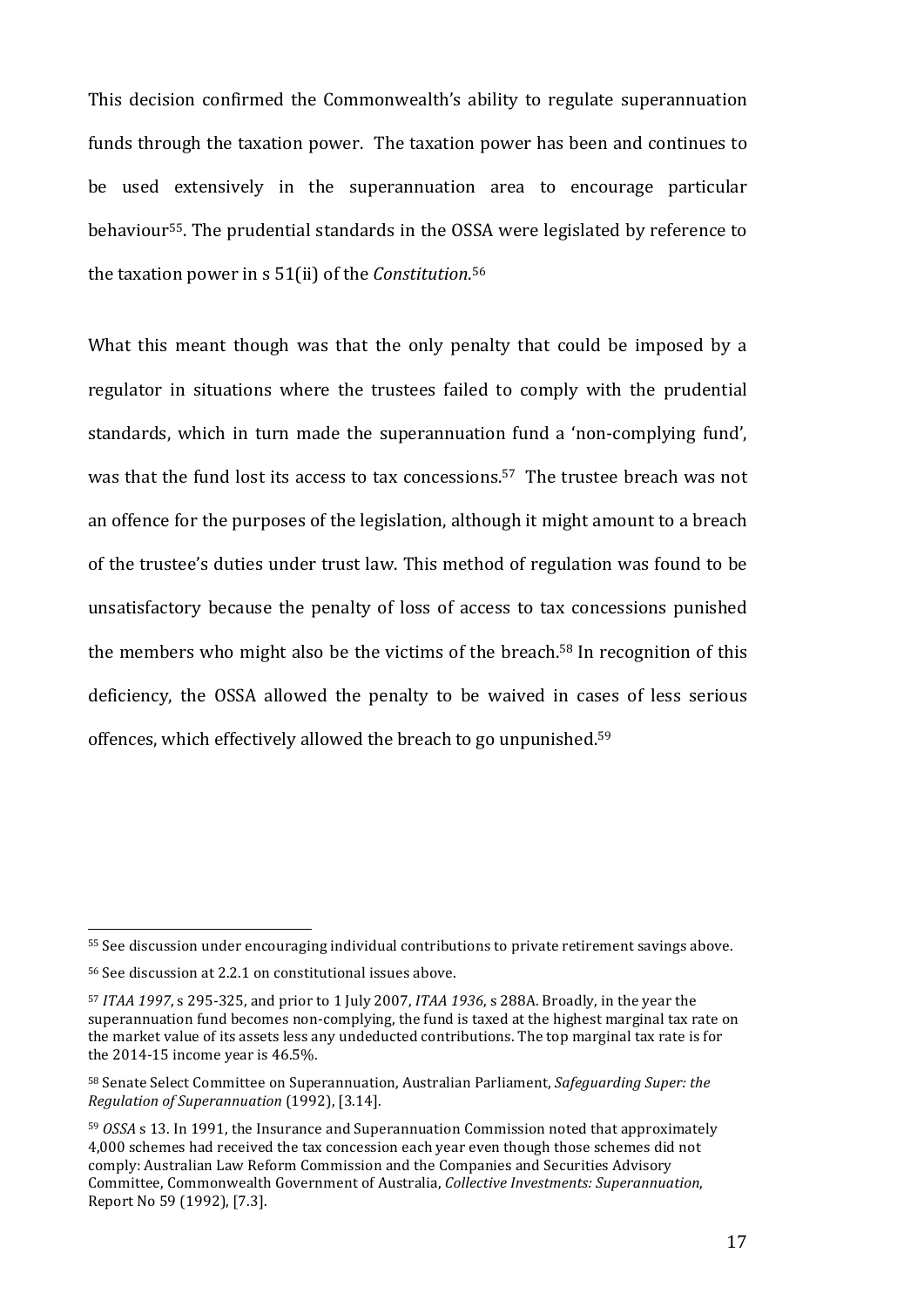#### **2.2.2** Use of the corporations and old-age pensions powers in the

#### *Constitution* to regulate superannuation funds

In a joint Report, the Companies and Securities Advisory Committee (the Committee) and the Australian Law Reform Commission (ALRC) concluded that there was no single comprehensive power within the *Constitution* that would provide an appropriate basis for the Commonwealth to fully and effectively achieve its policy goals in relation to superannuation. $60$  In view of this conclusion, it recommended that the tax incentives remain an essential element in the regulatory scheme and that those incentives should only be granted to schemes that bring themselves clearly within the Commonwealth's legislative power.<sup>61</sup> The Committee and the ALRC recommended that a combination of the taxation power, the trading or financial corporation power and the old-age pension power be used to support a regulatory framework for the supervision of superannuation funds.<sup>62</sup> The Senate Select Committee on Superannuation later endorsed this recommendation.63

To implement the recommendation of the Senate Select Committee on Superannuation, the *Superannuation Industry (Supervision) Act 1993 (SISA 1993)* was brought into effect to replace the *OSSA*. Under the terms of the *SISA* 1993, superannuation funds that elected to be regulated under the *SISA* 1993 were

 $60$  Australian Law Reform Commission and the Companies and Securities Advisory Committee, above n 59, [7.19].

<sup>&</sup>lt;sup>61</sup> Australian Law Reform Commission and the Companies and Securities Advisory Committee, above n 59, [7.20].

 $62$  Australian Law Reform Commission and the Companies and Securities Advisory Committee, above n 59, [7.20]-[7.21].

<sup>63</sup> Senate Select Committee on Superannuation, above n 58, 27.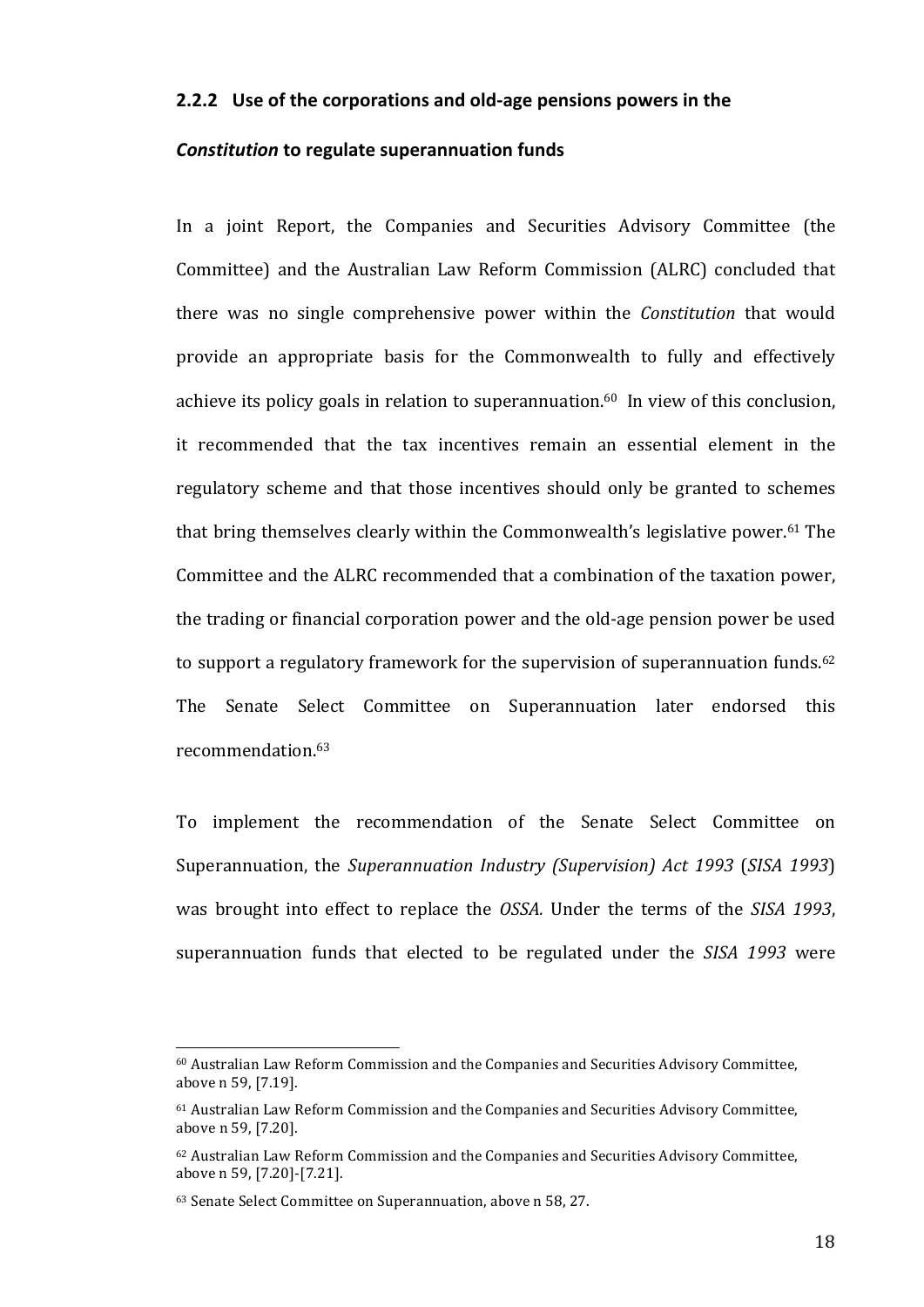entitled to concessional taxation.<sup>64</sup> Only those superannuation funds that have a constitutional corporation as a trustee or a fund that provides that the sole or primary purpose of the fund is the provision of old-age pensions can elect to be regulated under the *SISA 1993*, thus bringing those superannuation funds within the Commonwealth Parliament's legislative powers.<sup>65</sup> The constitutional validity of such an approach to the regulation of superannuation entities has never been tested. 66

When originally introduced, the *SISA 1993* included measures which:

- set out the basic duties and responsibilities of trustees and ensured that they had adequate powers to carry out these responsibilities;
- improved disclosure requirements; enlarged the role of auditors and actuaries;
- introduced more direct enforcement powers; and
- improved audit resources for the Insurance and Superannuation Commission. 67

Each of these areas of regulation addressed concerns previously raised by various groups in relation to the vesting, preservation and portability of superannuation

<sup>64</sup> *SISA 1993*, s 19.

<sup>65</sup> *SISA 1993*, s 19(3).

<sup>&</sup>lt;sup>66</sup> However, in *Roy Morgan Research Pty Ltd v Commissioner of Taxation & Anor* [2010] FCAFC 52, [98]-[109] the Full Court of the Federal Court had cause to consider whether the legislation requiring the Commissioner of Taxation to make payments of the superannuation guarantee shortfall only to those superannuation funds which complied with the *SISA 1993* was constitutionally valid. The Full Court concluded that the superannuation guarantee legislation in this respect was valid by reference to the old-age pension power in  $s$  51(xxiii) of the *Constitution*.

<sup>67</sup> Australian Prudential Regulation Authority, above n 211, 6.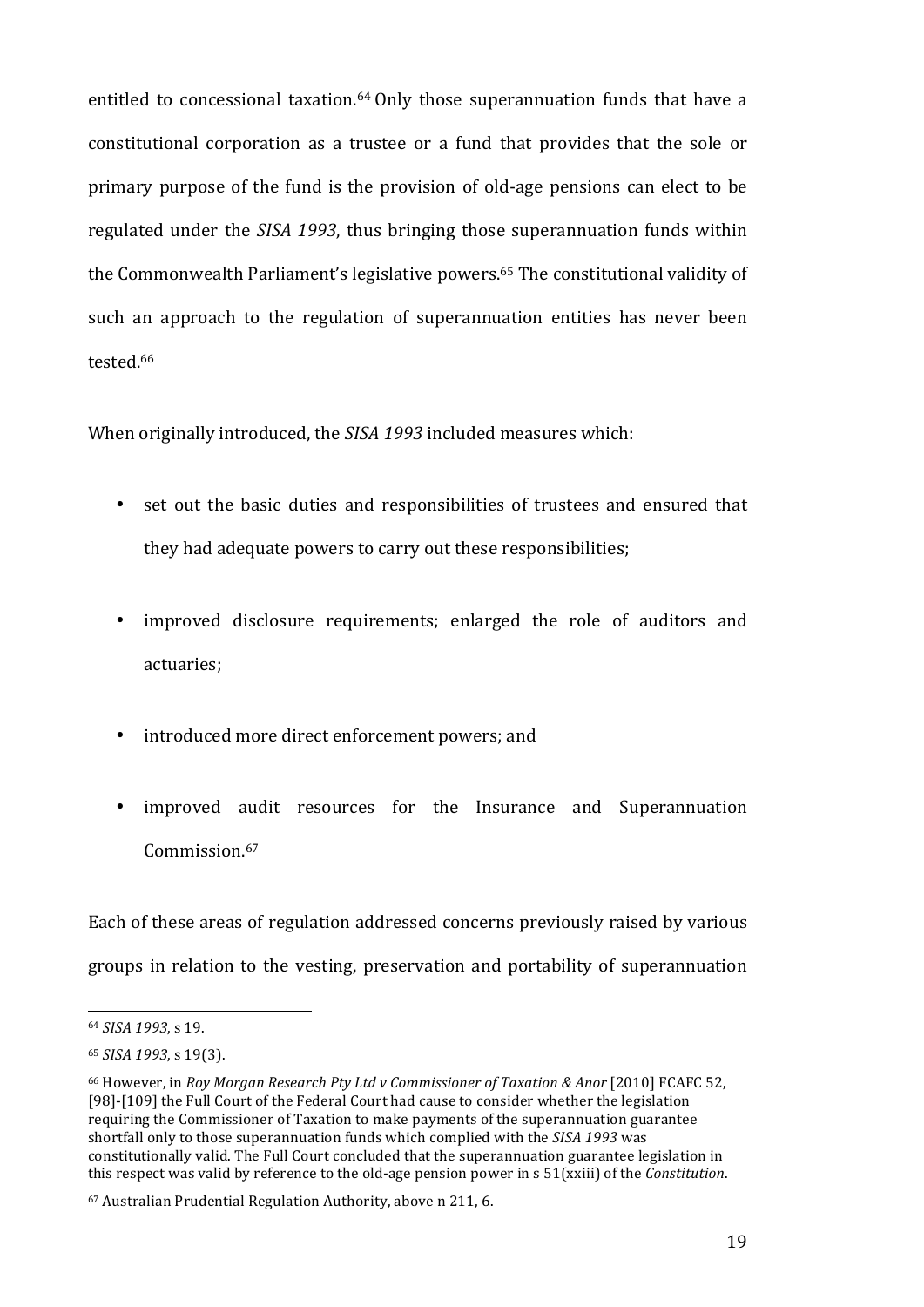benefits. Also, by using the corporations and pensions power in the *Constitution*, the Parliament was able to subject trustees to a range of civil and criminal penalties without the need to make the fund non-complying for taxation purposes, avoiding adverse consequences for superannuation fund members in many cases. 68

The use of a number of different constitutional powers appears to have dealt with the issues confronting the Commonwealth Parliament in legislating for effective regulation of superannuation funds. It has however significantly increased the complexity of the taxation legislation and the regulatory burden on superannuation fund trustees and employers. $69$  The recommendations of each Committee further shaped the superannuation industry, by creating more specialized Government regulators than had previously been the case<sup>70</sup> and by introducing measures to assist to reduce the regulatory burden on superannuation funds and business alike.<sup>71</sup>

#### 2.3 Prudential supervision of superannuation funds: the three

#### *regulators*

Following the deregulation of Australia's financial system in the early 1980's, the Howard Coalition Government commissioned a review into Australia's financial

<sup>68</sup> Ibid, see also Australian Law Reform Commission and Companies and Securities Advisory Committee, above n 59, [7.21].

<sup>&</sup>lt;sup>69</sup> See e.g, Financial Services Inquiry Committee, The Australian Treasury, *The final report of the Financial Services Inquiry* (1997); Taskforce on Reducing Regulatory Burdens on Business, Commonwealth of Australia, *Rethinking Regulation* (2006); Australia's Future Tax System Review, Australia's future tax system: Report to the Treasurer (2009); and Super System Review, Commonwealth of Australia, *Final Report: Review of the Governance, Efficiency, Structure and Operation of Australia's Superannuation System* (2010). 

<sup>&</sup>lt;sup>70</sup> Financial Services Inquiry Committee, above n 69.

<sup>71</sup> Taskforce on Reducing Regulatory Burdens on Business and Super System Review, above n 69.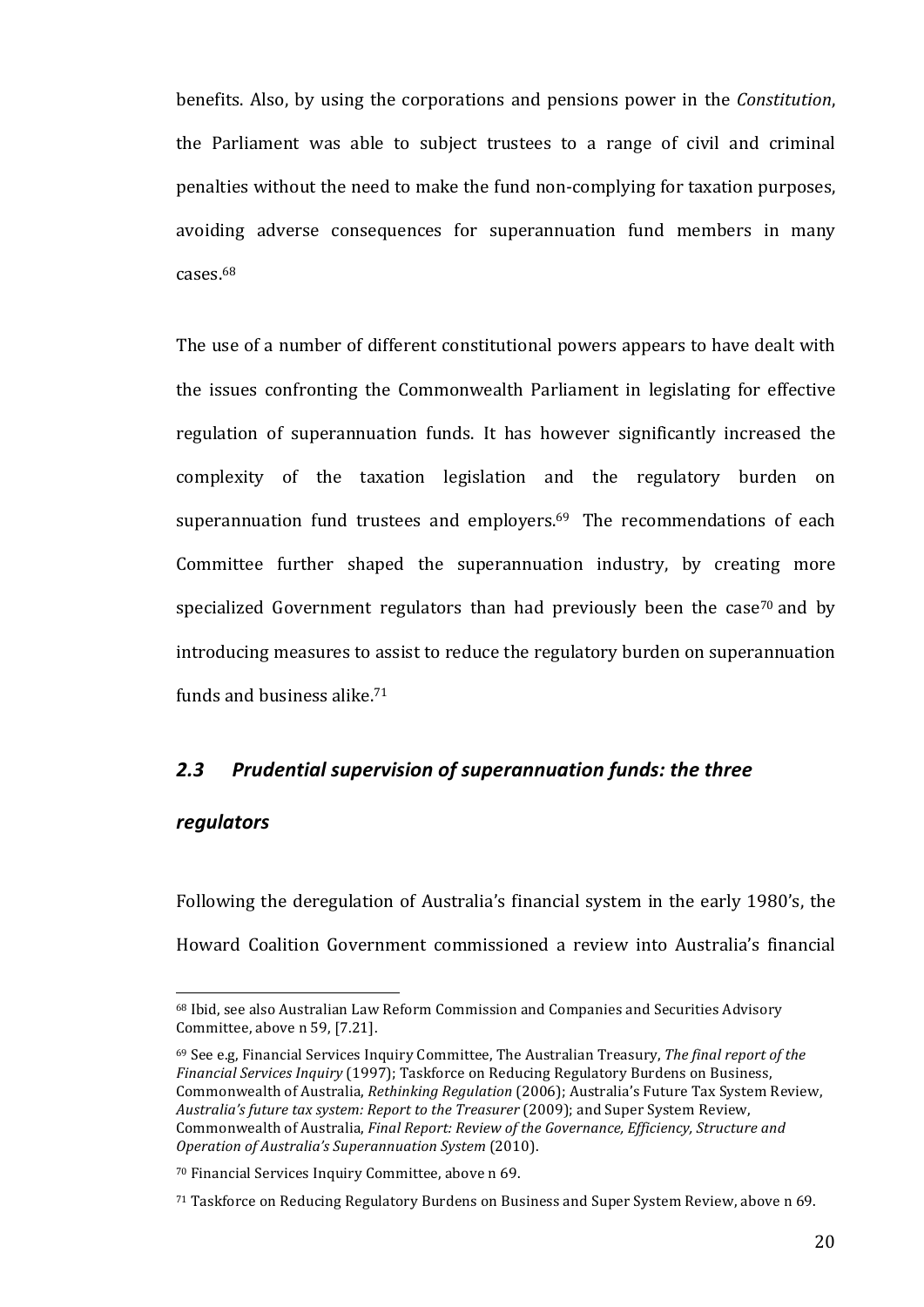system, including superannuation, with the aim of improving market conduct, disclosure, safety, stability, competition and competitiveness. That review, headed by Mr Stan Wallis, submitted its final report to the Government in March 1997 ('the Wallis report').<sup>72</sup> As a result of the recommendations made in the Wallis report, the regulation of the superannuation industry was significantly restructured to an arrangement which involved three regulators each with slightly different duties.

Following the recommendations of the Wallis report, the Australian Prudential Regulation Authority (APRA) was formed and replaced the ISC.<sup>73</sup> APRA was vested with ensuring that superannuation funds, pooled superannuation trusts and approved deposit funds, other than excluded funds, operated consistently with the prudential standards contained in the SISA 1993 and supporting regulations.<sup>74</sup>

The Wallis report recommended that regulation of excluded funds (later to be legislated as 'self-managed superannuation funds'), be vested in the Australian Taxation Office (ATO).<sup>75</sup> It was suggested that such funds did not require the same level of regulation as larger industry funds because all members of excluded funds would have equal control of the fund assets. To ensure that all members were given equal control of the superannuation fund assets, it was recommended that each member also become trustee of the fund. 76 The Wallis report also

<sup>72</sup> Financial Services Inquiry Committee, above n 69.

<sup>73</sup> The Australian Prudential Regulation Authority was created by under the *Australian Prudential Regulation Authority Act 1998* (Cth). 

<sup>74</sup> *SISA 1993*, s 6(1)(a), (b) and (2B).

<sup>&</sup>lt;sup>75</sup> Financial Services Inquiry Committee, above n 69, 46-47.

<sup>&</sup>lt;sup>76</sup> Ibid. To implement this recommendation, the SISA 1993 was amended by *Superannuation Legislation Amendment Act (No. 3) 1999* to establish a new category of fund called 'self managed superannuation funds' and to confer regulation of such funds on the Commissioner of Taxation. See also *SISA* 1993 s  $6(1)(e)$ , (f) and (2A).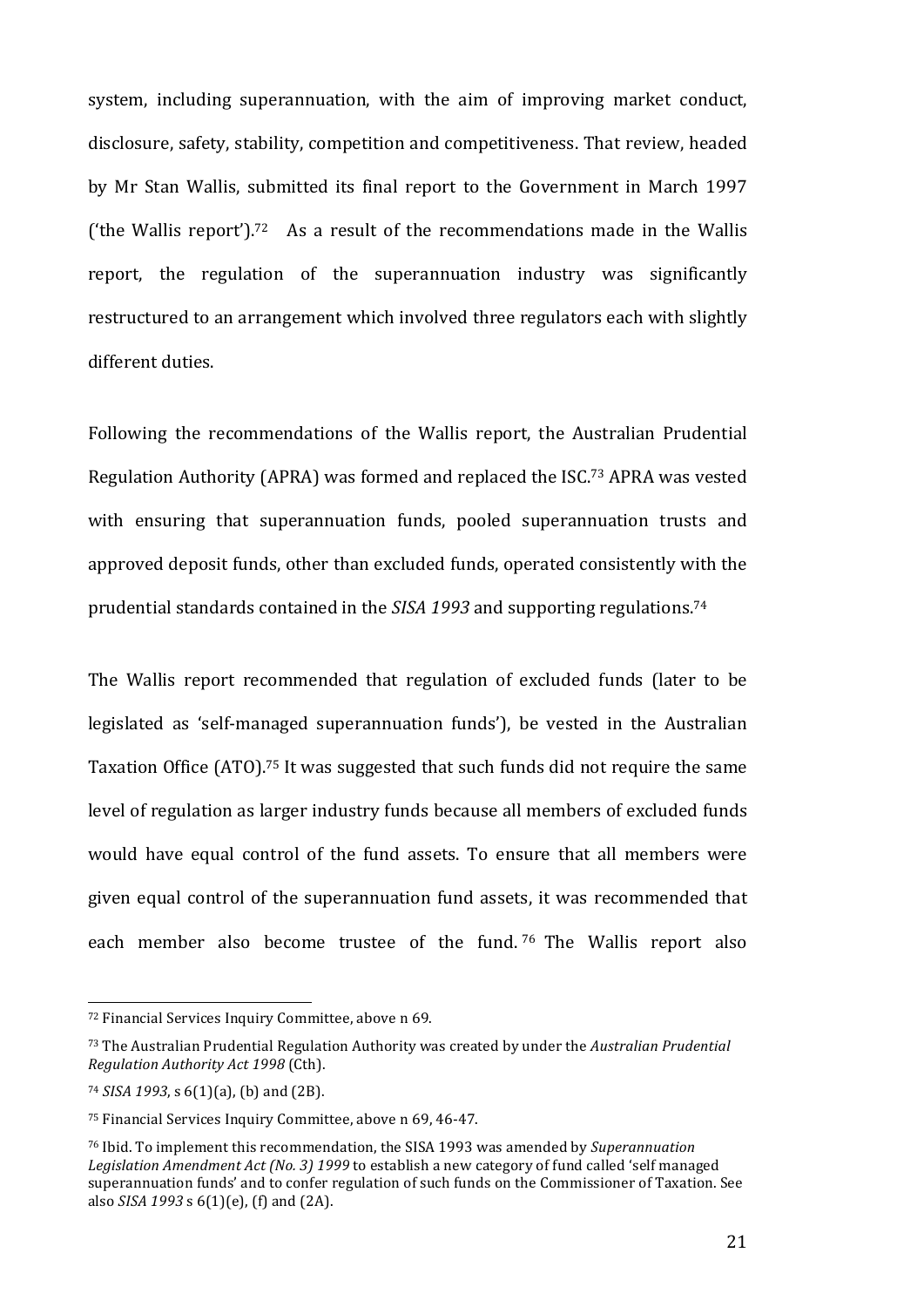recommended that there should be more responsibility placed on trustees and auditors in relation to excluded funds.

The Australian Securities and Investment Commission (ASIC) was created on 1 July 1998, replacing the former Australian Securities Commission.<sup>77</sup> ASIC was invested with responsibility for consumer protection in various financial services industries including superannuation. Broadly, ASIC has the general administration of the *SISA* 1993 in respect of the keeping of reports and disclosure of information to members of funds and disclosure of information about funds.<sup>78</sup>

The overlapping responsibilities and duties of each regulator may be seen to cause some administrative burdens on trustees, auditors and members of superannuation funds. The superannuation regulatory framework is considered in more detail in Chapter 3.

#### 2.4 Use of the trust structure in superannuation

It was noted above that safeguards have been built into the superannuation model through the use of a trust structure for the majority of superannuation funds. However, the origin of the use of a trust structure for superannuation purposes is not clear. It has been suggested that since the introduction of the *OSSA*, requiring that the rights of members to receive benefits must be fully secured at all times, the use of a trust was an efficient means to comply with that requirement.<sup>79</sup> Although the question has been raised as to whether the trust structure was an

<sup>77</sup> Australian Securities and Investments Commission Act 1989. This Act was later repealed and replaced by the Australian Securities and Investments Commission Act 2001.

<sup>78</sup> *SISA* 1993, *s* 6(1)(*c*) and (d).

<sup>79</sup> Senate Select Committee on Superannuation, above n 15, 29.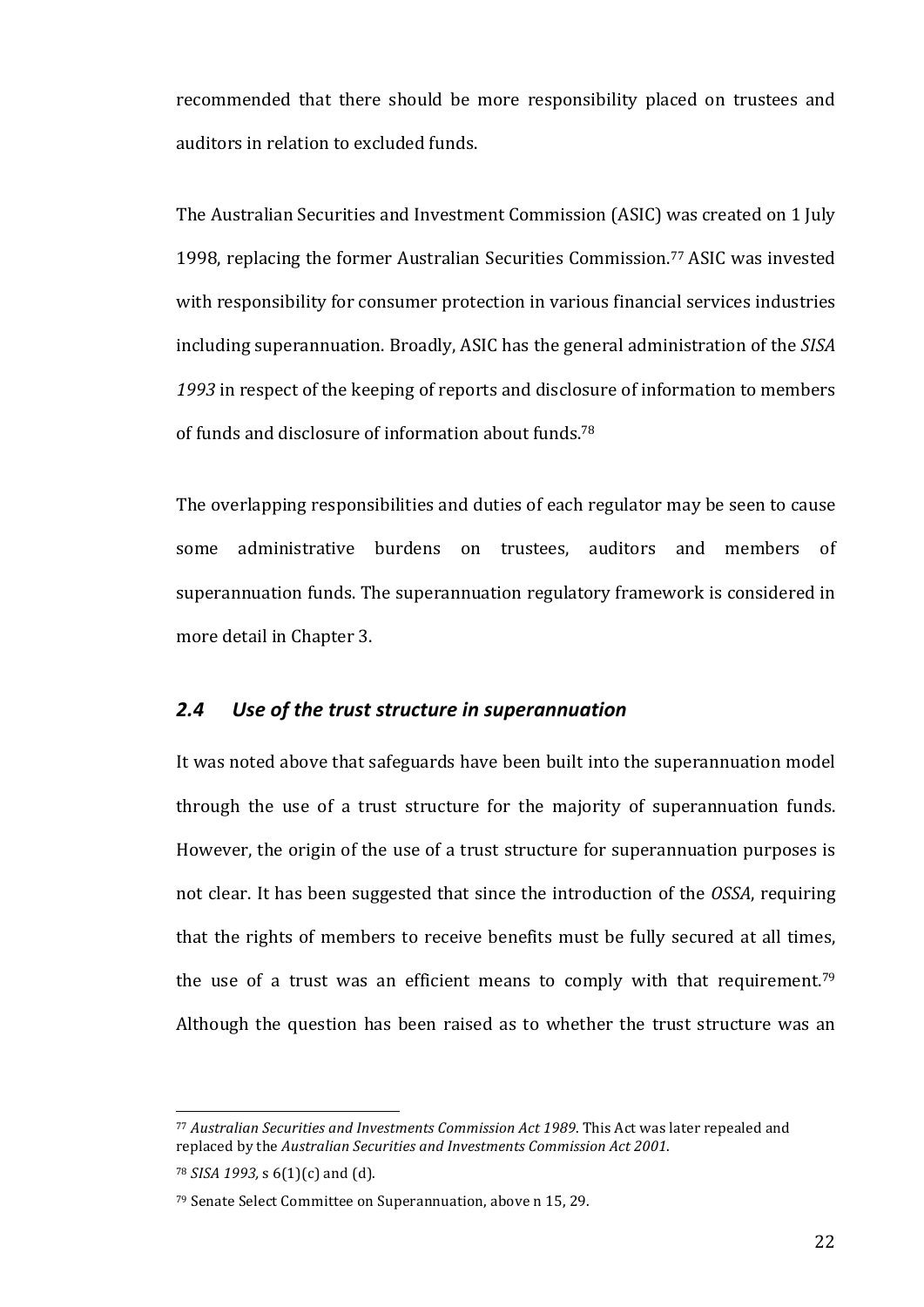appropriate vehicle for superannuation, the preference of the industry and policy makers alike has been to retain trusts as the preferred superannuation vehicle.<sup>80</sup>

Generally, superannuation funds are constituted as express trusts. $81$  An express trust is a trust is where the creator has used language which expresses an intention to create a trust.<sup>82</sup> The conduct of the trustee of a superannuation fund is thus subject to trust law obligations such as the fiduciary obligation not to profit from the trust, to avoid conflicts of interest, as well as the duties to act honestly, impartially, and with due care, skill and diligence.  $83$  As noted above, if the superannuation fund trustee breaches such duties, the beneficiaries may have recourse to certain equitable remedies.

However, the strength of the trust structure in protecting the superannuation fund beneficiaries' interests is subject to the terms of the trust deed. Those trust deeds (referred to in the context of superannuation as the governing rules of the fund) may provide that the trustee may change the terms of the trust at any time. The interests of the beneficiaries are theoretically at risk if total reliance were to be placed on trust law to protect the assets invested.<sup>84</sup>

In recognizing this risk, Parliament has supplemented and in some cases codified trust law concepts within the *SISA 1993*. Those provisions are contained in Part 6

<sup>80</sup> Senate Select Committee on Superannuation, above n 15, 30 and in a self-managed superannuation fund context, see Super System Review, Commonwealth of Australia, Self-Managed *Super Solutions: Phase Three Preliminary Report* (2010) 4.

<sup>&</sup>lt;sup>81</sup> M Scott Donald, *What contribution does trust law make to the regulatory scheme shaping superannuation* in Australia? http://www.apra.gov.au/Careers/upload/Scott-Donald\_Whatcontribution-does-trust-law-make-to-the-regulatory-scheme-shaping-superannuation-in-Australia, 4.

<sup>82</sup> Heydon and Leeming, above n 500, [306].

<sup>83</sup> Donald, above n 81, 4.

<sup>84</sup> Donald, above n 81, 12.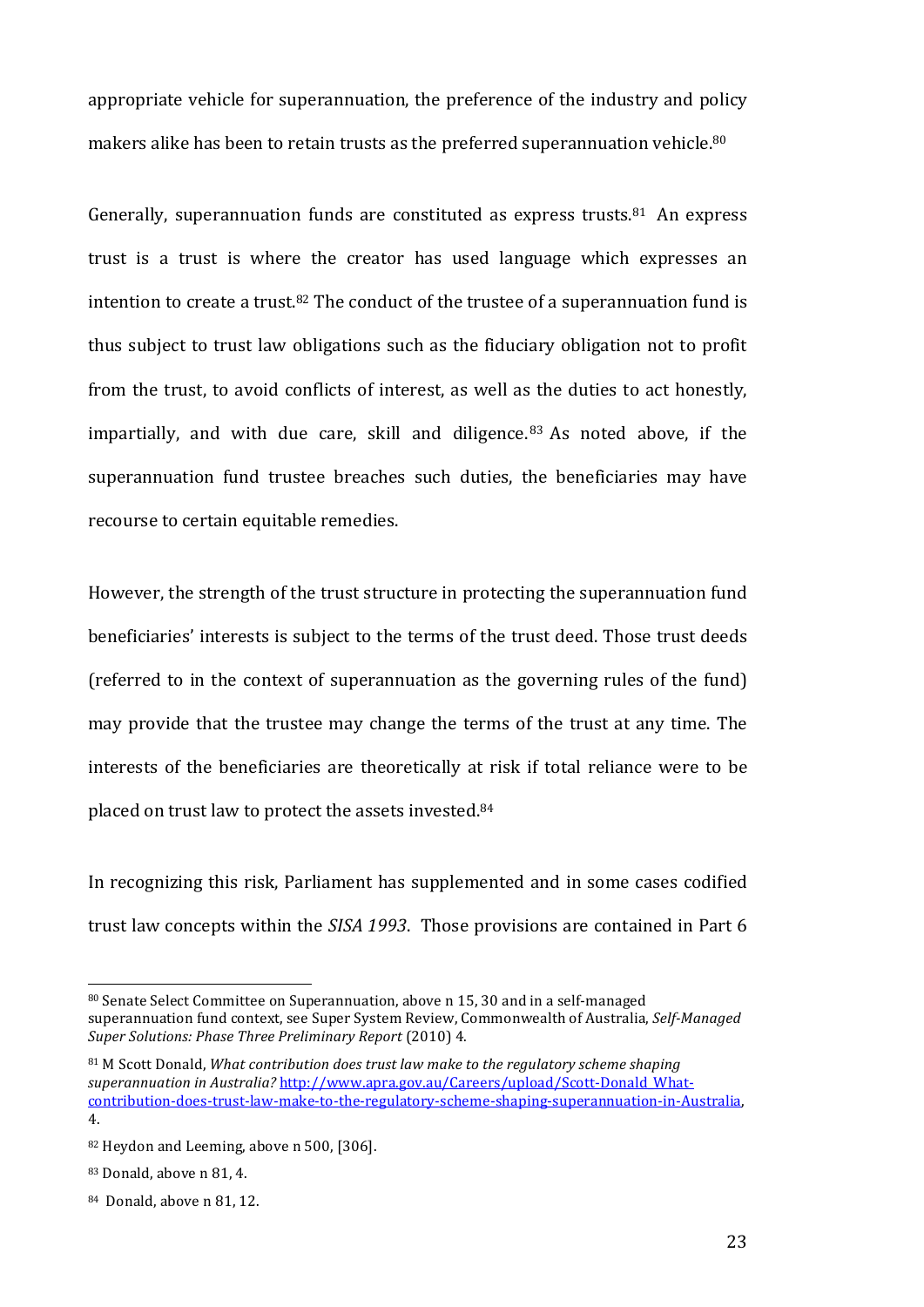of the *SISA 1993* and include a list of covenants which were intended to codify the essential obligations of trustees in a way that is non-excludable and irrevocable.<sup>85</sup>

The use of a trust structure arguably also increases the complexity of the administrative considerations which must be taken into account when regulating SMSFs. These include how to address potential breaches by some but not all of the trustees of an SMSF where a decision, such as making the fund non-complying, will affect the interests of all beneficiaries who are also trustees.

#### *2.5 Conclusion*

 

The legislative scheme incorporating and directly linking taxation to the prudential regulation of superannuation entities has placed the Commissioner of Taxation in a unique situation. It is important to understand the legal basis upon which the Commissioner regulates SMSFs to identify the legal boundaries of any discretions provided to him. An understanding of the statutory framework is also necessary to determine the scope of judicial review of decisions made by the Commissioner and the circumstances in which the Commissioner may be able to take action on behalf of beneficiaries. The next chapter examines in more detail the legislative framework within which the Commissioner regulates SMSFs.

<sup>85</sup> Donald, above n 13. See e.g., *SISA 1993*, ss 52 (trustee covenants), 57 (adjustment to terms of trust deed) and 62 (sole purpose test).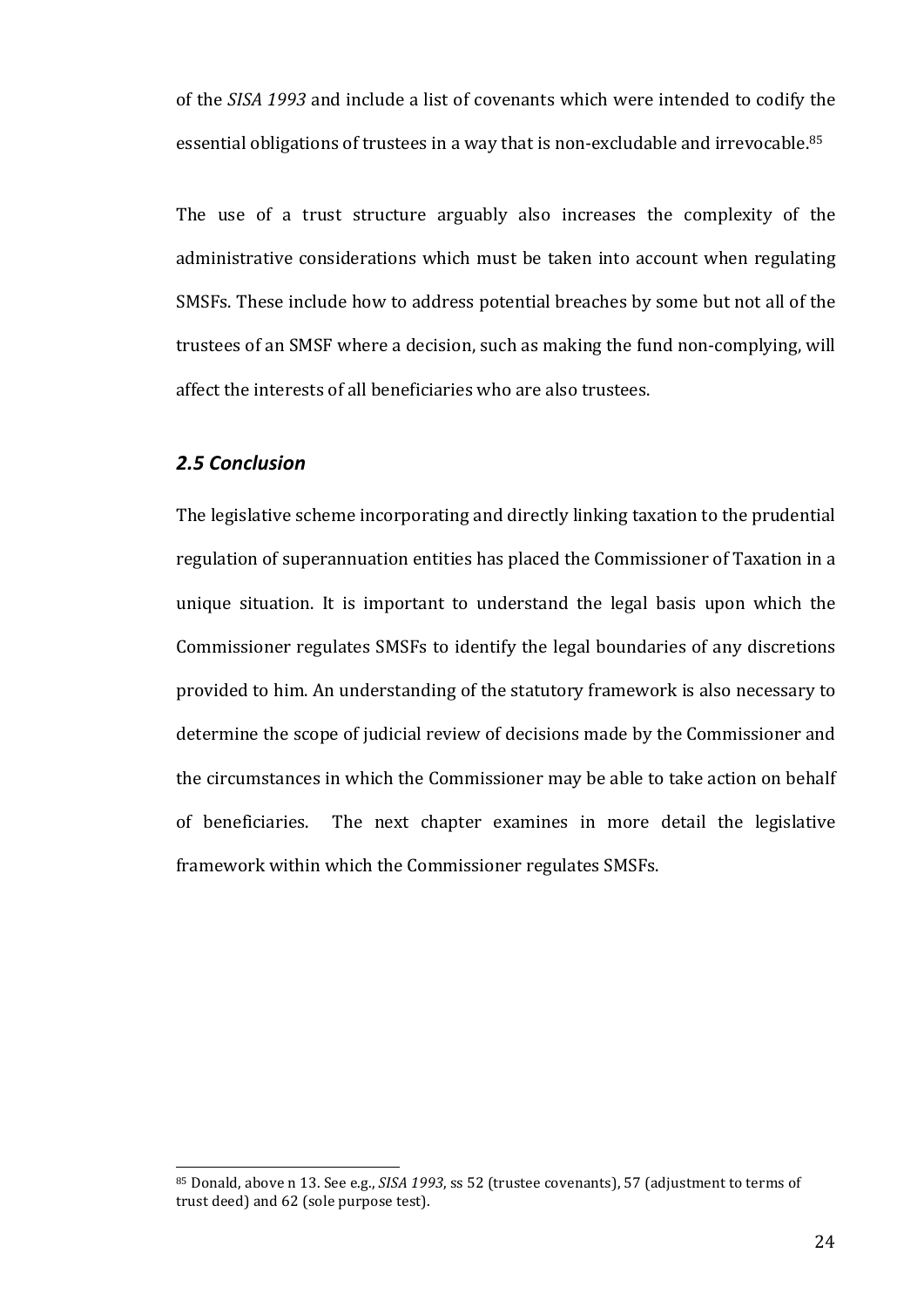# **Chapter 3: Statutory framework for the regulation of superannuation funds**

This chapter provides an overview of the statutory framework<sup>1</sup> for the supervision of superannuation funds.<sup>2</sup> It is important to understand the legal basis upon which the Commissioner regulates SMSFs to identify the legal boundaries of any actions undertaken or discretions provided to him. An understanding of the statutory framework is also necessary to determine the scope of judicial review of decisions made by the Commissioner and parameters within which the Commissioner must operate as the regulator of SMSFs.

## 3.1 The need for regulation of superannuation funds

 

#### **3.1.1** Defining 'prudential' supervision and the reasons why it is required

The term 'prudential supervision' has been used in much of the literature in relation to superannuation but its meaning is not immediately clear from the term itself. In considering the different types of regulation or supervision applying in the finance sector, former Deputy Governor of the Reserve Bank of Australia, G. J. Thompson stated: 'To put it rather baldly, prudential supervision is about techniques of risk management...'.  $3$  The primary objective of prudential

<sup>&</sup>lt;sup>1</sup> Contained in the *SISA* 1993, SISR 1994, *ITAA* 1997 and the ITAR 1997. All legislative references are to the law as at 1 July 2014 unless otherwise stated.

<sup>&</sup>lt;sup>2</sup> The statutory framework applies to regulated superannuation funds, approved deposit funds and pooled superannuation trusts (collectively referred to as 'superannuation entities': *SISA* 1993 s 10 (definition of 'superannuation entity')). The analysis in this thesis is restricted to 'superannuation funds' as defined in *SISA* 1993 s 10.

<sup>&</sup>lt;sup>3</sup> G. J. Thompson, 'Prudential Supervision and the Changing Financial System', (1996) April *Reserve Bank Bulletin* 30, 32.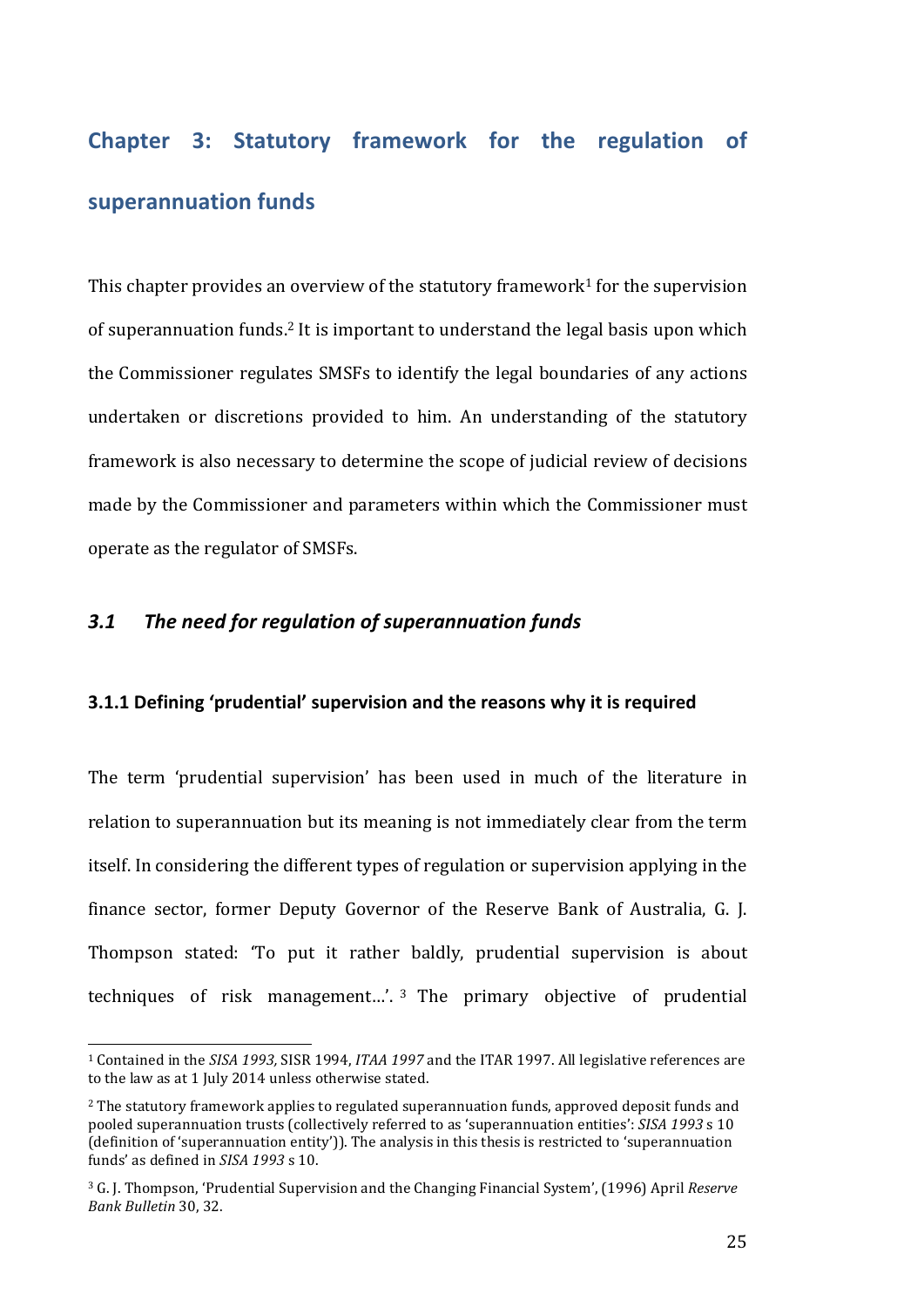supervision is to focus on individual institutions with the aim of protecting their solvency or viability. To this end, prudential supervision is also concerned with ensuring system-wide stability by preventing problems in one institution from spreading more widely through the financial system.<sup>4</sup> Many of the provisions in the *SISA* 1993 reflect this underlying prudential purpose. A prudential supervisor is focused on encouraging and promoting prudent behaviour in the managers of financial institutions. 5 

Past Government reviews into the superannuation system have identified the main reasons why prudential supervision of superannuation entities is necessary.<sup>6</sup> Those reasons are discussed further below.

## Reducing pressure on the national economy in terms of funding **age pensions**

Superannuation investment<sup>7</sup> is important to the national economy in terms of boosting national savings, hence reducing the need for the government to borrow to fund its age pension liabilities, as well as providing an opportunity for individuals to enjoy a higher standard of living in retirement.<sup>8</sup> Private provision for retirement is a cornerstone of the Government's overall retirement incomes policy.

<sup>4</sup> Ibid 30-31.

<sup>5</sup> Ibid 30.

 $6$  See e.g. Australian Law Reform Commission and Companies and Securities Advisory Committee, Commonwealth Government, *Collective investment schemes: superannuation* (Discussion Paper No 50, January 1992), [4.4]; Senate Select Committee on Superannuation, Commonwealth Parliament, *Safeguarding Super* (1992), 31 (Figure 4.1); Productivity Commission, Commonwealth Government, *Review of the Superannuation Industry (Supervision) Act 1993 and certain other legislation* (Inquiry Report, 10 December 2001), xvii.

<sup>&</sup>lt;sup>7</sup> For the purposes of this discussion, 'superannuation investment' refers to both employer funded superannuation contributions made for the benefit of their employees and contributions made by individuals to their own retirement savings.

<sup>&</sup>lt;sup>8</sup> John Dawkins, Treasurer, *Strengthening Super Security: new prudential arrangements for* superannuation (1992), 1.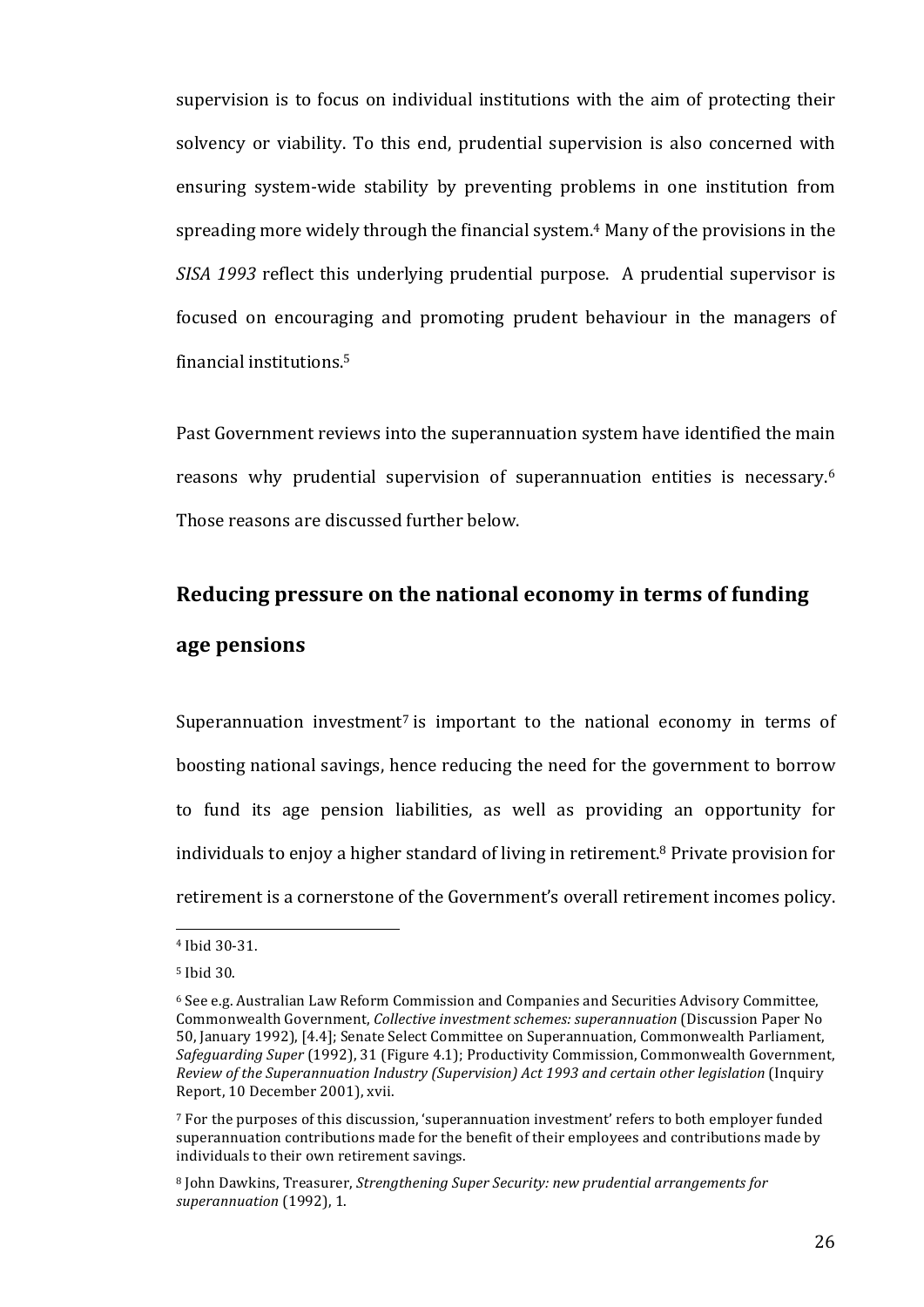Private superannuation savings have become accepted by the public as a major source of income in retirement,<sup>9</sup> hence from the public's point of view the conduct of superannuation funds must be subject to some form of regulation.

## **No government guarantee for superannuation member benefits**

The size of superannuation savings has dramatically increased since the Labor Government introduced the mandatory superannuation guarantee charge,<sup>10</sup> which required employers to make superannuation contributions for the benefit of their employees.<sup>11</sup> Despite the fact that the Government's retirement policy mandated provision of retirement savings to be funded by the private sector, it also made it clear that it would not provide either an implicit or explicit guarantee or safety net for superannuation benefits to members.<sup>12</sup> In such circumstances, a prudential framework is required to give added protection to superannuation savings and to promote a more effective superannuation industry. Relying on a non-legislative approach alone, such as an industry code of conduct, would most likely be unacceptable to the public and could potentially expose the vast amount of superannuation assets to higher risks than under a prudential framework.

<sup>&</sup>lt;sup>9</sup> In 2007 of those employed people aged 45 years who intended retire, about 25% expected that taxpayer-funded income support to be their main source of income: Australian Bureau of Statistics, Commonwealth Government, (2009) *Australian Social Trends* 39, 44.

 $10$  At March 1992, total superannuation fund assets were estimated at \$148 billion (Insurance Superannuation Commission, *Annual Report*, 1991-92). As at 30 June 2013, total superannuation fund assets were estimated at \$1.8 trillion (Australian Prudential Regulation Authority, *Annual Superannuation Bulletin, June 2013 (revised February 2014), 6).* 

<sup>&</sup>lt;sup>11</sup> Superannuation Guarantee (Charge) Act 1992 (Cth) ('SGCA 1992') and Superannuation Guarantee *(Administration) Act 1992* (Cth) ('*SGAA 1992*').

 $12$  John Dawkins, above n 8, 3. However, note that for regulated superannuation funds, other than SMSFs, there is provision in the *SISA 1993* for an application for assistance to be made to the Minister where the fund has suffered loss as a result of fraudulent conduct or theft: *SISA 1993* Part 23.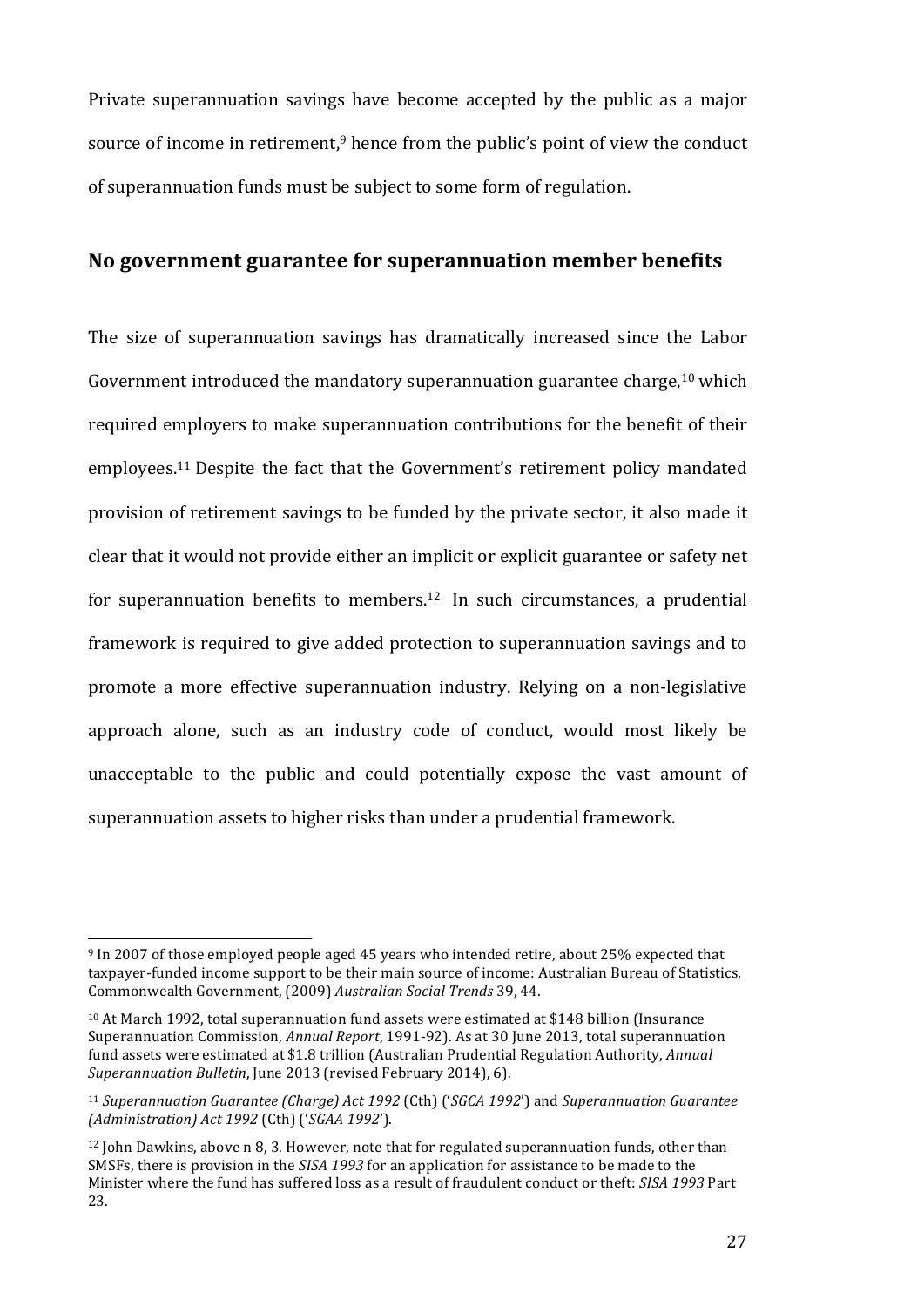## **Protect government revenue against exploitation of tax**

## **concessions**

The substantial tax concessions given to superannuation entities provide an incentive to invest in private superannuation savings. However, protection against fraud and maladministration by trustees is required for those savings to be preserved until retirement. If those savings were eroded, then a future generation of taxpayers would have to fund increased social security payments for retirees who were unable to rely on their superannuation savings and who have little chance to rebuild sufficient assets to fund their retirement. Those savings were supported by tax revenue foregone in the form of taxation concessions during the period the savings were accumulated.<sup>13</sup> It would be unacceptable to future taxpayers if the reason for the loss of those superannuation savings was insufficient prudential controls.

## **3.1.2** Defining the role of the regulators

 

The main three regulators operating in the superannuation system are<sup>14</sup>:

• the Australian Taxation Office (ATO). The ATO is responsible for taxation collection (which includes administering concessional treatment of superannuation fund income and assessment of contribution limits), administration of the government superannuation co-contributions scheme, ensuring employers comply with their superannuation guarantee

<sup>&</sup>lt;sup>13</sup> Australian Law Reform Commission and Companies and Securities Advisory Committee, above n 6, 26 [4.6] referring to the Treasurer's statement, *Prudential Supervision* (Federal Treasury Paper No 1, 20 August 1991).

<sup>&</sup>lt;sup>14</sup> The responsibilities of each regulator in relation to superannuation is outlined in *SISA 1993*, s 6.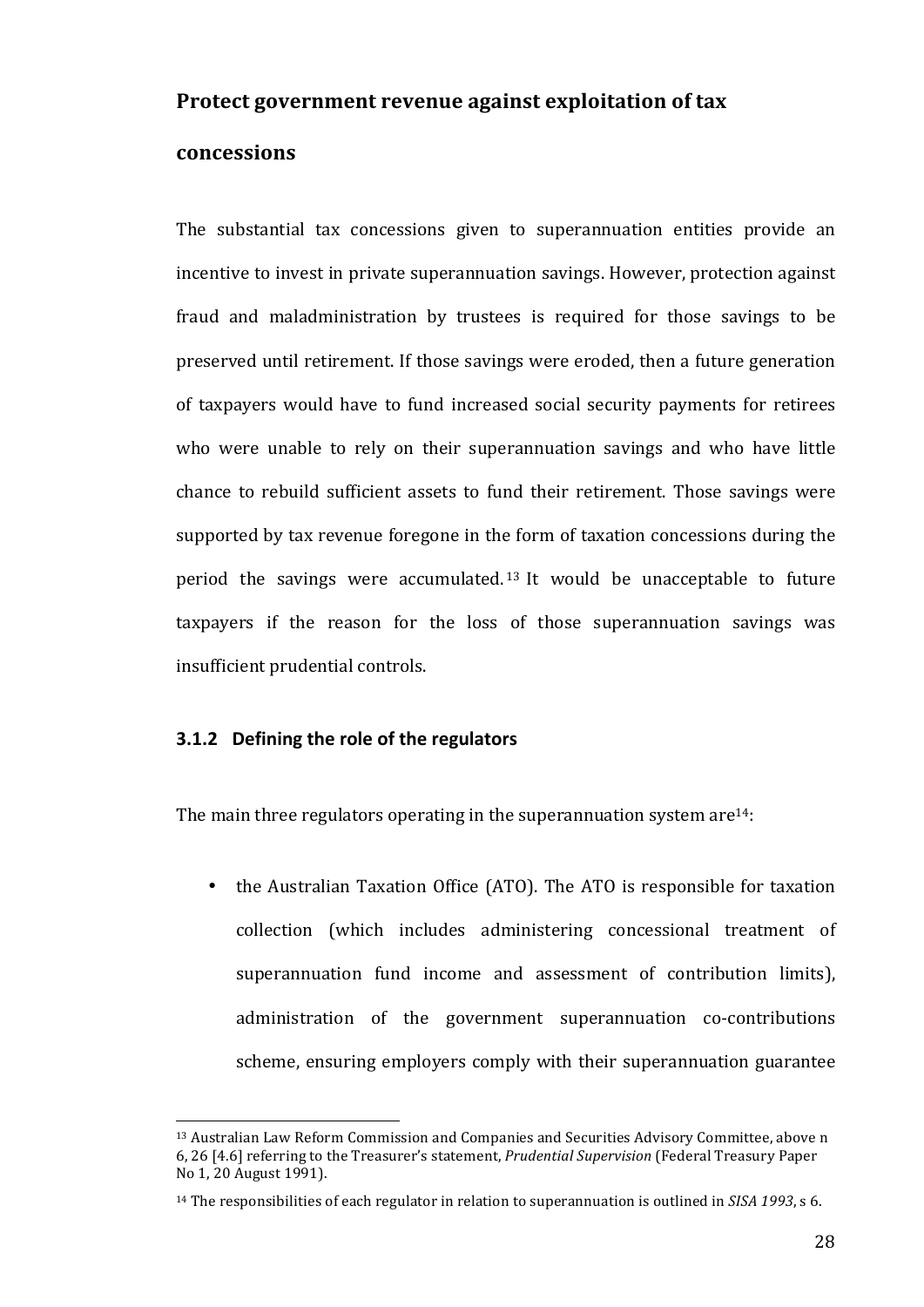obligations, maintenance of the lost member register and supervision of self managed superannuation funds

- the Australian Prudential Regulation Authority (APRA). APRA is responsible for the prudential regulation of all superannuation entities, other than SMSFs, under the *SISA 1993* including those entities offering retirement savings accounts and pooled superannuation trusts; and
- the Australian Securities and Investment Commission (ASIC). ASIC is responsible for administering the *SISA* 1993 provisions regulating disclosure, consumer protection and member complaints.

Each regulator is jointly and severally responsible for the supervision not only of the superannuation trustees within their specified sectors but also the other participants in the broader superannuation system. This includes auditors,  $15$ advisors, <sup>16</sup> actuaries, and more recently, promoters of illegal early release schemes. <sup>17</sup> These broader responsibilities reflect the expectation of the Parliament that the regulators operate to ensure the health of the superannuation system as a whole so as to protect member's interests.

It is important to note that APRA is also the regulator of other financial institutions such as banks and credit unions and the legislative direction outlined above applies equally to APRA's supervision of those entities as well as superannuation

<sup>&</sup>lt;sup>15</sup> For example, it is an offence for an auditor to fail to notify the relevant regulator when the auditor forms the opinion that the financial position of the entity may be, or may be about to become, unsatisfactory: *SISA* 1993 s 130(4)-(5).

 $16$  Persons providing investment services to superannuation fund trustees, referred to as investment managers, may also be subject to civil and criminal penalties: see e.g. *SISA* s 109, s 122 and s 125.

<sup>17</sup> *SISA 1993* s 68B.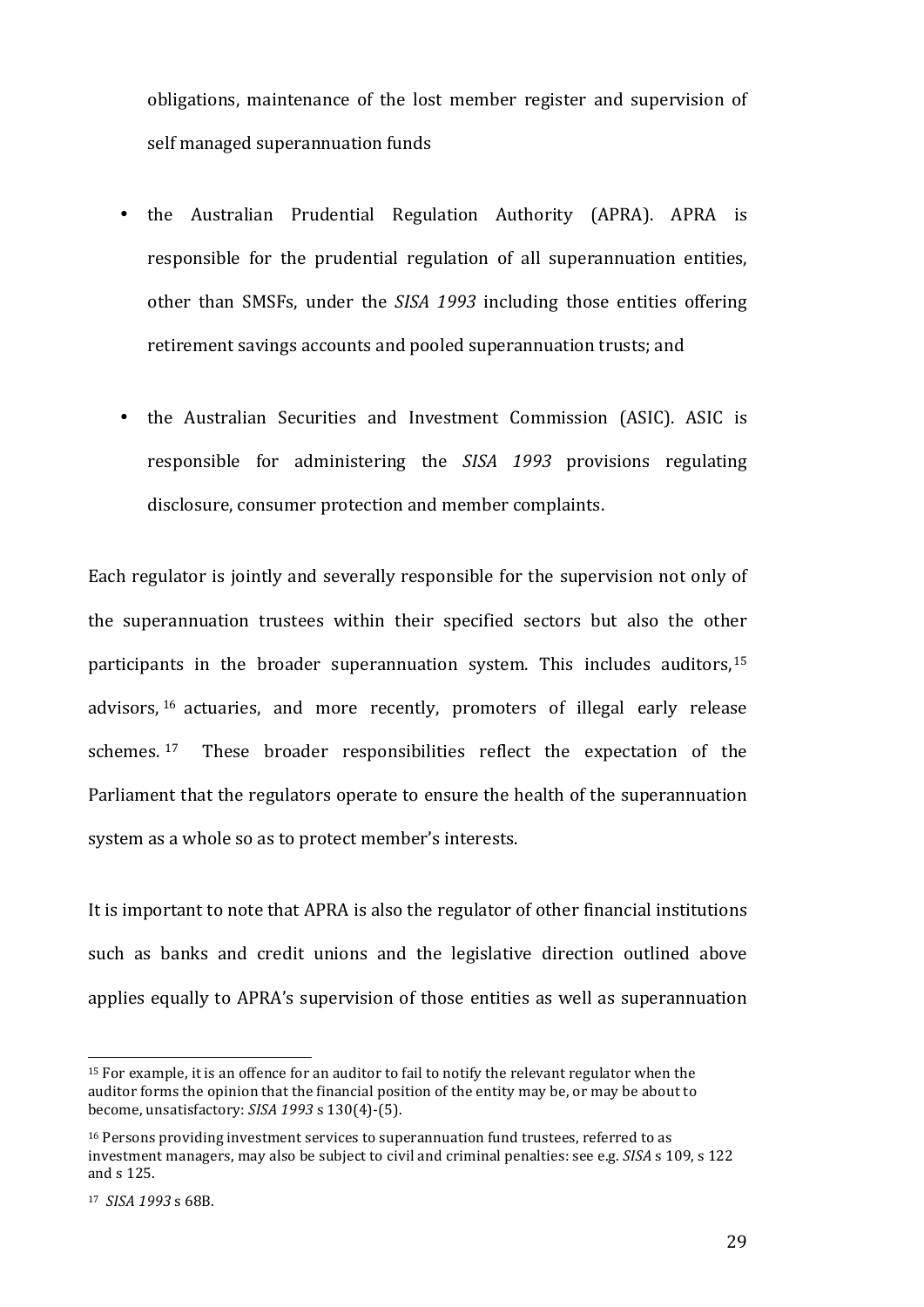funds. This focus is apparent from the legislative direction given to APRA in discharging its supervisory functions: $18$ 

In performing and exercising its functions and powers, APRA is to balance the objectives of financial safety and efficiency, competition, contestability and competitive neutrality and, in balancing these objectives, is to promote financial system stability in Australia.

Amongst other obligations, ASIC is equally charged with the responsibility 'to maintain, facilitate and improve the performance of the financial system and the entities within that system in the interests of commercial certainty, reducing business costs, and the efficiency and development of the economy'.<sup>19</sup>

There is no equivalent legislative direction given to the Commissioner in his capacity as regulator of SMSFs. This is because Commissioner of Taxation is a statutory office established to perform functions under taxation law.<sup>20</sup> As was discussed in the previous chapter, it was considered appropriate that the Commissioner regulate SMSFs given that trustees of such entities are investing in that structure at their own risk. This is contrasted with APRA-regulated funds where the bulk of members solely rely on compulsory employer-funded contributions which necessitates a different regulatory focus.

The differences between the basis for the Commissioner's regulation of SMSFs and APRA's regulation of other superannuation funds is explored further below to illustrate reasons why a different regulatory approach is required in the context of

<sup>18</sup> Australian Prudential Authority Act 1998 (Cth) s 8.

<sup>&</sup>lt;sup>19</sup> Australian Securities and Investment Commission Act 2001 (Cth) s 1(2)(a).

<sup>20</sup> *TAA 1953* s 4.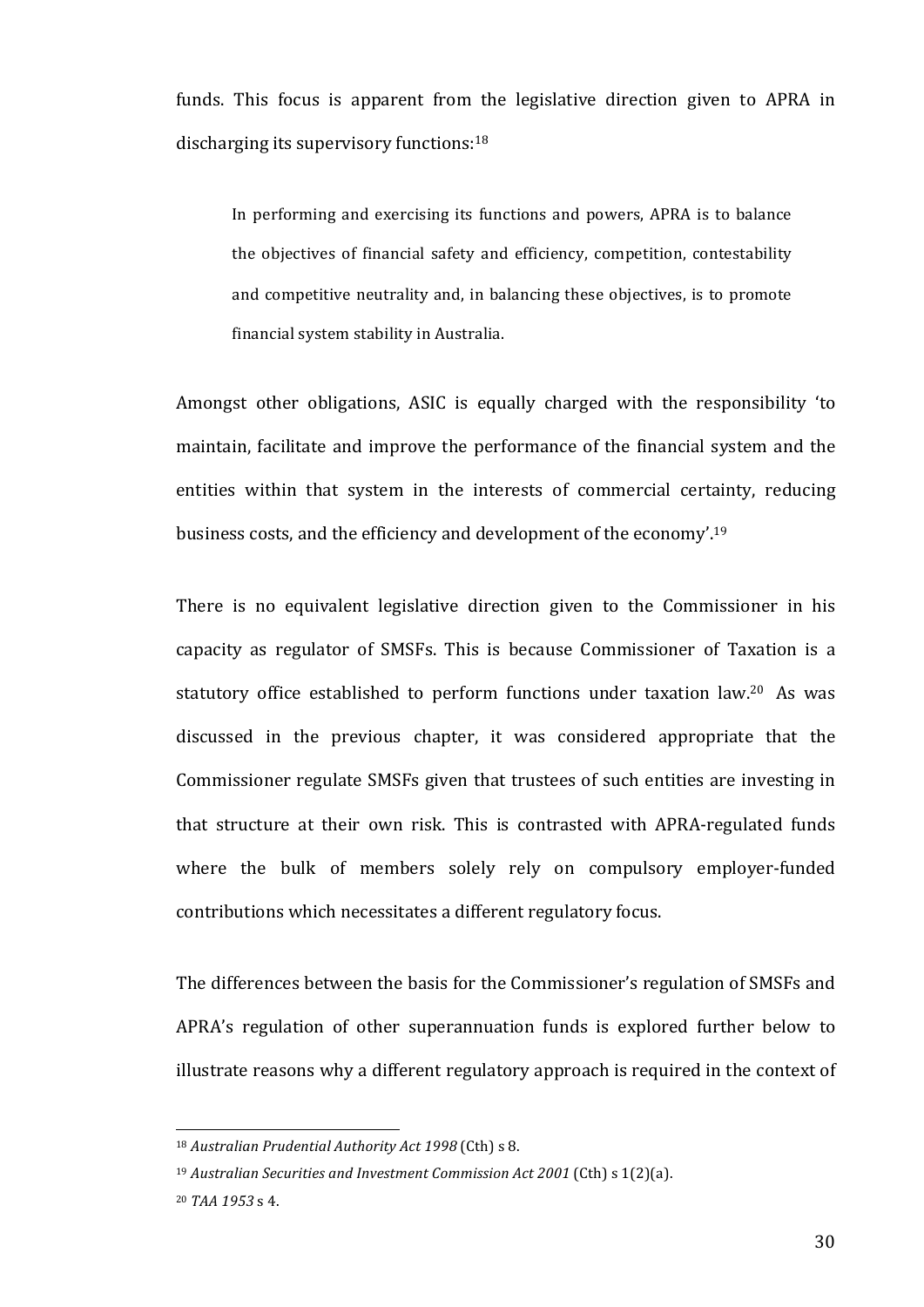SMSFs. ASIC's role in the regulation of the superannuation industry relates to products and services which superannuation trustees may undertake. Given this difference in focus, ASIC's approach to regulation is not within the scope of this thesis. 

## APRA's approach to regulation of superannuation entities

APRA's approach to regulation of superannuation entities has been described as: 'forward looking, primarily risk-based, consultative, consistent and in line with international best practice'.<sup>21</sup> Hence, APRA places the most resources where it has identified the highest risk. In preference to using the stronger sanctions such as criminal prosecutions and civil penalties, APRA works with trustees to address areas of concern in relation to the fund's internal risk management practices and procedures. In reviewing the risk management practices of a particular superannuation fund, APRA not only has regard to the decision making processes within the fund but also to the profile of investments made by the fund to identify areas of potential future risk to the financial viability of the fund. It is necessary for APRA to take on such a role given the bulk of employees have their compulsory superannuation guarantee contributions made to APRA-regulated funds where those employees have very little control over the investments made with their contributions. Therefore, members of APRA-regulated funds are in a position where they cannot address potential risks and must therefore rely on the regulator to do so on their behalf.

<sup>&</sup>lt;sup>21</sup> Senate Select Committee on Superannuation and Financial Services, Commonwealth Parliament, *Prudential Supervision and Consumer Protection for Superannuation, Banking and Financial Services*  $(2001)$ , 39.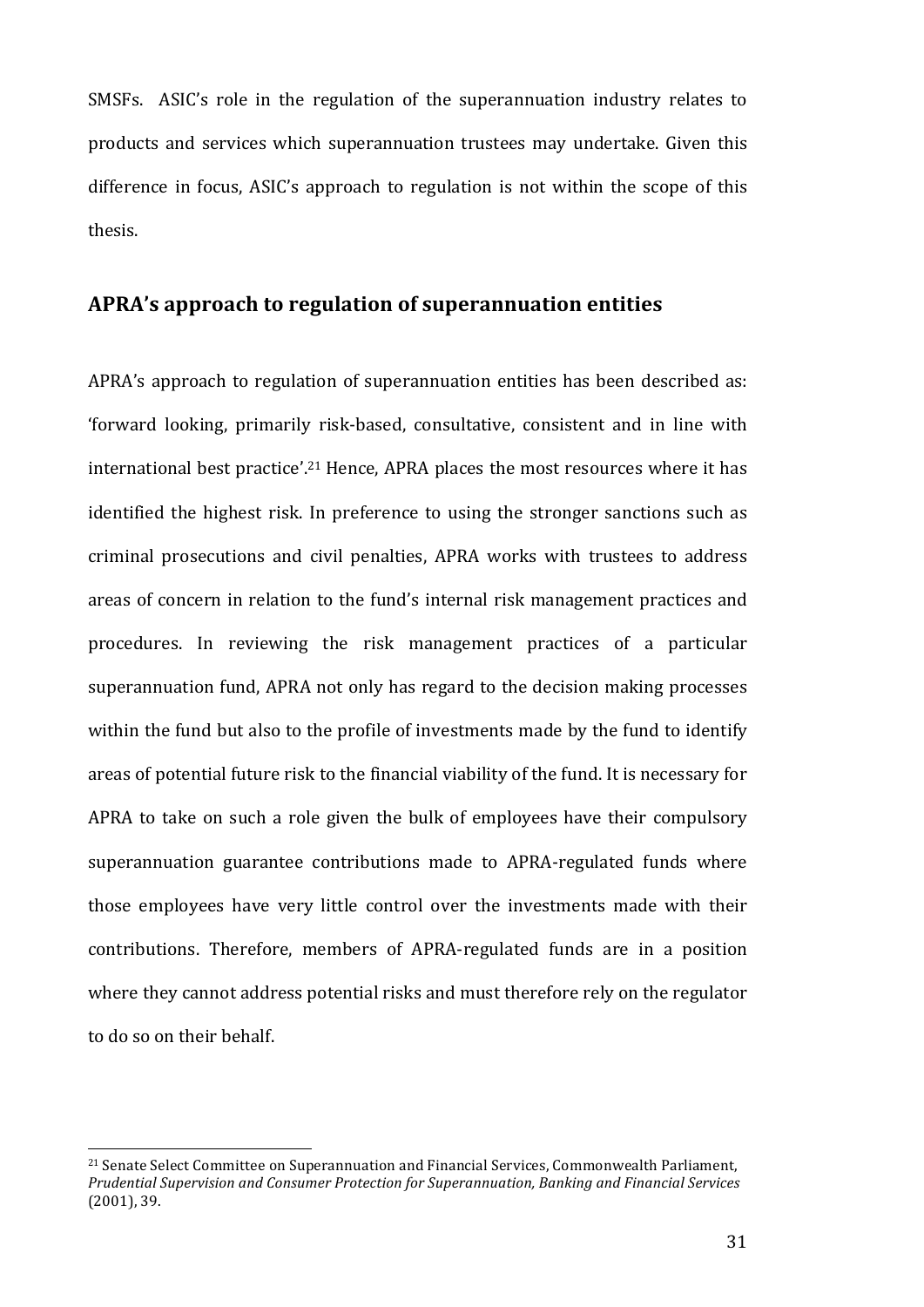## **Commissioner's approach: 'non-prudential' regulation of SMSFs**

In contrast to members of APRA-regulated funds, members of an SMSF are also its trustees and as such they are in a unique position to be able to protect their own interests.<sup>22</sup> Hence, investors in such vehicles did so entirely at their own risk.<sup>23</sup> This policy basis for the regulation of SMSFs has defined the boundaries of the Commissioner's regulatory role which is focused on ensuring that funds are paying the correct tax and that their sole purpose is to meet members' retirement income objectives.<sup>24</sup> Whilst the Commissioner is responsible for administering certain provisions in the SISA 1993 which have a 'prudential flavour',<sup>25</sup> that role does not extend, for example, to determining whether the investment strategy<sup>26</sup> and specific investment decisions made by an SMSF trustee is in accordance with the SISA 1993. It also does not extend to determining whether an SMSF is financially viable or an appropriate investment choice has been made for the individuals involved.<sup>27</sup> In

<sup>&</sup>lt;sup>22</sup> Financial System Inquiry, Australian Government, *Financial System Inquiry: Final Report* (1997) (Wallis Inquiry), 334.

 $23$  This policy rationale is reflected in the *SISA 1993* where SMSFs trustees are excluded from being able to apply to the Minister for financial assistance in respect of loss suffered by the fund as a result of fraudulent conduct, or theft: *SISA 1993* s 229.

<sup>&</sup>lt;sup>24</sup> Matt Bambrick, 'Update from the ATO on recent compliance activity, areas of concern with SMSFs and the ATO's future priorities' (Speech delivered at the CPA Learn from the Masters SMSF Conference and Expo 2014, Sydney, Thursday, 17 July 2014 and Melbourne, 24 July 2014).

 $25$  See e.g. *SISA* 1993 s 126A (application of fit and proper person test in disqualification of individual); s 126D (waiver of disqualification in certain circumstances); s 133 (power to suspend or remove individuals from acting as trustee, investment manager or custodian who undertake conduct which may result in financial position of entity becoming unsatisfactory). See also Australian National Audit Office, Commonwealth Government, *The Australian Taxation Office's* Approach to Regulating and Registering Self Managed Superannuation Funds (Audit Report No. 52, 2006-07) 49-56 where it was observed that the Commissioner's role may include some elements of 'prudential regulation'.

 $26$  All trustees of a regulated superannuation entity, including SMSFs are required to have an investment strategy and to review the investments made against that investment strategy regularly: *SISA* 1993 s 52(2)(f), and *SISR* 1994 reg 4.09 makes this requirement an operating standard, the contravention of which is an offence punishable by a maximum of 100 penalty units: *SISA 1993* s 34(2). 

 $27$  This is reflected in number of 'small-sized' SMSFs, that is funds with \$200,000 or less in assets, which were estimated to have made up 26% of the SMSF population. These smaller-sized SMSFs were found to lack investment diversification, suffer higher relative costs and to underperform larger-sized SMSFs. The Super System Review, whilst noting its concerns about the number of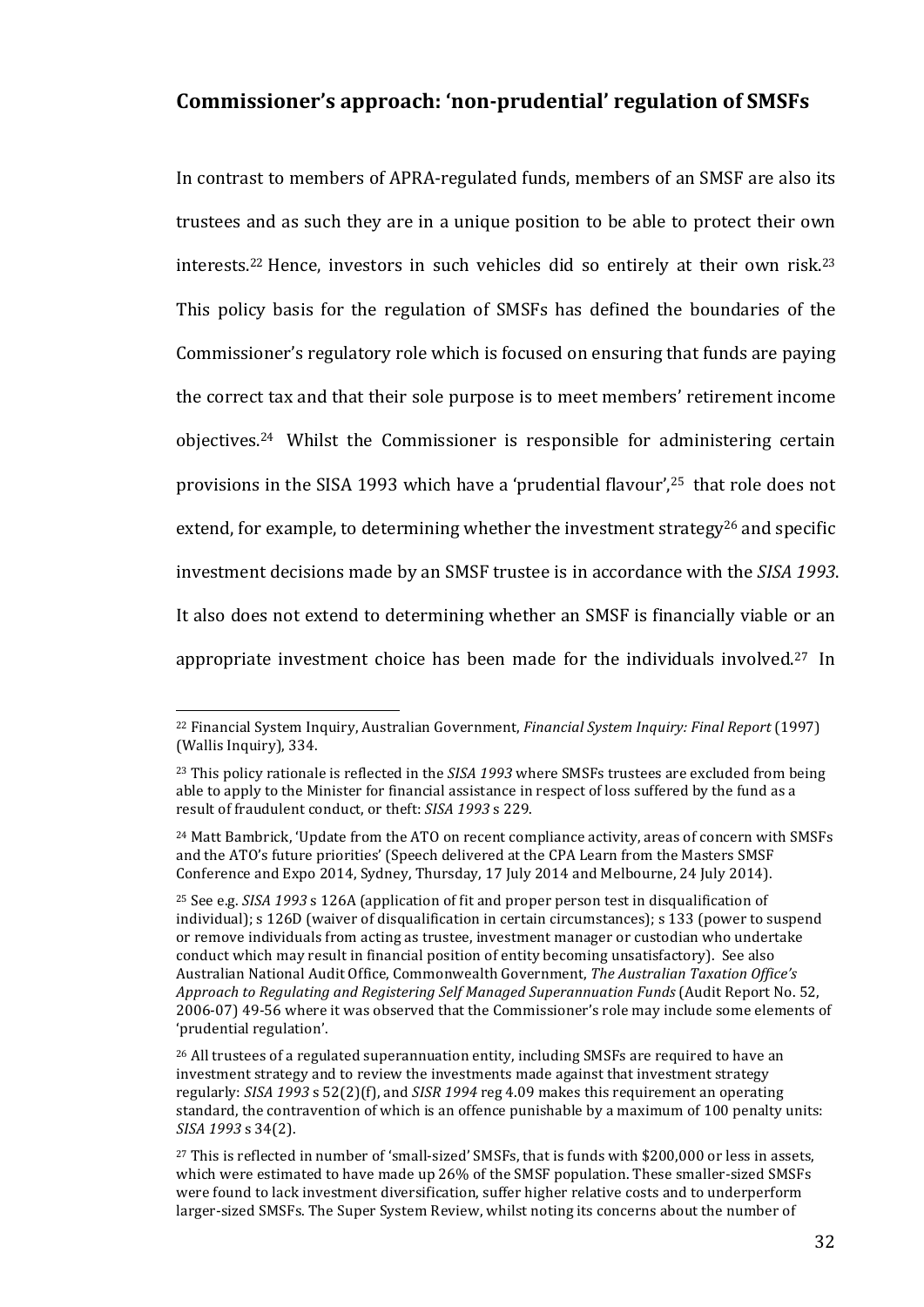respect of its limited 'regulatory' role, the ATO has further noted that it does not have the same legislative protection afforded to APRA under its Act to be protected from liability in respect of anything done, or omitted to be done, in the exercise of powers, functions or duties under a law of the Commonwealth. $^{28}$ 

However, at a broad public policy level, the Commissioner is charged with ensuring public confidence in the system such that the taxation concessions provided to SMSFs are appropriately applied only to those entities which comply with their statutory duties. In order to discharge this duty, the Commissioner must have regard to whether the actions of the trustees, investment managers and auditors may put at risk the retirement benefits of the members. Some elements of this exercise could be seen to require the application of prudential supervision. Hence, it could be said that whilst the focus of the Commissioner's role is the protection of retirement incomes, that analysis can only be done in some circumstances by taking into account prudential considerations in relation to the viability of the fund.

### *3.2 The purpose of superannuation fund regulation*

Having established the need for regulation of superannuation funds, and the role of each of the regulators, the purpose of such regulation must also be examined. Without guiding policy parameters to which the regulator of superannuation funds can refer, the application of the statutory framework would lack cohesion,

<u> 1989 - Johann Stoff, deutscher Stoffen und der Stoffen und der Stoffen und der Stoffen und der Stoffen und d</u>

smaller-sized SMSFs, decided not to recommend a mandated minimum SMSF size because it acknowledge their existence is generally due to the conscious choice of members and that all members take ultimate responsibility for their retirement needs: Super System Review, Commonwealth Government, *Review into the Governance, Efficiency, Structure and Operation of Australia's Superannuation System*: *Final Report* (2010) ('Cooper Review'), 222-3.

<sup>&</sup>lt;sup>28</sup> Australian Prudential Regulation Authority Act 1998.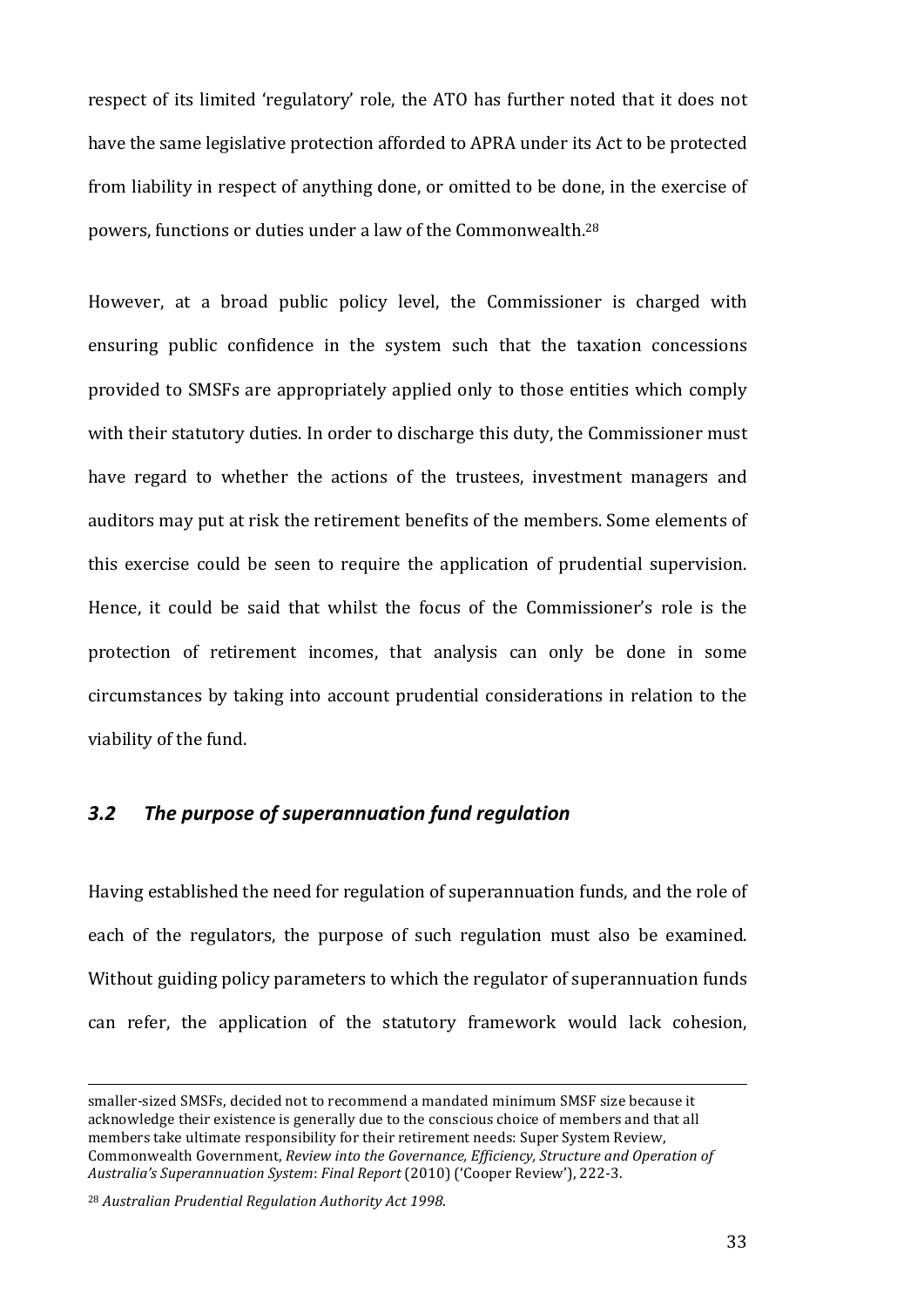consistency and might lead to inequitable treatment between superannuation funds. 

In introducing the *SISA 1993*, the Labor Government outlined the goal of prudential supervision of the superannuation industry.<sup>29</sup> In short, the purpose of prudential supervision is two-fold: firstly, to ensure that superannuation remains a secure, efficient and viable means by which people can provide for their own retirement and secondly to also ensure that the superannuation industry contributes to the Government's broader economic goals of promoting savings, efficient investment and sustainable economic growth.<sup>30</sup>

There has been much written on whether or not these overarching goals have been met by the statutory framework, and it appears that views are divided.<sup>31</sup> It is clear that SMSFs, given their rapid growth in terms of numbers as well as asset values, have attracted much attention from commentators and the Government alike. Concerns have been continually raised as to whether superannuation savings continue to be at risk of either fraud or mismanagement.<sup>32</sup> Recent Government initiated reviews, such as the Cooper Review<sup>33</sup> and the Henry Review,  $34$  have considered the statutory framework with a view to improving its application and efficiency. However, as the focus of this thesis is on whether the administration of

 $29$  Ibid. See also John Dawkins, above n 8, 1.

<sup>30</sup> *SISA 1993* s 3(1).

<sup>31</sup> Dan Scheiwe, 'Why Australia's pension system is not a good international model' (Discussion Paper No PI-9912, Pensions Institute, April 1999); Australia's Future Tax System Review, Commonwealth Government, *Australia's future tax system The retirement income system: Report on* strategic issues (May 2009) ('Henry Review'); Super System Review, above n 27.

<sup>&</sup>lt;sup>32</sup> See e.g. Arie Freiberg, 'Superannuation Crime in the 1990's' (1996) 24(3) Australian Business Law *Review* 217; Tom Valentine, 'Is superannuation safe' (2003) 36(1) *The Australian Economic Review* 108. 

<sup>&</sup>lt;sup>33</sup> Super System Review, above n 27.

<sup>&</sup>lt;sup>34</sup> Australia's Future Tax System Review, above n 27.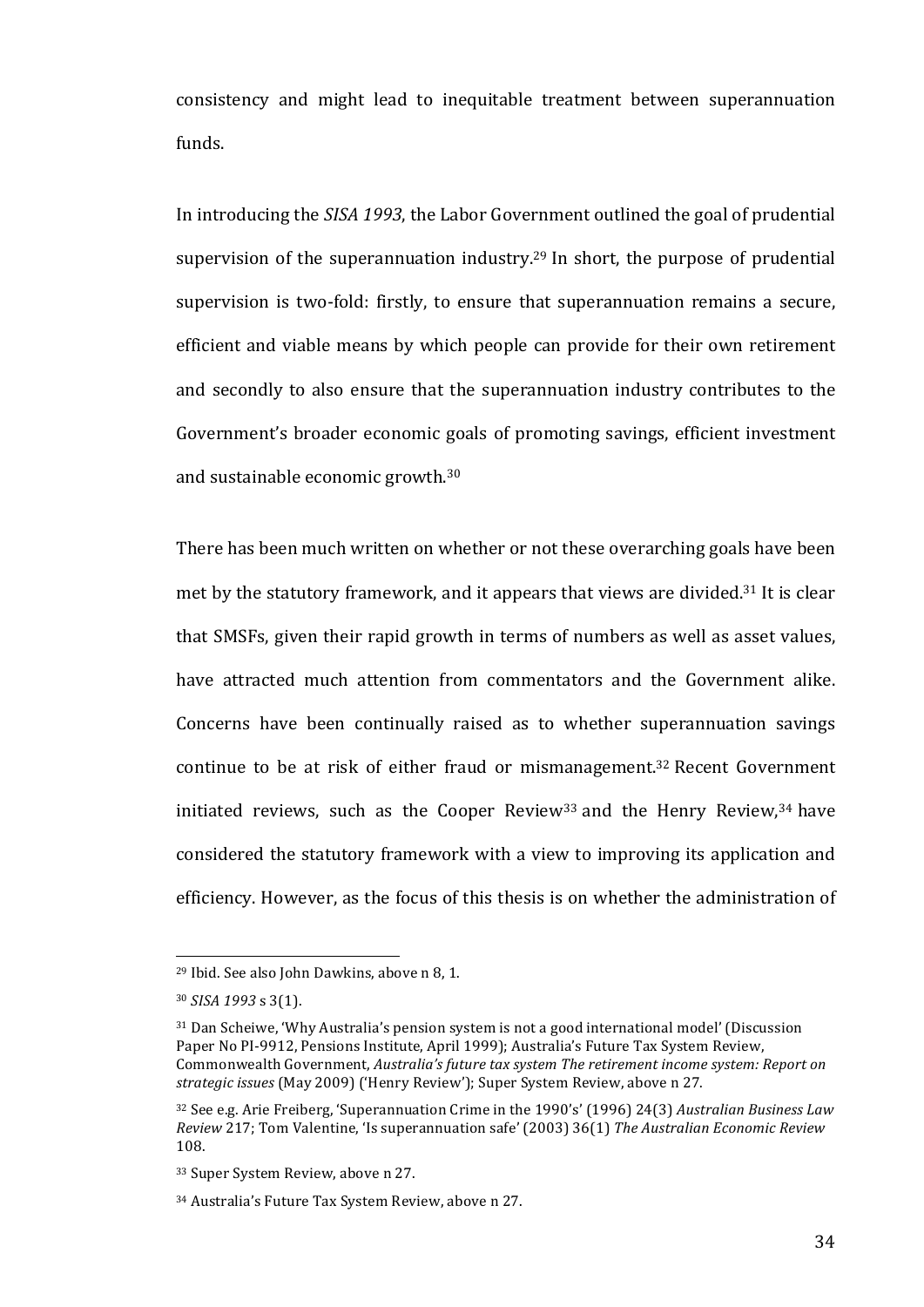the legislative framework as it is currently enacted can be improved or enhanced, a detailed analysis of whether the intended purpose of the supervisory framework has been achieved is beyond the scope of this thesis.<sup>35</sup>

## *3.3 An overview of the* **SISA 1993 and associated regulations**

The superannuation legislative framework has been described as being 'long, detailed, complicated and prescriptive in some parts'.<sup>36</sup> The complexity of the legislation has been attributed to a number of factors including the fact that it contains provisions not only for the prudent management of superannuation entities but also provisions directed at the prevention of abuse of tax concessions. The fact that these provisions have been changed so often, necessitating the inclusion of grandfathering rules, has added to its complexity.<sup>37</sup>

A discussion on the background to every provision contained in the *SISA 1993* is not feasible or necessary for the purposes of this thesis because the focus of the analysis is on the Commissioner's role as the regulator of SMSFs. Hence, following a brief introduction to the structure of the statutory framework, the following analysis will only examine in detail those areas specifically relevant to SMSFs.

<sup>&</sup>lt;sup>35</sup> For more detailed discussion of these issues, see e.g. Josephine Cleary, *The evolution of the regulation governing superannuation funds since 1936* (PhD Thesis, 2010) and Allan Borowski, 'Back at the Crossroads: The Slippery Fish of Australian Retirement Income Policy' (2008) 43 (Winter) Australian Journal of Social Issues 311; Cortese, CL & Glynn, J, 'Taxation and the Australian Superannuation System: An International Comparison'(2006) 16(2) *Australian Accounting Review* 77; Michael Ntalianis and Victoria Wise, 'The Australian superannuation framework : implications for retirement savings' [2010-12] 2(1) *Global Business & Economics Anthology* 54.

<sup>&</sup>lt;sup>36</sup> Productivity Commission, above n 6, 32.

<sup>37</sup> Ibid 35.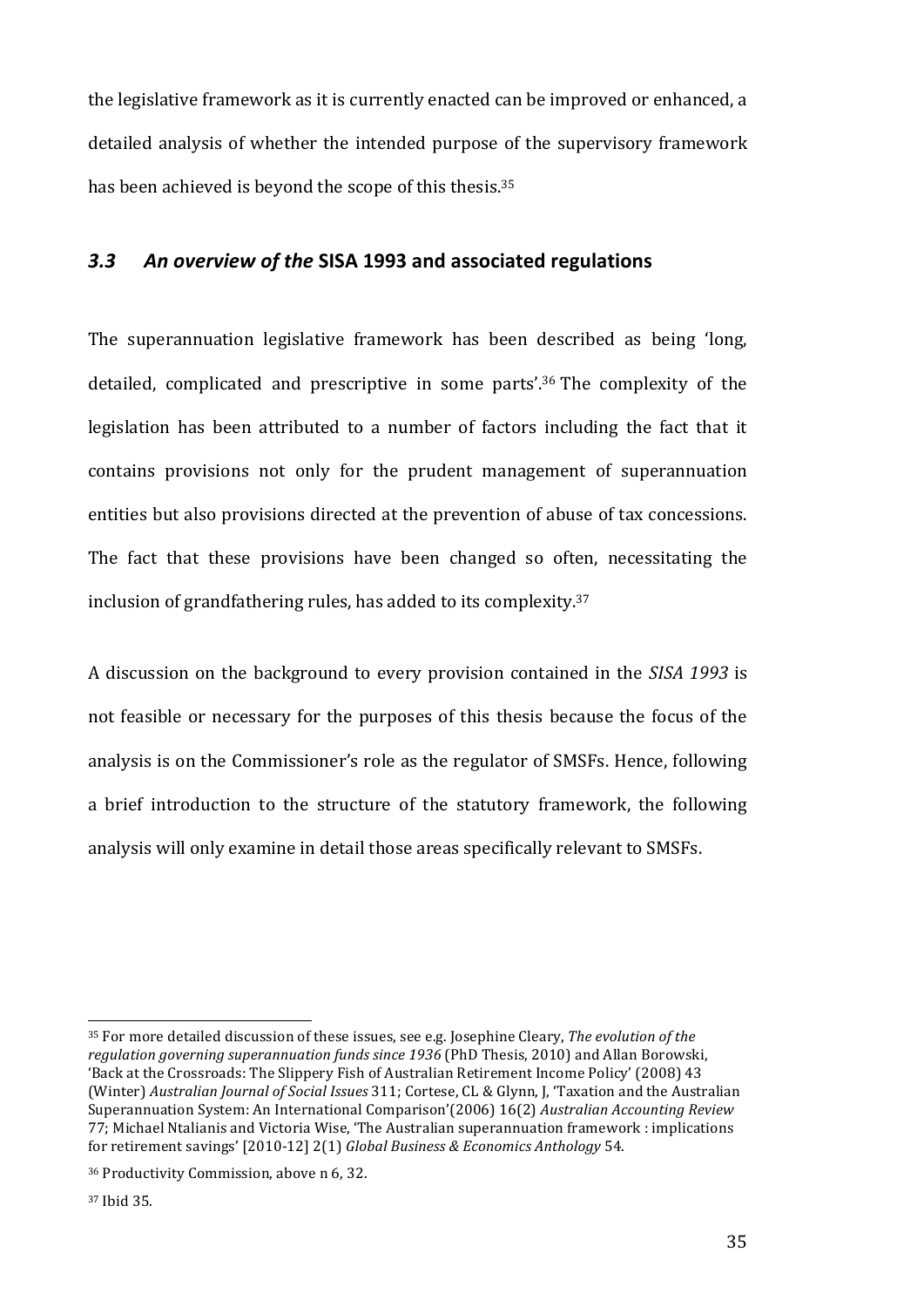#### **3.3.1 Overview of statutory framework**

Trusts have generally been the preferred vehicle for superannuation funds.<sup>38</sup> Broadly, only those superannuation entities constituted as trusts<sup>39</sup> can become subject to supervision under the superannuation statutory framework.<sup>40</sup> The structure of the legislative provisions maintains at its core the notion that the primary responsibility for the viability and prudent operation of the superannuation industry rests with the trustees.<sup>41</sup> Hence, the general law of trusts is supplemented, and in some instances overridden.<sup>42</sup> by the *SISA* 1993 and *SISR* 1994. This is achieved within that statutory framework by codifying some of the general law obligations placed on trustees; dictating how superannuation funds are to operate including who can make contributions and prescribing a 'sole purpose' test for the fund, imposing requirements for the preservation and vesting of members' interests, portability and how and when benefits can be paid;<sup>43</sup> and making provision for criminal and civil sanctions for breaches of those rules. These statutory provisions cannot be excluded or modified by the governing rules<sup>44</sup> of the superannuation fund. $45$ 

 $38$  Submissions to the Senate Select Committee on Superannuation, above n 6, 30 [4.5] noted a strong preference for retaining the structure and more recently it has been confirmed that trusts are preferred structure for superannuation: Super System Review, above n 27, 219-220.

<sup>39</sup> *SISA 1993* s 19(2).

<sup>&</sup>lt;sup>40</sup> The *SISA* 1993 is deemed to apply to exempt public sector superannuation schemes which are generally created by an Act of Parliament: see e.g. *SISA 1993* s 46.

<sup>&</sup>lt;sup>41</sup> John Dawkins, above n 12, 1.

<sup>&</sup>lt;sup>42</sup> See e.g. the law against perpetuities deemed not to apply: *SISA 1993* s 343.

<sup>&</sup>lt;sup>43</sup> Referred to as 'operating standards', the detail of which is contained in the *SISR 1994*: *SISA 1993* s 31. Trustees are required to comply with the operating standards: *SISA 1993* s 34.

<sup>&</sup>lt;sup>44</sup> 'Governing rules' in relation to a fund, scheme or trust means any rules contained in a trust instrument, other document or legislation, or combination of them; or any unwritten rules; governing the establishment or operation of the fund, scheme or trust: *SISA 1993* s 10 (definition of 'governing rules').

<sup>45</sup> *SISA 1993* s 7.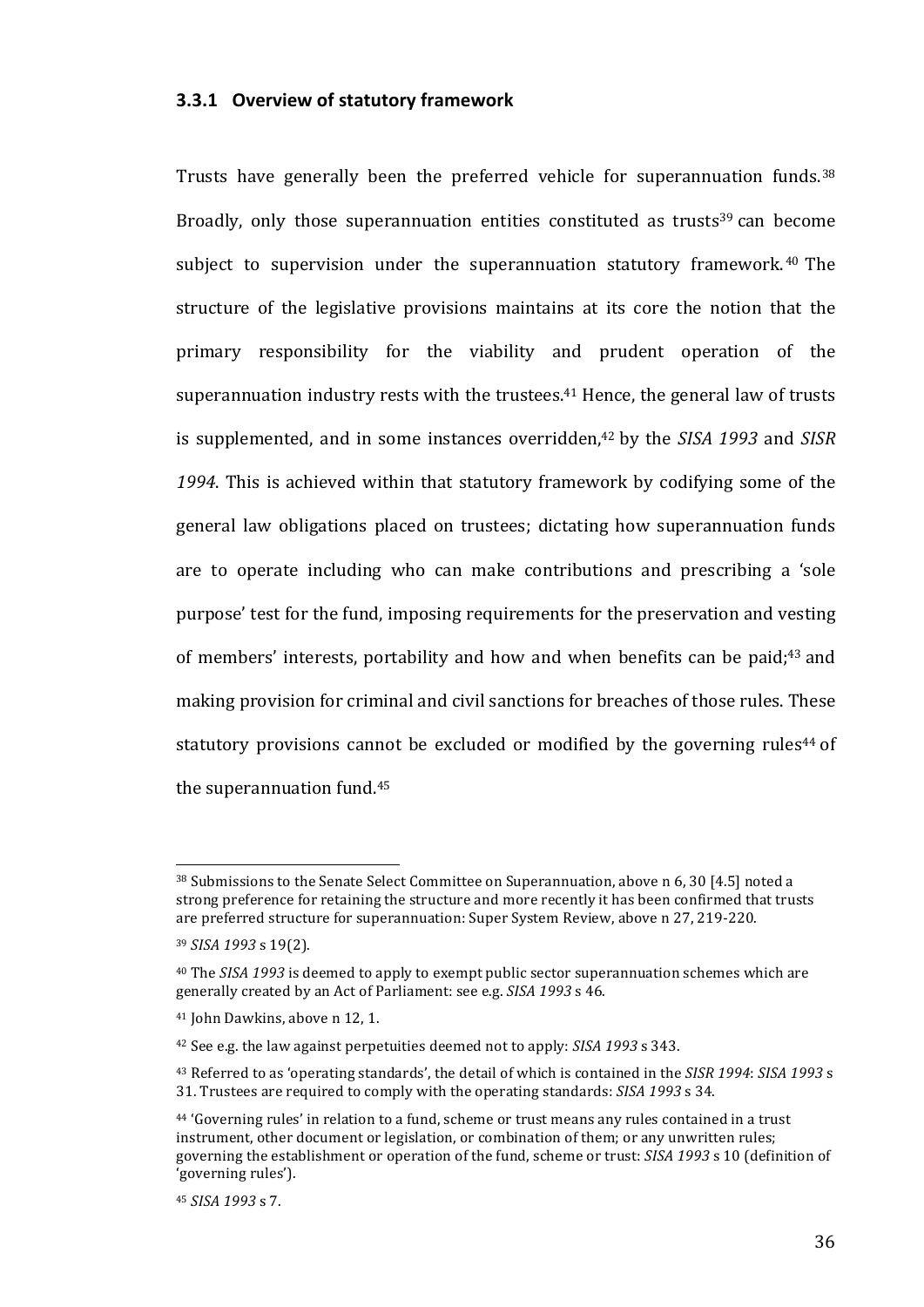Further safeguards are included in the legislation by way of licensing of certain trustees,<sup>46</sup> requiring annual audits of the superannuation entity's accounts by approved auditors<sup>47</sup> and the certification of the value of fund assets by auditors.<sup>48</sup>

Trustees of superannuation funds are given an additional incentive to comply with the conditions outlined in the *SISA 1993* and SISR 1994 because only those funds that have been notified by the relevant Regulator as a 'complying superannuation fund'<sup>49</sup> are eligible for concessional taxation treatment. The concessional taxation treatment consists of a taxation rate of  $15%$  on the taxable income of the superannuation fund, other than special income, $50$  and includes an exemption for income derived from assets used to support payment of a member's pension.<sup>51</sup> Only complying superannuation funds can accept superannuation guarantee contributions. <sup>52</sup> This condition on its own is sufficient incentive for a superannuation fund, particularly the larger APRA-regulated funds, to be a complying superannuation fund, given the bulk of the assets under management derive from superannuation guarantee contributions.<sup>53</sup>

Where a contravention of the regulatory provisions has occurred, the Regulator may choose to treat the superannuation fund as being 'non-complying'. A fund that ceases to be a 'complying superannuation fund', because of a contravention of a

<sup>46</sup> *SISA 1993* Parts 2A-2B.

<sup>47</sup> *SISA 1993* Part 4.

<sup>48</sup> *SISA 1993* Part 16.

<sup>&</sup>lt;sup>49</sup> Complying superannuation fund status is determined under *SISA 1993* s 42 (for APRA-regulated funds) and s 42A (for SMSFs).

<sup>50</sup> *Income Tax Rates Act 1986* s 26. The concept of 'special income' is discussed below at 3.3.5.

<sup>51</sup> *Income Tax Assessment Act 1997* ('*ITAA 1997*') s 295-385 and s 295-390.

<sup>52</sup> *SGAA* 1992 s 22 and s 23.

<sup>53</sup> In 2007 44% of employees were relying solely on employer contributions: Australian Bureau of Statistics, above n 9, 43.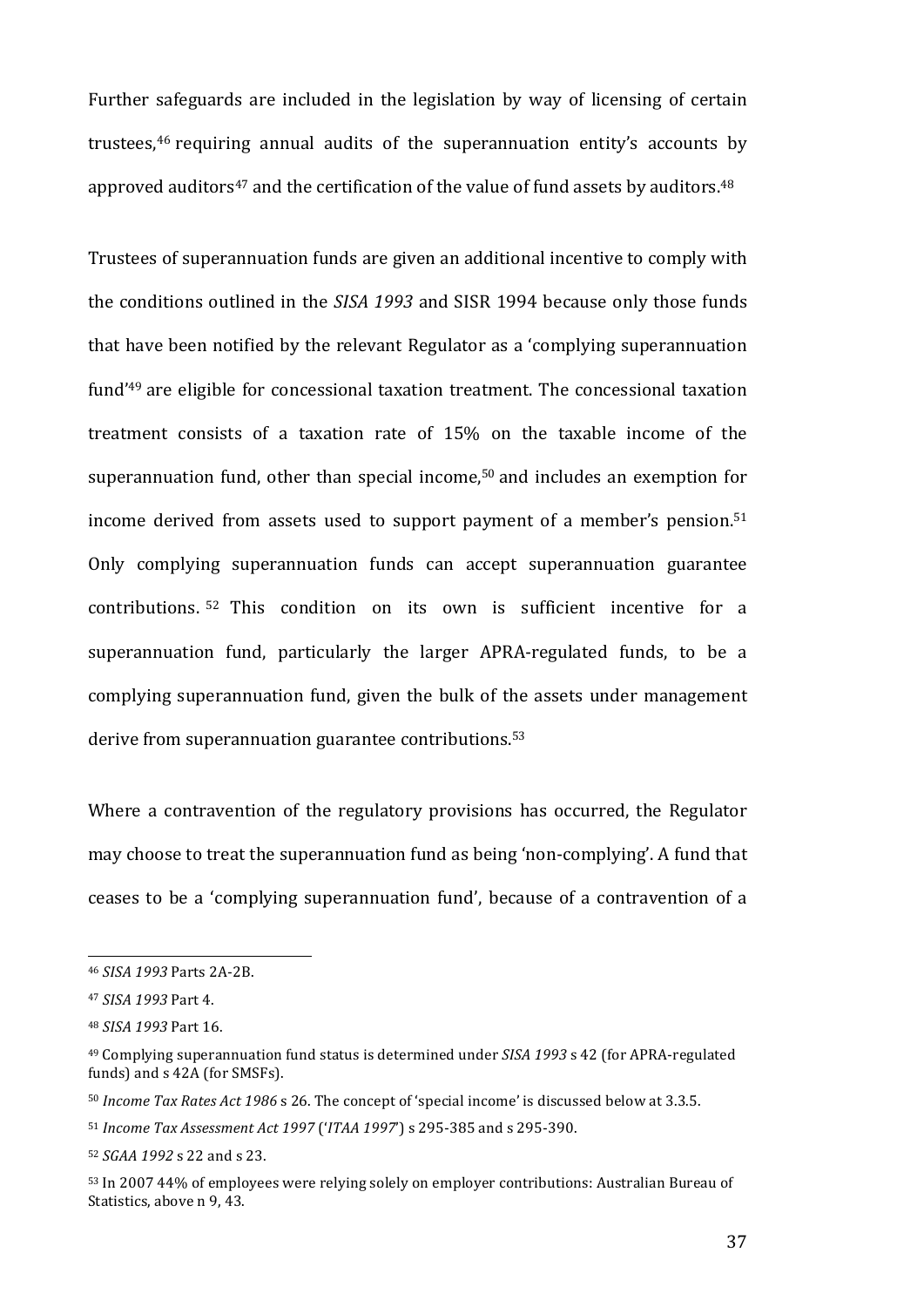regulatory provision, remains under the prudential supervision of the relevant regulator.<sup>54</sup> Non-complying superannuation funds are subject to a much higher rate of tax than complying superannuation funds<sup>55</sup> and contributions made to them cannot be taken into account for the purposes of the superannuation guarantee legislation. 

#### **3.3.2** Types of entities subject to supervision

The *SISA* 1993 can only apply to superannuation funds where the trustee of the fund is a constitutional corporation pursuant to a requirement contained in the governing rules or where the governing rules provide that the sole or primary purpose of the fund is the provision of an old-age pension.<sup>56</sup> These requirements are imposed because the statutory framework contained in the *SISA 1993* is based on the corporations and old-age pension powers contained in the *Constitution* (Cth). 57

## **Definition of 'superannuation fund'**

A 'superannuation fund' is defined as a fund that is an indefinitely continuing fund<sup>58</sup> and is a provident, benefit, superannuation or retirement fund.<sup>59</sup> A public sector superannuation scheme is deemed to be a 'superannuation fund' for the

<sup>54</sup> *SISA 1993* s 19(5).

<sup>&</sup>lt;sup>55</sup> Generally the income of non-complying superannuation funds is taxed at the highest individual marginal rate, currently 46.5%: *Income Tax Rates Act 1986* s 26.

<sup>56</sup> *SISA 1993*, s 3(2).

<sup>&</sup>lt;sup>57</sup> Refer to Chapter 2 for discussion of the Constitutional issues.

 $58$  A fund which included in its governing rules a provision to avoid a breach of the rule against perpetuities is still able to satisfy the definition of a superannuation fund: *SISA* 1993 s 14. The rule against perpetuities is excluded from operation in relation to superannuation entities: *SISA 1993* s 343.

<sup>&</sup>lt;sup>59</sup> *SISA 1993*, s 6 (definition of 'superannuation fund').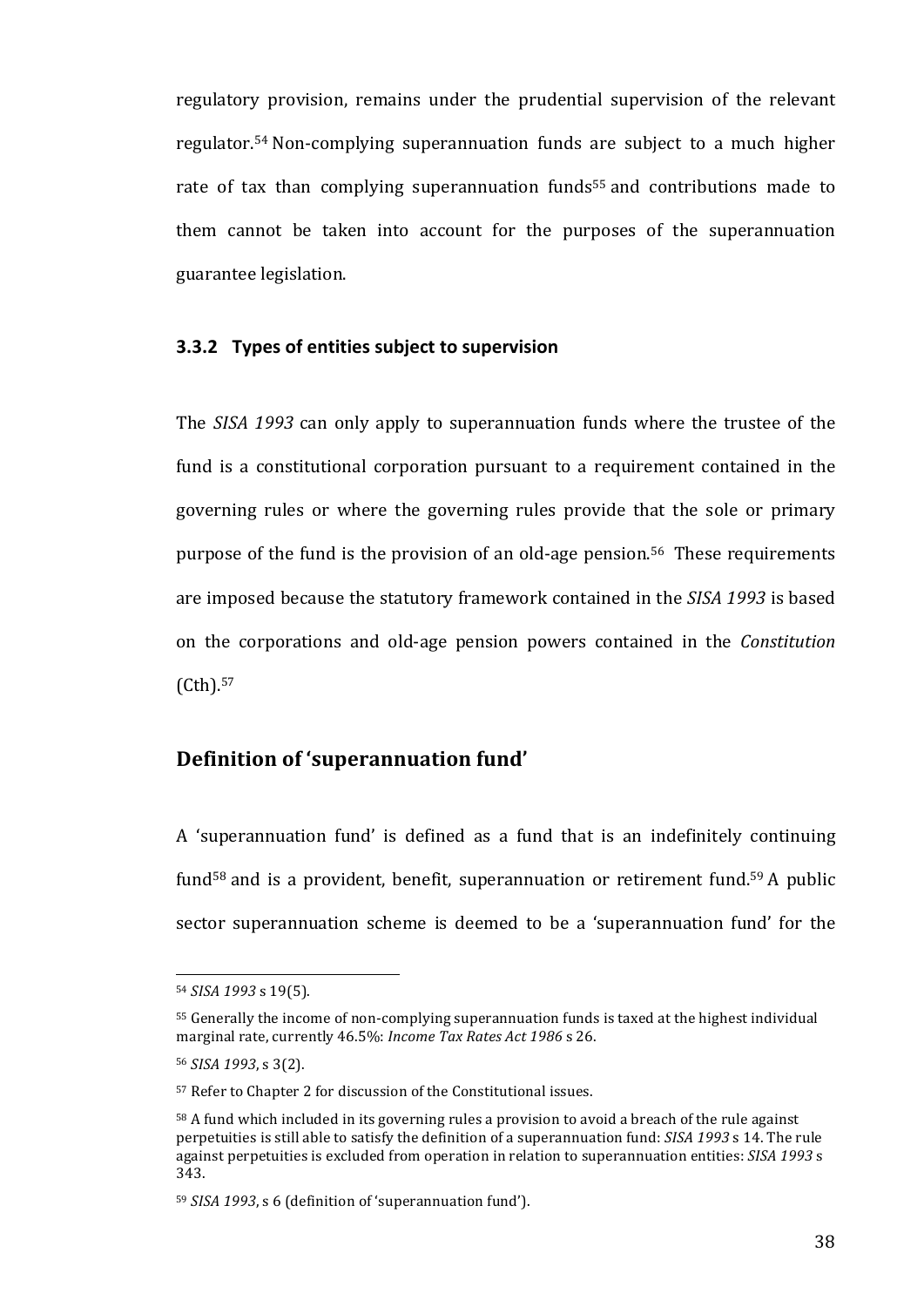purposes of the *SISA 1993*.<sup>60</sup> Although the definition of 'superannuation fund' has changed over time, the main purpose of superannuation funds that are subject to regulation has remained the same and that is to provide benefits to the members at retirement or for the member's dependents on the member's death.

An SMSF is a fund that has fewer than 5 members, all of whom are also trustees of the fund or directors of the corporate trustee (where relevant). No member of the fund may be an employee of another member unless they are relatives. Further, no trustee or director of a corporate trustee of the fund may receive remuneration from the fund or any person for any duties or services performed by the trustee or director in relation to the fund. $61$  Certain exceptions to the membership rules are provided to deal with situations where the members are under a legal disability either through age or mental disability<sup>62</sup> or in circumstances where the member dies.63

A superannuation fund that ceases to satisfy any of the conditions outlined above at any time in an income year will cease to be an SMSF for the purposes of the *SISA* 1993. A time limit is provided in the legislation within which the fund can rectify the failure.<sup>64</sup> Maintaining the status of an SMSF is important because even though the fund may have failed to meet the definition of an SMSF, it remains a regulated superannuation fund subject to the conditions of the *SISA 1993*. This means that once a fund ceases to be an SMSF and fails to rectify that breach in time, it becomes subject to the full range of prudential requirements under the Act, which may be

<sup>60</sup> Ibid.

<sup>61</sup> *SISA 1993* s 17A(1)*.* 

<sup>62</sup> *SISA 1993* s 17A(3)(b), (c).

<sup>63</sup> *SISA 1993* s 17A(3)(a).

<sup>&</sup>lt;sup>64</sup> Generally SMSF trustees have 6 months from the time of the failure to rectify the breach: *SISA 1993* s 17A(4).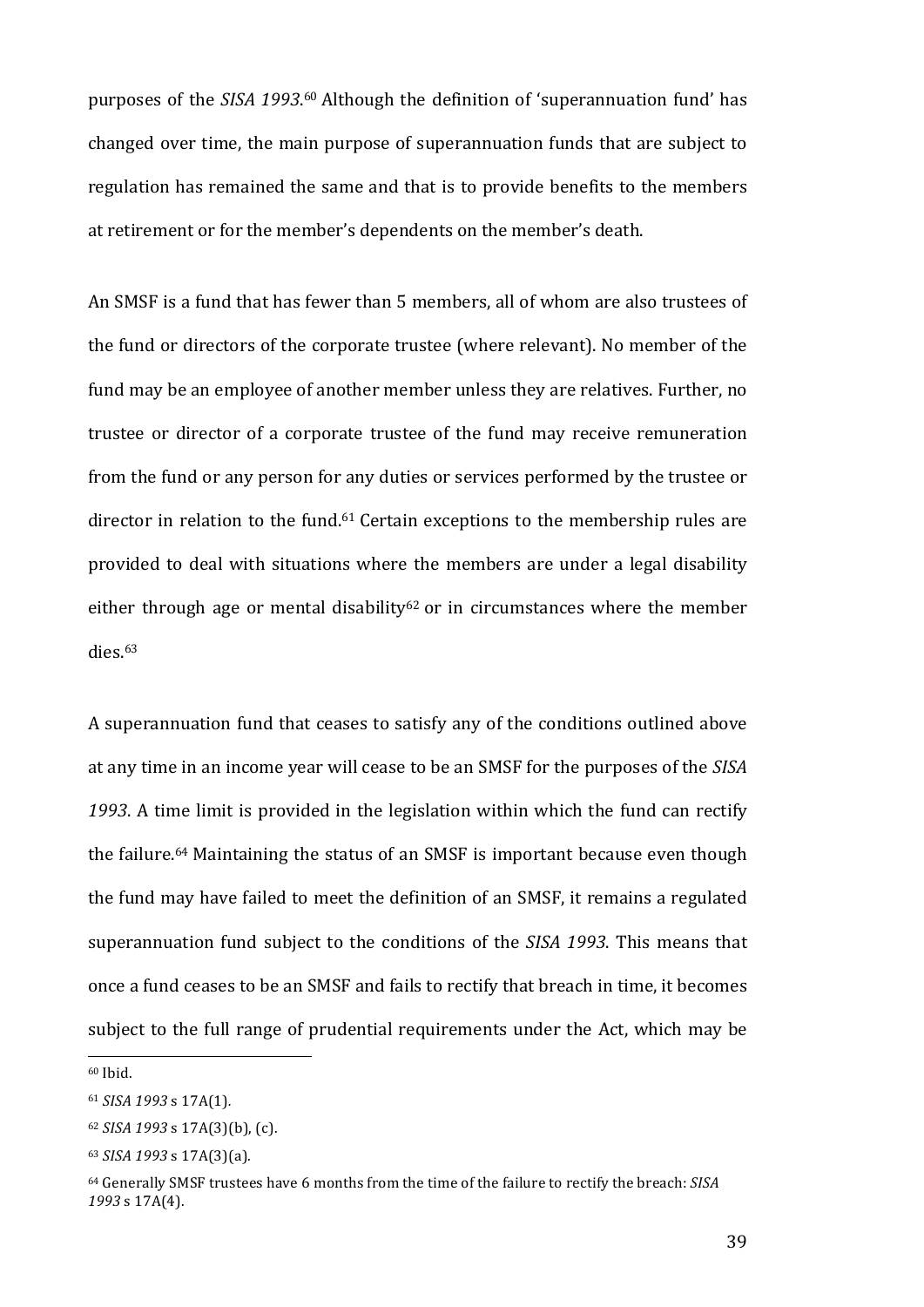both time consuming and costly for the fund.

A 'regulated superannuation fund' is defined as a superannuation fund with a trustee or trustees who have given the relevant regulator a written notice electing that the *SISA* 1993 is to apply in relation to the fund. Such an election is irrevocable.<sup>65</sup> Superannuation entities that do not elect to be regulated under the SISA 1993 are therefore outside the scope of the Act.<sup>66</sup> However, those entities will not be entitled to concessional taxation treatment nor will such funds be eligible to receive superannuation guarantee contributions.

#### **3.3.3 Trustee duties and responsibilities**

Central to the statutory framework for the regulation of superannuation funds is the policy parameter that the trustee remains ultimately responsible for the management and success of the superannuation fund. <sup>67</sup> Trustees of superannuation funds are subject to the general law of trusts, as well as the trustee legislation in each of the States and Territories.<sup>68</sup> Each of these Acts applies to a person in their or an entity in its capacity as trustee and does not make a distinction between a superannuation fund trustee and trustees of other kinds of trust, for example a unit trust. Given the Commissioner is not responsible for the administration of the State and Territory trustee legislation, a discussion of those provisions is outside the scope of this thesis.

<sup>65</sup> *SISA 1993* s19(5).

<sup>66</sup> *SISA 1993* s 3(3).

 $67$  This is implicit in the provision which specifically overrides the rule against perpetuities in relation to superannuation entities but does not mention other features of trust law: *SISA 1993* s 343, and the specific provision preserving the application of State and Territory laws which are capable of operating concurrently with the *SISA 1993*: *SISA 1993* s 350.

<sup>68</sup> *Trustee Act 1925* (ACT); *Trustee Act 1925* (NSW); *Trustee Act 1893* (NT); *Trusts Act 1973* (Qld); *Trustee Act 1936* (SA); *Trustee Act 1898* (Tas); *Trustee Act 1958* (Vic); *Trustees Act 1962* (WA).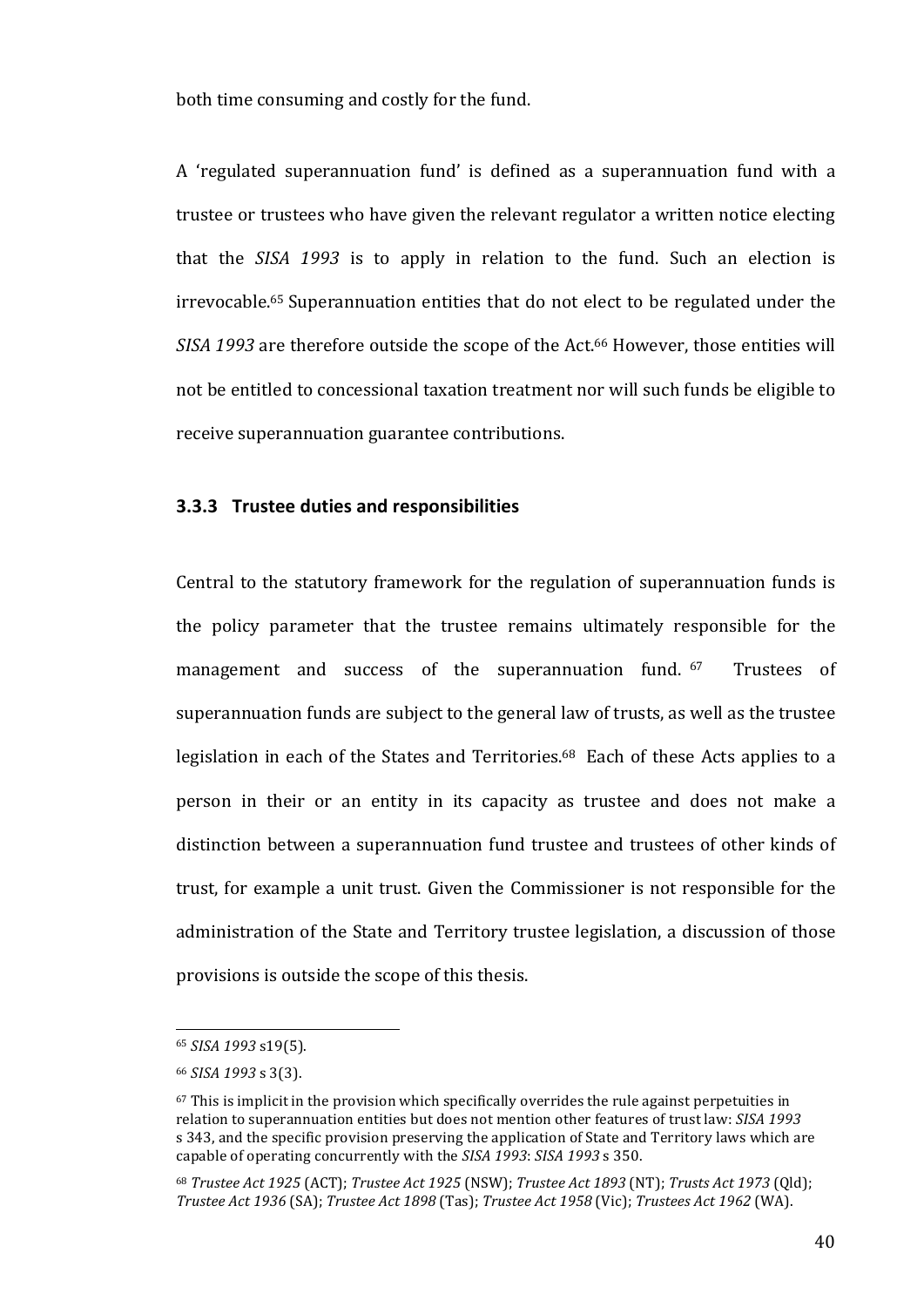## **Trustee duties under general law**

Under the general law, which in many cases is codified in the States' and Territories' trustee legislation, the overarching fiduciary duty of the trustee is to act honestly and in good faith and in the best interests of the members of the scheme.  $69$  The standard of care applied is that of an ordinary prudent businessman.<sup>70</sup> A higher standard of care is applied to professional trustees, for example trustee companies.<sup>71</sup> This fiduciary duty translates to a number of specific duties which include the duty to account to beneficiaries;  $72$  to act personally and not fetter or delegate his or her discretion;<sup>73</sup> to avoid situations where his or her own interests may conflict with the duties as trustee, which would include not receiving remuneration for discharge of trustee duties unless expressly provided for in the trust deed;<sup>74</sup> to act impartially;<sup>75</sup> and to invest trust moneys as authorised in the trust instrument or by statute.<sup>76</sup>

## Need for superannuation trustee duties to be codified

In 1991, as part of a broader review of the regulatory framework for prescribed interests and like collective investments, the Attorney-General tasked the Law Reform Commission and the Companies and Securities Advisory Committee ('the

<sup>&</sup>lt;sup>69</sup> Law Reform Commission and Companies and Securities Advisory Committee, *Collective investment vehicles - superannuation*, (Discussion Paper No 50, January 1992), 19.

<sup>&</sup>lt;sup>70</sup> In re Speight (1883) 22 Ch D 727, 739-740 (Jessel MR), affd Speight v Gaunt (1883) 9 App Cas 1 (House of Lords). The decision of the House of Lords was followed in *Austin v Austin* (1906) 3 CLR 516.

<sup>&</sup>lt;sup>71</sup> G E Dal Pont, *Equity and Trusts in Australia* (Lawbook, 5<sup>th</sup> ed, 2011) 636 [22.25].

<sup>72</sup> Ibid 636-7 [22.34].

<sup>73</sup> Ibid 638-43 [22.40]-[22.65].

<sup>74</sup> Ibid 643-49 [22.70]-22.115].

<sup>75</sup> Ibid 649-54 [22.120]-22.170].

<sup>76</sup> Ibid 654-61 [22.175]-22.220].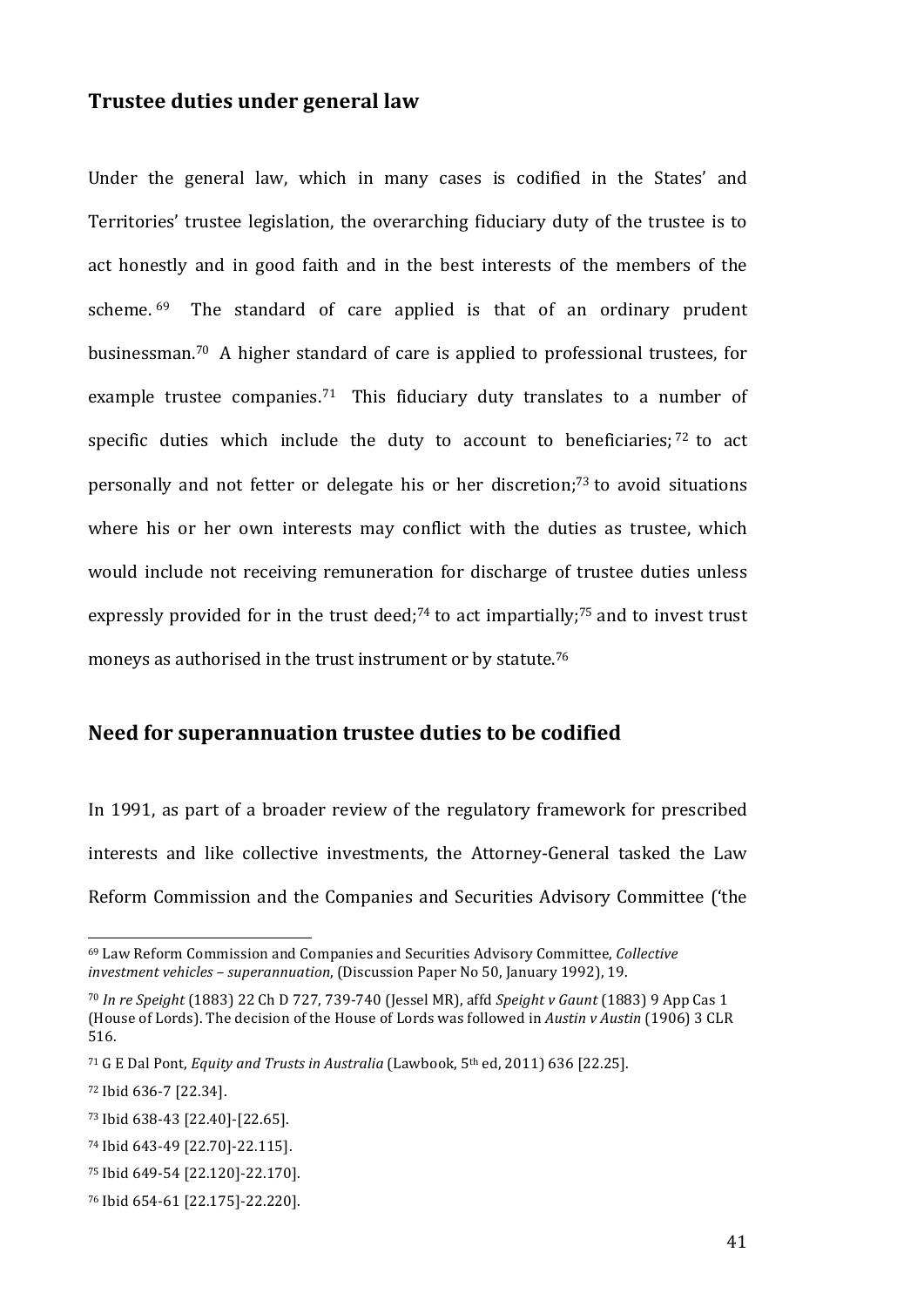Law Commission Review') to provide an interim report on superannuation issues.<sup>77</sup> The interim report was completed in 1992.<sup>78</sup>

The Law Commission Review noted that the statutory framework for superannuation entities lacked any specific reference to trustee duties which was considered to be a deficiency given the principles of trust law were often poorly understood, and could be diluted by specific provisions placed in the trust deeds.<sup>79</sup> It recommended that a statutorily mandated set of fiduciary responsibilities be introduced which clearly defined and identified a minimum standard of trustee behaviour.<sup>80</sup> The advantages of such an approach included a better understanding and awareness of trustees' legal responsibilities which would not be subject to erosion by exemptions in the trust deed; the enhanced ability of a regulator to enforce the statutory fiduciary obligations; and the ability to modify general law trust principles which the legislature may have considered inappropriate in a superannuation context.  $81$  The Government agreed with this recommendation and a number of general law trustee duties were codified into the *SISA 1993*. The prescribed covenants were deemed to be part of the governing rules of the superannuation fund and could not be removed by the terms of those rules.<sup>82</sup>

<sup>77</sup> Australian Law Reform Commission and Companies and Securities Advisory Committee, Commonwealth Government, *Collective Investment Schemes* (Issues Paper No 10, 1991).

<sup>&</sup>lt;sup>78</sup> Law Reform Commission, *Discussion Paper No* 50, above n 6.

<sup>&</sup>lt;sup>79</sup> Law Reform Commission, *Discussion Paper No 50*, above n 6, 49-50.

<sup>80</sup> Ibid 50.

<sup>&</sup>lt;sup>81</sup> Ibid 49.

<sup>82</sup> *SISA 1993* s 8.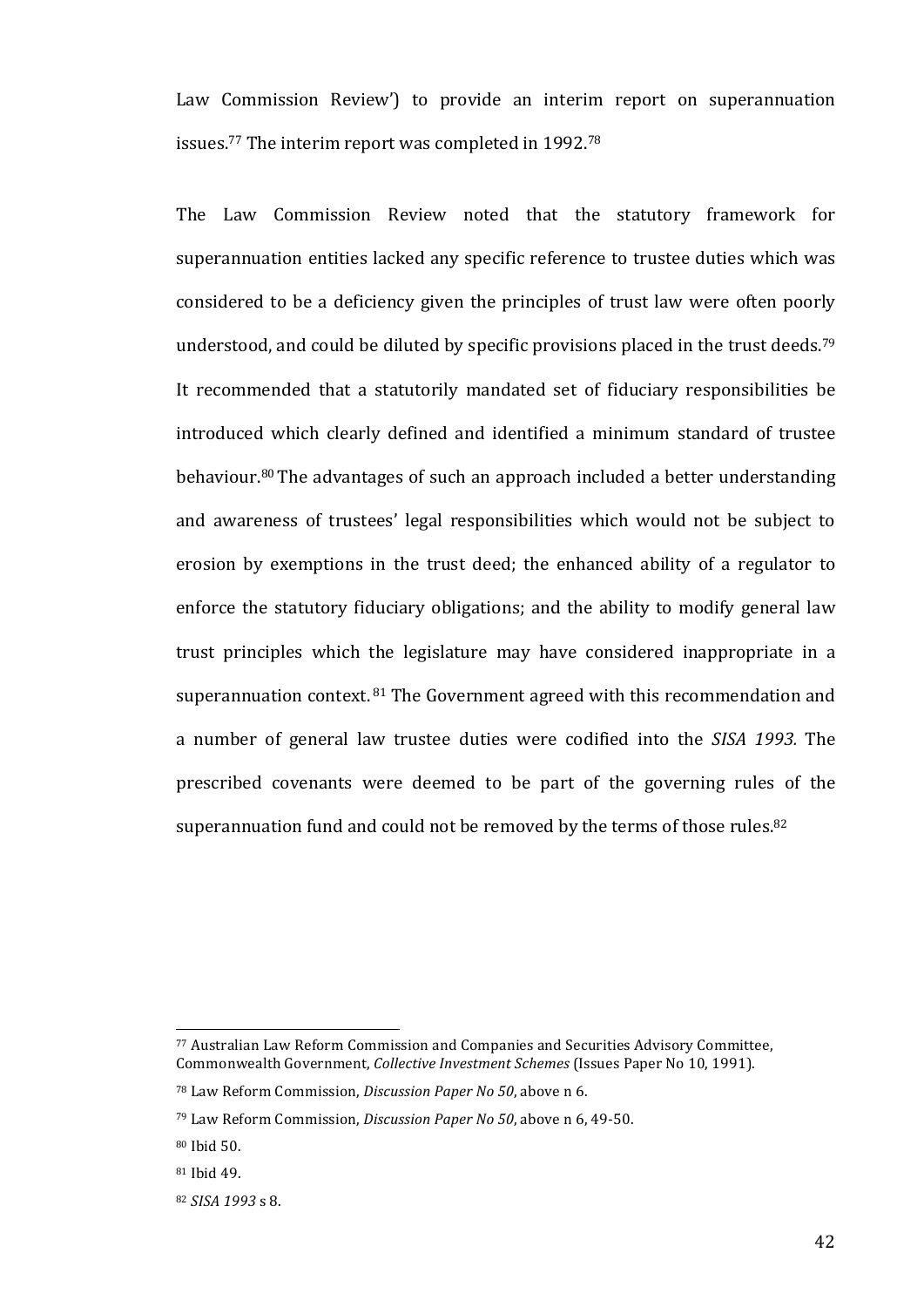## **Trustee covenants included in governing rules of the**

## superannuation fund

The trustee covenants that are incorporated into the governing rules of the superannuation fund are contained in section 52 of the *SISA 1993*. Although most of the covenants outlined above reflect general law principles, it is arguable that the covenants requiring an investment strategy to be formulated and how to deal with reserves, if any, consistently with that strategy do not reflect any identifiable principle, but rather are a function of the prudential framework.<sup>83</sup>

The investment strategy plays a central role in the ability of the relevant regulator to ascertain whether the trustee of the fund is taking a prudential approach to the administration of the superannuation fund.<sup>84</sup> Despite this, and the stated purpose of the *SISA* 1993 as a whole,<sup>85</sup> a contravention of these covenants does not constitute an offence, and only persons affected by the contravention can take action, which in most cases will be the members of the superannuation fund. 86 This is important because such a contravention does not automatically lead to the fund becoming a non-complying fund for the purposes of the income tax concessions noted earlier. Hence, a contravention by a trustee of the covenants prescribed in section 52 of the *SISA 1993* may lead to action against the trustee personally but does not automatically lead to any adverse consequences for the beneficiaries' interest in the fund assets.

<sup>83</sup> *SISA* 1993 s52(e) and (f); see also G E Dal Pont, above n 71, 813-4 [28.80].

 $84$  Although the prudential requirements are relevant to APRA-regulated funds only, these trustee covenants are applicable to all superannuation entities regulated under the *SISA 1993*. Therefore, trustees of an SMSF must also develop and maintain an investment strategy.

<sup>85</sup> *SISA 1993* s 3(2).

<sup>86</sup> *SISA 1993* s 55.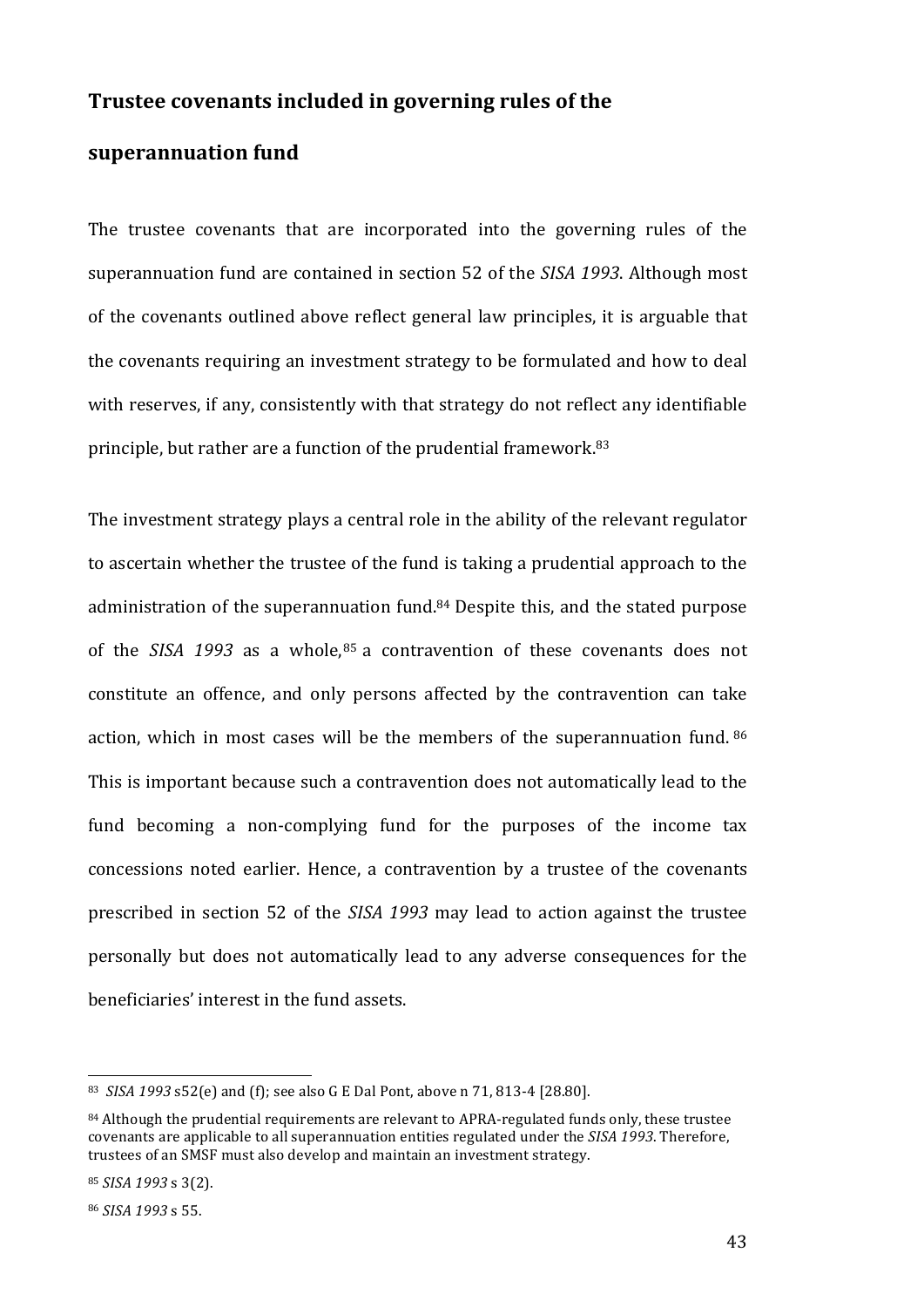#### **3.3.4 Sole purpose test**

The sole purpose test is an obligation placed on the trustee to ensure that the fund is maintained solely for the 'core' purposes, $87$  or alternatively for one or more core purposes and for one or more 'ancillary' purposes.<sup>88</sup> The core purposes essentially relate to providing retirement or death benefits for, or in relation to, members of the fund. The ancillary purposes relate to the provision of benefits on the cessation of a member's employment and other death benefits and approved benefits not specified under the core purposes.<sup>89</sup> It is the Commissioner's view, that the sole purpose test requires strict compliance and that '[t]he test requires exclusivity of purpose, which is a higher standard than the maintenance of the SMSF for a dominant or principal purpose'.<sup>90</sup>

Given the control that members of an SMSF have as trustees of the SMSF, there is greater potential in the context of SMSFs for a breach of the sole purpose test than in larger superannuation funds. An example where the sole purpose test has been breached involved the use of the SMSF's assets in the members' business and hence providing the members the benefit of the assets of the fund before they reached preservation age.<sup>91</sup> In such circumstances, the Commissioner has been provided with a specific discretion to overlook breaches of the sole purpose test.<sup>92</sup>

<sup>87</sup> *SISA 1993* s 62(1)(a).

<sup>88</sup> *SISA 1993* s 62(1)(b).

<sup>89</sup> It is interesting to note that such benefits were considered to be within the scope of the earlier iterations of the sole purpose test, such as that under *ITAA* 1936 s 23(j)(i) because provision of benefits to a member's dependants on his or her death was considered to be one way of benefiting the employee: *Compton v Federal Commissioner of Taxation* (1966) 116 CLR 233, 248 per Menzies J.

<sup>90</sup> Australian Taxation Office, Self Managed Superannuation Funds: the application of the sole purpose *test in section 62 of the Superannuation Industry (Supervision) Act 1993 to the provision of benefits other than retirement, employment termination or death benefits*, SMSFR 2008/2 (16 July 2008), [7].

<sup>&</sup>lt;sup>91</sup> *JVNQ* and Commissioner of Taxation (2009) 74 ATR 730.

<sup>92</sup> *SISA 1993* s 42A(5).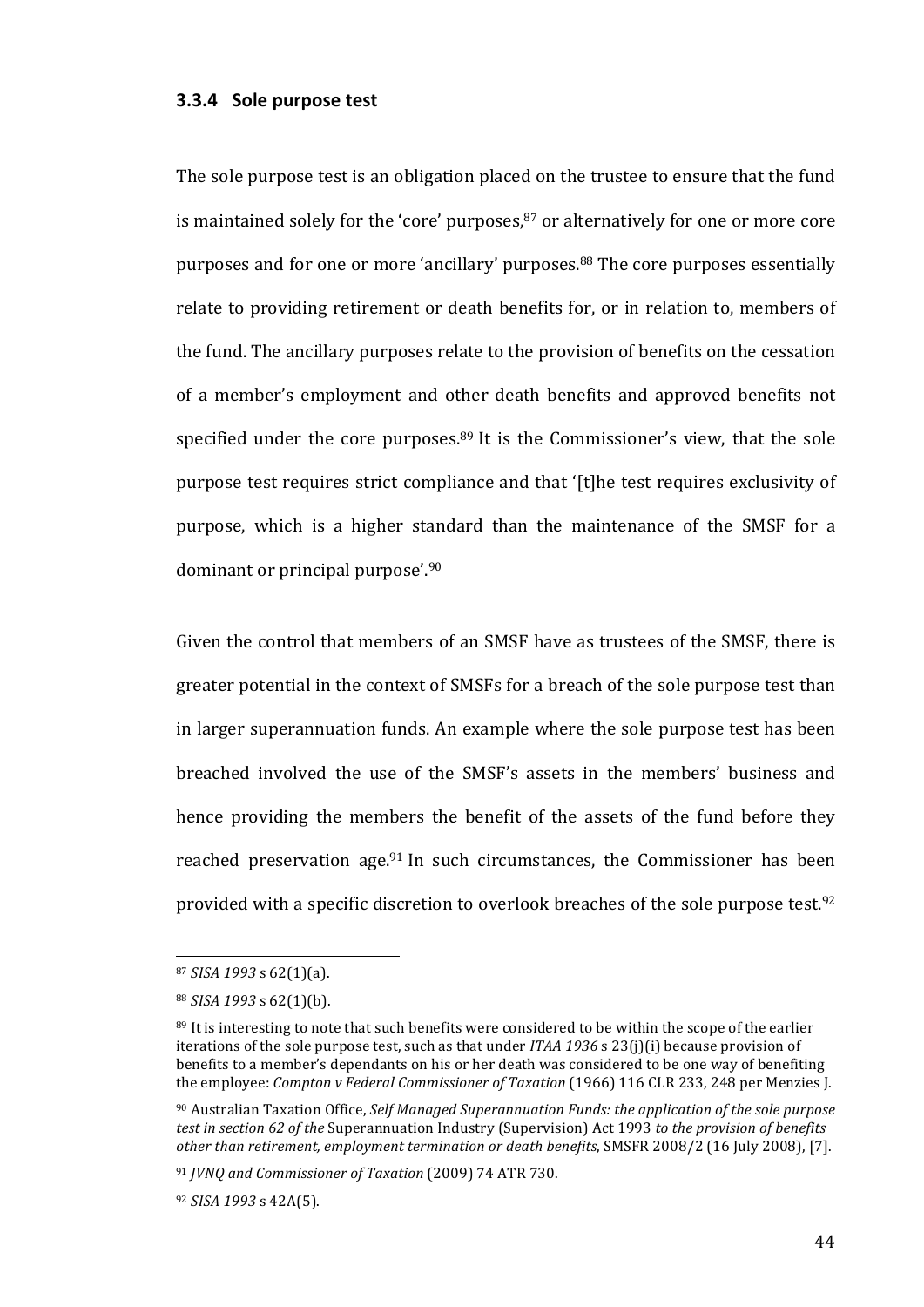The Commissioner has outlined the approach he will adopt when considering this discretion which is further discussed below.<sup>93</sup>

## **3.3.5** Investment choices of the trustee

As was noted above, the trustee of the superannuation fund is ultimately responsible for the outcomes of the superannuation fund. The way the statutory framework is constructed specifically acknowledges that the Parliament can never legislate to completely remove the possibility of fraudulent or criminal behaviour.<sup>94</sup> It was expressly stated at the time the *SISA 1993* package of amendments was announced that 'supervision [of the superannuation industry] is not designed to override the commercial investment decisions of trustees and managers',<sup>95</sup> a policy sentiment that has not changed in the 18 years since the SISA 1993 was introduced. The Assistant Treasurer and Minister for Financial Services and Superannuation at the time of the Cooper review into Superannuation<sup>96</sup> noted that, '[a]s investment decisions are rightly a matter for trustees, the Government will not require superannuation fund trustees to make particular investments'.<sup>97</sup> These sentiments have been endorsed recently by the current Government.<sup>98</sup>

However, there are some circumstances in which statutory intervention is required to adjust trustee investment choices. These rules are collectively

<sup>93</sup> Australian Taxation Office, *Practice Statement Law Administration:* self managed superannuation funds - notice of non-compliance, PS LA 2006/19 (30 November 2006).

<sup>&</sup>lt;sup>94</sup> See John Kiern, *Prudential supervision* (Federal Treasury paper No. 1, 20 August 1991) [10]; Treasurer, 'Budget announcement' (Press release, No. 73, 20 August 1991); John Dawkins, above n 8, 3.

<sup>95</sup> John Dawkins, above n 8, 1.

<sup>&</sup>lt;sup>96</sup> Super System Review, above n 27.

<sup>&</sup>lt;sup>97</sup> Commonwealth Government, *Stronger Super* (Policy Announcement, 2010), 13.

<sup>98</sup> Jennifer Hewett, Interview with Assistant Treasurer, Arthur Sinodinos (Financial Services Council AMP Breakfast, 28 November 2013).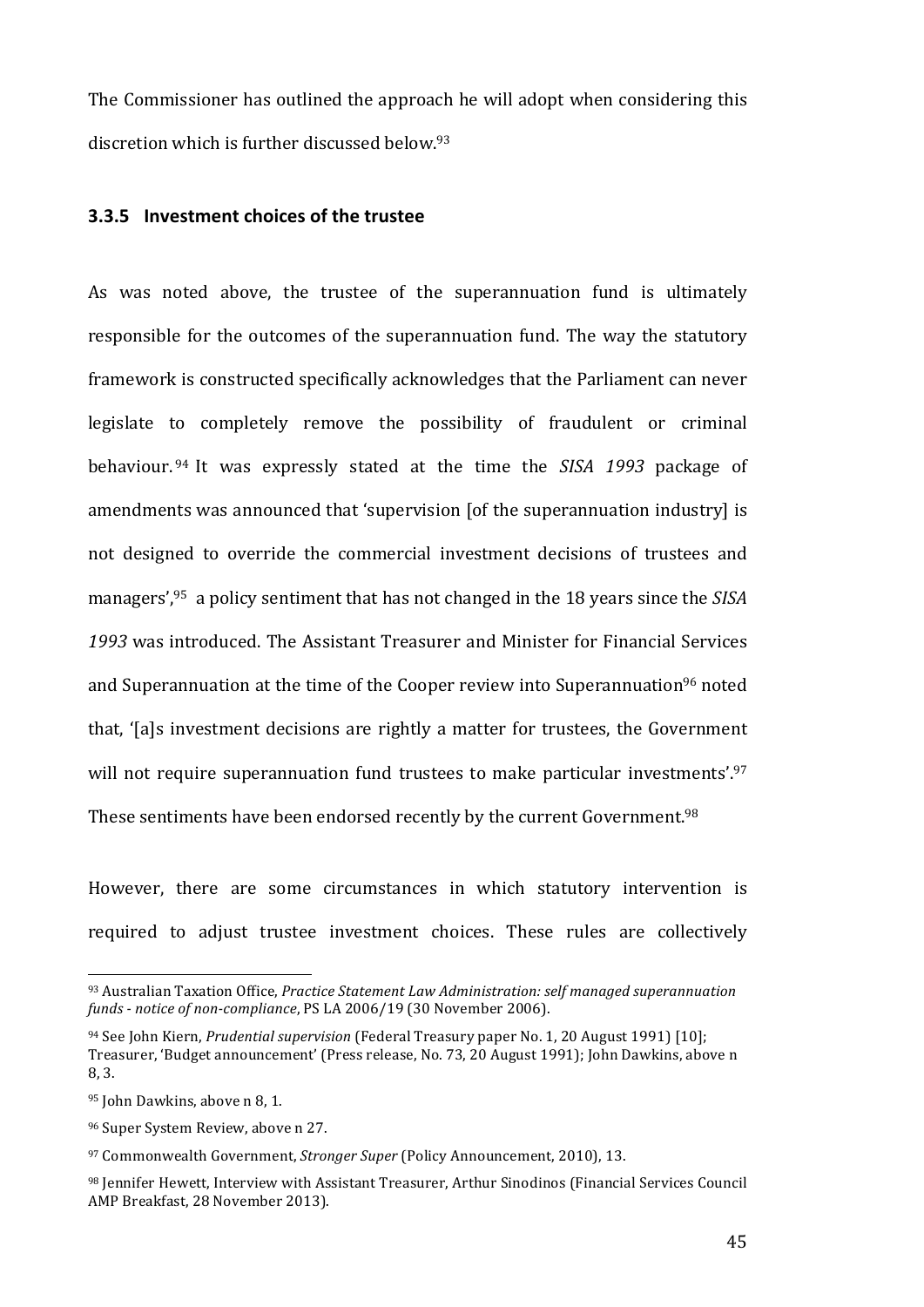'designed to limit the risks associated with superannuation fund investments and to ensure that superannuation savings are preserved until retirement and not accessed for current use.'<sup>99</sup> The focus of the discussion below is on those measures of particular relevance to SMSFs.

## Limit placed on 'in-house' asset investment

The 'in-house' asset rule limits the amount of assets a superannuation fund trustee could lend or invest in the sponsoring employer or an associate of the employer to 5% of the costs of the assets of the fund.  $100$  This provision addressed concerns that if a superannuation trustee were to invest a large proportion of assets in a sponsoring employer's business, the superannuation entitlements of the employees would be at risk in the event the employer's business failed.<sup>101</sup> Not only would the employees lose their jobs in such a situation but also their superannuation entitlements.  $102$  This rule also limits the extent to which businesses can access relatively cheap and tax-advantaged working capital, especially in the small business sector.<sup>103</sup>

Although a breach of the in-house asset test is possible in the context of larger APRA regulated funds, $104$  it is noted that the closely held nature of SMSFs provides

<sup>99</sup> Productivity Commission, above n 6, 124.

<sup>100</sup> *SISA 1993* s 81-83.

<sup>&</sup>lt;sup>101</sup> National Superannuation Committee of Inquiry, Commonwealth Government, *Occupational Superannuation in Australia* (1977), 104 [7.13]; Committee of Inquiry into the Australian Financial System, Commonwealth Government, *Australian Financial System: final report of the Committee of Inquiry* (1981), 349 [20.126]; Commonwealth Taskforce on Superannuation, Commonwealth Government, *Occupational Superannuation* (Parliamentary Paper No. 27, 1983), 36 [4.30].

 $102$  Instances of this dual loss of employment and superannuation benefits occurred in the early 1960's: National Superannuation Committee of Inquiry, above n 101, 104 [7.13].

 $103$  Super System Review, above 27, 243 [8.2.1].

<sup>&</sup>lt;sup>104</sup> Australian Prudential Regulation Authority v Holloway [2000] FCA 579.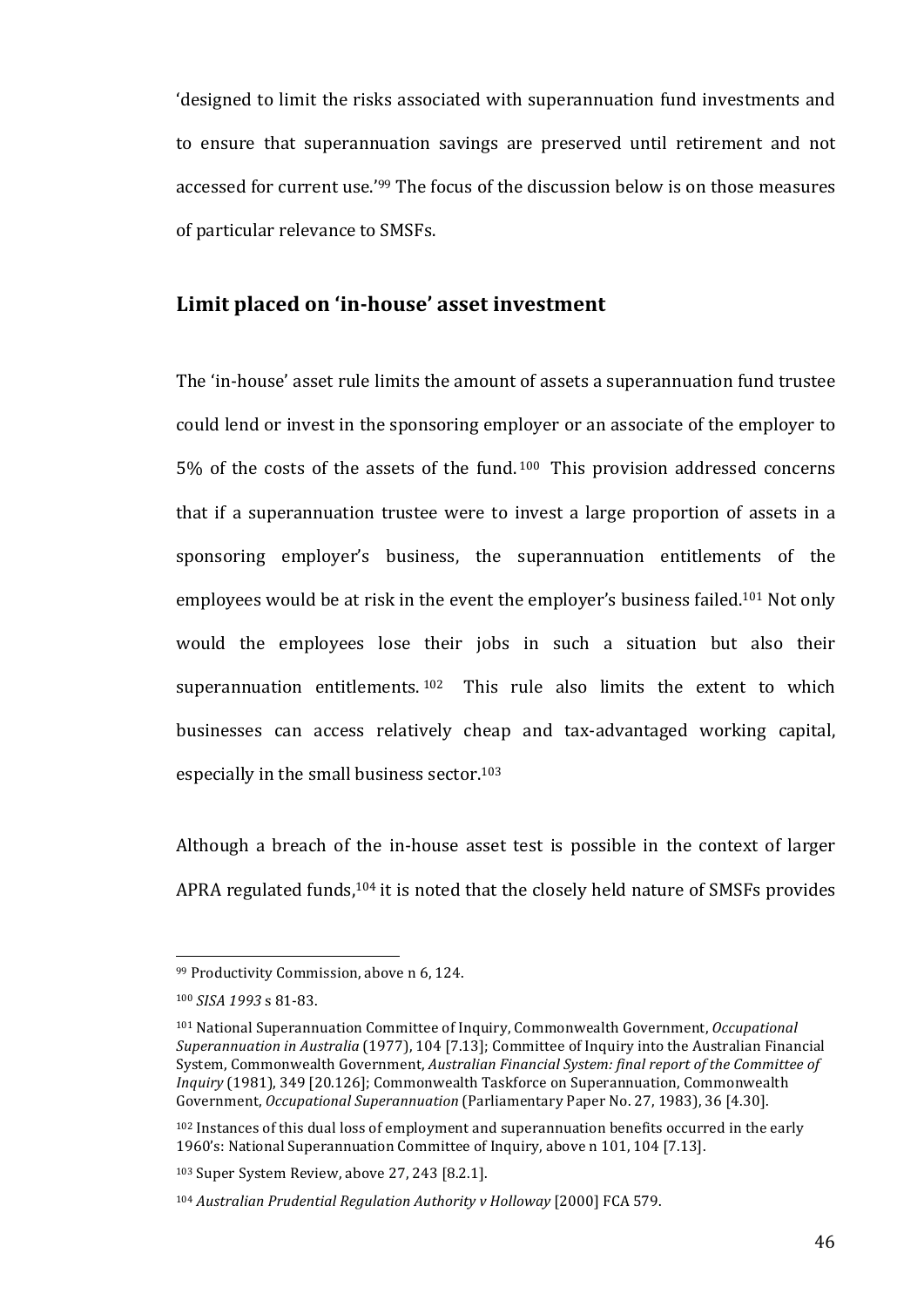for a higher risk profile in terms of those types of investments, which have the potential to undermine the sector as a whole.<sup>105</sup> For this reason, the Super System Review Panel recommended that the *SISA 1993* be amended to remove the ability of SMSFs to make in-house asset investments.<sup>106</sup> The Government did not support this recommendation stating that to remove the ability of SMSFs to invest in in–house assets would too severely restrict investment choice for SMSF trustees, especially in view of the fact that there is no evidence that in-house investments were detrimental to SMSFs.<sup>107</sup> The Government response, consistent with the prudential regulation approach, treats the trustee's responsibilities, including investment choices, as central to the viability of the superannuation industry.

## 'Non-arm's length income' rules

In order to understand the intended policy underpinning the 'non-arm's length income' rules,<sup>108</sup> the history and background to the enactment of the predecessor provisions is required. This rule was introduced at a time when superannuation fund income was not subject to tax.<sup>109</sup> Further, at that time, private companies were subject to tax on any undistributed profits retained by them, and it was evident at the time that dividend stripping schemes were being used and contested. 110

<sup>108</sup> *ITAA 1997* sub-div 295-H.

<sup>&</sup>lt;sup>105</sup> Super System Review, above n 27, 244 [8.2.1].

 $106$  Super System Review, above n 27, 244 [Rec 8.12].

<sup>&</sup>lt;sup>107</sup> Commonwealth Government, *Stronger Super*, above n 97, 49.

<sup>&</sup>lt;sup>109</sup> *ITAA* 1936 former s 23(j).

<sup>&</sup>lt;sup>110</sup> See e.g. *Hancock v Federal Commissioner of Taxation* (1961) 108 CLR 258. 'Dividend stripping' in this sense was an arrangement whereby the company owners accessed profits in a tax advantaged way thereby avoiding the imposition of the undistributed profits tax.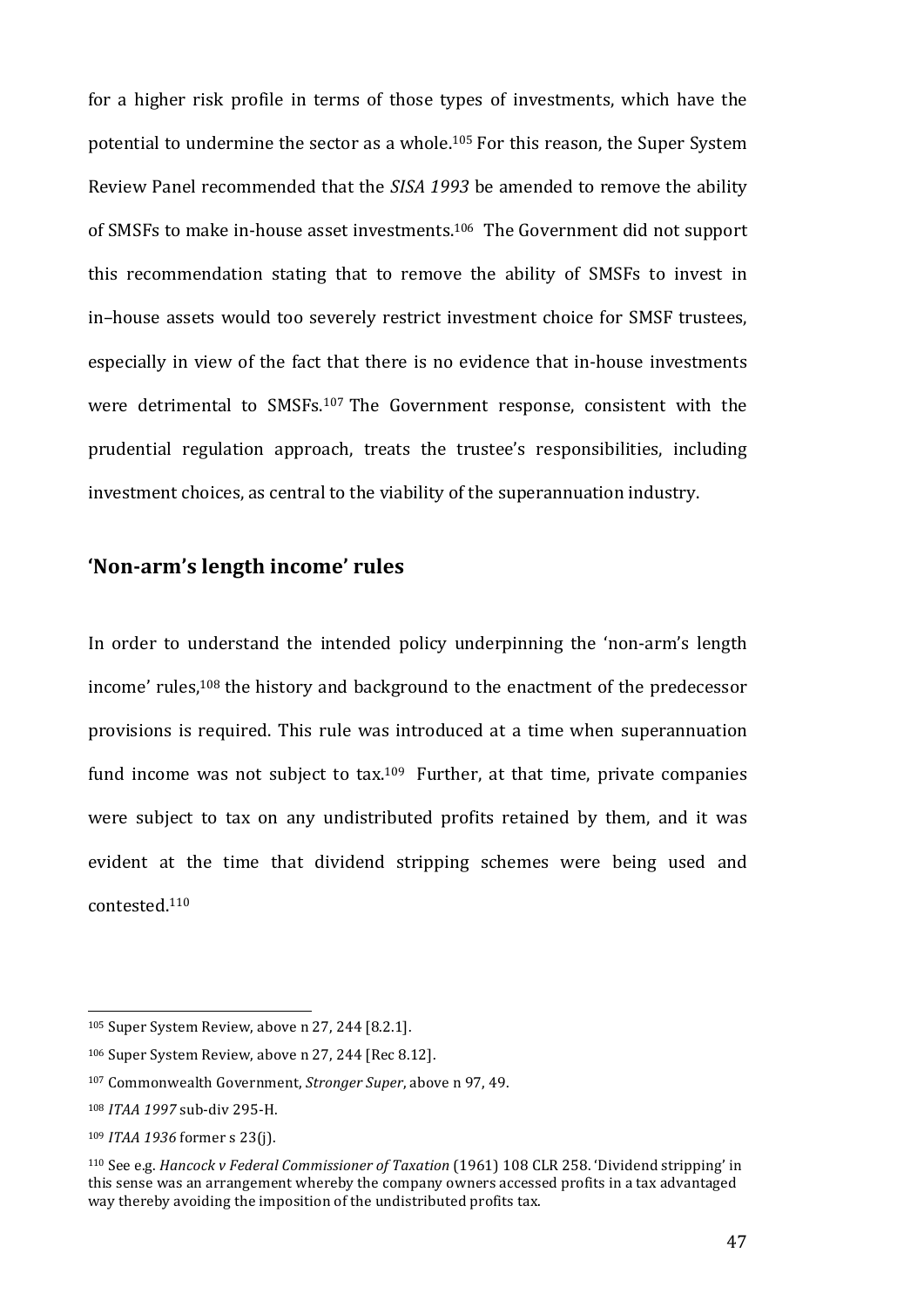The dual problems identified in these arrangements were firstly, the opportunity afforded taxpayers to reduce tax payable on transactions through the combined effect of the unrestricted income tax exemption for superannuation funds and the undistributed profits tax imposed on private companies. Secondly, the income tax exemption for superannuation funds coupled with the concessional tax treatment for superannuation lump sum benefits<sup>111</sup> presented an opportunity for taxpayers to redirect earnings to be received in a virtually tax-free form, thereby inflating income beyond what would otherwise have been received by the taxpayer.<sup>112</sup> This was often achieved through dealings between the superannuation fund and an associate on non-arm's length terms.

To address this anomaly, the Government introduced provisions that required the Commissioner of Taxation to examine each individual case involving private company dividends to determine whether such dividends should be taxed in the hands of the superannuation trustee, irrespective of any exemption that would otherwise apply.<sup>113</sup> These provisions became known as the 'special income' rules.114 

As part of the Government's overhaul of the superannuation system in 2007,<sup>115</sup> the special income provisions were transferred into the *ITAA* 1997<sup>116</sup> with one significant change. In the *ITAA 1997* provisions, the Commissioner's discretion was

<sup>111</sup> *ITAA* 1936 former s 26(d).

<sup>&</sup>lt;sup>112</sup> Committee on Taxation, Commonwealth Government, *Report of the Commonwealth Committee* on Taxation (1961) (Ligertwood Committee), [741].

<sup>113</sup> Commonwealth, *Parliamentary Debates*, House of Representatives, October 1963 (Harold Holt).

<sup>&</sup>lt;sup>114</sup> *ITAA* 1936 s 273, as inserted by *Taxation Laws Amendment Act (No 2)* 1989 (Cth) sch 1 item 9.

<sup>115</sup> Commonwealth Government, *A plan to simplify and streamline superannuation* (Policy announcement, 9 May 2006).

<sup>&</sup>lt;sup>116</sup> *ITAA* 1997 s 295-550. 'Special income' under the *ITAA* 1997 provisions is referred to as 'nonarm's length income'.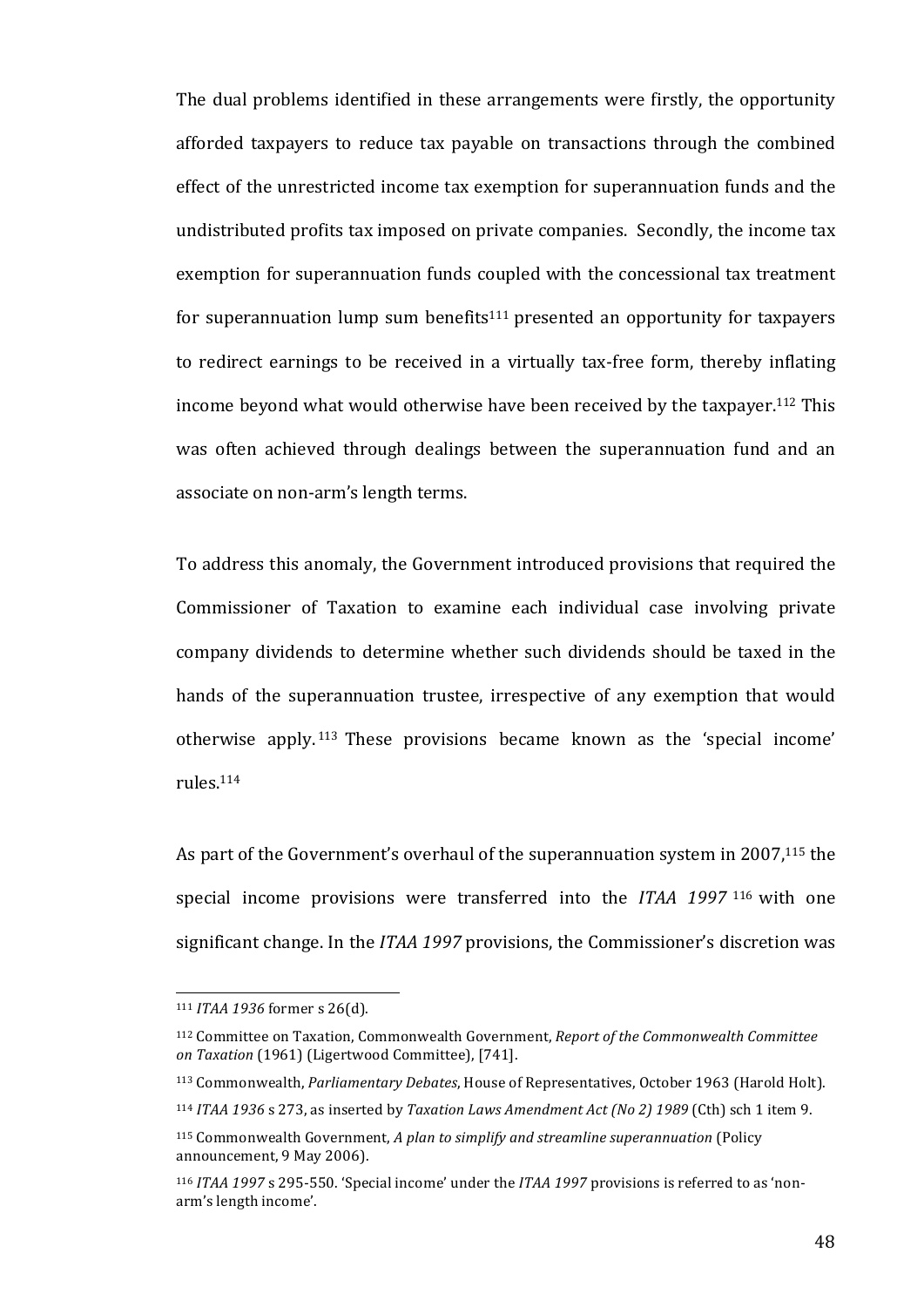replaced by an objective test requiring the amount received to be consistent with an arm's length dealing.<sup>117</sup> The provision continues to apply to private company dividends and income derived from a scheme that is more than what would have otherwise been expected.

It is clear that the focus of the special income rules was to protect the Commonwealth revenue from potential leakage as a result of tax avoidance schemes using superannuation funds. In such circumstances, the protection of member's benefits was of secondary concern  $-$  a reasonable approach given that the persons undertaking the schemes were most likely to profit from them in their capacity as members of the superannuation fund in question. There continues to be tax avoidance schemes involving inflated income or a diversion of income from private companies to concessionally taxed superannuation funds.<sup>118</sup> The existence of these schemes presents challenges to the Commissioner in his administration of the taxation laws as well as in his role as the regulator of SMSFs. These challenges will be discussed further in Chapter 4.

## Leveraged investments: prohibition on borrowing

 

The purpose of superannuation is to invest assets for the benefit of members in their retirement. Necessarily this objective requires that some limitations be placed in the way in which the assets of the fund can be invested. One such restriction imposed statutorily was the prohibition against the trustee of a

 $117$  An 'arm's length' dealing is broadly defined to require an examination of any connection between the parties and any other relevant circumstances: *ITAA* 1997 s 995-1(1) (definition of 'arm's length').

<sup>&</sup>lt;sup>118</sup> Australian Taxation Office, *Taxpayer Alert: Distribution to Superannuation Fund from Interposed Fixed Trust*, TA 2003/1, 11 February 2003; Australian Taxation Office, *Taxpayer Alert: Self-managed* superannuation funds deriving income from certain uncommercial trusts, TA 2008/4, 28 March 2008.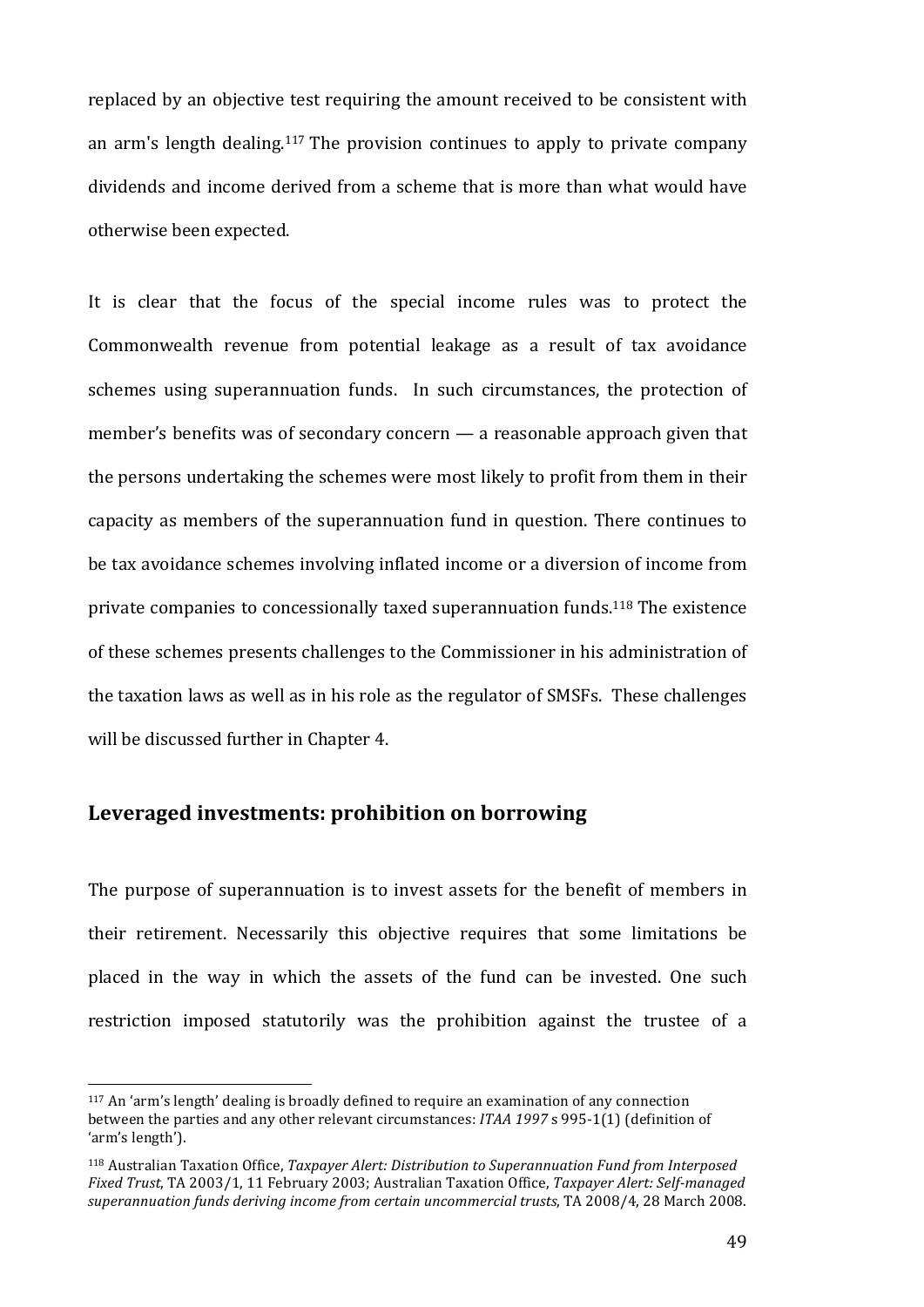superannuation fund borrowing money except in very specific and limited  $circ$  circumstances.<sup>119</sup> A number of exemptions were included in the statutory regime in acknowledgement that the trustee may be justified in limited circumstances to borrow money. The first exemption inserted into the legislation applied in circumstances where the trustee obtained temporary finance to overcome cash flow problems in the payment of superannuation benefits.  $120$  A transitional provision was put in place to allow those superannuation funds that had outstanding borrowings to conform with the prohibition by 30 June 1995.<sup>121</sup> This exception continues to exist, albeit in a varied form in the SISA 1993.<sup>122</sup>

The purpose of the prohibition is clear: if a trustee were able use the assets of the fund to secure a borrowing of money it would put the assets of the fund at unacceptable risks in the event of default. Hence, this prohibition limits the methods which the trustee of the fund may use to invest the assets of the fund. It is another example where the Government has determined that it was necessary to intervene to limit the discretion of trustees of superannuation funds.

More recently, due to developments in the fund investment market, a further exception was legislated. That exception allowed trustees of superannuation funds to borrow money under a limited recourse borrowing arrangement, generally using an instalment warrant, to acquire assets for the superannuation fund.<sup>123</sup> Under such arrangements an investor, in this case the trustee of the

<sup>&</sup>lt;sup>119</sup> OSSR 1987 reg 16(1)(c), repealed and replaced by *SISA 1993* s 67-67B. See also Australian Taxation Office, Self Managed Superannuation Funds: the meaning of 'borrow money' or 'maintain an *existing borrowing of money' for the purposes of section 67 of the Superannuation Industry* (Supervision) Act 1993, SMSFR 2009/2, 8 April 2009.

<sup>120</sup> OSSR 1987 reg 16(5).

 $121$  OSSR reg 16(3), (3A)(b).

<sup>122</sup> *SISA* 1993 *s* 67(2).

<sup>&</sup>lt;sup>123</sup> *SISA* 1993 s 67A-67B, inserted by *Superannuation Industry (Supervision) Act 2010* sch 1 item 1.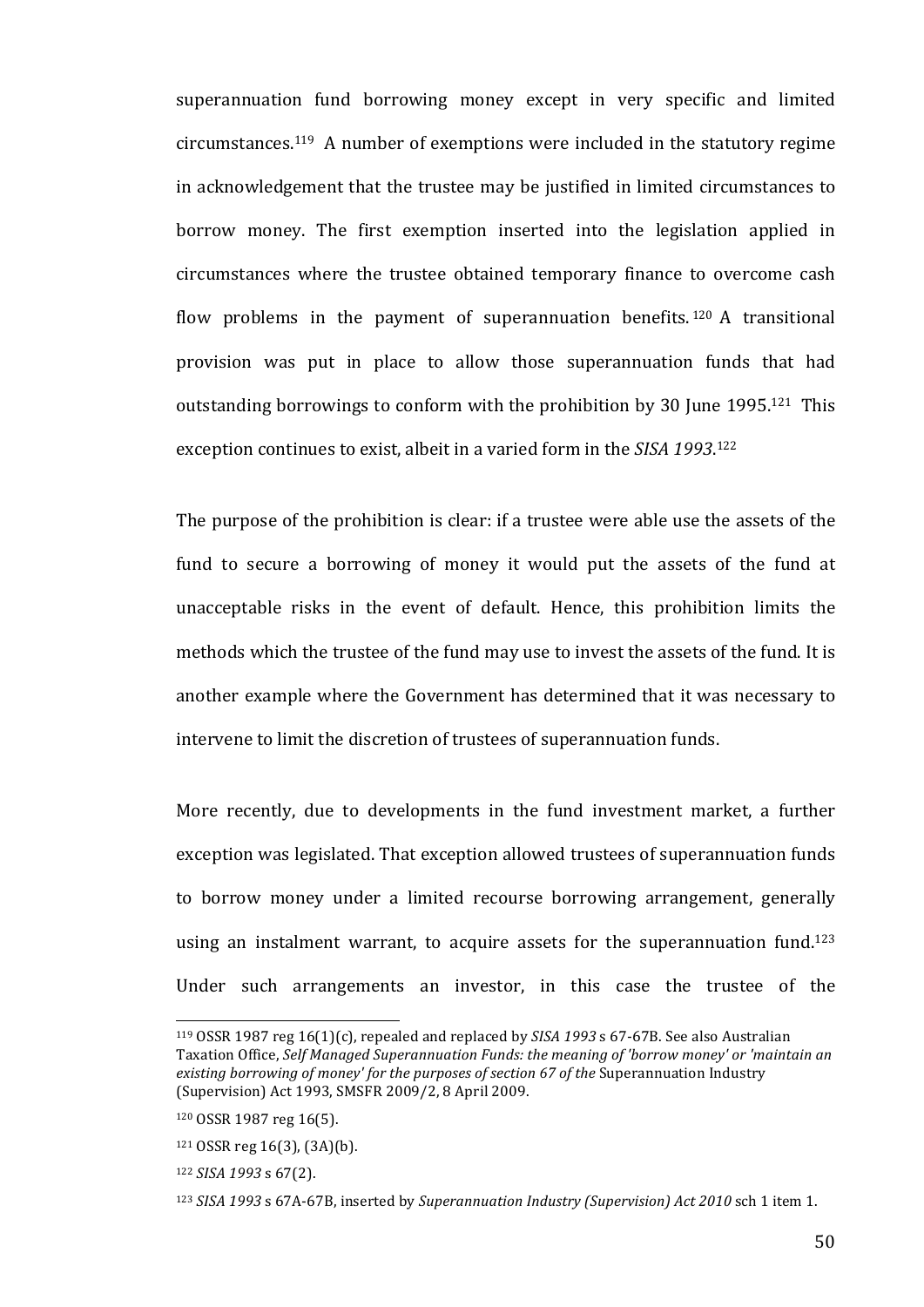superannuation entity, purchases an asset by means of one or more instalments. The asset is held on trust for the superannuation trustee to provide limited security for the outstanding loan. The benefits of ownership, for example dividends or rent, flow to the trustee as beneficial owner of the asset. If there is a default, the rights of the lender are limited to the asset the subject of the arrangement, thus protecting the other assets held by the superannuation trustee.<sup>124</sup>

It is apparent from this description that provided the specified conditions are met, the other assets of the superannuation fund would not be put at risk. This is because the only asset to which the lender has recourse in the event of a default is the asset under the instalment warrant. A breach of the prohibition, perhaps by way of failure to satisfy the conditions of this limited exception, may expose the trustee of the fund to civil and criminal sanctions.<sup>125</sup> It may also result in the superannuation fund becoming a non-complying fund and losing its tax concessions.126

What is interesting about this exception is that the provisions specifying the conditions for the exception require the Commissioner of Taxation, as the regulator of SMSFs, to examine the details of the arrangement entered into between the trustee and the lender to determine whether the exception applies. In effect, the Commissioner is required in practice to approve of the investment that the trustee has made. This creates a situation that is somewhat unique in the context of the other provisions in the *SISA 1993* and the basis of the statutory framework, which is predicated on the assumption that sole responsibility for

<sup>&</sup>lt;sup>124</sup> Explanatory Memorandum, Superannuation Industry (Supervision) Bill 2010 [1.3].

<sup>125</sup> *SISA* 1993 s 67(7), 193 and Part 21.

<sup>&</sup>lt;sup>126</sup> *SISA* 1993 s 42 (for superannuation funds other than SMSFs) and s 42A for SMSFs.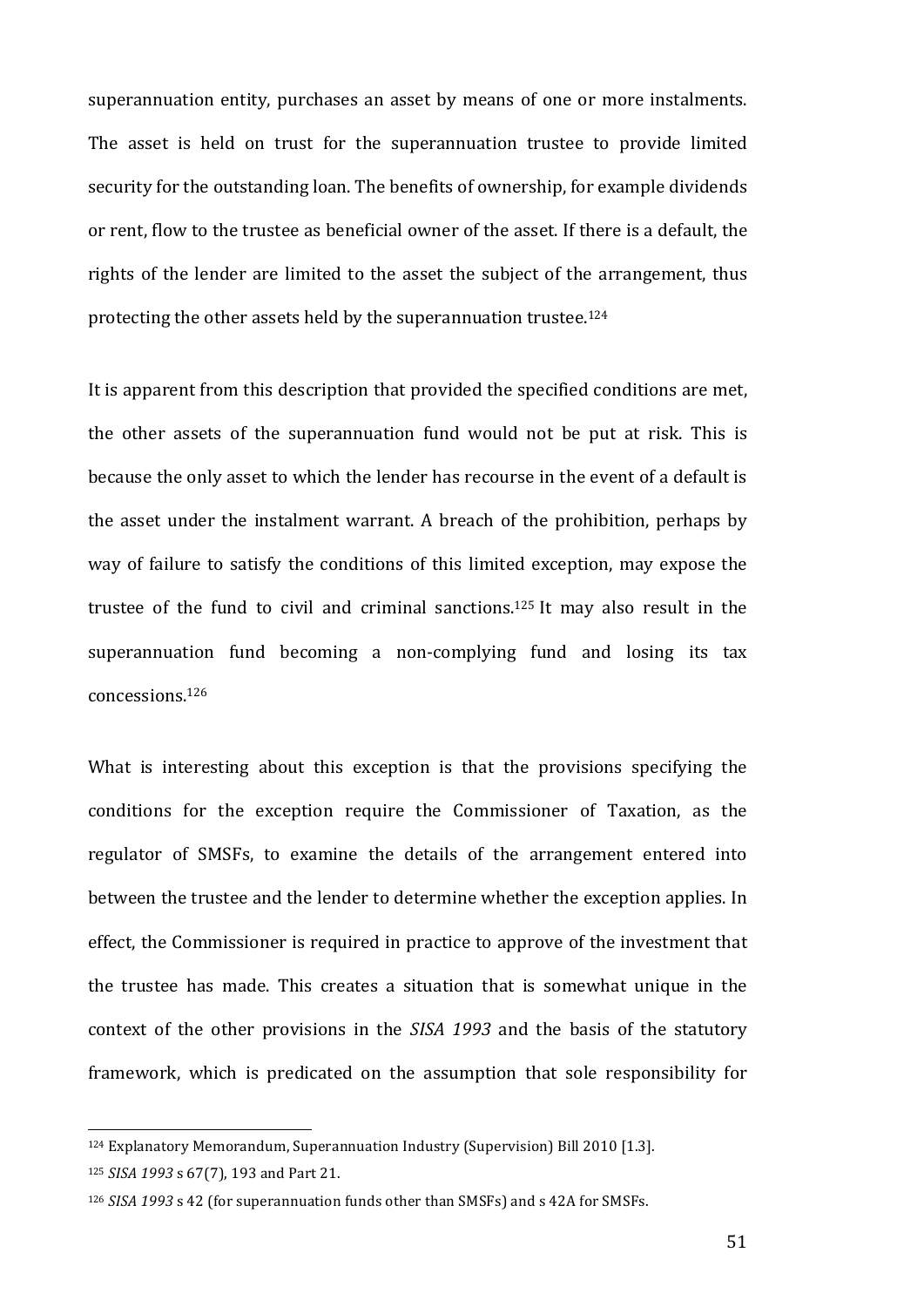investment decisions rests with the trustee. The scope of the exemption has been the subject of numerous discussions between the superannuation industry and the Australian Taxation Office and continues to be an issue of contention.<sup>127</sup> Whether this shift in Government policy has broadened what trustees can do or whether it has, in effect, subjected trustees to further scrutiny by the regulator is discussed further in Chapter 4.

#### **3.3.6 Preservation and vesting of benefits**

As noted in Chapter 2, under the *ITAA 1936* lump sum payments made to employees on resignation or cessation of work were taxed at concessional rates. Superannuation benefits were not preserved until retirement and were often paid out to leaving employees as a lump sum. Such practices created an expectation in employees that superannuation provisions were a form of deferred remuneration rather than a store of savings to be accessed only on retirement or disablement. Depending on the terms of the governing rules of the superannuation fund, former employees may not in fact receive any benefit on leaving an employer, and the entitlements accrued would be incorporated into the benefits to be paid to the remaining members. Further, the amount of the superannuation benefits paid, even on retirement, at times did not fully reflect entitlements accrued to the member. 

In 1979, the Fraser Government established a Task Force to consider occupational superannuation and review the need to make standards for the operation of such

<sup>&</sup>lt;sup>127</sup> See e.g. Australian Taxation Office, 'National Tax Liaison Group Superannuation Technical Subgroup minutes' (Minutes of meeting, 8 December 2010), agenda item 6.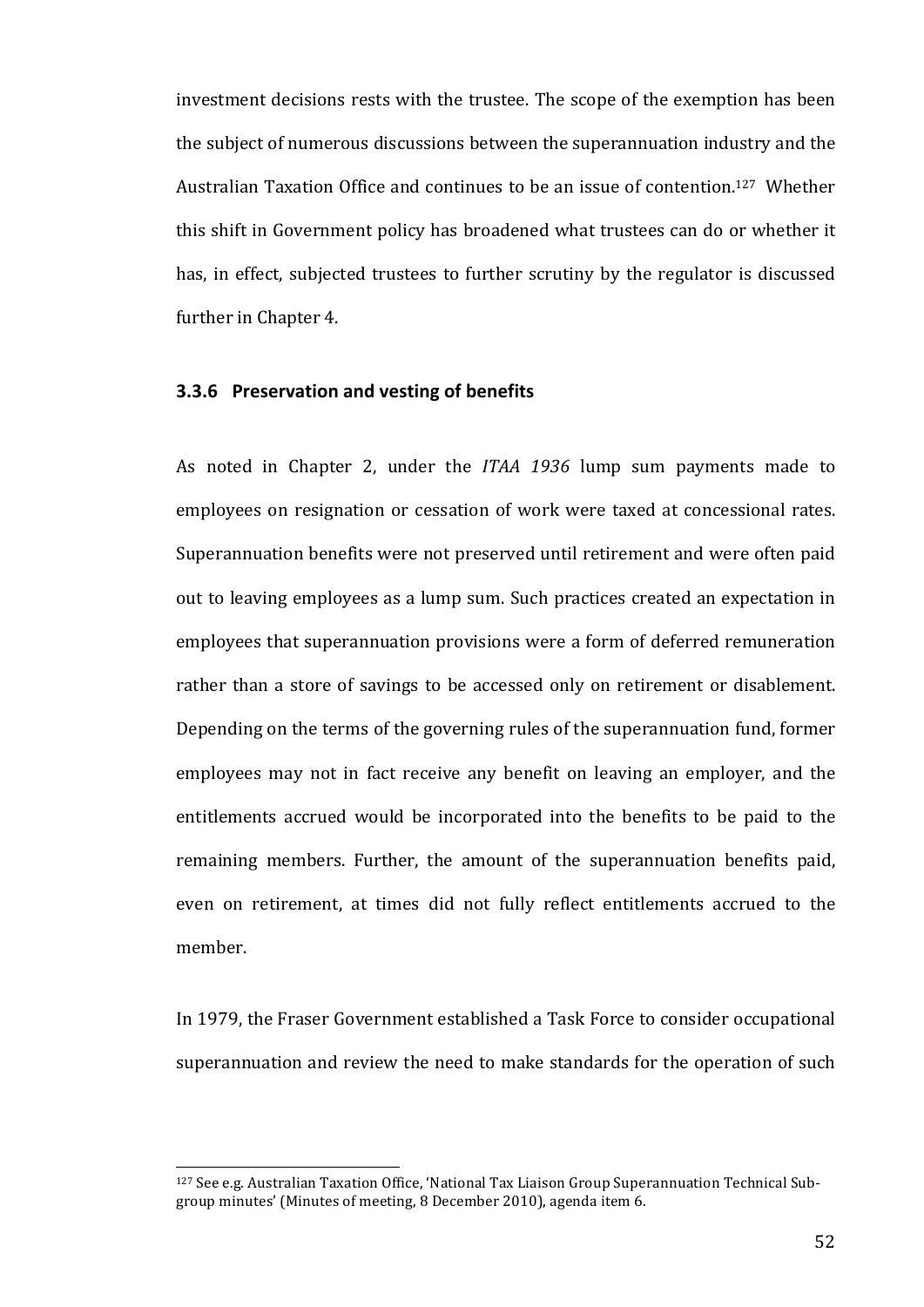schemes.<sup>128</sup> That Task Force in its 1983 report made recommendations that mandatory vesting and preservation rules should be included in the standards imposed on superannuation funds.  $129$  The Government accepted those recommendations.130

The most notable law change made was the removal of concessional taxation treatment for lump sums paid from superannuation funds to a member who had ceased work for a particular employer, unless the lump sum was transferred to another superannuation fund or similar investment vehicle.<sup>131</sup> The current provisions of the *SISR* 1994 maintain the standards in relation to preservation and vesting in the form of benefit protection standards containing rules such as minimum benefits payable and payment standards which specify conditions of release of benefits.<sup>132</sup>

The preservation and vesting standards are of particular relevance to SMSFs given the closely-held nature of those entities. Recently promoters of schemes directed at early release of superannuation benefits, using SMSFs to access those benefits, were prosecuted by ASIC and given jail terms.<sup>133</sup> The problem of early illegal release continues to be a challenge for the regulators and the Government alike.<sup>134</sup>

<sup>&</sup>lt;sup>128</sup> John Howard, *Superannuation* (Press Release No. 68, 12 July 1979).

<sup>129</sup> Commonwealth Task Force, Commonwealth Government, *Occupational Superannuation* (1983).

<sup>130</sup> Commonwealth Government, *Economic Statement* (Policy Statement, 19 May 1983).

<sup>&</sup>lt;sup>131</sup> Income Tax Assessment Amendment (No. 3) Act 1984, s 15.

<sup>&</sup>lt;sup>132</sup> *SISR* 1994 Parts 5-6 respectively.

<sup>133</sup> During 2010, sentences were handed down to two scheme operators: one, who retained \$605,000 in commissions, received two-years imprisonment, and a promoter who distributed more than \$260,000 to nine people and received over \$70,000 in commissions received 12 months jail: Australian Securities and Investment Commission, 'Sydney man sentenced on early access to super charges' (Media Release, 10-66AD, 29 March 2010).

 $134$  See e.g. Michael D'Ascenzo, 'Self-managed super: making sure it works for you and the community' (Speech delivered at the SMSF Professionals Association of Australia (SPAA) 2011 National Conference, Brisbane, 23 February 2011; Senate Select Committee on Superannuation and Financial Services, Commonwealth Parliament, *Early Access to Superannuation Benefits* (2002).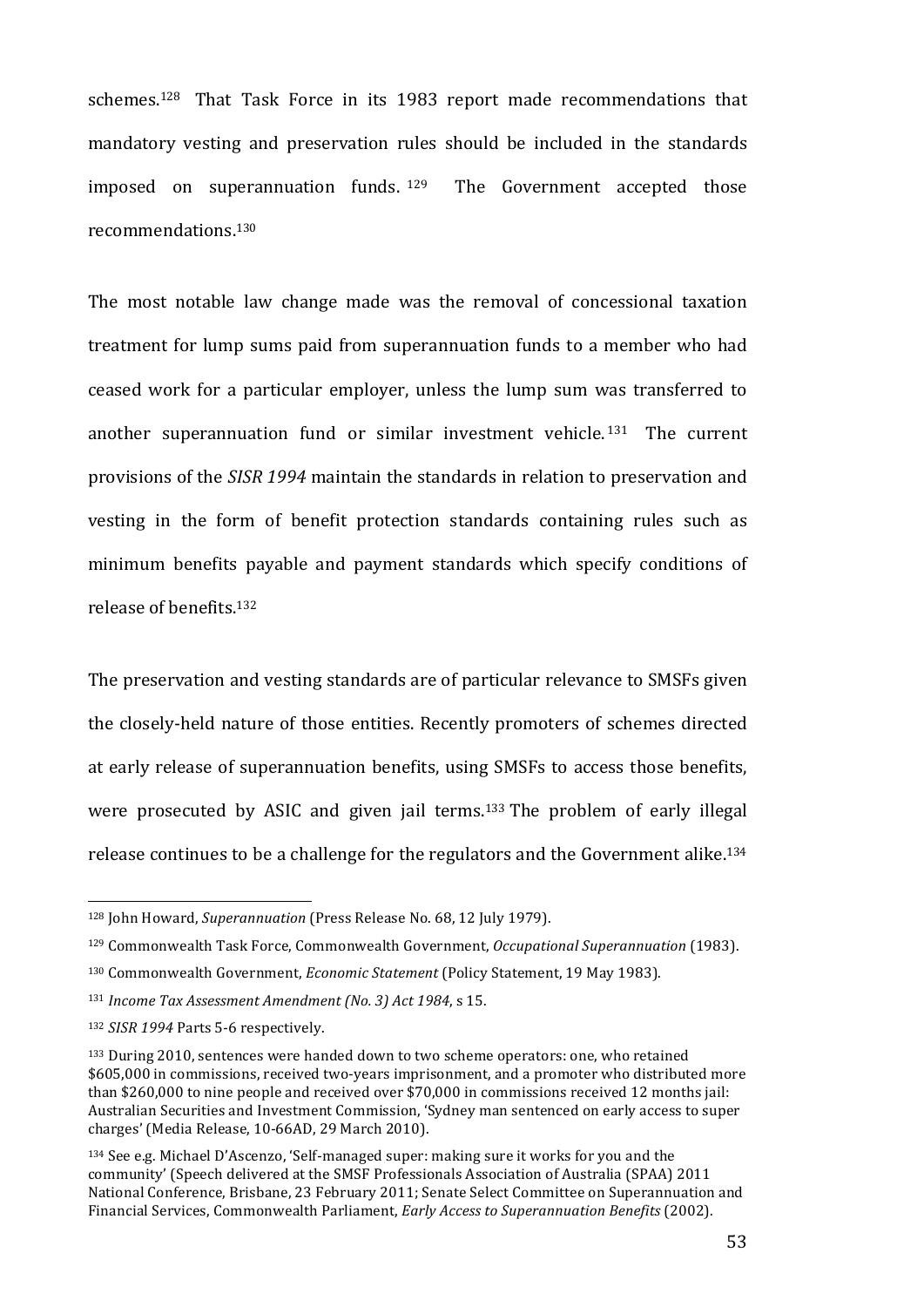These issues are discussed further in the context of the regulator's powers below.

#### **3.3.7 Obligations placed on third parties**

A large number of SMSF trustees engage third parties to assist with various aspects of the management of the fund. The statutory framework extends to regulation of the behaviour of and imposes responsibilities on third parties such as auditors, actuaries and investment managers.<sup>135</sup> Approved auditors in particular play a crucial role in the regulation of superannuation funds, in particular the SMSF sector. The accounts of an SMSF must be audited annually before the SMSF's annual return is lodged with the Commissioner. If an auditor uncovers a breach of a regulatory provision, the breach must be reported to the Commissioner. The Commissioner has acknowledged the role auditors play in the supervision of SMSFs, particularly by reference to the sheer number of SMSFs.

The important function auditors serve was specifically noted by the Cooper Review, $136$  which noted that concerns had been raised as to whether there was a sufficient skill level obtained by SMSF auditors and whether there was sufficient independence of auditors from the SMSF which they were auditing. In order to address these issues, the Review recommended that a minimum level of skill be required of an approved auditor in order to conduct an audit of an SMSF and that disclosures should be made as to the relationship of the auditor to the SMSF and other third parties the SMSF trustees may have engaged (such as investment managers).<sup>137</sup> These recommendations have been accepted in principle by the

<sup>135</sup> *SISA 1993* Parts 4, 16, 26.

<sup>&</sup>lt;sup>136</sup> Super System Review, above n 27.

<sup>137</sup> Super System Review, above n 27, 238 [Rec 8.8].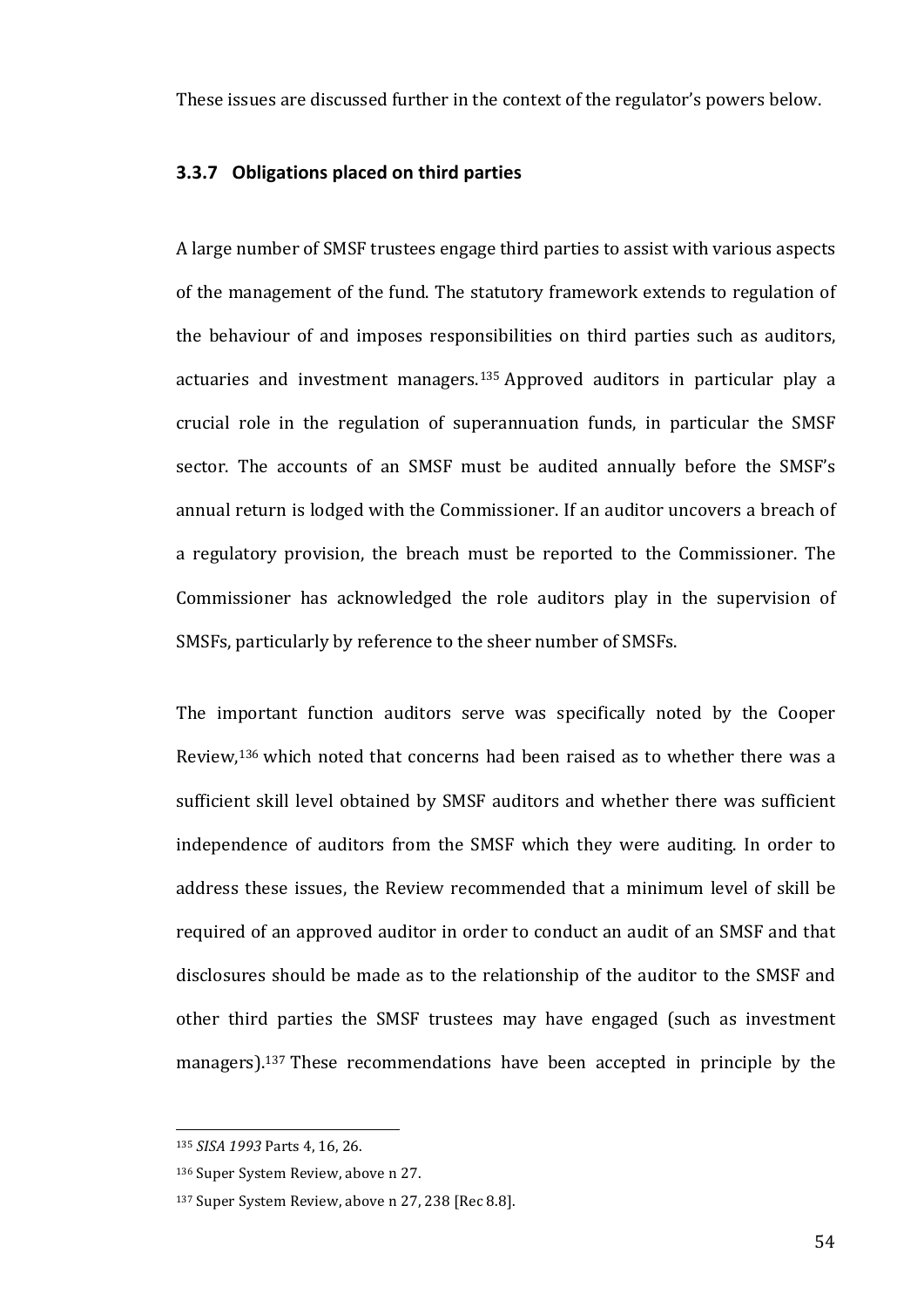Government, but are subject to further recommendations from a working group formed to examine the recommendations made in relation to SMSFs as a whole.<sup>138</sup>

#### **3.3.8 Other provisions**

Other matters covered in the *SISA 1993* are focused on disclosure by larger APRAregulated funds to their members and include provisions dealing with how the accounts and statements of such entities must be maintained and the information which must be made available to members either on taking up a particular product offered by the fund or on the request of the member. There are also provisions dealing with tax file number matters.<sup>139</sup>

Financial assistance is provided to certain superannuation entities in the event of theft and fraud.<sup>140</sup> Importantly, SMSFs are not entitled to any financial assistance under these provisions. This reflects the Government's policy that SMSF members should bear all the risks of investing in such a vehicle.

## *3.4 Tools available to the regulator to address contravention of regulatory provisions*

In order to address breaches of the *SISA 1993*, combat schemes entered into by superannuation fund trustees to take advantage of tax concessions and deter those wanting to promote such schemes, the SISA 1993 includes whistle blower provisions, imposes requirements in relation to record keeping and includes powers of investigation by the regulator. To enforce compliance with those

<sup>138</sup> Commonwealth Government, *Stronger Super*, above n 97, 48.

<sup>139</sup> *SISA* 1993 25A, 32.

<sup>140</sup> *SISA 1993* Part 23.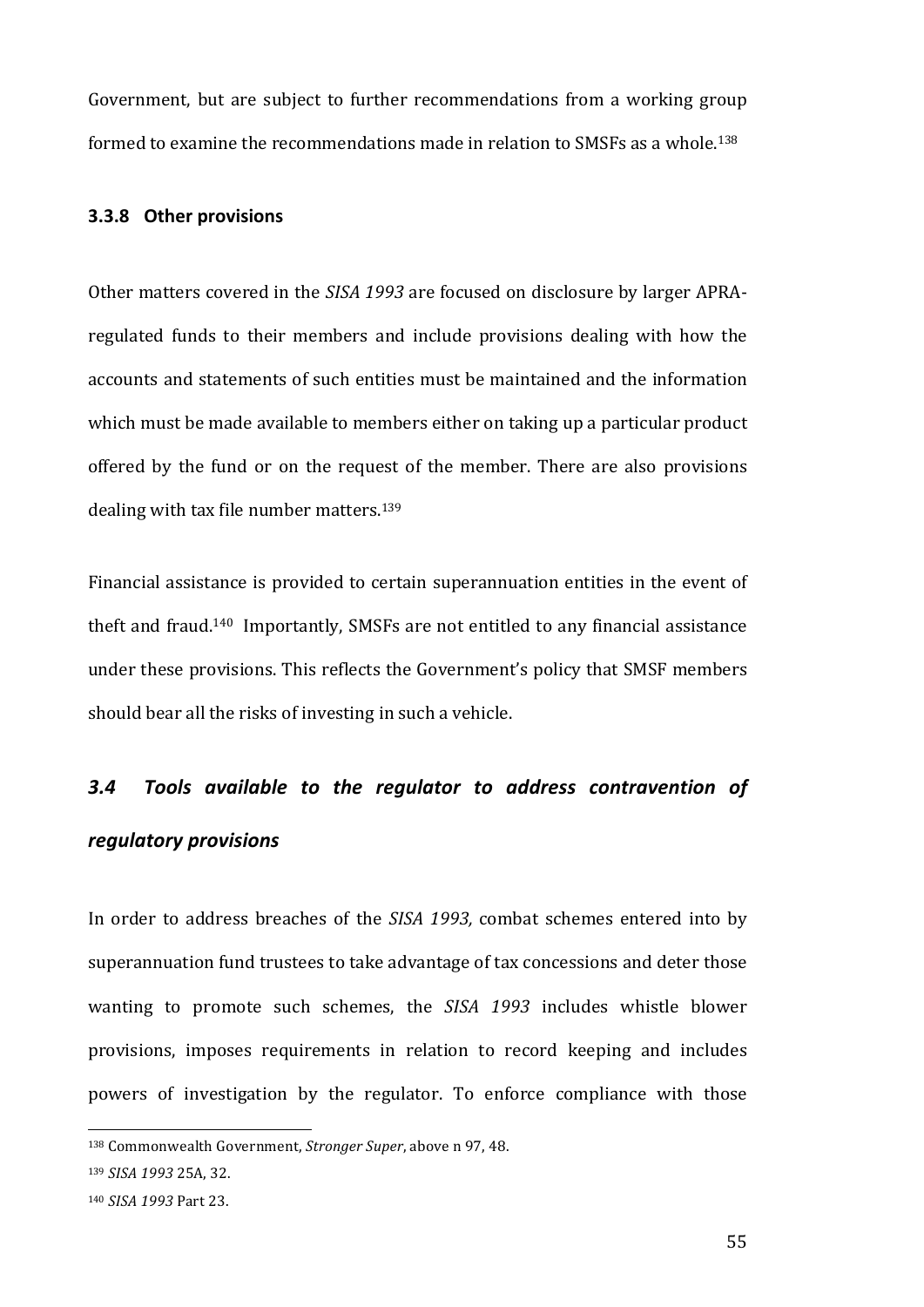obligations, the regulators are able to seek civil and criminal penalties through court action.<sup>141</sup> The specific type of sanction will vary depending on the relevant provision contravened.

In addition to the civil or criminal sanction specified in the relevant provision, the regulator is also able revoke the superannuation fund's complying status, which results in the removal of income tax concessions.<sup>142</sup> The regulator is also able to disqualify the trustee from that role;<sup>143</sup> freeze the fund's assets if there is a risk of member's benefits being eroded<sup>144</sup> and accept a court enforceable undertaking from the trustee to rectify the contravention.<sup>145</sup> Whether the current breadth of sanctions available to the regulators is effective in the superannuation context is considered against the backdrop of responsive regulation theory in the next section. 

## **3.4.1** Administrative directions and penalties

## **Enforceable undertakings**

The enforceable undertaking provision in the *SISA 1993* mirrors similar provisions in section 87B of the *Trade Practices Act 1974* and section 93AA of the *Australian Securities and Investments Commission Act 1989* ('*ASIC Act*'), and was designed to provide the Regulator with a flexible and efficient enforcement tool. This compliance tool has proven to be useful in the context of SMSFs: in 2009-10 the

<sup>141</sup> *SISA 1993* Part 21.

<sup>&</sup>lt;sup>142</sup> *SISA* 1993 s 42 for APRA-regulated funds and *SISA* 1993 s 42A for SMSFs. Each regulator has a discretion to continue to treat the superannuation fund as a complying fund in specified circumstances. 

<sup>143</sup> *SISA 1993* s 126A.

<sup>144</sup> *SISA 1993* s 264.

<sup>145</sup> *SISA 1993* s 262A.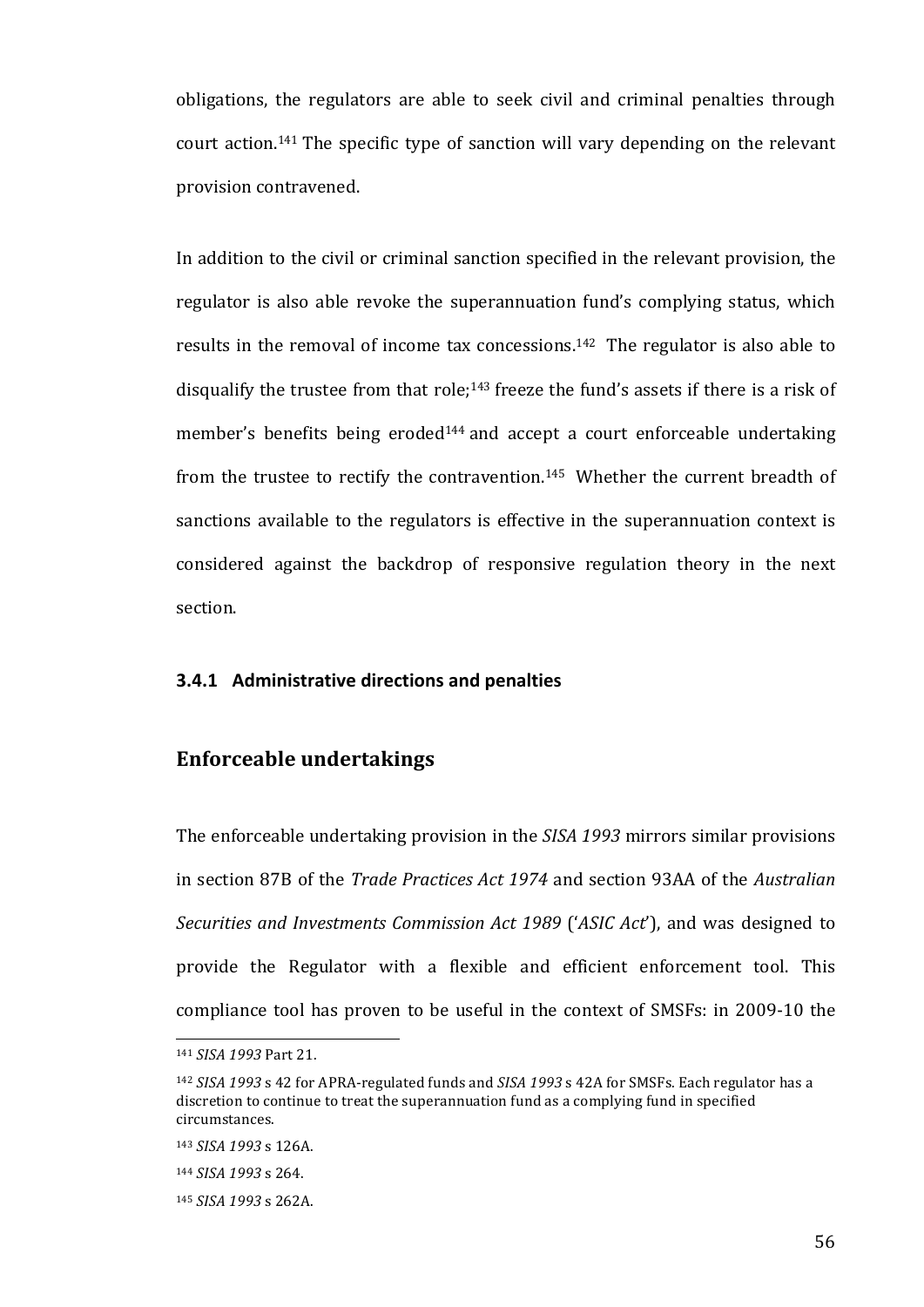ATO entered into 207 enforceable undertakings.<sup>146</sup> There are guidelines the ATO follows when determining whether to accept an enforceable undertaking.<sup>147</sup> It is there noted that 'an undertaking will not be accepted if the contravention cannot be rectified, there are criminal consequences, the behaviour of the trustee indicates the trustee is unlikely to comply or the nature and the seriousness of the contravention indicates it would be inappropriate to accept an undertaking'.<sup>148</sup>

What is peculiar about the enforceable undertaking provisions is that the offer to rectify and the terms of the undertaking must come from the trustees of the superannuation fund.<sup>149</sup> The regulator, the Commissioner in the case of SMSFs, then may accept or reject the undertaking. In deciding whether to accept an enforceable undertaking, the regulator must satisfy itself that the action that is proposed will rectify the contravention and ensures that breaches are not repeated.<sup>150</sup> It has been established that Administrative Appeals Tribunal's powers extend to deciding, in an appropriate case, that the Commissioner should accept a written undertaking.<sup>151</sup>

If the issue becomes one where the Administrative Appeals Tribunal is involved, the regulatory tool becomes much less cost-effective. Such an approach is also premised on the assumption that the SMSF trustee properly understands his or her

<u> 1989 - Johann Stein, marwolaethau a bh</u>

<sup>&</sup>lt;sup>146</sup> Australian Taxation Office, Australian Government, *Annual Report 2009-10* (7 October 2010), 94.

<sup>&</sup>lt;sup>147</sup> Australian Taxation Office, Commonwealth Government, *Self-managed superannuation funds* – *enforceable undertakings* (Practice Statement PS LA 2006/18, 30 November 2006).

<sup>148</sup> Ibid [19].

<sup>&</sup>lt;sup>149</sup> This is apparent from the terms of *SISA* 1993 s 262A(1) which states that the regulator 'may accept a written undertaking given by a person in connection with a matter in relation to which the Regulator has a function or power under this Act'.

<sup>&</sup>lt;sup>150</sup> *ZDD* and *Commissioner of Taxation* [2011] AATA 3, [101].

<sup>151</sup> Australian Securities and Investments Commission v Donald [2003] FCAFC 318; Re XPMX and *Commissioner of Taxation* [2008] AATA 981. Further, in the context of the ASIC Act ss 93A and 93AA, it has been determined that the Administrative Appeals Tribunal can decide the terms of the undertaking: *Daws and Australian Securities and Investment Commission* [2006] AATA 246.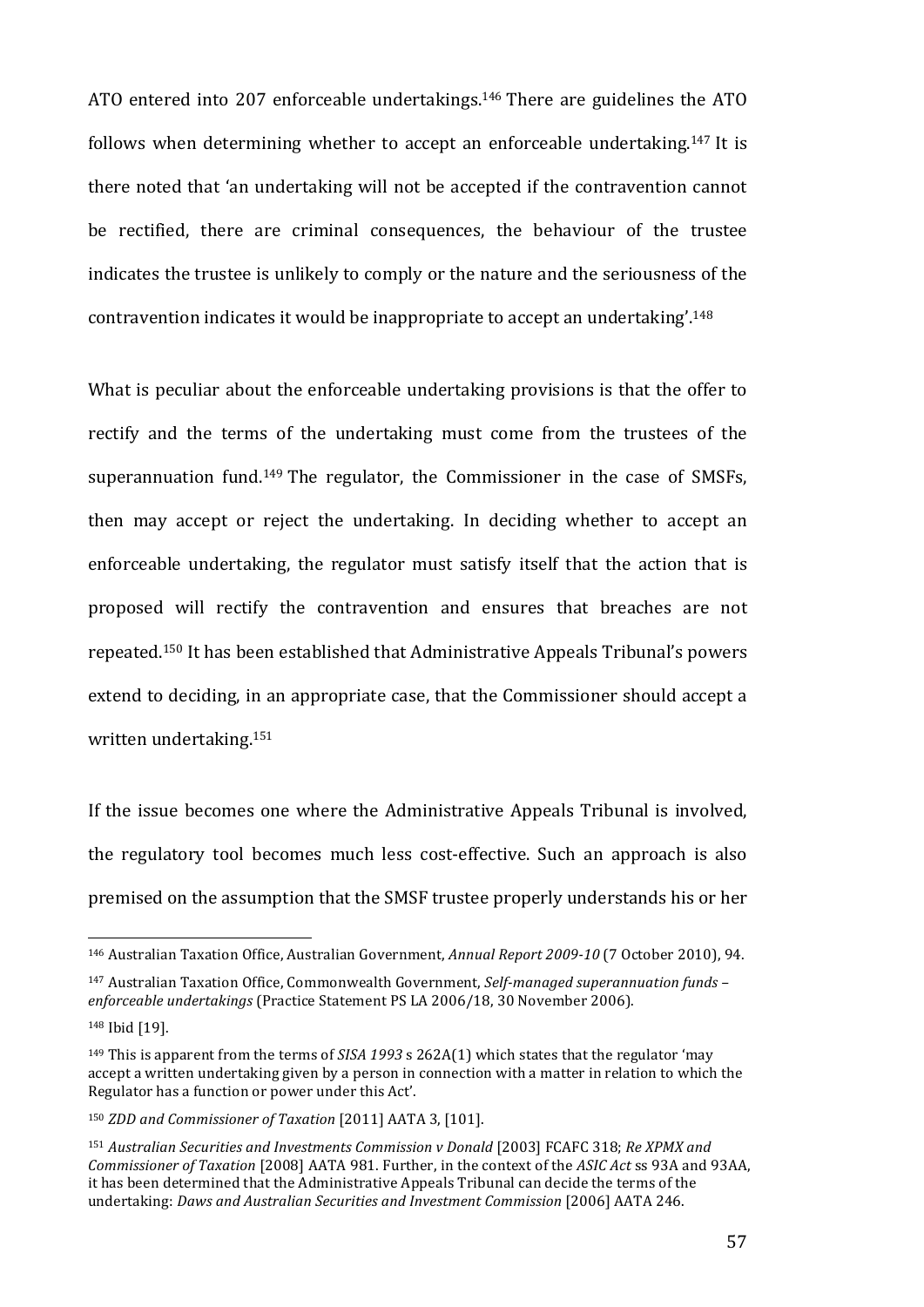*SISA* 1993 obligations and the nature of the contravention such that a proposed course of action can be suggested to the regulator, which is capable of rectifying such a breach. In some cases, this is not the reality and without the prerequisite knowledge, the enforceable undertaking tool cannot be applied.

The scope of activities that may be offered under an enforceable undertaking could include undertaking education, withdrawing from trusteeship for a period of time or compensating fund members or others whose interests have been harmed by the contravention.

## **Rectification directions**

For contraventions after 1 July 2014, in addition to the enforceable undertaking mechanism, the Commissioner may decide to issue rectification directions for breaches of the SISA 1993.<sup>152</sup>

## **Education directions**

For contraventions after 1 July 2014, where the contravention has occurred due to a lack of knowledge or understanding by the trustee, an education direction may be appropriate.<sup>153</sup> This administrative direction provides the Commissioner with a more flexible tool to address those contraventions which may have been made inadvertently by SMSF trustees who are generally compliant but are perhaps relatively new to being an SMSF trustee or who have not been aware of changes to the superannuation rules.

<sup>152</sup> *SISA* 1993, s 159.

<sup>153</sup> *SISA* 1993, s 160.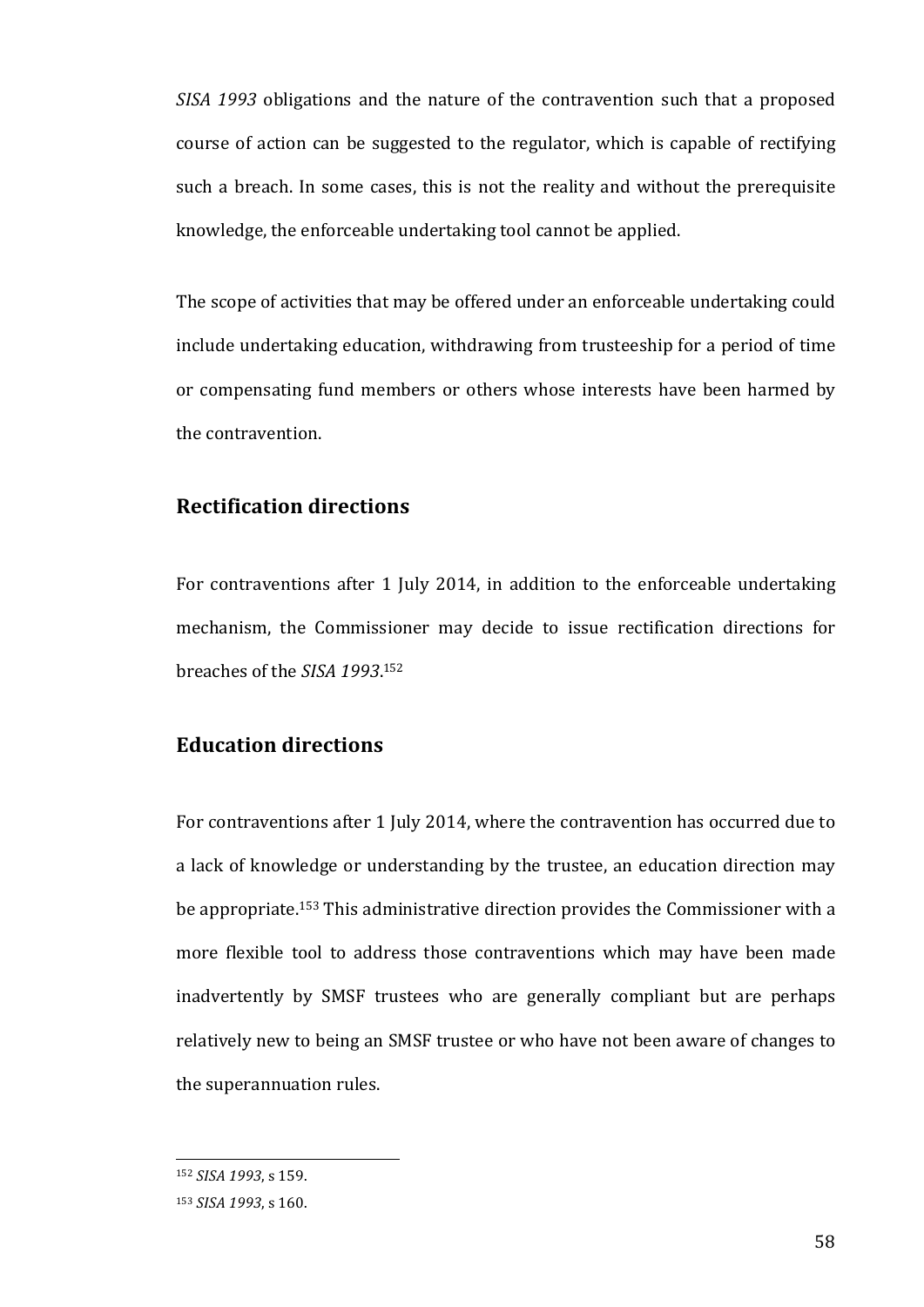## **Administrative penalties**

Where a trustee contravenes a specific provision of the *SISA* 1993, an administrative penalty will be imposed.<sup>154</sup> For example a maximum of 60 penalty points can be applied to breaches of the in-house asset test or the restrictions on borrowing outlined above. These penalties are in addition the administrative penalties imposed under the *Taxation Administration Act 1953* ('*TAA 1953*') to circumstances where trustees of SMSFs have failed to lodge documents or have made false and misleading statements on or after 1 July 2007.<sup>155</sup>

Prior to these amendments, the only sanction available to the Commissioner in circumstances where the trustee failed to lodge documents or made a false or misleading statement in a document was to commence court action, which required him to establish that the trustee had intentionally not lodged the return in order to have a criminal fine imposed.<sup>156</sup> The standard of proof was the criminal standard - beyond a reasonable doubt - which was very difficult to prove. Hence, the effectiveness of the penalty was lost because of the regulator's inability to use it in practice. The only other sanction available prior to the amendments in 2007 was for the Commissioner to make the SMSF a non-complying fund, thereby removing the fund's access to taxation concessions. This sanction also appeared too harsh for the type of contravention involved and would unduly impact on the members of the SMSF.

The introduction of an administrative penalty framework allows the

<sup>154</sup> *SISA* 1993, s 166.

<sup>155</sup> *TAA* 1953 s 288-75(5)-(6) and s 288-85; *SISA* 1993 s 38A(ab).

<sup>156</sup> *SISA 1993* s 35D.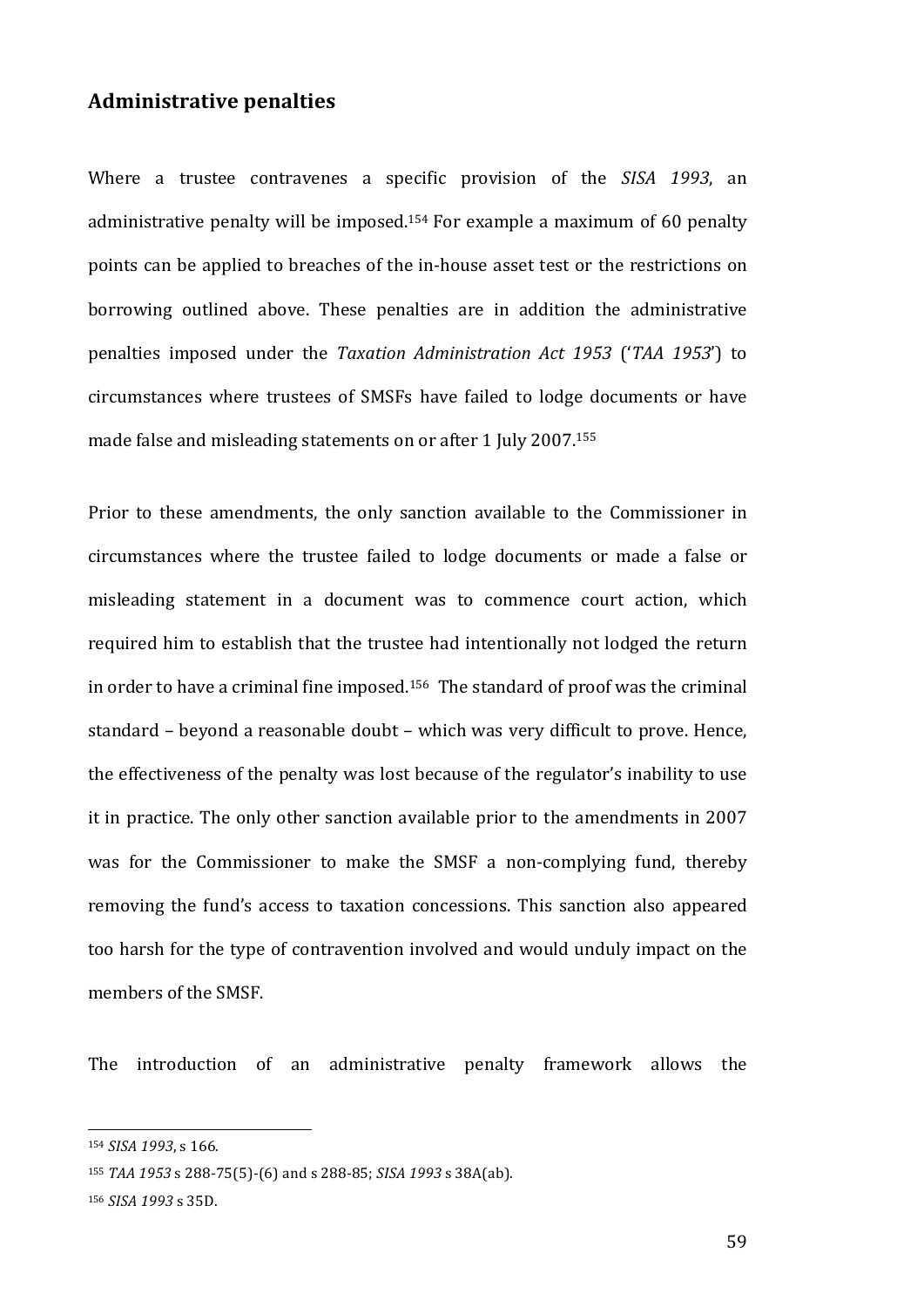Commissioner more flexibility in applying his compliance model in an SMSF context. This is discussed in more detail in Chapter 4.

## **3.4.2 Civil penalty provisions**

### **Outline of the civil penalty provisions in the SISA 1993**

Certain regulatory provisions in the *SISA 1993* may attract a civil penalty when contravened. These provisions include the sole purpose test, the prohibition against providing loans to members, the limitations on borrowings by trustees, the in-house asset rules and the requirement that investments by trustees be at arm's length. 157

A Regulator may apply to a court for the application of a civil penalty order against a trustee or director of a corporate trustee who has contravened a civil penalty provision.<sup>158</sup> If the court determines that a person has by a specified act or omission contravened a civil penalty provision, then the Court is to make a declaration to that effect. Only where the contravention is 'serious' can the Court make an order imposing a monetary penalty.<sup>159</sup> When a contravention is a serious one is not specified in the legislation. Hence, the term takes its ordinary meaning, which has been held to mean 'not trifling or superficial'.<sup>160</sup> Most cases to date have

<sup>&</sup>lt;sup>157</sup> See *SISA* 1993, s 193 for a full list of provisions which, if contravened, may attract a civil penalty. Each of the listed provisions is discussed in Chapter 3.

<sup>&</sup>lt;sup>158</sup> *SISA* 1993 s 197(1). If the matter is also a criminal offence under *SISA* 1993 s 202, then the Commonwealth Director of Public Prosecutions may be the relevant applicant: *SISA* 1993 s 197(3). A 'Regulator' is defined as APRA, the Commissioner of Taxation or ASIC depending on whether the specific provision falls within the agency's general administration as specified in *SISA 1993* s 6. Note that only APRA and the Commissioner have the general administration of the civil penalty provisions:  $SISA$  1993  $s6(1)(a)(ix)$  and  $6(1)(e)(v)$  respectively.

<sup>159</sup> *SISA* 1993 s 196(3) & (4).

<sup>160</sup> *Olesen v MacLeod* [2011] FCA 229, [47] ('*MacLeod'*), see also *Olesen v Eddy* [2011] FCA 13, [21]-[22] (*'Eddy'*).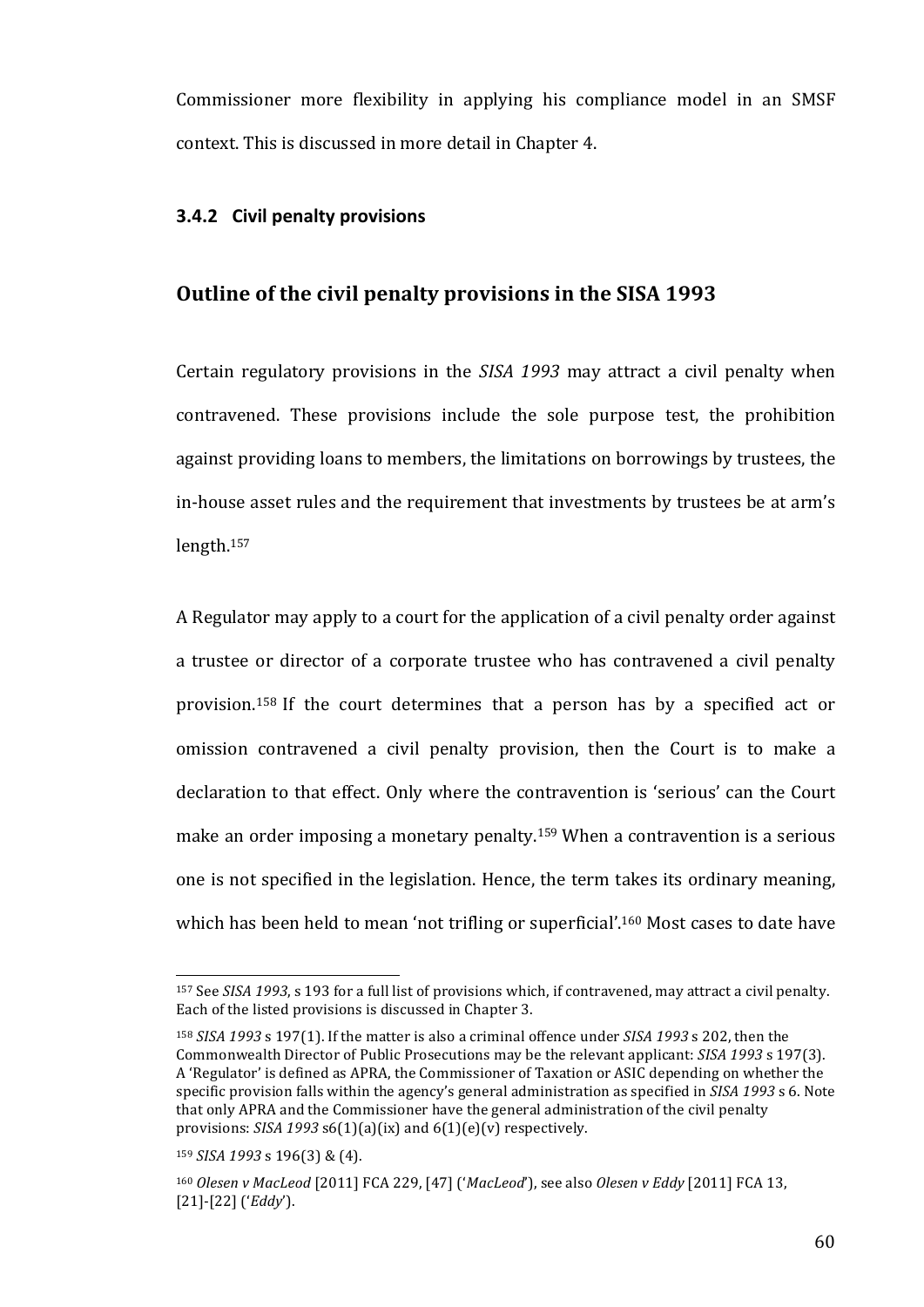involved a breach of the sole purpose, the in-house asset or the prohibition against lending to members and associates - provisions that are considered to be 'integral to the regulatory scheme' in the SISA.<sup>161</sup>

The maximum amount of monetary penalty for each contravention is  $2,000$ penalty units, which equates to  $$340,000$ .<sup>162</sup> Quite often, the same conduct by the trustee could result in the contravention of multiple provisions of the *SISA 1993*, however, the courts have applied the totality principle in determining the appropriate level of penalty. The totality principle in sentencing was explained by Weinberg J in Australian Prudential Authority v Derstepanian.<sup>163</sup> In that case the Court found that the trustees had contravened the sole purpose requirement and the duty to invest at arm's length, $164$  both of which are civil penalty provisions. In determining the amount of penalty to impose, Weinberg J stated:

In essence, ss  $62(1)$  and  $109(1)$  are simply different ways of characterising the same misbehaviour. It is a well-recognised principle of sentencing that a person not be punished twice for what is, in substance, the same conduct, even if that conduct can be viewed as giving rise to two separate offences.<sup>165</sup>

This concept of a single contravening course of conduct, which has the effect of limiting the maximum penalty under the civil penalty provisions to \$340,000 has been applied in subsequent cases involving SMSF trustees. Hence, despite the trustee having illegally accessed the amounts in his SMSF on 160 separate

<u> 1989 - Johann Stein, marwolaethau a bh</u>

<sup>161</sup> *MacLeod* [2011] FCA 229, [47], see also *Eddy* [2011] FCA 13, [21]-[22].

<sup>162</sup> *SISA* 1993 s 196(3) read with *Crimes Act* 1914 (Cth) s 4AA.

<sup>163 [2005]</sup> FCA 1121.

<sup>&</sup>lt;sup>164</sup> *SISA* 1993 s 62(1) and s 109(1) respectively.

<sup>165</sup> Australian Prudential Authority v Derstepanian [2005] FCA 1121, [31] ('Derstepanian').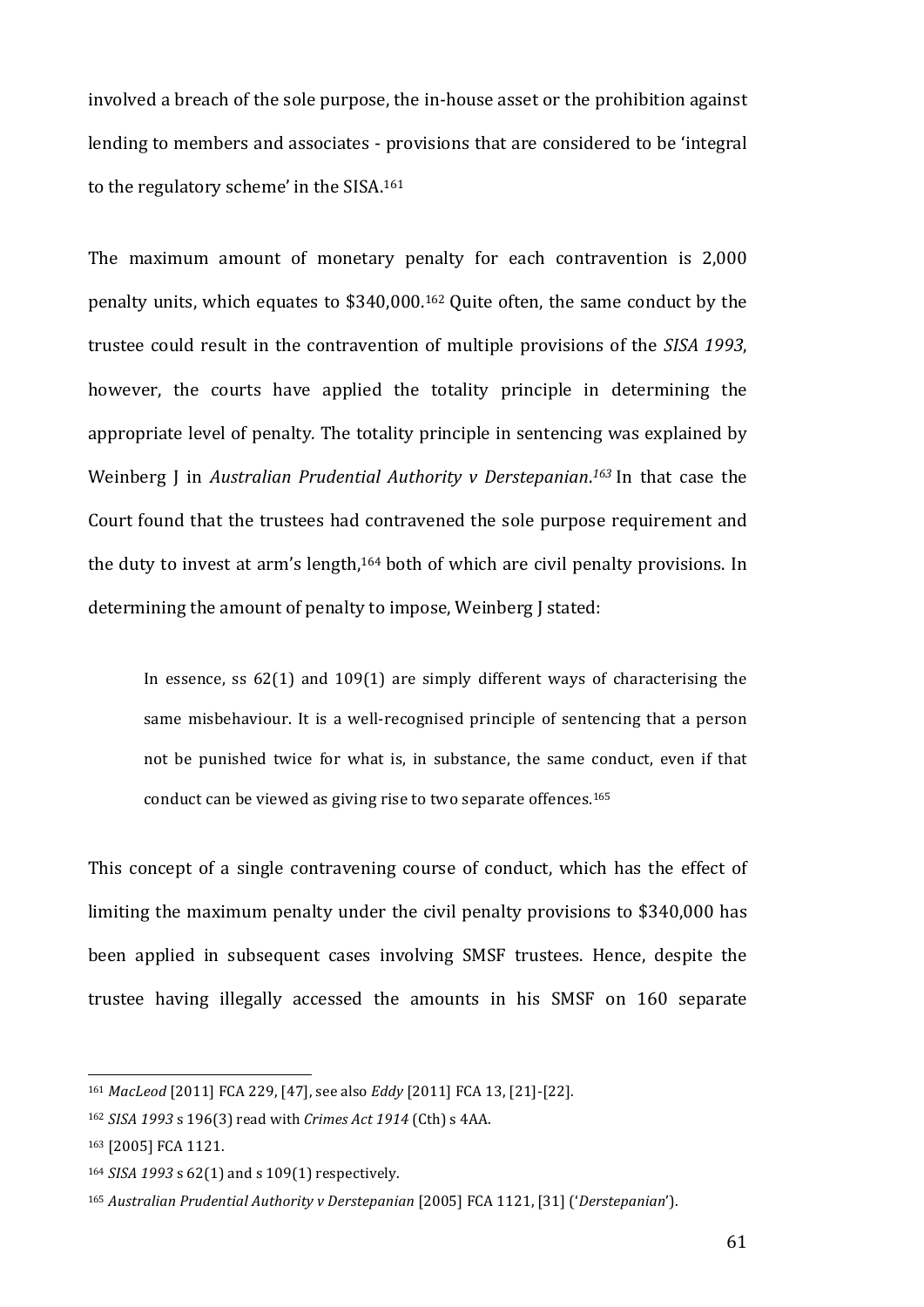occasions over a period of years, the Federal Court in *Olesen* v *Eddy*<sup>166</sup> applied the totality principle such that the various contraventions were said to be properly seen as one contravening course of conduct to which the trustee should be liable to a maximum penalty, which at the time was \$220,000.<sup>167</sup>

## **Statutory defences**

Certain statutory defences are available to a person (the 'defendant'), against whom civil penalty declarations are sought. The onus of proof is on the defendant to show that the contravention was due to reasonable mistake; or reasonable reliance on information supplied by another person; or was due to an act or default of another person, or an accident or some other cause beyond the defendant's control and that in those circumstances the defendant took reasonable precautions and exercised due diligence to avoid the contravention.<sup>168</sup> In respect of civil penalty proceedings where the proceeding is not for an offence, the person may also apply to the Court for an exercise of discretion to relieve the person wholly or partly from the penalty which would otherwise be imposed. In this case, the Court must have determined that the person acted honestly and, having regard to all the circumstances of the case, the person ought fairly to be excused for the contravention. 169

The application and interaction of these defences was considered in *Dolevski v* 

<sup>166 [2011]</sup> FCA 13.

<sup>&</sup>lt;sup>167</sup> *Eddy* [2011] FCA 13, [32]. The same principle was applied in *Ralene Vivian, suing in her capacity as* the Deputy Commissioner of Taxation (Superannuation) v Fitzgeralds [2007] FCA 1602, [31]-[32] ('*Fitzgeralds*').

<sup>168</sup> *SISA 1993* s 323.

<sup>169</sup> *SISA 1993* s 221.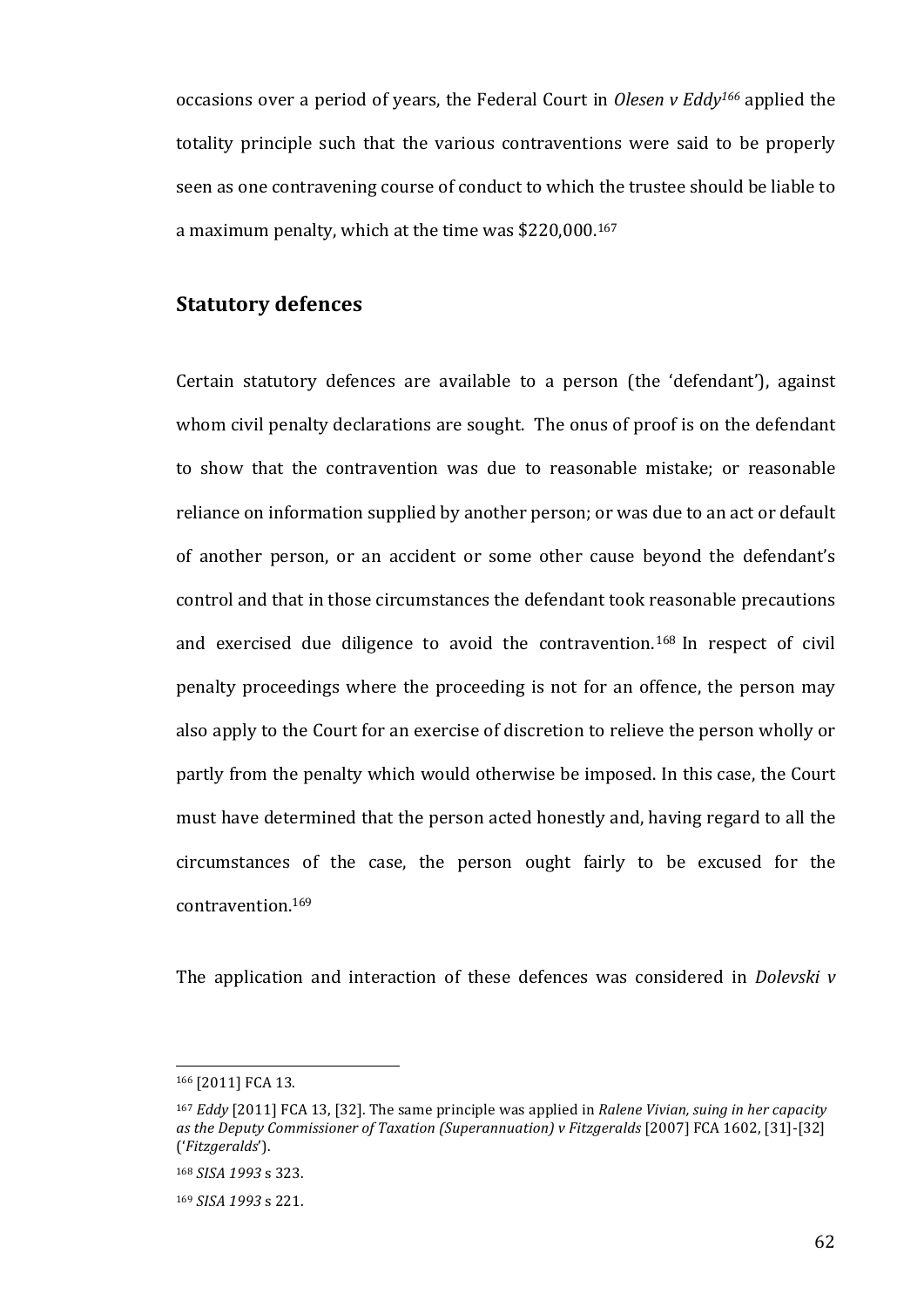*Hodpik Pty Ltd* ('*Hodpik*').<sup>170</sup> The parties to this proceeding included Hodpik Pty Ltd, the corporate trustee of a SMSF and the two directors of that corporate trustee as persons involved in the contraventions,  $171$  which were essentially contraventions of the sole purpose requirement, the in-house asset test and the arm's length investment rules, which are all civil penalty provisions.<sup>172</sup>

The defendants argued that the contraventions were due to reasonable reliance on information supplied by another person or were due to reasonable mistake, and alternatively, absent any such defences, they acted honestly and having regard to all the circumstances the Court should find that each of them ought fairly be excused for the contraventions.

Yates I held that the fact that the defendants did not consult the trust deed before or after they had been given the information by their accountant did not mean that their reliance on that information was not reasonable in all the circumstances.<sup>173</sup> The Court further noted that a contravention of the civil penalty provisions is a serious matter, but that the legislation provides a specific defence, which indicated that in certain circumstances despite the seriousness of the contravention a person who has acted honestly should be relieved from the consequences of such action.<sup>174</sup> Hence, to the extent that the person cannot rely on the other defences specified in the *SISA 1993*, if the person can establish that they were acting honestly, then the Court may exercise its discretion to excuse them from the consequences of the contravention.

<sup>170 [2011]</sup> FCA 54.

<sup>171</sup> *SISA 1993* s 194.

<sup>172</sup> *SISA* 1993 ss 62(1), 84(1) and 109(1) respectively.

<sup>173</sup> Dolevski v Hodpik Pty Ltd [2011] FCA 54, [63].

<sup>174</sup> Ibid [71]-[73].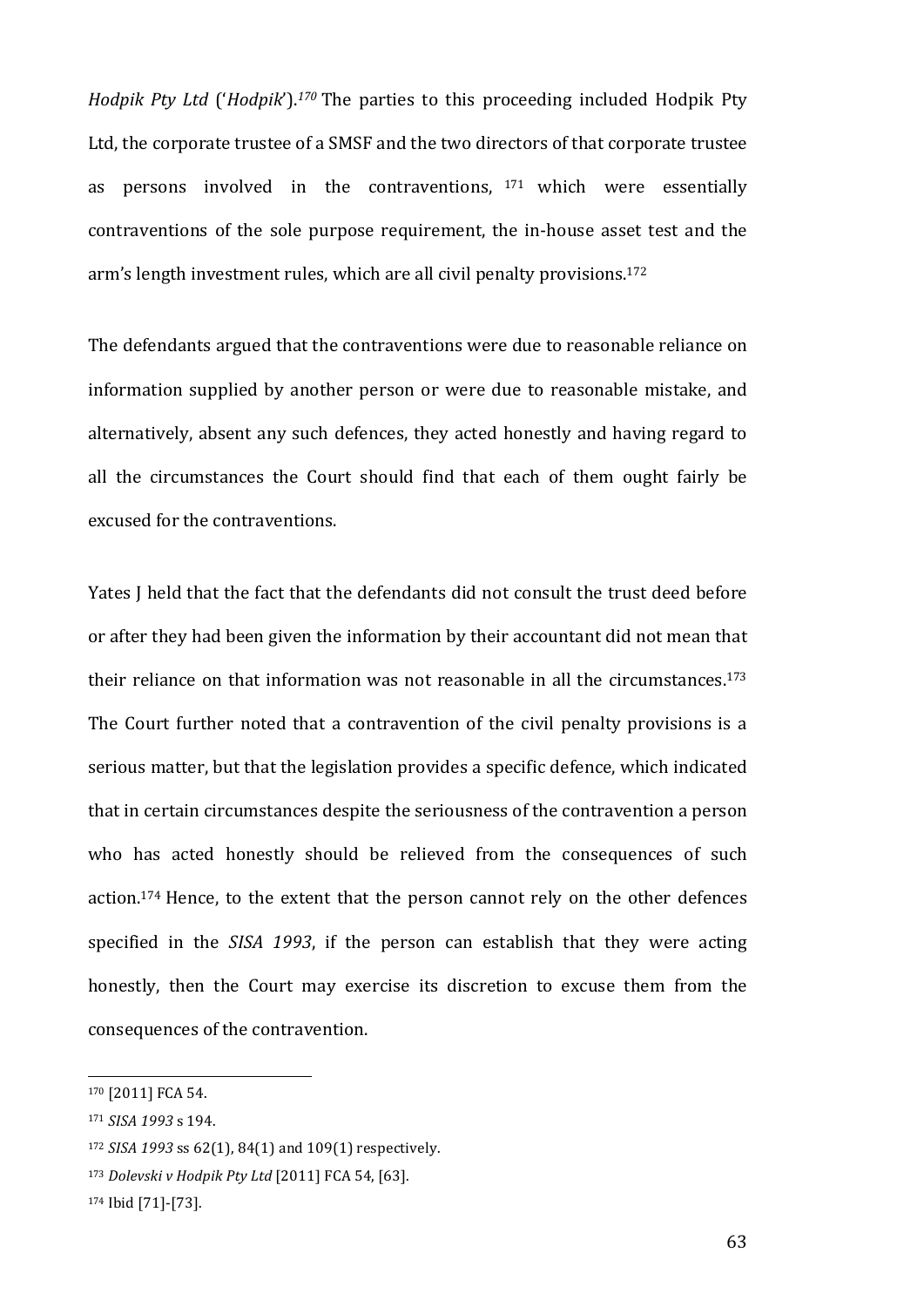The result of the *Hodpik* case might suggest that so long as an SMSF trustee, or indeed any superannuation fund trustee, can provide evidence that they relied on advice given to them they may be able to escape the consequences of what are considered generally to be serious contraventions. Such a result brings into question the effectiveness of the civil penalty provisions as a deterrence tool, particularly in relation to the SMSF sector where many of the trustees had set up and are running their SMSFs on the basis of professional advice.<sup>175</sup> These issues are also important within a SMSF context, partly because the civil penalty provisions in the *Corporations Act 2001* provided the model on which the civil penalty provisions in the *SISA 1993* have been developed, and hence could be vulnerable to the same weaknesses now being exposed, but also because SMSF trustees which are constitutional corporations are also subject to the *Corporations* Act 2001 requirements. The effectiveness of the civil penalty provisions contained in the *Corporations Act 2001* (*Cth*) and use of those sanctions within the enforcement pyramid are discussed further below.

# **When a contravention of a civil penalty provision is a criminal offence**

Where a person contravenes a civil penalty provision dishonestly, and intending to gain (whether directly or indirectly) an advantage for themselves or another person; or the person is intending to deceive or defraud someone, then the person is guilty of a criminal offence and may be imprisoned on conviction for not longer

<sup>175</sup> The reliance that SMSF trustees place on professional advisors was a specific issue examined in the Super System Review, which made recommendations that advisors, in particular tax agents and accountants, obtain a financial services license from ASIC before they can advise on SMSF issues: Super System Review, above n 27, 235. The Government's response to this issue is part of its *Future* of Financial Advice reforms: Commonwealth Government, *Stronger Super* (Information Pack, 21 September 2011), 17.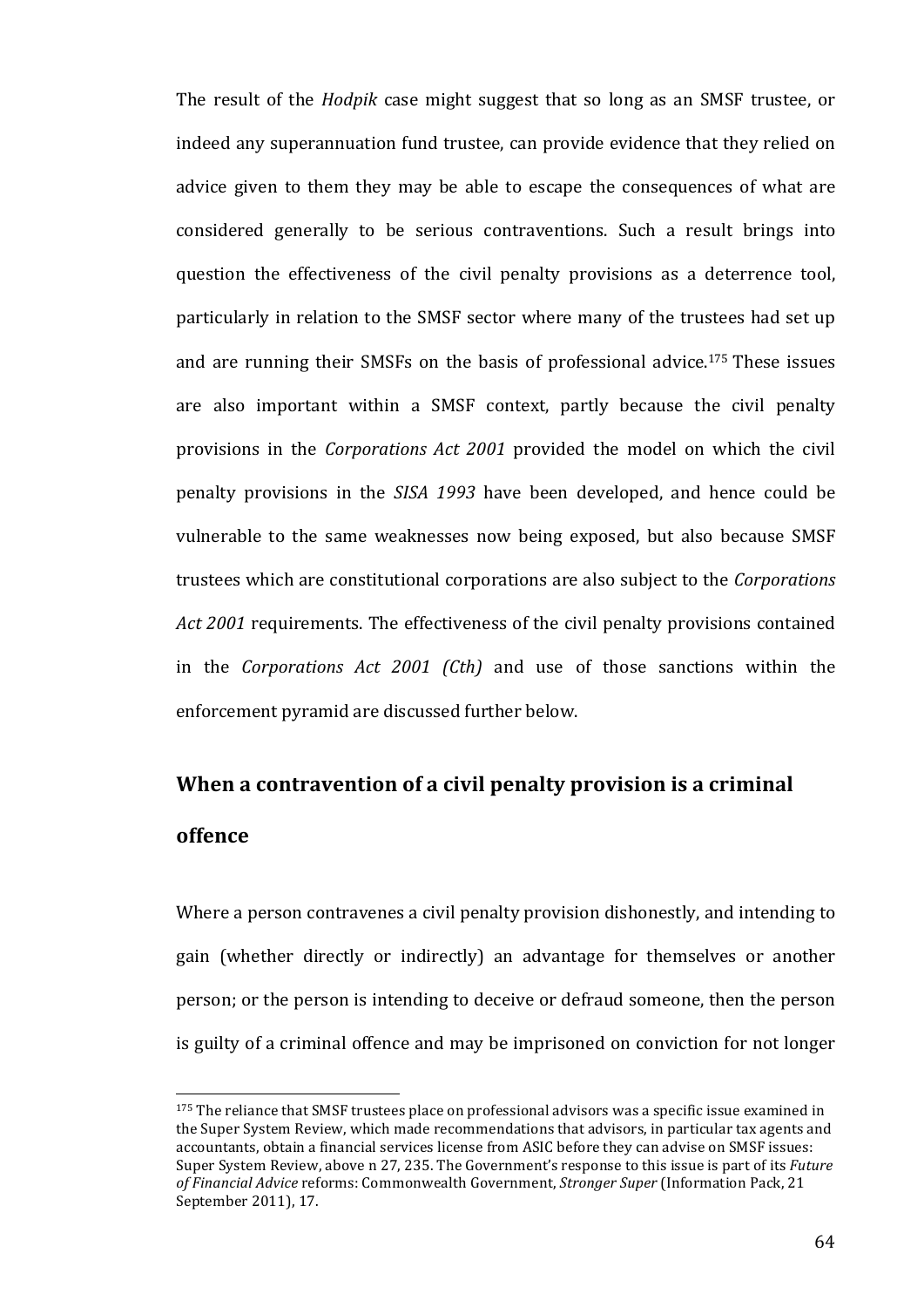than 5 years.<sup>176</sup> Criminal charges cannot be pursued in the Federal Court, but rather must be commenced in either the Local or District Court of the relevant State in which the contraventions were said to have occurred.<sup>177</sup> The concepts of 'dishonesty', 'deception' and 'fraud' are all determined by reference to Chapter 2 of the *Criminal Code 1985* (Cth).<sup>178</sup>

The criminal offence provisions have been applied successfully on two occasions in the case of Atan Ona Kassongo in 2008 and Gerard Little in 2009. In each case, the trustee of an SMSF was convicted of dishonestly failing to ensure that the fund was maintained in accordance with the sole purpose test. In the first matter, Mr Kassongo was the promoter of an illegal early release scheme whereby the preserved benefits of 192 superannuates, totaling approximately \$4.055 million was transferred from 56 complying superannuation funds to the Kassongo Superannuation Fund (KSF). Mr Kassongo then used the KSF to withdraw and distribute the funds to the superannuants and agents engaged by him to assist in the early release scheme. He had received \$600,000 by way of commission for his services. Mr Kassongo was sentenced on 29 March 2010 to two years imprisonment, to be released after eight months, with release conditional upon entering a \$1,000 security to be of good behaviour for a period of three years.<sup>179</sup>

Although these convictions were secured under the offence provisions in the SISA 1993, it is apparent that illegal early access schemes continue to be marketed and

<u> 1989 - Johann Stein, marwolaethau a bh</u>

<sup>176</sup> *SISA 1993* s 202.

<sup>177</sup> *SISA 1993* s 202(3).

<sup>178</sup> *SISA 1993* s 9A.

<sup>&</sup>lt;sup>179</sup> Australian Securities and Investment Commission, 'Sydney man sentenced on early access to super charges' (Media Release, AD10-66, 29 March 2010).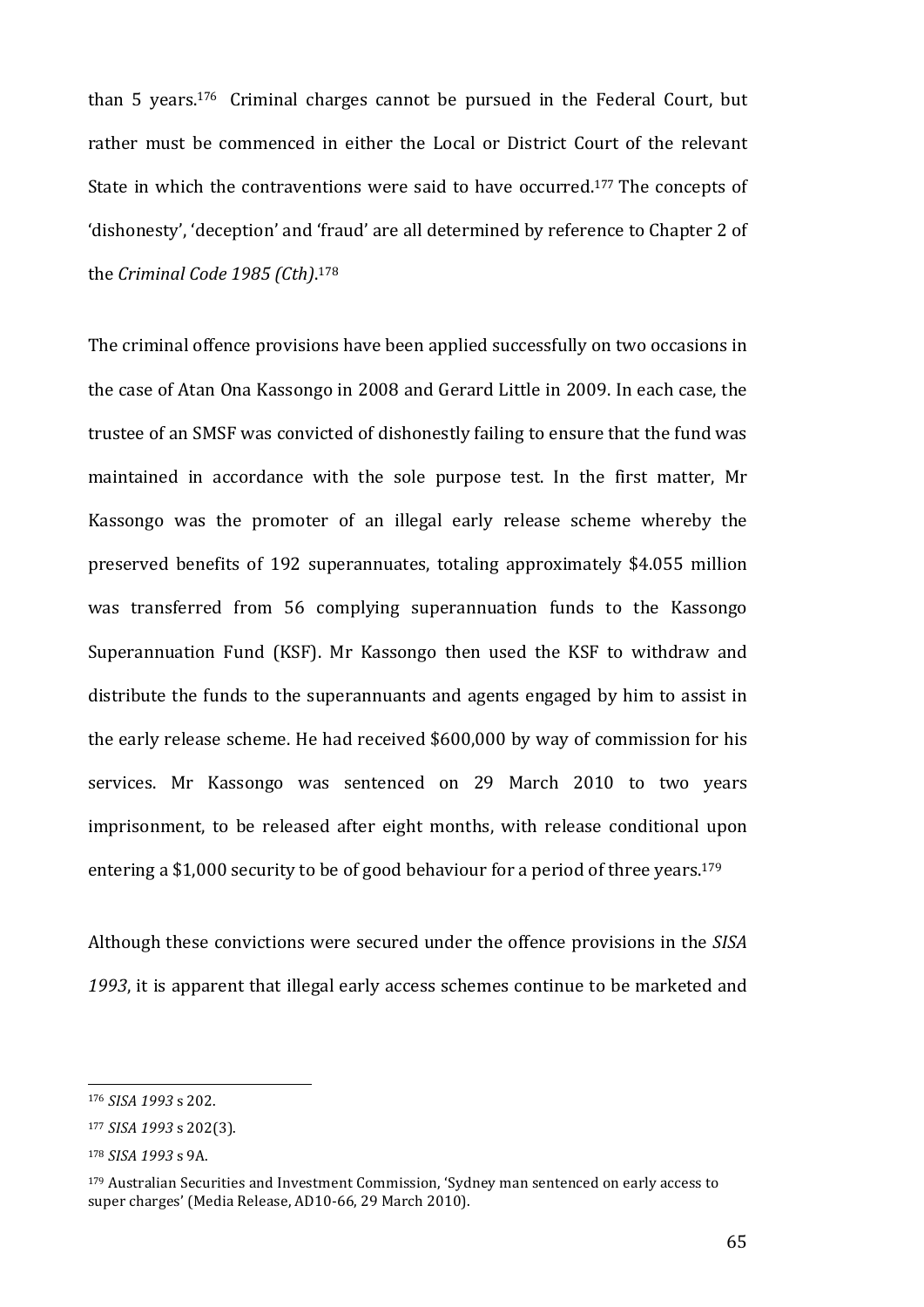remain a concern for the Commissioner.<sup>180</sup> Historically, part of this is due to the fact that those superannuates who secured the early release of their retirement benefits through such schemes are subject to the same taxation rules as those who have obtained early access to their benefits legally under the special release rules contained in the *SISA* 1993.<sup>181</sup> Although such persons may also be subject to penalties and interests for not declaring the income on their individual tax returns, it has been suggested that such sanctions are not effective deterrents.<sup>182</sup>

For schemes entered into on or after 18 March 2014, a system of penalties applies to promoters of illegal early release schemes.<sup>183</sup> Both the terms 'promote' and 'scheme' have been defined broadly in an attempt capture any future innovations in this area.<sup>184</sup> These provisions are yet to be tested.

### **3.4.3** Strict liability, fault liability and two-tier criminal liability provisions

The *SISA 1993* contains 5 types of criminal penalty provision: civil penalty, strict liability, fault liability, two-tier strict and fault liability and civil liability. Criminal penalties may apply to contraventions of *SISA 1993* provision imposing notification,

<sup>&</sup>lt;sup>180</sup> Michael D'Ascenzo, Australian Taxation Office, 'Self-managed super: making sure it works for you and the community' (Speech delivered at SMSF Professionals Association of Australia (SPAA) 2011 National Conference, Brisbane, 23 February 2011); Stuart Forsyth, Australian Taxation Office, 'Self-managed super funds in the post-reform landscape' (Speech delivered at Small Independent Super Funds Association SMSF Forum, Melbourne, 5 September 2011).

 $181$  The situations in which a superannuant is able to access superannuation savings before retirement or permanent disability are subject to the terms of the trust deed of the particular fund. In certain specified circumstances, APRA may authorize early release of superannuation benefits on compassionate grounds: *SISA* 1993 s 31(2)(h). Amounts received from the superannuation fund are included in the superannuant's assessable income and assessed at the person's marginal tax rate: *Income Tax Assessment Act 1997 (Cth)* s 304-10(4). 

<sup>182</sup> Super System Review, above n 27, 256-7.

<sup>183</sup> *SISA 1993*, s 68B.

<sup>184</sup> *SISA* 1993, s 68B(3).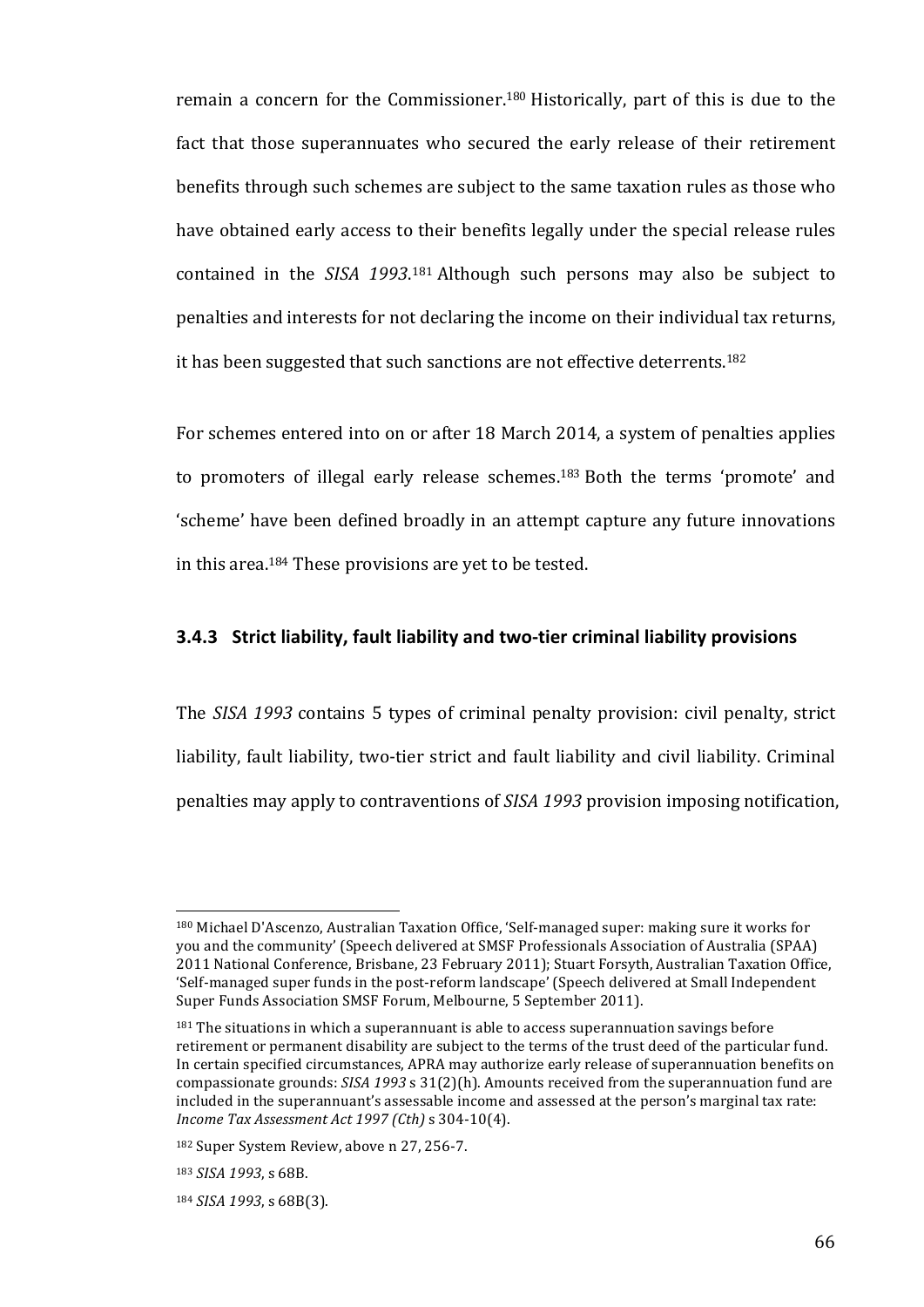reporting, disclosure, licensing and record keeping requirements.<sup>185</sup> The *Criminal Code Act 1995* ('*Criminal Code'*), in particular Chapter 2 of the *Criminal Code*, applies to all offences under the *SISA* 1993.<sup>186</sup>

## **Fault liability provisions**

Under the *Criminal Code* there is a distinction between the physical acts constituting the offence, referred to as the 'physical elements' of the offence,<sup>187</sup> for which there is an accompanying *mens rea* or the 'fault elements' of the offence.<sup>188</sup> For example, under the *SISA 1993*, a trustee may be guilty of an offence if the prosecution can establish that he or she contravened a prescribed operating standard intentionally or recklessly.<sup>189</sup> The physical element of this offence is the contravention of the prescribed operating standard, which can be described as either conduct or the result of conduct undertaken by the trustee. The fault elements of this offence refer to the trustee's state of mind or intention when undertaking that conduct  $-$  in this case, the trustee meant to engage in that conduct<sup>190</sup> or the trustee was aware of a substantial risk that the result will occur and having regard to the circumstances known to him or her, it is unjustifiable to

<sup>&</sup>lt;sup>185</sup> Stronger Super Governance Working Group, Commonwealth Government, *Issues paper on providing APRA with an administrative power to impose fines* (April 2011), 4-11 contains a complete list of provisions under the *SISA 1993* which attract a criminal penalty.

<sup>186</sup> *SISA* 1993, s 9A.

<sup>&</sup>lt;sup>187</sup> A physical element of the offence is defined to mean: conduct; or a result of conduct; or a circumstance in which conduct or a result of conduct occurs: *Criminal Code*, Ch 2 cl 4.1.

<sup>&</sup>lt;sup>188</sup> There are four types of fault elements specified: intention, knowledge, recklessness or negligence, although a customized fault element may be created in a Commonwealth statute: *Criminal Code,* Ch 2 cl 5.1. The default fault elements prescribed in the *Criminal Code* are intention where the physical element is conduct, and recklessness where the physical element is a circumstance or a result of conduct: Ch 2 cl 5.6.

<sup>189</sup> *SISA* 1993, s 34(2).

<sup>190</sup> *Criminal Code*, *Ch* 2 *cl* 5.2.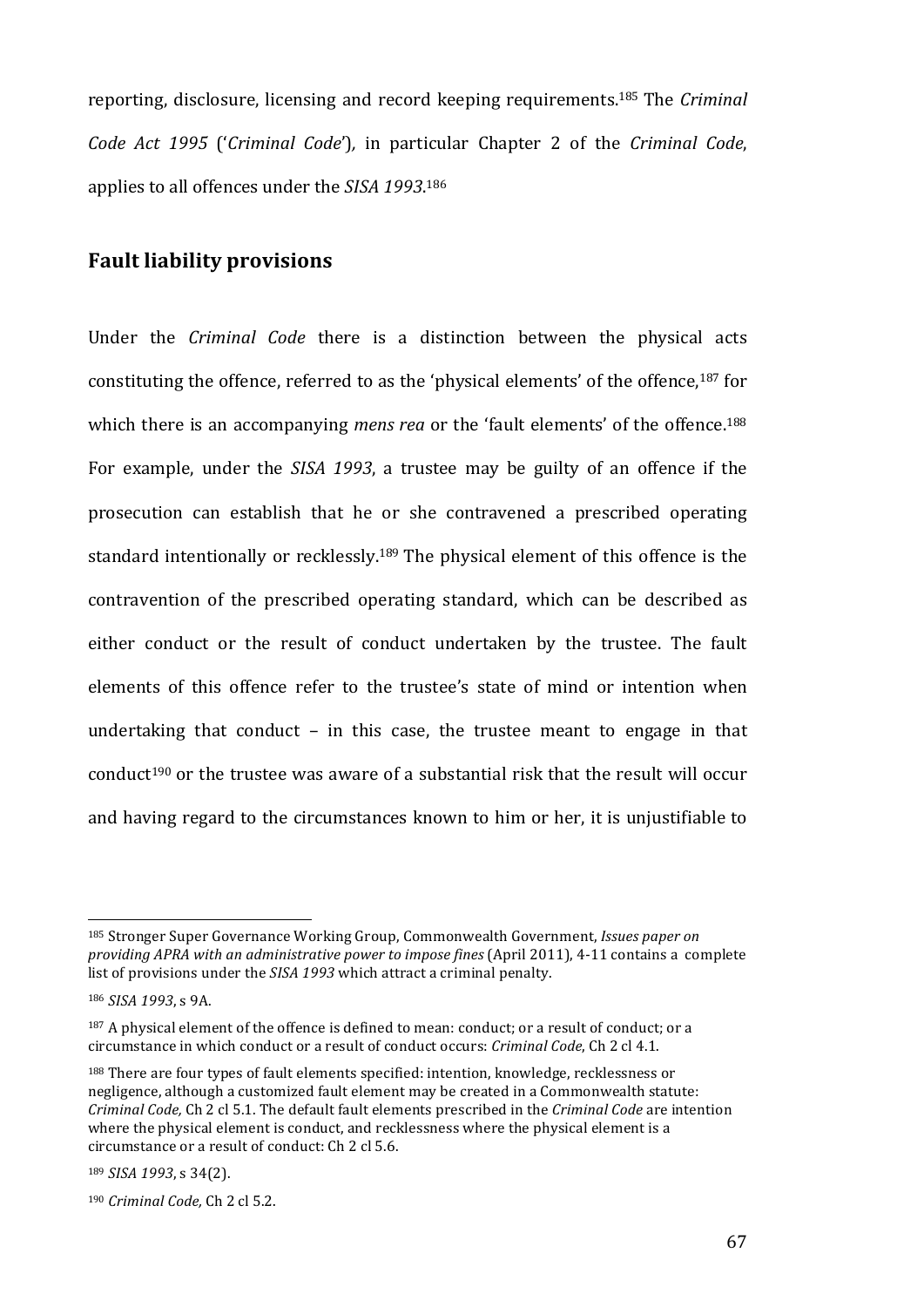take the risk.<sup>191</sup>

## **Strict liability provisions**

The *Criminal Code* also makes provision for the establishment of strict liability offences. These types of offences are defined by the absence of any fault elements and the availability of the defence of mistake of fact in addition to the general defences.<sup>192</sup> As noted above, in 2001, many fault offences were amended to become strict liability or two-tier liability offences. The reason for this was because of the difficulties the Regulators had in bringing prosecution action where the breach appeared to be blatant and deliberate but the Regulator was unable to prove the fault elements, such as intention or recklessness, of the offence.<sup>193</sup> Further, APRA contended at the time that many of the fault liability offence provisions, which involved conduct such as a failure to act were virtually unenforceable because the evidence as to intention or recklessness was often difficult to obtain.<sup>194</sup>

It has been noted that the value in using strict liability offences is that it makes prosecution of offenders more straightforward, but that this advantage needs to be weighed against the inability to differentiate between persons that intentionally flout the law and those that make their best efforts to comply, which may lead to

<sup>&</sup>lt;sup>191</sup> *Criminal Code*, Ch 2 cl 5.4.

<sup>192</sup> *Criminal Code*, Ch 2 cl 6.1.

<sup>&</sup>lt;sup>193</sup> Senate Select Committee on Superannuation and Financial Services, Commonwealth Parliament, *Report on the provisions of the Financial Sector Legislation Amendment Bill (No. 1) 2000* (August  $2000$ , 9.

 $194$  Ibid. See also Explanatory Memorandum, Financial Sector Legislation Amendment Bill (No. 1) 2000, 19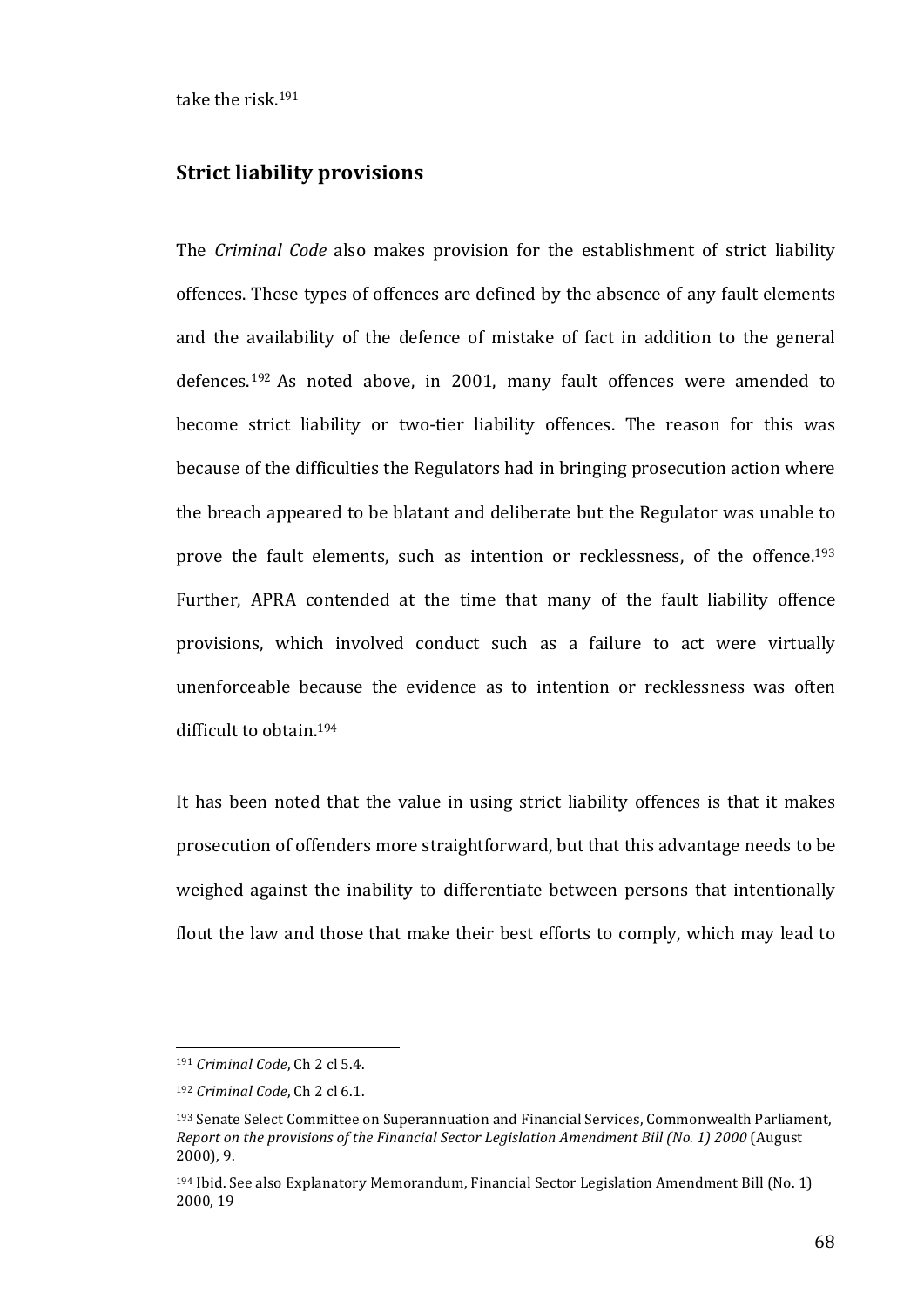resentment on the part of the latter.<sup>195</sup> However, the *Criminal Code* does specifically provide for the defence of mistake of fact to be applied in such circumstances so as to provide trustees with the opportunity to explain the circumstances of the breach.<sup>196</sup> The advantage of using such a defence is that if established on the balance of probabilities, the onus reverts to the prosecution to prove beyond reasonable doubt that subjectively the belief was not held, or that objectively it was not a reasonable belief to hold in the circumstances.<sup>197</sup>

## **Two-tier strict and fault liability provisions**

In order to address some of the evidentiary issues encountered by the Regulators in prosecuting fault liability provisions,  $198$  a new type of criminal offence was introduced into the *SISA 1993*. The two-tier structure maintained the fault liability offence within the relevant provision but added as an alternative a strict liability offence that imposed a lower rate of penalty. The Regulator must choose which of the offences it will commence prosecution action under. If the Regulator is unsuccessful, it cannot then pursue action under the alternative limb.

The advantage for the Regulator in this structure is that the prosecution for the offence can be tailored to the evidence the Regulator is able to collect. Also, depending on the nature of the contravention, that is whether it is a breach of the reporting requirements or a failure to give information to the Regulator, the sanction applied can be proportionate to the offence.

<sup>&</sup>lt;sup>195</sup> Treasury, Commonwealth Government, *Review of Sanctions in Corporate Law* (Consultation Paper, April 2007), 15.

<sup>&</sup>lt;sup>196</sup> *Criminal Code*, Ch 2 cl 9.2. The defence of mistake of fact is established where a person considered whether or not facts existed, and is under a mistaken but reasonable belief about those facts; and had those facts existed, the conduct would not have constituted an offence.

<sup>&</sup>lt;sup>197</sup> *Criminal Code*, *Ch* 2 Div 13.

<sup>&</sup>lt;sup>198</sup> Senate Select Committee on Superannuation and Financial Services, above n 193, 9.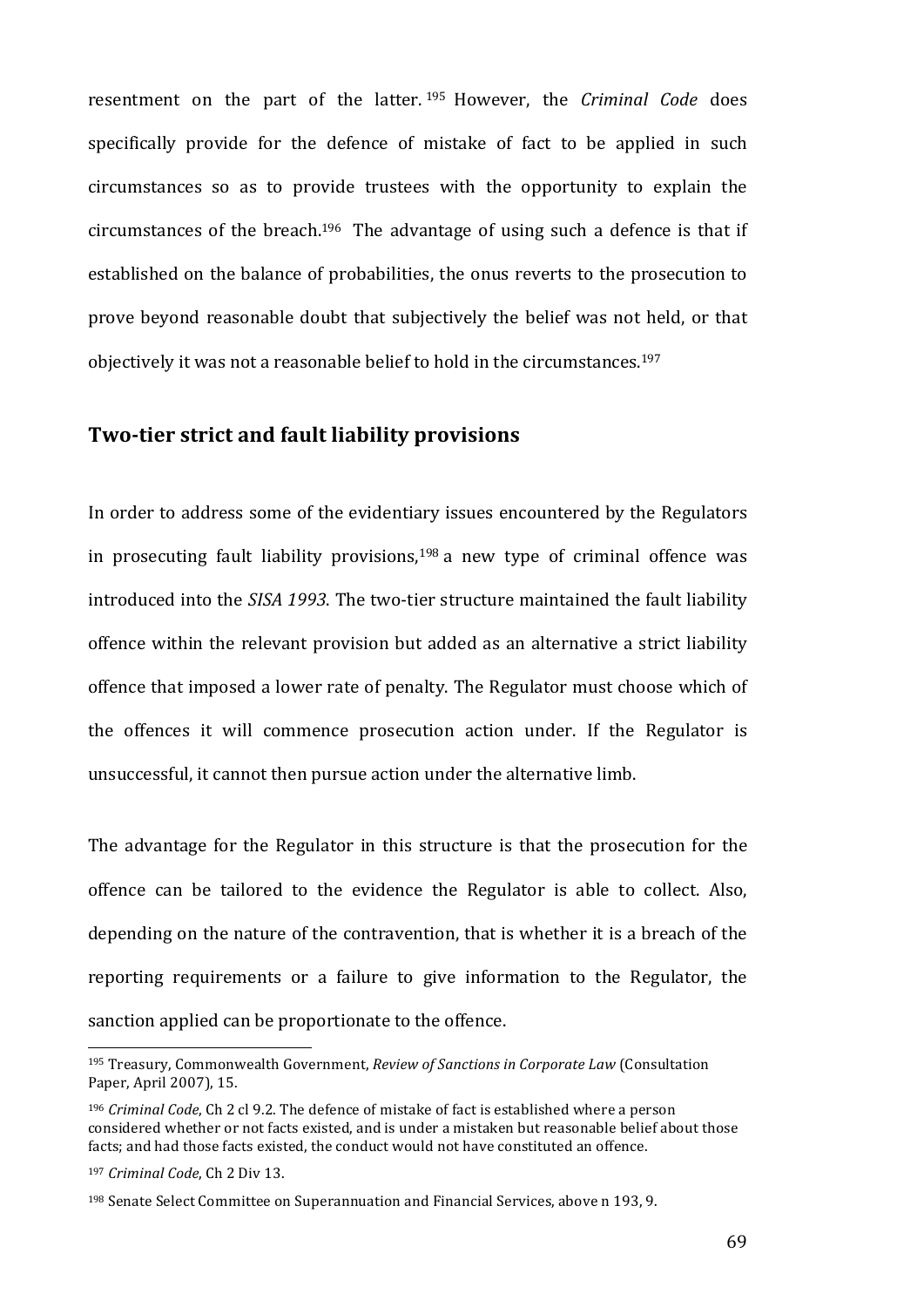# **Overview of income tax concessions available to complying superannuation funds**

As was explained above, generally, during the period when superannuation savings are accumulated in the fund, the income of the fund is taxed at a concessional rate of  $15\%$ , <sup>199</sup> and the fund is also entitled to a refund of franking credits on dividend payments made in relation to share investments.<sup>200</sup> It is also eligible for a discount in relation to any capital gains incurred on disposal of assets.<sup>201</sup> Once the fund commences to pay a pension<sup>202</sup> to its members, then the income derived from assets used to support the payment of the pension, including any realised capital gains from the disposal of the assets, is exempt from income tax. 203

Given the company tax rate is  $30\%$ , and a fully franked dividend would carry a credit for tax paid at the company level at that rate, it is conceivable that a superannuation fund could construct an investment strategy which would minimize additional tax payable during the member's accumulation phase, and produce tax-free returns to members once they commence receiving a pension. Taking into account the fact that persons over 60 receive superannuation

<sup>&</sup>lt;sup>199</sup> *Income Tax Rates Act 1986*, s 26(1) ('*ITRA*'). Note that the non-arms length component of a complying superannuation fund's income is taxed at the highest marginal rate of 45%: *ITRA*, s 26(2). The income of a superannuation fund includes employer contributions and individual contributions where the individual has elected to claim a deduction for the contributions: *Income Tax Assessment Act 1997*, s 295-160 and s 295-190 respectively ('*ITAA 1997*').

<sup>&</sup>lt;sup>200</sup> *ITAA* 1997, s 67-25 and Div 207.

<sup>&</sup>lt;sup>201</sup> *ITAA* 1997, Div 115.

<sup>&</sup>lt;sup>202</sup> Otherwise referred to as a 'superannuation income stream' from 1 July 2007: *ITAA 1997*, s 995-1, definition of 'superannuation income stream'.

<sup>203</sup> *ITAA* 1997, ss 295-385 - 295-390.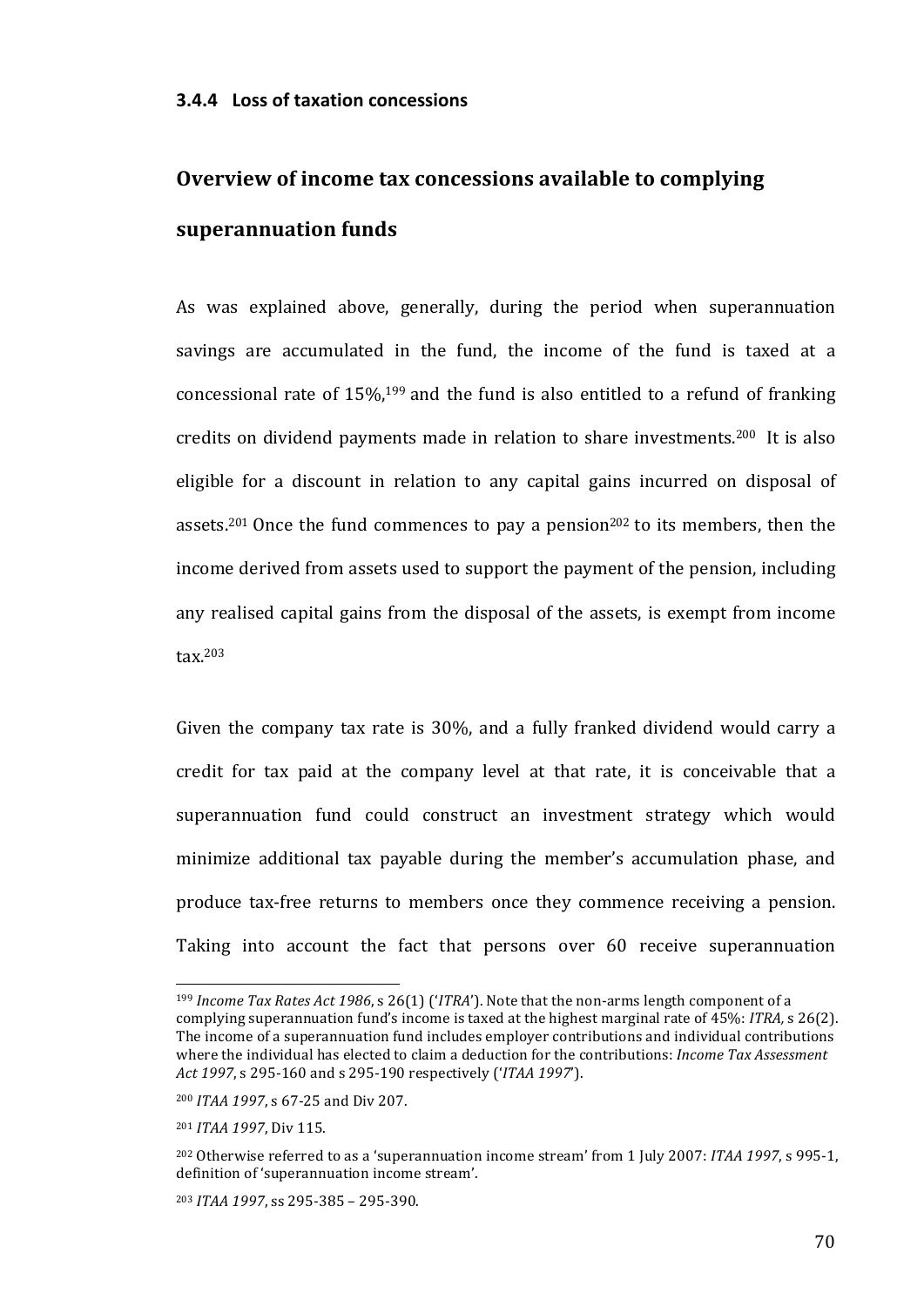payments tax-free, <sup>204</sup> whilst also enjoying tax exempt returns within the superannuation fund, the taxation advantages of superannuation investments are obvious. 

However, a superannuation fund that becomes a non-complying superannuation fund in a year of income is taxed at the highest marginal rate, that is  $45\%$ , on the total market value of its accumulated assets less any undeducted contributions.<sup>205</sup> This amounts to a claw-back of the taxation concessions received by the superannuation fund whilst it was treated as a complying fund  $-$  a taxation result which can be described not merely as a recoupment of tax foregone by the Revenue but to also have a punitive element. Further, the fund loses access to other taxation concessions such as the exemption for income derived from assets used to support payment of a pension, the capital gains tax discount and the ability to accept employer contributions under the *Superannuation Guarantee (Administration) Act 1992 (Cth)*.

A superannuation fund may continue to be treated as complying even if the trustee contravened a regulatory provision so long as the entity did not fail the culpability test if is an APRA-regulated fund,<sup>206</sup> or the Commissioner exercises his discretion to continue to treat the fund as a complying fund.<sup>207</sup> In exercising this discretion, the Commissioner is required to take account of the taxation consequences which would arise if the SMSF were to become a non-complying fund, the seriousness of

<sup>204</sup> *ITAA 1997*, s 301-10.

<sup>205</sup> *ITAA* 1997, 295-325; *ITRA* 1986, s 26(3).

<sup>206</sup> *SISA 1993* s 42(1).

<sup>207</sup> *SISA 1993* s 42A(5)(b).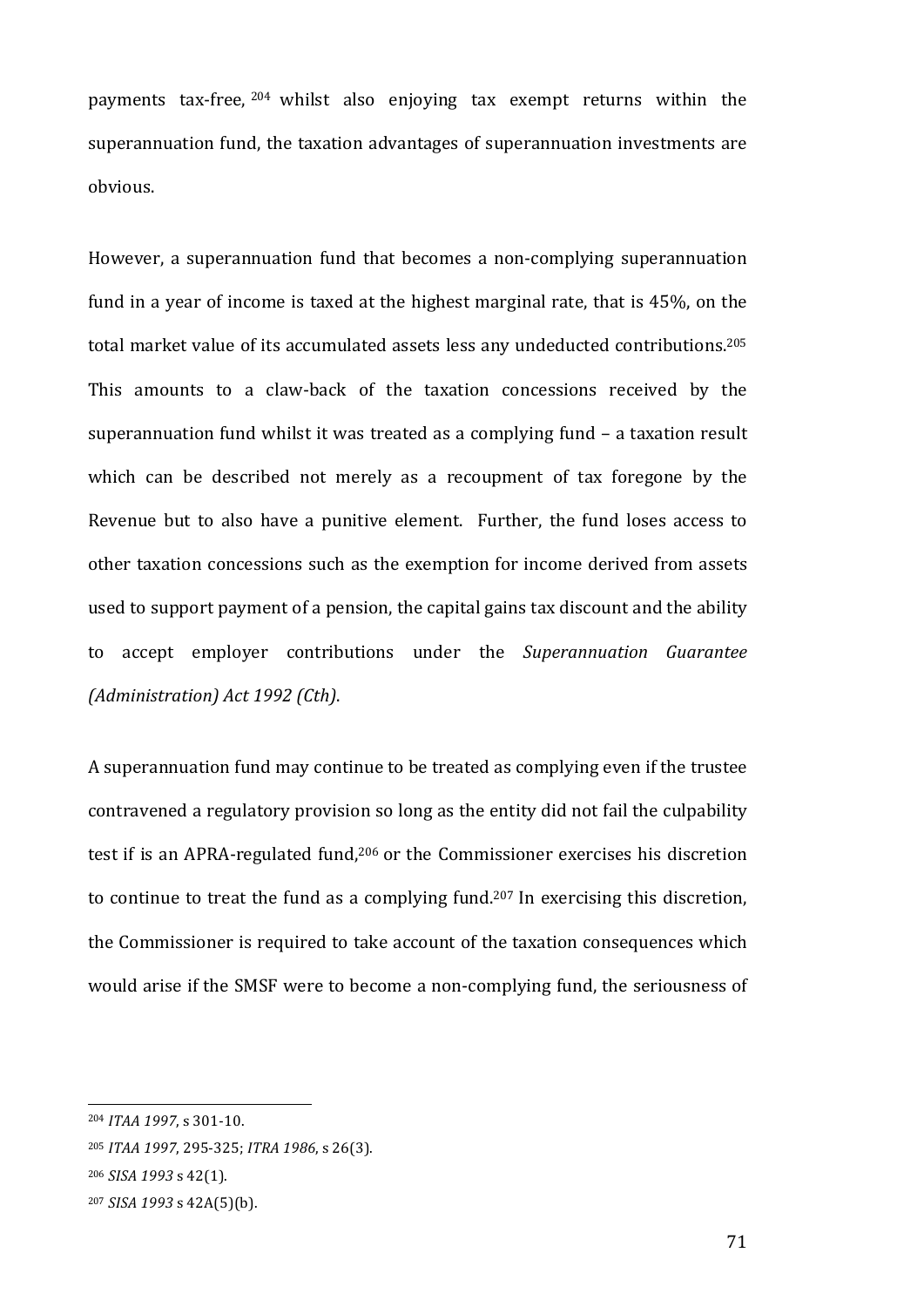the contravention and all other relevant circumstances.<sup>208</sup>

Whether a contravention is a serious one is determined by reference to all of the facts and circumstances of the case. It has been held that the fact that the fund may have not suffered any loss as a result of the contravention does not mean that the contravention itself is not serious if a substantial amount of the fund's assets have been put at risk.<sup>209</sup> Further the number of contraventions<sup>210</sup> and whether the contravention could be considered to be serious in the context of the legislative framework as a whole are other relevant considerations. <sup>211</sup> Other relevant circumstances which may be taken into account are whether the trustee has rectified the contravention; the trustee's level of skill and knowledge; the compliance history of the fund before and after the contravention; and the events which led to the contravention and whether these influenced the trustee's decision. 212

## **Limitations on Commissioner's discretion**

Loss of a superannuation fund's complying status could cause the fund to lose the bulk of its assets in taxation. Therefore, the Commissioner does not lightly impose this sanction.<sup>213</sup> The potentially catastrophic consequences of a fund becoming

 $^{208}$  The Commissioner's views on the circumstances he will take into account in deciding whether to issue a notice of non-compliance is contained in: Australian Taxation Office, Commonwealth Government, *Self-managed superannuation funds - notice of non-compliance* (Practice Statement, PS LA 2006/19, 30 November 2006).

<sup>&</sup>lt;sup>209</sup> See e.g. *Re QX971* and Australian Prudential Regulation Authority [1999] AATA 6.

<sup>210</sup> See e.g. *Re Preuss and Australian Prudential Regulation Authority* [2005] AATA 748 ('*Preuss*').

<sup>&</sup>lt;sup>211</sup> See e.g. *Holloway* [2000] FCA 1245.

<sup>&</sup>lt;sup>212</sup> Australian Taxation Office, above n 208, [36].

<sup>&</sup>lt;sup>213</sup> Australian National Audit Office, Commonwealth Government, *The Australian Taxation Office's* Approach to Managing Self Managed Superannuation Fund Compliance Risks (Performance Audit Report No. 13, 1 November 2007), 99.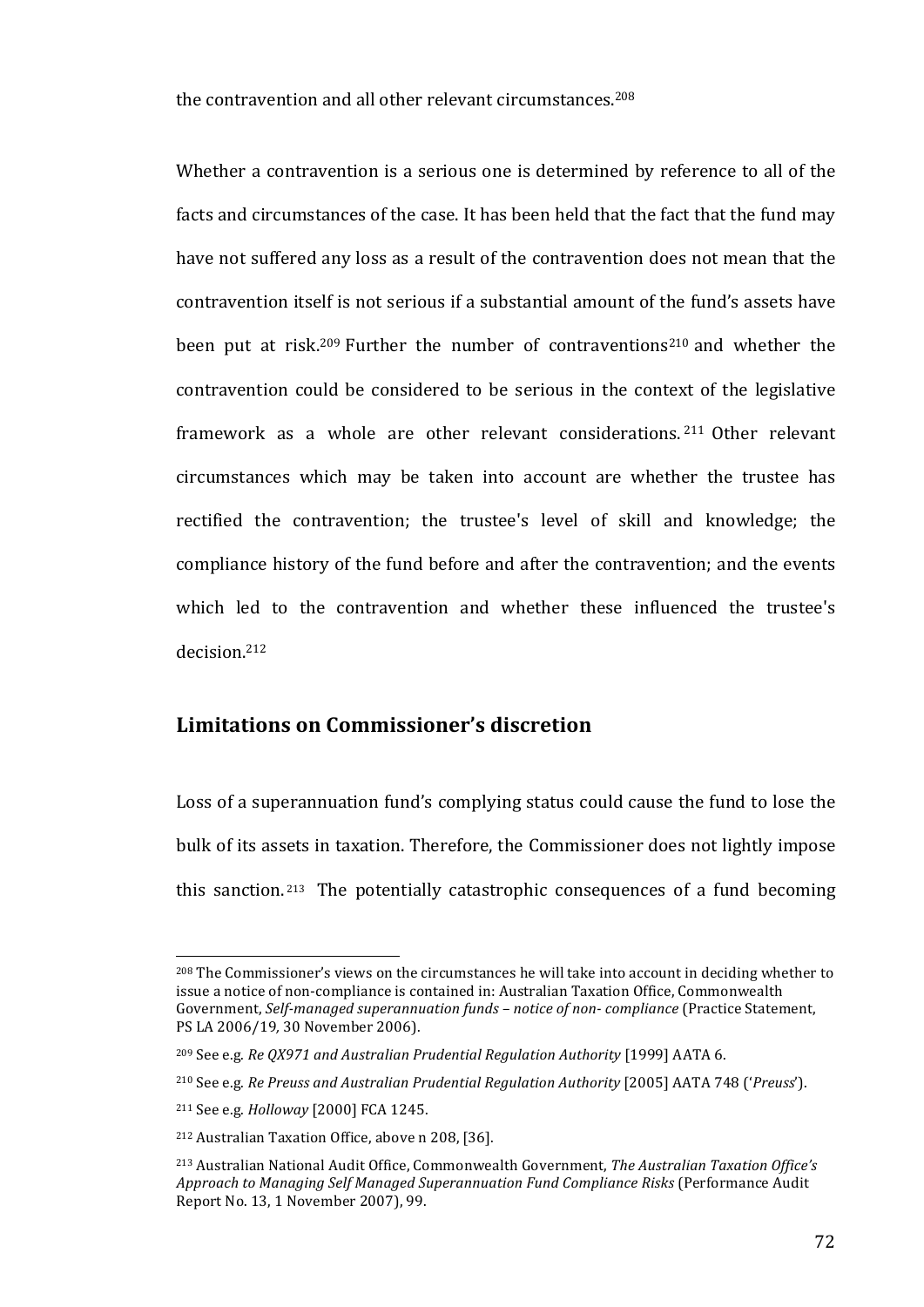non-complying, through actions of the trustees which, when viewed objectively were not undertaken with any purpose to exploit the taxation concessions available to superannuation funds, is illustrated in cases where the fund fails the residency requirements in the *ITAA 1997*.<sup>214</sup> As residency is determined by reference to where the decision making authority of the relevant fund is located, $215$ SMSFs with trustees who have moved overseas are more likely to breach this aspect of the definition of a complying superannuation fund, despite not committing any contraventions of the regulatory provisions. The Commissioner's discretion to continue to treat the fund as a complying fund has been interpreted as not extending to such situations because it amounts to a failure of the fund to maintain its residency status rather than a contravention of a regulatory provision that is an offence, a civil penalty provision or a breach of the specified *TAA 1953* provisions. Whether the Commissioner may have other avenues available to him in such circumstances to continue to treat the fund as a complying fund, in the context of the general power of administration will be examined in the next chapter. 

### **3.4.5 Civil liability provisions**

 

As the result of an investigation commenced in circumstances where the Regulator suspects that a contravention of the *SISA 1993* may have occurred or is occurring; or where the financial position of the fund may be unsatisfactory; or where the trustee or trustees have failed to give effect to a decision of the Superannuation

<sup>&</sup>lt;sup>214</sup> *SISA* 1993, s 10 definition of 'resident regulated superannuation fund' referring to *ITAA* 1997, s 295-95(2) definition of 'Australian superannuation fund'.

 $215$  Based on the application of the 'central management and control' test applied in the context of directors of companies: see generally Australian Taxation Office, Commonwealth Government, *Income tax: meaning of 'Australian superannuation fund' in subsection 295-95(2) of the Income Tax* Assessment Act 1997 (Taxation Ruling, TR 2008/9, 10 December 2008).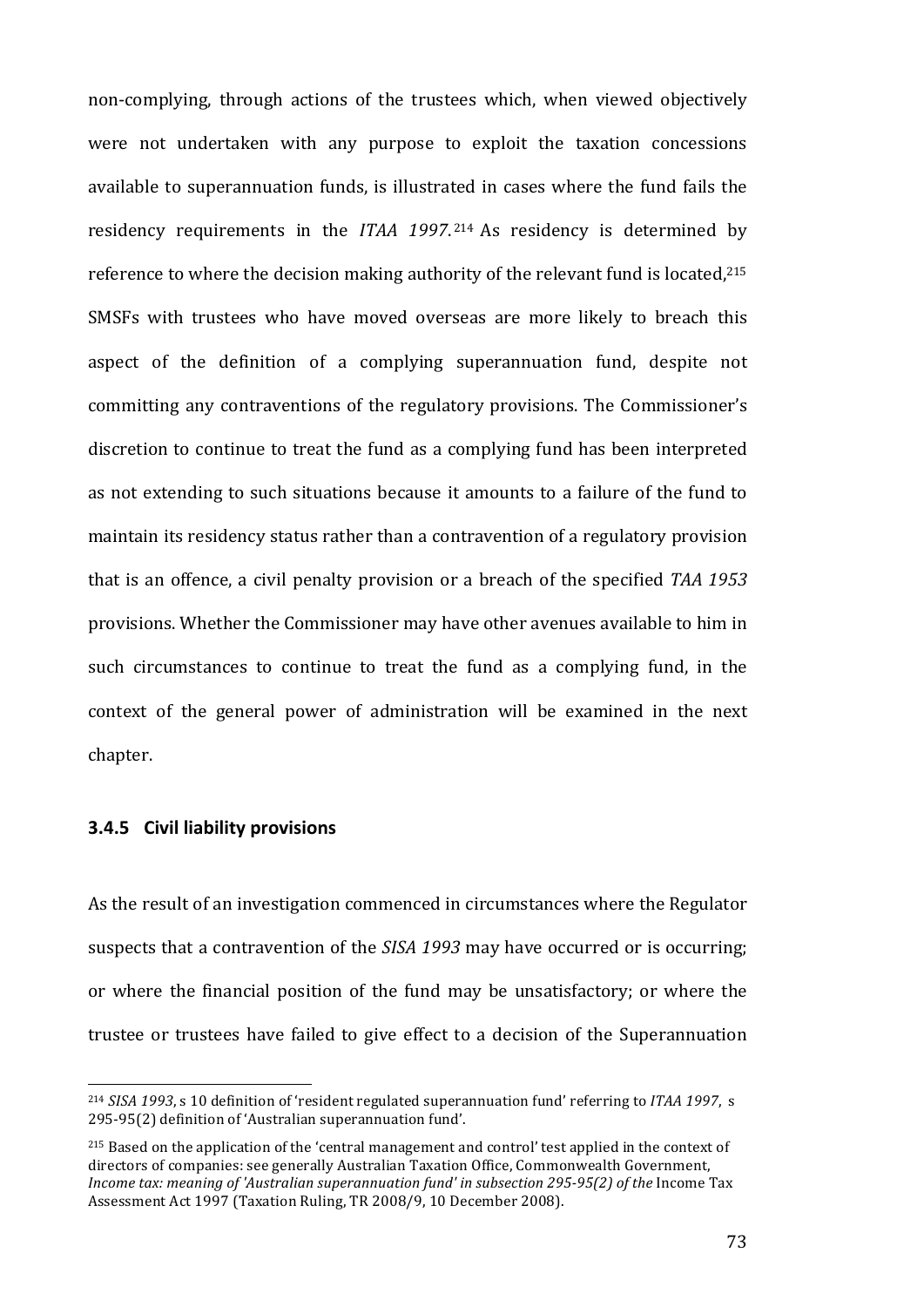Complaints Tribunal, the Regulator, including the Commissioner where relevant may take civil action on behalf of the members of the fund.<sup>216</sup> Under such an action the Regulator may seek to obtain monetary compensation for loss occasioned by the actions of the trustees or other persons, such as an investment manager. Such action can only be commenced when it appears to the Regulator that it is in the public interest to do so. This may be in addition to any other sanctions available to the Regulator in respect of a contravention of the *SISA 1993*. To date, there is no record of the Commissioner having commenced such action on behalf of SMSF members.

### **3.4.6** Freezing assets of the SMSF

As part of an investigation, the Commissioner may seek a freezing order from the Court if he believes that there is a risk of member benefits being eroded.<sup>217</sup> The Commissioner has used this provision in the context of illegal early release schemes where the members of an APRA-regulated fund were encouraged to enter into schemes to roll-over their benefits to SMSFs in order to illegally access their funds.<sup>218</sup> Criminal action against promoters of such schemes has also been taken, resulting in jail terms for offenders.<sup>219</sup> This type of sanction is useful in that it is immediate and arguably has the effect of stopping scheme promoters from being able to access preserved superannuation entitlements illegally.

<sup>216</sup> *SISA* 1993, s 298.

<sup>217</sup> *SISA 1993,* s 264.

 $^{218}$  In 2010, the Commissioner had \$1.3 million of funds under a freezing order in relation to such schemes: Stuart Forsyth, 'ATO Regulation of SMSFs', (Speech delivered at the Taxation Institute of Australia, Superannuation Intensive Conference, 2 June 2010).

<sup>&</sup>lt;sup>219</sup> Australian Securities and Investment Commission, 'Sydney man sentenced on early access to super charges' (Media Release No. 10-66AD, 29 March 2010).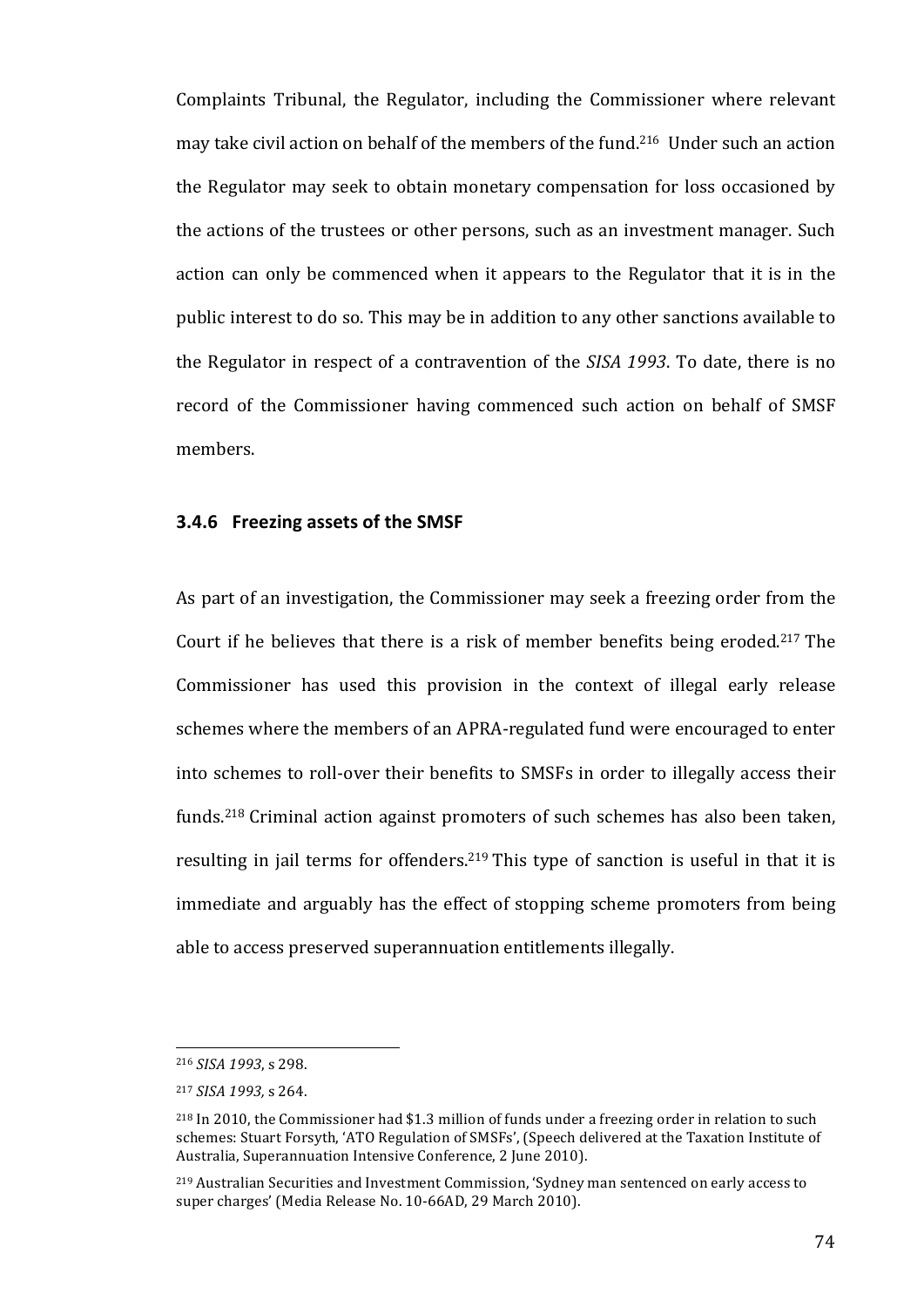#### **3.4.7 Disqualification, suspension or removal of trustees**

There are three circumstances in which the Commissioner may disqualify a person from certain roles within the superannuation industry.<sup>220</sup>

Firstly, the Commissioner has the power to disqualify an individual from being a trustee, investment manager or custodian where that individual has contravened either the *SISA* 1993 or the *Financial Sector (Collection of Data) Act 2001* ('the relevant Acts') and the nature or seriousness of the contravention, or the number of contraventions provides grounds for disqualifying the individual.<sup>221</sup>

Secondly, where an individual is a responsible officer<sup>222</sup> of a body corporate that is a trustee, investment manager or custodian, the Commissioner may disqualify the individual where the body corporate has contravened the relevant Acts on one or more occasions; and at the time of the contravention the individual was a responsible officer; and the nature or seriousness of the contraventions provides grounds for the disqualification of the individual.<sup>223</sup>

Finally, the Commissioner may disqualify an individual if satisfied that the individual is not otherwise a fit and proper person to be a trustee, investment

<sup>223</sup> *SISA 1993* s 126(2).

<u> 1989 - Johann Stein, marwolaethau a bh</u>

<sup>&</sup>lt;sup>220</sup> A person may also be disqualified by operation of law: *SISA 1993* s 120. Disqualification by operation of the law has been held not to be a sanction or an additional punishment but rather it is designed to protect the investing public against the risk that people with a track record of misconduct will offend again: *The Taxpayer and Commissioner of Taxation* [2002] AATA 1233, [12] (*Taxpayer*). The individual in such circumstances can apply to the Commissioner to have the disqualification waived: *SISA 1993* ss 126B-126D.

 $221$  *SISA* 1993 s 126A(1). The circumstances in which the Commissioner will consider disqualifying an individual under SISA s 126A is contained in Australian Taxation Office, Commonwealth Government, *Self-managed superannuation funds - disqualification of individuals to prohibit them from acting as trustees of a self-managed superannuation fund* (Law Administration Practice Statement, PS LA 2006/17, 30 November 2006).

 $222$  A 'responsible officer' is defined to mean a director, secretary or executive officer of the body corporate: *SISA 1993* s 10.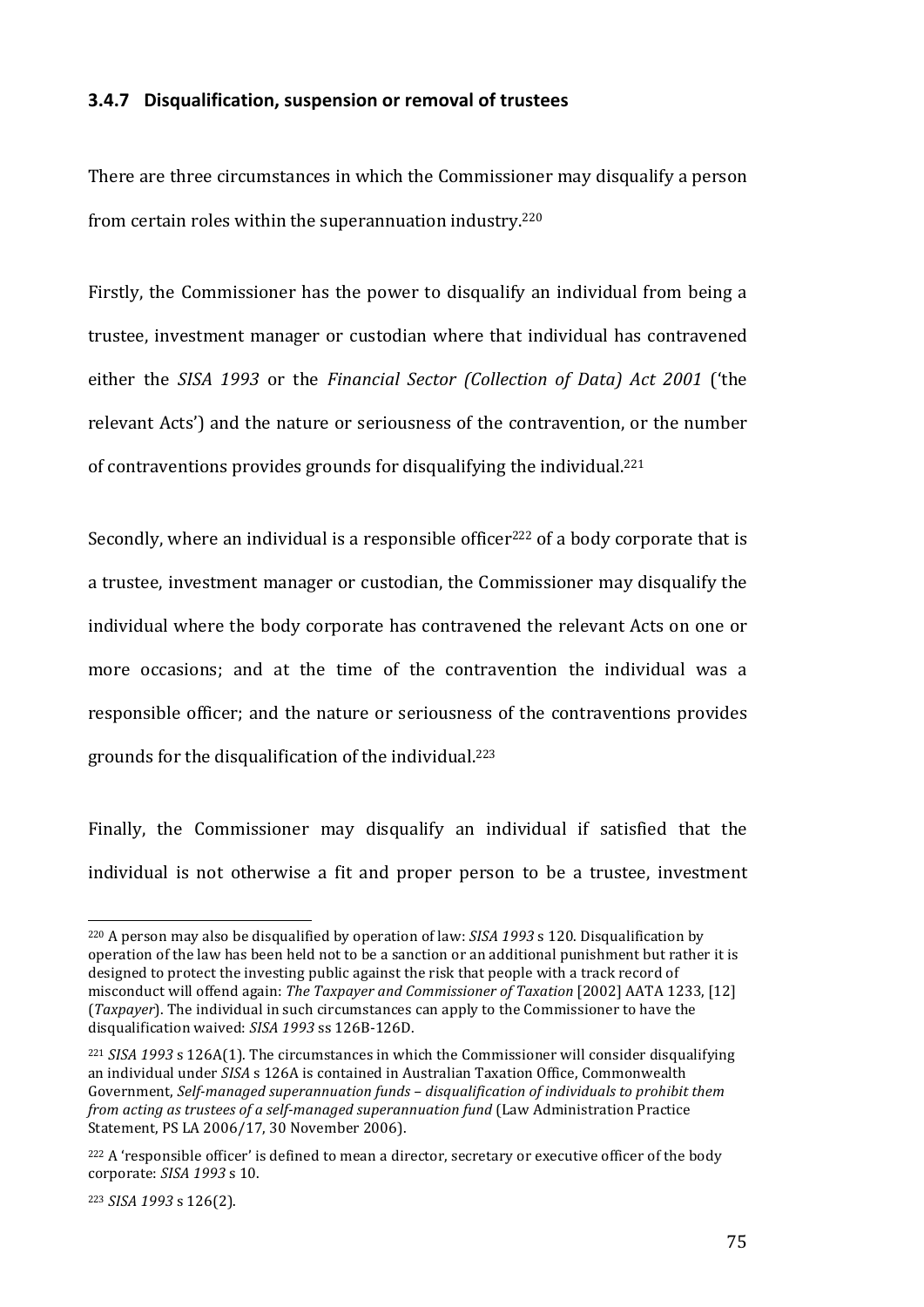manager or custodian or a responsible officer of a body corporate that undertakes one of those roles.<sup>224</sup>

Each of these circumstances operates as a separate and distinct basis for disqualification.<sup>225</sup> Hence, if it can be established that a person had contravened a provision of the *SISA 1993* and the seriousness of the contravention justified the disqualification of the individual as a trustee of an SMSF, then there is no need to also establish that the person was not a 'fit and proper' person to be a trustee. However, failure amounting to a contravention could also indicate that a person was not a 'fit and proper' person to hold such an office, such that the circumstances may overlap and are not necessarily mutually exclusive.<sup>226</sup>

# **Consequences of disqualification**

Where the Commissioner has disqualified an individual, notice must be given to that person and details of the disqualification must be published in the *Gazette*.<sup>227</sup> A decision to disqualify an individual is a reviewable decision<sup>228</sup> that may be appealed to the Administrative Appeals Tribunal.<sup>229</sup> An individual who acts as a trustee, investment manager, custodian or a responsible officer knowing that they are a disqualified person commits an offence.<sup>230</sup>

<sup>224</sup> *SISA 1993* 126A(3).

<sup>225</sup> *Pruess* [2005] AATA 748, [87].

<sup>&</sup>lt;sup>226</sup> VBN and Australian Prudential Regulation Authority [2006] AATA 710, [526]-[528] ('VBN').

<sup>227</sup> *SISA 1993* s 126A(6) & (7).

<sup>&</sup>lt;sup>228</sup> *SISA* 1993 s 10(qa) definition of 'reviewable decision'.

<sup>229</sup> *SISA 1993* s 344.

<sup>230</sup> *SISA 1993* s 126K.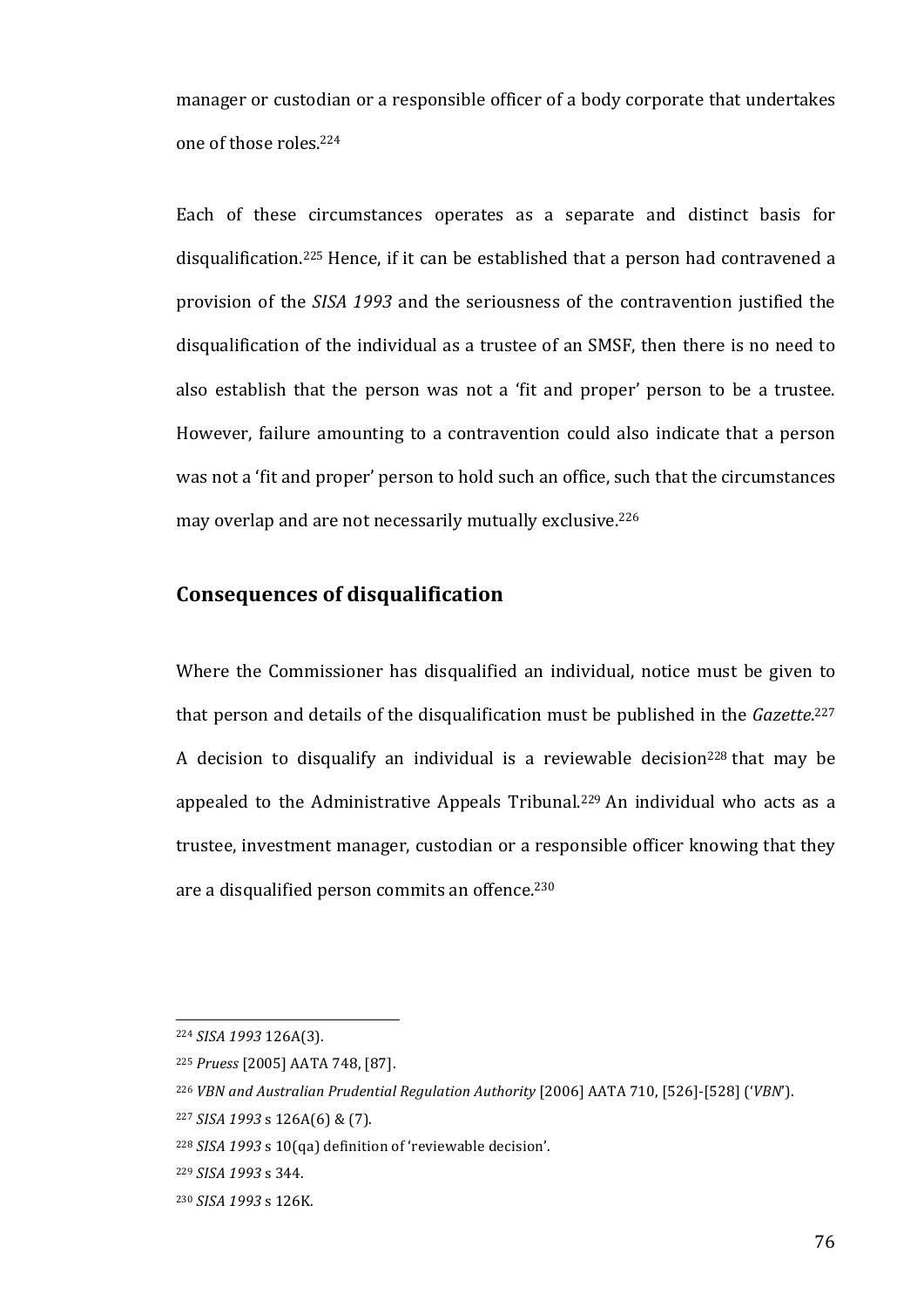### **Power to remove or suspend trustee**

The Commissioner also has the power to suspend or remove an individual from being a trustee of a superannuation fund where that individual has been disqualified.<sup>231</sup> Further, suspension or removal of an individual may be warranted where it appears to the Commissioner that the conduct that has been, is being, or is proposed to be engaged in by the trustee may result in the financial position of the entity becoming unsatisfactory.<sup>232</sup>

# **'Fit and proper' person test**

The term 'fit and proper person' is not defined in the *SISA 1993*. High Court authority in the context of the *Broadcasting Act 1942* (Cth) has been applied in the context of the *SISA* 1993.<sup>233</sup> It was there stated that the expression 'fit and proper person' standing alone has no precise meaning and so it takes its meaning from the context in which it appears.<sup>234</sup> Within the context of the SISA 1993 the term has been found to include 'elements of reputation; a proper knowledge of applicable laws; a practical ability to carry out duties competently; and overall competence, integrity and honesty'.<sup>235</sup> Each of these elements is to be viewed in the context of the person's actions overall and not only restricted to actions as a trustee of a superannuation entity. This is because the provision is 'designed to protect the

<sup>231</sup> *SISA 1993* s 133(1).

<sup>&</sup>lt;sup>232</sup> *SISA* 1993 s 133(2). The power of the Commissioner to remove or suspend a trustee in circumstances where the conduct may result in the financial position of the entity becoming unsatisfactory requires the Commissioner to take account of the financial viability of the SMSF – a function which could be described as 'prudential' in nature.

<sup>&</sup>lt;sup>233</sup> VBN <sup>[2006]</sup> AATA 710, <sup>[529]</sup> applying *Australian Broadcasting Tribunal v Bond and Others* [1990] HCA 33 ('*Bond*').

<sup>&</sup>lt;sup>234</sup> *Bond* [1990] HCA 33 per Toohey and Gauldron JJ [36].

<sup>&</sup>lt;sup>235</sup> *Preuss* [2005] AATA 748, [94].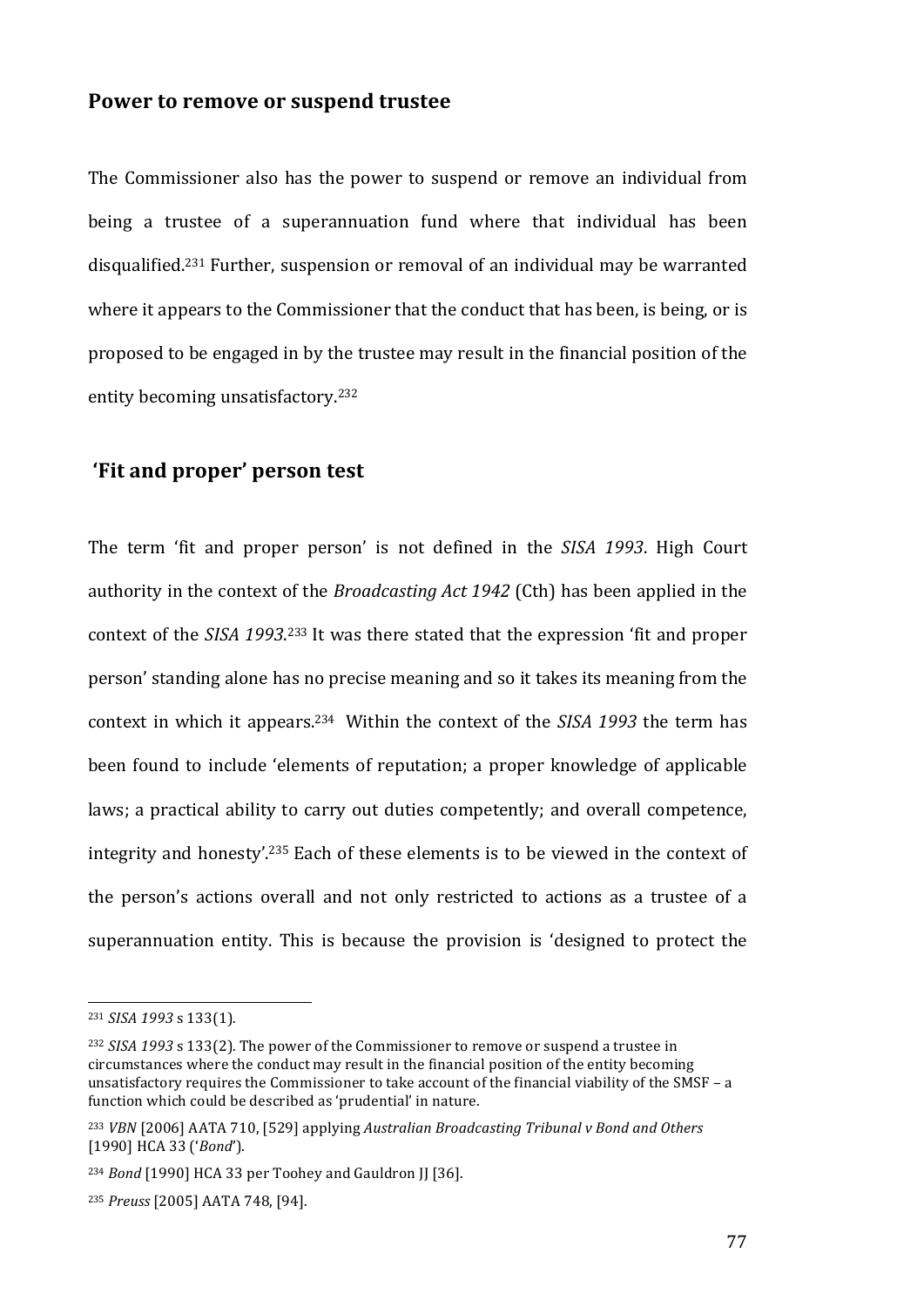investing public against risk that people with a track record of misconduct will offend again.' 236

The Commissioner is of the view that he is able to disqualify a person as a preventative measure before that person becomes a trustee of an SMSF if that person presents a future compliance risk.<sup>237</sup> Although initially this might seem strange, when viewed in the broader context of the provisions, such an action by the Commissioner may well be appropriate in certain circumstances. The focus of the provision is on prudential management of funds and the quarantining of risks for beneficiaries of superannuation entities from persons ill-equipped to undertake duties as a fiduciary. Earlier conduct or behaviour is a relevant indicator as to the capacity of an individual to undertake such a position of trust.

## **3.4.8 Exemption declarations**

The Commissioner also has the power in respect of some parts of the *SISA 1993* to make a modification declaration to alter the way the legislation applies in respect of certain entities. In effect this provision gives the regulator a power to alter the way the legislation applies to a particular taxpayers. The Commissioner does not appear to have exercised this power in relation to SMSFs.

## *3.5 Conclusion*

The regulatory framework applying to superannuation funds is lengthy and complex. The discussion in this chapter has illustrated that the provisions in the *SISA* 1993 and associated regulations administered by the Commissioner are

 <sup>236</sup> Taxpayer [2002] AATA 1233, 12.

<sup>&</sup>lt;sup>237</sup> Australian Taxation Office, above n 220, [20]-[21].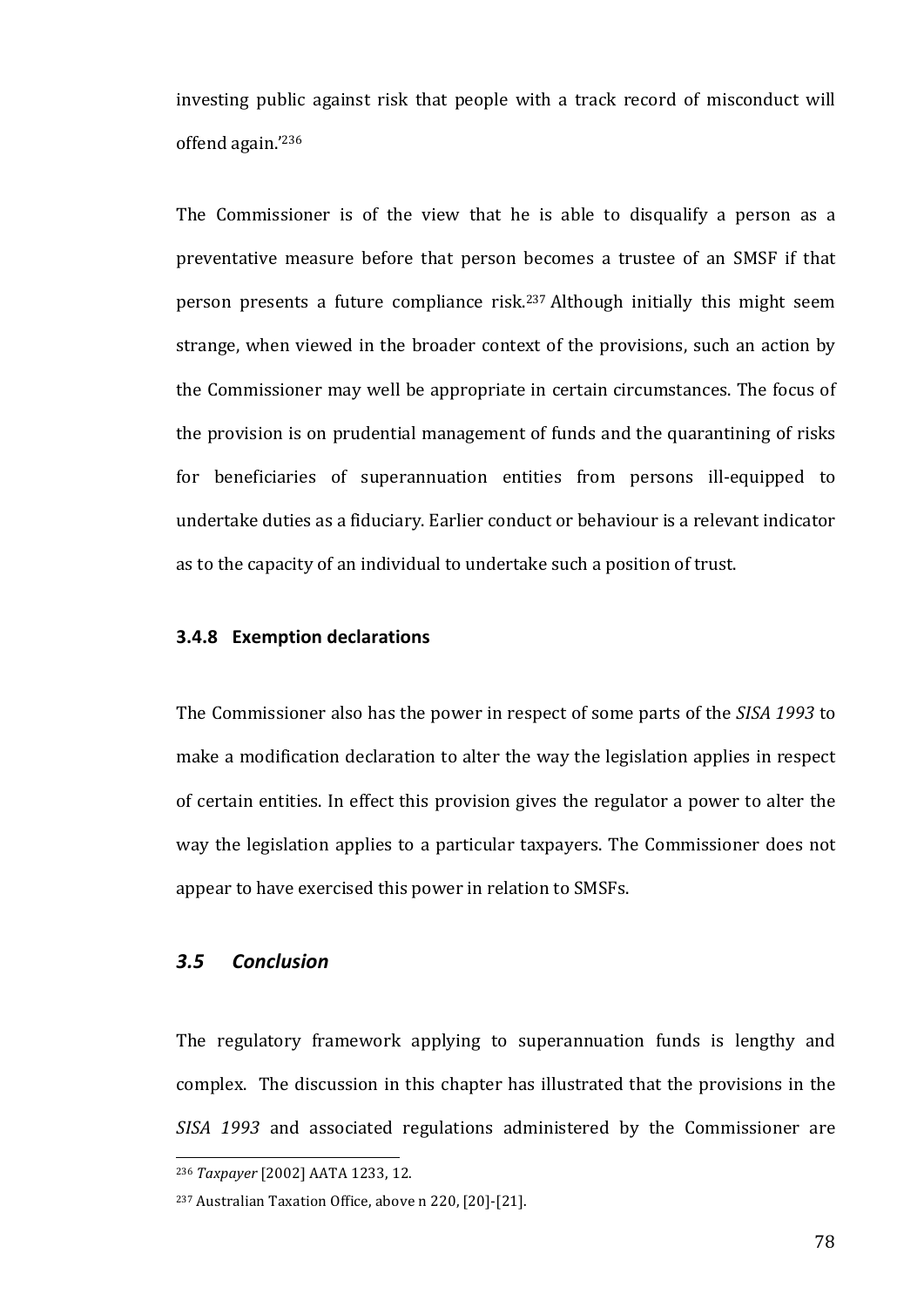directed towards ensuring that SMSF trustees maintain the SMSF for the purpose of retirement savings rather than the broader purpose of ensuring stability in the superannuation system and enhancing competition in that sector. Those later objectives are the responsibility of APRA and ASIC.

Despite having administrative sanctions and penalties as well as access to criminal penalties available to address breaches of the *SISA 1993*, there does not appear to be sufficient leverage being obtained through the deterrent effect of applying these tools in the SMSF context. For example, illegal early release schemes continue to be of concern to the ATO as are dividend stripping arrangements.<sup>238</sup> The fact that these issues remain of concern and continue to threaten the viability of the SMSF sector requires the Commissioner to continually review and improve administration in this area. The next chapter considers the current administrative approach applied by the Commissioner, with a particular focus on the use of the compliance model and whether that model requires adjustment or adaptation in the SMSF context in order to be more effective in encouraging voluntary compliance.

<u> 1989 - Johann Stein, marwolaethau a bh</u>

<sup>&</sup>lt;sup>238</sup> Matthew Bambrick, above n 24. For example, In 2012-13 the ATO prevented 191 SMSFs suspected of being part of an illegal early release scheme from entering the system and removed 438 suspect funds from the ATO's superannuation fund look-up list.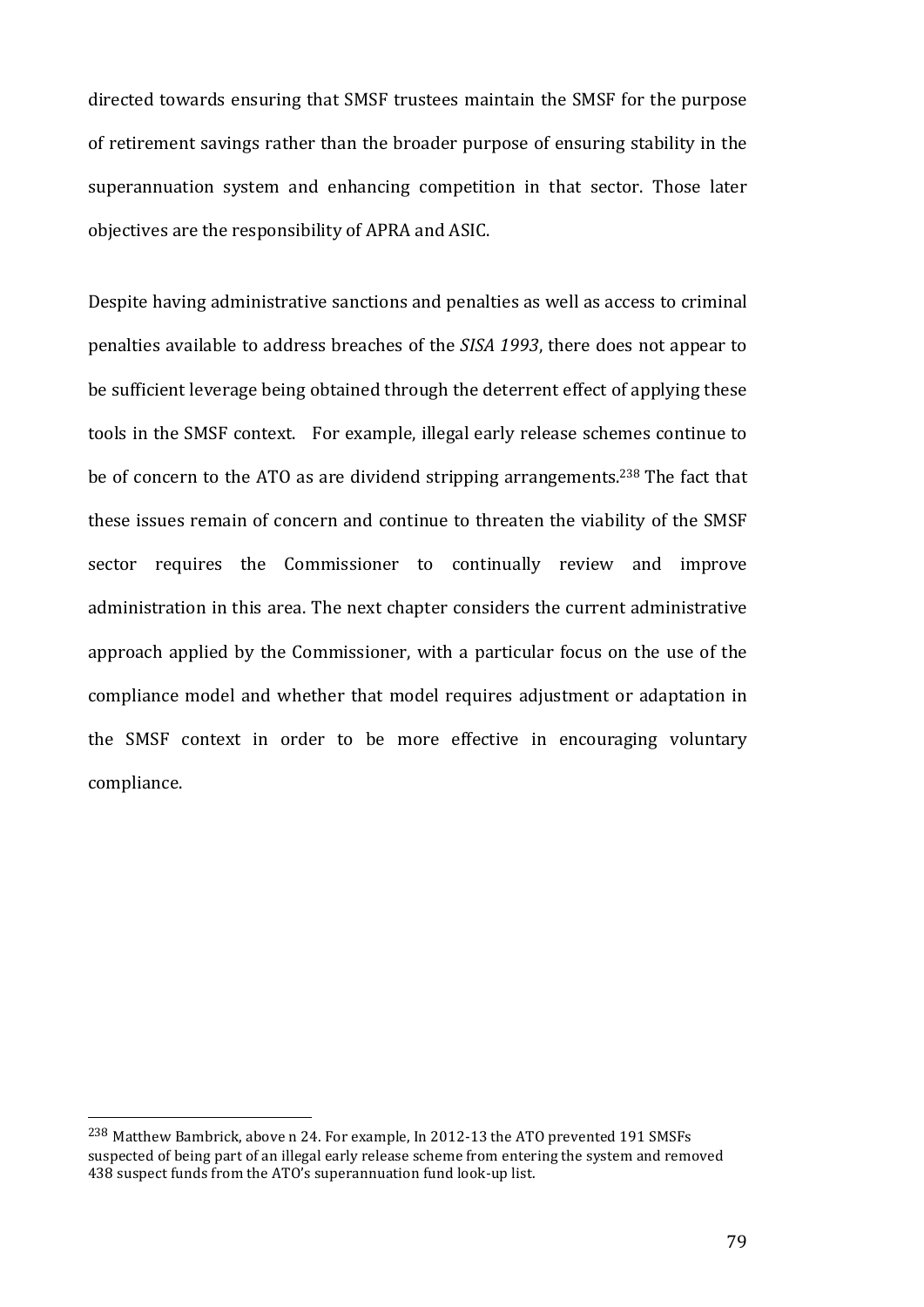# **Chapter 4: Challenging the theoretical basis of the**

## **superannuation regulatory framework**

## *4.1 Introduction*

 

The previous two chapters examined the historical development of the superannuation system to give a context to the current legislative regime, the key areas of law that apply to SMSFs; and the tools available to the Commissioner in enforcing the provisions of the *SISA 1993*. This chapter examines the practical administration of the superannuation regulatory regime with a particular focus on the Commissioner and APRA.<sup>1</sup> In attempting to increase voluntary compliance with the *SISA* 1993 and associated legislation, it is suggested that the regulators should firstly engage with superannuation fund trustees and advisors in terms of goals of the superannuation system as a whole. It is argued that this approach would better encourage voluntary compliance, and hence reduce the number of breaches of the statutory requirements by trustees. The approach would involve the regulators clearly articulating a set of overarching goals that they would have reference to in their administration. Such an approach is considered to have a better chance of leveraging higher levels of voluntary compliance than an administrative approach

 $1$  It is unnecessary in this context to discuss the issues relating to ASIC due to its focus on market disclosure and licensing - issues not directly relevant to SMSFs. However, it is acknowledged that the regulatory models and theories discussed here apply equally to ASIC. For discussion of the application of regulatory theory to the work of ASIC see generally: The Treasury, Commonwealth Government, *Review of Sanctions in Corporate Law (Discussion Paper, 2007)*; Michelle Welsh, 'Civil Penalties and Responsive Regulation: The Gap Between Theory and Practice' (2009) 33 Melbourne *University Law Review* 908; George Gilligan, Helen Bird and Ian Ramsay, 'The Efficacy of Civil Penalty Sanctions Under the Australian Corporations Law' (Issues Paper No 136, Australian Institute of Criminology, 1999).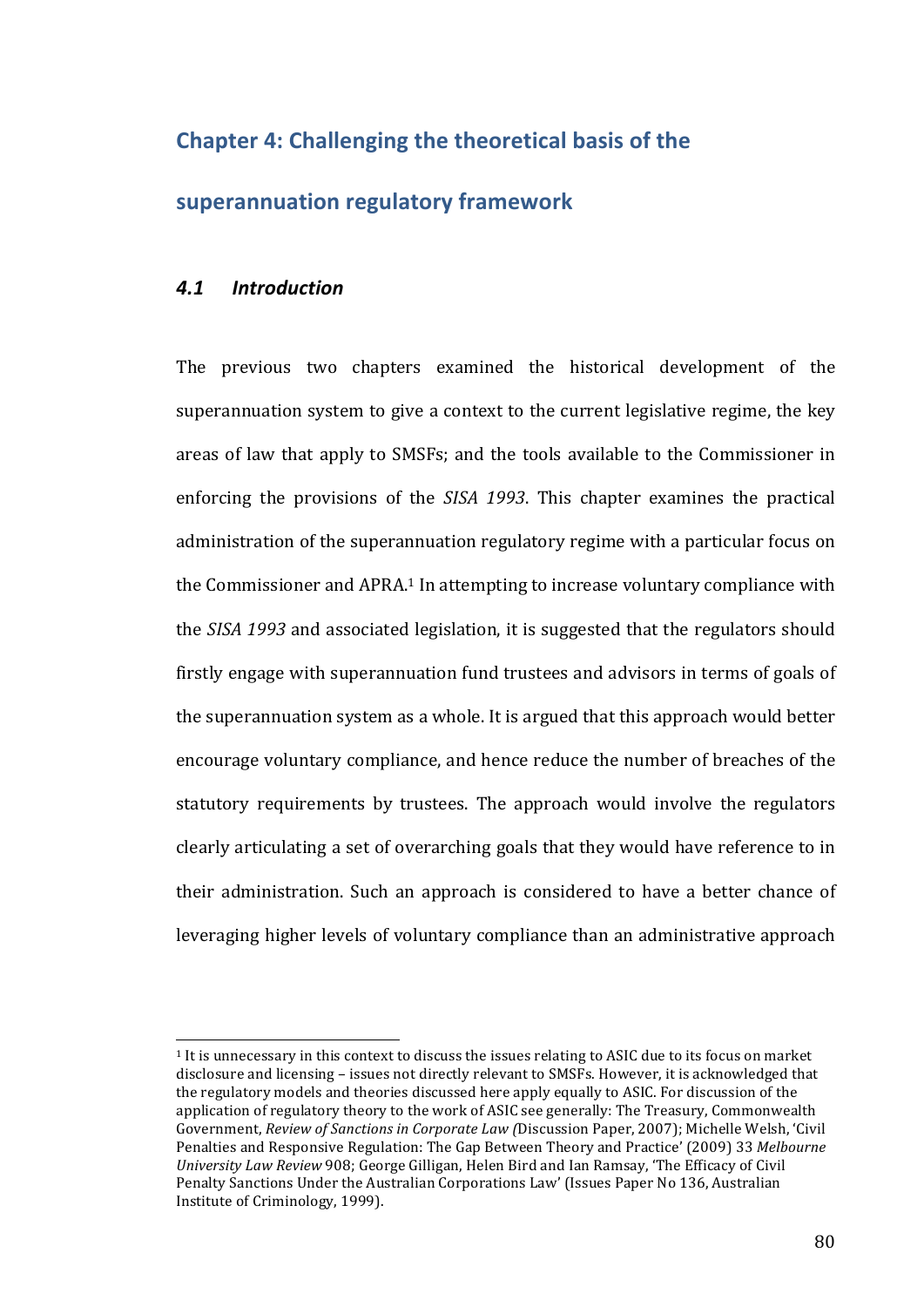which is reactionary and focused only on the particular behaviour of a single trustee. 

# *4.2 Theoretical basis for regulatory models adopted by the Commissioner and APRA*

The focus of the regulators within the superannuation industry is on ensuring compliance with the legislated rules. This type of regulation is referred to in the literature as the 'command and control' method of regulation. Both the Commissioner and APRA take a 'risk-based' approach to regulation, and employ a responsive regulation enforcement model to leverage compliance from the superannuation industry. The theoretical basis for these approaches and how the enforcement models have been applied in practice is examined below.

### **4.2.1 Strategic regulation theory**

<u> 1989 - Johann Stein, marwolaethau a bh</u>

'Strategic regulation theory' applies an economic theory of regulation, which views the role of enforcement sanctions from a 'macro' level so as to provide a basis for achieving regulatory compliance by recognizing that it is not possible for regulatory agencies to detect and enforce every contravention of the law.<sup>2</sup> In order to best achieve regulatory compliance, there are two schools of thought: the 'deterrence' model and the 'accommodative' model.<sup>3</sup>

<sup>&</sup>lt;sup>2</sup> Vicky Comino, ' The challenge of corporate law enforcement in Australia' (2009) 23 *Australian Journal of Corporate Law* 233, 236.

<sup>&</sup>lt;sup>3</sup> Kristina Murphy, 'Moving towards a more effective model of regulatory enforcement in the Australian Taxation Office' (Working Paper No. 45, Centre for Tax System Integrity Research School of Social Sciences Australian National University, November 2004), 2.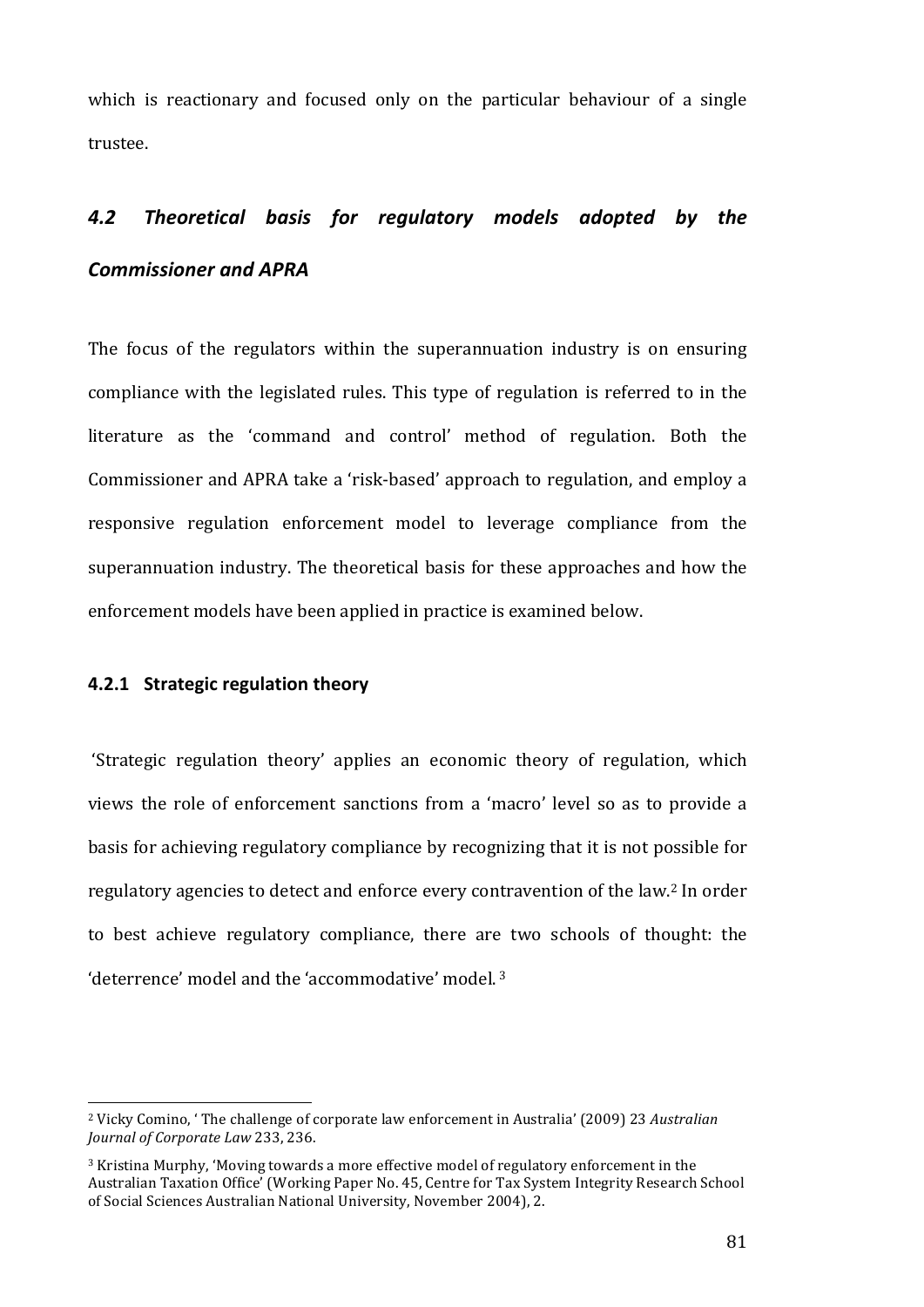## **The deterrence model**

The 'deterrence' model advocates that individuals and corporations are seen to be 'rational actors' who are motivated entirely by profit seeking. Hence, they will carefully assess opportunities and risks to determine when the probability of being caught is small compared to the gains to be made from their non-compliance. Therefore, harsh sanctions and penalties should be used to ensure compliance. During the 1970's this method of regulatory enforcement was applied where regulatory officers were more likely to issue notices of violation and fines in cases where there was a detected breach of the law. The problem with this approach is that it fosters resistance to regulation in that what is seen as unreasonable responses by regulators to contravention of the law can generate resistance to compliance. Further, aside from building negative attitudes towards compliance within well-intentioned individuals, the methods of punishment are often time consuming and expensive.  $4\overline{ }$ 

An example of this approach to regulation in the *SISA 1993* relates to APRA's use of its powers of disqualification of trustees. As noted above, the regulator's power to disqualify individuals from being trustees, investment managers or custodians was introduced in 2001. At that time APRA had the power to disqualify individuals without reference to the Federal Court. In 2008, amendments were introduced to remove that power and require APRA to apply for a Federal Court order.<sup>5</sup> The

<sup>&</sup>lt;sup>4</sup> Ibid; R. A. Kagan & J. T. Scholz, 'The criminology of the corporation and regulatory enforcement strategies' in K. Hawkins & J. M. Thomas (eds), *Enforcing Regulation* (Kluwer-Nijhoff Publishing, 1984). 

<sup>&</sup>lt;sup>5</sup> Financial Services Legislation Amendment (Review of Prudential Decisions) Act 2008 (Cth).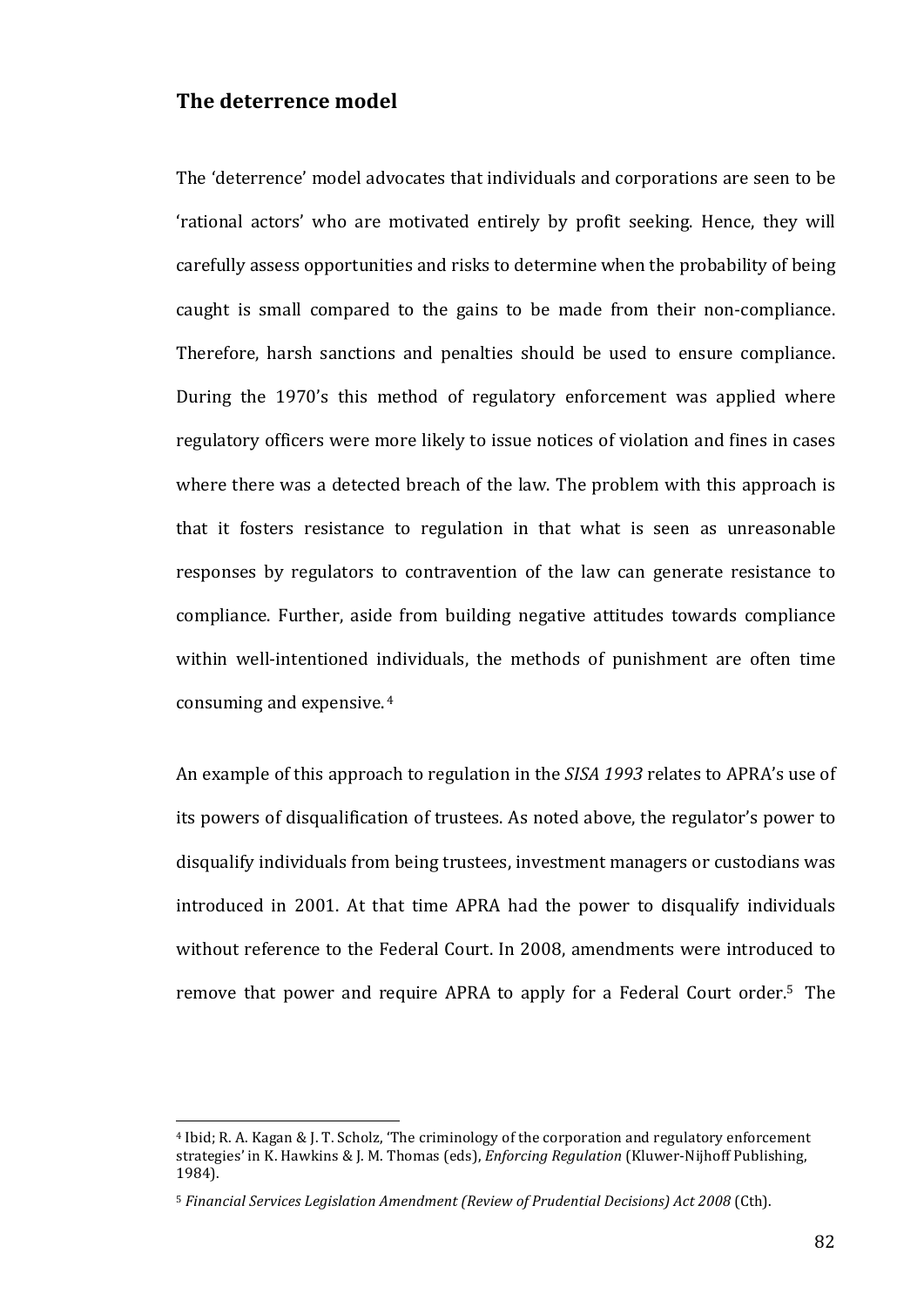reason provided for this change was to align the disqualification provisions with the equivalent provisions under the *Corporations Act 2001* (Cth).<sup>6</sup>

It has been suggested that the amendments were also triggered by events, which culminated in the Administrative Appeals Tribunal (AAT) overturning APRA's disqualification of seven directors of the AXA Australia Superannuation Fund.<sup>7</sup> In that case, the directors of the corporate trustee for the AXA Australia Superannuation Fund were faced with a difficult decision, which would lead to a potential reduction in the future benefits of a particular class of member but also provide relief for another class of member. APRA disqualified the seven directors on the basis of a breach of the trustee covenants in section 52 of the *SISA 1993*, in particular the 'best interest' and 'prudent person' covenants, because there was a failure to properly disclose the nature of the decision to the affected members. The AAT held that although it was not in the best interest of the class of members not to be told of the change in policy, the directors' decision was nonetheless in the best interest of the plan members as a whole. As a consequence, the directors were found not to have breached the covenants and hence could not be disqualified as directors. 8

Following this decision, criticisms were made that APRA had been 'too harsh in judging the actions of the trustee and overzealous in issuing disqualification orders'.<sup>9</sup> Some in the industry view this case to be the reason why amendments were made to the *SISA 1993* which removed APRA's powers to disqualify trustees

<sup>6</sup> Explanatory Memorandum to Financial Services Legislation Amendment (Review of Prudential Decisions) Bill 2008*,* 6. 

<sup>&</sup>lt;sup>7</sup> Shuana Ferris and Peter Gillies, 'The legal obligations of superannuation fund trustees: The VBN v APRA litigation' (2010) 21 *Journal of Banking and Finance Law and Procedure* 214, 244.

<sup>&</sup>lt;sup>8</sup> *VBN* [2006] AATA 710.

<sup>&</sup>lt;sup>9</sup> Ferris and Gillies, above n 7, 243.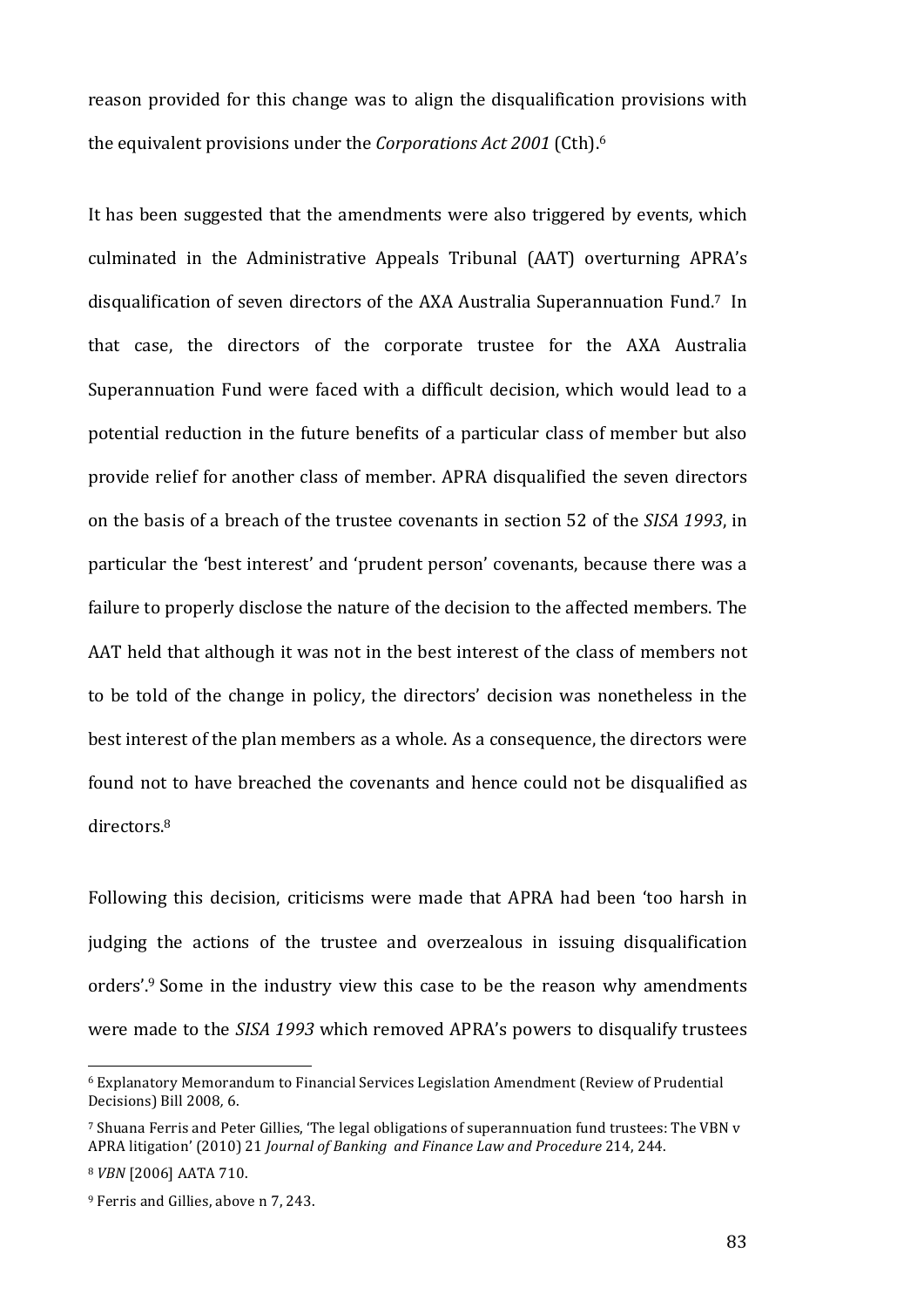and replaced it with a requirement to apply to the Federal Court for such an order.<sup>10</sup> However, the Explanatory Memorandum to the bill which introduced the requirement for APRA to apply to the Federal Court for a disqualification order does not make such references and instead states the need to have a consistent framework in relation to disqualification regimes across relevant statutes and to ensure that the process is transparent and efficient. $11$ 

## The accommodative model

Under the alternative 'accommodative' approach, individuals and corporations are viewed as 'social actors', who are inclined to comply with the law because of selfinterest in maintaining a good community reputation and belief in the rule of law.<sup>12</sup> Regulatory authorities applying this model seek results through cooperation rather than coercion, so are more likely to give second chances and give advice about how to comply with the law. The authorities see themselves more like consultants rather than strict law enforcers. However, adopting a purely accommodative approach has also been found to be ineffective, because it fails to recognise that not all individuals and corporations are good and honest and that there are those who will take advantage of being presumed to be so.<sup>13</sup> A purely accommodative model would only be effective if all regulated players had the same attitude to compliance. It is naïve to suggest that the regulated industry does not have some proportion of persons who will look to advantage themselves even if that meant that they would not comply with the rules.

<sup>&</sup>lt;sup>10</sup> Law Council of Australia, Submission to the Treasury, Commonwealth of Australia, *Consultation* Paper – Strengthening APRA's Crisis Management Power, 12 December 2012, [3.1(f)].

<sup>&</sup>lt;sup>11</sup> Explanatory Memorandum, Financial Sector Legislation Amendment (Review of Prudential Decisions) Bill 2008, Part 1 [1]-[5].

<sup>&</sup>lt;sup>12</sup> Kristina Murphy, above n 3, 3.

<sup>13</sup> Ibid 5.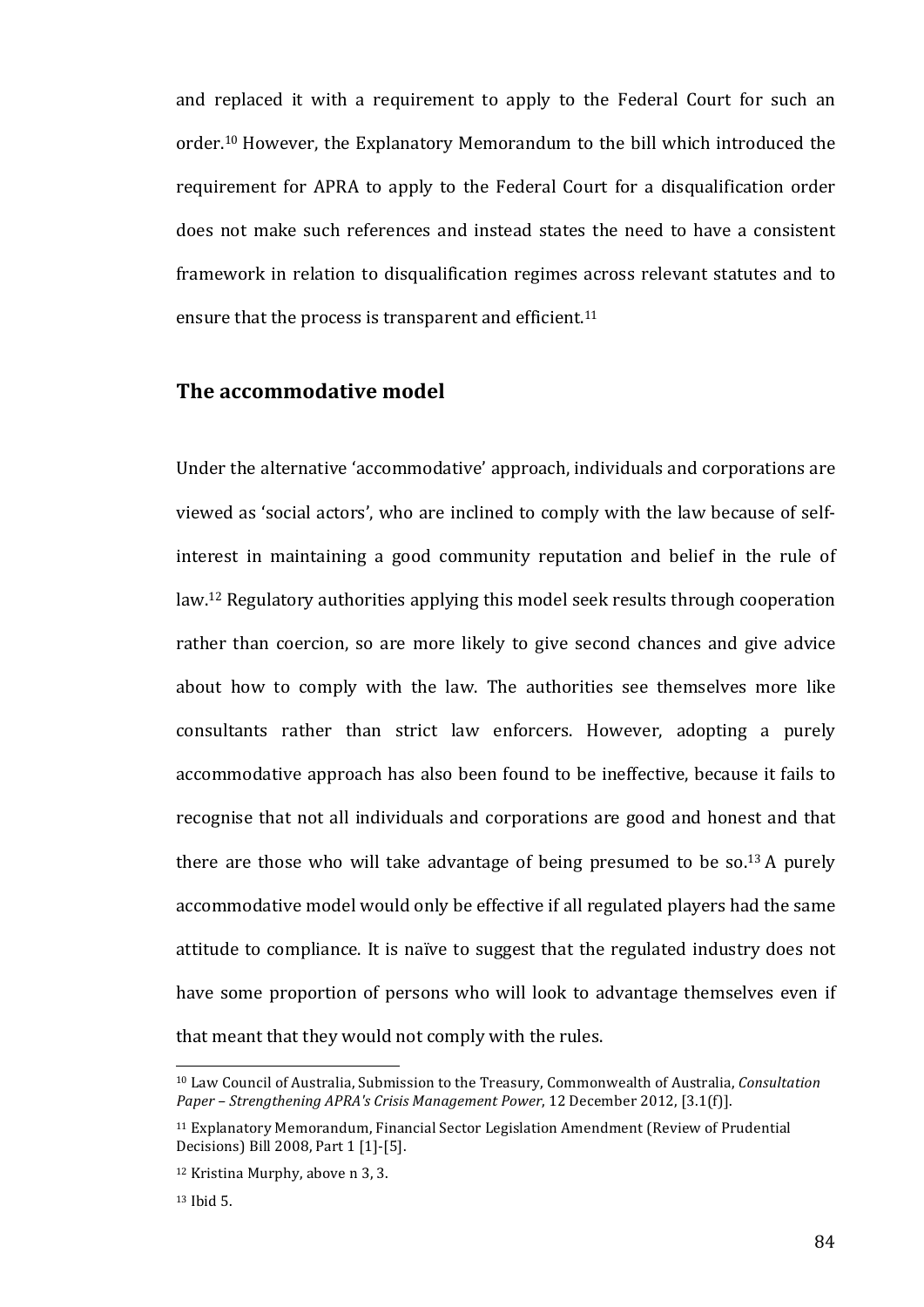### **4.2.2** The 'responsive regulation' theory

The 'responsive regulation' theory, developed by Ayres and Braithwaite,<sup>14</sup> seeks to combine features of both the deterrence and accommodative models. Within this model, it is argued that regulation should respond to industry structure and industry conduct. Different structures will be conducive to different degrees and forms of regulation and how effectively industry self-regulates should channel the regulatory strategy to determine the level of government intervention.<sup>15</sup> It is argued that a regulatory agency is more likely to secure broader compliance when it displays an explicit enforcement pyramid. The tougher and more various the sanctions within that enforcement pyramid, the greater the success of the regulator. The regulator should have access to severe punishments but should rarely use them in practice, preferring to persuade and educate when a breach occurs hence promoting self-regulation and the wish to preserve reputation.<sup>16</sup>

Responsive regulation theory has been applied in a wide range of contexts, both in Australia and overseas.<sup>17</sup> For example, in Australia, the theory has been applied in the areas of Australia and New Zealand food safety regulation,<sup>18</sup> the regulation of gene technology<sup>19</sup> and within financial system regulation.<sup>20</sup> In an international

<sup>&</sup>lt;sup>14</sup> I Ayres and J Braithwaite, *Responsive Regulation: Transcending the Deregulation Debate* (Oxford University Press, 1992).

 $15$  Ibid, 4.

<sup>16</sup> Ibid, 24.

<sup>&</sup>lt;sup>17</sup> Charlotte Wood, Mary Ivec, Jenny Job & Valerie Braithwaite, 'Applications of Responsive Regulatory Theory in Australia and Overseas' (Occasional Paper No. 15, Centre for Tax System Integrity Research School of Social Sciences, Australian National University, June 2010).

<sup>&</sup>lt;sup>18</sup> See e.g. Productivity Commission, Commonwealth Government, *Performance Benchmarking of Australian and New Zealand Business Regulation: Food Safety Research Report* (2009).

<sup>&</sup>lt;sup>19</sup> See e.g. Office of the Gene Technology Regulator, Commonwealth Government, *Monitoring and Compliance Framework: In accordance with the Gene Technology Act 2000 (Cth)* (2002).

<sup>&</sup>lt;sup>20</sup> See e.g. Grant, R., Parliamentary Library of Australia, 'ASIC's regulatory strategy' in *Australia's corporate regulators - the ACCC, ASIC and APRA* (Research Brief no. 16, 2004-05).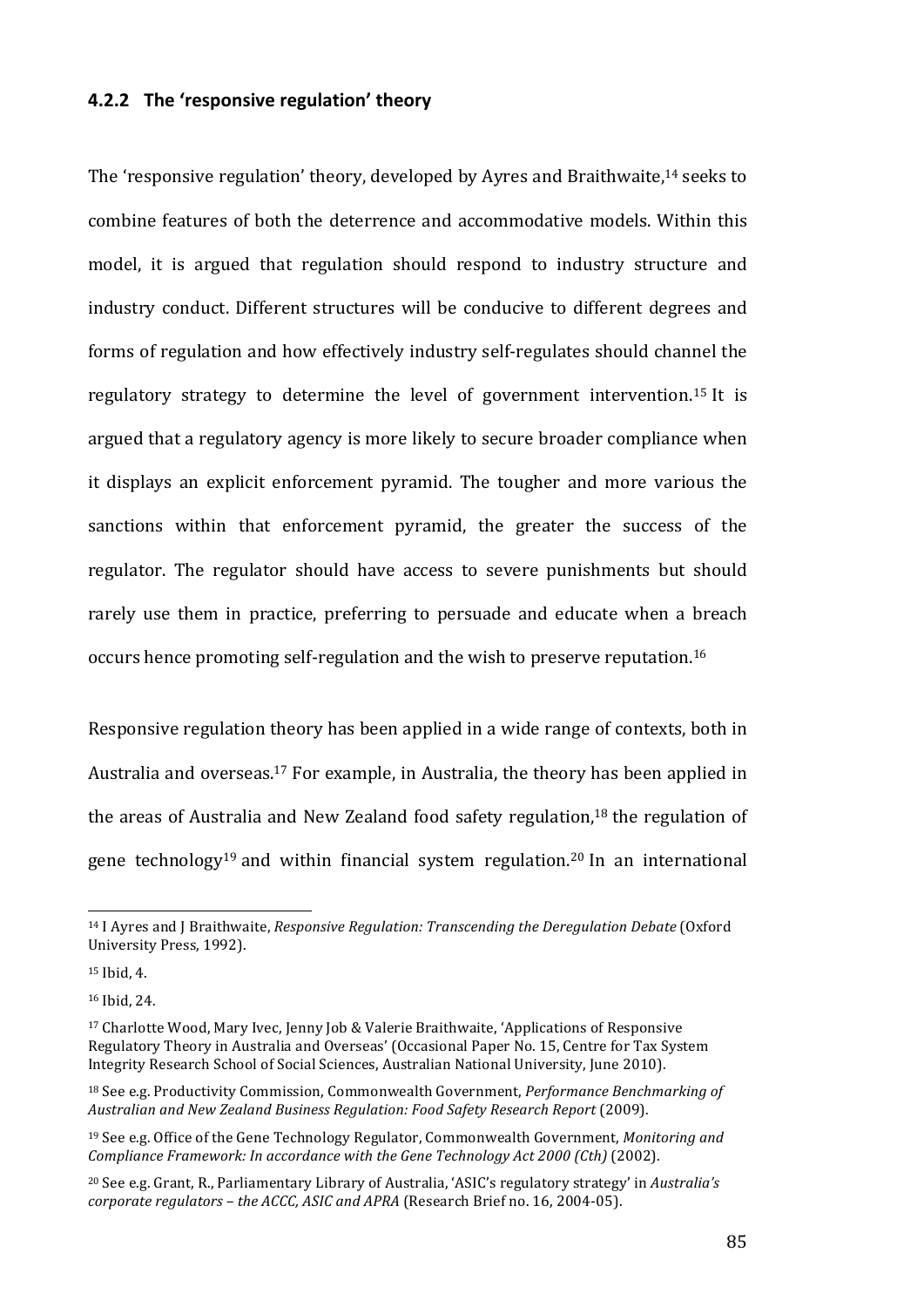context, the advantages of the responsive regulation theory were examined in two regulation reviews in Britain<sup>21</sup> which resulted in recommendations that legislative amendments be made to enable regulators to access a broader range of sanctions so as to achieve better compliance in a range of areas. In Canada, the largest securities regulator has applied responsive regulation theory to its approach to enforcement<sup>22</sup> and in the European Union manufacturers and importers of chemicals are regulated using responsive regulation theory.<sup>23</sup>

# **4.2.3** APRA's approach to regulation of superannuation entities: 'risk-based **regulation'**

The majority of employees have their compulsory superannuation guarantee contributions made to APRA-regulated funds where those employees have very little control over the investments made with their contributions. Therefore, members of APRA-regulated funds are in a position where they cannot address potential risks to their mandatory investment which may arise from behaviour entered into by the trustees of the funds to which they contribute and must therefore rely on the regulator to do so on their behalf.

APRA applies a 'risk-based regulation' approach which has been described as the management of the regulatory risk that it will not achieve its objectives.<sup>24</sup> This

<sup>&</sup>lt;sup>21</sup> P Hampton, HM Treasury, *Reducing administrative burdens: effective inspection and enforcement"* (2005); R Macrory, Cabinet Office, *Regulatory Justice: Making Sanctions Effective* (2006).

<sup>&</sup>lt;sup>22</sup> K Marquis, 'Responsive Securities Regulation: An Assessment of the Enforcement Practices of the Ontario Securities Commission', (Regulatory Governance Initiative Working Paper, 2009).

 $23$  M Fuhr and K Bizer, 'REACh as a paradigm shift in chemical policy – responsive regulation and behavioural models' (2007) 15(4) *Journal of Cleaner Production* 327.

 $24$  Julia Black, 'Managing Regulatory Risk and Defining the Parameters of Blame: a Focus on the Australian Prudential Regulation Authority' (2006) 28(1) Law & Policy 1, 4. Black contrasts this form of 'risk-based regulation' with other forms such as that used in food safety and health and safety regulation which focuses on the regulation of risks to society.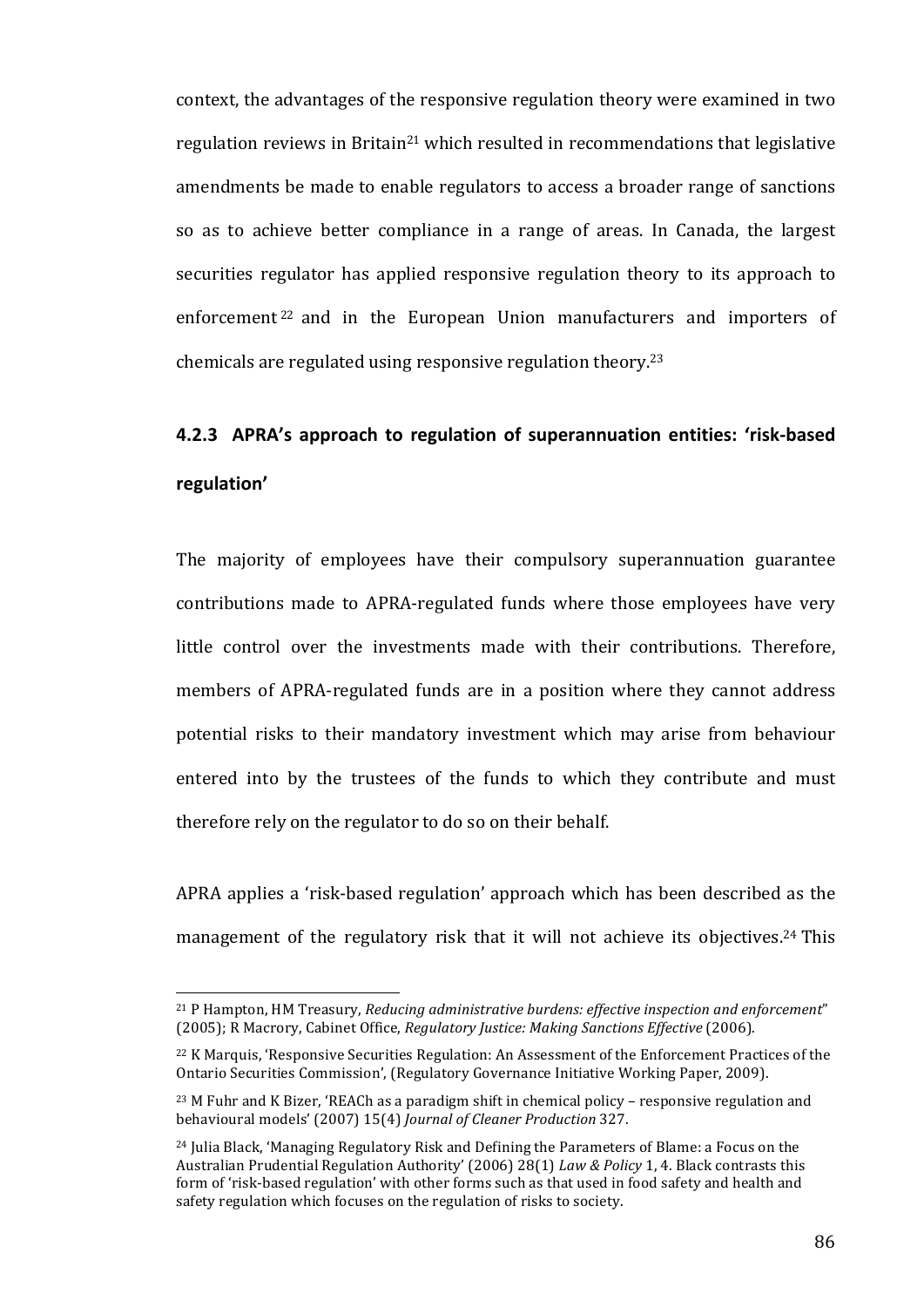process involves assessing an individual entity's probability of failure with the potential impact that failure may have on the wider system.<sup>25</sup> An entity's risk rating is determined by taking into account a range of factors which can be grouped into three areas represented by inherent risks including but not limited to asset quality, balance sheet and liquidity risks; management and control structures and the adequacy of its capital support.<sup>26</sup> The risk rating is then applied to determine the relative frequency and intensity of actions taken by APRA in relation to that entity, $27$  through the use of a supervisory action plan. It is the content of these supervisory action plans that emulates elements of the responsive regulation theory. 

Once APRA has determined the attitude of a particular entity towards its obligations to comply with the *SISA 1993*, that entity will be allocated a 'stance' by APRA and that 'stance' will determine where on the regulatory pyramid APRA will commence its actions.<sup>28</sup> For those entities which are allocated a 'normal' stance, APRA will limit its activities to data collection and making routine site visits. At the other end of the spectrum is the 'restructure' stance where APRA will immediately apply its full enforcement powers including removal of licenses; removal of persons or advisors and placing the company into liquidation or receivership.<sup>29</sup>

<sup>&</sup>lt;sup>25</sup> Referred to as the Probability and Impact Rating System (PAIRS) and the Supervisory Oversight and Response System (SOARS). For further discussion see e.g. Julia Black, above n 24, 10-21; Australian National Audit Office, Commonwealth Government, *APRA's Prudential Supervision of Superannuation Entities* (Audit Report No. 6, 2003-04), 46-66.

<sup>&</sup>lt;sup>26</sup> Australian National Audit Office, above n 25, 49-51.

<sup>&</sup>lt;sup>27</sup> Australian Prudential Regulation Authority, Commonwealth Government, *Annual Report 2009*, 43.

<sup>&</sup>lt;sup>28</sup> Australian Prudential Regulation Authority, *Supervisory Oversight and Response System*, November 2010. 

<sup>29</sup> Ibid.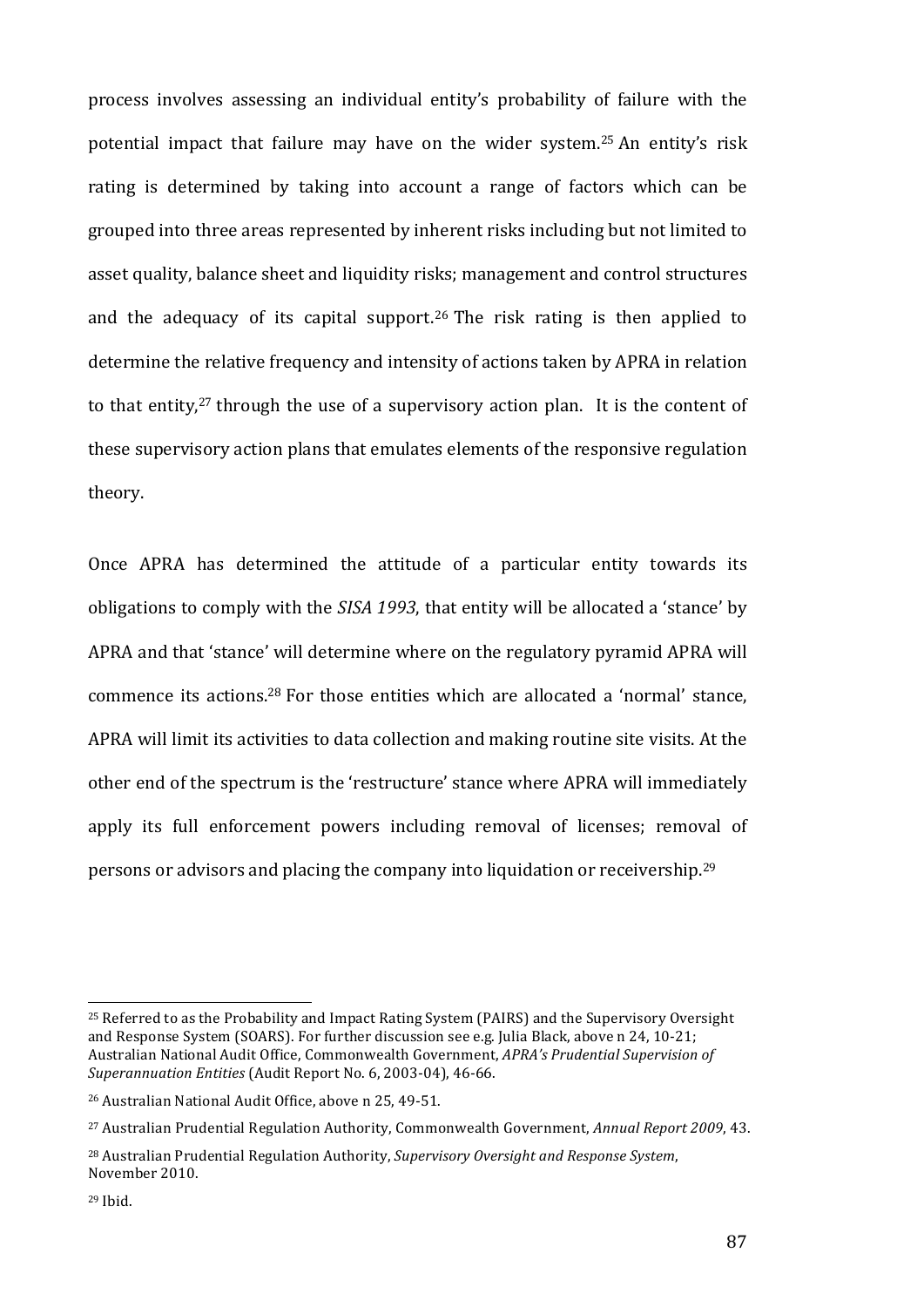In allocating a risk rating to small APRA regulated funds (SAFs),<sup>30</sup> which are the closest type of superannuation fund to an SMSF regulated by the Commissioner, APRA applies the analysis to the trustee of the SAF as it is usually the case that the trustee will be trustee for a number of SAFs. Those trustees with a different investment strategy to the general class of SAFs are risk rated individually.<sup>31</sup>

### **4.2.4 The ATO's compliance model applied in regulating SMSFs**

The ATO has used responsive regulation theory, in combination with the motivational posturing model to develop its Compliance Model. That model, was first developed to assist the Commissioner to deal with the tax risks arising from the cash economy and is now applied across all compliance work undertaken by the ATO in determining the appropriate response to non-compliance with the laws the Commissioner administers.  $32$ 

The motivational posturing theory asserts that individuals signal to the regulator how much social distance they wish to place between themselves and the regulator. This distance is understood in terms of the degree to which a regulator threatens an individual's sense of self. Within the context of the regulatory pyramid, deescalation corresponds to emergence of more cooperative postures.<sup>33</sup>

<sup>&</sup>lt;sup>30</sup> These are generally former SMSFs which have failed the definition in *SISA 1993* s 17A, and for which a trustee who holds an RSE license is appointed:  $SISA$  1993, ss 10 & 17A(4).

<sup>&</sup>lt;sup>31</sup> Australian National Audit Office, above n 25, 54-55.

<sup>&</sup>lt;sup>32</sup> Valerie Braithwaite and Jenny Job, 'The theoretical base for the ATO Compliance Model' (Research Note 5, Centre for Tax System Integrity Research School of Social Sciences Australian National University, 2003), 1.

<sup>33</sup> Valerie Braithwaite and Jenny Job, above n 32, 8-9; see also Valerie Braithwaite, Kristina Murphy and Monika Reinhart, 'Taxation Threat, Motivational Postures, and Responsive Regulation', (2007) 29(1) Law & Policy 137.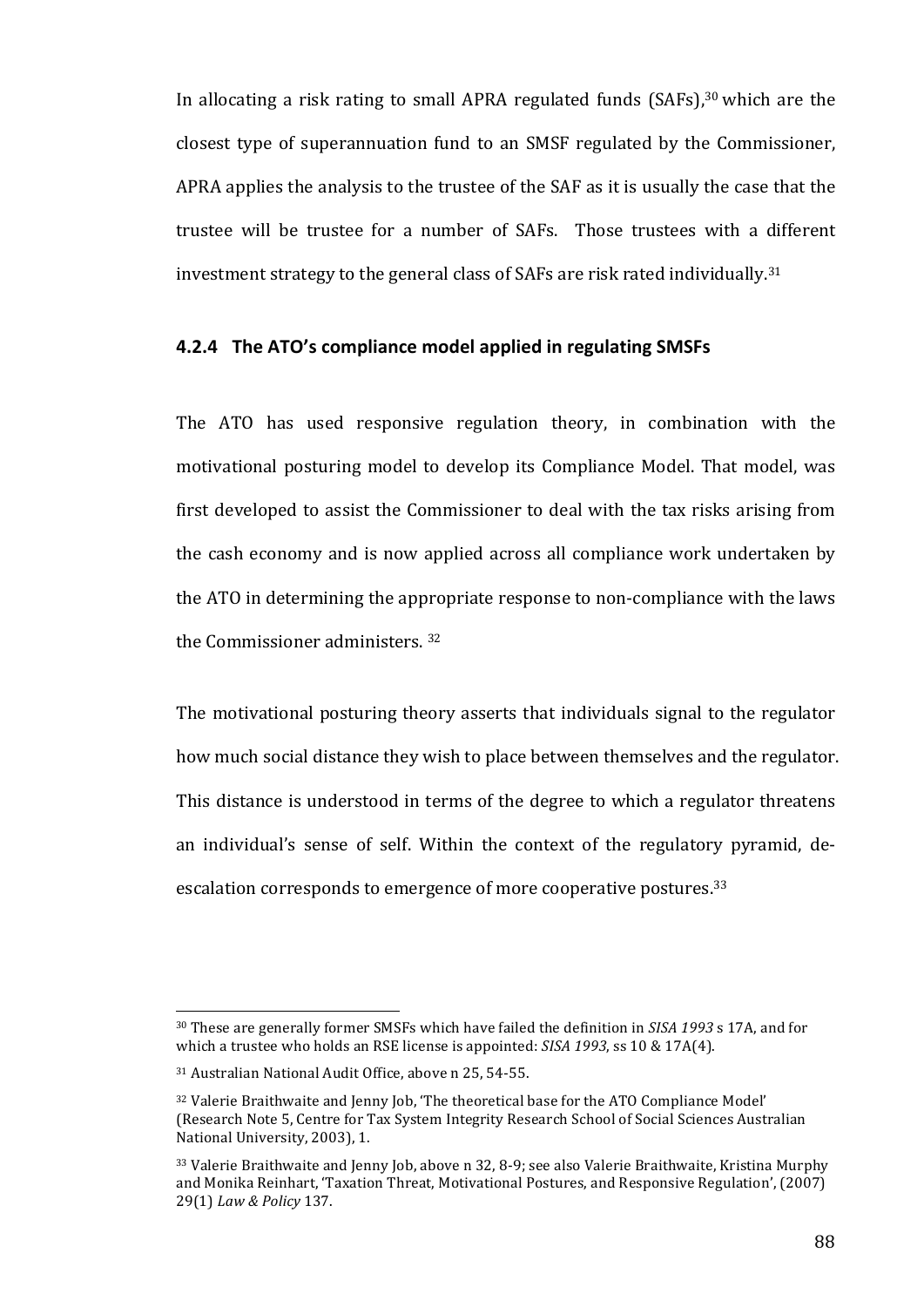Although developed within the context of the compliance issues faced by the cash economy taskforce between 1996 to 1998,<sup>34</sup> the Compliance Model has been applied by the ATO across all areas of taxation administration, including the Commissioner's role as the regulator of SMSFs.

## **Challenges in regulating SMSFs**

 

Given the large number of SMSFs it is impractical for the Commissioner to build close working relationships with each trustee of an SMSF. Further, the Commissioner faces difficulties in identifying contraventions given the closely held nature of SMSFs. This may be because apparently legitimate transactions are in fact contraventions arising from deliberate and calculated conduct,  $35$  or that simply in such a large sector, it takes time to identify the contraventions. In this regard, the Commissioner relies heavily on approved auditors to report contraventions of the *SISA 1993* soon after they occur so as to provide the Commissioner with as much notice of such behaviour as possible.

When the ATO commenced as the regulator of SMSFs in 1999, it was taking responsibility for a sector of the superannuation industry which had been suspected of high levels of non-compliance with the *SISA 1993*, and which had not received close supervision by the previous regulators.<sup>36</sup> At this time, the ATO

<sup>&</sup>lt;sup>34</sup> Australian Taxation Office, Commonwealth Government, *Cash Economy Task Force, Improving Tax Compliance in the Cash Economy* (1998). See also V Braithwaite and J Braithwaite, 'An evolving model for tax enforcement' in N Shover and J Wright (eds.), *Crimes of Privilege: Readings in White-Collar Crime* (Oxford University Press, 2000) 405.

 $35$  See for example comments made in relation to 'white collar crimes' by Finkelstein  $\int$  in *ASIC*  $v$ *Vizard* (2005) 54 ACSR 394, [37].

<sup>&</sup>lt;sup>36</sup> Australian National Audit Office, Commonwealth Government, *The Australian Taxation Office's* Approach to Regulating and Registering Self Managed Superannuation Funds, Audit Report No. 52 (2006-07), 47. It was noted in this report that in 1997 the Insurance and Superannuation Commission (ISC) undertook a survey of 1,000 excluded funds (the predecessor to SMSFs) which found compliance issues with approximately 20% of funds surveyed.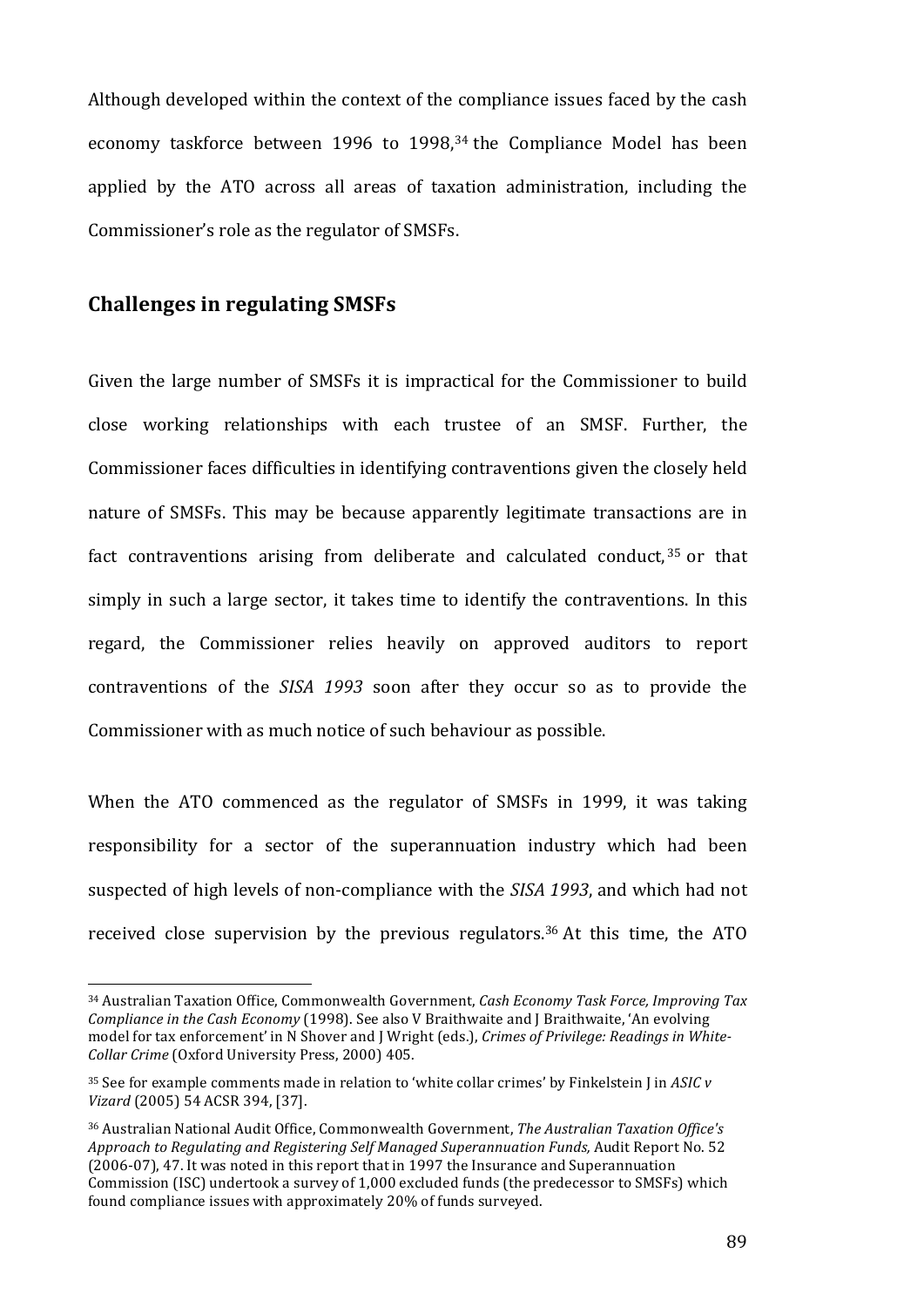established that SMSF trustees were unaware or insufficiently educated about their *SISA* 1993 obligations. The ATO considered that the best compliance strategy to address this issue was to educate trustees. This approach was consistent with its Compliance Model and responsive regulation theory, and was thought to be the most effective way of obtaining trustee compliance.<sup>37</sup> Part of this process was the New Trustee Education Campaign, which was directed at new SMSF trustees and intended to provide those new trustees with a better understanding of their obligations. The campaign appeared to be successful and the evaluation surveys conducted by the ATO soon after its implementation suggested that when trustees were informed of their roles and responsibilities, the trustees were more likely to comply with their obligations.<sup>38</sup> This finding illustrates the successful use of the responsive regulatory theory in the context of the handover of regulatory responsibility from APRA to the ATO. However, as explained above, a strategy based solely on education and persuasion may not be successful in ensuring integrity and confidence in the superannuation system.

For the period from 1999 until the 2003-04 income year, identified contraventions of the *SISA 1993* were handled by persuasion and education. For the more severe breaches, the ATO would consider entering into an informal arrangement with the SMSF trustees whereby the trustees would undertake to rectify the breaches as soon as possible.<sup>39</sup> In 2003-04, the ATO adjusted its compliance strategy to focus on 'active compliance'. This means that the ATO would actively address areas of risk it identified within the SMSF sector, by way of audits and active engagement

<sup>&</sup>lt;sup>37</sup> Australian National Audit Office, Commonwealth Government, *The Australian Taxation Office's* Approach to Managing Self Managed Superannuation Fund Compliance Risks, Audit Report No. 13  $(2007-08)$ , 68.

<sup>38</sup> Ibid, 70.

<sup>&</sup>lt;sup>39</sup> Australian Taxation Office, Commonwealth Government, *Self-managed superannuation funds* – *enforceable undertakings* (Practice Statement PS LA 2006/18, 30 November 2006), [32]-[36].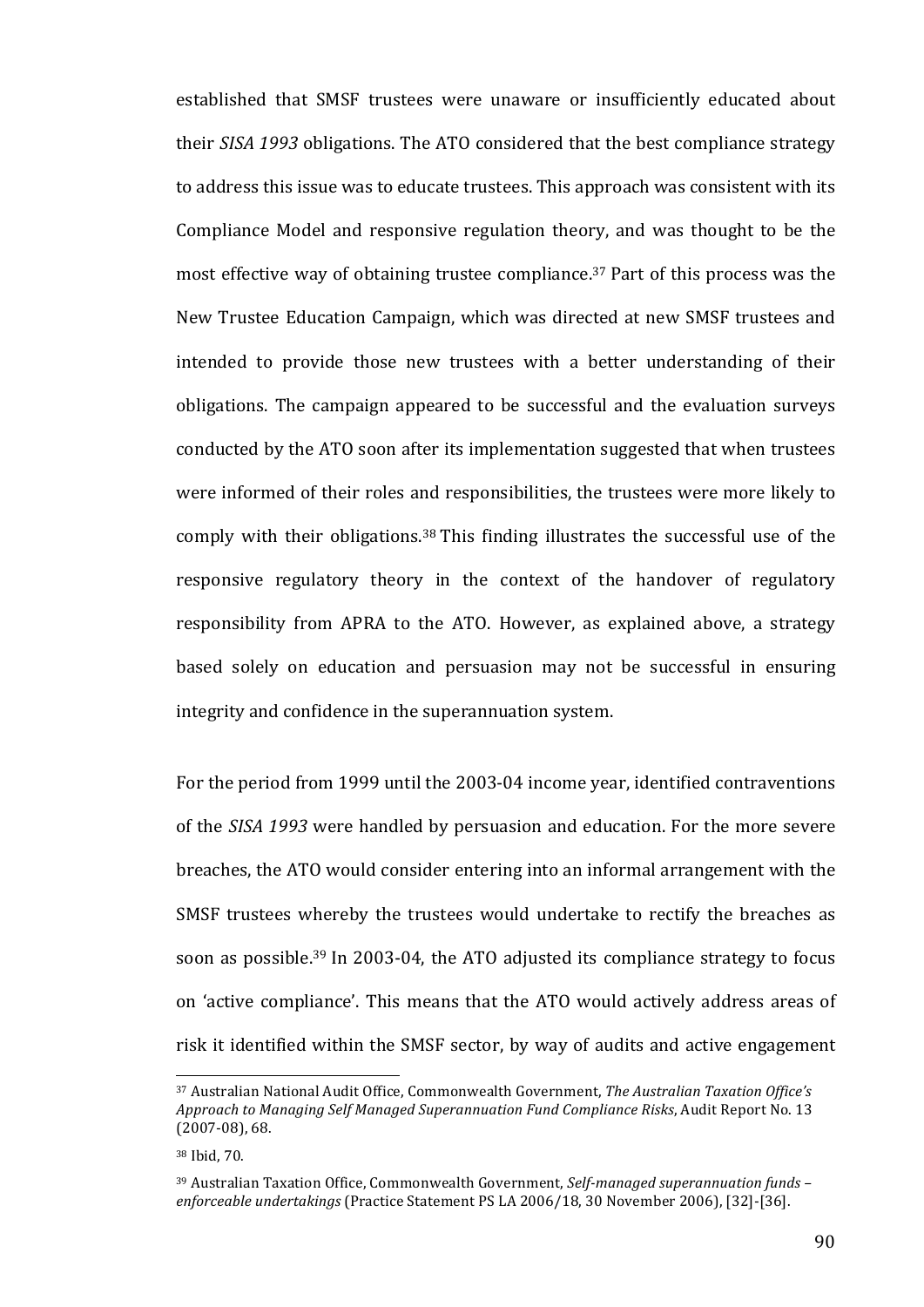with SMSF trustees. Where a breach is detected, the ATO will assess the sanctions available to it and determine which would be the most appropriate to apply to address the breach that has occurred and to achieve future compliance.

As SMSFs are privately managed superannuation savings, it is considered appropriate to benchmark the current supervisory framework applying to them against the internationally endorsed principles to highlight areas within the current administrative framework that could require adjustment or revision in order to be consistent with world's best practice.

## *4.3 Criticisms of the responsive regulation approach*

It is apparent that each of the prudential regulators has invested a considerable amount of time and expertise in devising the regulatory models currently applied to the supervision of the superannuation industry. The models adopted by each of the regulators appear to match well against international best practice for pension supervision.<sup>40</sup> Despite the measurable increase in compliance levels within the superannuation industry, there remains a public perception that the superannuation industry still requires substantial changes in order to make it work better (the number of recent reviews attest to this view).<sup>41</sup> Although an enforcement technique applying the responsive regulation theory has been

<sup>&</sup>lt;sup>40</sup> In particular see principles 4, 5 and 6 of the IPOS Principles for Private Pension Supervision: International Organisation of Pension Supervisors, *IPOS Principles of Private Pension Supervision* (November 2010), 7-10.

<sup>&</sup>lt;sup>41</sup> Examples of recent reviews include Super System Review, Commonwealth Government, *Review into the Governance, Efficiency, Structure and Operation of Australia's Superannuation System* (2010); Australia's Future Tax System Review, Commonwealth Government, *Australia's Future Tax* System Review: Final Report (2010); The Australian Financial Centre Forum, Commonwealth Government, *Australia as a Regional Centre: Building on Our Strengths* (2009).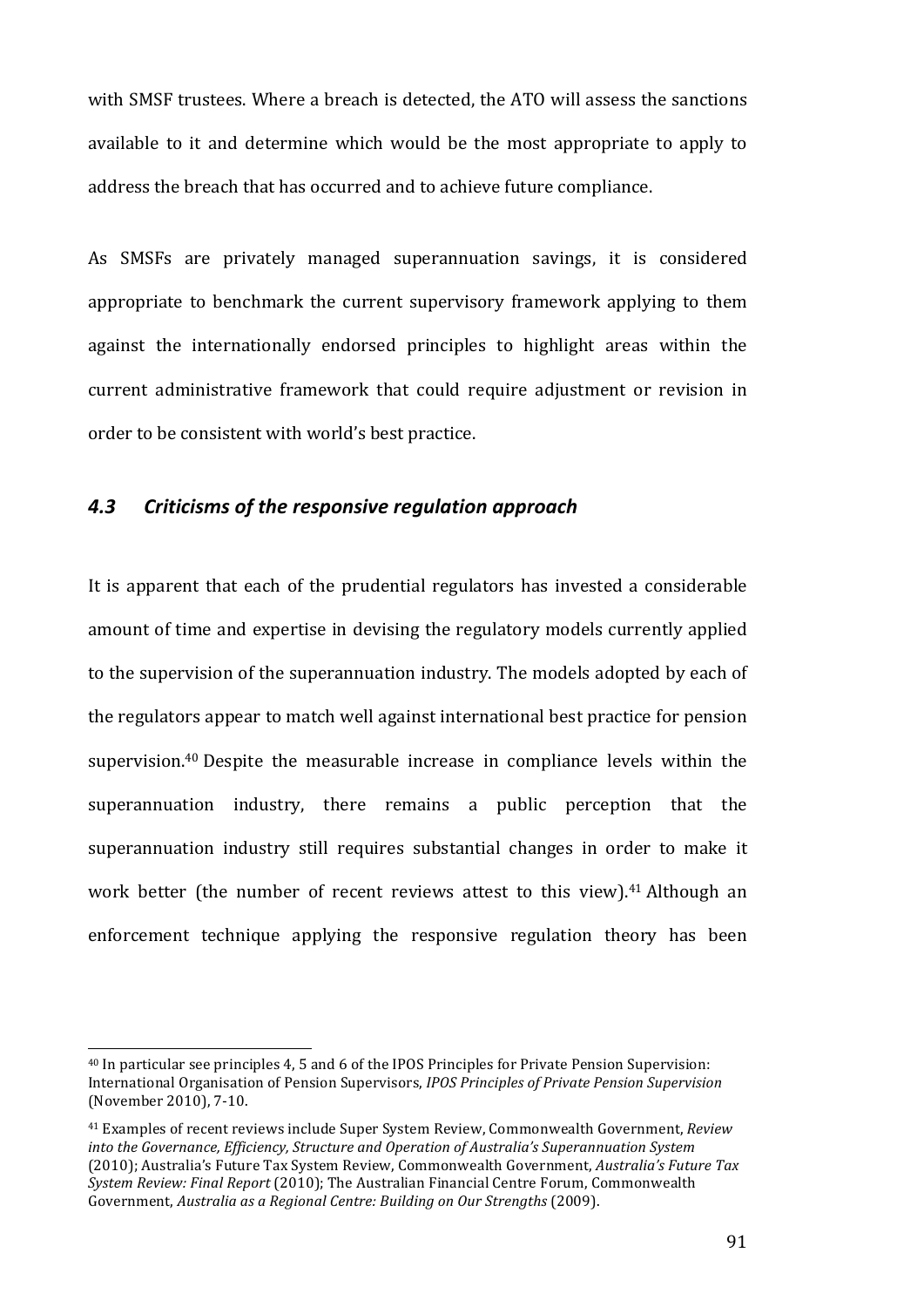somewhat successful in the context of addressing tax risks identified in the cash economy sector,<sup>42</sup> there have been some criticisms made of the model.

Black and Baldwin observe that the criticisms of the responsive regulation model arise from three different perspectives: conceptual, practical and constitutional.<sup>43</sup> Central to the responsive regulation model is the escalation of responses by the regulator to the behaviour of the regulated – the more aggressive or non-compliant the behaviour the more severe the sanction. However, it is observed that such lineal escalation may not be appropriate in all circumstances and the better response in some cases may be to apply the most severe sanction to the regulated despite there being no previous contraventions. Further, it is suggested that moving up the pyramid may prejudice the relationship between the regulator and the regulated, which then makes moving down the pyramid more difficult.<sup>44</sup> The responsive regulation model is premised on the relationship between the regulated and the regulator without any external influences affecting the actions of either party. However, empirical studies of the application of the responsive regulation model in the enforcement of the civil penalty sanctions under the *Corporations Act 2001* and its predecessor demonstrate that the decision making process of the regulator may be influenced by external pressures such as public perceptions and political pressure,  $45$  restraints imposed by the courts,  $46$  and

 $42$  Kristina Murphy, 'Moving towards a more effective model of regulatory enforcement in the Australian Taxation Office' (Working Paper No. 45, Australian National University Centre for Tax System Integrity, 2004), 19-21, 29.

<sup>&</sup>lt;sup>43</sup> Robert Baldwin and Julia Black, 'Really Responsive Regulation' (Working Paper 15/2007, London School of Economics and Political Science, 2007), 6.

<sup>44</sup> Ibid. 

<sup>&</sup>lt;sup>45</sup> See e.g.: Michelle Welsh, 'Civil Penalties and Responsive Regulation: The Gap Between Theory and Practice' (2009) 33 Melbourne University Law Review 908; Vicky Comino, 'The challenge of corporate law enforcement in Australia' (2009) 23 Australian Journal of Corporate Law 233.

<sup>&</sup>lt;sup>46</sup> Vicky Comino, 'Effective regulation by the Australian Securities and Investments Commission: The Civil Penalty Problem' (2009) 33 Melbourne University Law Review 802.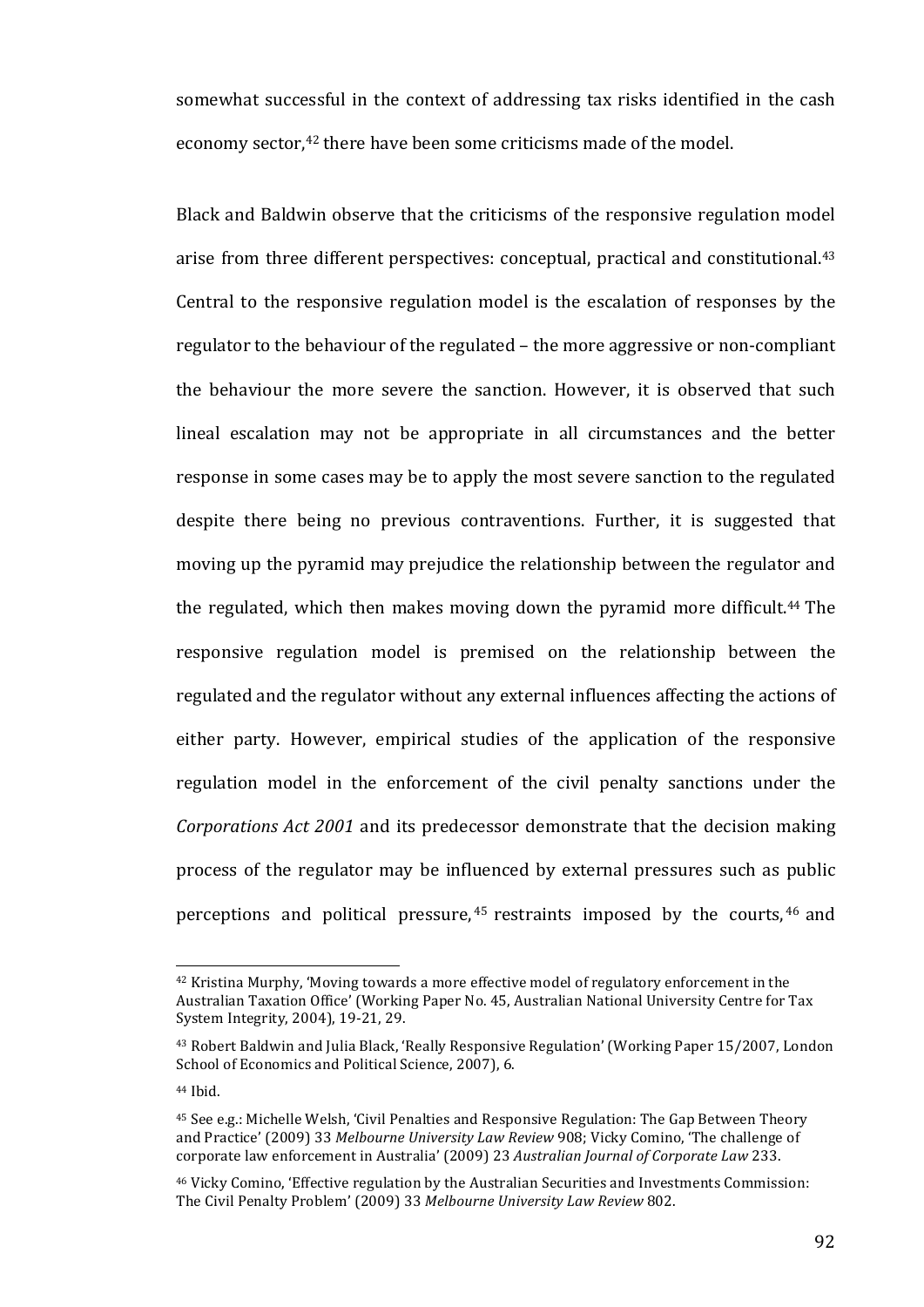indeed the personal professional experience and expertise of the officer involved. $47$ These influences appear to affect the type of sanction applied in cases of contraventions that according to the model should have produced a lesser response than that actually sought. Arguably, the model does not accommodate these external influences that may lead to unpredictable and inconsistent treatment of the regulated. Yeung argues that the 'tit-for-tat' enforcement strategy central to the responsive regulation model focuses the regulator's decision between punishment and persuasion in any given case by reference to whether the regulated firm has co-operated and not by reference to the seriousness of the contravention.<sup>48</sup> Hence, the model fails to take account of what Yeung terms 'constitutional values' of proportionality and consistency<sup>49</sup> – themes which will be discussed further below.

Further, there are still complaints made that there is inconsistent treatment between different sectors of the superannuation industry, in particular the way in which the *SISA 1993* provisions are administered by the Commissioner and APRA. This perceived disconnect between the administration of the same legislative provisions by the regulators may in part be explained by the different regulatory techniques adopted but it may also stem from the underlying assumption in those models that the regulatory exercise is constituted solely by reference to the relationship between the regulated and the regulator.<sup>50</sup> The discussion below challenges this assumption and suggests that a change in focus in approach to the

<u> 1989 - Johann Stein, marwolaethau a bh</u>

<sup>&</sup>lt;sup>47</sup> George Gilligan, Helen Bird and Ian Ramsay, 'The Efficacy of Civil Penalty Sanctions Under the Australian Corporations Law' (Issues Paper No 136, Australian Institute of Criminology, 1999).

<sup>&</sup>lt;sup>48</sup> Karen Yeung, *Securing Compliance* (Hart Publishing, 2004), 168.

<sup>49</sup> Ibid, 169-170.

 $50$  Albeit with some influence from interested third parties.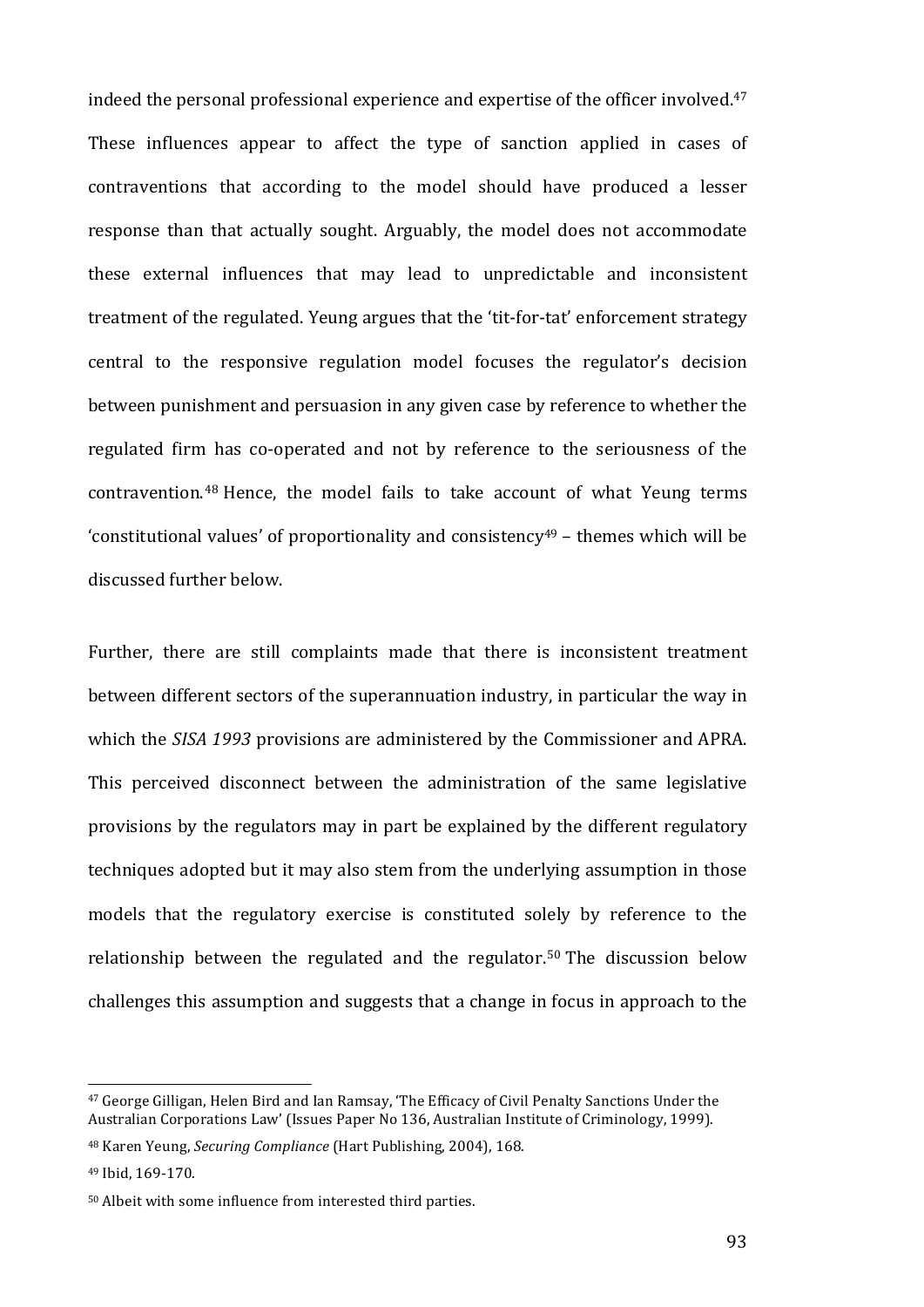application of the compliance model may assist in leveraging a better regulatory outcome.

# 4.4 Challenging the assumptions supporting the current regulatory *approaches*

There is vast amount of literature on regulatory theory and the basis for regulation, and it is beyond the scope of this thesis to examine it in any detail.<sup>51</sup> Much of the literature focuses on regulation of the financial markets, but very few studies have attempted to conceptualise regulation specifically within the context of superannuation. The following discussion will focus on the assumptions that currently underpin the financial services regulation in Australia, as the superannuation system forms part of that arena, and challenge those assumptions by reference in particular to the concept of the 'regulatory space' and an analysis of the regulatory process from a public interest perspective. Particular observations are made about the application of the alternative theories of regulation, particularly based on socio-economic ideas, in the context of superannuation in Australia. 

## **4.4.1** Rationale for financial market regulation

 

The rationale given for financial market regulation is usually to address market failures, and often changes to the regulatory regime are in response to crises

<sup>51</sup> See e.g. Robert Baldwin, Colin Scott and Christopher Hood (eds.), *A Reader on Regulation* (Oxford University Press, 1998); Robert Baldwin and Martin Cave, *Understanding Regulation: Theory*, *Strategy and Practice* (Oxford University Press, 1999); Leigh Hancher and Michael Moran, *Capitalism, Culture and Economic Regulation* (Clarendon Press, 1989) for an introduction to regulatory theory.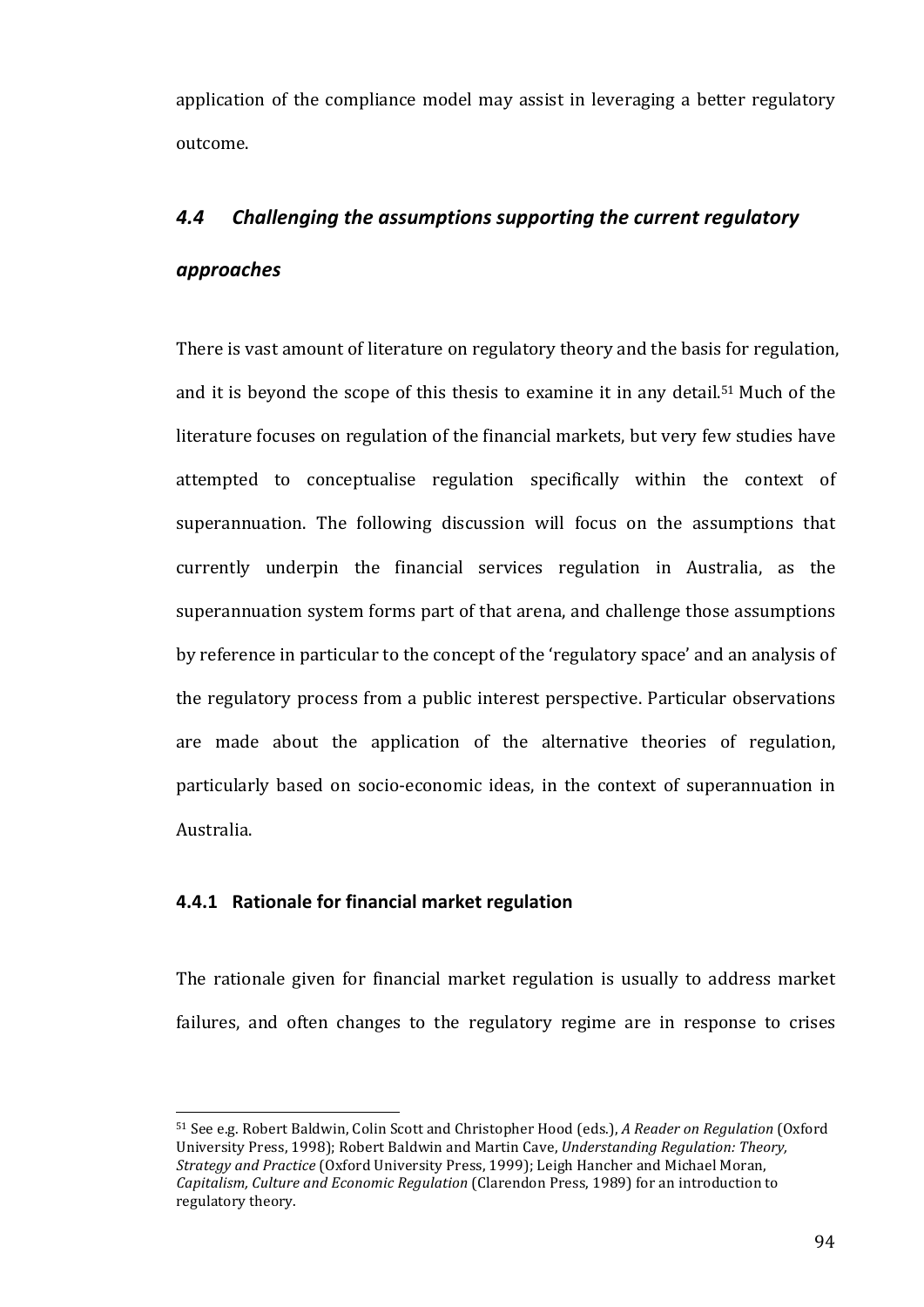occurring within those markets.<sup>52</sup> As a result of the implementation of the recommendations of the 1997 Wallis Inquiry,  $53$  the current financial market regulatory regime in Australia is undeniably based on this rationale. In its blueprint for reform, that Committee stated that '[t]he ideal regulatory scheme requires a balance between preventing market failure and allowing financial markets to perform efficiently the functions for which they were designed.'<sup>54</sup>

The relevance of the literature on financial market regulation for the purposes of superannuation supervision in Australia lies in the fact that the Committee considered that from an economic viewpoint, superannuation investment should be treated as a form of collective investment, to be treated no differently within the financial system to other collective investments, such as units in a unit trust. In the recent interim report for the Financial System Inquiry,<sup>55</sup> this proposition does not appear to be challenged. In fact the increasing significance in the financial sector of superannuation investment since the time of the Wallis Report and the stabilizing effect of superannuation investment in the context of the global financial crisis was highlighted.<sup>56</sup> However, the Inquiry did note that there were features of the current superannuation system that may impact on its ability to provide that stabilizing influence in the future.<sup>57</sup> These statements establish the importance of

<u> 1989 - Johann Stein, marwolaethau a bh</u>

<sup>52</sup> See e.g: V Edwards and T Valentine, 'From Napier to Wallis: Six Decades of Financial Inquires' (1998) Sept *Economic Record* 297; Vijaya Nagarajan, 'From 'Command-and-Control' to 'Open Method Coordination': Theorising the Practice of Regulatory Agencies' (2008) 8 Macquarie Law *Journal* 5; Iris H-Y Chiu, 'Enhancing responsibility in financial regulation – critically examining the future of public-private governance: part I' (2010) March *Law and Financial Markets Review* 170.

<sup>53</sup> Financial System Inquiry, Commonwealth Government, *Financial System Inquiry: Final Report Overview* (1997).

<sup>54</sup> Ibid 14. 

<sup>55</sup> Financial System Inquiry, Commonwealth Government, *Financial System Inquiry: interim report* (July 2014). 

<sup>56</sup> Ibid 1-17.

 $57$  Ibid  $2-81 - 2-85$ .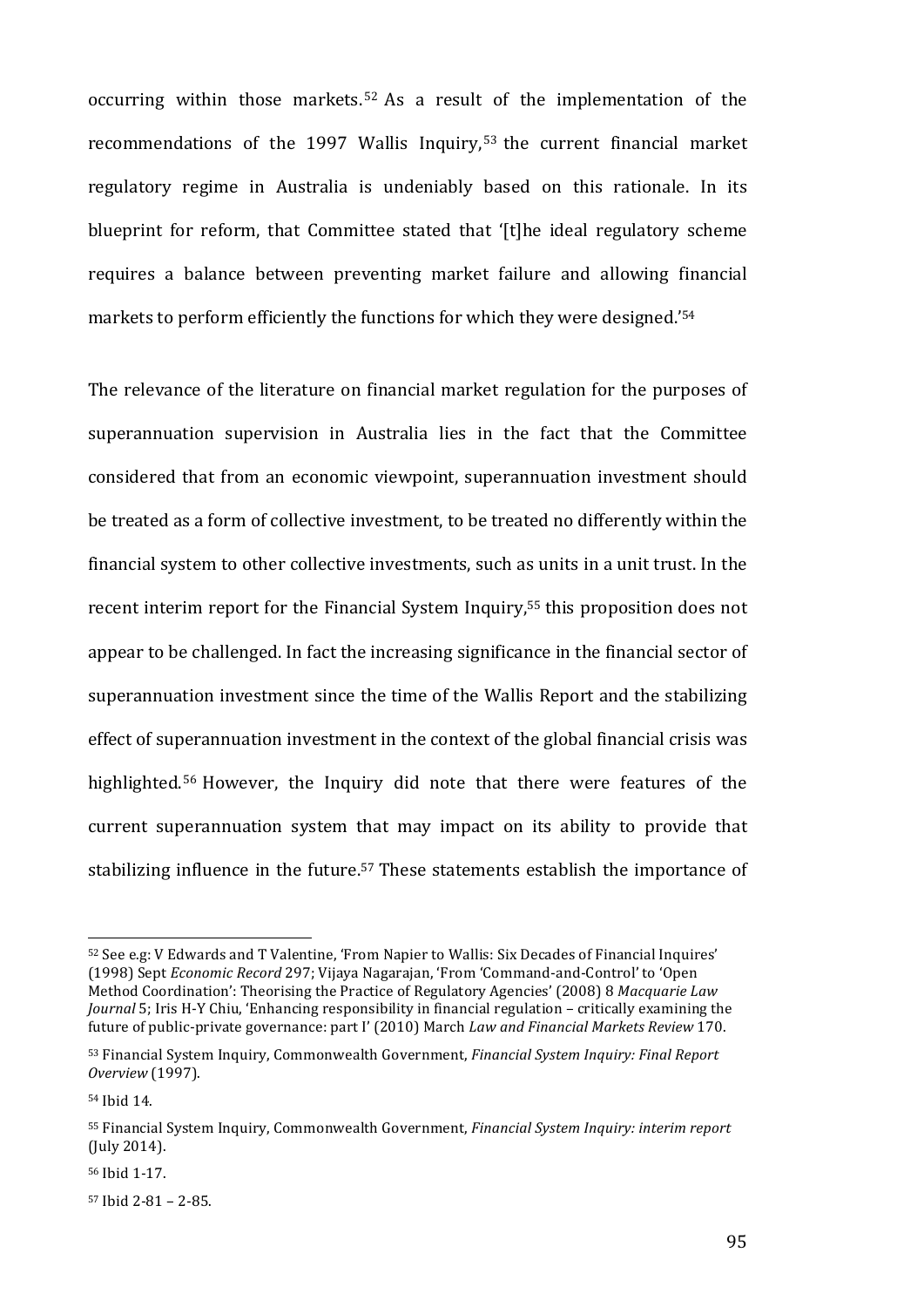viewing the superannuation system as part of the broader financial market in Australia.

In examining the theory and practice of pension fund  $58$  supervision on an international basis. Hinz utilizes market failure analysis to justify the intervention of the state in correcting deficiencies which would compromise the welfare gains intended by a system of private pensions.<sup>59</sup> The theory of the market failure approach is that regulation of the market is only to be contemplated in areas where the market is unable to produce desirable economic or social outcomes.<sup>60</sup> However, that intervention is always seen to be second best to the allocation achieved through market forces. Indeed much of the impetus for the 'better regulation' debate in Australia has been to examine how to reduce that state intervention which is seen to add unnecessary costs to businesses, which left to their own devices would establish much more efficient allocation of resources.<sup>61</sup> In this context, regulation is understood to be undertaken by the state, usually using a specialized body – in this case APRA and the Commissioner, 'using legal rules backed by (often criminal) sanctions'.<sup>62</sup> This method is often referred to as 'command-and-control' regulation, which is reflective of the perception underpinning the market failure rationale for regulation which is that State intervention is an intrusion on the private rights of consumers and the forces working within the relevant regulated market.

<sup>58 &#</sup>x27;Superannuation' is a uniquely Australian term, and much of the international literature refers to 'pension funds' and 'pension supervision'.

<sup>59</sup> Richard Hinz, 'Supervision of pension funds: theory and practice' in *Supervising Private Pensions* (OECD Publishing, 2004), 78-81.

<sup>&</sup>lt;sup>60</sup> Tony Prosser, 'Regulation and Social Solidarity' (2006) 33(3) *Journal of Law and Society* 364, 366-67.

<sup>&</sup>lt;sup>61</sup> See e.g. Regulation Taskforce, Commonwealth Government, *Rethinking Regulation: Report of the* Taskforce on Reducing Regulatory Burdens on Business (2006).

<sup>&</sup>lt;sup>62</sup> Julia Black, 'Critical Reflections on Regulation' (2002) 27 *Australian Journal of Legal Philosophy* 1, 2.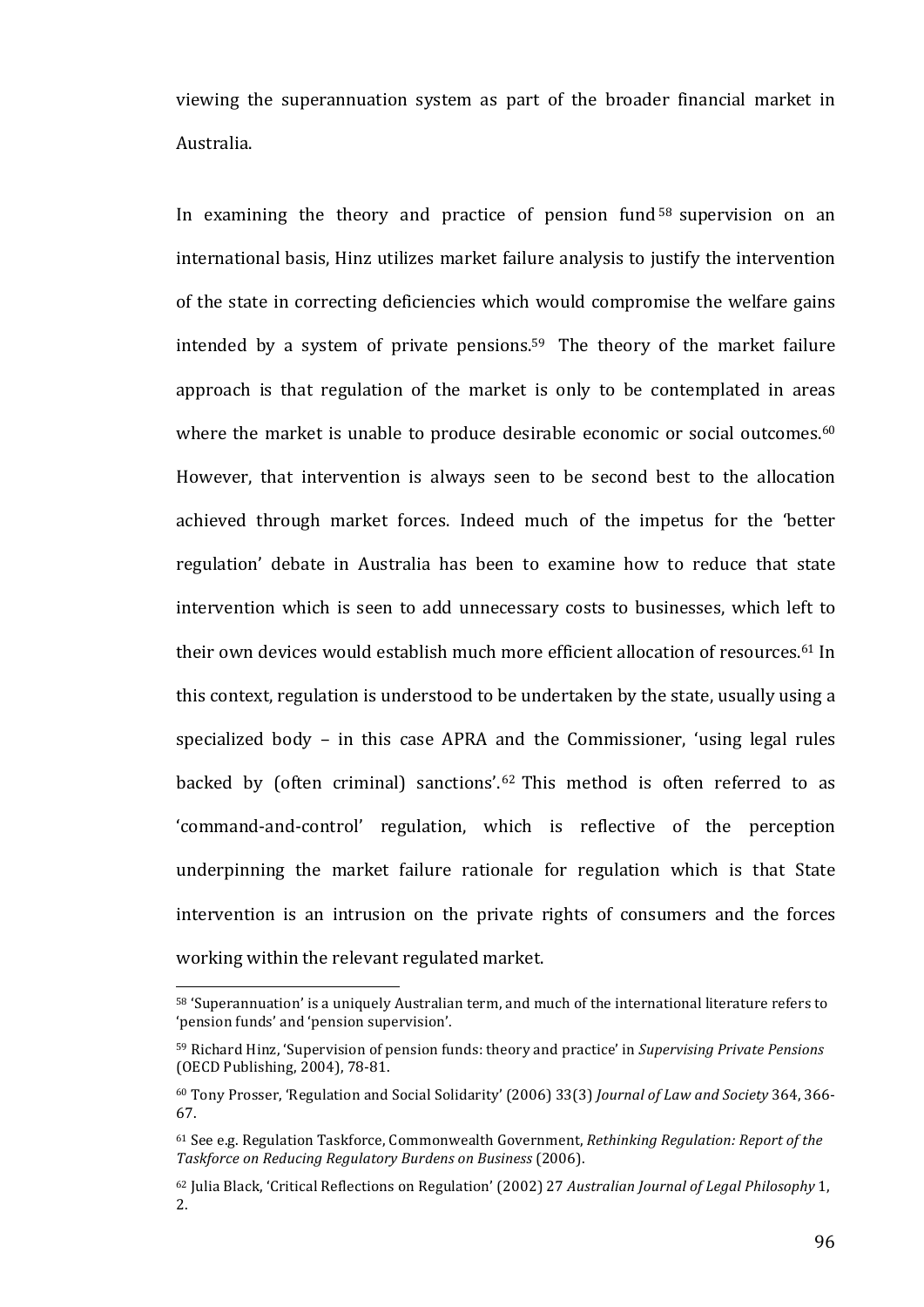The influence of market failure theory is apparent in the scheme of the *SISA* 1993 and the associated legislation. Trustees of superannuation funds are specifically placed in the centre of the regulatory scheme and given wide discretion as to how to conduct the superannuation fund for which they are responsible  $-$  to a point. The specific 'market failures' identified in the legislation relate to information asymmetry in relation to larger funds such as industry or employer-sponsored funds,<sup>63</sup> and systemic risks mostly in relation to investments that have an arguably higher level of risk than the general public are willing to accept.<sup>64</sup> Further, the importance of nurturing market forces and limiting interference through regulation can be detected in APRA's mandate, which is to ensure that it promotes financial system stability through balancing the objectives of financial safety and efficiency, competition, contestability and competitive neutrality.<sup>65</sup>

In contrast, the Commissioner's focus in relation to SMSFs is to ensure that the trustees maintain such funds for the sole purpose of providing for their retirement and issues such as ensuring financial system stability are not as relevant in this sector. However, where there are risky investments being made which threaten the viability of a fund, it is arguably within the scope of the Commissioner's responsibility to address those risks.<sup>66</sup>

<sup>&</sup>lt;sup>63</sup> Which is evidenced in the provisions relating to auditing, reporting and record keeping: *SISA* 1993 Part 4; and the requirement for equal representation for employers and members on the board of employer-sponsored funds: *SISA 1993* Part 9.

<sup>&</sup>lt;sup>64</sup> Refer to discussion on restrictions on investment choices in Chapter 3, and see e.g *SISA 1993* Part 8. 

<sup>65</sup> *Australian Prudential Authority Act 1998* (Cth) s 8(2). 

<sup>&</sup>lt;sup>66</sup> The Commissioner does do this through the issue of 'taxpayer alerts' designed as an early warning sign to the tax community, used in the SMSF context to warn SMSF trustees as to the dangers in certain types of transactions or investments. See for example, Australian Taxation Office, Taxpayer Alert TA 2012/7: Self managed superannuation funds arrangements to acquire property *which contravene superannuation law* (2012).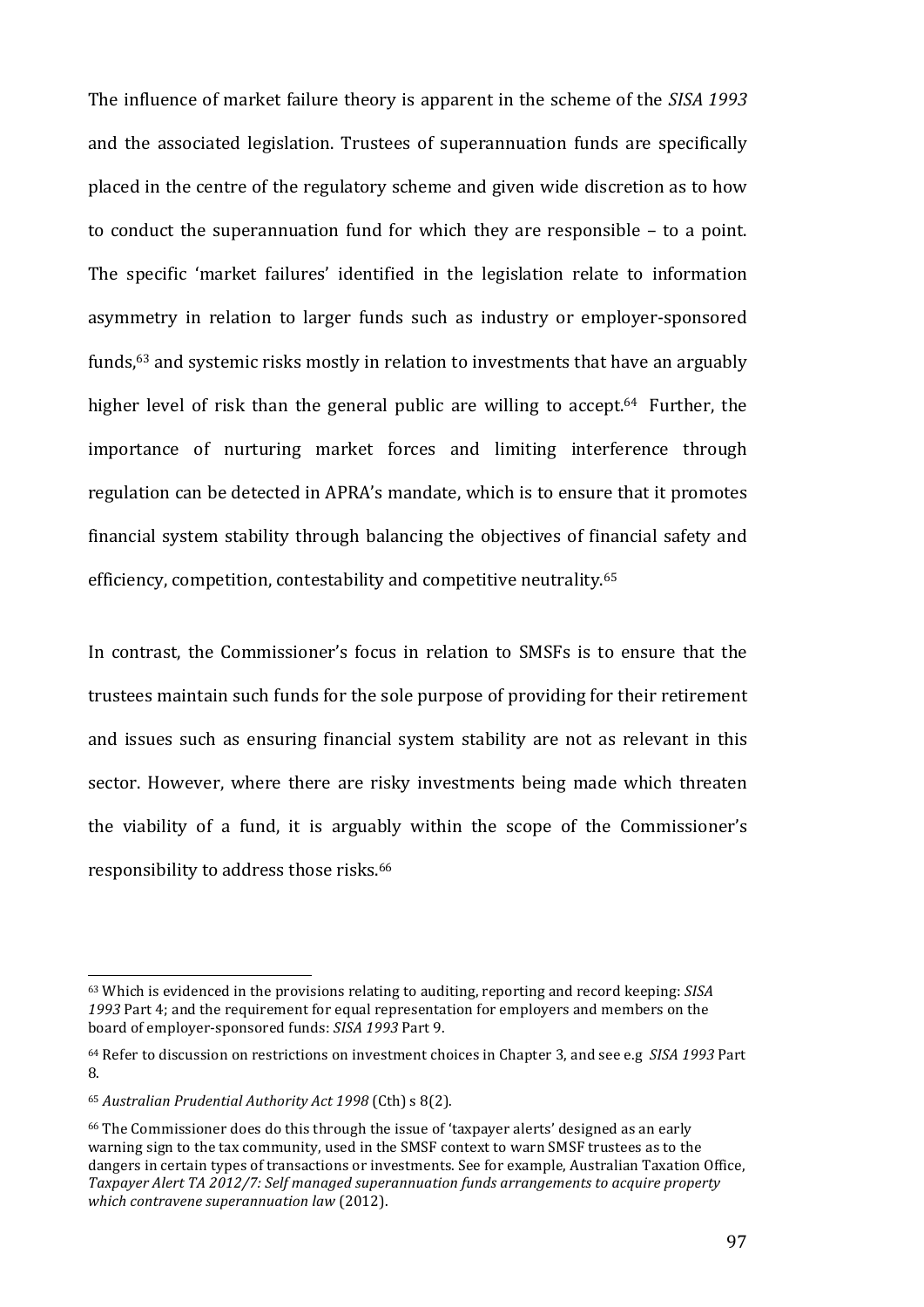### **4.4.2** Criticisms of the market failure model

This rationale for regulation is not without its critics. Shearing challenges the assumption that markets are self-ordered and that regulation is an external force that should only be exerted where there is a need to correct market outcomes as flawed. <sup>67</sup> Rather, he argues that markets are actually constituted from the regulatory scheme which is put in place by the state, and that there is no market ordering which will replace the need to regulate.<sup>68</sup> This alternative conception of regulation appears particularly relevant to superannuation in Australia. The 'market' for retirement income products was relatively small prior to the introduction of the superannuation guarantee.<sup>69</sup> Subsequent to that regulatory regime being put in place, the market grew exponentially which in turn required further regulatory intervention in the form of the *OSSA 1987* and its replacement, the *SISA* 1993.

A further criticism of the market failure relates to the assumption that regulation of markets is to be avoided as it is inferior to the outcomes produced by market forces. Prosser observes that the problem with this assumption is that it reduces the task of regulation to a 'technical matter of making rules'.<sup>70</sup> Viewing regulation in this way leads to a confusion between the techniques used to establish a regulatory framework and the goals of regulation itself, which Prosser argues is a

<sup>67</sup> Clifford D Shearing, 'A Constitutive Conception of Regulation' in Peter Garbosky & John Braithwaite (eds) *Business Regulation and Australia's Future* (Australian Institute of Criminology, 1993) 68-71.

<sup>68</sup> Ibid 72.

 $69$  See Chapter 2. Even before the introduction of the superannuation guarantee, the market constituting superannuation funds was developed in response to, or arguably created by, the various taxation concessions applying to lump sum payments.

<sup>&</sup>lt;sup>70</sup> Tony Prosser, above n 60, 372.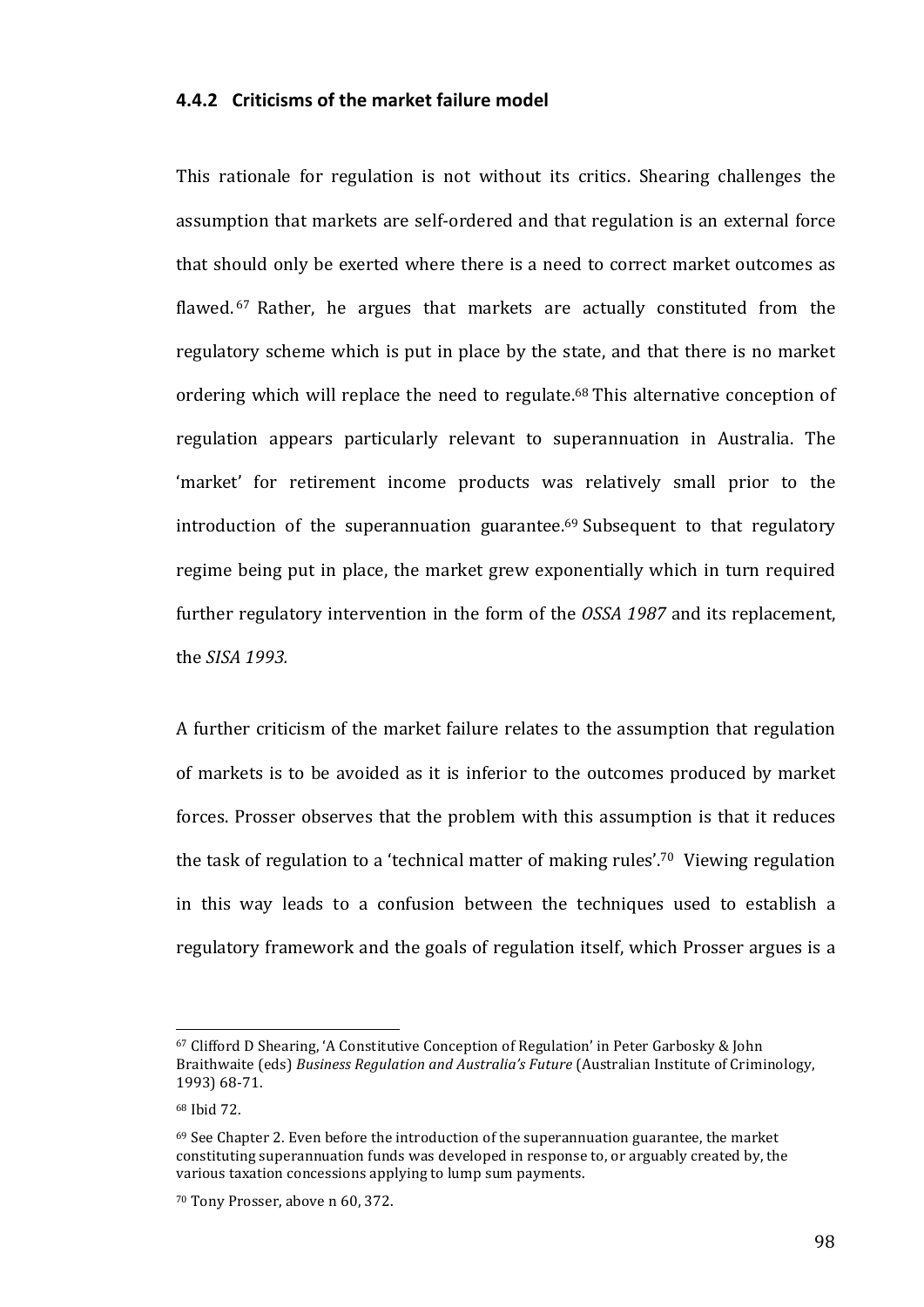reflection of different social values.<sup>71</sup> This problem goes to the heart of the question of why regulation is needed in the first place, and it is argued that it is not merely to correct market failures but it is to ultimately produce the kind of society in which we, as citizens as opposed to consumers, wish to live.<sup>72</sup>

Indeed, one of McVea's criticisms of market failure theory in the financial services area is that it takes no account of the values held by people as citizens, which cannot be easily priced, and treats as paramount their preferences as consumers.<sup>73</sup> In assuming that regulation and competition are diametrically opposed, the market failure theory fails to take account of the legitimate role of the State in structuring the market to reflect what we value as a society.<sup>74</sup> McVea convincingly argues that what we may prefer as a consumer may not necessarily reflect what we want as a citizen. He uses the example of a fund manager maximizing the value of his fund  $$ as a consumer an increase in his material wealth is welcomed but as a citizen he may have concerns about how the fund manager has gone about creating that wealth and whether those practices were indeed desirable once the consequences of such action were taken into account.<sup>75</sup>

 

74 Ibid.

<sup>71</sup> Ibid. 

<sup>72</sup> Ibid 375.

 $73$  Harry McVea, 'Financial Services Regulation under the Financial Services Authority: A Reassertion of the Market Failure Thesis?' (2005) 64(2) *Cambridge Law Journal* 413, 439.

 $75$  Ibid 442. McVea acknowledges that the consumer/citizen distinction is not clear cut and there may be a mix between consumer and collective citizen values, and that these preferences are also heavily influenced by context but notes that in practice this distinction remains of significant importance in the context of financial services regulation: 442-44.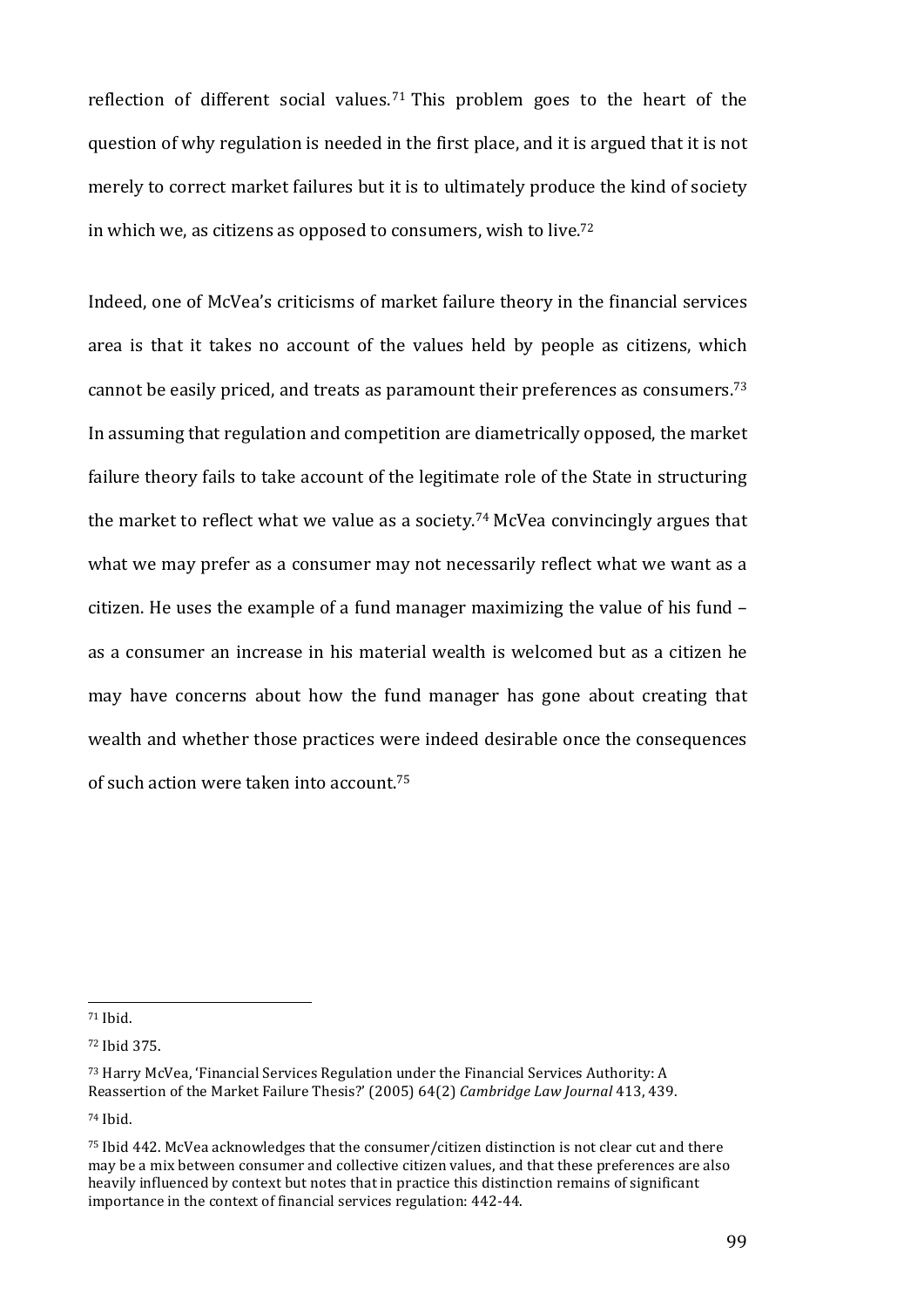In conceptualizing regulation, McVea argues that this distinction is fundamental and should be given due weight. He goes further to opine:

In view of the complex technical nature of financial markets and the significance, and sensitivity, of the issues to which such markets give rise, it is incumbent upon the designated regulator of the financial services sector  $-$  acting, as it does, in its capacity as agent of the democratic state  $-$  to sponsor (and where necessary act as the arbiter of) citizenship values. That is to say, in view of the inability of citizens to become meaningfully involved in the regulatory process, the FSA has in effect a duty to act at times as a "surrogate citizen", sponsoring values that are too important to be left to the whim of undemocratic markets and which are unlikely to be given due weight within the market failure paradigm.<sup>76</sup>

Consistent with this theme, in examining the concept of the 'financial citizen' in the context of the Australian superannuation system, Donald suggests that the member of a superannuation fund who is conceived as a financial citizen is 'responsible for contributing to the governance of the systems in which they participate.' <sup>77</sup> However, Donald notes that despite there being some acknowledgement of the public nature of superannuation, the evidence to date seems to suggest that individuals may be more inclined to support government intervention than to act directly themselves.

<sup>&</sup>lt;sup>76</sup> Ibid 445. The 'FSA' is the Financial Services Authority in the United States which has responsibility for regulation of the financial markets.

<sup>&</sup>lt;sup>77</sup> M Scott Donald, 'What's in a name? Examining the Consequences of Inter-legality in Australia's Superannuation System' (2011) 33 *Sydney Law Review* 295, 314. For a more in-depth discussion of the concept of a 'financial citizen', see Dimity Kingsford Smith, 'Regulating Investment Risk: Individuals and the Global Financial Crisis' (2009) 32(2) *UNSW Law Journal* 514, 520-6.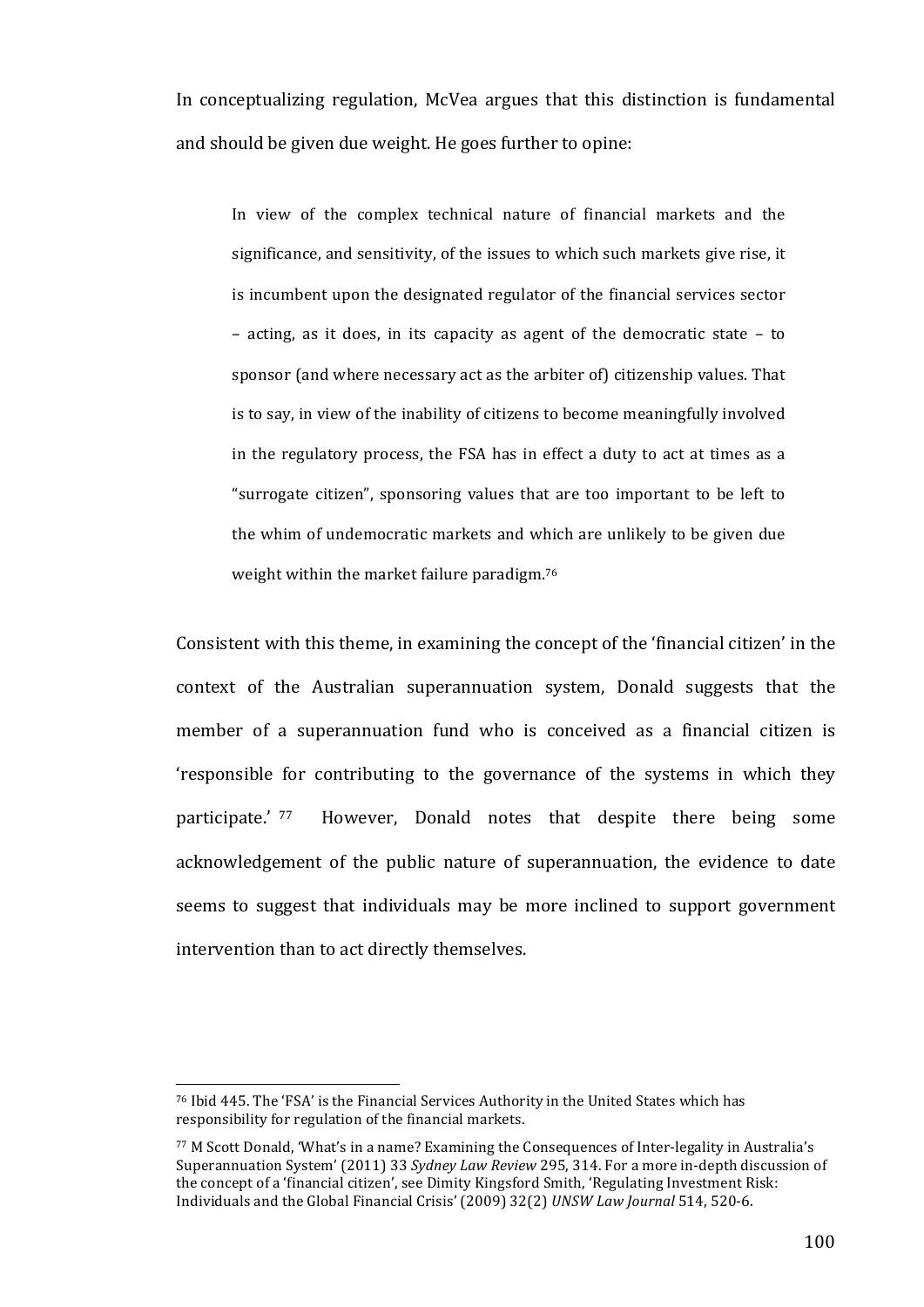Donald suggests that the reasons for this include the lack of mechanisms within the legal framework which allow members to hold relevant persons, such as trustees or investment managers, to account; low levels of financial literacy which will affect the ability of members to assert their own rights or champion society's values; and perceived reluctance of the courts to encourage pursuit by members of rights which are not directly related to their role as superannuation fund beneficiaries. 78

These issues arise in the context of APRA regulated funds because there is a separation of trustees from members, although there does not appear to be a prohibition on members also being trustees in these types of funds.<sup>79</sup> However, the issues outlined by Donald are highlighted because of this separation of members from the control of the fund. It may be thought that the same issues do not arise in a SMSF context, given the SMSF trustees are arguably more engaged and theoretically operate in that capacity in their own self interest. However, this is not always the case in funds where there are two or more members. This is illustrated in *Deputy Commissioner of Taxation (Superannuation) v* Fitzgeralds where the Federal Court imposed penalties on the trustees of an SMSF for breach of the SISA.<sup>80</sup> In that matter, one of the trustees, Mr Fitzgerald benefited from the breach as a member of the SMSF, to the detriment of Mrs Fitzgerald who was the other

<sup>78</sup> Ibid 315-7.

 $79$  In fact, members were encouraged to participate in the management of their fund in the second reading speech of the then Treasurer when introducing the SIS Bill: John Dawkins, *Strengthening Super Security:* New Prudential Arrangements for Superannuation: Statement by the Honorable John Dawkins, M P, Treasurer of the Commonwealth of Australia, 21October 1992 (Australian Government Publishing, 1992) 3.

<sup>80</sup> *Deputy Commissioner of Taxation (Superannuation) v* Fitzgeralds [2007] FCA 1602.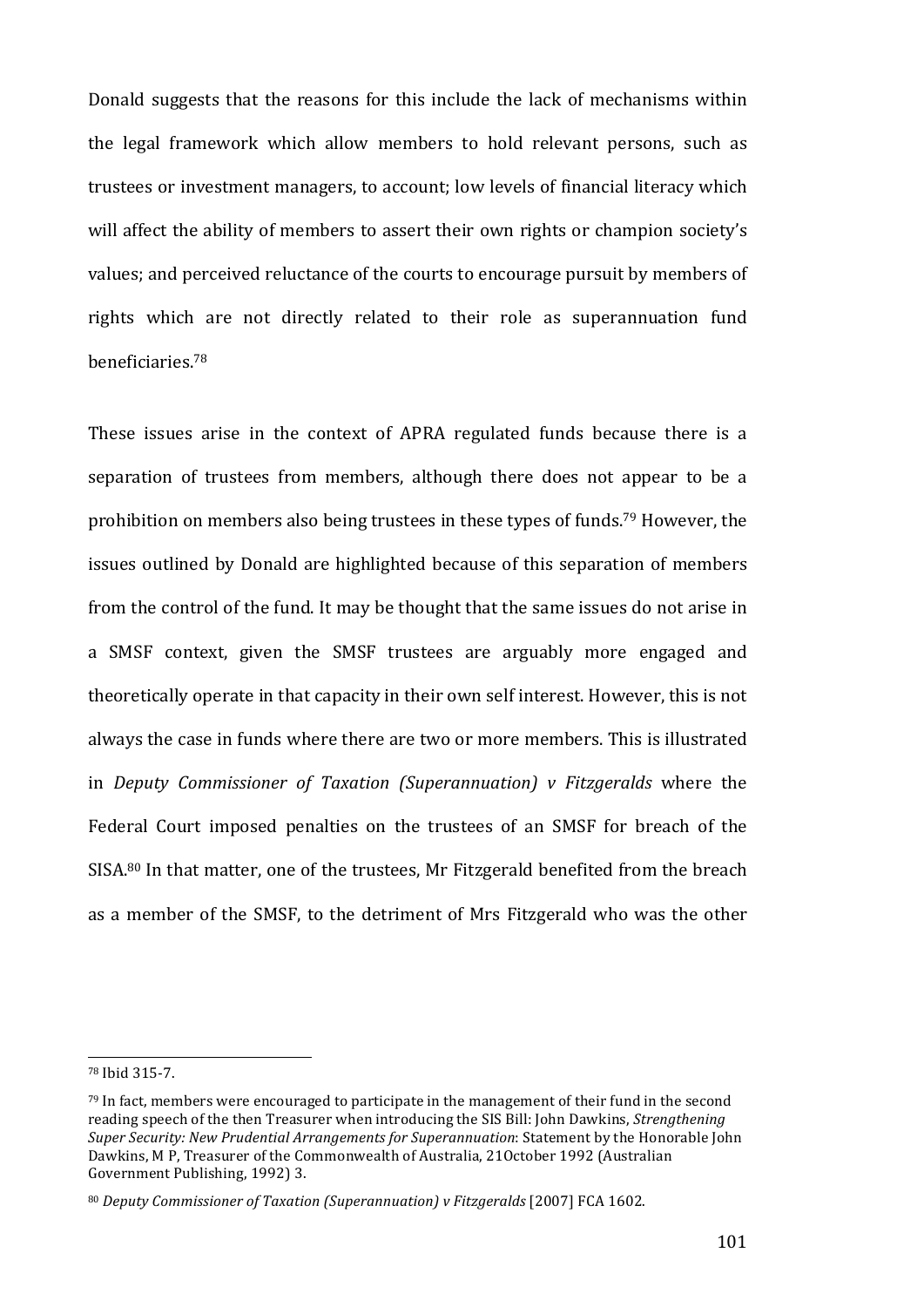member. However, the Court imposed a penalty on both trustees because it felt it was unacceptable for a trustee to be a passive participant in the breaches.<sup>81</sup>

Therefore, even in the context of SMSFs and the Commissioner's regulation of them, the issues outlined by Donald provide some insight into the potential issues which may need to be addressed in attempting to shift the focus of the regulators from solely rule enforcement, which remains an important task to ensure confidence in the system, to championing the underlying values of the superannuation system, which may engender higher levels of voluntary compliance.

Adjusting the focus of the financial regulator to sponsor the relevant citizenship values is consistent with the changes to the public service recommended by recently endorsed report *Ahead of the Game: Blueprint for Reform of Australian Government Administration* (the 'Moran Report'). <sup>82</sup> One of the key recommendations was to develop and implement new approaches to enable citizens to collaborate with government on policy and service design.  $83$  The challenge is to develop ways in which this aspiration can become a reality.<sup>84</sup> The first step is to gain a better understanding of the 'regulatory space' within which regulation occurs and the relationships between the actors occupying this space. This is the topic of the next section.

<sup>&</sup>lt;sup>81</sup> Ibid, [45].

<sup>82</sup> Department of Prime Minister and Cabinet, Commonwealth Government, *Ahead of the Game: Blueprint for Reform of Australian Government Administration* (2010). Further, and consistent with this theme is the vision in the *ATO's Strategic Statement 2010-15* is that "Australians value their tax and superannuation systems as community assets, where willing participation is recognised as good citizenship."

<sup>83</sup> Department of Prime Minister and Cabinet, above n 82, 39.

 $84$  For detailed discussion on the issue of citizen engagement flowing from the recommendations of the Moran Review, see Brenton Holmes, Department of Parliamentary Services, Parliament of Australia, 'Citizen's engagement in policymaking and the design of public services' (Research Paper No. 1 2011-12, Parliamentary Library, July 2011).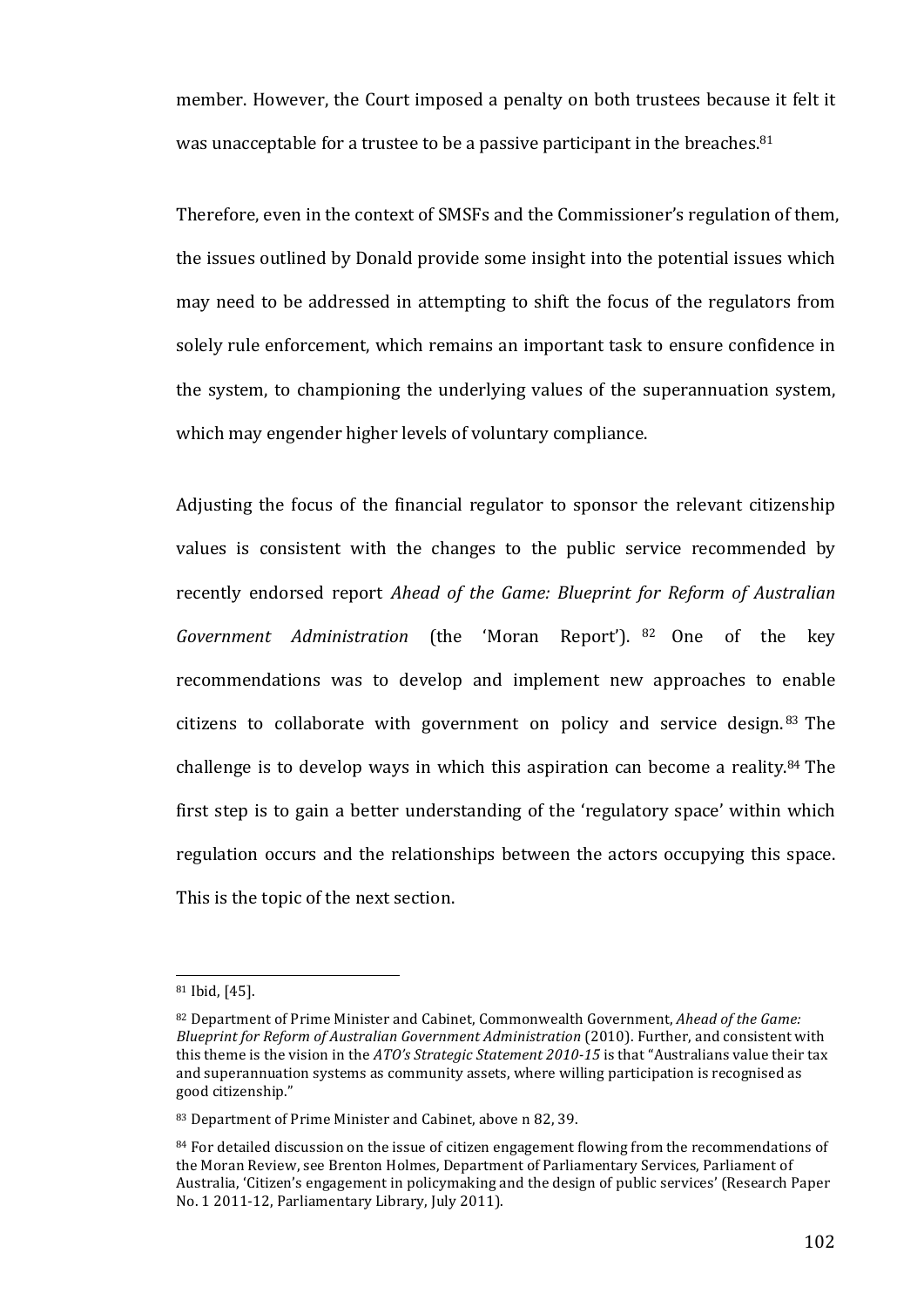# **4.5** The regulatory space – a shift in focus to values as regulatory *goals*

The concept of 'regulatory space' was developed by Hancher and Moran in the context of economic regulation.<sup>85</sup> It is an analytical construct or image that can be used to conceptualise what constitutes regulation in a particular context. Once the interactions within and influences on the regulatory space are better understood then changes to it, for example taking a different approach to the interdependent relationships within it, may shift the entire regulatory system towards better efficiency and effectiveness.

A number of observations can be made about the construct which reflect what is arguably a more realistic reflection of the interdependence of the parties involved in the regulatory process. The first is that because the construct is a space, it is available for occupation.<sup>86</sup> In the context of the *SISA 1993*, that space is somewhat crowded and is occupied by numerous actors representing both private and public interests – these are the regulators (Commissioner, APRA and ASIC, as well as the Commonwealth Director of Public Prosecutions); the superannuation fund trustees; their advisors including but not necessarily limited to accountants, lawyers, financial advisors; the auditors and actuaries; the various representative bodies<sup>87</sup> and the courts and tribunals. The important role that auditors and

<sup>85</sup> Leigh Hancher and Michael Moran, 'Organizing Regulatory Space' in Leigh Hancher and Michael Moran (eds) Capitalism, Culture and Economic Regulation (Claredon Press, 1989).

<sup>86</sup> Ibid 277.

<sup>87</sup> For example, the Small Independent Superannuation Funds Association; SMSF Professional Association of Australia Limited; Law Council of Australia; CPA Australia and the Taxation Institute of Australia.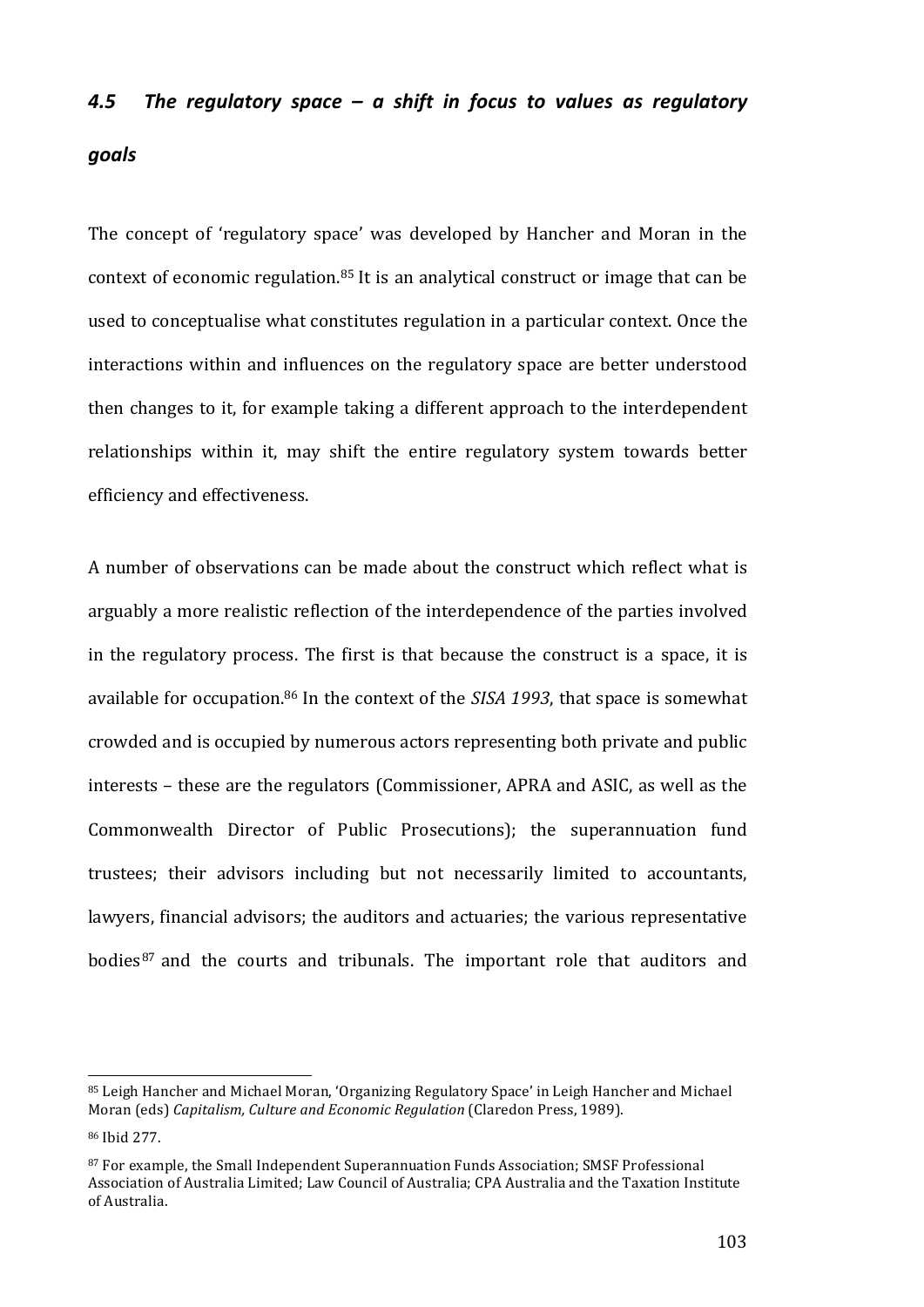advisors play, particularly in the SMSF sector, $88$  has been noted and as part of the latest Government review of the superannuation system, substantial changes have been recommended to ensure that these advisors are appropriately regulated.<sup>89</sup> Whether there is effective supervision of the superannuation industry, or if improvements could be achieved through changes in regulatory approach or focus, therefore necessarily requires reference to the regulator's activities not only in relation to the superannuation trustees themselves but also the third party advisors those trustees engage.

There are numerous actors within the regulatory space between whom the space is unevenly divided, and the proportion of space occupied by the actors can shift over time. This is not to suggest that the regulators can be made subordinate to the private interests or held 'captive' to those interests,<sup>90</sup> but rather what is conveyed here is the concept that the activity of regulation is defined by the interdependent relationships between those who occupy it.<sup>91</sup> It is argued that although the reality of economic regulation involves the enforcement of rules, that occurs in a broader framework which involves consideration of the activities undertaken by all the actors within the space  $-$  that is, enforcement of the rules may not be required because the firm the subject of the rules is already applying the law in its routine

<sup>88</sup> It has been noted that given the ATO's limited resources and the large number of SMSFs it would need to rely heavily on auditors to report identified contraventions of the *SISA 1993* by SMSF trustees: Australian National Audit Office, Commonwealth Government, *The Australian Taxation Office's Approach to Managing Self Managed Superannuation Fund Compliance Risks* (Performance Audit Report No. 13, 1 November 2007), [2.56]. Further it was noted that accountants play a significant gatekeeper role in advising potential members into the SMSF product: Super System Review, above n 41, 233-34.

<sup>89</sup> Super System Review, above n 41, 230-40.

 $90$  A concept often referred to as 'regulatory capture' where the regulator becomes aligned with the interests of the firm or industry being regulated at the expense of the public interest. For further discussion on 'regulatory capture' see e.g. Peter Grabosky and John Braithwaite, *Of Manners Gentle: Enforcement Strategies of Australian Business Regulatory Agencies* (Oxford University Press, 1986) 198-99; T Makkai and J Braithwaite, 'In and Out of the Revolving Door: Making Sense of Regulatory Capture,' in Robert Baldwin, Colin Scott and Christopher Hood (eds), above n 51, 173.

<sup>91</sup> Hancher and Moran, above n 85, 275.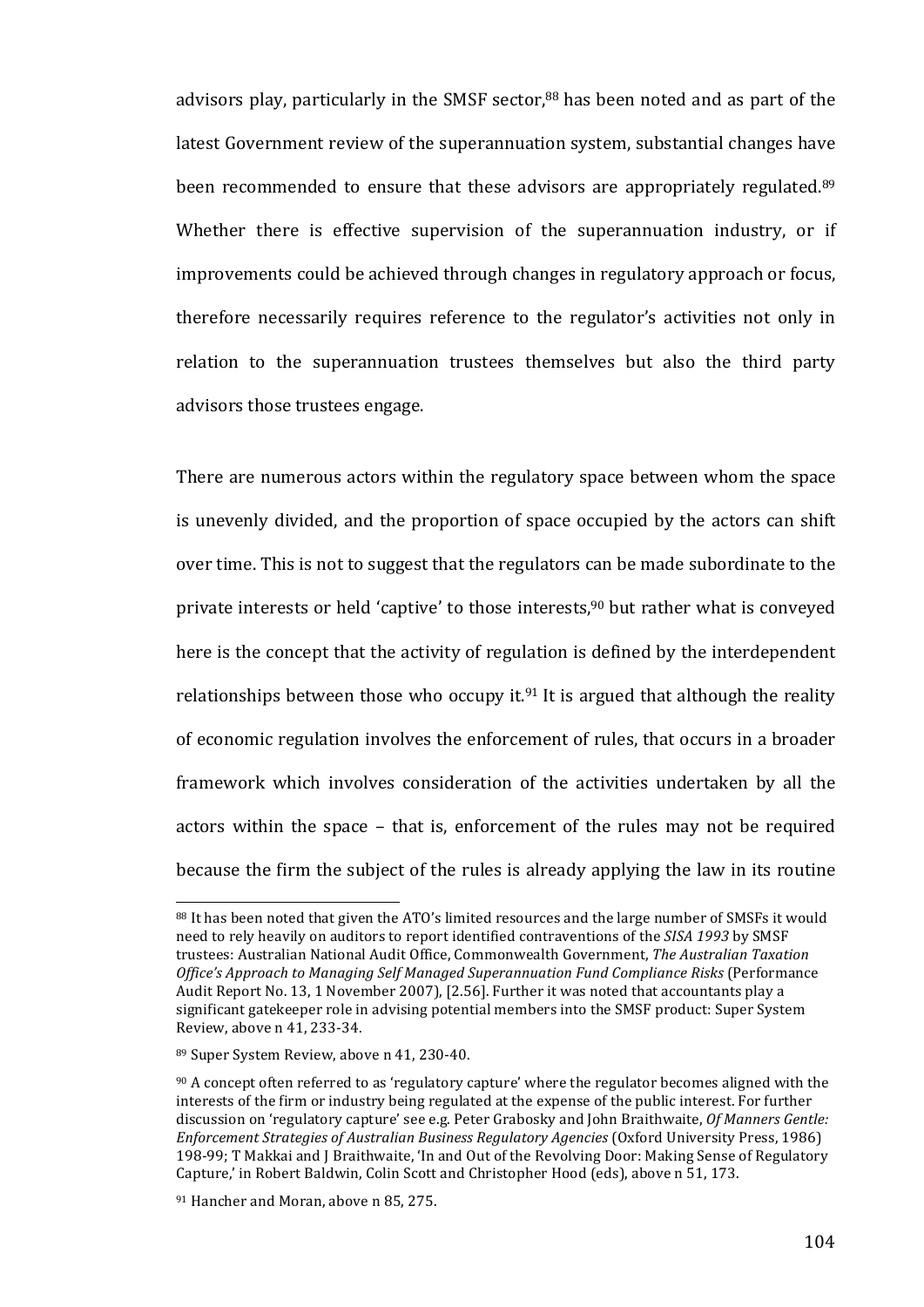application of its standard operating procedures, or that the superannuation fund member is able to bring the fund trustee to account through the Superannuation Complaints Tribunal without any interference or reference to a public regulator.<sup>92</sup> That activity in itself comprises the broader regulatory framework, or the 'regulatory space' within which the regulator is operating. The amount of space taken up by any particular actor, whether it be regulator, superannuation fund trustee, or advisor will shift depending on a number of factors. One such factor is time. For example, the regulators and the state will occupy more of the regulatory space where there is a crisis (for example, the collapse of a large superannuation fund) in an attempt to address the perceived deficiencies in the market by adding further rules. A further factor is the place at which the regulation occurs. It cannot be overlooked that the laws applying to superannuation funds include the laws of the States and Territories, for example the various Trustees Acts. Finally, a factor which will influence the amount of space a particular actor will occupy depends on the sector of the superannuation industry under consideration as the issues affecting the occupants of the regulatory space, and the identity of the actors will change depending on whether the relevant fund is an SMSF or a larger APRA fund.

Prosser refers to this vision of regulation as 'regulation as an enterprise' where regulation is undertaken in collaboration between regulatory agencies and overlaps with other actors within the regulatory space.<sup>93</sup> In this conception of regulation, a key characteristic is that the activity of regulation is delegated from the State, so that there is no such thing as 'self-regulation' by actors other than the

<u> 1989 - Johann Stein, marwolaethau a bh</u>

 $92$  For a relevant discussion on the role of financial literacy in regulating the financial markets see Gail Pearson, 'Reconceiving Regulation: Financial Literacy' (2008) 8 *Macquarie Law Journal* 45.

<sup>93</sup> Tony Prosser, 'Models of Economic and Social Regulation' in Dawn Oliver, Tony Prosser and Richard Rawlings (eds) The Regulatory State: Constitutional Implications (Oxford University Press, 2010) 38.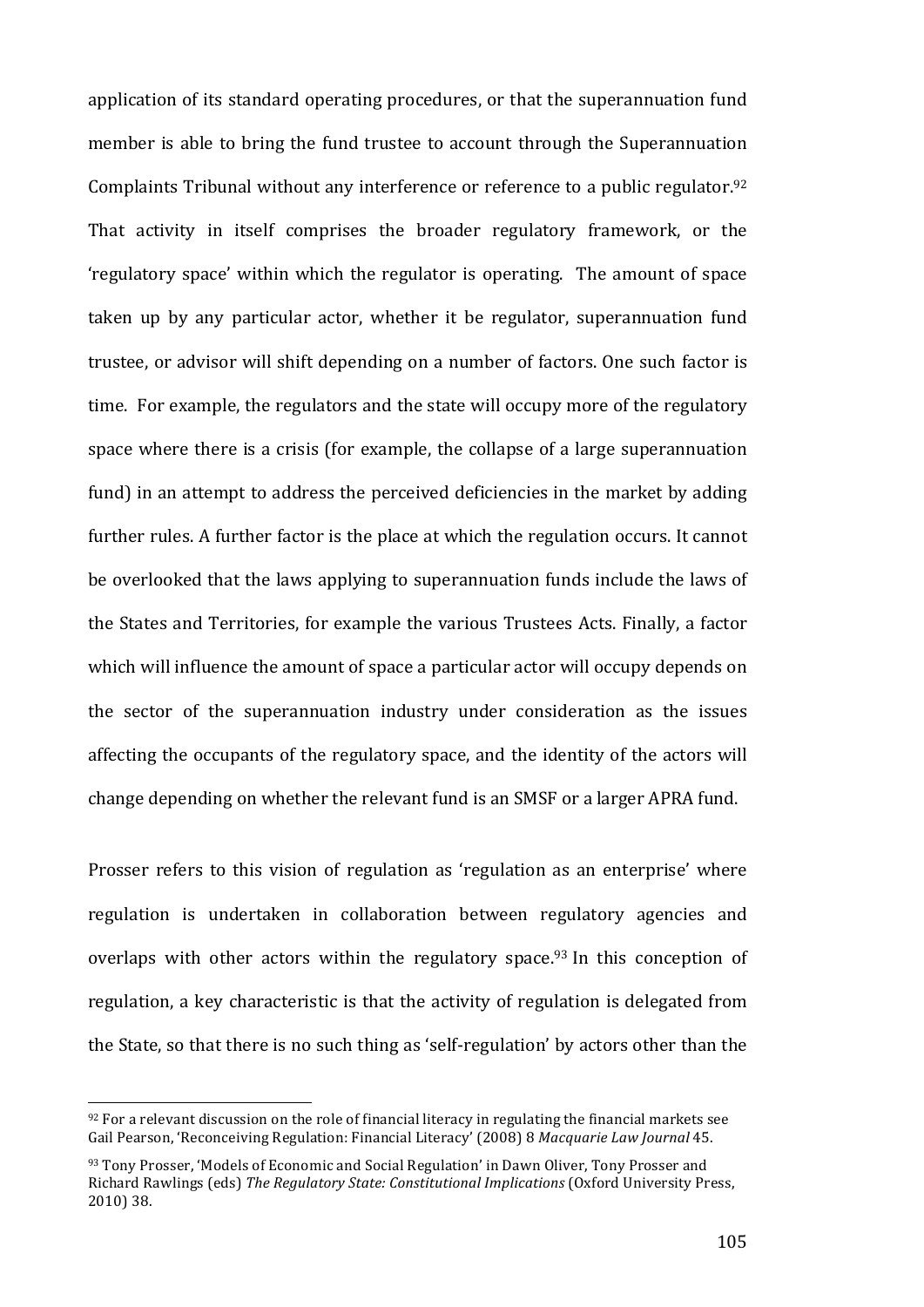public regulator. In the context of the *SISA 1993* scheme, the work undertaken by auditors and advisors is seen to be a further delegation of the regulatory function to leverage better efficiencies and to provide scope for learning from the 'private' actors. 94

Another feature of the 'regulatory space' construct is that it can encompass a particular sector of the community, such as the superannuation industry, or it can be defined by reference to the issues which are to be the subject of the regulation within that sector.<sup>95</sup> For example, it can be used to consider issues such as illegal early release of superannuation entitlements as the subject of the regulation, rather than focusing on the relevant actors who may participate in that activity. This use of the construct is useful in analyzing the regulatory approach for issues which cross over areas of responsibility  $-$  such as the issue of making a superannuation fund non-complying which has the attendant negative taxation consequences attached to it.

It is apparent from the discussion above in relation to the criticisms of market failure and 'regulatory space' that the activity of regulation is more complex than the responsive regulation framework would suggest. There is emerging literature suggesting that regulation is in fact becoming 'de-centered' from the State and dispersed amongst the different actors within the regulatory space.<sup>96</sup> This is not to say that the responsive regulation framework should be done away with altogether, but rather this line of reasoning suggests that it must be recognised that the context within which that enforcement strategy is implemented which

<sup>&</sup>lt;sup>94</sup> Ibid.

<sup>95</sup> Hancher and Moran, above n 85, 277.

<sup>&</sup>lt;sup>96</sup> For a detailed discussion of a 'de-centered' conception of regulation see Julia Black, 'Critical Reflections on Regulation' (2002) 27 *Australian Journal of Legal Philosophy* 1.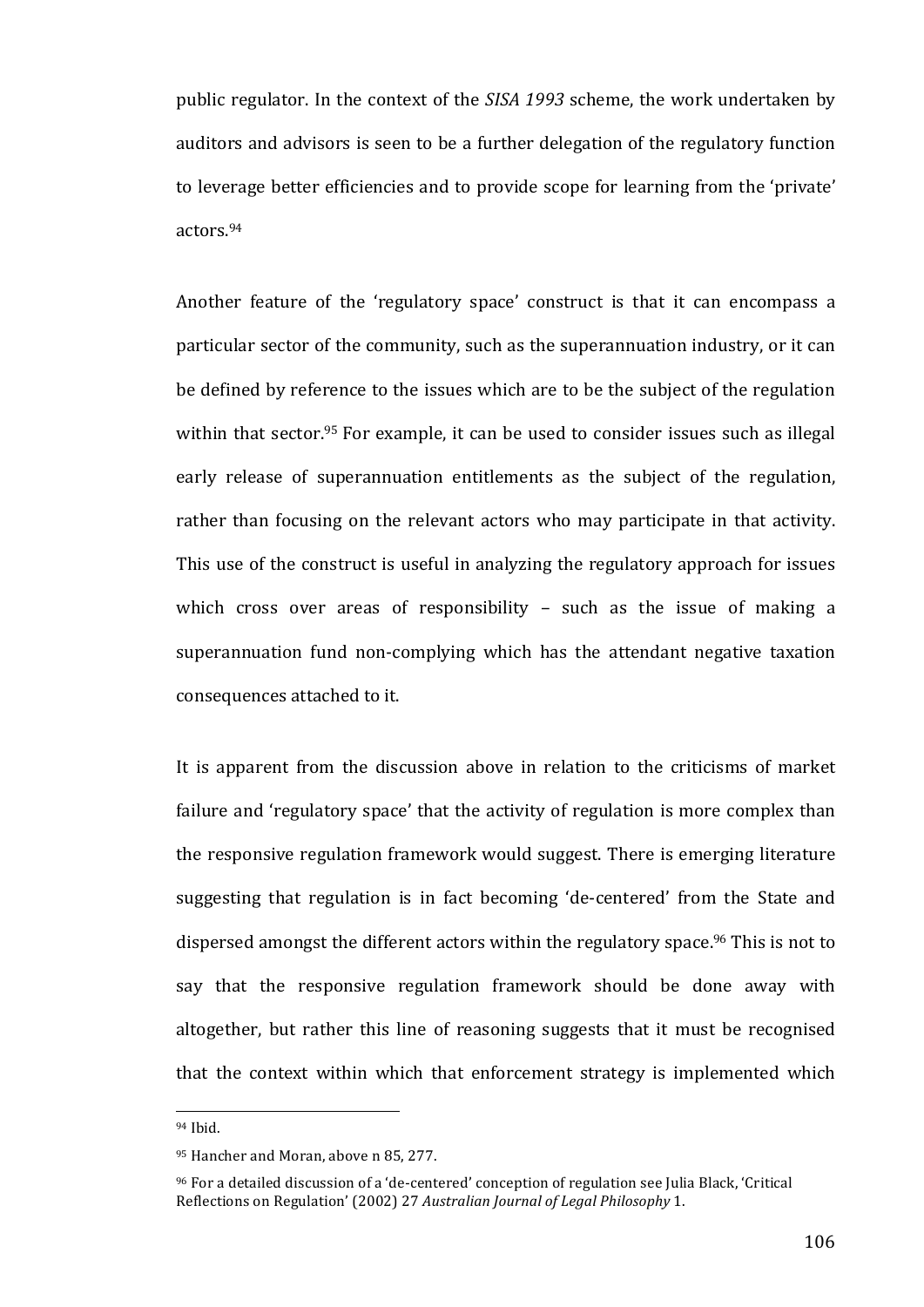then influences how it is to be applied. $97$  This suggests that what is needed is a clear statement of the goals of the regulatory system as a whole, in this case the superannuation system as opposed to the piecemeal approach in the current legislative scheme which has a clear purpose outlined for APRA but not the Commissioner<sup>98</sup>. How those goals are to be identified and ordered is the subject of the next section.

#### **4.5.1 Which values underpin Australia's retirement incomes system?**

Prosser, referring to social theory as a basis on which the rationale for regulation could be based, suggests that a regulator that adopts a technique that appreciates and supports values may be more effective than one that operates on the basis of individualized incentives.<sup>99</sup> This leads to the further observation that such an approach, which necessarily must take into consideration a range of values, necessitates a change in tools used to influence the behaviour of those subject to the regulation  $-$  a more sophisticated approach which accepts that the behaviour of those within the 'regulatory space' is affected by more than just economics but also culture and ethos. The constraints, within which the regulator must operate, including the legal framework, are not necessarily restraints on this change in approach. The decision-making model that the regulator applies can be crafted to

 $97$  Chiu has placed the different concepts of contemporary regulation theory on a spectrum ranging from a framework where there is no formal regulation, allowing market forces to determine the outcomes of transactions to a strict liability framework where the sole purpose is to impose regulatory rules by the use of (sometimes severe) sanctions: Iris H-Y Chiu, Enhancing responsibility in financial regulation – critically examining the future of public-private governance: Part I (2010) March *Law and Financial Markets Review* 170, 181.

 $98$  See discussion in Chapter 3 in relation to the role of the regulators in the superannuation system at [3.1.2].

<sup>99</sup> Prosser, above n 60, 384-85.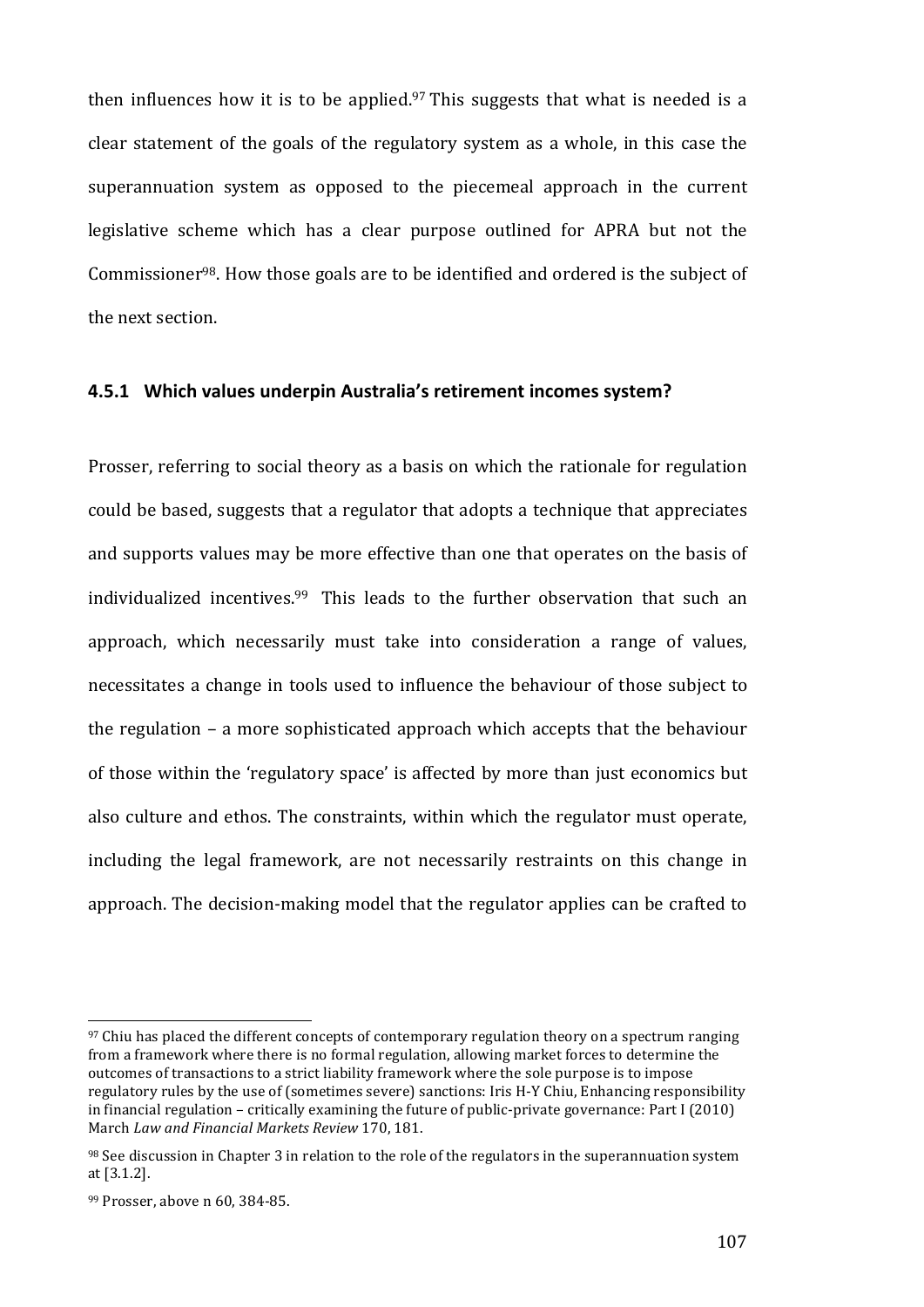respond to multiple values and be responsive to its environment (which is not necessarily solely focused on the actions of the regulated).<sup>100</sup>

The question remains, however, as to how to identify those values so that they are adopted by all actors within the regulatory space and are seen as relevant guiding principles which define the way in which interactions are to be undertaken. It is suggested that the objectives of the retirement income system, as outlined by the Henry Review,<sup>101</sup> can provide the basis for the regulatory goals or values to which the regulators can have regard when refocusing their administration. This is because these goals have already been the subject of public consultation and there appears to be support of these objectives from the relevant 'private' actors in the regulatory space.<sup>102</sup> The five goals identified by the Henry Review retirement income report were that Australia's retirement incomes system should be: *broad and adequate; acceptable* to individuals and equitable and not inappropriately bias other saving decisions; *robust* so that it can deal with various risks; *simple and approachable* to allow individuals to make decisions in their own best interests; and *sustainable* so that it is financially sound into the future and detracts as little as possible from economic growth.<sup>103</sup>

That is not to say that the policy objectives of the superannuation system are not relevant. However, the focus of the exercise here is to assist the Commissioner to establish clear guidelines in how he will interact with others in the regulatory

<sup>100</sup> Ibid 386.

<sup>&</sup>lt;sup>101</sup> Australia's Future Tax System Review Panel, Commonwealth Government, *The retirement* income system: report on strategic issues (2009), 7.

 $102$  Ibid. The consultation paper drew submissions ranging from the large superannuation fund trustees, financial system advisors, associations representing the various areas of the superannuation industry including SMSFs, commentators and self funded retirees. Access published submissions at http://taxreview.treasury.gov.au/content/submission.aspx?round=3.

<sup>&</sup>lt;sup>103</sup> Australia's Future Tax System Review, Commonwealth Government, Australia's future tax system retirement income consultation paper (2008), 6.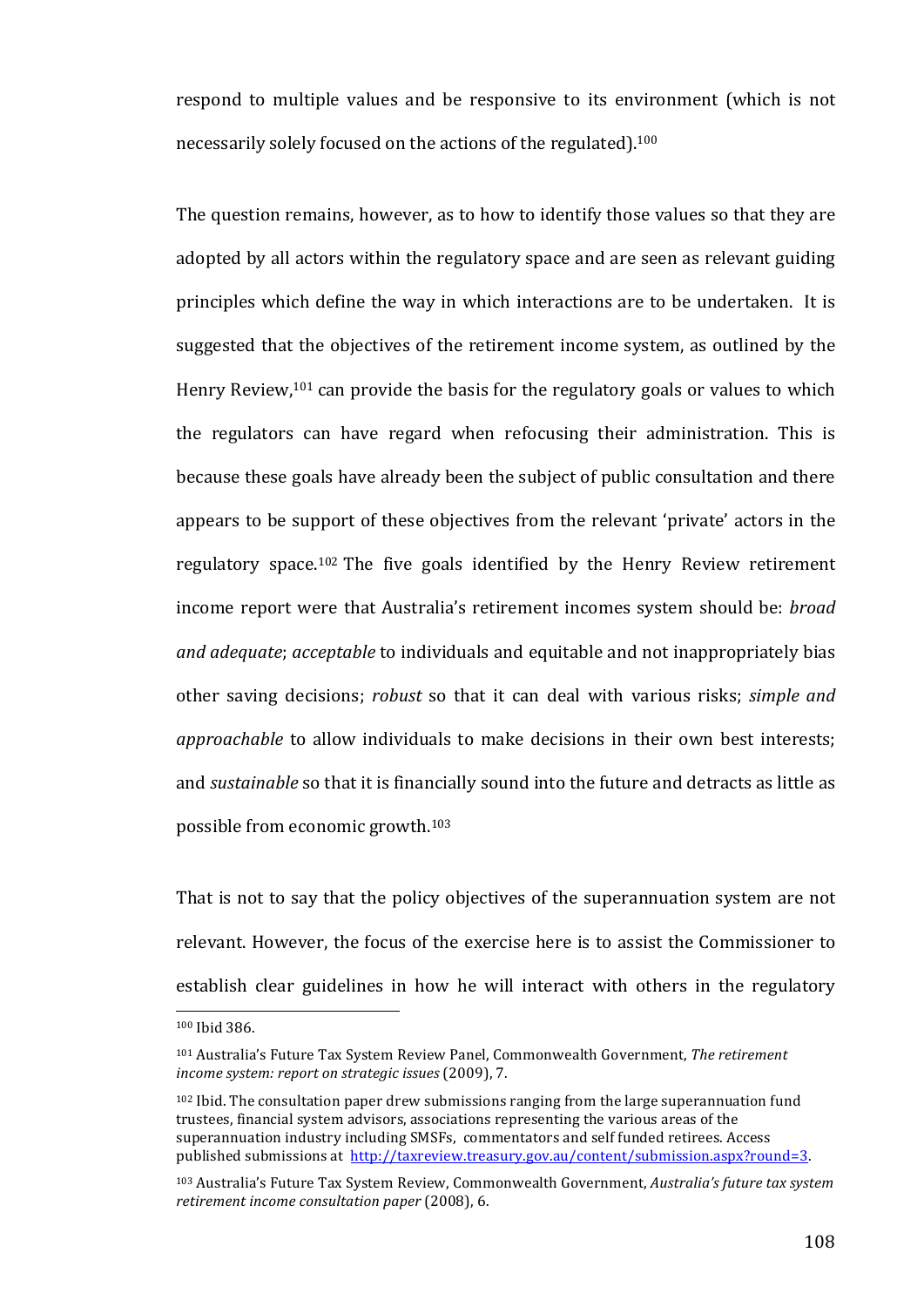space by identifying a set of values common to all actors within that space. The legislation and the accompanying policy are one set of values which must be taken into account. It is relevant to note in this context that it was recognised by the recent Financial System Inquiry that there is a lack of an agreed *policy* framework for the superannuation system, which affects the efficiency of the system as a whole and that such a situation needs to be rectified in order to ensure efficiency in the superannuation system. $104$  The Financial System Inquiry suggested that the primary objective of the superannuation system should be 'to provide income in retirement to substitute or supplement the Age Pension.'105

Further empirical work would be needed to determine whether the objectives identified by the Henry Review and the Financial System Inquiry are in fact reflective of the values that citizens feel should be championed through the superannuation system. These objectives have been chosen as the starting point for this debate because they represent the goals of the *retirement* income system as a whole, encompassing not only the specific supervisory framework contained in the *SISA* 1993 but also the income tax incentives contained in the *ITAA* 1997 and the age pension provisions. Such an approach is reflective of the reality of the regulatory space within which the Commissioner must discharge his duties as the regulator of SMSFs as well as the Commissioner of Taxation. It presents a common language with which the regulators may interact with the individuals who are intended to be influenced by the regulatory scheme.

<sup>&</sup>lt;sup>104</sup> Financial System Inquiry, Commonwealth Government, *Financial System Inquiry: Final Report* (Nov 2014), 95-100.

<sup>105</sup> Ibid 95.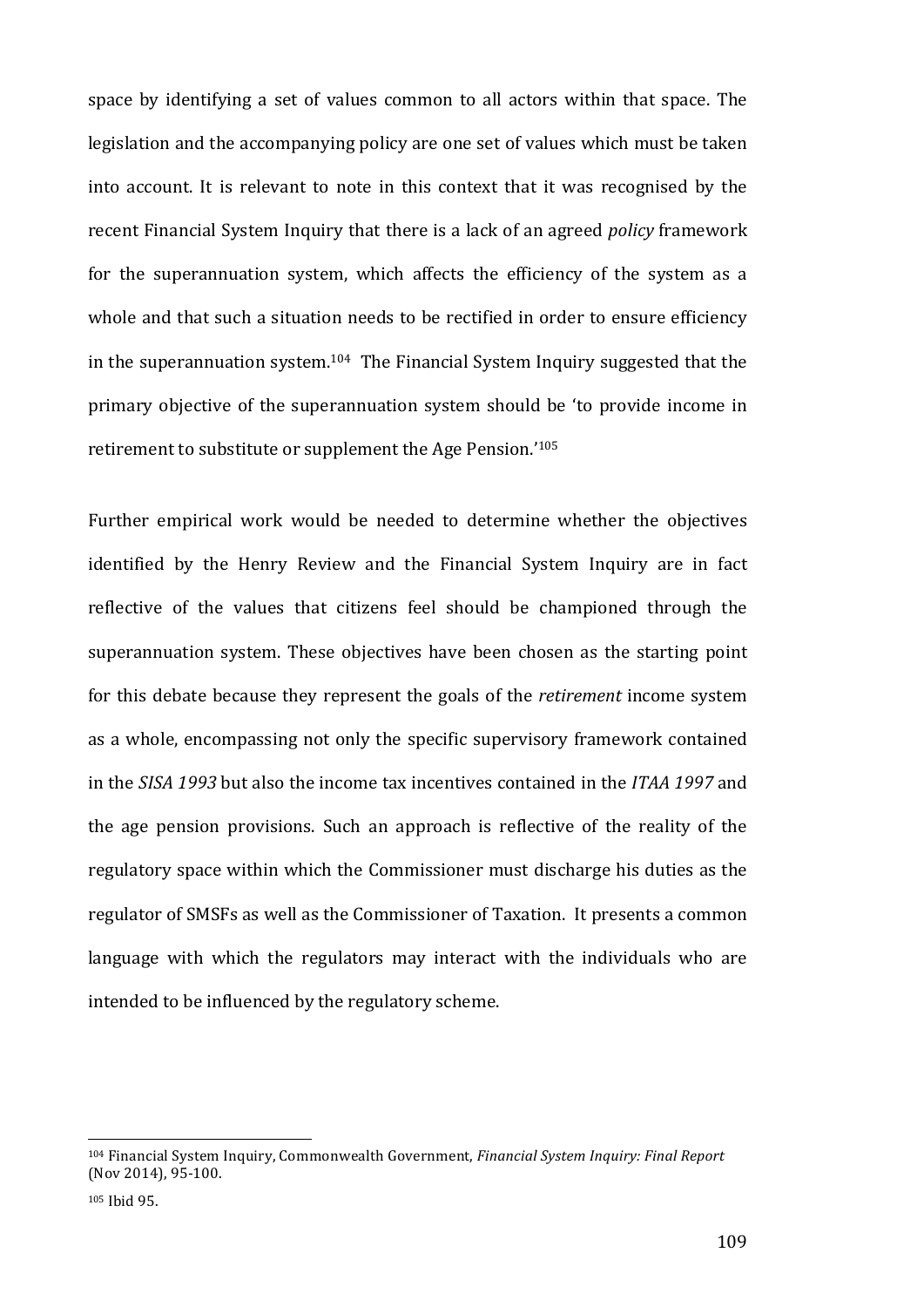To expand on this, the effect of the illegal early release of retirement savings has a broader community effect in that those involved in such schemes, whether or not they are eventually identified and sanctioned, will then become reliant on the age pension adding further pressure on government funding. Despite the implementation of better vetting procedures for newly registered SMSFs and the improved information sharing arrangements between the ATO and APRA, there continues to be individual involvement in such schemes.<sup>106</sup> This could be an indication of the lack of awareness by the broader community of the effect such practices have on the broader regulatory space. As consumers, the individuals may be attracted to such schemes as a further source of income, but as citizens there may be greater concern for the promulgation of such schemes and the effect they have on the broader retirement income system affecting the values of sustainability and equity within the retirement income system. Designing specific educational materials which focus on the connections between the age pension, and the issues in relation to its adequacy in supporting those in retirement, and the private retirement savings pillars of the retirement incomes systems may encourage individuals, as citizens, to take more responsibility for their actions in this area. 107

Further, such an approach provides the Commissioner, who has often overlapping obligations as regulator of SMSFs and as the Taxation Commissioner, with a mechanism to employ in resolving these complex issues in a principled way – that is, by reference to values which are in common with others in the regulatory space.

<sup>&</sup>lt;sup>106</sup> Neil Olesen, 'Regulatory issues emerging from self-managed super fund cases' (Speech delivered at Self-Managed Super Fund Professionals' Association of Australia Annual Conference, Adelaide, 11 March 2009).

 $107$  The Super System Review recommended compulsory trustee education as one of the sanctions which could be applied in circumstances where there was a minor contravention of the *SISA* 1993 provisions: Super System Review, above n 41, 228.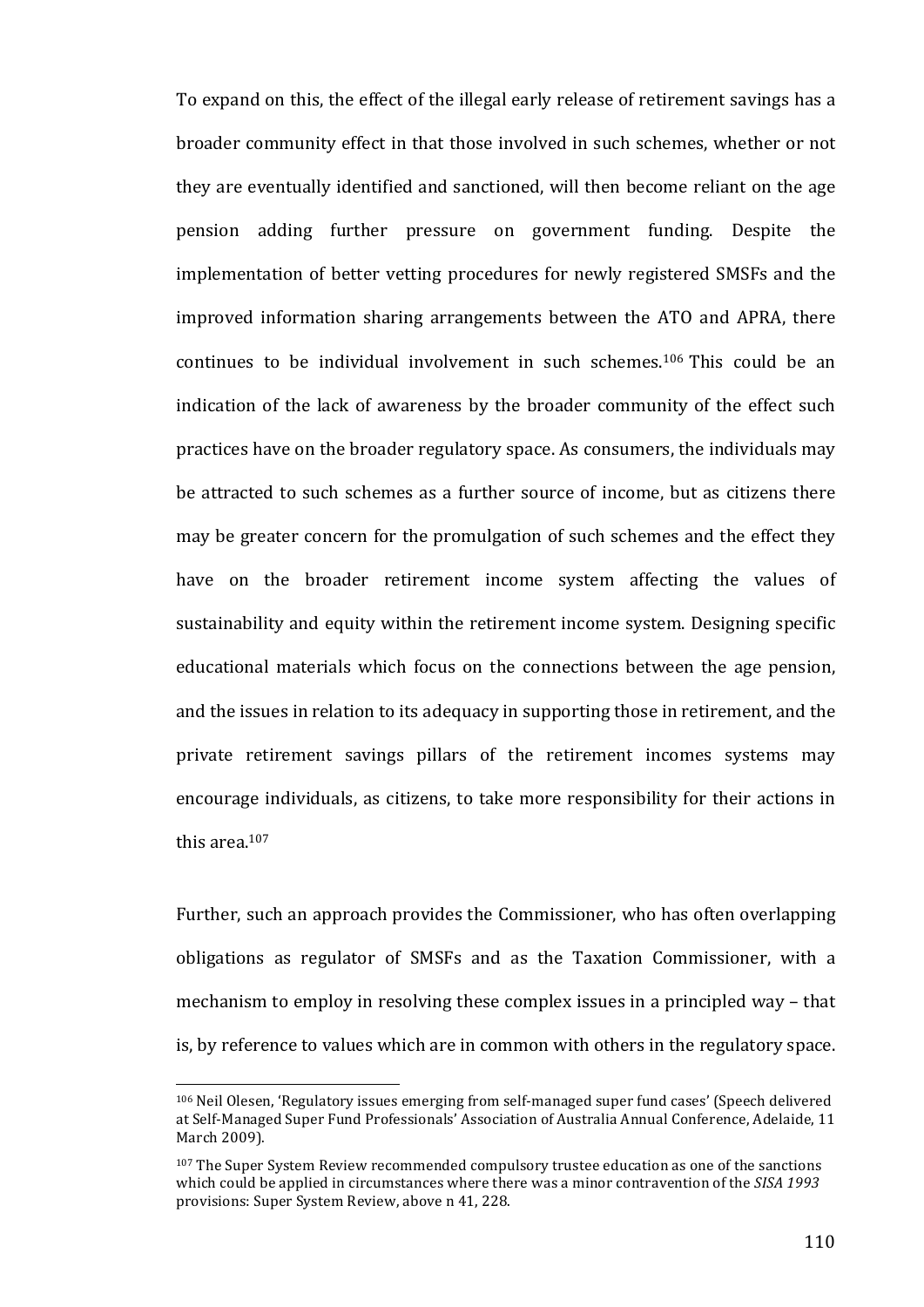This is particularly relevant in circumstances where the Commissioner has discretion as to how he will apply a particular provision. In the *SISA 1993* context, the Commissioner has discretion in certain circumstances to continue to treat an SMSF as a complying superannuation fund despite a contravention of the legislation.<sup>108</sup> This discretion is to be exercised by reference to specifically listed criteria, one of which is broadly stated as 'all other relevant circumstances'.<sup>109</sup> The Commissioner interprets this criterion to encompass other relevant actions of the trustee in relation to the contravention, such as whether there have been steps taken to rectify the contravention and the trustee's previous compliance history.<sup>110</sup>

Taking a view of regulation where part of the Commissioner's role is to promote the citizenship values underpinning the superannuation system, the question is whether another relevant circumstance that should be taken into account is whether making the SMSF non-complying would promote, or indeed undermine, those values. Taking an even more pervasive view of the importance of promoting such values, a further question is whether, even if there is no specific discretion within the relevant provisions to take those values into account, the Commissioner's general powers of administration could support such considerations in applying those provisions.

## *4.6 Conclusion*

Much of the current practice in regulatory enforcement, at least in the financial services sector, is exemplified in a command and control approach. This stems

<sup>&</sup>lt;sup>108</sup> *SISA* 1993 s 42A(5).

<sup>109</sup> *SISA 1993* s 42A(5)(iii).

<sup>110</sup> Australian Taxation Office, Commonwealth Government, *Self managed superannuation funds notice of non-compliance,* PS LA 2006/19, 30 November 2006, [36]-[37].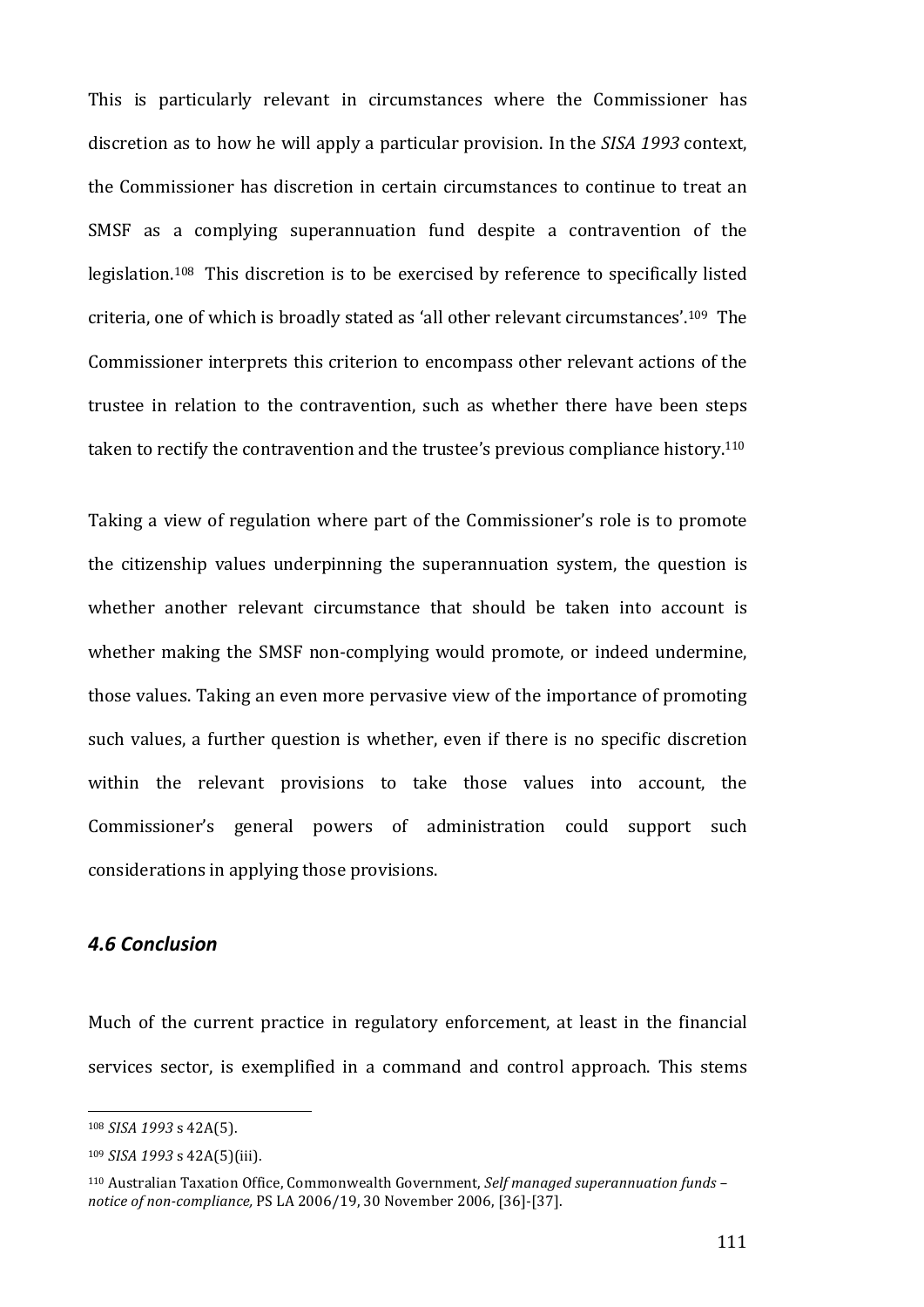from the rationale for regulation in this area being based on a market-failure theory. That is, regulation or intervention by the State is inferior to outcomes achieved when the markets are left to their own devices, and should only be resorted to where there are identified market failures. An alternative rationale for regulation recognizes that the reality is more complex and is constituted by more than just the market, indeed it suggests that it is only by virtue of State regulation that the markets exist in the first place. The context within which regulation occurs is conceived as a regulatory space where each of the actors is interdependent on the others. In such a construct, it is possible to refocus the goals of regulation from correction of market failures to promotion of socially endorsed citizenship values. Regulators potentially have the power within their statutory frameworks to adopt such a change in focus.

However, before such a major paradigm shift in the approach to regulation can be implemented, or seriously considered, an analysis is required as to whether such a change falls within the legal powers of the Commissioner (and the other regulators within the superannuation system).<sup>111</sup> Yeung cautions against the pursuit of regulatory goals at the cost of constitutional values such as the rule of law, certainty and stability, accountability and transparency, procedural fairness and proportionality, consistency and rationality.<sup>112</sup> It is clear that the Commissioner is bound to follow the law he is charged with administering and act fairly between taxpayers. However, he has limited resources and thus must make decisions as to the best allocation of those resources to leverage the best outcome from the

 $111$  It is noted here that such a change in approach to focusing on promoting citizenship values which underpin the superannuation system requires the commitment of all three regulators (APRA, ASIC and the ATO) within the superannuation area, otherwise such change may appear to introduce more disparity in administration between the regulators rather than improving levels of voluntary compliance. 

<sup>&</sup>lt;sup>112</sup> Karen Yeung, *Securing Compliance: A Principled Approach* (Hart Publishing, 2004) 49-51.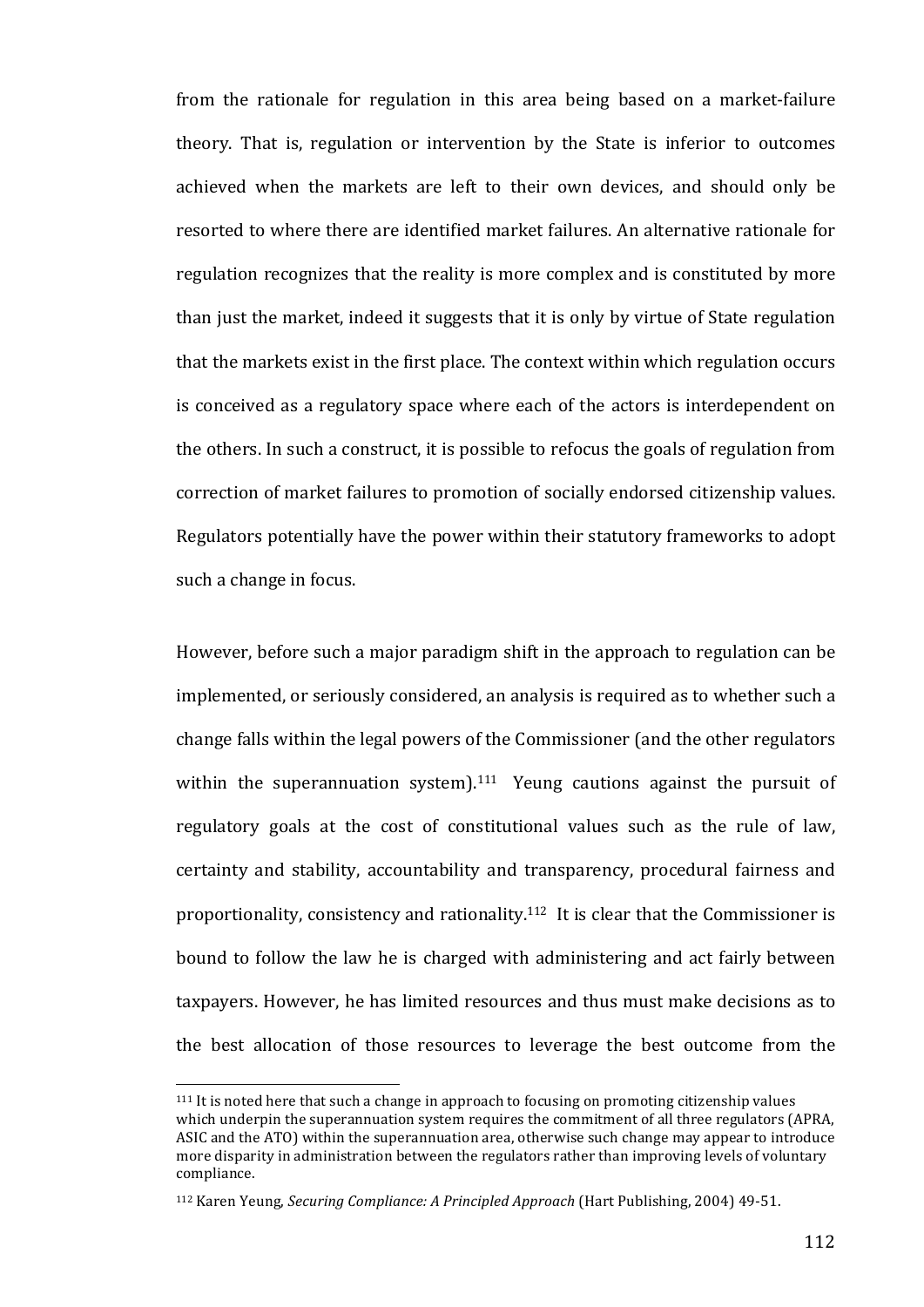community's perspective. The scope of this power, commonly referred to as the general administrative power, is discussed in detail in the next chapter.

There are also the competing public law values that must be considered in relation to the Commissioner's administrative approach, including rule of law and accessibility to merits or judicial review of the decisions of the Commissioner.<sup>113</sup> Without these safeguards, those affected by decisions of the Commissioner would have less confidence in the system and would be less inclined to participate willingly. How these public law concepts confine the potential actions the Commissioner can take under the *SISA 1993* is also a focus of the next chapter.

<sup>&</sup>lt;sup>113</sup> See e.g. Justice Robert French, 'Administrative law in Australia: Themes and values' in Matthew Groves and H. P. Lee (eds) Australian Administrative Law: Fundamentals, Principles and Doctrines (Cambridge University Press, 2007).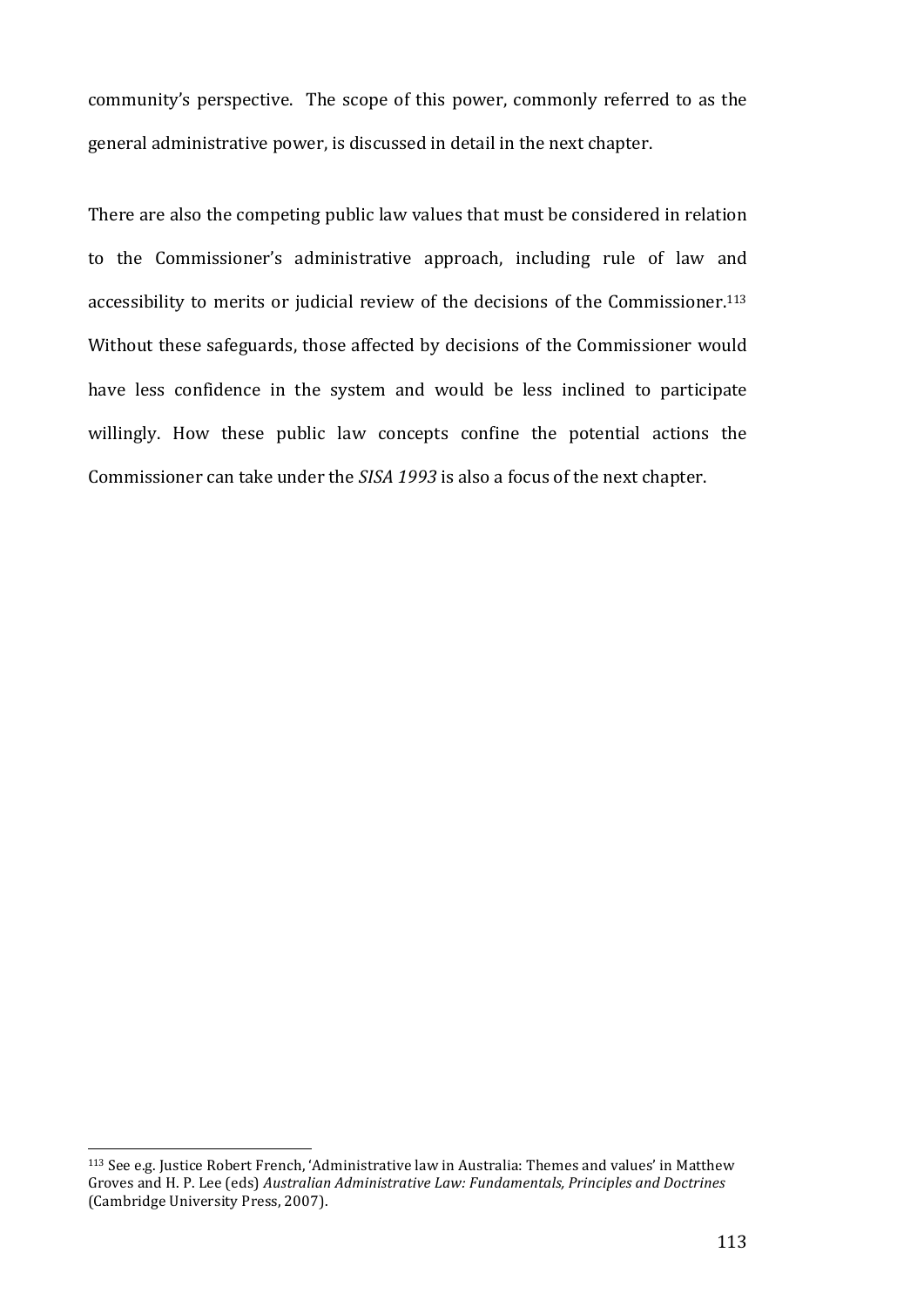## **Chapter 5: Administrative law context of SMSF regulation**

### *5.1 Introduction*

 

In the previous chapter the rationale for economic regulation was explored in the context of the Australian superannuation system. It was suggested that the Federal Government's agenda of moving the public service towards a 'citizen-centric' model<sup>1</sup> provided an opportunity to revisit the basis of the Commissioner's regulatory approach to SMSFs. Rather than do away with the responsive regulation model in relation to SMSFs, it was argued that the application of compliance action taken within the context of that model be driven by a focus on the promotion of values underpinning the retirement system as a whole. This approach is aimed at proactively addressing potential areas of breach rather than operating mostly on a reactionary basis to shape SMSF trustee behaviour.

The focus of this chapter is to describe and explain the administrative law context in which the Commissioner regulates SMSFs. Issues discussed in this chapter are: whether a pragmatic decision making model is consistent with the rule of law (Parts 5.2 and 5.3) and with general administrative law principles, which are explored by way of a detailed examination of justiciability (Part  $5.4$ ); the grounds of review available to affected parties (Part 5.5) and the availability of any remedies (Part 5.6).

<sup>&</sup>lt;sup>1</sup> Commonwealth of Australia, *Ahead of the Game: Blueprint for the Reform of Australian Government Administration* (2010), 39.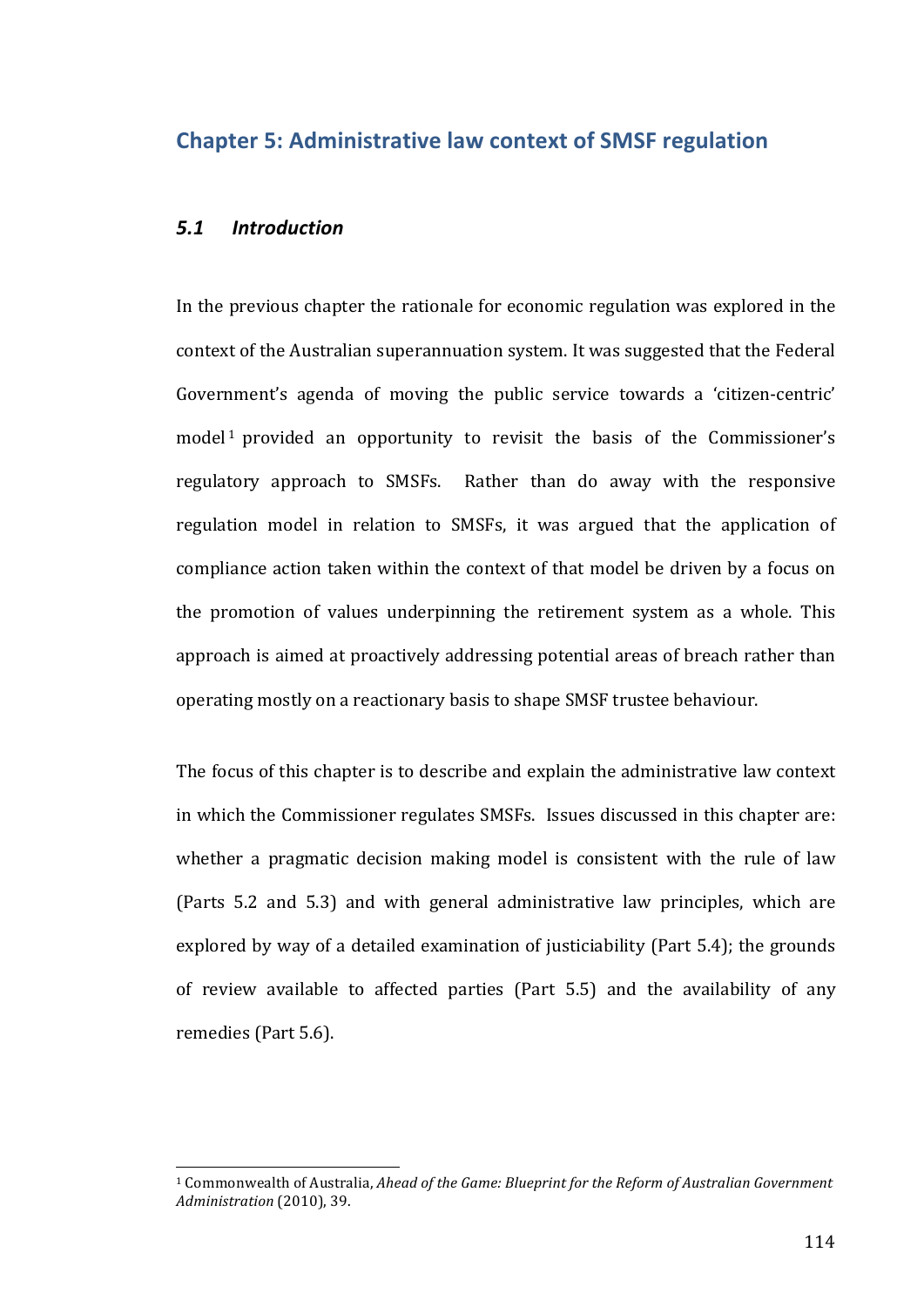## *5.2 Overview of administrative law issues*

#### Justice French observed that:

Administrative law defines the proper scope of governmental executive power. It is the ether in which private law moves in a regulated society.  $2^2$ 

Given the pervasiveness of administrative law and the way in which it affects all citizens within a society in relation to their private lives, Justice French argues that it is possible to simplify administrative law into a number of themes and values which can then be used to inform a wider understanding of the operation of the rule of law in contemporary society. In so doing, reference to such themes and values can then at the very least give rise to an instinctive awareness that a public law issue has arisen without the need to refer to specific legal precedents nor for the person to have a background in law. Those themes are lawfulness, good faith, rationality and fairness.<sup>3</sup>

It is this theoretical approach which informs the basis of the proposition in the previous chapter that in order to garner better voluntary compliance for SMSF's the Commissioner should adjust or adapt the current responsive regulation model to focus on a set of values which underpins the broader retirement system. In placing those values at the centre of the Commissioner's administration of the superannuation system it is argued that he will increase the levels of voluntary compliance by SMSF trustees. The legislative framework would be better understood on an instinctive level by the trustees under such an approach rather

<sup>&</sup>lt;sup>2</sup> Justice Robert French, 'Administrative law in Australia: Themes and Values' in Matthew Groves and H.P. Lee (eds), *Australian Administrative Law: Fundamentals, Principles and Doctrines* (Cambridge University Press, 2007), 16.

<sup>&</sup>lt;sup>3</sup> Ibid.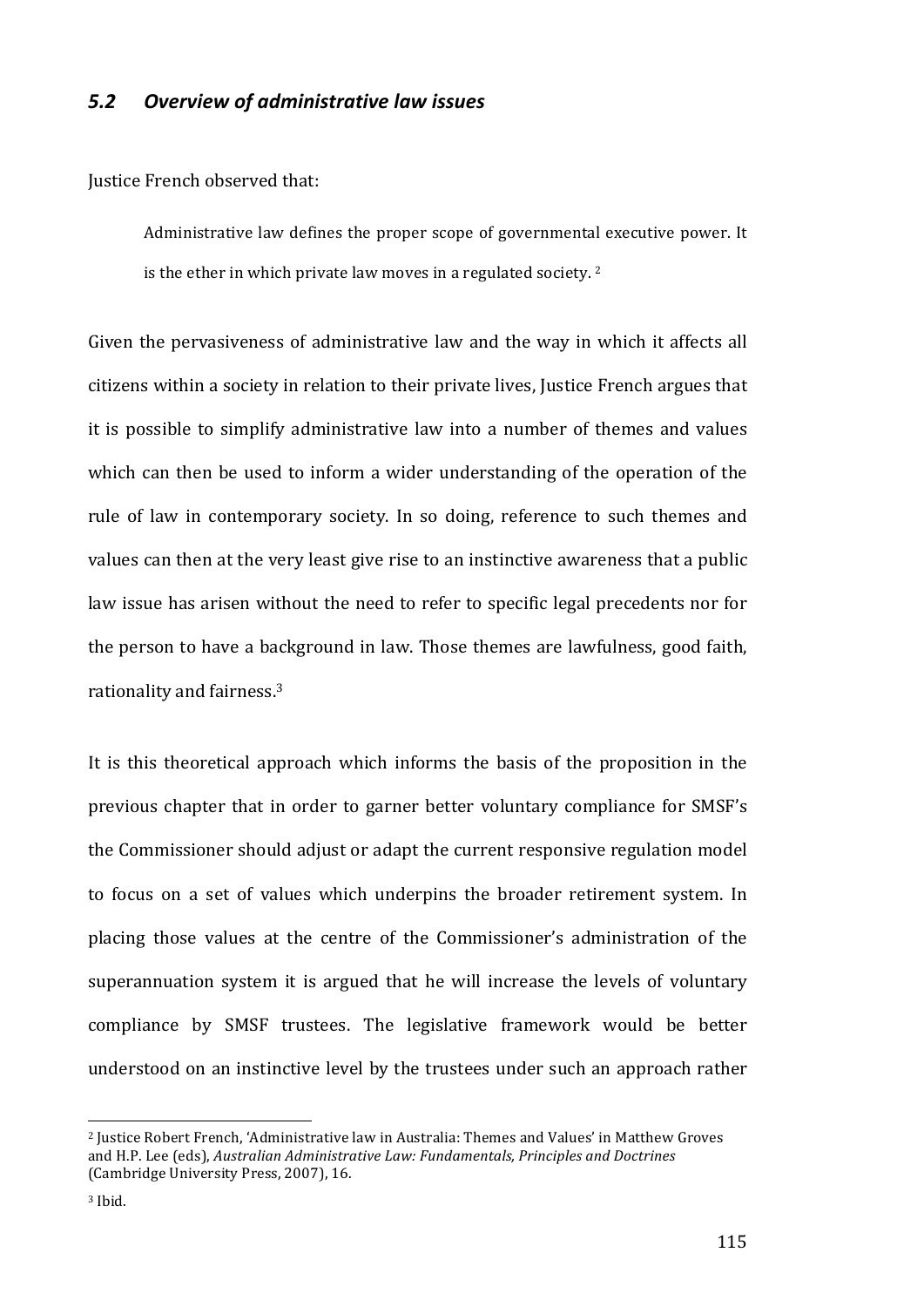than a strategy focused on explaining the complex set of legal precedents. In this way, each person within the superannuation regulatory sphere would be working from the same fundamental values or principles, so increasing voluntary compliance over all.

However, this raises the question of whether it is open to the Commissioner to administer the superannuation system by reference to a set of values that are not explicitly stated in the relevant legislation. Although those values could be gleaned from the policy underpinning the legislation, their adoption is influenced by the administrative law themes mentioned above. After all, identifying such values necessitates consideration of the practical outcomes of applying the law in particular situations and, in that context, ensuring that an interpretation of the law that the Commissioner adopts is consistent with the identified values which underpin the superannuation system.

Taking such an approach to the administration of the superannuation system is consistent with the Commissioner's approach to 'pragmatic' administration.<sup>4</sup> In particular it takes into account the practical implications of taking a particular view of the law to ensure that a sustainable and as much as possible 'future proof' view of the law is adopted.

In the context of interpreting tax law, Duff refers to this statutory interpretation approach as a 'consequential analysis' approach.<sup>5</sup> Under this method, which is said

<sup>&</sup>lt;sup>4</sup> Chris Jordan, Commissioner of Taxation, *Reinventing the ATO*, (Speech delivered at Taxation Institute National Convention, Hobart, 27 March 2014).

<sup>&</sup>lt;sup>5</sup> David G Duff, 'Interpreting the Income Tax Act - Part 2: Toward a Pragmatic Approach' (1999) 47 *Canadian Law Review* 471. In Australia, s 15AA of the *Acts Interpretation Act 1901* (Cth) mandates an approach which would promote the purpose or object of an Act over one that does not. For general discussion on statutory interpretation see Dennis Charles Pearce and Robert Stanley Geddes, *Statutory interpretation in Australia* (LexisNexis Butterworths, 8<sup>th</sup> ed, 2014); Francis Alan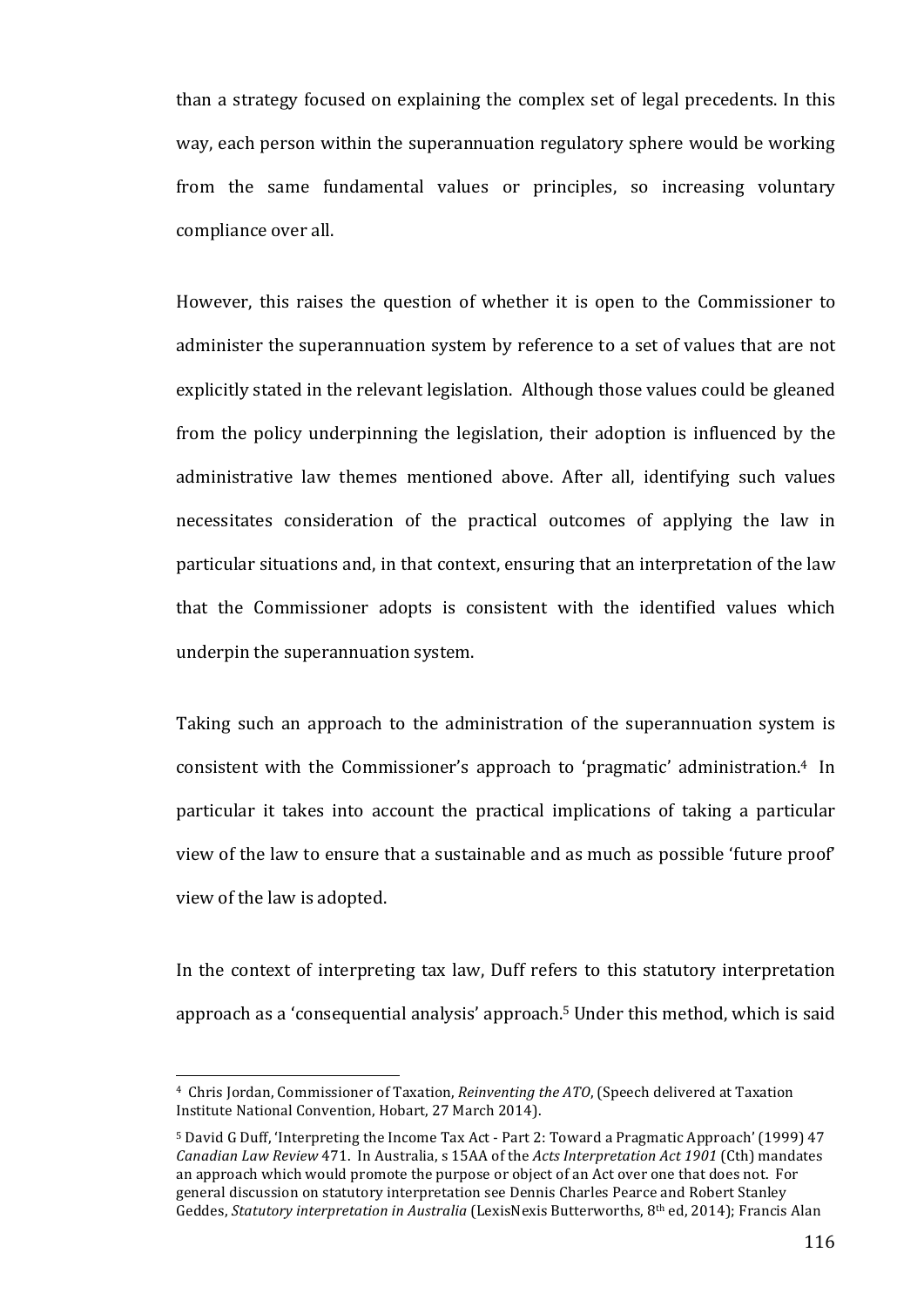to be an extension of the purposive approach to statutory interpretation, the practical outcome or effect of a particular interpretation is taken into account. In the Australian context, this type of analysis is apparent from the case law. Barnes notes that this may well lead to inconsistent outcomes because a court adopting. for example, a literal *interpretation* of a provision is not necessarily applying a literal *approach* to that statute.<sup>6</sup> Further, Burton suggests that in taking such a pragmatic approach to statutory interpretation, judges are in fact making value judgments which are subjectively based, and that in itself brings into question whether in fact the rule of law is a myth. $7$ 

In this context, the question arises as to whether the Commissioner, in placing values at the centre of his administration of SMSFs is in fact is adding to that complexity and inconsistency taking a pragmatic approach to his administration of the *SISA 1993*. Robertson is critical of the Commissioner's 'policy intent' approach to interpretation of the tax law, arguing that it is not an application of the purposive approach to statutory interpretation but rather a 'most dangerous and fallacious approach'.<sup>8</sup> He refers to the Commissioner's 'policy intent' approach as one which takes a view on the underlying policy intent of the law in preference to examining the text itself. This is to be distinguished from the purposive approach to statutory interpretation which requires that the text of the law be given a

<u> 1989 - Johann Stoff, deutscher Stoffen und der Stoffen und der Stoffen und der Stoffen und der Stoffen und d</u>

Roscoe Bennion and Oliver Jones (eds.) *Bennion on statutory interpretation* (LexisNexis, 6<sup>th</sup> ed, 2012) and Judicial Commission of New South Wales Statutory interpretation : principles and *pragmatism for a new age* (2007).

<sup>&</sup>lt;sup>6</sup> Jeffery Barnes, 'Statutory interpretation, law reform and Sampford's theory of the disorder of law – Part one' (1994) 22 *Federal Law Review* 116, 135-137.

 $\frac{7}{1}$  Mark Burton, 'The Rhetoric Of Tax Interpretation - Where Talking The Talk Is Not Walking The Walk' (2005) 1 Journal Of The Australasian Tax Teachers Association 1, [30].

<sup>&</sup>lt;sup>8</sup> Mark Robertson 'The Dangers of the ATO's "Policy Intent" Approach to the Construction of Tax Acts (2014) 43 *Australian Tax Review* 22, 30.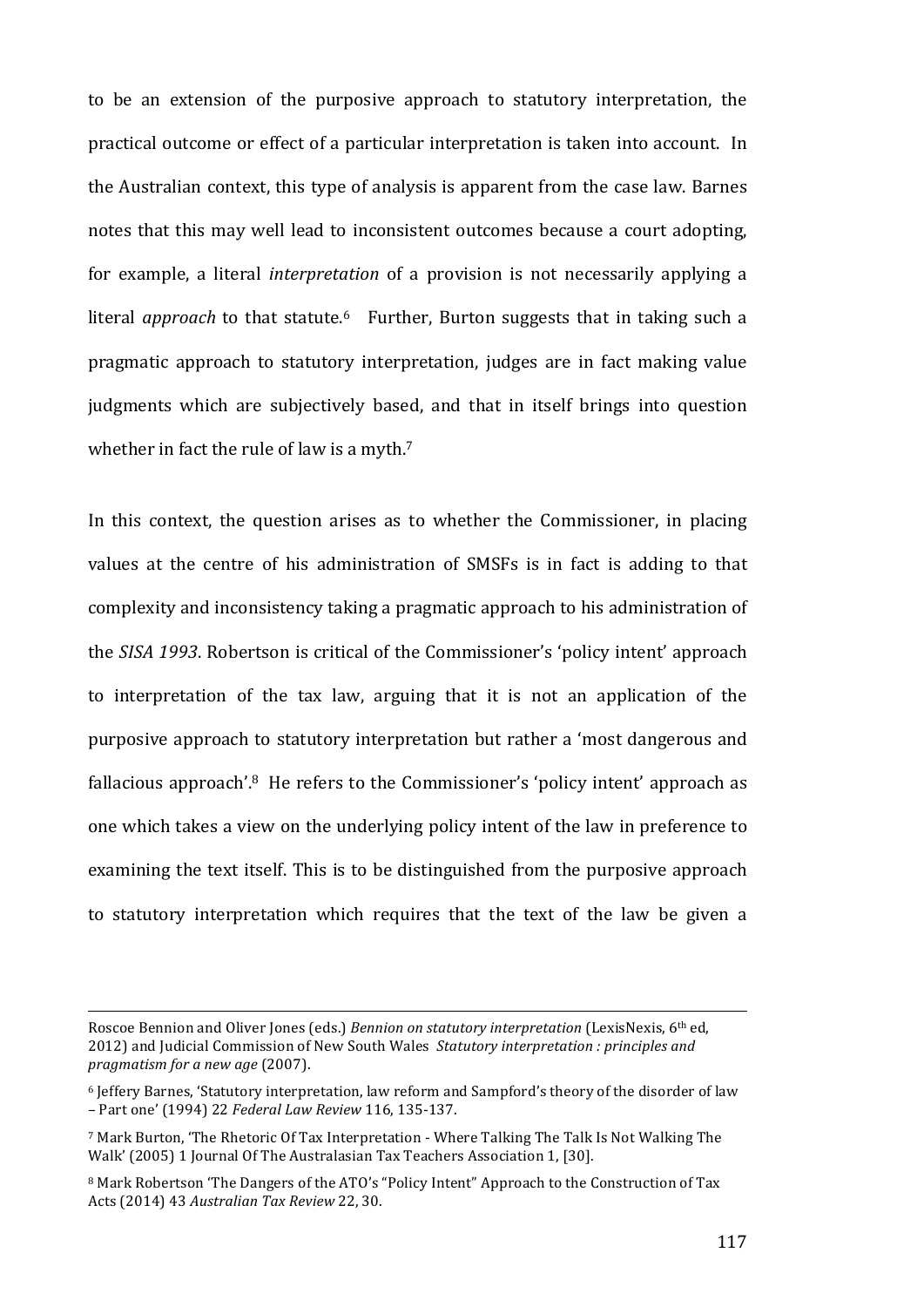meaning consistent with the purpose or objects of the Act in preference to a meaning which does not.<sup>9</sup>

The issues with such a pragmatic approach to the Commissioner's administration of the SISA 1993 as it relates to SMSFs is the focus of the discussion in this chapter. The first issue examined is whether such an approach is indeed consistent with the rule of law. 

## 5.3 The rule of law and pragmatic administration

As noted by Justice French, 'official decisions [must be] authorised by statute, prerogative or constitution'.<sup>10</sup> In the context of the Commissioner's duty as regulator of SMSF's, this raises the issue of whether placing a set of agreed values at the centre of the Commissioner's regulation of SMSFs can be supported by statute, prerogative or constitution.

## **5.3.1** Regulation by reference to values – consistent with the rule of law?

In the previous chapter the concept of a regulatory space was introduced. Central to this notion was the idea that there is no longer a direct 'command and control' relationship between the regulators and the regulated. McDonald describes the 'regulation job' as one shared between both public and private institutions.<sup>11</sup> The superannuation sphere involves multiple regulators, with legislative requirements

<sup>&</sup>lt;sup>9</sup> See Acts Interpretation Act 1901 (Cth), s 15AA and *CIC Insurance Ltd v Bankstown Football Club Ltd* (1997) 187 CLR 384, 408. On the different approaches to statutory interpretation more generally see Dennis Pearce and Robert Geddes, *Statutory Interpretation in Australia* (Butterworths, 8th ed, 2014).

 $10$  French, above n 2, 23.

<sup>&</sup>lt;sup>11</sup> Leighton McDonald, 'The Rule of Law in the "New Regulatory State"' (2004) 33 *Common Law World Review* 197.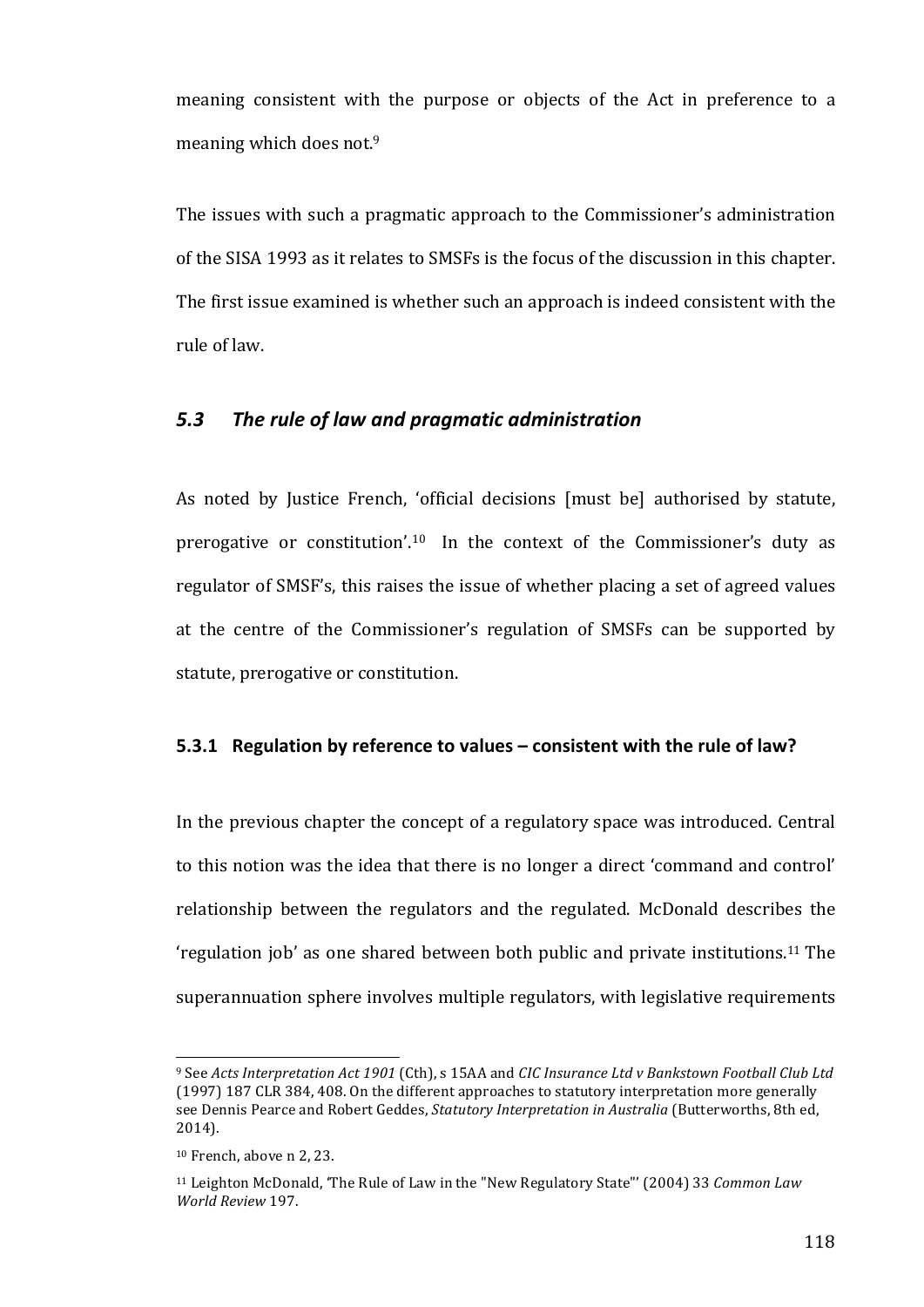for private auditors to certify that certain behaviour has been adhered to by superannuation fund trustees. In recognition of this multi-dimensional context it was suggested that a commonly agreed set of values would go far in achieving voluntary compliance. However, recognizing that in reality the regulatory space is shared between the actors, rather than having the regulators directly control the regulated, McDonald has questioned whether the rule of law can co-exist with the 'new regulatory state'.<sup>12</sup>

The rule of law is a concept that is not easily defined.<sup>13</sup> The essence of the rule of law has been described as 'safeguarding individual liberty and integrity against government oppression'.<sup>14</sup> It has been suggested that there are three core principles that lie at the heart of the rule of law:

First, the polity must be governed by general rules that are laid down in advance. Secondly, these rules (and no other rules) must be applied and enforced. Thirdly, disputes about the rules must be resolved effectively and fairly.<sup>15</sup>

Saunders and Le Roy acknowledge that there may be some controversy about these core principles, in that in reality the rule of law is rarely, if ever, a discrete legal principle in its own right, but rather 'an approach to governance on which the efficacy of law, and constitutionalism rests'.<sup>16</sup> However for current purposes, these core principles serve to illustrate the focus of the rule of law on those rules made

<sup>12</sup> Ibid, at 197-199.

 $13$  For a summary of the various formulations of the rule of law, see K Mason, 'The Rule of Law' in P Finn (ed), *Essays on Law and Government, Vol 1* (Law Book, 1995) and Chief Justice Murray Gleeson, 'Courts and the Rule of Law' (Speech delivered at the Rule of Law Series, Melbourne University, 7 November 2001).

<sup>&</sup>lt;sup>14</sup> John McMillan, 'The Ombudsman and the Rule of Law' (2005) 44 *AIAL Forum* 1, 2.

<sup>&</sup>lt;sup>15</sup> Catherine Saunders and Katherine Le Roy (eds), *The Rule of Law* (Federation Press, 2003), 5.

<sup>16</sup> Ibid.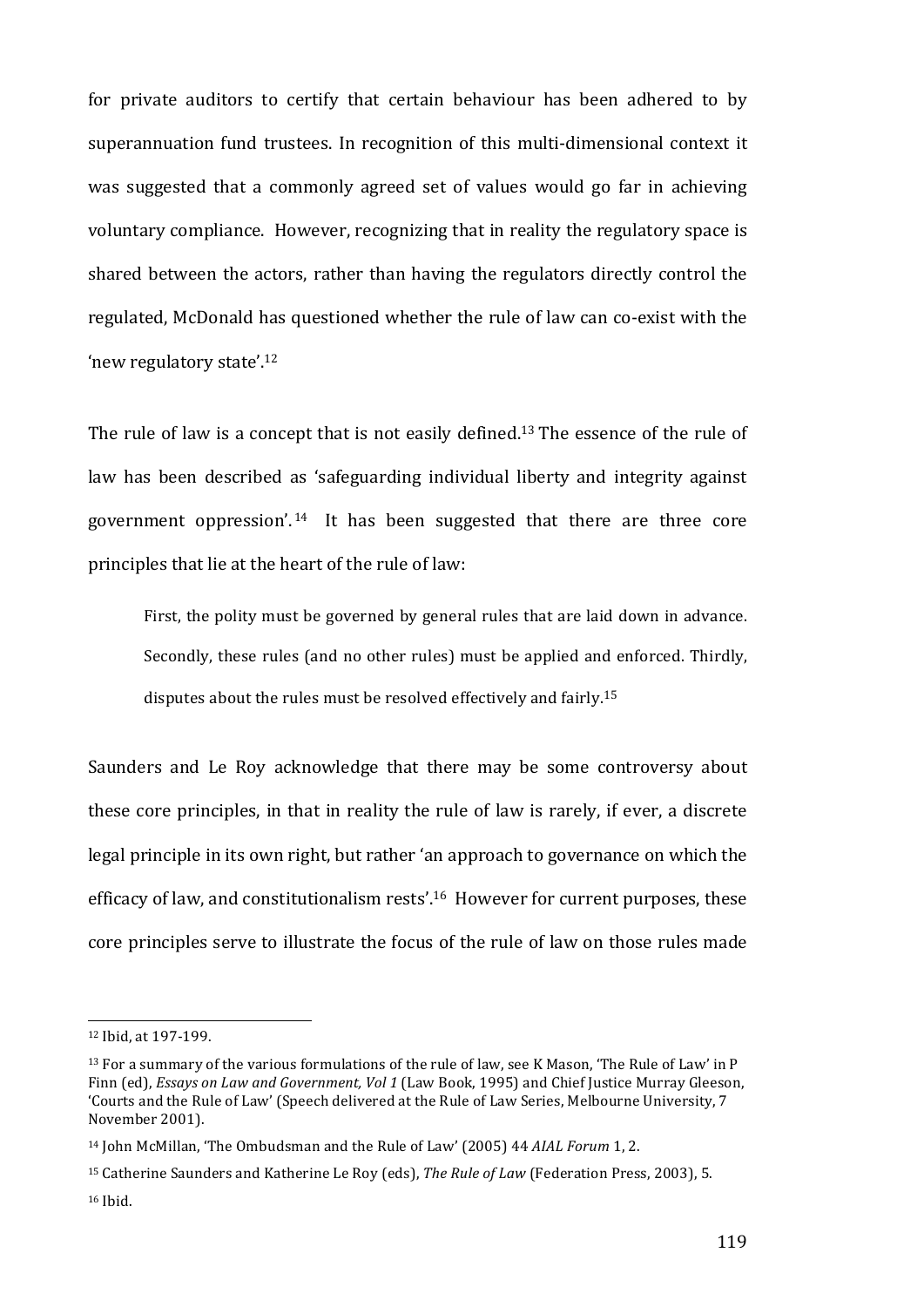by the Parliament, and rules or practices developed by a regulator, such as the Commissioner, may be viewed as impinging on the purity of those rules.  $17$ 

The importance of this conclusion cannot be understated. Regulation by its very nature requires a framework of rules against which certain behaviour can be measured. For example, any action that is to be undertaken by the Commissioner in relation to the behaviour of SMSF trustees must be based in law. This must be the case, else confidence in the system as a whole would be impinged. However, it is argued that rather than taking a reactive stance in relation to taxpayer behaviour there is scope to evolve the application of the compliance model as it relates to SMSFs. That evolution of the model attempts to influence SMSF trustee behaviour by explicitly recognizing that the trustees are equally responsible for the SMSF system as is the Commissioner – that is both parties are actors within the SMSF regulatory space rather than having a direct, and perhaps confrontational, relationship as the regulator and the regulated. By putting a set of values at the centre of the interaction between the Commissioner and other actors within the regulatory space, the implications of certain actions, which are seen to be inconsistent with the stated values, could arguably be anticipated by all parties affected. The question then is, whether such an approach is consistent with the rule of law.

## **5.3.2 Compliance model and the rule of law**

 

Let us start by examining rule of law concerns in the context of the compliance model that is currently used by the Commissioner. Burton suggests that a key

 $17$  Compare this with McDonald above n 11, at 221 where it is suggested that the current system of regulation raises the question of the guidance function of the rules in securing the values that underlie the system or area that is regulated.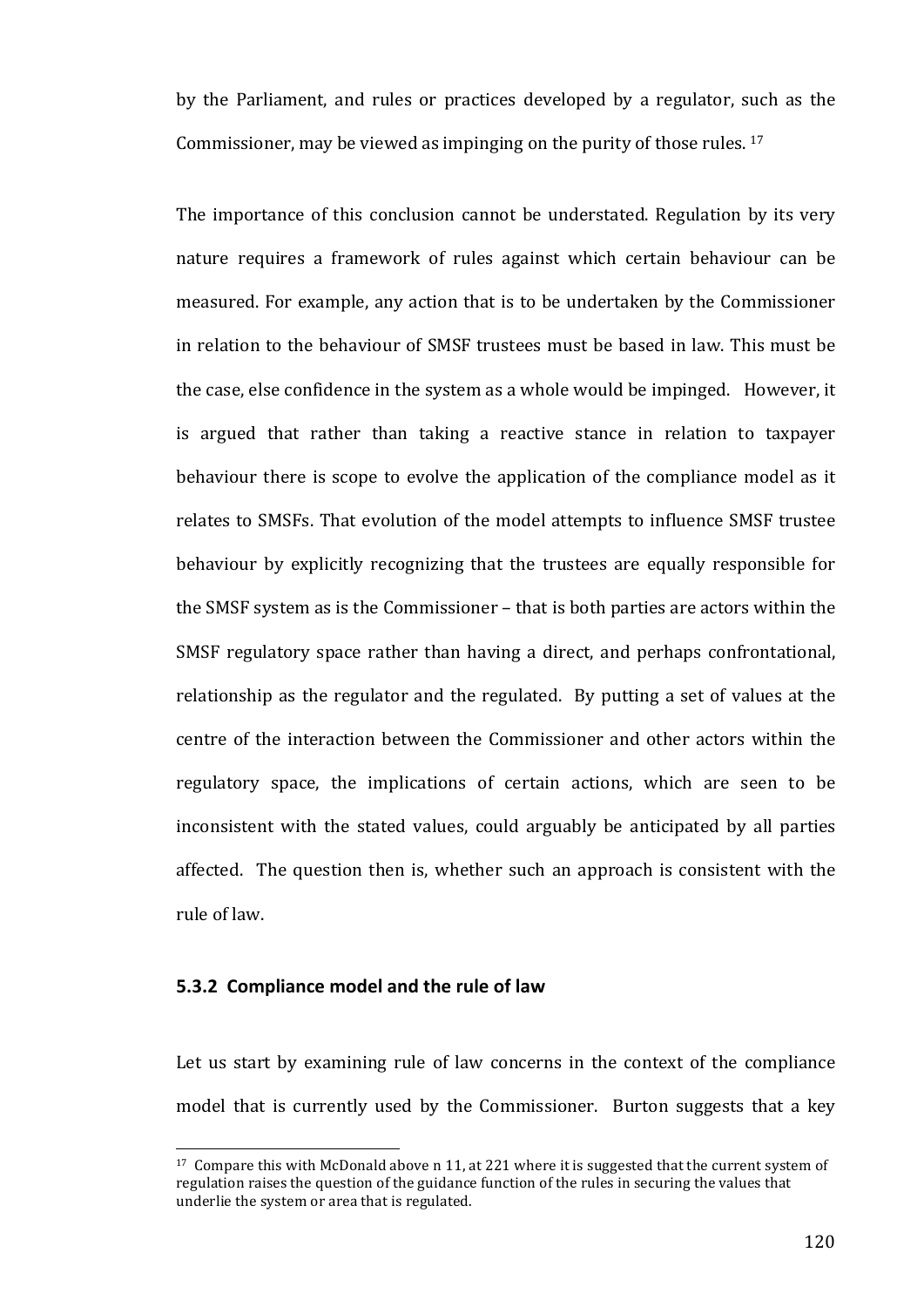issue with the compliance model is not that it is inconsistent with the rule of law, but that it makes certain unfounded assumptions about the determinacy of the laws the Commissioner administers.<sup>18</sup> In this regard, the proponents of the responsive regulation model accept that the concept of a clear, well understood and consistently applied law is central to that model. Without such an assumption, it wouldn't be possible to determine whether the taxpayer is taking an 'aggressive standpoint' in relation to their compliance with the law. Burton points to a superannuation example of the uncertainty inherent in legislation, where the Commissioner's application of the general anti-avoidance provisions appeared to be surprising. 19 

Superannuation recontribution arrangements involve taxpayers taking a superannuation benefit, within the eligible termination tax-free threshold, and subsequently 'recontributing' that amount as an undeducted contribution to their superannuation fund. This had the effect of reducing tax paid on the retirement benefits and thus increasing the net amount of those benefits. The Commissioner has stated that such recontribution strategies did not involve tax avoidance.<sup>20</sup> Burton argues that although such a position could be defended on the basis of superannuation policy, it seemed inconsistent with the broader tax policy and particularly the Commissioner's views on the application of Part IVA of the *Income* Tax Assessment Act 1936 as outlined in the Commissioner's own practice statement

 $18$  Mark Burton, 'Responsive Regulation and the Uncertainty of Tax Law – Time to Reconsider the Commissioner's Model of Cooperative Compliance' (2007) 5(1) *eJournal of Tax Research* 71.

<sup>&</sup>lt;sup>19</sup> Ibid, 88-89.

<sup>&</sup>lt;sup>20</sup> Commissioner of Taxation, 'Guidance on recontributions to superannuation' (Media Release Nat 04/058, 4 August 2004). The ATO has since confirmed that certain recontribution strategies will not attract the anti-avoidance provisions in Part IVA of the *Income Tax Assessment Act 1936*, although such strategies would be less tax effective following the simpler superannuation changes effective from 1 July 2007 - Minutes of Superannuation Technical Committee of agenda item 6.4 and ATO Private Ruling No. 1012443439489.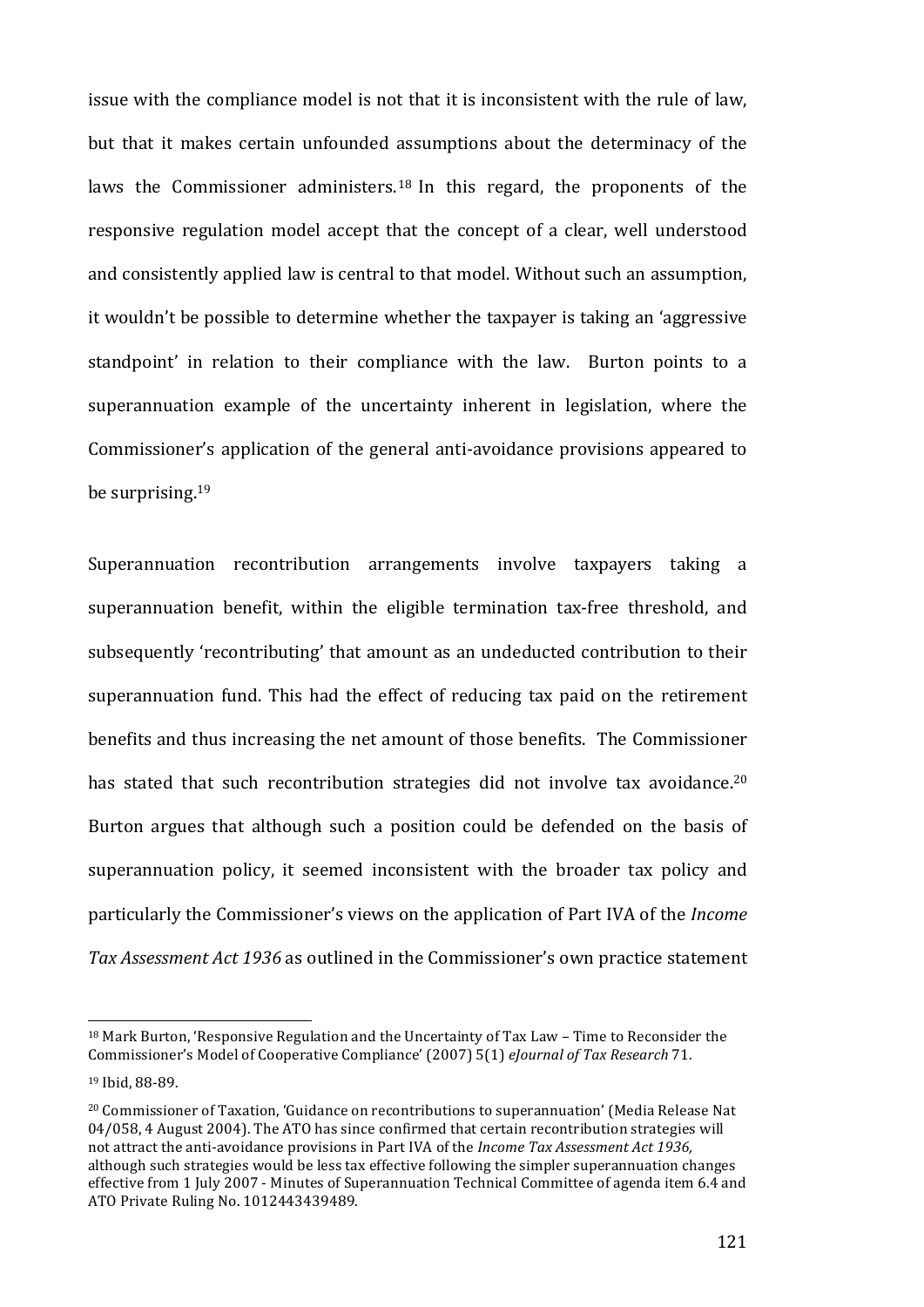which outlined the indicia of an aggressive tax planning scheme.<sup>21</sup> In particular, it appears that such recontribution schemes appear to satisfy those indicia: specifically, an arrangement which is artificial involving a round robin of payment with an absence of a non-tax justification.

Burton notes that 'this apparently arbitrary application of the general antiavoidance rules may foster cynicism among tax advisors.<sup>'22</sup> In fact, some tax practitioners at the time of the Commissioner's statement in 2004 had advised against undertaking such recontribution strategies<sup>23</sup> and subsequently, and as recently as 2011, fund managers had refused to allow such amounts to be recontributed given concerns in relation to the application of Part IVA.<sup>24</sup>

This specific example illustrates the issues that arise where the perceived policy rationale for one set of provisions for which the Commissioner is responsible, in this case the taxation of superannuation benefits, appears to conflict with another part of the income tax provisions (Part IVA). These perceived conflicts arise perhaps not from the rules themselves but rather from the application of those rules by the Commissioner, which illustrates the indeterminacy of the law. The different context of the superannuation regulatory provisions for SMSFs in the SISA gives rise to an additional layer of complexity. Much of the SISA provisions are directed towards regulating the behaviour of trustees of superannuation funds and their advisors. The implications for failing to comply with the standard of behaviour set in the SISA are translated into a taxation liability.

 $21$  In particular Burton points to the Commissioner's practice statement PS LA 2001/15 (which has been withdrawn and replaced by PS LA 2005/13).

 $22$  Burton, above n 18, 90.

 $23$  Ibid.

<sup>&</sup>lt;sup>24</sup> Minutes of ATO Superannuation Technical Committee, above n 20, agenda item 6.4.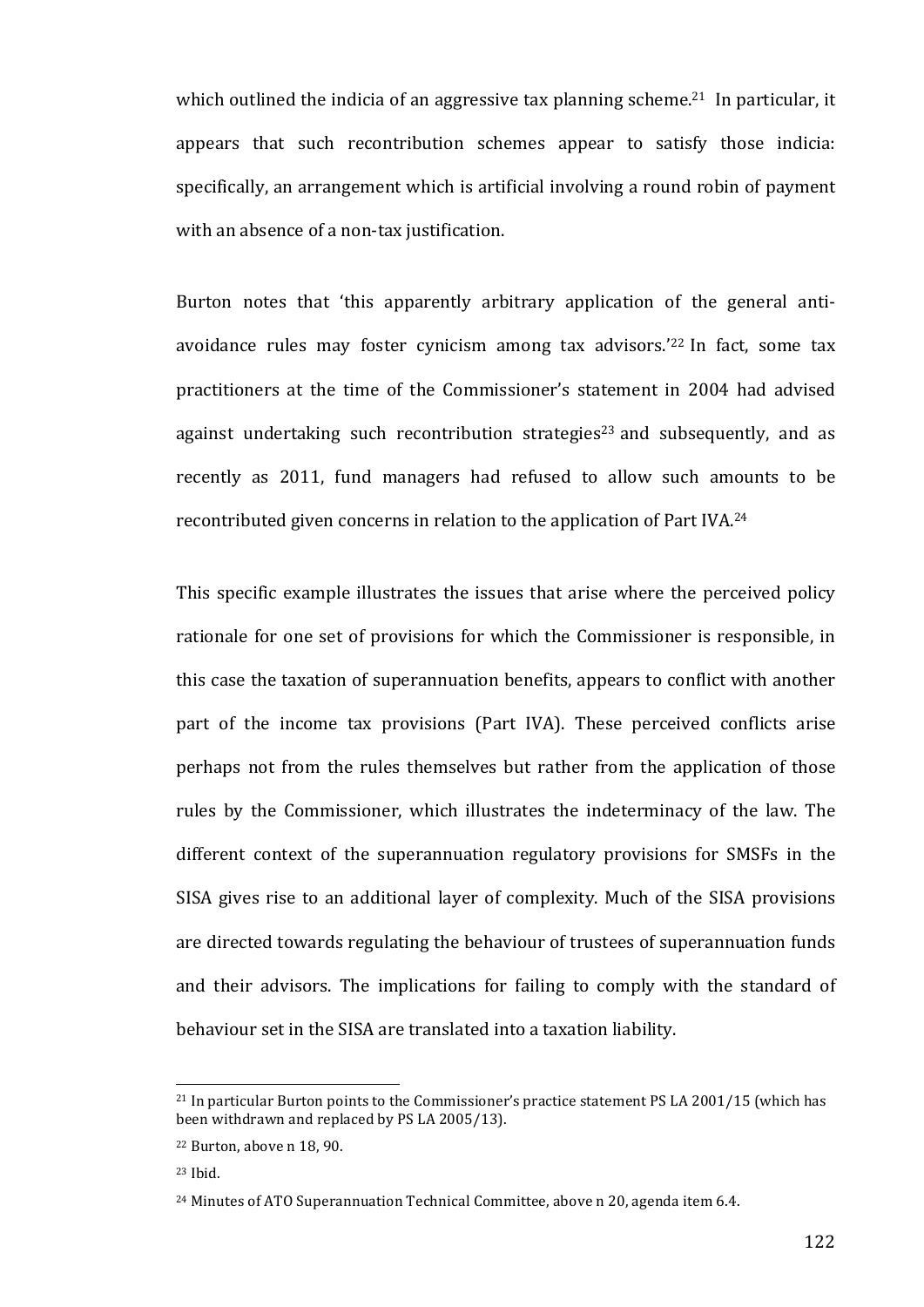A way to address Burton's concerns that the compliance model assumes that the law is certain when in fact it is more often than not indeterminate is to recognise the fact that the Commissioner is specifically charged with responsibility for administering the income tax and SISA provisions. Each Act that the Commissioner administers contains a 'general administrative power'. In the *SISA* the provisions broadly state that the Commissioner of Taxation has the 'general administration' of the SISA to the extent it relates to SMSFs and, where relevant, to the extent that administration is not conferred on ASIC or APRA.<sup>25</sup> There are equivalent provisions in the *Income Tax Assessment Acts*<sup>26</sup> and other taxation legislation.27 

It is arguable that the essence of this duty to administer the relevant Acts provides a legislative basis for the Commissioner, in circumstances where it may appear that there are two competing policy objectives, to adopt an interpretation which provides the best pragmatic outcome which supports the integrity of the system as a whole. Effectively this approach would be a values-focused administration of the provisions which would better cope with the inherent indeterminacy of tax law and provide a consistent approach to the application of the provisions, albeit the results in particular circumstances may not always be perceived to be consistent. However, this suggested alteration to the focus of the compliance model as the Commissioner currently applies it would be at least more consistent with rule of law than the current regulatory approach which could be described as backward looking and reactionary.

<sup>&</sup>lt;sup>25</sup> *SISA* ss 6(1)(e), (f), (2A), (2B) and (4).

<sup>26</sup> *ITAA 1997* (Cth) s 1-7; *ITAA 1936* (Cth) s 8.

<sup>&</sup>lt;sup>27</sup> See e.g. *Superannuation Guarantee (Administration) Act 1992* (Cth) s 43; *Small Superannuation Accounts Act 1995* (Cth) s 6; *Sales Tax Assessment Act (No. 1) 1930*, s 4.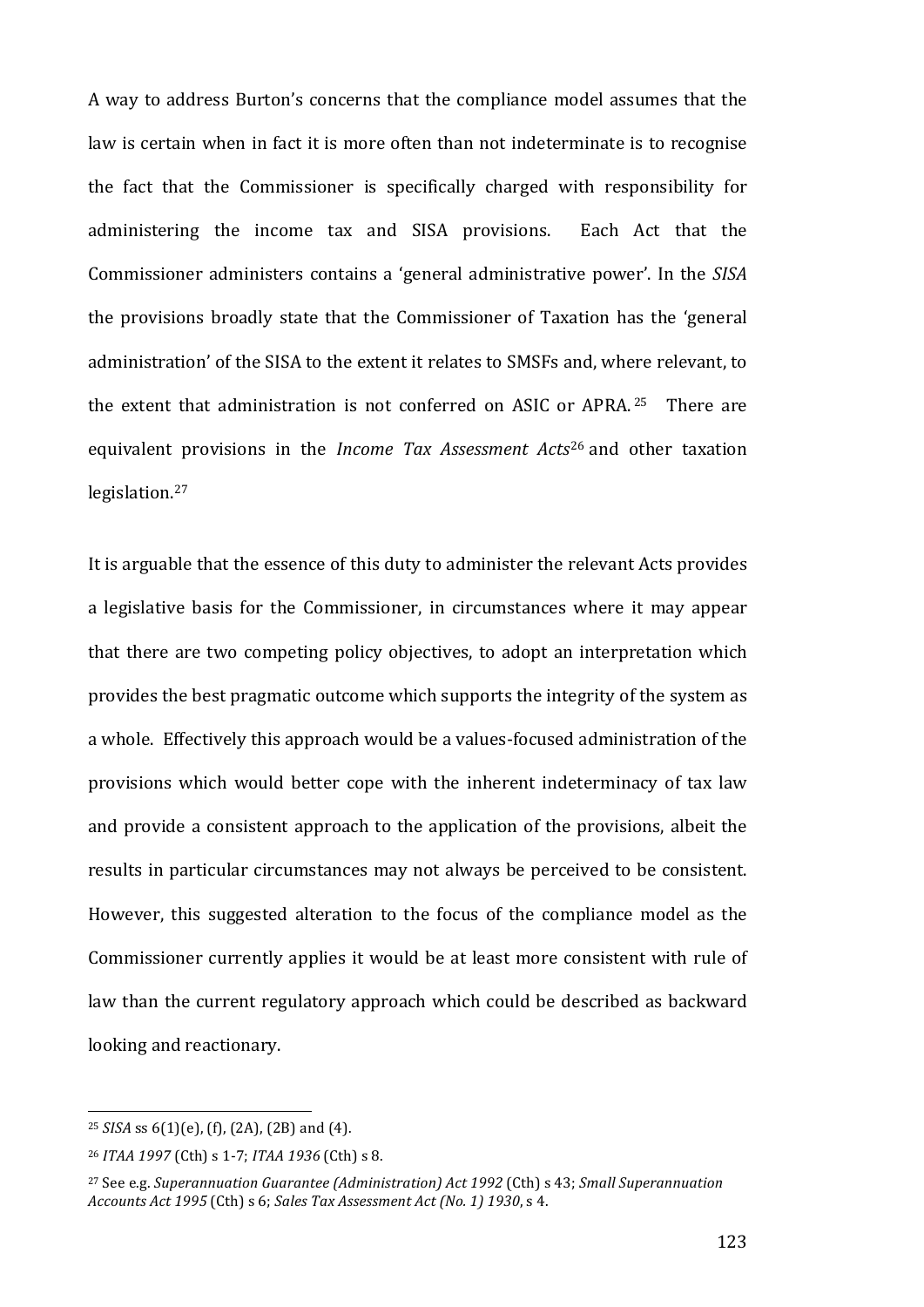Although those elements of the compliance model must remain to apply a consistent approach to those who are deliberately not complying with the law, an adjustment in focus would allow for the Commissioner to be more proactive and anticipate potential breaches in the future. Given the Commissioner's limited resources, building a partnership with others in the superannuation regulatory space, based on the common language of values, would garner the best leverage in these circumstances. Despite these benefits, there may remain a concern that the compliance model itself is inconsistent with the rule of law. This issue is considered in the next section.

## **5.3.3** Overview of the scope of the general administrative power

There has been little analysis in Australian jurisprudence about the scope of the Commissioner's general administrative powers in the context of the *SISA* 1993.<sup>28</sup> The equivalent provision in the income tax provisions has had some, but not extensive, judicial consideration. These cases are relevant to determining whether the general administrative power in the *SISA* could support an administrative approach based on agreed values which underpin the superannuation system.

It has been recognized that due to the Commissioner's limited resources he must take a pragmatic approach to administration of the Acts for which he is responsible.<sup>29</sup> In *Macquarie Bank Limited v Commissioner of Taxation<sup>30</sup> the Federal* Court considered the scope of the general administrative power in the context of

<sup>&</sup>lt;sup>28</sup> A passing reference was made to *SISA* s 6 by the Full Federal Court in *Interhealth Energies Pty Ltd* as Trustee of the Interhealth Superannuation Fund v Commissioner of Taxation [2012] FCAFC 185, at [21]-[24].

<sup>&</sup>lt;sup>29</sup> See for example *Grofam v FCT* 97 ATC 4656, 4665 for statements relating to income tax matters, and *Precision Pools Pty Ltd v FC of T & Anor; Old Pool & Spa Const Pty Ltd v FC of T & Anor* (1992) 37 FCR 554 for discussion in the context of the former sales tax regime.

<sup>&</sup>lt;sup>30</sup> Macquarie Bank Limited v Commissioner of Taxation [2013] FCA 887.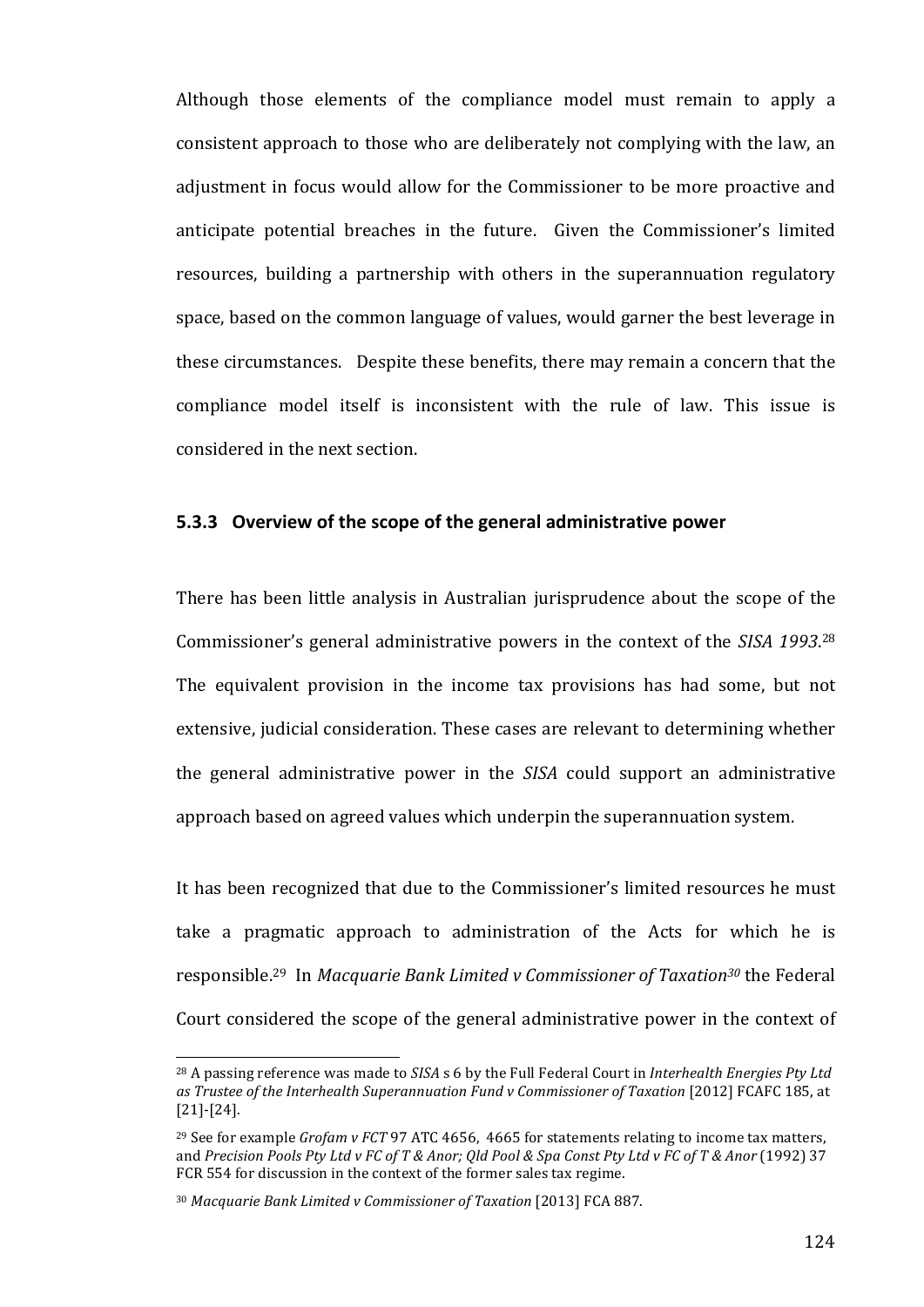published guidelines which had been expressed by the Commissioner as mandatory for staff to follow. Those guidelines, in the form of a practice statement, provided procedures for circumstances where the Commissioner had taken a position in relation to the law that was different to that which he had previously held or was taken to have held by reference to his conduct.<sup>31</sup> Macquarie had been the subject of a number of audits, at the conclusion of which the Commissioner had issued assessments, together with reasons for his decision. Macquarie argued that the Commissioner had acted against his own guidelines, and hence contrary to the general administrative power, in retrospectively applying the Commissioner's views formed during the audit. It sought declaratory relief under section 5 of the *Administrative Decisions (Judicial Review) Act 1977* (Cth) and s 39B of the *Judiciary Act 1903* (Cth). 

At first instance, Edmonds J noted that the general administrative power, whilst properly described as a power, is more accurately referred to as a duty. $32$  In this sense, Edmonds I went on to say, it is not a power that can create, extinguish or modify the legal rights of taxpayers, nor does it allow for the power to promulgate rules that create legal rights or immunities such as delegated legislation.<sup>33</sup>

<u> 1989 - Johann Stein, marwolaethau a bh</u>

<sup>&</sup>lt;sup>31</sup> Commonwealth of Australia, Commissioner of Taxation, *Law Administration Practice Statement PS LA 2011/27: Matters the Commissioner considers when determining whether the ATO view of the law should only be applied prospectively*.

<sup>&</sup>lt;sup>32</sup> Ibid at [76].

<sup>33</sup> Ibid.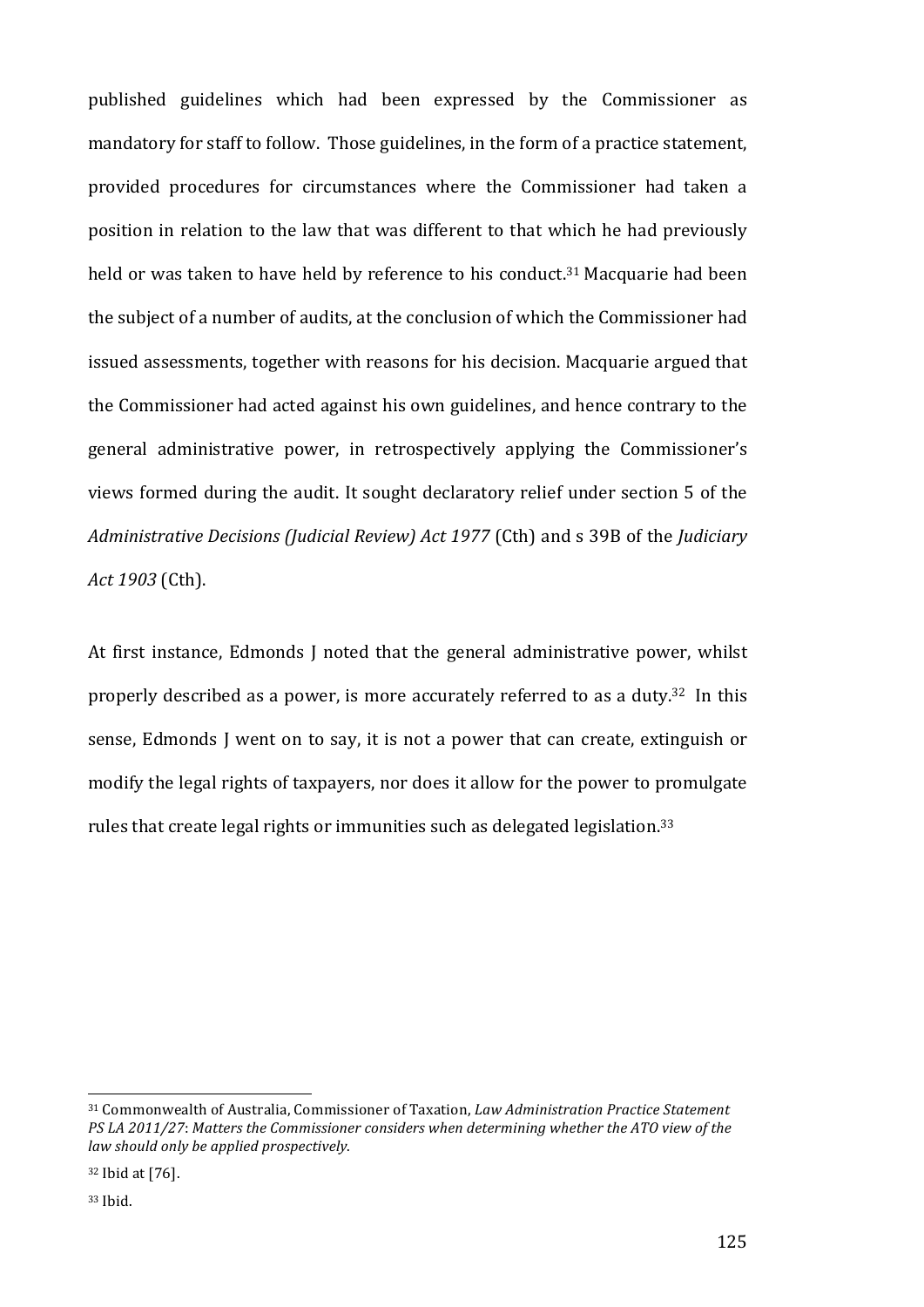On appeal the Full Federal Court agreed with these statements and went on to say:

The power of general administration in such provisions is not a discretion to modify, or which modifies, the liability to tax imposed by the statute: **the power in** such provision for general administration (coupled with whatever discretion they may contain) affects the administration of the Acts and not the Commissioner's duty to act according to law and to assess taxpayers to the **correct amount of liability imposed by the legislation**. .<sup>34</sup> (emphasis added)

These statements are clearly made in the context of the Commissioner's duties under the income tax legislation  $-$  the core obligation of which is to collect the right amount of tax 'not a penny more, not a penny less'.  $35$  However, the Commissioner's duties under the *SISA* have a very different focus. As was outlined earlier,<sup>36</sup> the SISA is enacted under a combination of the taxation, corporations and old-age pensions powers of the Constitution.<sup>37</sup> This unique mix was required because there was no specific head of power under the Constitution in relation to 'superannuation'. The provisions the Commissioner enforces as regulator of SMSFs are directed at behaviour, and more specifically ensuring prudent behaviour, from SMSF trustees.

If under income tax laws it is recognised that the general administrative power allows the Commissioner the discretion to reassess and consider evidence he is willing to accept as constituting the 'taxable facts', this flexibility is all the more powerful in a regulatory sense. The 'taxable facts' are taken into account to

<sup>&</sup>lt;sup>34</sup> Macquarie Bank Limited v Commissioner of Taxation [2013] FCAFC 119 at [11] per Middleton, Pagone and Davies II.

<sup>&</sup>lt;sup>35</sup> Lighthouse Philatelics Pty Ltd v. FCT (1991) 32 FCR 148 at 155 per Lockhart, Burchett and Hill JJ.

<sup>&</sup>lt;sup>36</sup> See discussion in Chapter 2.

 $37$  Constitution, ss  $51(ii)$ ,  $51(xx)$  and  $51(xxiii)$  respectively.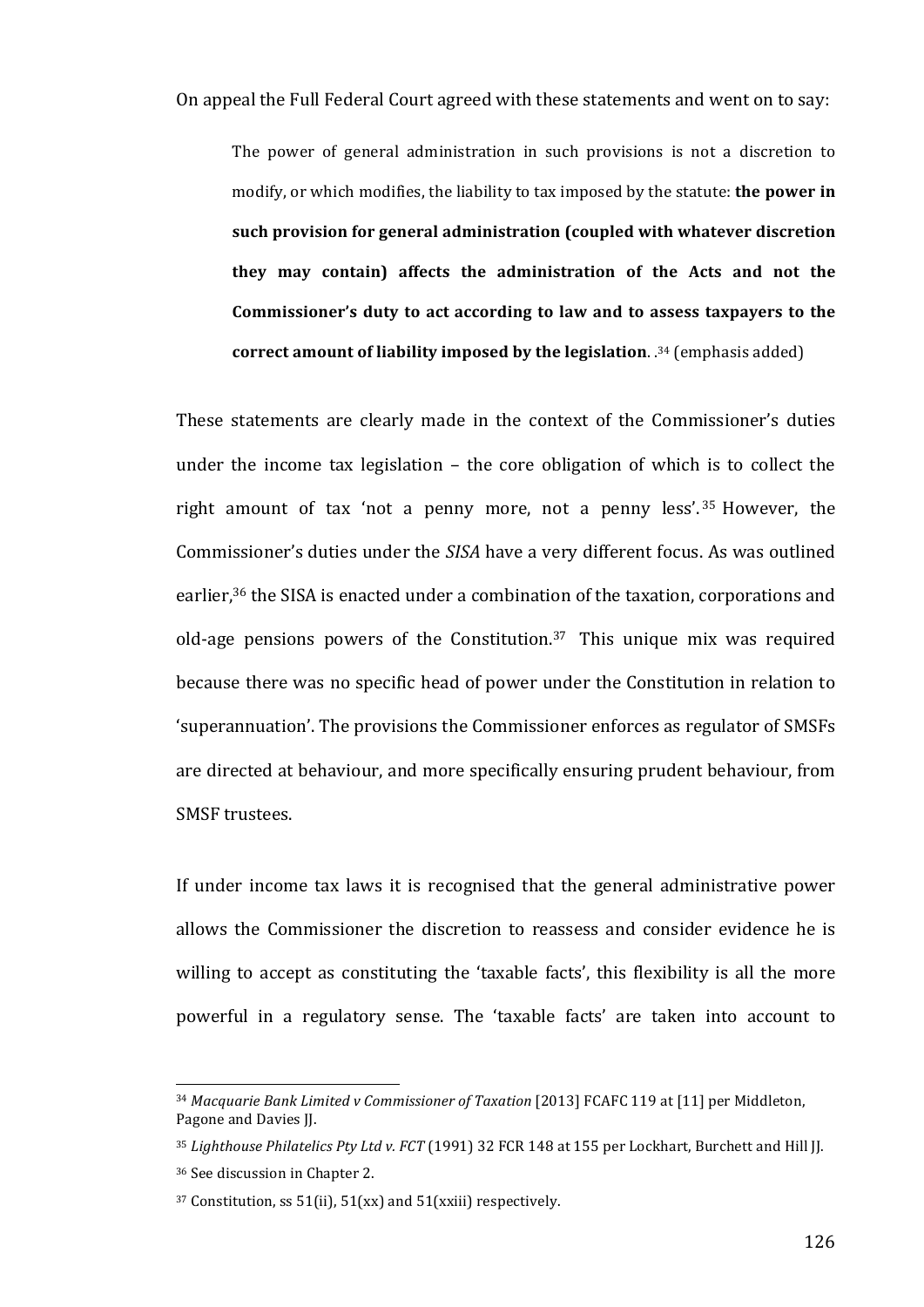determine the liability of the taxpayer under the law. In the context of the *SISA*, the equivalents of the 'taxable facts' are the actions and circumstances under which an SMSF trustee undertakes certain decisions. Although there is a specific power to ignore breaches of the SISA by SMSF trustees,<sup>38</sup> the aim of taking a more proactive compliance approach is to avoid such breaches in the first place.

The proposition here is not to have the Commissioner attempt to fill in gaps in the law that are perceived to give rise to anomalous outcomes. This type of power has been referred to an 'extra-statutory concession power'. Such a power exists, for example in the *Corporations Act 2001 (Cth)*, where the relevant provisions are directed at regulating behaviour. However, in a taxation context, it has been recognised that such a power, which would require legislative change, would cause uncertainty in relation to a taxpayer's taxation liability for any particular period.<sup>39</sup>

Similar issues have arisen in the context of the equivalent administrative provisions administered by Her Majesty's Revenue and Customs (HMRC), which have been applied in a more expansive fashion than in Australia. An examination of the wider application of the UK equivalent of the general administrative power is therefore instructive in determining the extent to which such a power could be used to support an evolution of the compliance model in an Australian SMSF context. 

<sup>&</sup>lt;sup>38</sup> Which itself is limited by reference to specific factors - see *SISA* 1993 s 42A(5).

 $39$  The issue of whether the Commissioner should be given an extra-statutory concession power in a taxation context was raised in the Treasury discussion paper 'An 'extra-statutory concession' power for the Commissioner of Taxation?' (12 May 2009). Concerns were raised in submissions on this discussion paper by the Taxation Institute of Australia, Submission to Commonwealth Treasury, 'An extra-statutory concession power for the Commissioner of Taxation?' (15 July 2009), 1.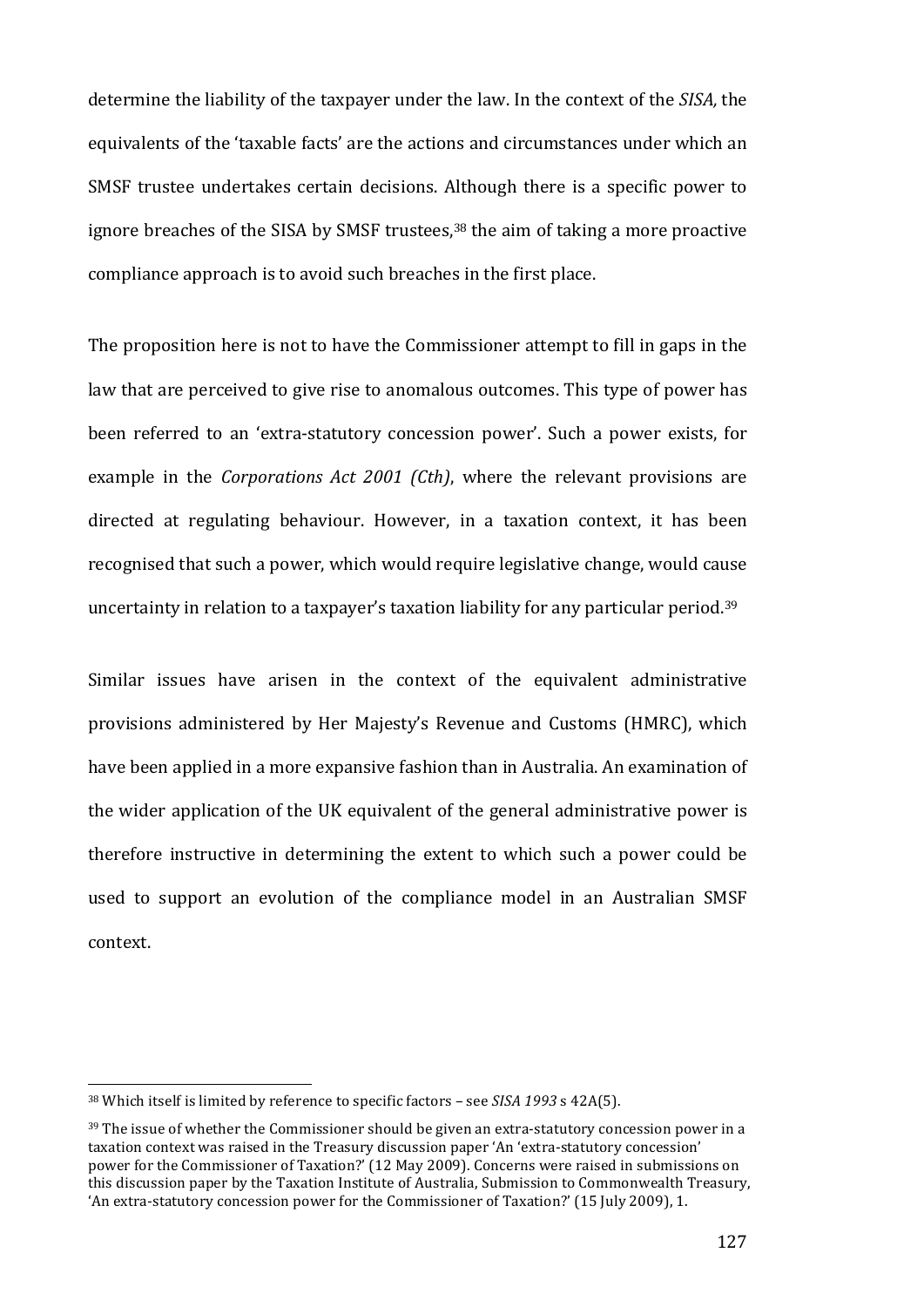The UK equivalents of the Commissioner's general powers of administration are contained in two acts, and are generally referred to as the 'powers of care and management'. Section 13 of the *Inland Revenue Regulation Act 1890* (UK) provides:

The Commissioners shall collect and cause to be collected every part of inland revenue, and all money under their care and management.

#### Section 1 of the *Taxes Management Act 1970* (UK) states

Income tax, corporation tax and capital gains tax shall be under the care and management of the Commissioners of Inland Revenue.<sup>40</sup>

Her Majesty's Revenue & Customs (HMRC) have used the powers of care and management to develop a system of administrative rules which have been referred to as 'extra-statutory concessions'. Those are described by HMRC as:

...In certain circumstances where remission or repayment of revenue is not provided for by law, the department may allow relief on an extra-statutory basis. ESCs are remissions of revenue that allow relief in specific sets of circumstances to all businesses falling within the relevant conditions. They are authorised when strict application of the law would create a disadvantage or the effect would not be the one intended.<sup>41</sup>

At face value, that statement appears to suggest that the HMRC's powers of care and management are wider in application than being limited to decisions of a managerial nature, but that they can extend to allow some taxpayers concessions which would have the effect of reducing tax otherwise payable. However, in a series of court decisions, the perception was displaced.

 $40$  Not unlike the situation in Australia, similar formulation of the 'care and management' power is contained in the other taxes administered by the Inland Revenue Commissioners such as the Value Added Tax, stamp duties, car taxes, betting and gaming taxes, insurance premium tax, and oil taxes.

<sup>&</sup>lt;sup>41</sup> HM Revenue & Customs *VAT Notice 48: extra statutory concessions* (21 March 2012).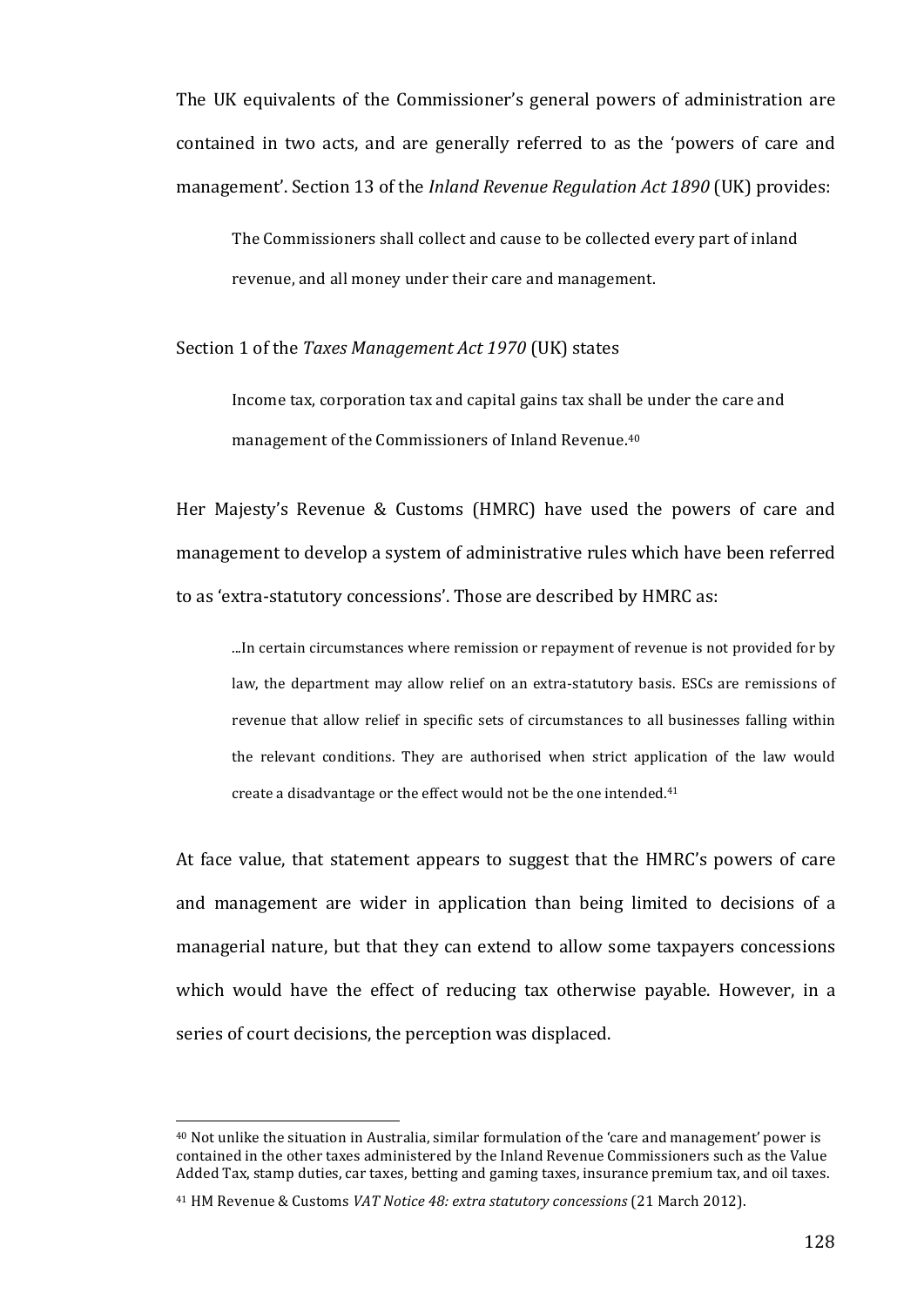In *IRC* v National Federation of Self- employed and Small Businesses Ltd<sup>42</sup> (the *Fleet Street Casuals* case) it was considered that in the exercise of the HMRC's functions of the care, management and collection of income, corporation and capital gains tax, the Commissioners had a 'wide managerial discretion' to determine the best means of obtaining the highest return for the exchequer having regard to the staff available and the costs of collection.  $43$  However, if the Commissioners were proposing to exercise those powers or refrain from exercising those powers not for reasons of 'good management' but for some extraneous or ulterior reason, that action or inaction of the Board would be *ultra vires* and would be a proper matter for judicial review.<sup>44</sup>

Subsequently, the House of Lords again considered the extent of the wide managerial discretion in *Al Fayed v Advocate General for Scotland (representing the IRC*).<sup>45</sup> The House of Lords observed that the ability to make extra-statutory concessions was limited and there was no ability to make a concession where it would conflict with the statutory duty of the Commissioners.<sup>46</sup>

The legality of extra-statutory concessions was more recently tested in the case of *R v IRC, ex parte Wilkinson.* <sup>47</sup> Lord Hoffman there stated that whilst the Commissioners were able to use the relevant power to make pragmatic decisions about the collection of taxes due, that power did not allow for the Commissioners to provide a concession which Parliament could have granted but did not. These

 

46 Ibid, [78].

<sup>&</sup>lt;sup>42</sup> IRC v National Federation of Self- employed and Small Businesses Ltd [1982] AC 617; [1981] UKHL 2 (*Fleet Street Casuals case )*.

<sup>43</sup> *Fleet Street Casuals case* [1982] A.C. 617, 623.

 $44$  Ibid.

<sup>&</sup>lt;sup>45</sup> Al Fayed v Advocate General for Scotland (representing the IRC) [2004] ScotCS 278.

<sup>&</sup>lt;sup>47</sup> *R v IRC, ex parte Wilkinson* [2005] UKHL 3.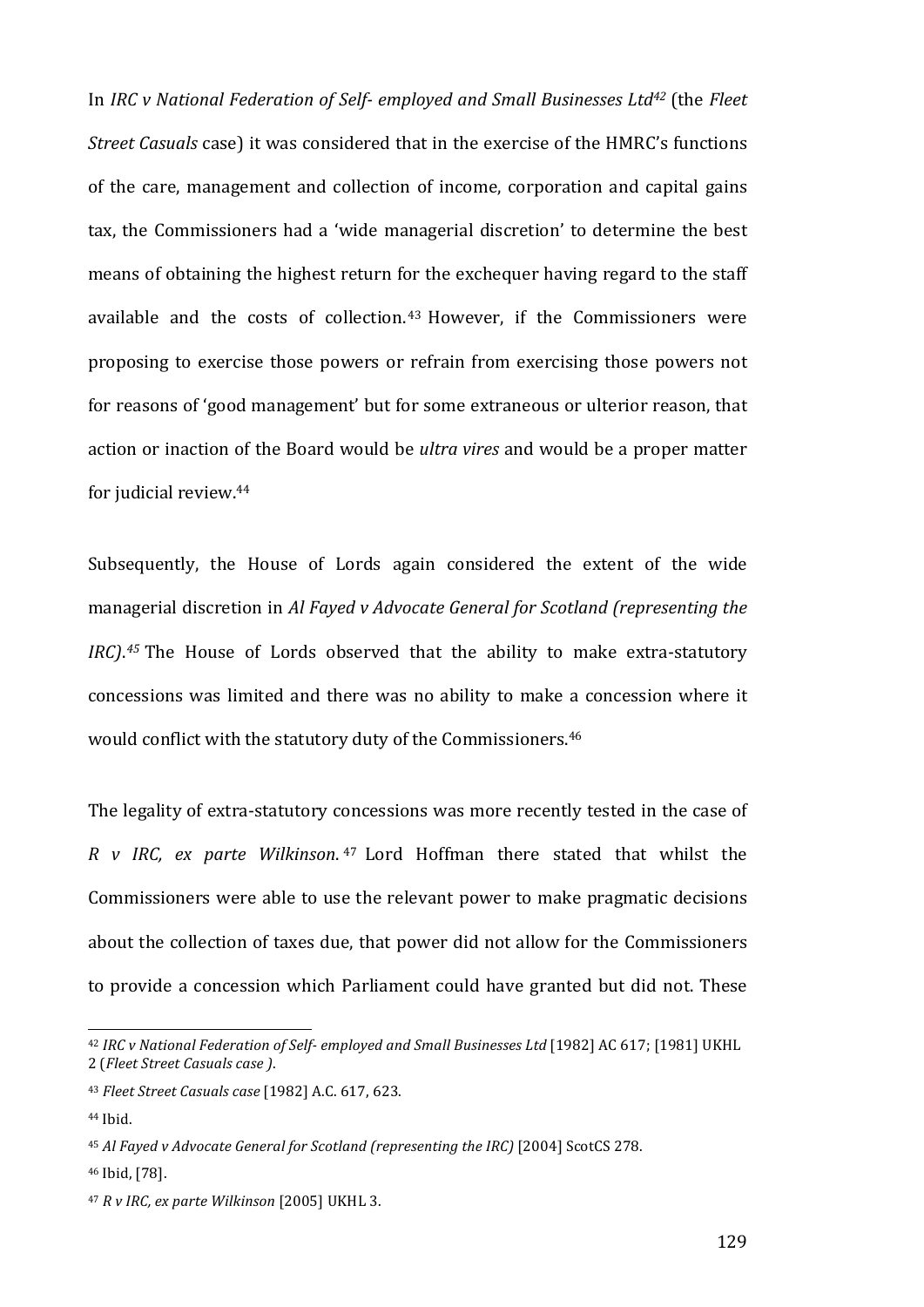statements further clarify the scope of the *Al Fayed* decision in that the powers of care and management are to be exercised for the proper management of the *collection* of taxes where that obligation was established under law and not for any extraneous motives or reasons. If the Revenue had acted to provide Mr Wilkinson with an extra-statutory concession for the purpose of general equity it would have acted *ultra vires* to its general powers of administration.

## **5.3.4** Application of the general administrative power in the context of the **SISA**

As can be seen from the decision in Macquarie discussed above, similar issues as those identified in the UK HMRC cases arise in relation to the Commissioner's administration of the taxation laws. However, it is arguable that there is more flexibility in the context of the *SISA* 1993 given those provisions are directed at regulating *behaviour* rather than collecting an amount of revenue, the liability for which is established under the taxation laws.

It is not asserted that in the context of the SISA there is ability for the Commissioner to essentially ignore the law but rather that he is able to apply those provisions having regard to the set of values that have been developed by reference to the policy underpinning the SMSF provisions in the SISA. Such an approach is consistent with consequential analysis which Duff advocates, and would apply a more pragmatic outcome in many cases. The difference in focus of the regulatory provisions, that is on behaviour, allows for this flexibility and in doing so, the Commissioner would not be tying his hands or binding himself to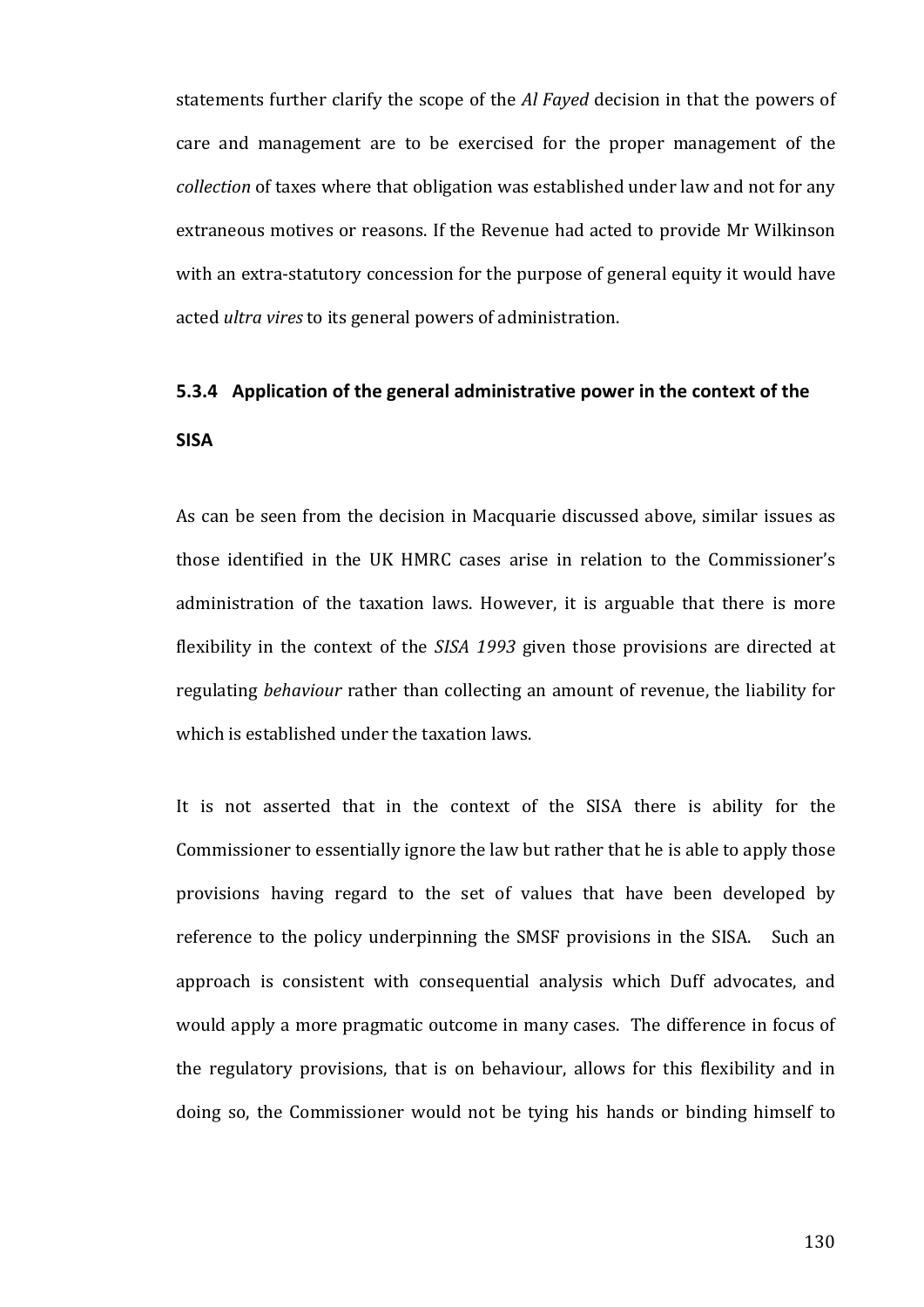apply the law other than as he finds it. $48$  This suggested application of the general administrative power then leads to the question of whether administration of the SISA based on values can in fact be legally challenged. This issue is considered in the next section.

## 5.4 Justiciability – is the Commissioner's administrative approach open

## *to judicial review?*

There is a question as to whether the actions undertaken by the Commissioner in the 'good management' of the laws that he administers could generally be subject to judicial review. Bevacqua suggests that in the context of a tortious or equitable claim against the Commissioner, there may be a range of circumstances in which a court may find the issue non-justiciable.<sup>49</sup> One example provided is where a decision to grant damages may result in the taxpayer either directly or indirectly paying less tax than is legally due. Another reason advanced is that a Court decision that substitutes a different policy approach to that adopted by the Commissioner, may be seen to restrict or modify the role of the Commissioner himself. 50

In contrast to this position, Finn argues that issues involving policy as set by the relevant administrator can be subject to judicial review provided the issues put before the court can be phrased in terms of the effect of a particular decision made

<sup>&</sup>lt;sup>48</sup> Which was one of the issues in the *Al Fayed* and *Re Preston* cases referred to in the context of the UK equivalent provisions discussed above in part 5.3.3.

 $49$  John Bevacqua, 'The plaintiff-proof barrier – the justiciability of activities of the Commissioner of Taxation in tortious and equitable estoppel taxpayer claims' (2008) 1 *Journal of The Australasian Law Teachers Association* 365, 366. 

<sup>50</sup> Ibid 366.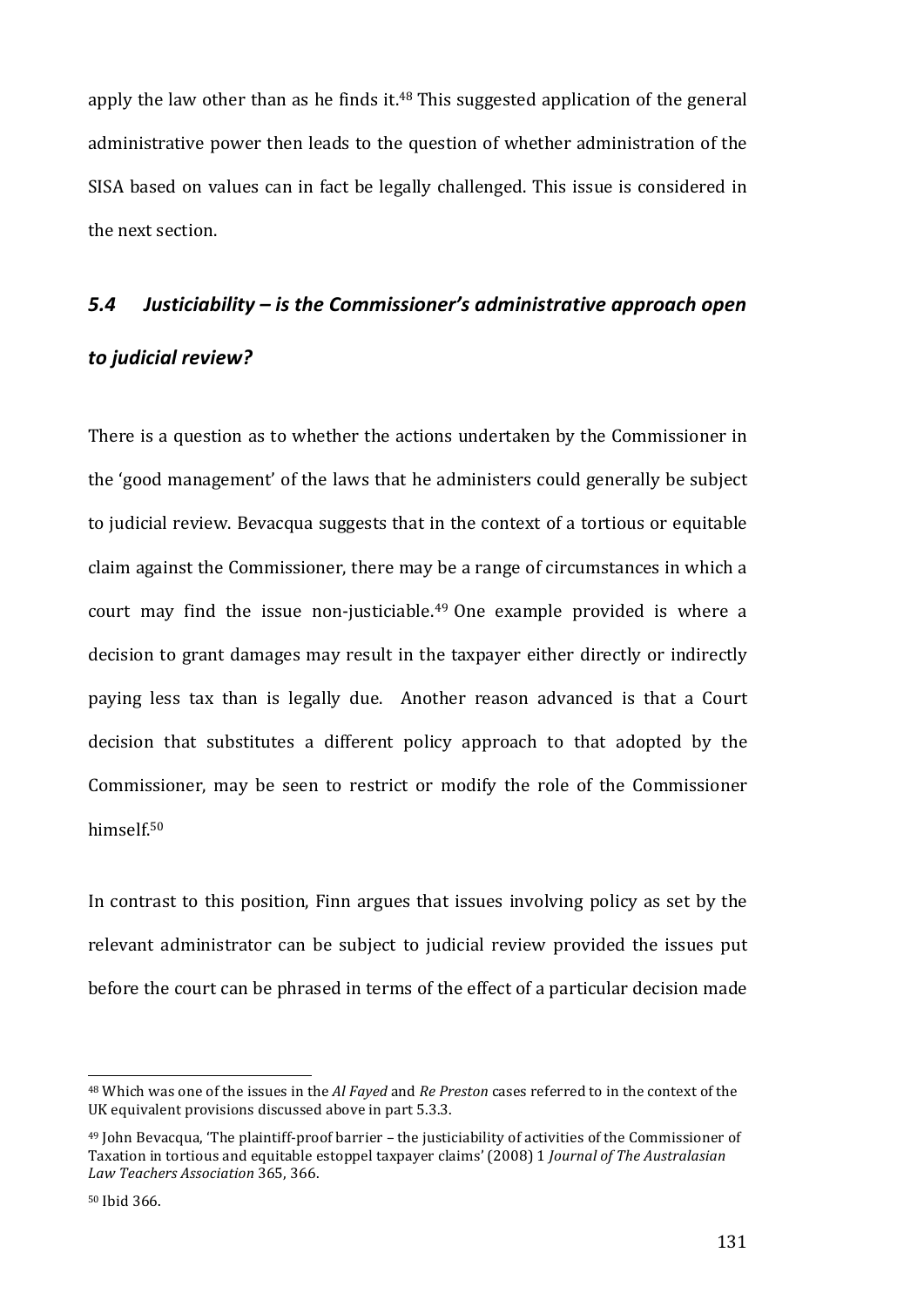by reference to those polycentric policy issues.<sup>51</sup> Whilst it is recognised that a decision of a court may have broader implications for the administration of the relevant system and influence the approach the administrator might otherwise take, the actual issue in dispute between the parties would generally not involve the court resolving such complex policy issues.

Although these views may seem diametrically opposed, it appears that they can practically be reconciled. This is because, as Finn points out, generally a court would not be asked to resolve such complex policy issues but rather the questions put before it would more likely be whether any particular cause of action could be made out in the specific circumstances.<sup>52</sup> Bevacqua implicitly agrees with this conclusion, in that he argues that in cases where the court has determined a particular issue to be 'not justiciable', the reasons given should be direct, consistent and transparent about whether the question put to the court is in fact asking the court to review a policy decision or consider the relevant system in operation. 53

The question of how the Commissioner should go about administering the SISA in respect of SMSFs gives rise to extremely complex polycentric policy issues. A challenge against the Commissioner's administrative approach to SMSFs, even if the challenge were narrowed to the question of whether that approach was consistent with the rule of law and hence whether the Commissioner was acting *ultra* vires, would likely fail given it would ask the court to determine an administrative policy issue. That is, how the Commissioner chooses to administer

<sup>&</sup>lt;sup>51</sup> Chris Finn, 'The justiciability of administrative decisions: a redundant concept?' (2002) 30 *Federal Law Review* 239, 244.

<sup>52</sup> Ibid 245-246.

<sup>53</sup> John Bevacqua, above n. 49, 376.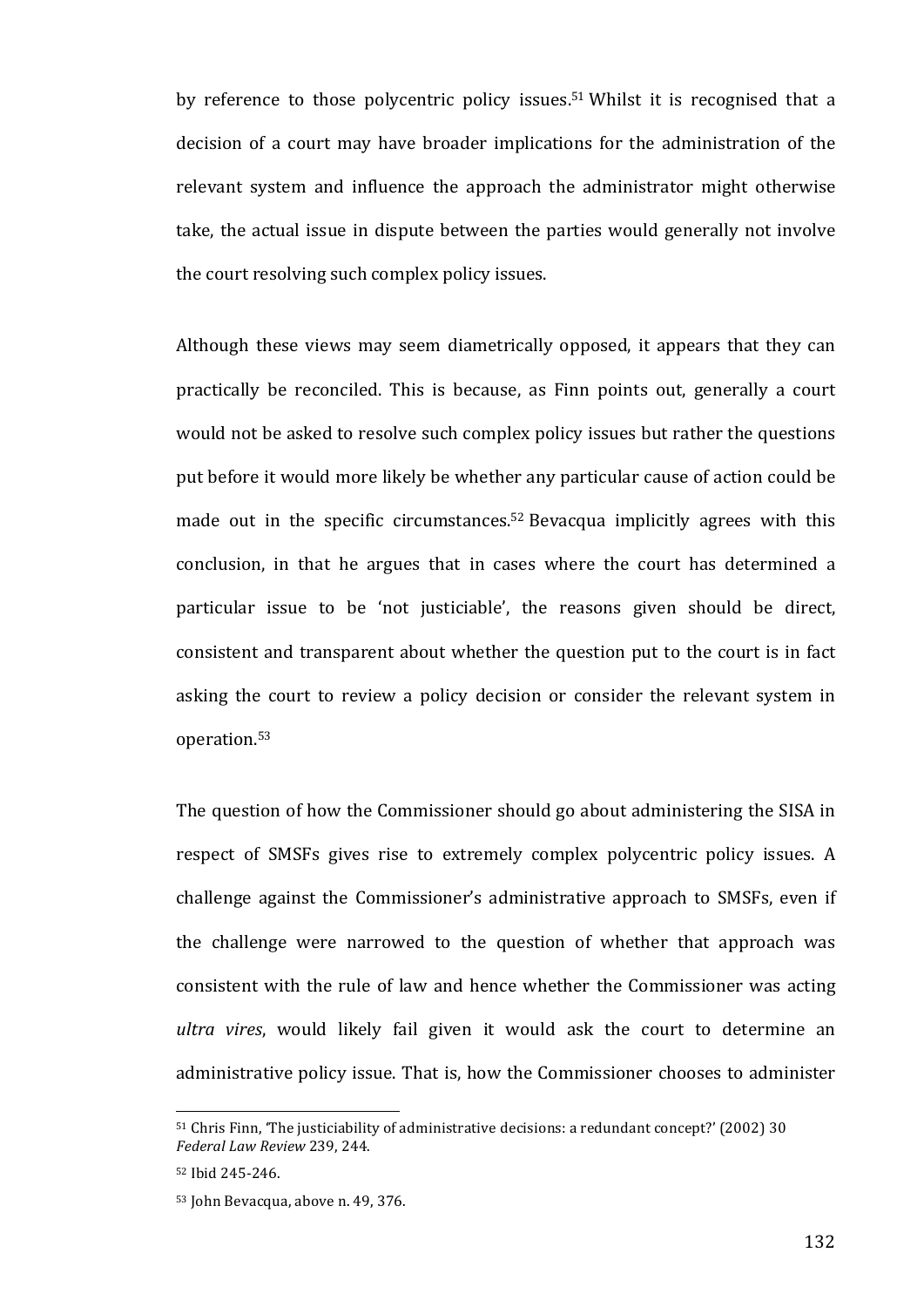the SISA provisions as they relate to SMSFs is a question wholly within the Commissioner's control and, due to the separation of powers doctrine, an area where a court will not venture.

The judicial decisions discussed in the section above in relation to the general administrative power have all arisen in a context of a specific application of the Commissioner's practices to a taxpayer's specific circumstances. In essence the question is whether the relevant application of the law, including the general administrative power, which translated into the practical steps that the Commissioner took, was within the Commissioner's powers. That is, whether the specific actions taken by the Commissioner, as opposed to the overarching approach, were sanctioned by the statute in question.

Flowing from this conclusion, the question then becomes on what grounds could an action be based? Further, who can bring an action against the Commissioner where it is perceived that his application of the law, as guided by the values applied in the context of the compliance model could give rise to unintended outcomes. If standing in such cases can be established, then consideration of the available and appropriate remedies is required.

### *5.5 Grounds of review*

The specific circumstances in which a particular person who is 'affected' by a decision of the Commissioner can object are specified in the relevant SISA and *Taxation Administration Act 1953*  (Cth) (TAA) provisions. <sup>54</sup> However, these grounds of review are focused on a particular taxpayer's specific circumstances by

 54 SISA, s 344 and TAA, Part IVC.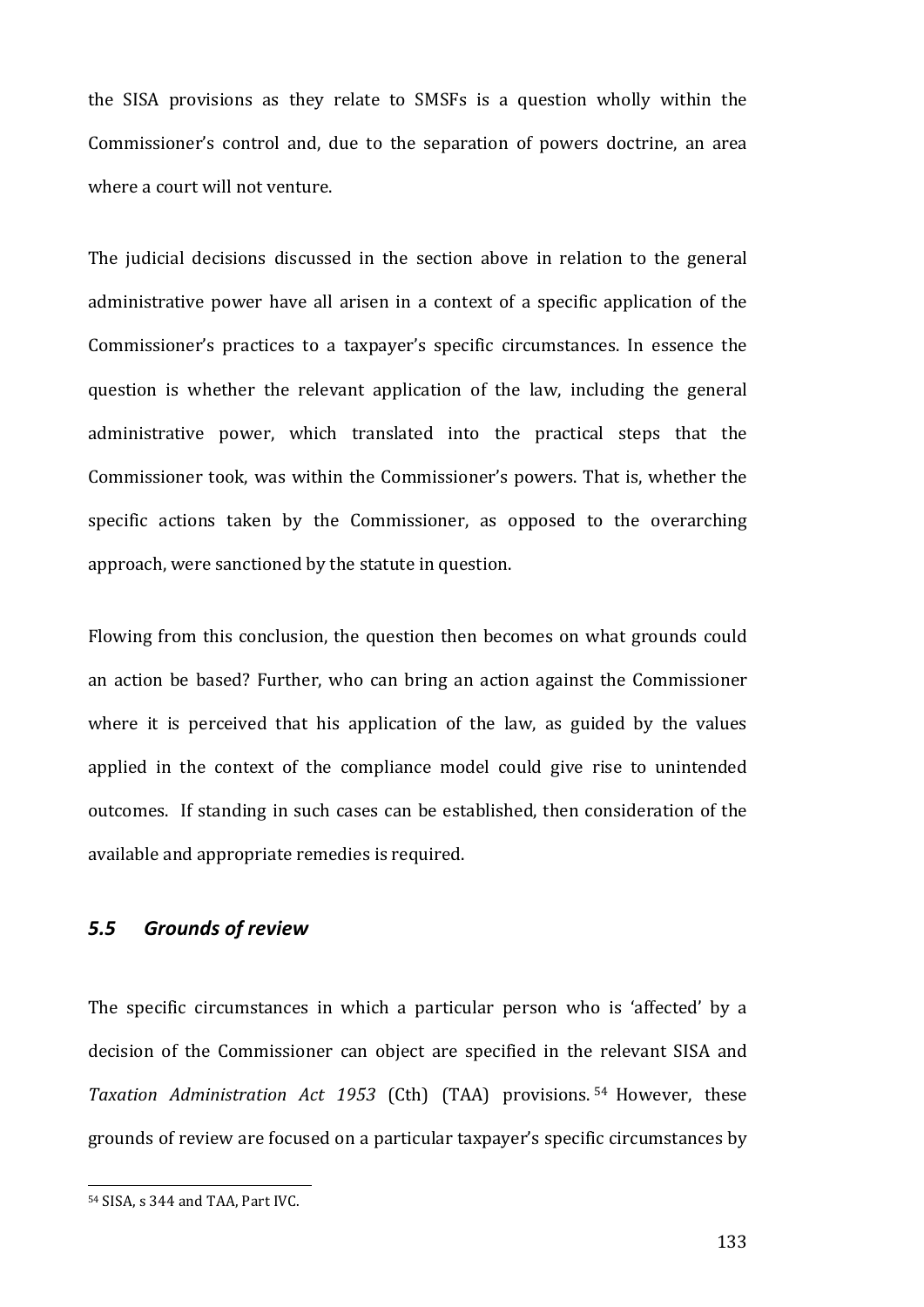reference to particularized 'reviewable decisions'. As such those provisions are not conducive to supporting a review by a court or tribunal based on an approach which the Commissioner may choose to take to administer the superannuation system as it relates to SMSFs more generally.

#### **5.5.1 Common law actions**

The High Court has made it clear that in cases involving a valid tax assessment, the taxpayer is restricted to challenging such assessments in proceedings commenced under Part IVC of the *TAA* 1953.<sup>55</sup> However, the Court also acknowledged that there was scope for challenge under the common law, although it would appear that the appropriate avenue in these cases would be an action seeking a prerogative writ under the *Judiciary Act* s 39B or the Constitution s  $75(v)$ .<sup>56</sup> These avenues of appeal are discussed below. However, at a more general level there is an issue of whether a decision made by the Commissioner in respect of an SMSF within a value-based compliance model could be the subject of a collateral attack under the common law.

A collateral attack in these circumstances is used in the sense of a person asserting invalidity in the Commissioner's decision as a preliminary step in proceedings where damages are claimed.<sup>57</sup> It may be possible to do so in the context of the SISA 1993 as there is no equivalent provision as that found in the ITAA 1936, s 175 and 177 of which validates an assessment for tax despite any omissions made by the

<sup>&</sup>lt;sup>55</sup> Commissioner of Taxation v Futuris Corporation Ltd [2008] HCA 32, [25].

<sup>56</sup> Ibid [56].

<sup>57</sup> For detailed analysis of collateral attack see Enid Campbell, 'Collateral Challenge of the Validity of Governmental Action' (1998) 24(2) Monash University Law Review 272.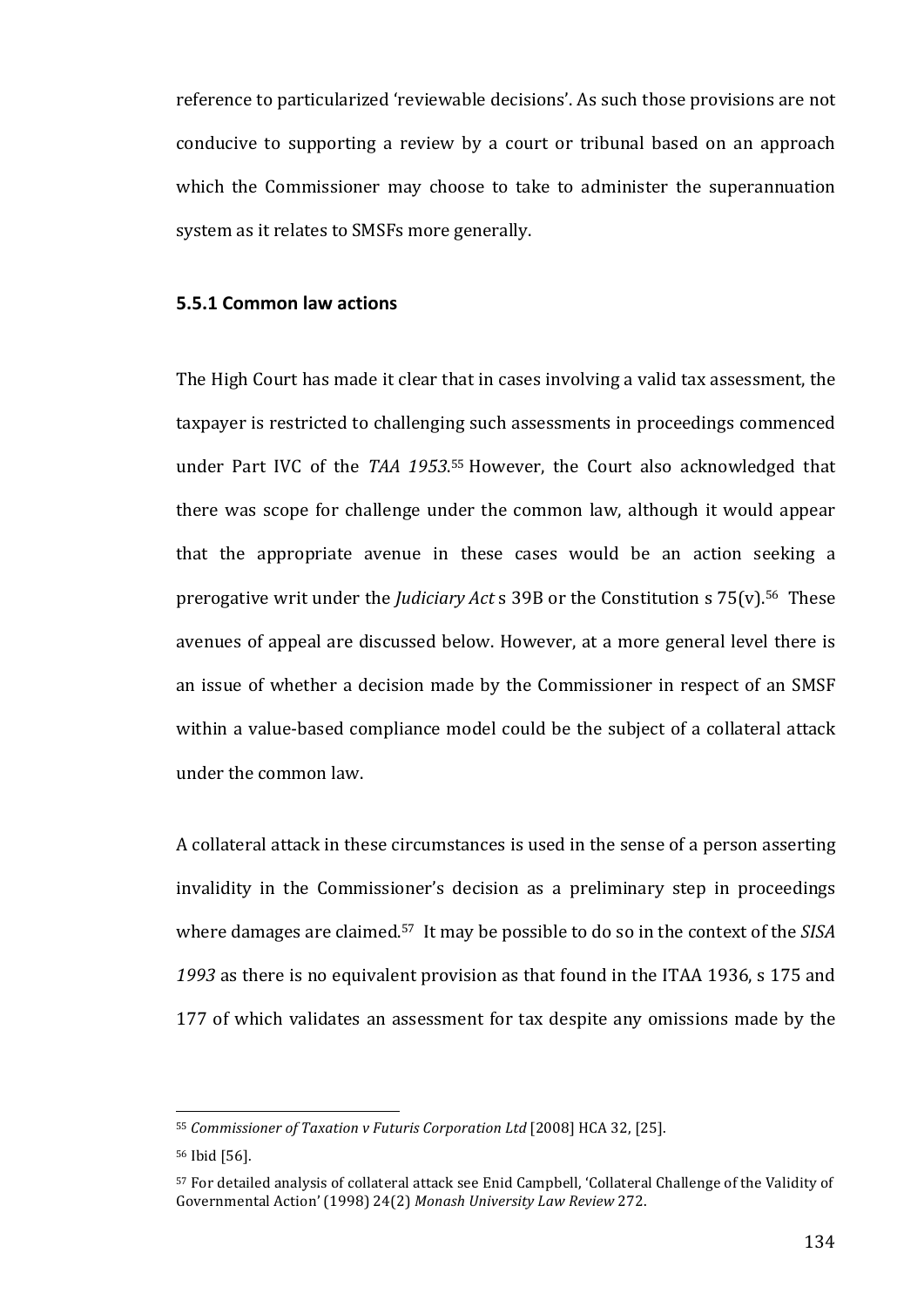Commissioner in the course of issuing that assessment.<sup>58</sup> Affected persons, such as trustees of superannuation funds who may have been disqualified by the Commissioner may seek damages in an attempt to recoup some of the value lost from their fund as a result of actions taken by the Commissioner under the *SISA 1993*.

Whether a Court would entertain such an action is another question. Bevacqua suggests that given the past judicial stance on whether the Commissioner could be subject to a tortious or equitable claim, which in his opinion is heavily skewed towards protection of the revenue, there is a 'largely impenetrable and invisible barrier'.<sup>59</sup> As was noted by Kitto J in *Federal Commissioner of Taxation v Wade*, ' no action on the part of the Commissioner can operate as an estoppel'. 60

As noted above arguably there may be more scope to challenge on common law grounds the Commissioner's decisions under the SISA given the focus of the provisions is to regulate behaviour rather than collect revenue.<sup>61</sup> The potential in this circumstance for a common law or civil action for damages is supported by the fact that both APRA and ASIC have provisions in their Acts which protect officers from civil actions for damages where they act in good faith in the discharge of their duties under the relevant legislation (including the SISA).<sup>62</sup> What is interesting is

<u> 1989 - Johann Stein, marwolaethau a bh</u>

<sup>58</sup> The operation of *ITAA 1936* s 175 and 177 were central to the discussion in *Futuris* [2008] HCA 32.

<sup>59</sup> Bevacqua, above n. 49, 377.

<sup>60</sup> *Federal Commissioner of Taxation v Wade* (1951) 84 CLR 105, 117.

 $61$  For example, a decision to disqualify or remove a trustee of an SMSF from office (SISA 1993) s126A) or to enter into an enforceable undertaking are made and enforced by the Commissioner under the SISA (*SISA* 1993 s262A) without any income tax implications . Compare this with the example of where a SMSF is made non-complying which automatically results in tax being applied to the market value of the fund's assets as determined at the start of the relevant income year (*ITAA 1997* s 295-325). 

<sup>&</sup>lt;sup>62</sup> See eg Australian Securities and Investments Commission Act 2001 (Cth), s 246; Australian *Prudential Regulation Authority Act 1998* (Cth), s 58.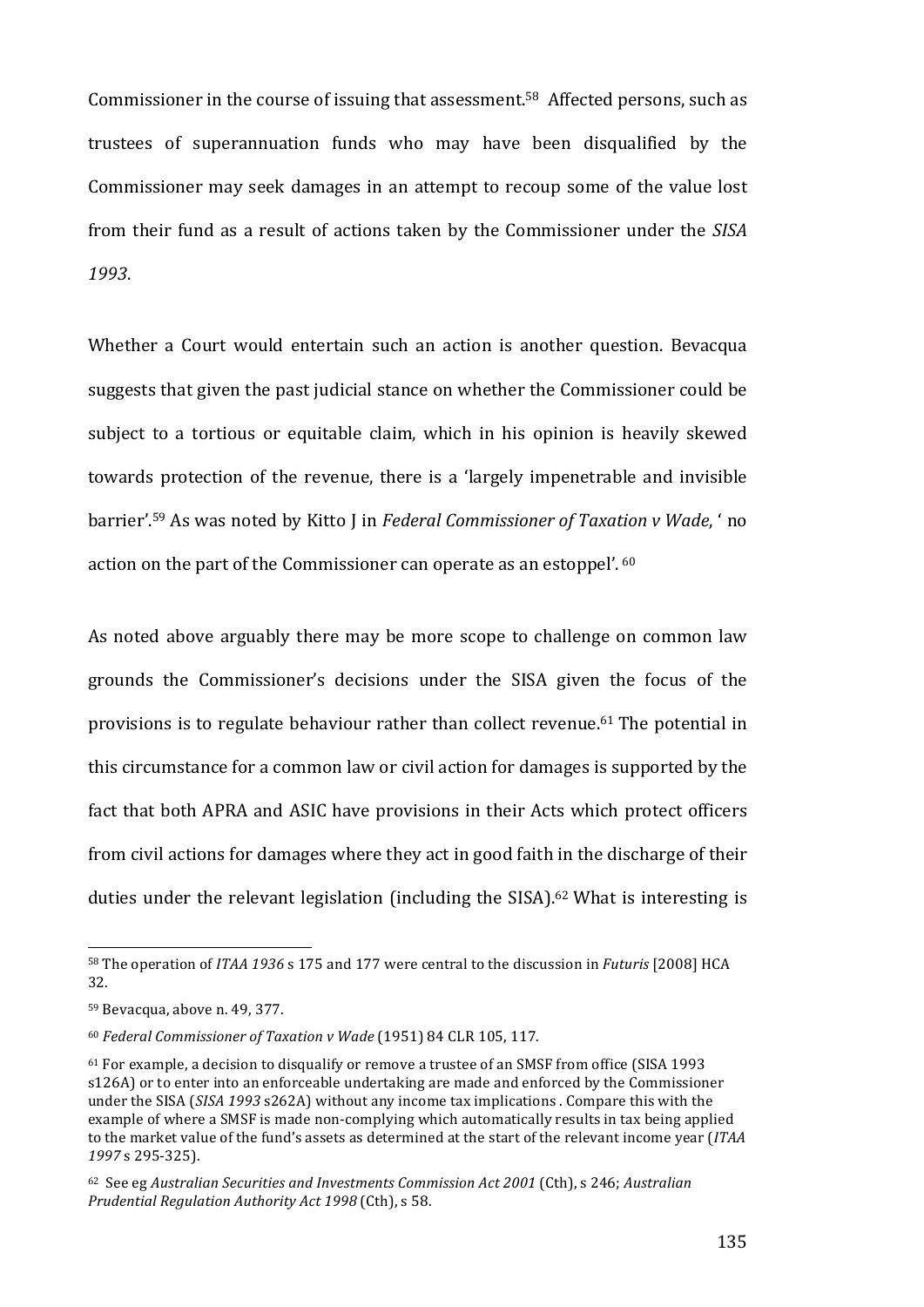that the Commissioner of Taxation does not have similar protection under the terms of the SISA. The former provision which would have covered all regulators under the SISA was repealed following the Financial Sector Reforms.  $63$ 

Although the effect of the assessing provisions in the income tax context would provide the Commissioner and his officers with a similar protection in relation to the tax consequences which may flow from a decision made under the SISA, <sup>64</sup> this will not always be the case. However, it would arguably be difficult to establish an action in tort, say for breach of duty of care, or as an equitable claim for damages where the challenge is to the Commissioner's broad approach to administering the SISA for SMSFs. One of the difficulties of such a claim, provided the relevant plaintiff has standing to bring the action in the first place  $-$  the issue discussed in the next section  $-$  is to establish that there was in fact any duty of care owed to that person in particular in relation to the Commissioner's adopting of a particular administrative approach and how that could translate into a loss incurred by that particular person.

The same difficulties arise in relation to the tort of misfeasance in public office.<sup>65</sup> This tort applies specifically to a public officer in the purported exercise of his or her duties; the act or conduct must have been done either maliciously or knowing

<sup>&</sup>lt;sup>63</sup> SISA, former s 340 repealed by *Financial Sector Reform (Amendments and Transitional Provisions)* Act 1998 (Cth) Sch 16, item 24. The equivalent provisions were included in the relevant acts establishing ASIC and APRA per n. 51 above. The fact that the Commissioner and his officers, as regulator of SMSFs, was not provided with a similar protection was not discussed in the explanatory materials which accompanied the relevant Bill.

 $64$  See ITAA 1936, ss 175, 175A and 177(1) and the High Court decision in *Federal Commissioner of Taxation v Futuris Corporation Ltd* [2008] HCA 32 (*Futuris*). 

<sup>&</sup>lt;sup>65</sup> For a detailed analysis of the tort of misfeasance in public office see Mark Aronson, 'Misfeasance in Public Office: a very peculiar tort' (2011) 35 Melbourne University Law Review 1. For an outline of the principles of this tort see Sarah Hannett, 'Misfeasance in Public Office: the principles' (2005) 10 *Judicial Review* 227 and Duncan Fairgrieve, 'Damages claims against public bodies: The role of misfeasance in public office' (2007) 12 *Judicial Review* 169.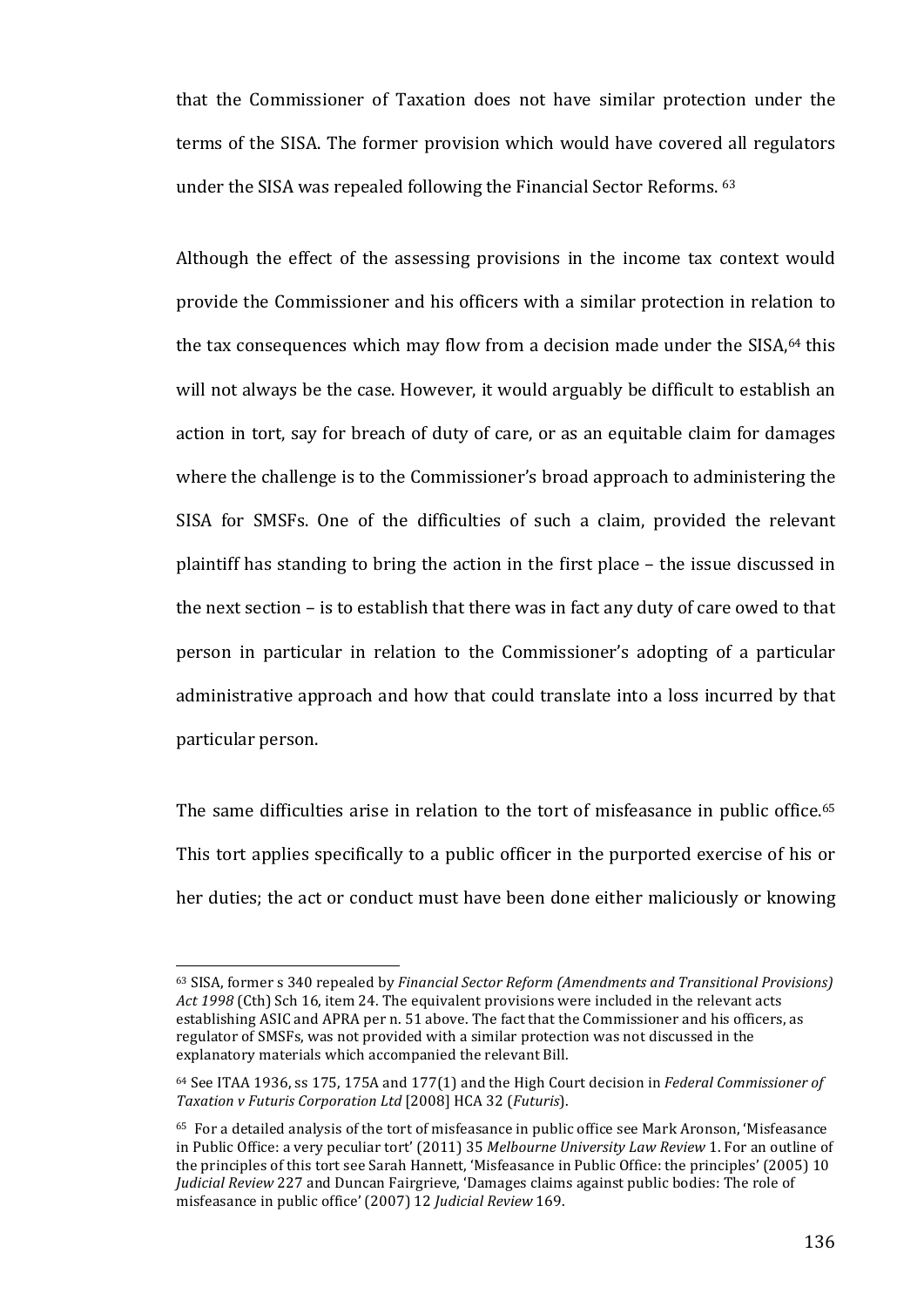that the impugned act or conduct was unauthorized and it was foreseeable that it would cause loss or harm to the claimant. <sup>66</sup> The High Court has specifically acknowledged that this tort may still be applied in the context of the Commissioner making assessments of tax even though there is a specific provision in the law which effectively ignores errors made by the Commissioner in issuing the assessment.<sup>67</sup> Given there are no equivalent provisions in the SISA providing the same level of protection to the Commissioner in the context of his decisions under that act, it follows that the tort could also apply in that circumstance. However, it would be difficult for a plaintiff to prove any personal loss suffered, or more accurately that it would be foreseeable that a loss would be suffered by that particular person when the Commissioner adopted his administrative approach to regulating SMSFs.

#### **5.5.2 Statutory causes of action**

Similar challenges present themselves when considering the grounds of review available under *Judiciary Act 1903* (Cth), section 39B (a section 39B application) or an action under the *Administrative Decisions (Judicial Review)* Act 1977 (Cth) (the ADJR Act). Whether a decision by the Commissioner to adopt a particular administrative approach is open to challenge under either of these provisions depends on the specific requirements of each Act.

<u> 1989 - Johann Stein, marwolaethau a bh</u>

<sup>&</sup>lt;sup>66</sup> Three Rivers District Council v Bank of England (No. 3) [2001] UKHL 16, 191-193.

<sup>67</sup> *Futuris* [2008] HCA 32, [59]-[60].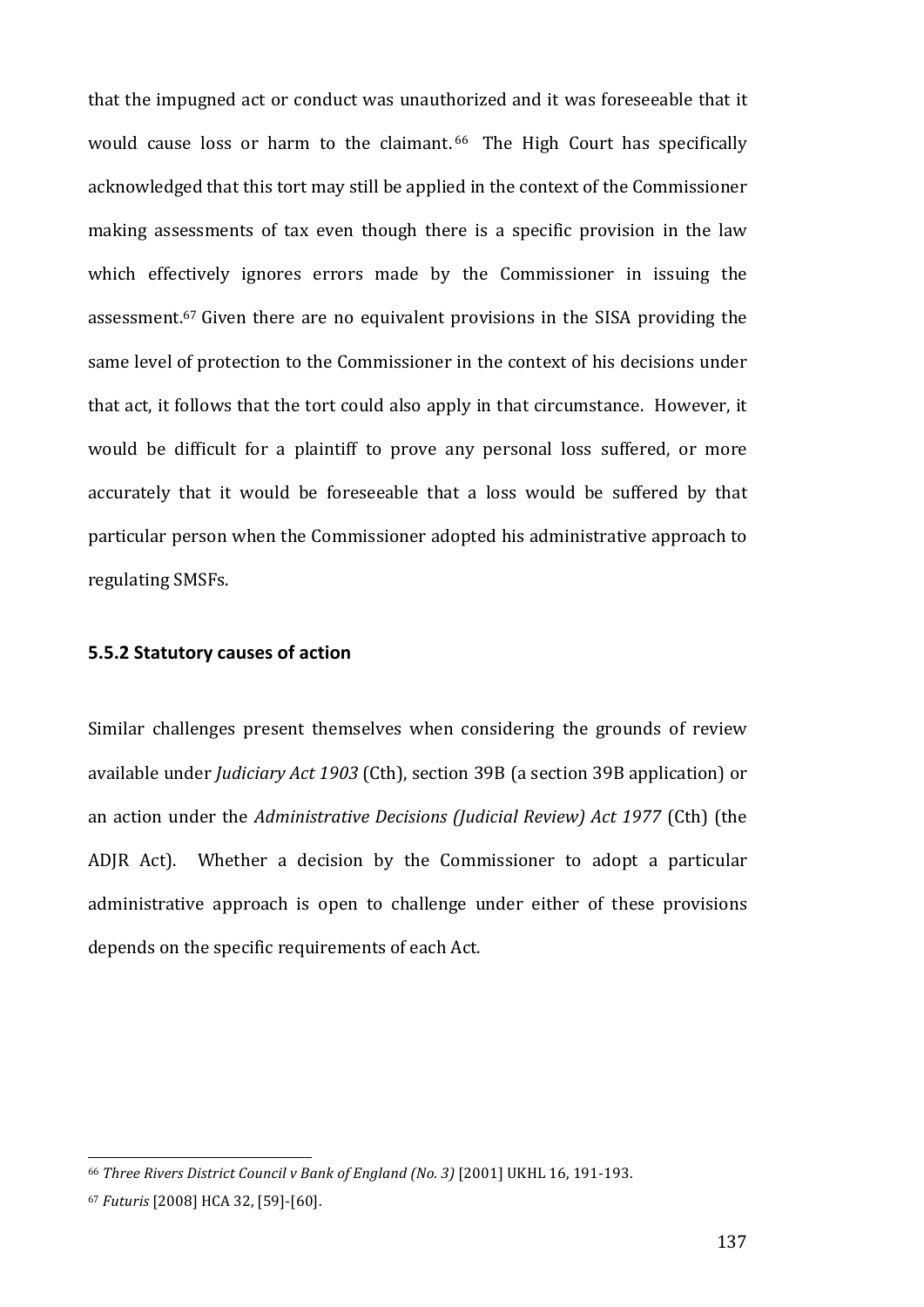#### **5.5.2.1 Application for review under** *Judiciary Act***, <b>s** 39B

There is limited case law in relation to challenges to a statement of policy by the Commissioner as opposed to a type of collateral attack on an assessment issued by the Commissioner in respect of a particular taxpayer. Generally in the latter case, in order to gain the relief sought in a section 39B application, the taxpayer must show that the assessments were made in exercise of abuse of power and for improper purposes, or in other words, bad faith.<sup>68</sup>

In relation to the former situation, in *Young*  $v$  *FC* of  $T^{69}$  (*Young*) the taxpayer challenged a policy statement by the Commissioner in relation to the application of penalties and the anti-avoidance provisions in Part IVA of the *ITAA 1936*. In concluding that the policy statement was not generally reviewable, Gyles J stated:<sup>70</sup>

There is also a real question as to whether the relief is not premature and the question hypothetical. Whilst I have found that the Policy is, in the relevant sense, inflexible, and it is clear that the Commissioner threatens to carry it out, the Policy as such is not generally reviewable by the Court. The administration of the Act is vested in the Commissioner and he is not answerable to the Court for that administration. Judicial review, it must be recalled, is rooted in the notion of ultra vires (*Corporation of the City of Enfield v Development Assessment Commission* [2000] HCA 5 (10 February 2000), par 43 and 44; *Xuv Minister for Immigration & Multicultural Affairs* [1999] FCA 1741 (17 December 1999) par 41 and 42). The judiciary has no role in matters of administration.

These statements provide some basis for concluding that any challenge by a taxpayer to the Commissioner adopting a particular approach to administration of

<sup>68</sup> *Deputy Federal Commissioner of Taxation v Richard Walter* [1995] HCA 23; see also *Futuris* [2008] HCA 32 and references to the Hickman principle which is contained in the High Court's decision in *R v Hickman; ex parte Fox & Clinton* [1945] HCA 53.

<sup>&</sup>lt;sup>69</sup> *Young v FC of T* [2000] FCA 122.

<sup>70</sup> Ibid [18].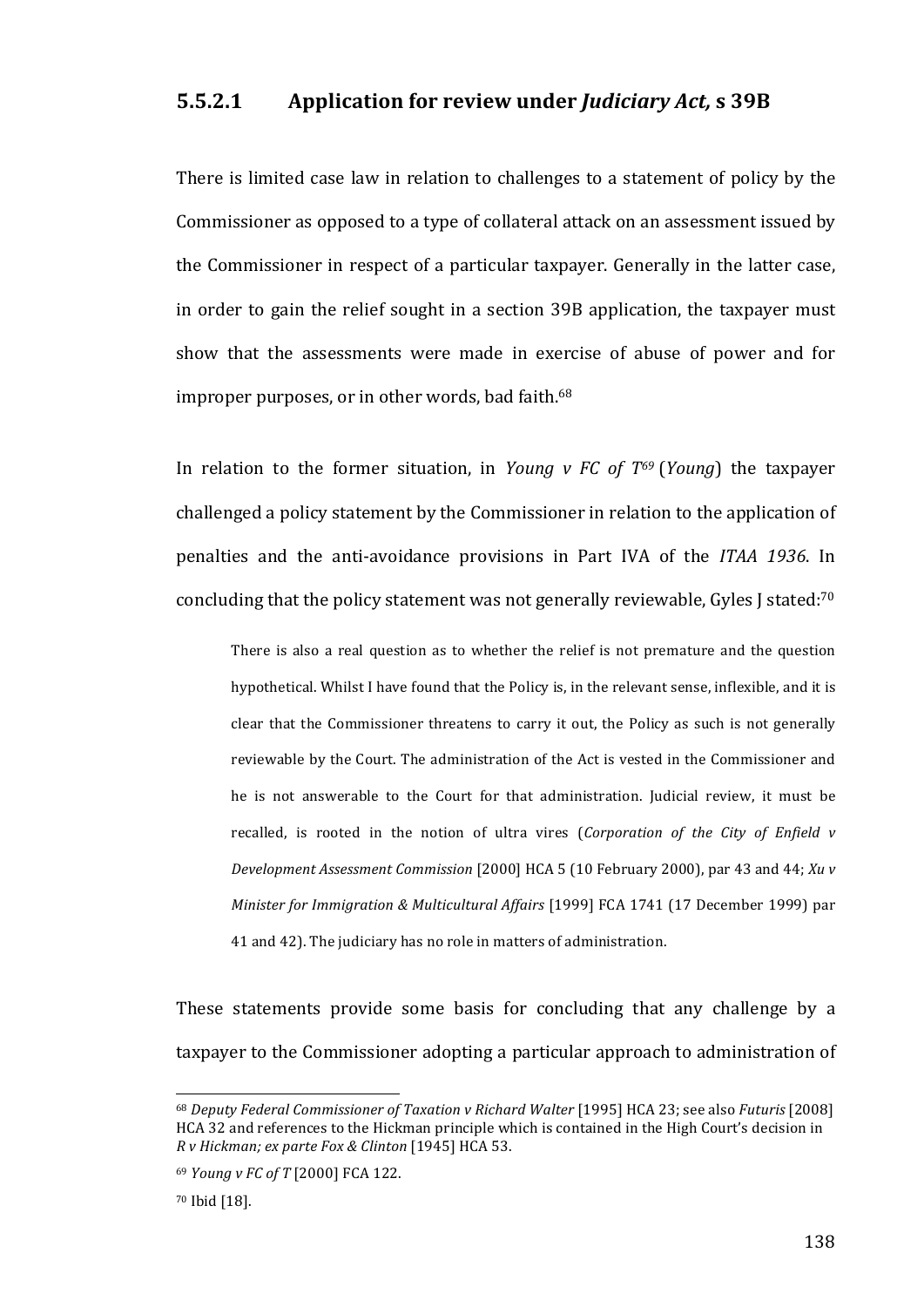the SISA would similarly fail, as it is purely a matter of administration and not a question of making a specific decision in relation to a particular taxpayer. It is only a result of the application of that administrative approach, which results in a particular decision by the Commissioner to, for example make a fund complying or non-complying, that could potentially be challenged. Even in those circumstances, section 39B applications would be limited to those where bad faith is alleged in respect of making an assessment or some error of law on the part of the Commissioner is said to have been committed.

Such an error may be that he took into account irrelevant considerations or failed to take account of a relevant consideration when making a decision under a particular provision of the SISA. Whether this basis of administrative error can be made out is determined on a case by case basis. In these circumstances, it may be more attractive to affected SMSF trustees to appeal the assessments issued in the Administrative Appeals Tribunal as comprehensive merits review is available in circumstances where the relevant fund is found to be non-complying, given that the tax consequences flow directly from this decision by the Commissioner.<sup>71</sup>

A question arises as to whether an equivalent protection applies to decisions made by the Commissioner under the SISA in relation to SMSFs which do not result in a tax assessment being issued. For example, it is possible for a section 39B application to be commenced by the trustee of an SMSF where the Commissioner has decided to remove or suspend that trustee, even if the trustee had already appealed that decision under SISA, subsection 344(8). In *Bonnell v DCT*, <sup>72</sup> a

<sup>&</sup>lt;sup>71</sup> See *Income Tax Assessment Act 1997* (ITAA 1997), s 295-320 which effectively recoups all income tax concessions the fund had received during the time it was a complying superannuation fund.

<sup>72</sup> *Bonnell v DCT* [2008] FCA 60.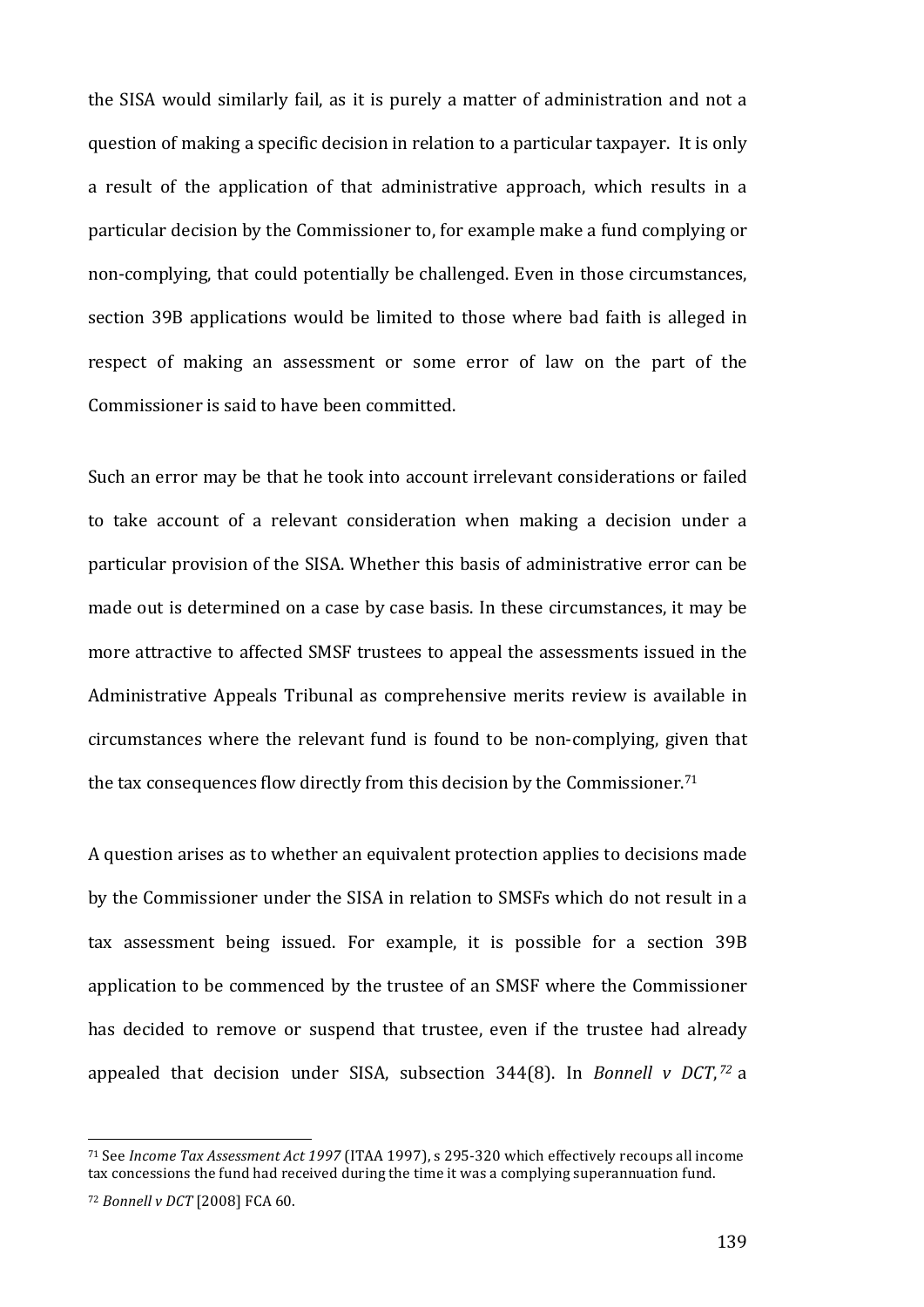taxpayer was able to challenge the Commissioner's decision not to remit a penalty under *Judiciary Act*, section 39B, despite the fact that he had not been successful in an earlier appeal to the Administrative Appeals Tribunal on the same issue previously. The taxpayer was able to bring such an action because at issue was whether the Commissioner should have remitted additional tax in the form of a penalty and that amount did not affect the amount of tax properly payable by the taxpayer in relation to an assessment.

Although the cause of action may be able to be utilized in such a case, whether the Court would be willing to examine the issue would depend on whether the applicant could show that the application of the administrative approach has had some effect on the individual taxpayer involved and not a general or hypothetical consequence. 

### **5.5.2.2** Application for review under the ADJR Act.

The scope of review available under the ADJR Act is limited to a 'decision of an administrative character made ... under an enactment'.<sup>73</sup> Certain decisions of the Commissioner have been challenged on the basis that they were made under the ITAA 1936, section 8, which is the equivalent of SISA, section 6. These cases are relevant in determining whether a person could commence proceeding under the ADJR Act to challenge the validity of the Commissioner's administrative approach to regulating SMSFs. There are no cases on the application of SISA, section 6, in the context of the ADJR Act.

 $73$  ADJR Act, s 3.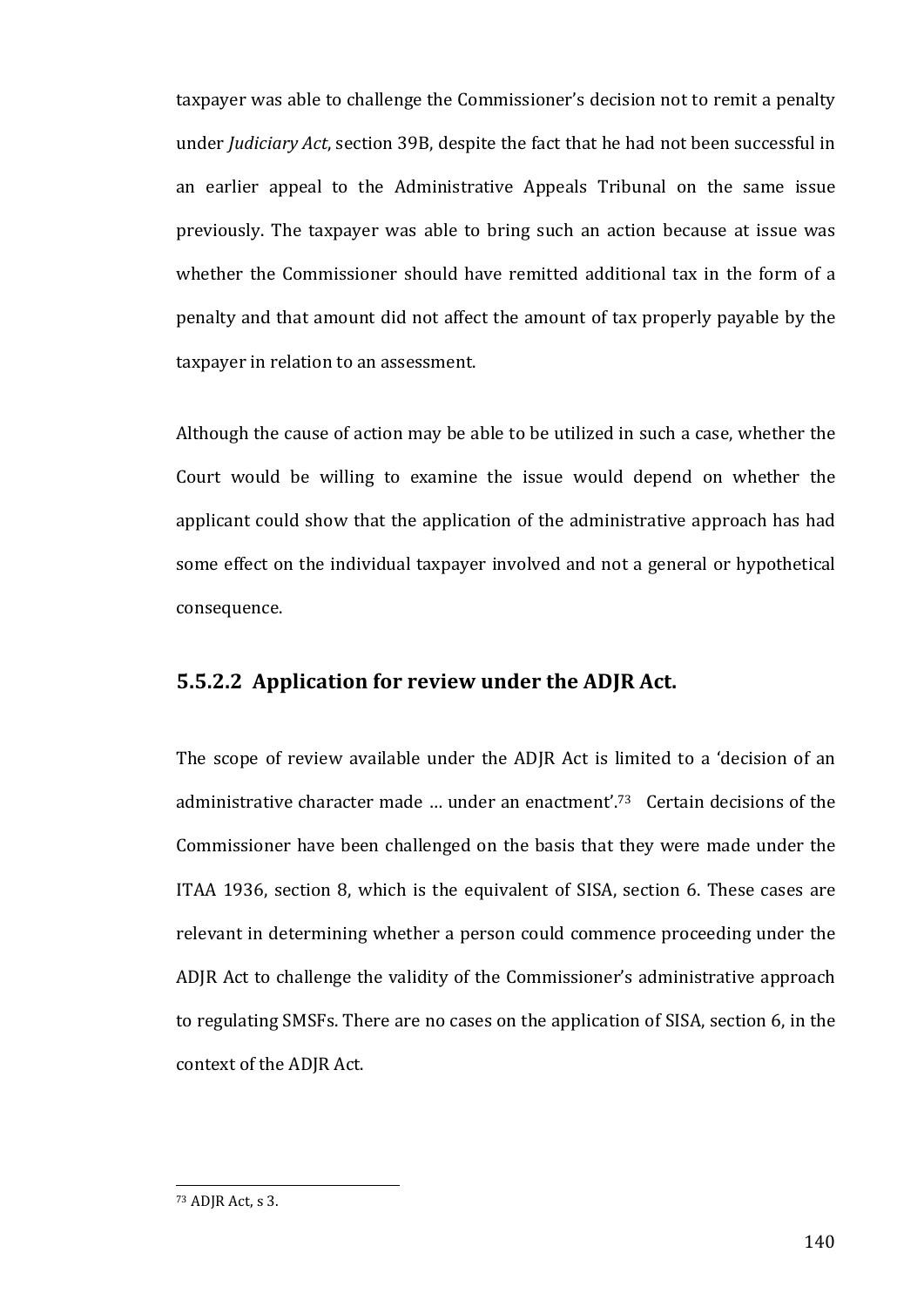Many of the cases deal with specific actions of the Commissioner in the particular circumstances of a taxpayer. For example, the decision to send a letter to a taxpayer advising that they were exempt from tax under a specific provision was held to be a decision of an administrative character under ITAA 1936, section 8.<sup>74</sup>

What is interesting is that it does not appear as though any taxpayer has attempted to challenge the Commissioner's adoption of the compliance model in his administration of the taxation system. Equally, there do not appear to be any cases where the administrative approach of APRA or ASIC, as distinct from a particular decision taken using that administrative approach, has been challenged under the ADJR Act. There has been a challenge in the context of the ITAA 1936, section 8 and the outcome of that case may have dissuaded such an argument being run under the other Acts, including the SISA, for which the Commissioner has the general administration. 

In *Knuckey v Commissioner of Taxation*<sup>75</sup> a tax agent challenged the Commissioner's ability to set up a work related expenses program which was aimed at improving compliance through working with tax agents to better educate and monitor work related expense claims of their clients. The tax agent challenged the creation of the program itself as an improper use of power under ITAA 1936, section 8.

<u> 1989 - Johann Stein, marwolaethau a bh</u>

<sup>&</sup>lt;sup>74</sup> Australian Wool Testing Authority Ltd v Commissioner of Taxation [1990] FCA 361. Note however some reservations were expressed about this conclusion in *Hutchins v Deputy Commissioner of Taxation* [1996] FCA 1358, per Black CJ at [17].

<sup>&</sup>lt;sup>75</sup> Knuckey v Commissioner of Taxation [1997] FCA 939; 97 ATC 4911 (first instance). This part of the decision was not considered on appeal: *Knuckey v Commissioner of Taxation* [1998] FCA 1143.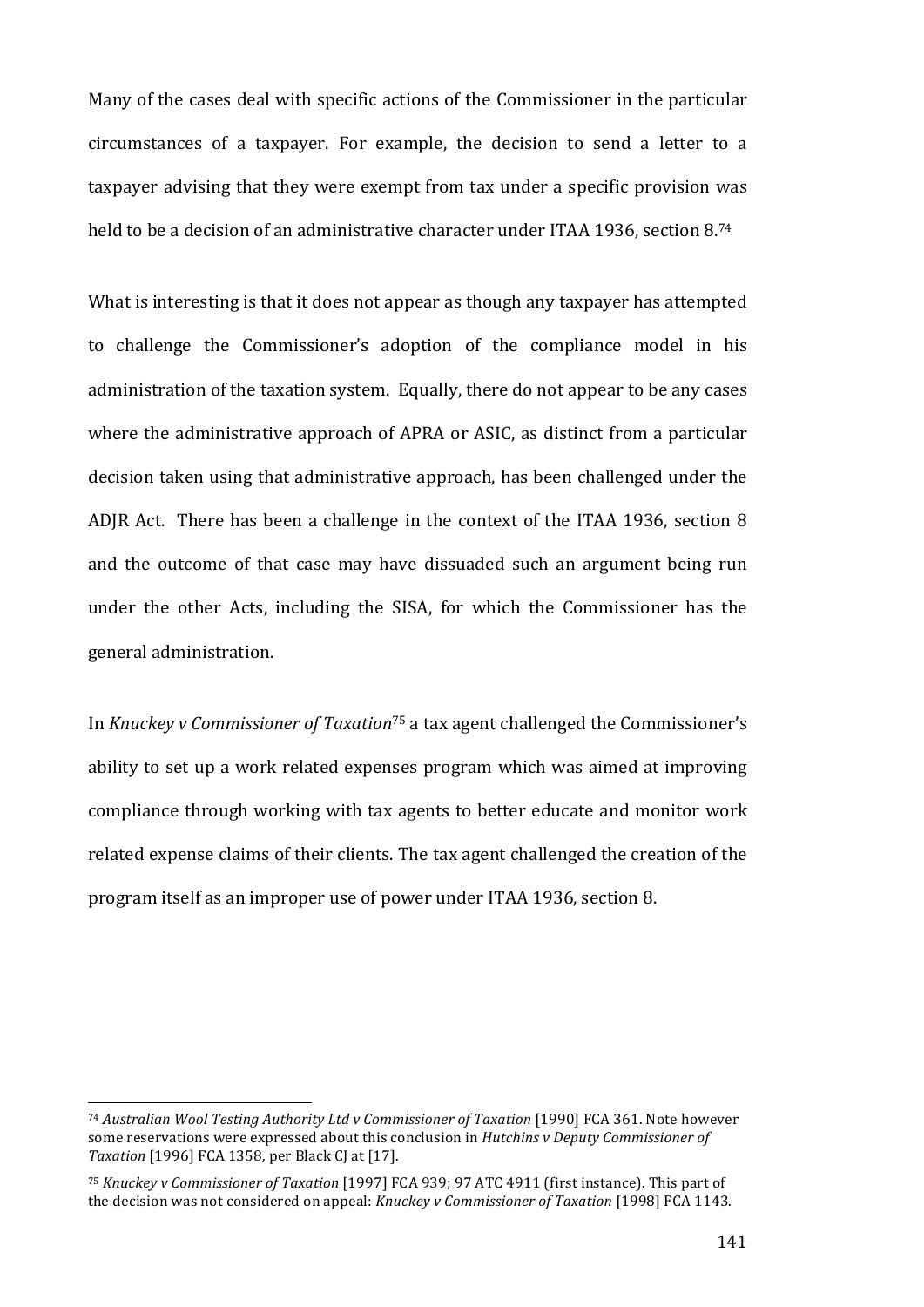In concluding that the decision to set up the program was not a 'decision made under an enactment', Sundberg J stated:

The Commissioner's decision to establish the Program and to include the applicant in it is neither expressly nor impliedly required by the Act. It is authorised by the Act, but only in a very general way, by  $s$  8. In my view the connection between  $s$  8 and the decision is too remote for it to be said that the former makes provision for the latter.<sup>76</sup>

A similar argument would apply in the case of the Commissioner's adoption of the compliance model in regulating SMSFs, as modified to include a set of values which reflects the policy basis for the prudential framework applying to SMSFs and superannuation funds more generally. In a general way, SISA section 6, would support such an approach but it could not be said that there was any imperative on the Commissioner to actually take any specific approach to administration of the SISA at all. As was noted in *Young*, the Commissioner is not answerable to the Court for his administration of the system.

Hence to be successful in bringing an action under the ADJR Act, a person must be able to establish that a specific decision has been made under a particular section of the SISA. For example, the decision to make an SMSF non-complying would be a decision of an administrative character made under a specific provision of the SISA.

However, for many such decisions there is a specific avenue of appeal to the Administrative Appeals Tribunal (AAT) that allows for a full merits review of the decision itself.<sup>77</sup> There is a question, in such situations, as to whether an appeal

 <sup>76</sup> *Knuckey* 97 ATC 4911, 4918.

<sup>77</sup> SISA, s 10 definition of 'reviewable decision' and s 344(8).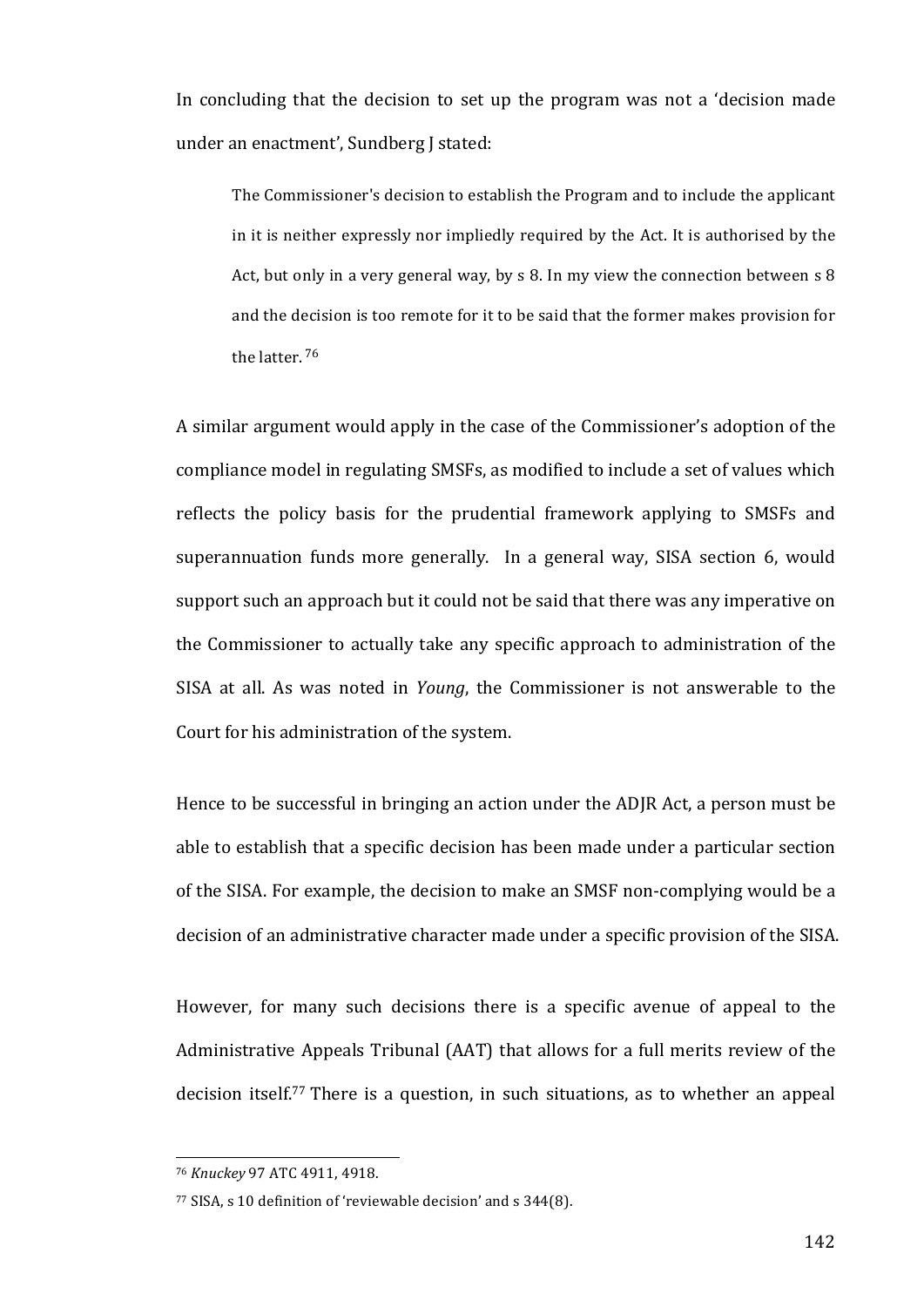under the ADJR Act having regard to the remedies available,<sup>78</sup> provides the relevant person with a benefit when compared with a merits review in the AAT.

### *5.6 Accessibility: standing to sue for differential treatment*

The provisions of the SISA apply to all superannuation funds that either have a corporate trustee or individual trustees, where the purpose of the fund is to provide for old age pensions.<sup>79</sup> As discussed previously,<sup>80</sup> the responsibility for administration of the SISA is divided between APRA, ASIC and the Commissioner. If the Commissioner were to take a different administrative approach to his application of the provisions to SMSFs, others, such as the trustee of a large APRA regulated fund, may consider that they are disadvantaged by such an approach. The question arises as to whether such a person would have standing to take action against the Commissioner.

In *Re Preston*<sup>81</sup> it was alleged that an agreement was reached between Mr Preston and the Commissioners about his outstanding tax debts, but that the agreement had failed to be honoured. Although Mr Preston could not ultimately prove that such an agreement existed, the House of Lords did conclude that the Inland Revenue was required to act 'fairly' and that if such an agreement existed, there would be an obligation on the Inland Revenue to honour such an agreement. Failure to do so would be seen as the Inland Revenue acting unfairly and would have amounted to an abuse of their statutory powers. Whilst this decision may be

 $78$  ADJR Act, s 16. Although the Court has some flexibility in the orders it can make, it cannot step into the shoes of the Commissioner, as the AAT can, and make a different decision to that made by the Commissioner.

<sup>79</sup> SISA, s 19 definition of 'regulated superannuation fund'.

<sup>&</sup>lt;sup>80</sup> See Chapter 4.

<sup>81</sup> *Re Preston* [1985] AC 835; [1984] UKHL 5.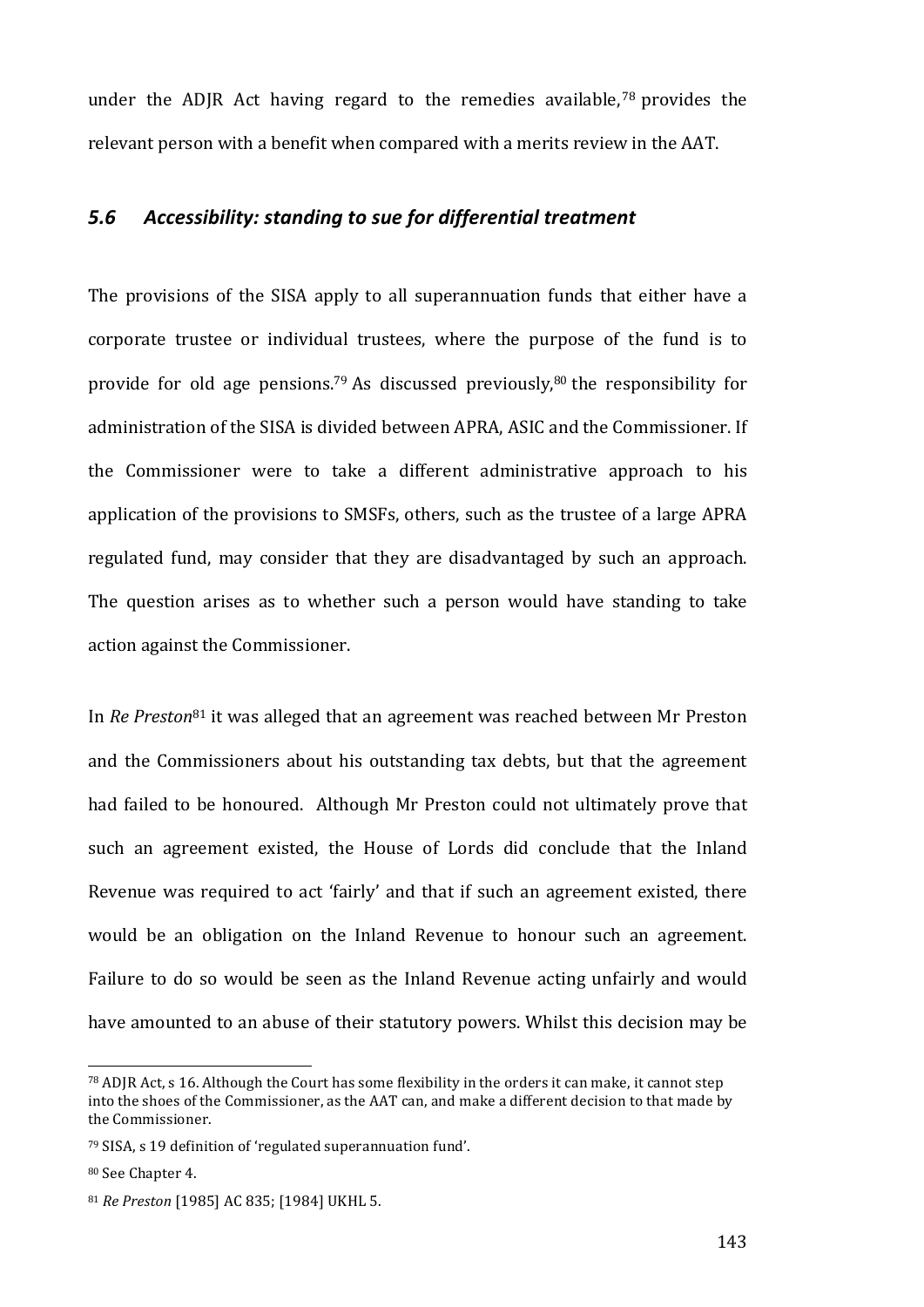seen as contrary to the decision in *Al Fayed*<sup>82</sup> it is viewed by some as the start of the substantive legitimate expectation doctrine in the UK. $83$  In short, substantive legitimate expectations go beyond the traditional concept of the legitimate expectation doctrine to require government agencies to fulfill the expectations that they have created rather than only ensuring that there are correct procedures in place for their administrative decision making.

In the context of the modified compliance model argued for in this thesis, the decision in *Re Preston* gives rise to an interesting issue. If the Commissioner were to articulate the values underpinning the Australian retirement system in consultation with the other actors in the regulatory space (including trustees of all superannuation funds, auditors, fund managers and tax advisors) would such a consultation amount to an agreement between the parties? If so, would it be possible for any one of those actors in the regulatory space to establish standing to sue the Commissioner for a perceived inequity in his application of those values in the administration of the SISA?

According to Groves, the doctrine of substantive legitimate expectations would not be adopted in Australia because of the separation of powers doctrine.<sup>84</sup> A court exercising federal jurisdiction may be seen to have exceeded its judicial powers if it required the Commissioner to give effect to a certain party's legitimate expectation. That this is the case is supported by the recent decision in *Macquarie* 

<sup>82</sup> Al Fayed [2004] ScotCS 278.

<sup>83</sup> Matthew Groves, 'Substantive Legitimate Expectations in Australian Administrative Law' [2008] 32 *Melbourne University Law Review* 470.

<sup>84</sup> Ibid 521-523.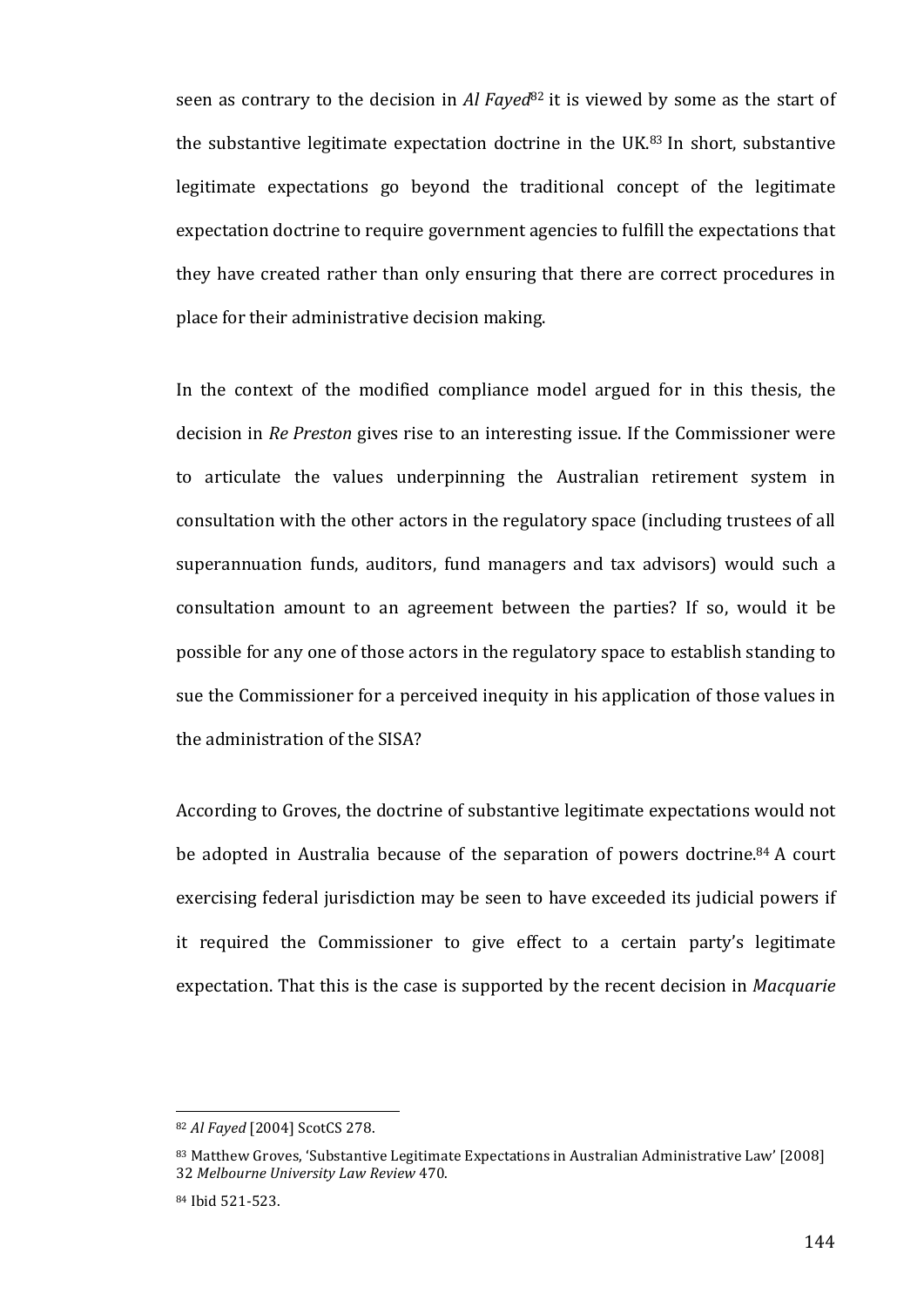and the discussion on justiciability earlier in this chapter.<sup>85</sup> It also brings into question whether, in fulfilling a particular party's legitimate expectation the Commissioner would be asked to do something which is contrary to law. Although the compliance model may be seen by some to be somewhat inconsistent with the rule of law, decisions made within its framework are always referable to the relevant provisions. Taking into account these considerations, it would be unlikely that a Court would recognise any type of binding agreement between the parties in the context described above.

#### *5.7 Conclusion*

<u> 1989 - Johann Stein, marwolaethau a bh</u>

The Commissioner has limited resources with which to regulate the taxation and superannuation systems. Having a framework in place under which he makes decisions about resource allocation as well as the views that he will be applying of the law, and which is openly shared with the other actors in the regulatory space goes a fair way to enhancing voluntary compliance. However much freedom the Commissioner may have to implement strategies to ensure compliance with the law, he is still constrained to apply the laws as he finds them.

The discussion in this chapter establishes that the Commissioner can make decisions using the compliance model, suitably modified to apply to his role as regulator of SMSFs, with the support of the general administrative power. There may be further flexibility to adapt the administrative approach to anticipate and deal with future compliance issues in the context of the *SISA 1993* because the focus of those provisions is on the behaviour of SMSF trustees, investment

<sup>85</sup> For detailed discussion of the concept of legitimate expectation in Australian law, see Groves, above n 83, 472-475.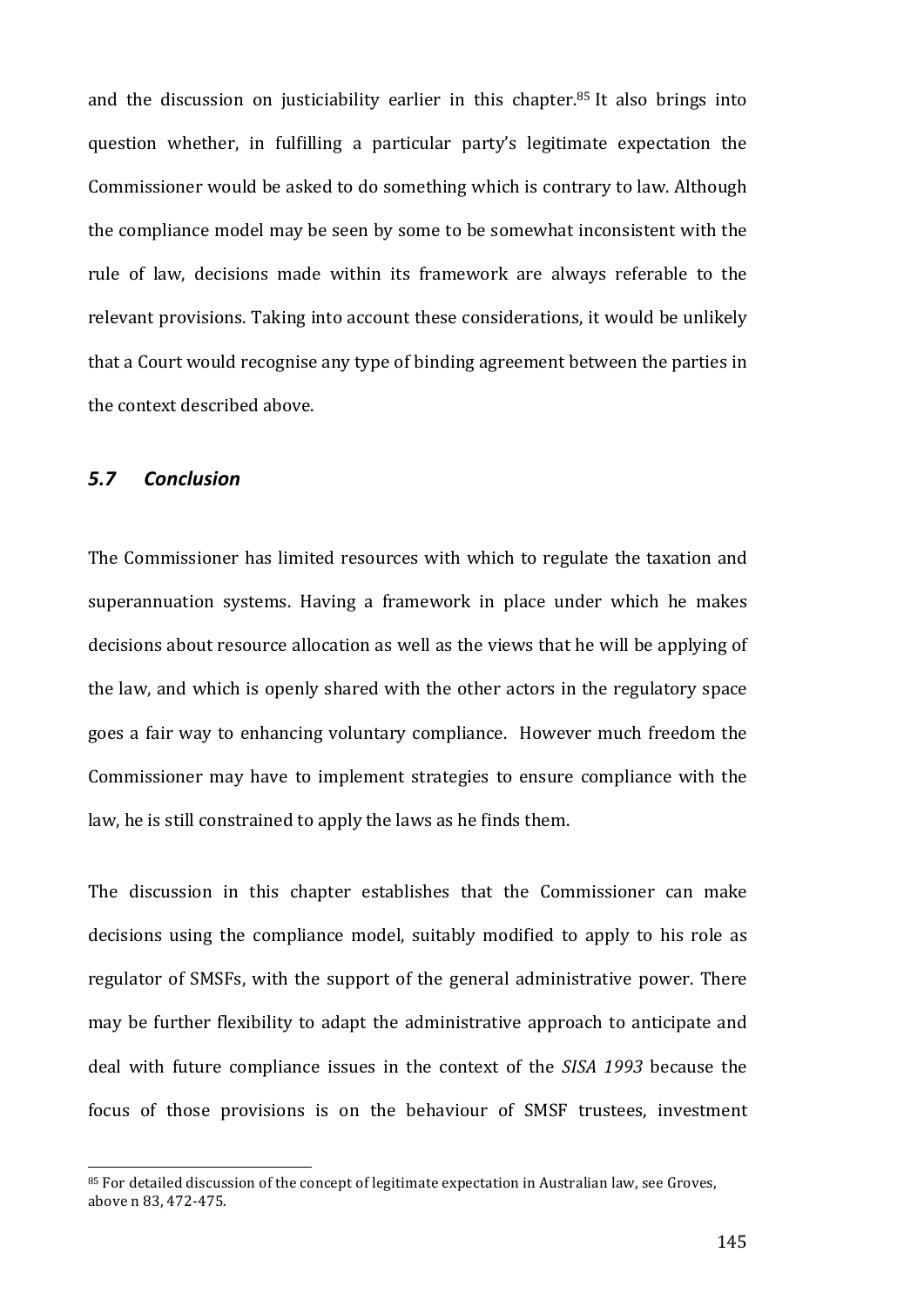managers and auditors. This is contrasted with the restrictions inherent in the taxation system which is premised on the notion that a person will be liable for a particular amount of tax.

Despite that flexibility it is noted that actions taken by the Commissioner in the context of the SISA 1993 is still open to challenge. Such action could be either at common law, under the Judiciary Act or the ADJR Act or, the most likely scenario, the specific review mechanisms provided for in the SISA itself. These review mechanisms are of upmost importance as they ensure fairness and consistency in decision-making by the Commissioner in respect of those being regulated, thereby promoting confidence in the superannuation system.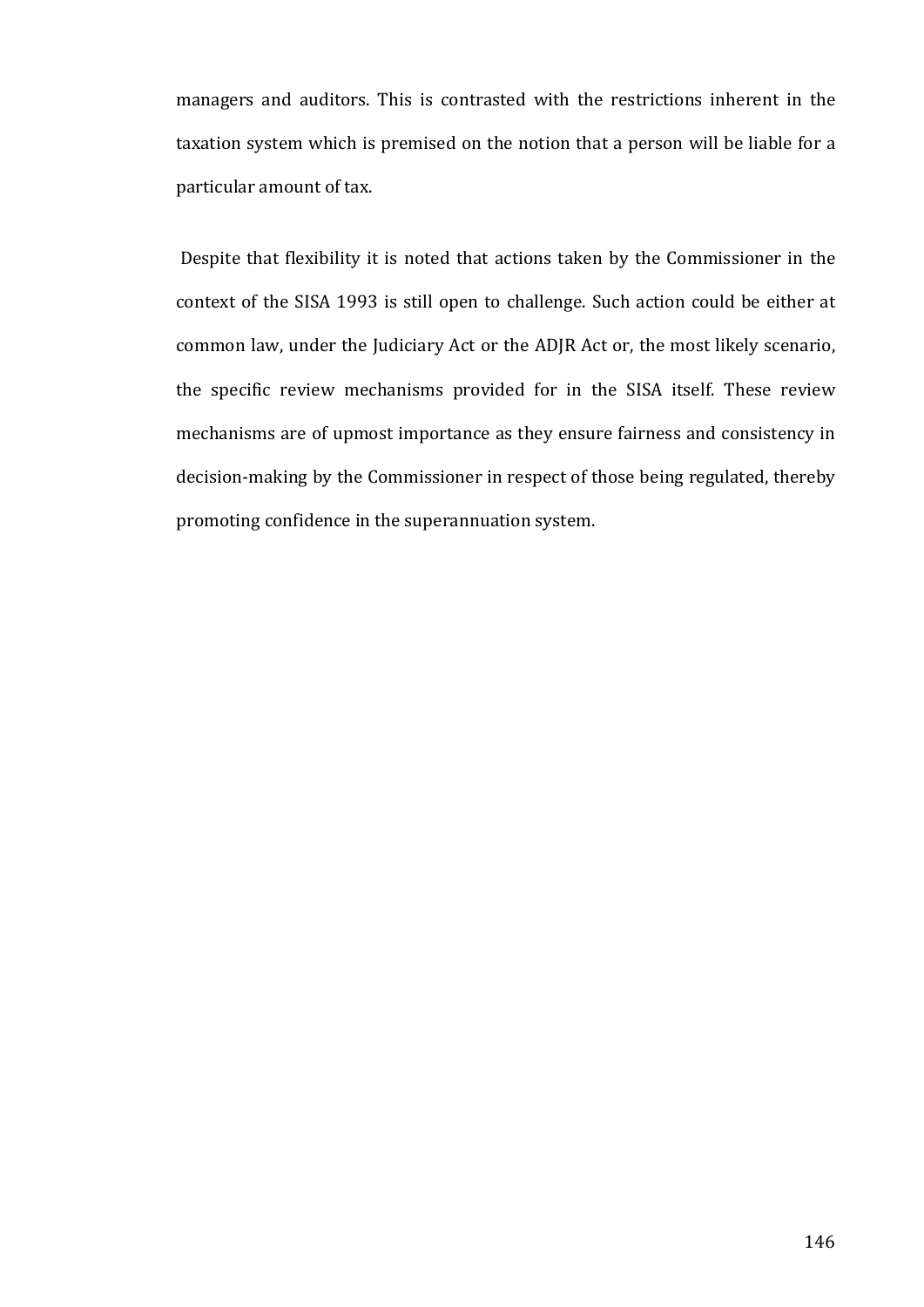# **Chapter 6: Conclusion**

 

Superannuation is an issue many of us are aware of but pay little attention to until the time to retire draws nearer. Decisions made at the start of a person's working life influence their wealth in retirement. Aside from the family home, a person's superannuation investment is typically the next most valuable asset they hold. As of 30 June 2014 there were 534,176 SMSFs with a total of over 1 million members, compared with 5 years ago when there were 399,386 SMSFs with a total of  $758,589$  members.<sup>1</sup> As at 30 June 2013, \$506 billion in superannuation assets were held by SMSFs,<sup>2</sup> making that sector an important part of the Australian economy. 

Given the exponential growth in the SMSF sector, it is timely to consider the Commissioner's role in regulating SMSFs and how he can influence SMSF trustee behaviour, in particular to garner higher levels of voluntary compliance with *SISA* 1993. This is important because the Commissioner has limited resources to commit to enforcement of the superannuation laws, and so must strive to leverage the highest possible level of voluntary compliance within those restricted resources. 

Although there are issues with the current operation of the superannuation provisions, $3$  the focus of the thesis is on the regulatory approach which the

<sup>&</sup>lt;sup>1</sup> Australian Taxation Office, *Self managed superannuation fund: Statistical report*, June 2014, population table - quarterly data.

<sup>&</sup>lt;sup>2</sup> Australian Prudential Regulation Authority, *Annual Superannuation Bulletin*, June 2013 (revised February 2014), 6.

<sup>&</sup>lt;sup>3</sup> An issue which is exemplified by the sheer number of reviews into the superannuation system which have been undertaken in the recent past, each of which has resulted in legislative change (see for example Chapter 2 above n 6 for a list of such reviews).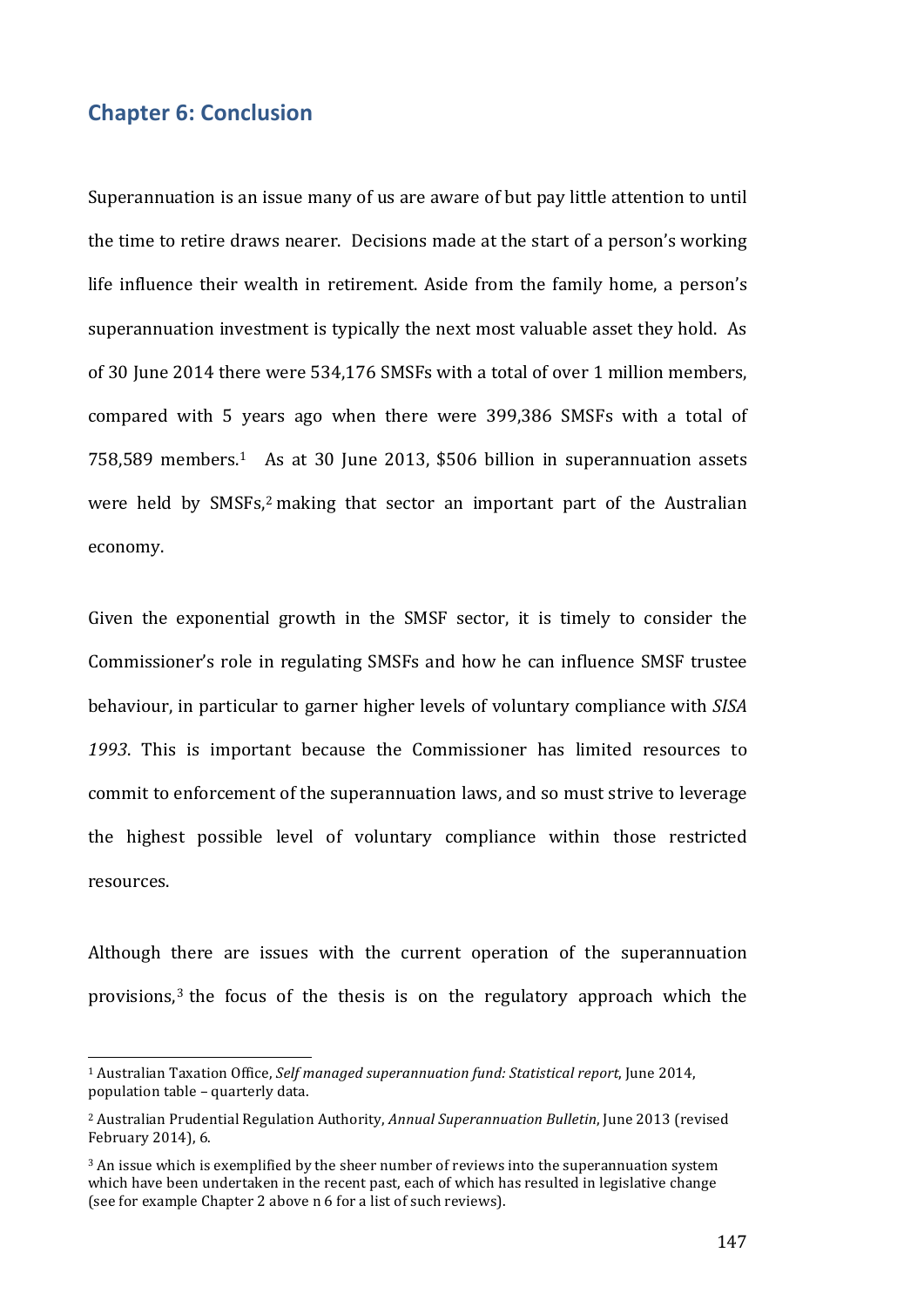Commissioner could adopt in order provide a basis for improving levels of voluntary compliance through administrative action. The Commissioner must administer the law as he finds it but it is recognised that the role of the Commissioner, although differently defined from that of APRA and ASIC, is equally important in influencing the actions of key participants in the superannuation regulatory space. Adopting the construct of a regulatory space in which there are several participants or actors who each have an influence over actions of others within that space is an important step in identifying the weaknesses in the application of the responsive regulation model in a superannuation context.

At the core of that weakness is the assumption that there is a direct relationship between the regulated and the regulator such that actions by one directly influence the other and vice versa. Once it is recognised that this is not necessarily the case in a superannuation context, the issue becomes how the Commissioner's current compliance approach to SMSFs might be modified to better deal with the unique circumstances of the superannuation regulatory space. However, it is acknowledged that the Commissioner's role in regulating SMSFs is not to guide or arbitrate on the SMSF trustee's investment decisions but rather to ensure their sole purpose is to meet members' retirement income objectives. Hence the application of the compliance model is still considered appropriate, although the focus of the model should be changed to adopt a value based approach. Such an approach would leverage better voluntary compliance than relying on the responsive regulation method alone as the former engenders ownership of the system by the relevant affected participants rather than having the regulator focus solely on actions of the SMSF trustees with a view to only identifying breaches of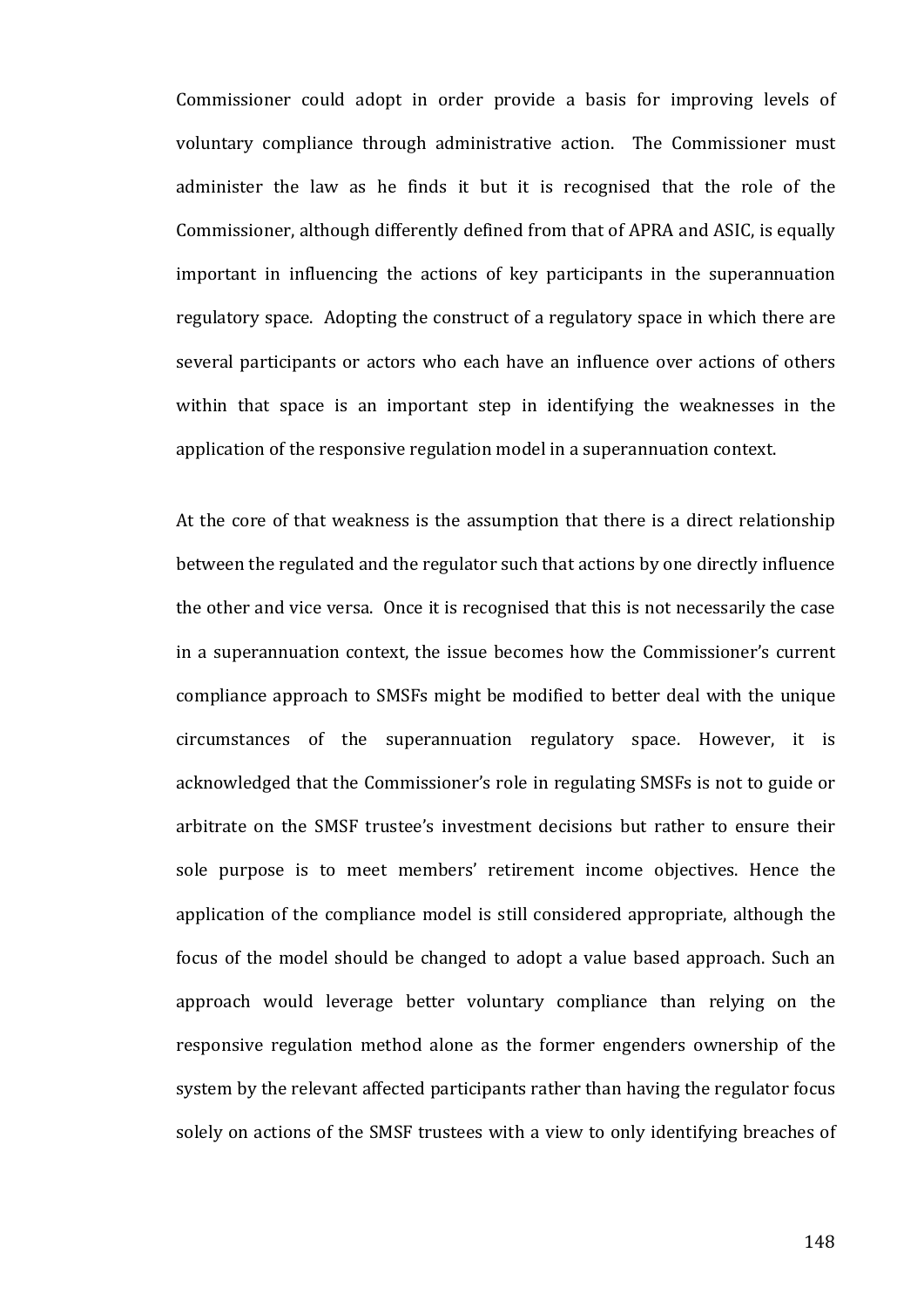the regulatory provisions. These issues were the focus of the discussion in Chapter 4 of the thesis.

Of course, it is necessary to ascertain the legal basis for adopting such an approach, because any actions taken by the Commissioner in applying the modified compliance model must still be consistent with the law. As explored in Chapter 5, the general administrative power contained in the *SISA 1993* could support such an approach.<sup>4</sup> However, the scope of the general administrative power in a SISA context has not been examined in any detail in the current literature.

Nevertheless, there is some discussion and limited judicial consideration of the scope of the general administrative power in a tax law context, that informs the analysis of the scope of that power in a superannuation context. It is argued that there appears to be more flexibility to apply the general administrative power in a superannuation context because the provisions seek to regulate behaviour of SMSF trustees, investment managers and auditors rather than ensuring the correct amount of tax is collected.

However, that power does not allow the Commissioner to step beyond the boundaries of the law and hence any action he does take in applying the modified compliance model must still stand up to scrutiny before a court. In this respect, the avenues of review under administrative law as well as statute, including the *SISA 1993*, the Administrative Decisions (Judicial Review) Act, the Judiciary Act and the Constitution are still relevant in defining and limiting the scope of the Commissioner's actions.

<sup>&</sup>lt;sup>4</sup> See discussion in Chapter 5.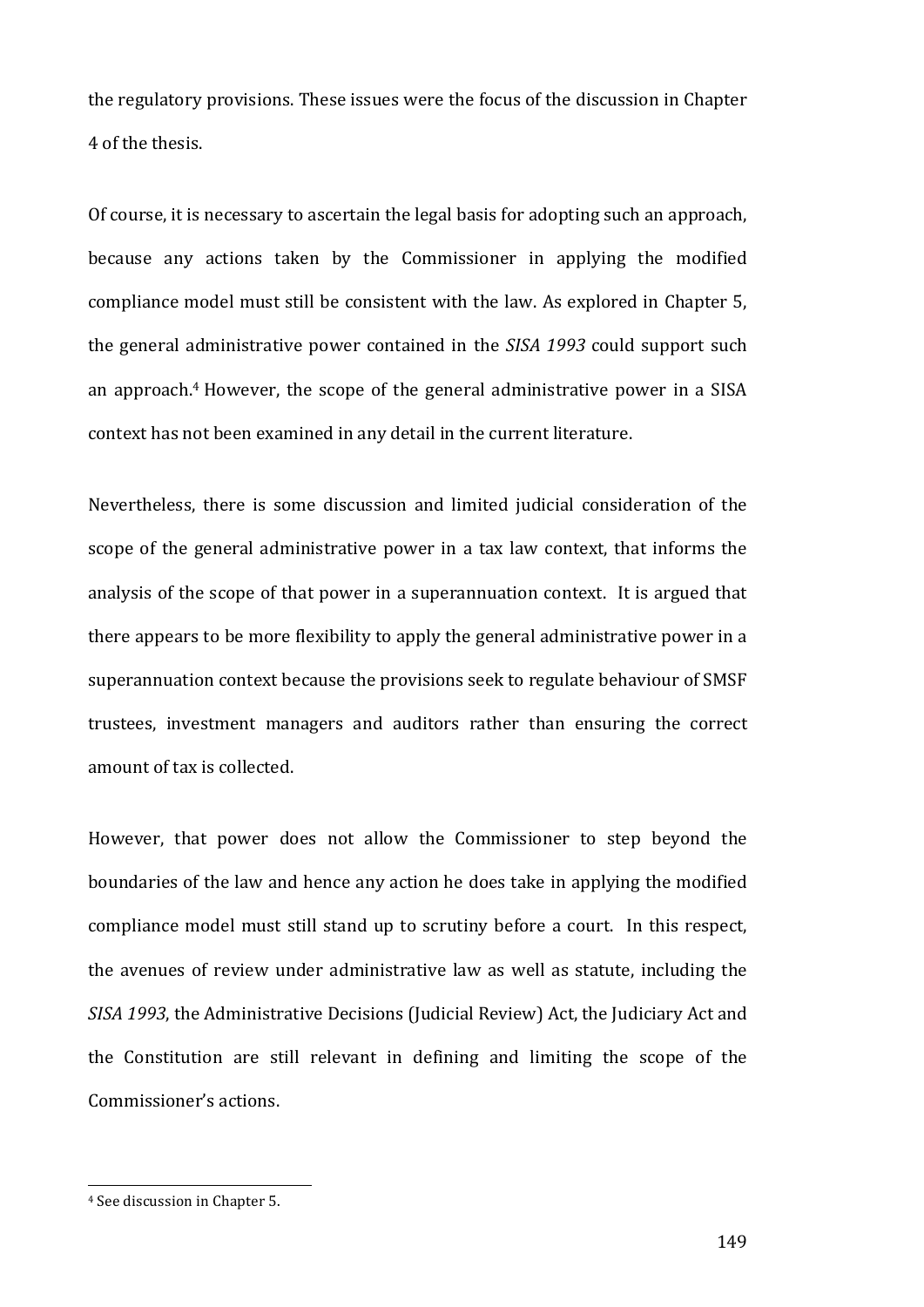The next step to progress these ideas is to identify those values that are accepted by all participants or actors in the regulatory sphere as forming the basis of the superannuation system. This task will be one in balancing the various interests of the different actors, keeping in mind that there are in fact three regulators involved, each with a different mandate; a large industry of advisors and auditors who are also charged with different responsibilities under the legislative scheme; as well as the relevant government of the day which may be tempted to use superannuation as a political platform to advance its own agenda.

It is impetrative for the sustainability of the superannuation system that all the actors work together towards the objectives of that system. This can only be achieved if all actors within the regulatory sphere agree to a unifying set of values to which each is committed to adhering and promoting.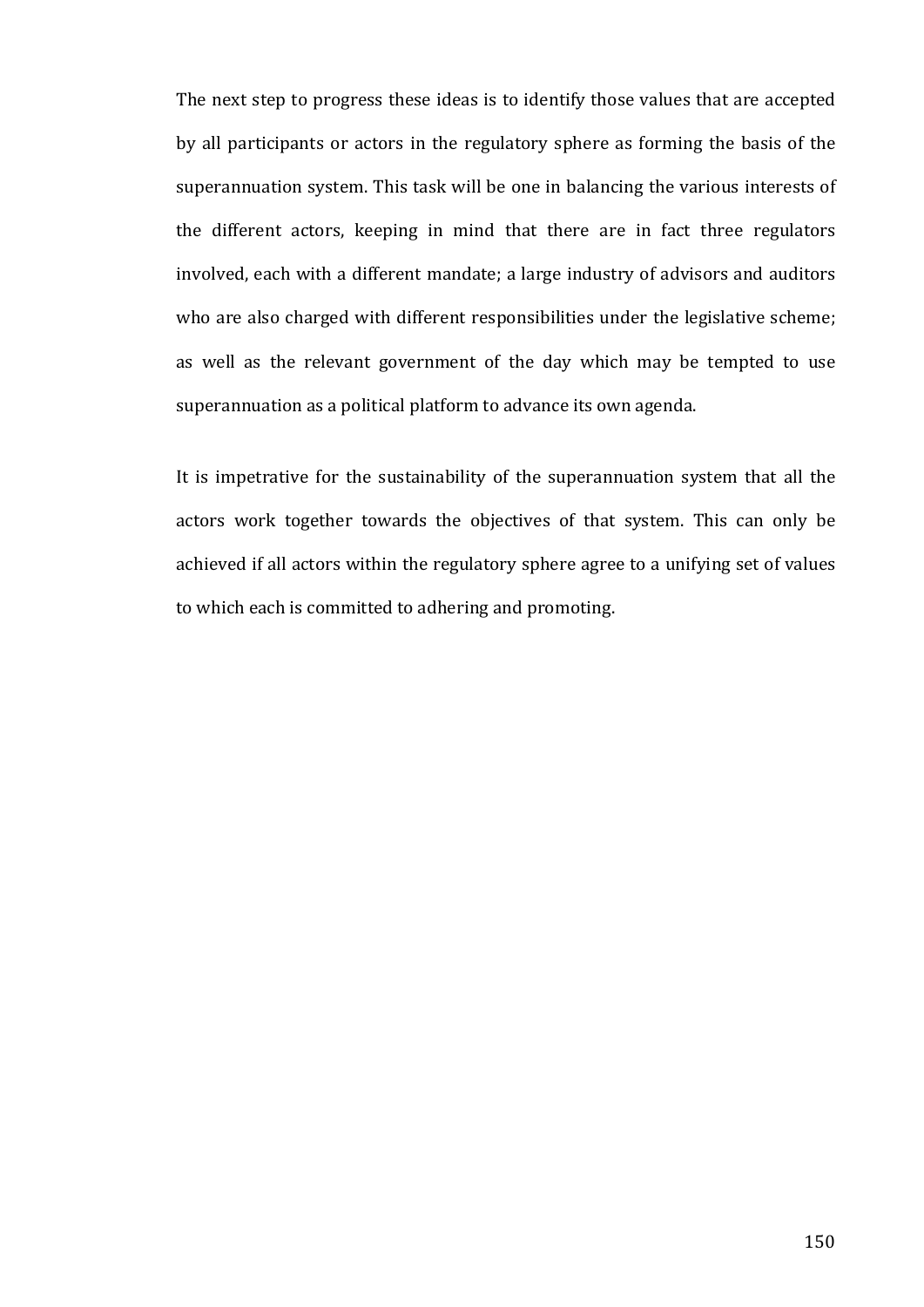# **Bibliography**

# **A: Articles/Books/Reports**

Advisory Committee on Prices and Incomes, Department of Employment and Industrial Relations, *Retirement Incomes* (1986) 10

Aronson, Mark 'Misfeasance in Public Office: a very peculiar tort' (2011) 35 *Melbourne University Law Review* 1

Association of Superannuation Funds Australia, *Consumer attitudes to superannuation and super policy issues*, November 2011

Australian Bureau of Statistics*,* Commonwealth Government, *Australian Social Trends* (2009)

Australian Department of Social Security, Policy Review Branch, Owen Donald, *Government support of retirement incomes in Australia : a submission from the Department of Social Security to the Senate Standing Committee on Social Welfare Inquiry into Retirement Income Systems* (April 1984)

Australian Department of Social Security, 'Retirement Income Provisions Overseas' (Research Paper No. 26, Research and Statistics Branch, 1984)

Australian Financial Centre Forum, Commonwealth Government, *Australia as a Regional Centre: Building on Our Strengths* (2009)

Australia's Future Tax System Review, *Australia's future tax system: Report to the Treasurer* (2009) 

Australia's Future Tax System Review Panel, Commonwealth Government of Australia, *The retirement income system: Report on strategic issues* (May 2009)

Australian Law Reform Commission and Companies and Securities Advisory Committee, Commonwealth Government, *Collective investment schemes: superannuation* (Discussion Paper No 50, January 1992)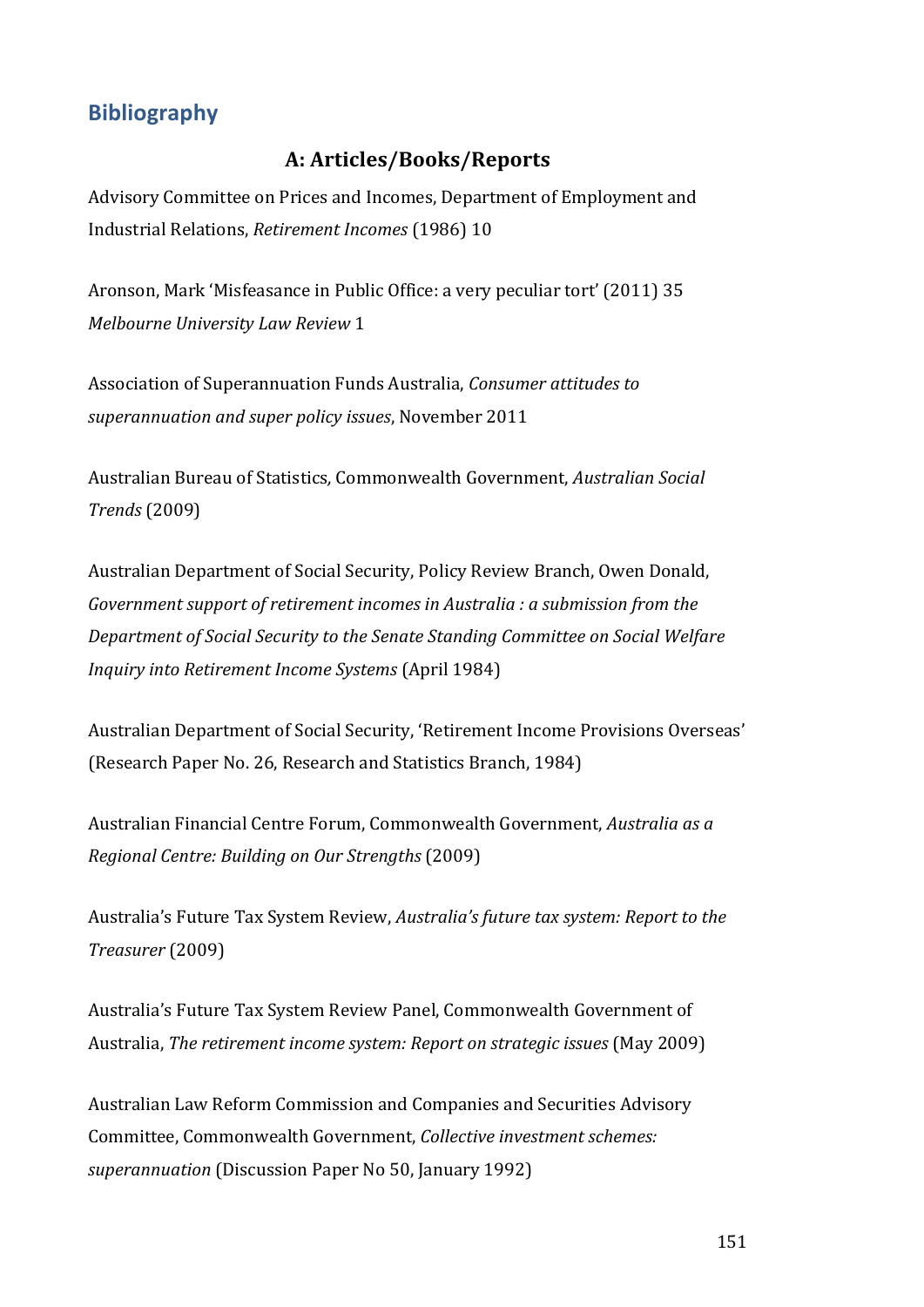Australian Law Reform Commission and the Companies and Securities Advisory Committee, Commonwealth Government of Australia, *Collective Investments: Superannuation*, Report No 59 (1992)

Australian National Audit Office, Commonwealth Government, *APRA's Prudential Supervision of Superannuation Entities* (Audit Report No. 6, 2003-04)

Australian National Audit Office, Commonwealth Government, The Australian *Taxation Office's Approach to Regulating and Registering Self Managed Superannuation Funds* (Audit Report No. 52, 2006-07)

Australian National Audit Office, Commonwealth Government, *The Australian Taxation Office's Approach to Managing Self Managed Superannuation Fund Compliance Risks* (Performance Audit Report No. 13, 1 November 2007)

Australian Prudential Regulation Authority, 'A recent history of superannuation in Australia' (2007) 2 APRA Insight 3

Australian Prudential Regulation Authority, 'Highlights from 10 years of superannuation data - 1996-2006', (2007) 2 *APRA Insight* 11

Australian Prudential Regulation Authority, Commonwealth Government, *Annual Report 2009* 

Australian Prudential Regulation Authority, *Annual Superannuation Bulletin*, June 2013 (revised February 2014)

Australian Prudential Regulation Authority, *Quarterly Superannuation* Performance, June 2014

Australian Taxation Office, Commonwealth Government, *Cash Economy Task Force*, *Improving Tax Compliance in the Cash Economy* (1998)

Australian Taxation Office, Australian Government, *Annual Report 2009-10* (7 October 2010)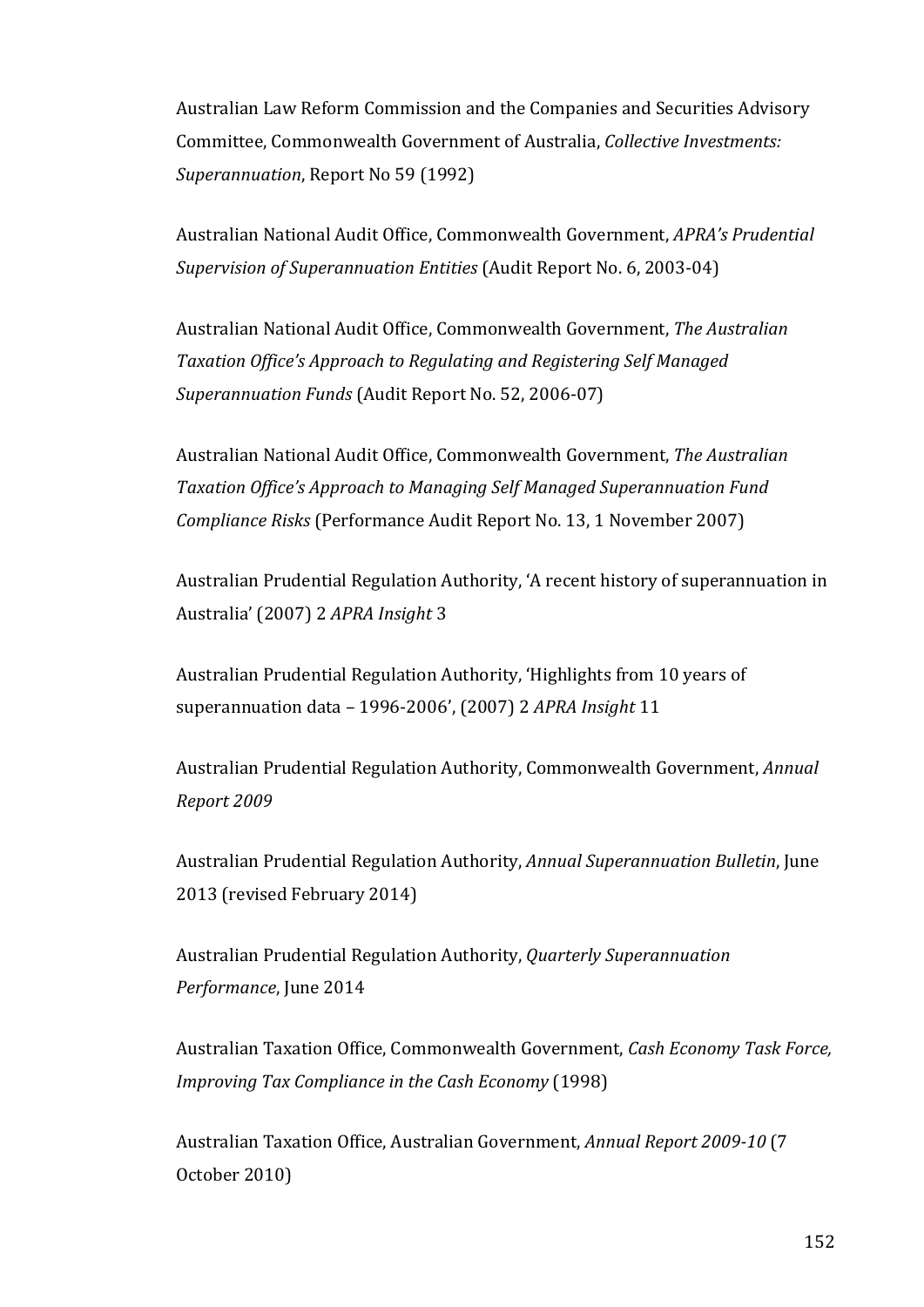Australian Taxation Office, *Self managed superannuation fund: Statistical report*, June 2014, population table – quarterly data

Ayres, I and J Braithwaite, *Responsive Regulation: Transcending the Deregulation Debate* (Oxford University Press, 1992)

Baldwin, Robert Colin Scott and Christopher Hood (eds.), *A Reader on Regulation* (Oxford University Press, 1998)

Baldwin, Robert and Martin Cave, *Understanding Regulation: Theory, Strategy and Practice* (Oxford University Press, 1999)

Barnes, Jeffery 'Statutory interpretation, law reform and Stampford's theory of the disorder of law - Part one' (1994) 22 Federal Law Review 116

Barnes, Jeffery 'Statutory interpretation, law reform and Stampford's theory of the disorder of law - Part two' (1994) 23 Federal Law Review 77

Bateman, Hazel Geoffery Kingston and John Piggot, 'Equity, Efficiency and the Superannuation Guarantee' in David Knox (ed.), Superannuation: *contemporary issues* (Longman Professional, 1994) 40

Bennion, Francis Alan Roscoe and Oliver Jones (eds.) *Bennion on statutory interpretation* (LexisNexis, 6<sup>th</sup> ed, 2012)

Bersten, Michael 'Independence and Accountability of the Commissioner of Taxation' (2002) 12(1) Revenue Law Journal 5

Bevacqua, John 'The plaintiff-proof barrier – the justiciability of activities of the Commissioner of Taxation in tortious and equitable estoppel taxpayer claims' (2008) 1 Journal of The Australasian Law Teachers Association 365

Black, Julia 'Critical Reflections on Regulation' (2002) 27 *Australian Journal of* Legal Philosophy 1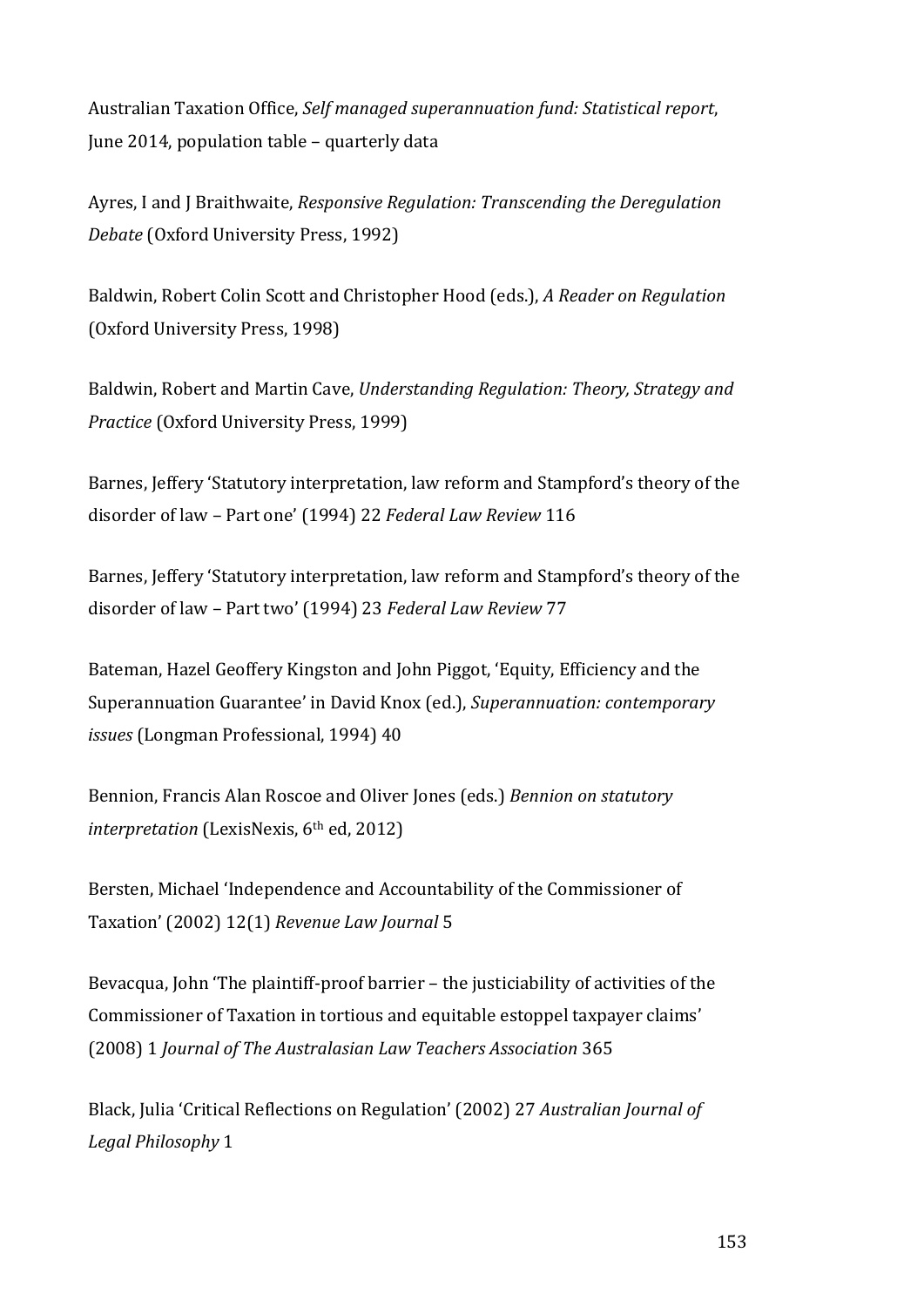Black, Julia 'Mapping the Contours of Contemporary Financial Services Regulation' (2002) Dec *Journal of Corporate Law Studies* 253

Black, Julia 'Managing Regulatory Risk and Defining the Parameters of Blame: a Focus on the Australian Prudential Regulation Authority' (2006) 28(1) Law & *Policy* 1

Borowski, Allan 'Back at the Crossroads: The Slippery Fish of Australian Retirement Income Policy' (2008) 43 (Winter) *Australian Journal of Social Issues* 311 

Braithwaite V and J Braithwaite, 'An evolving model for tax enforcement' in N Shover and J Wright (eds.), *Crimes of Privilege: Readings in White-Collar Crime* (Oxford University Press, 2000) 405

Braithwaite, Valerie and Jenny Job, 'The theoretical base for the ATO Compliance Model' (Research Note 5, Centre for Tax System Integrity Research School of Social Sciences Australian National University, 2003)

Braithwaite, Valerie, Kristina Murphy and Monika Reinhart, 'Taxation Threat, Motivational Postures, and Responsive Regulation', (2007) 29(1) *Law & Policy* 137

Burton, Mark 'The Rhetoric of Tax Interpretation – Where talking the talk is not walking the walk' (2005) 1(3) *Journal of the Australasian Tax Teachers Association* 1

Burton, Mark 'Responsive Regulation and the Uncertainty of Tax Law – Time to Reconsider the Commissioner's Model of Cooperative Compliance' (2007) 5(1) *eJournal of Tax Research* 71

Campbell, 'Collateral Challenge of the Validity of Government Action' (1998) 24 *Monash University Law Review* 272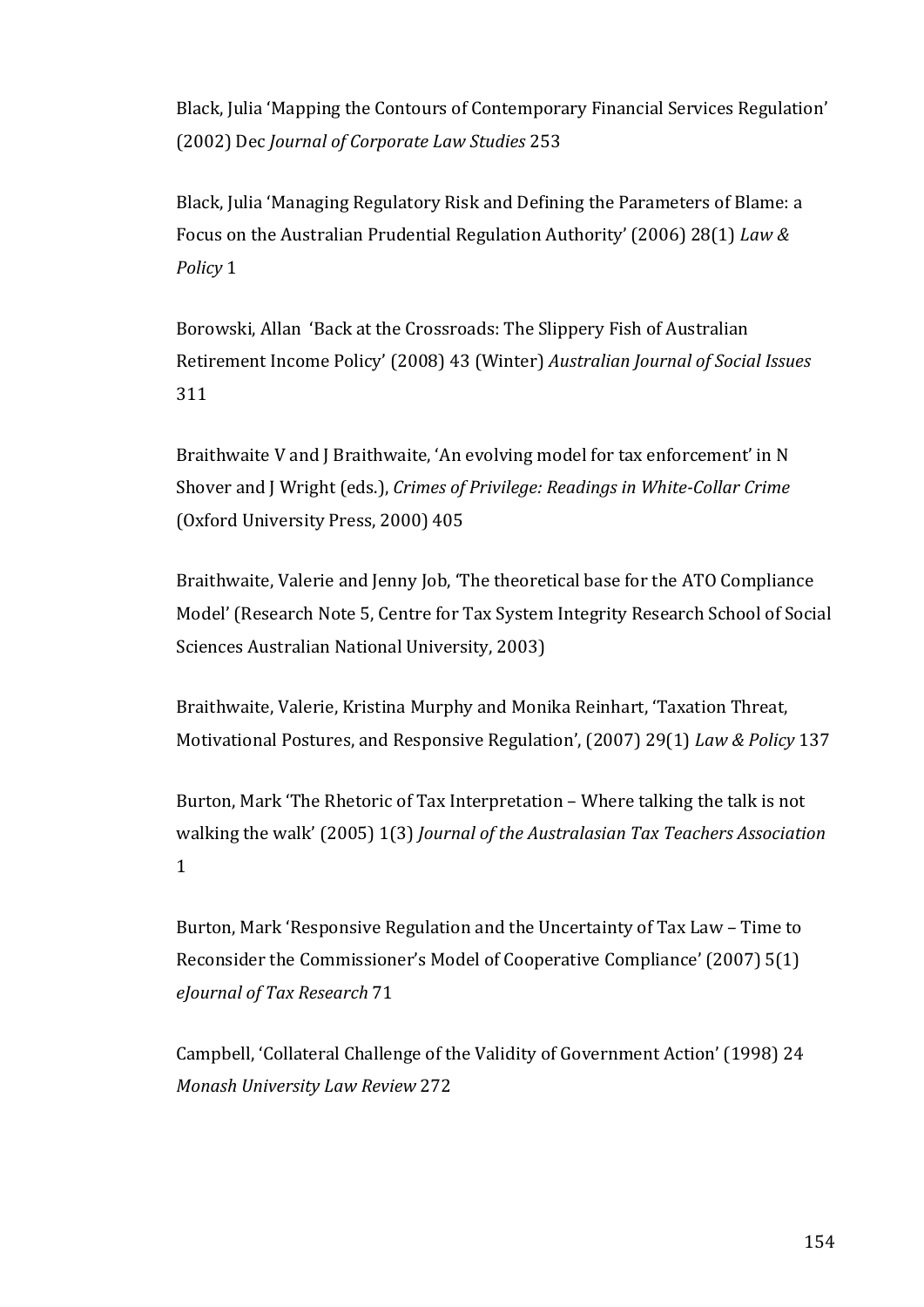Chaaya, Michael 'The Regulation of Trustee Governance in Australia: Time for Rethink?' (Paper presented at IPEBLA 13<sup>th</sup> International Conference, Berlin Germany, 23 May 2011

Chalmers, Ian 'Yours, Mine or Ours?: Is there a case for directed superannation investment? (Parliamentary Research Services Paper No 32 1994/1995, Department of the Parliamentary Library, 26 June 1995)

Chiu, Iris H-Y 'Enhancing responsibility in financial regulation – critically examining the future of public-private governance: part I' (2010) March *Law and Financial Markets Review* 170

Chiu, Iris  $H-Y'$  Enhancing responsibility in financial regulation – critically examining the future of public-private governance: part II' (2010) May *Law and Financial Markets Review* 286

Committee of Inquiry into the Australian Financial System, Commonwealth Government, *Australian Financial System: final report of the Committee of Inquiry* (1981)

Commonwealth Committee on Taxation, Commonwealth Government of Australia. *Report of the Commonwealth Committee on Taxation* (1961)

Commonwealth Government, *National Superannuation in Australia: Interim Report of the Committee of Inquiry*, National Superannuation Committee of Inquiry (1974)

Commonwealth Government, *Occupational Superannuation in Australia*: *Final Report of the National Superannuation Committee of Inquiry* (1977)

Commonwealth Taskforce, Commonwealth Government of Australia, *Occupational Superannuation* (1983)

Commonwealth Taskforce on Superannuation, Commonwealth Government, *Occupational Superannuation* (Parliamentary Paper No. 27, 1983)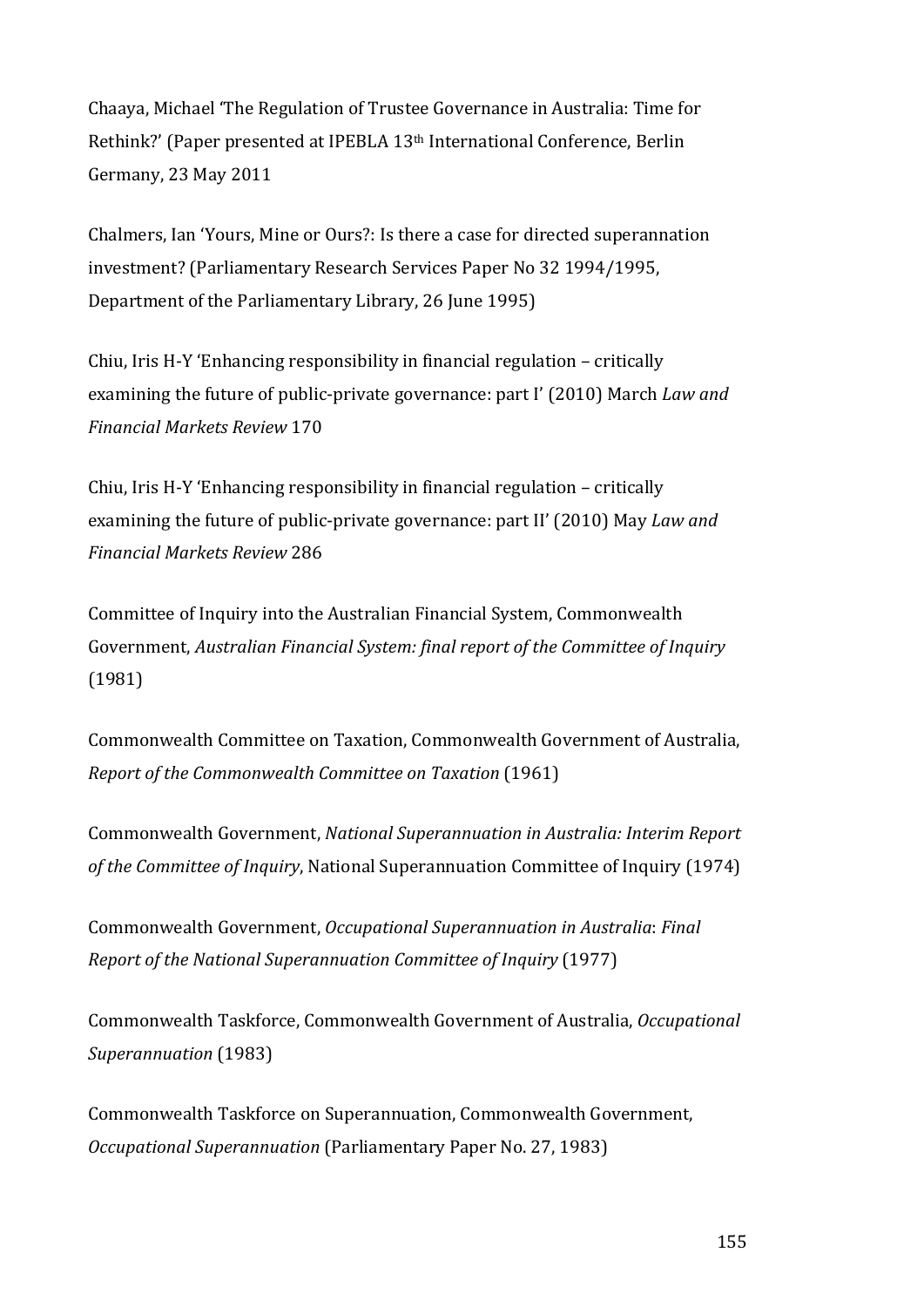Commonwealth Task Force, Commonwealth Government, Occupational *Superannuation* (1983)

Commonwealth Treasury, *Towards higher retirement incomes for Australians: a history of the Australian retirement income system since Federation*, Centenary Edition of Economic Roundup, 2001

Comino, Vicky 'Effective regulation by the Australian Securities and Investments Commission: The Civil Penalty Problem' (2009) 33 Melbourne University Law *Review* 802

Comino, Vicky ' The challenge of corporate law enforcement in Australia' (2009) 23 *Australian Journal of Corporate Law* 233

Cortese, CL & Glynn, J, 'Taxation and the Australian Superannuation System: An International Comparison' (2006) 16(2) *Australian Accounting Review* 77

Dal Pont, G. E. *Equity and Trusts in Australia* (Lawbook, 5<sup>th</sup> ed, 2011)

Donald, M Scott 'What's in a name? Examining the Consequences of Inter-legality in Australia's Superannuation System' (2011) 33 Sydney Law Review 295

Duff, David G 'Interpreting the Income Tax Act – Part 2: Towards a Pragmatic Approach' (1999) 47 *Canadian Law Review* 471

Edwards, V and T Valentine, 'From Napier to Wallis: Six Decades of Financial Inquires' (1998) Sept *Economic Record* 297

Fairgrieve, Duncan 'Damages claims against public bodies: The role of misfeasance in public office' (2007) 12 *Judicial Review* 169

Ferris, Shuana and Peter Gillies, 'The legal obligations of superannuation fund trustees: The VBN v APRA litigation' (2010) 21 *Journal of Banking and Finance Law and Procedure* 214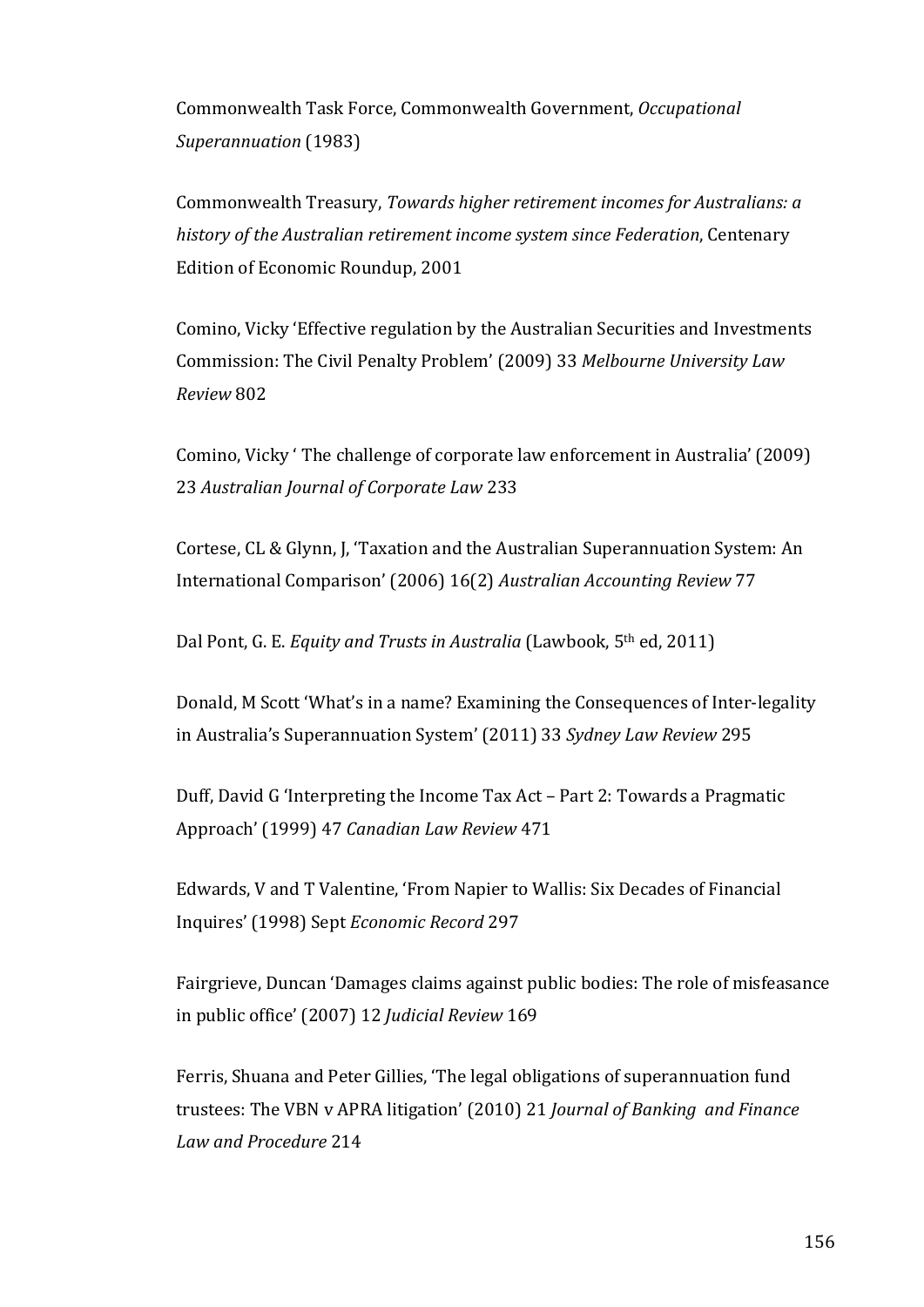Financial Services Inquiry Committee, The Australian Treasury, The final report of *the Financial Services Inquiry* (1997) 

Financial System Inquiry, Commonwealth Government, *Financial System Inquiry: interim report* (July 2014)

Financial System Inquiry, Commonwealth Government, *Financial System Inquiry: final report* (December 2014)

Finn, Chris 'The justiciability of administrative decisions: a redundant concept?' (2002) 30 *Federal Law Review* 239

Freiberg, Arie 'Superannuation Crime in the 1990's' (1996) 24(3) Australian *Business Law Review* 217 

French, Justice 'Administrative law in Australia: Themes and Values' in Matthew Groves and H.P. Lee (eds), *Australian Administrative Law: Fundamentals, Principles* and Doctrines (Cambridge University Press, 2007)

Fuhr, M and K Bizer, 'REACh as a paradigm shift in chemical policy – responsive regulation and behavioural models' (2007) 15(4) *Journal of Cleaner Production* 327

Gilligan, George Helen Bird and Ian Ramsay, 'The Efficacy of Civil Penalty Sanctions Under the Australian Corporations Law' (Issues Paper No 136, Australian Institute of Criminology, 1999).

Grabosky, Peter and John Braithwaite, Of Manners Gentle: Enforcement Strategies of Australian Business Regulatory Agencies (Oxford University Press, 1986)

Groves, Matthew 'Substantive Legitimate Expectations in Australian Administrative Law' [2008] 32 *Melbourne University Law Review* 470

Hampton, P, HM Treasury, *Reducing administrative burdens: effective inspection and enforcement*" (2005)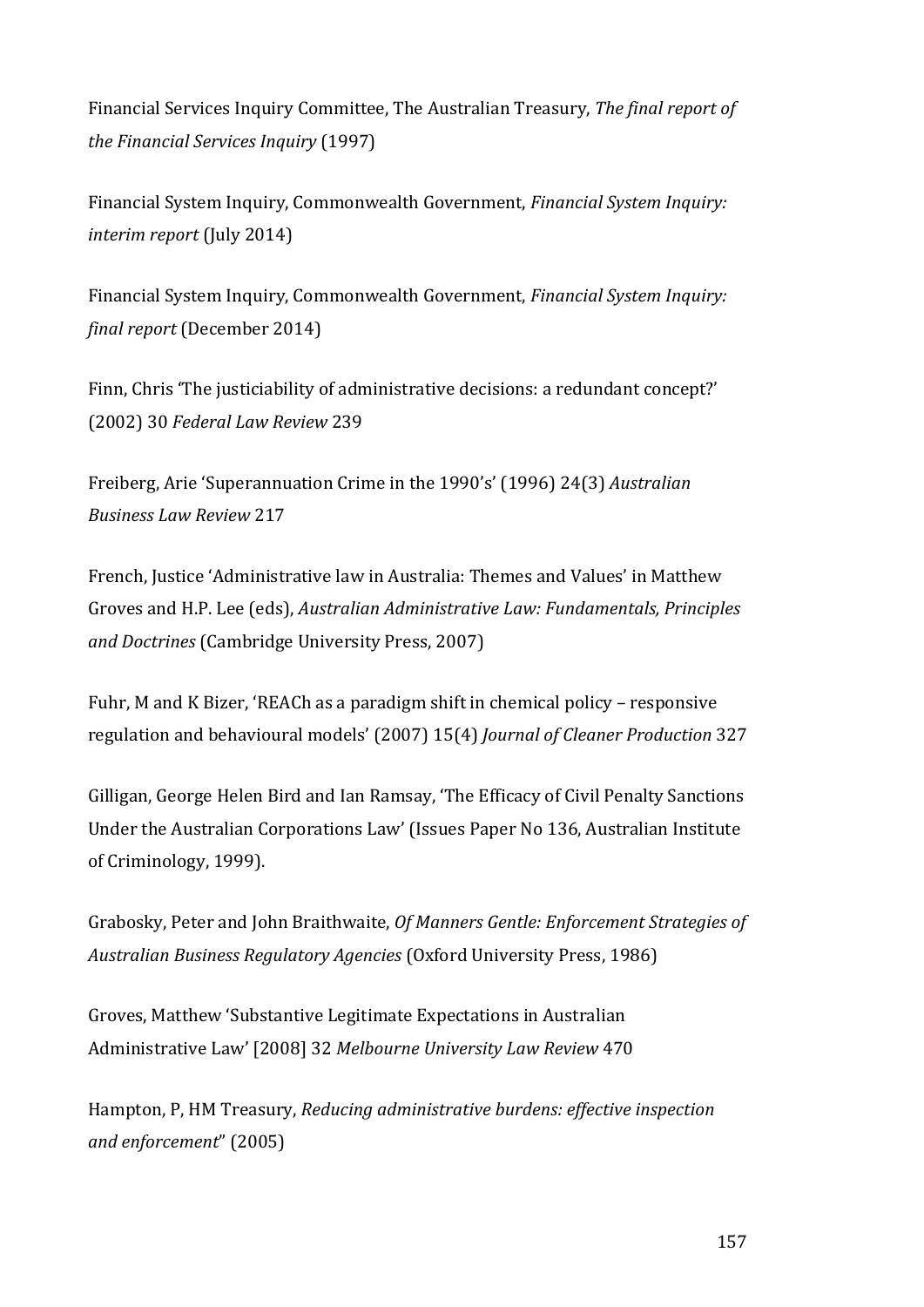Hancher, Hancher and Michael Moran, *Capitalism*, *Culture and Economic Regulation* (Clarendon Press, 1989)

Hancher, Leigh and Michael Moran, 'Organizing Regulatory Space' in Leigh Hancher and Michael Moran (eds) *Capitalism, Culture and Economic Regulation* (Claredon Press, 1989).

Hannett, Sarah 'Misfeasance in Public Office: the principles (2005) 10 *Judicial Review* 227

Heydon, J D and M J Leeming, *Jacob's Law of Trusts in Australia* (LexisNexis) Butterworths, 7<sup>th</sup> ed, 2006)

Hinz, Richard 'Supervision of pension funds: theory and practice' in *Supervising Private Pensions* (OECD Publishing, 2004)

Insurance and Superannuation Commission, *Annual Report* (1988-1989)

Insurance and Superannuation Commission, *Annual Report* (1991-1992)

Judicial Commission of New South Wales Statutory interpretation : principles and *pragmatism for a new age* (2007).

Kagan, R. A. & J. T. Scholz, 'The criminology of the corporation and regulatory enforcement strategies' in K. Hawkins & J. M. Thomas (eds), *Enforcing Regulation* (Kluwer-Nijhoff Publishing, 1984)

Kingsford Smith, Dimity 'The Regulation of Life Insurance and Superannuation Investments in Australia' (1993) Feb *Australian Business Law Review* 9

Kingsford Smith, Dimity 'Regulating Investment Risk: Individuals and the Global Financial Crisis' (2009) 32(2) *UNSW Law Journal* 514

Knox, David 'Taxation support of Superannuation in Australia: Its Costs, Equity and Efficacy' (Research Paper No. 7, Australian Tax Research Foundation, 1987)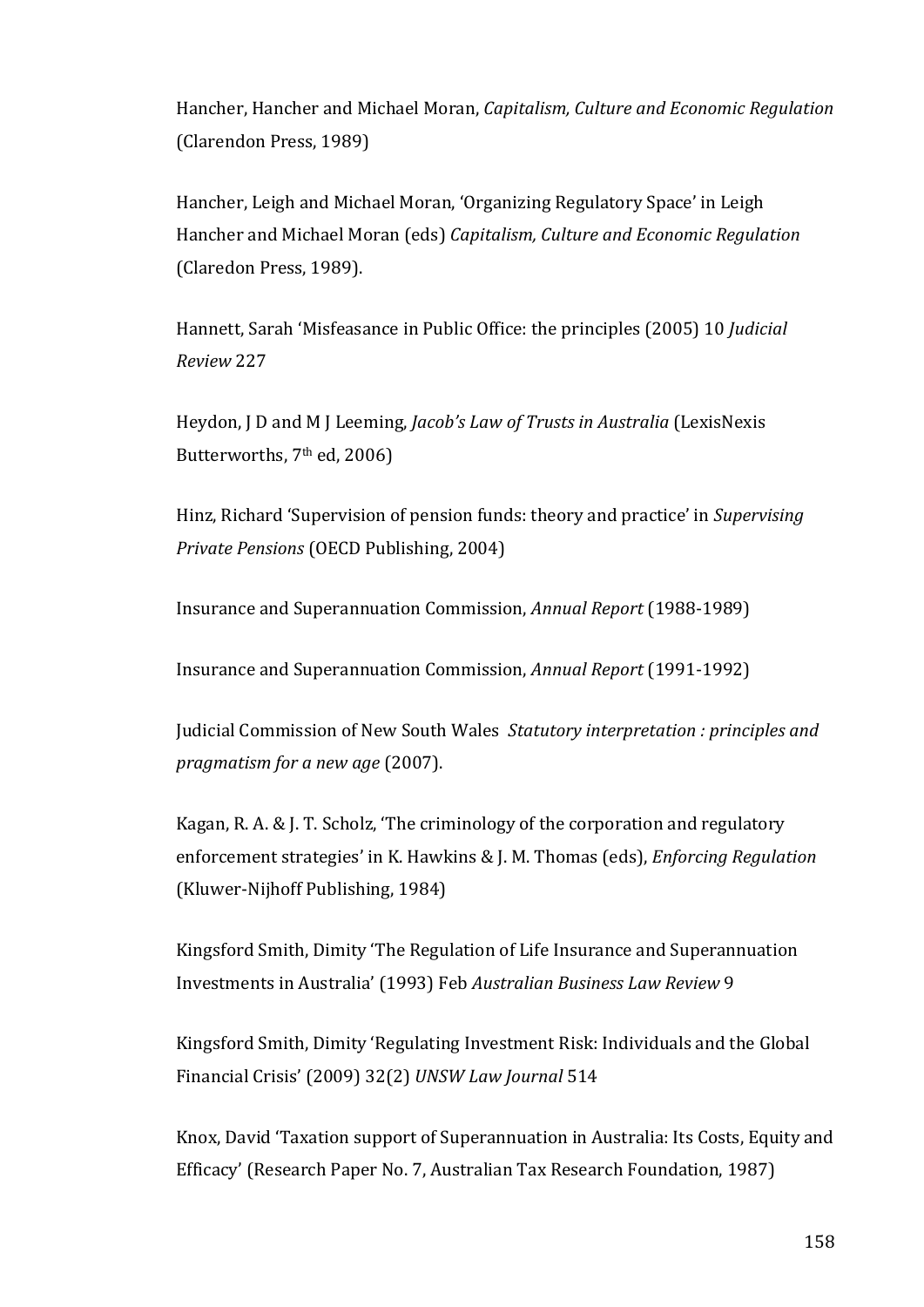Macrory, R Cabinet Office, *Regulatory Justice: Making Sanctions Effective* (2006)

McDonald, Leighton 'The Rule of Law in the "New Regulatory State"' (2004) 33 *Common Law World Review* 197

McMillan, John 'The Ombudsman and the Rule of Law' (2005) 44 *AIAL Forum* 1

Mason, K 'The Rule of Law' in P Finn (ed), *Essays on Law and Government, Vol 1* (Law Book, 1995)

McVea, Harry 'Financial Services Regulation under the Financial Services Authority: A Reassertion of the Market Failure Thesis?' (2005) 64(2) *Cambridge Law Journal* 413

Murphy, Kristina 'Moving towards a more effective model of regulatory enforcement in the Australian Taxation Office' (Working Paper No. 45, Centre for Tax System Integrity Research School of Social Sciences Australian National University, November 2004)

Nagarajan, Vijaya 'From 'Command-and-Control' to 'Open Method Coordination': Theorising the Practice of Regulatory Agencies' (2008) 8 *Macquarie Law Journal* 5

National Superannuation Committee of Inquiry, Commonwealth Government, *Occupational Superannuation in Australia* (1977) 

National Superannuation Committee of Inquiry, Commonwealth Government of Australia, Occupational Superannuation in Australia: Final Report Part Two (1977)

Nehme, Marina 'Enforceable undertakings: are they procedurally fair?' (2010) 32 *Sydney Law Review* 471

Nehme, Marina 'Enforceable undertakings in Australia and beyond' (2005) 18 *Australian Journal of Corporate Law* 68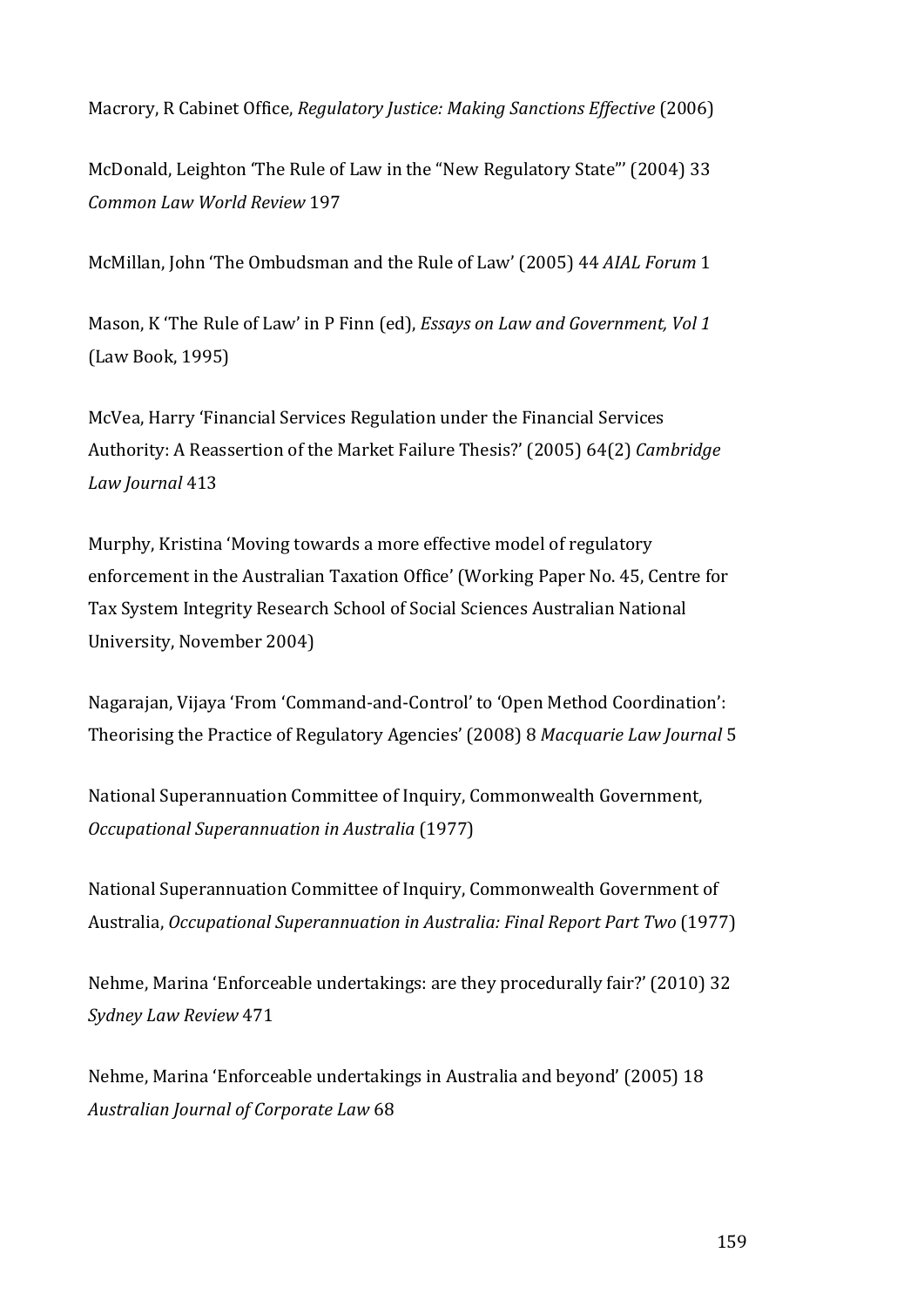Nielson, Leslie 'Chronology of superannuation and retirement income in Australia' (Background Note, Parliamentary Library, Parliament of Australia, 2009-10)

Ntalianis, Michael and Victoria Wise, 'The Australian superannuation framework : implications for retirement savings' [2010-12] 2(1) *Global Business & Economics Anthology* 54

Office of the Gene Technology Regulator, Commonwealth Government, *Monitoring* and Compliance Framework: In accordance with the Gene Technology Act 2000 (Cth) (2002)

Pearce, Dennis and Robert Geddes, *Statutory Interpretation in Australia* (Butterworths,  $8<sup>th</sup>$  ed, 2014)

Pearson, Gail 'Reconceiving Regulation: Financial Literacy' (2008) 8 Macquarie *Law Journal* 45. 

Productivity Commission, Commonwealth Government, *Review of the Superannuation Industry (Supervision) Act 1993 and certain other legislation* (Inquiry Report, 10 December 2001)

Productivity Commission, Commonwealth Government, *Performance Benchmarking of Australian and New Zealand Business Regulation: Food Safety Research Report* (2009)

Prosser, Tony 'Regulation and Social Solidarity' (2006) 33(3) *Journal of Law and Society* 364

Prosser, Tony 'Models of Economic and Social Regulation' in Dawn Oliver, Tony Prosser and Richard Rawlings (eds) The Regulatory State: Constitutional *Implications* (Oxford University Press, 2010) 38

Regulation Taskforce, Commonwealth Government, *Rethinking Regulation: Report*  of the Taskforce on Reducing Regulatory Burdens on Business (2006)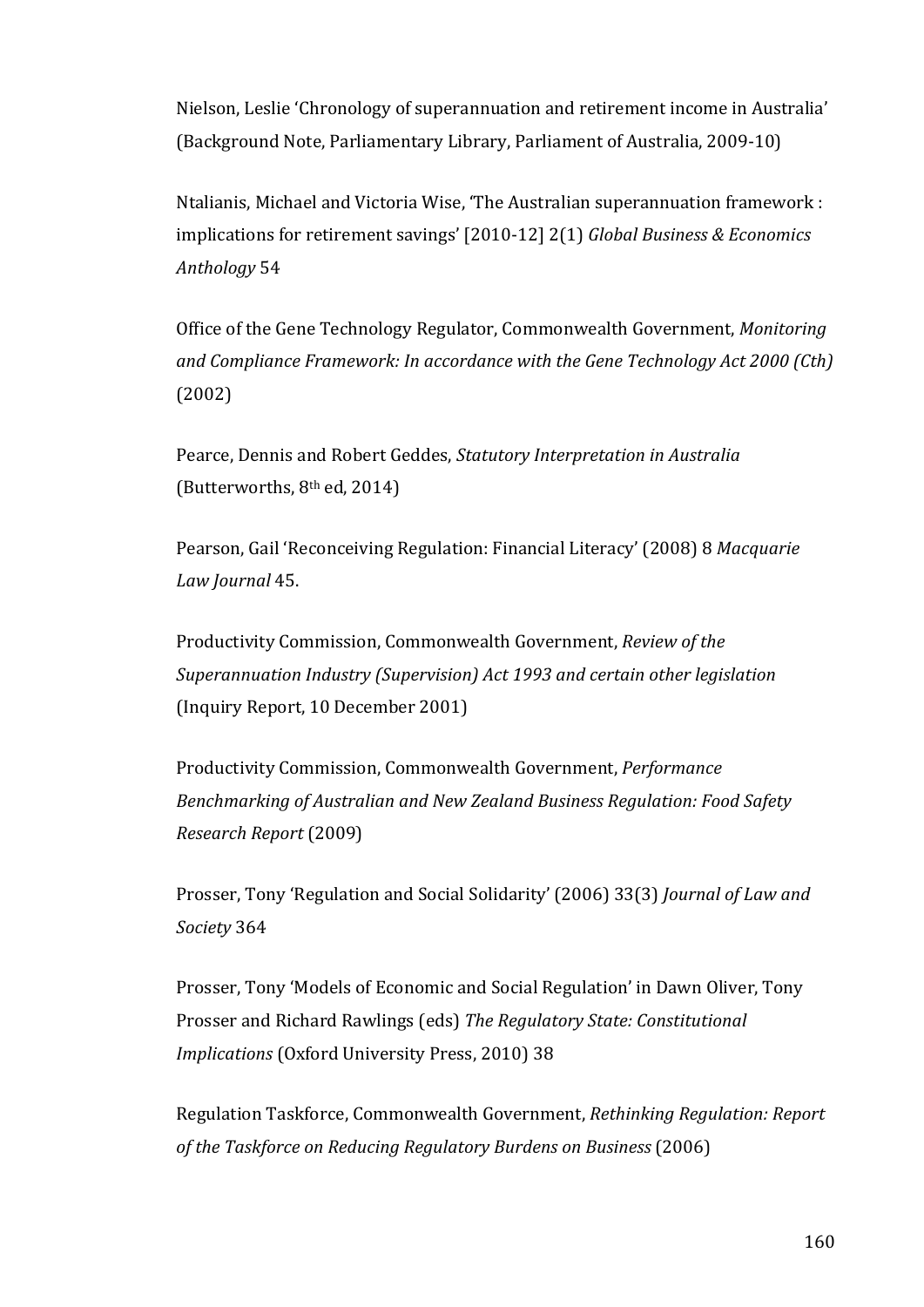Robertson, Mark 'The Dangers of the ATO's "Policy Intent" Approach to the Construction of Tax Acts (2014) 43 *Australian Tax Review* 22

Saunders, Catherine and Katherine Le Roy (eds), *The Rule of Law* (Federation Press, 2003)

Scheiwe, Dan 'Why Australia's pension system is not a good international model' (Discussion Paper No PI-9912, Pensions Institute, April 1999)

Senate Select Committee on Superannuation and Financial Services, Commonwealth Parliament, *Prudential Supervision and Consumer Protection for Superannuation, Banking and Financial Services* (2001)

Senate Select Committee on Superannuation, Commonwealth Parliament, *Safeguarding Super* (1992)

Senate Select Committee on Superannuation, Parliament of Australia, *Safeguarding Super: the Regulation of Superannuation* (1992)

Senate Select Committee on Superannuation and Financial Services, Commonwealth Parliament, *Early Access to Superannuation Benefits* (2002)

Senate Select Committee on Superannuation and Financial Services, Commonwealth Parliament, *Report on the provisions of the Financial Sector* Legislation Amendment Bill (No. 1) 2000 (August 2000)

Shearing, Clifford D 'A Constitutive Conception of Regulation' in Peter Garbosky & John Braithwaite (eds) *Business Regulation and Australia's Future* (Australian Institute of Criminology, 1993)

Sles, Lisa 'The Interaction of Administrative Law and the Public Ruling System: Lessons from Bellinz' (1998) 1(3) *Journal of Australian Taxation* 169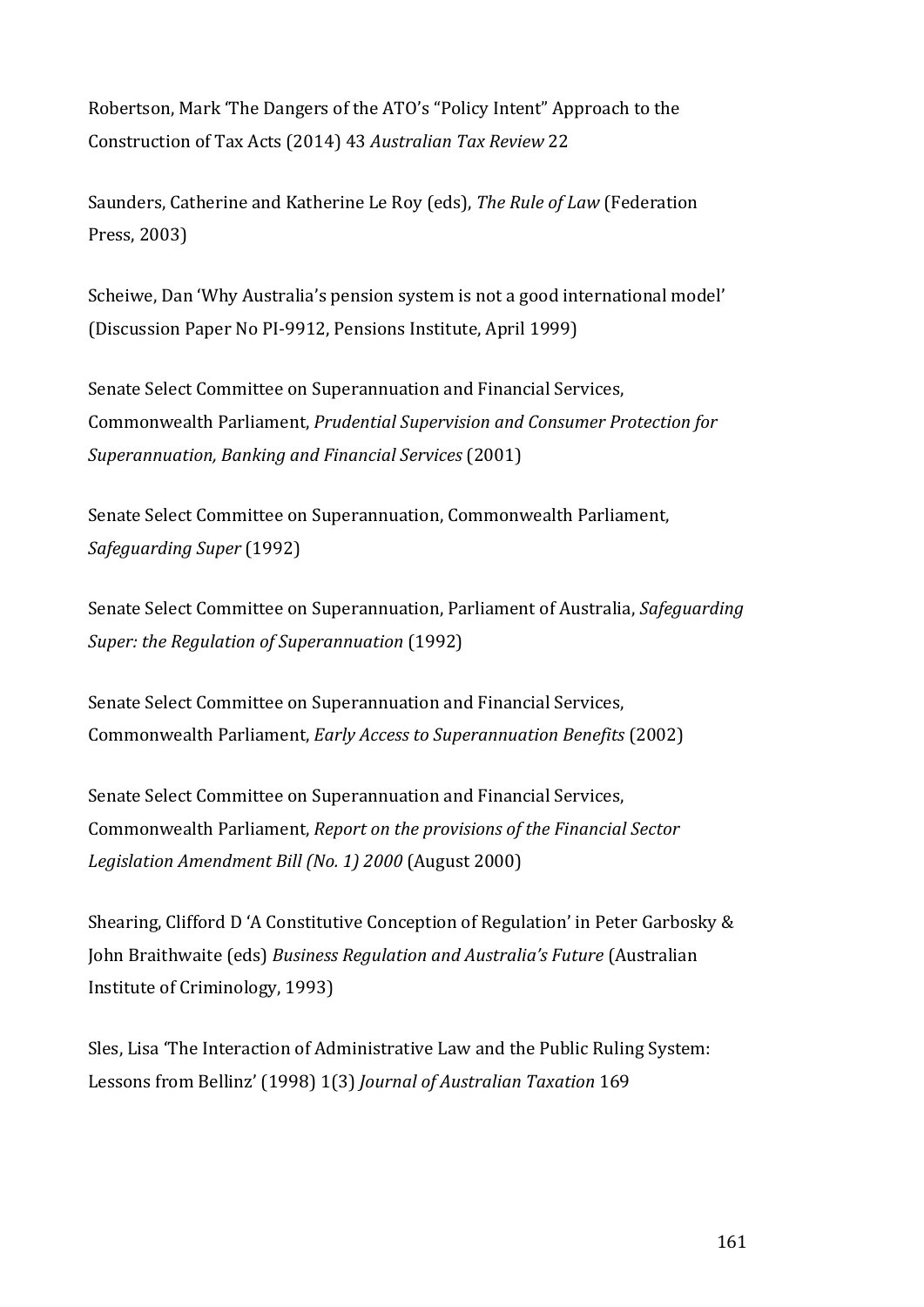Super System Review, Commonwealth of Australia, *Final Report: Review of the* Governance, *Efficiency*, *Structure* and *Operation of Australia's Superannuation System* (2010)

Super System Review, Commonwealth of Australia, *Self-Managed Super Solutions: Phase Three Preliminary Report* (2010) 

Taxation Review Committee, Commonwealth Government of Australia, *Taxation Review Committee: Full Report* (1975) 

Taskforce on Reducing Regulatory Burdens on Business, Commonwealth of Australia, *Rethinking Regulation* (2006)

Thompson, G. J. 'Prudential Supervision and the Changing Financial System', (1996) April *Reserve Bank Bulletin* 30

Twomey, Anne 'Fundamental Common Law Principles as Limitations on Legislative Power' (2009) Summer Oxford University Commonwealth Law Journal 47

Valentine, Tom 'Is superannuation safe' (2003) 36(1) *The Australian Economic Review* 108

Welsh, Michelle 'Civil Penalties and Responsive Regulation: The Gap Between Theory and Practice' (2009) 33 *Melbourne University Law Review* 908 

Wood, Charlotte, Mary Ivec, Jenny Job & Valerie Braithwaite, 'Applications of Responsive Regulatory Theory in Australia and Overseas' (Occasional Paper No. 15, Centre for Tax System Integrity Research School of Social Sciences, Australian National University, June 2010)

Yeung, Karen *Securing Compliance* (Hart Publishing, 2004)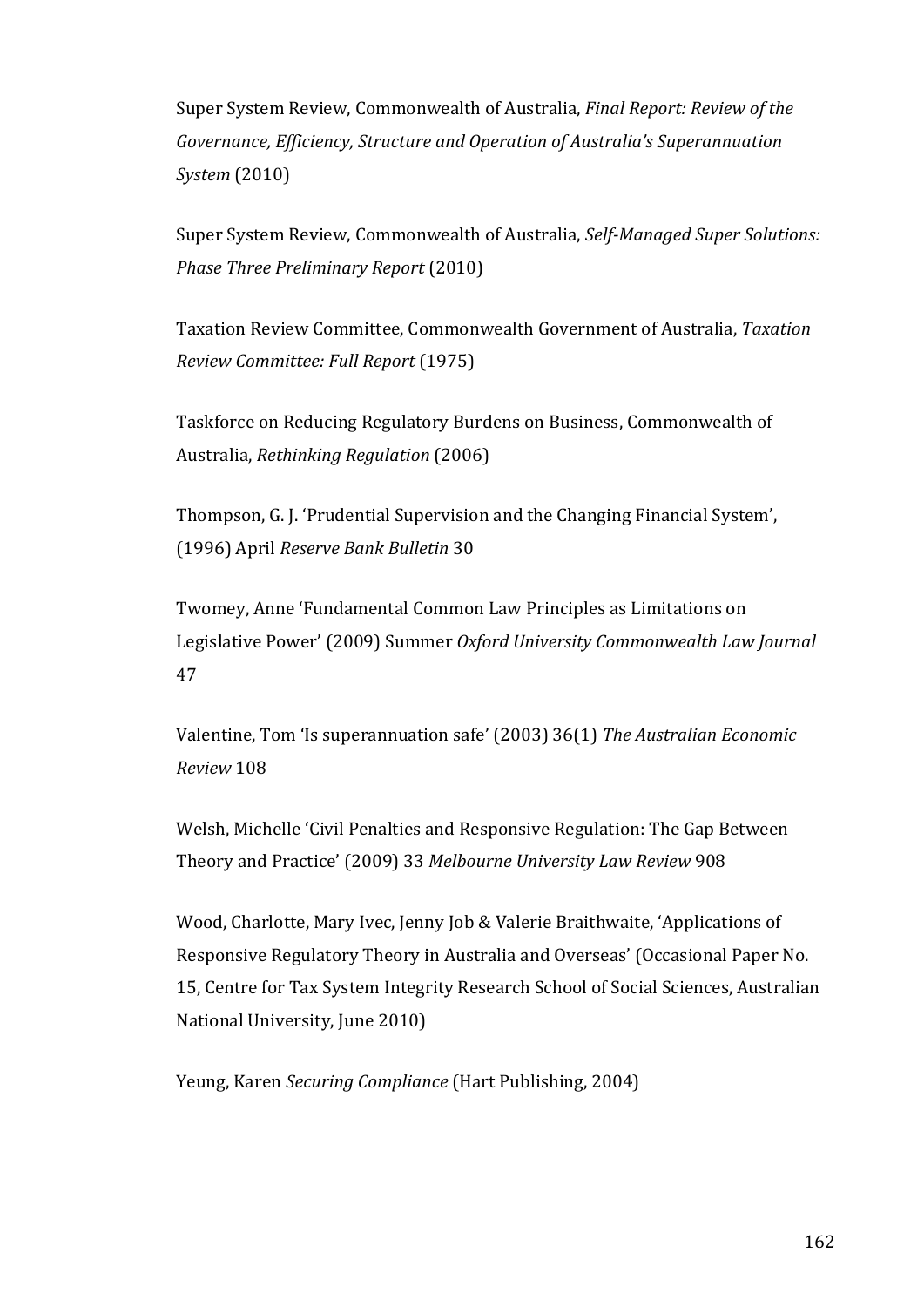#### **B:** *Cases*

Al Fayed v Advocate General for Scotland (representing the IRC)<sup>[2004]</sup> ScotCS 278

*ASIC v Vizard* (2005) 54 ACSR 394

*Austin v Austin* (1906) 3 CLR 516

*Australian Broadcasting Tribunal v Bond and Others* [1990] HCA 33 

*Australian Prudential Authority v Derstepanian* [2005] FCA 1121

*Australian Prudential Regulation Authority v Holloway* [2000] FCA 579

*Australian Securities and Investments Commission v Donald* [2003] FCAFC 318; *Re XPMX and Commissioner of Taxation* [2008] AATA 981

Australian Wool Testing Authority Ltd v Commissioner of Taxation [1990] FCA 361

*Bonnell v DCT* [2008] FCA 60

*CIC Insurance Ltd v Bankstown Football Club Ltd* (1997) 187 CLR 384

*Compton v Federal Commissioner of Taxation* (1966) 116 CLR 233

*Daws and Australian Securities and Investment Commission* [2006] AATA 246

*Deputy Commissioner of Taxation (Superannuation)* v Fitzgeralds [2007] FCA 1602

*Deputy Commissioner of Taxation v Richard Walter* [1995] HCA 53

*Dolevski v Hodpik Pty Ltd [2011] FCA 54*

Fairfax v Federal Commissioner of Taxation (1965) 114 CLR 1

*Federal Commissioner of Taxation v Futuris Corporation Ltd* [2008] HCA 32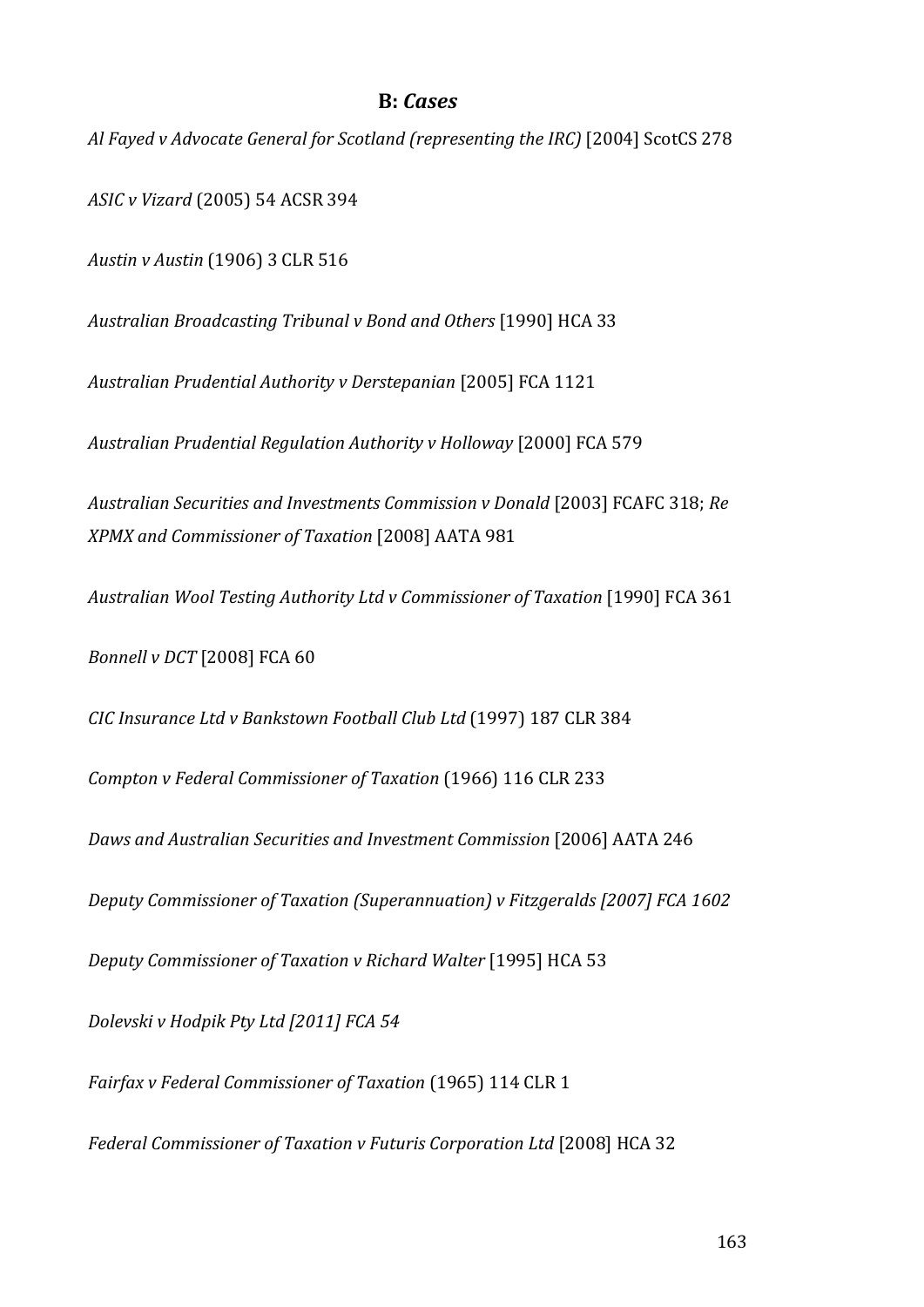Federal Commissioner of Taxation v Wade (1951) 84 CLR 105

*Grofam v FCT* 97 ATC 4656

*Hancock v Federal Commissioner of Taxation* (1961) 108 CLR 258

*Hutchins v Deputy Commissioner of Taxation* [1996] FCA 1358

*In re Speight* (1883) 22 Ch D 727

*Interhealth Energies Pty Ltd as Trustee of the Interhealth Superannuation Fund v Commissioner of Taxation* [2012] FCAFC 185

*IRC* v National Federation of Self- employed and Small Businesses Ltd [1982] AC 617; [1981] UKHL 2

*JVNQ* and *Commissioner of Taxation* (2009) 74 ATR 730

*Knuckey v Commissioner of Taxation* [1997] FCA 939

*Knuckey v Commissioner of Taxation* [1998] FCA 1143

Lighthouse Philatelics Pty Ltd v FCT (1991) 32 FCR 148

*Macquarie Bank Limited v Commissioner of Taxation* [2013] FCA 887

*Macquarie Bank Limited v Commissioner of Taxation* [2013] FCAFC 119

*National Wage Case* (1986) 14 IR 187

*National Wage Case April 1991* (1991) 36 IR 120

*Olesen v Eddy* [2011] FCA 13

*Olesen v MacLeod* [2011] FCA 229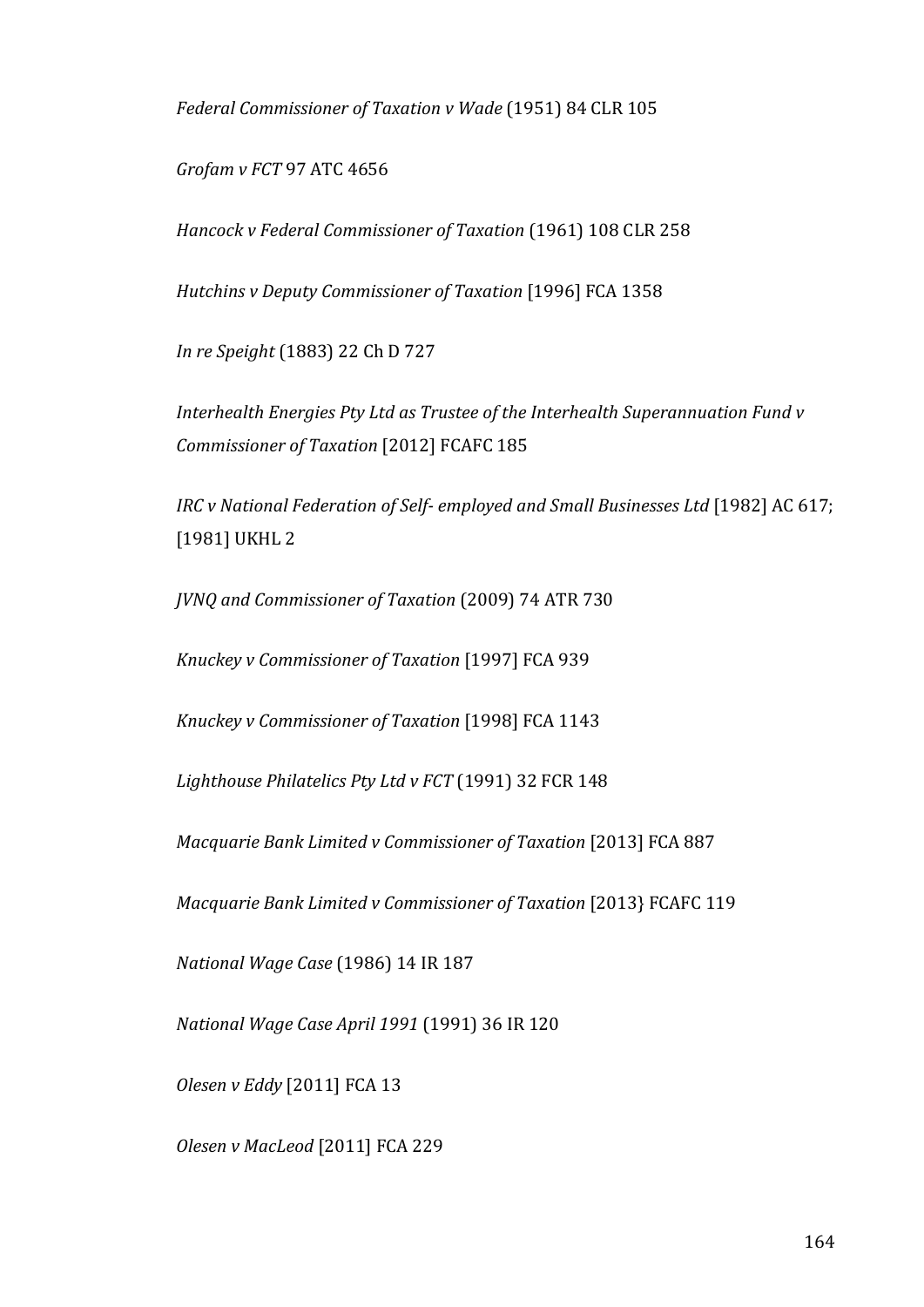*Precision Pools Pty Ltd v FC of T & Anor; Qld Pool & Spa Const Pty Ltd v FC of T & Anor* (1992) 37 FCR 554

*R v Hickman; ex parte Fox & Clinton* [1945] HCA 53

*R v IRC, ex parte Wilkinson* [2005] UKHL 3

*Ralene Vivian, suing in her capacity as the Deputy Commissioner of Taxation (Superannuation) v Fitzgeralds* [2007] FCA 1602

*Re Manufacturing Grocers' Employees Federation (Aust); Ex parte Australian Chamber of Manufacturers* (1986) 169 CLR 341

*Re Preston* [1984] UKHL 5

*Re Preuss and Australian Prudential Regulation Authority* [2005] AATA 748

*Re QX971 and Australian Prudential Regulation Authority* [1999] AATA 6

*Roy Morgan Research Pty Ltd v Commissioner of Taxation & Anor* [2010] FCAFC 52

*Speight* v Gaunt (1883) 9 App Cas 1

*The Taxpayer and Commissioner of Taxation* [2002] AATA 1233

*Three Rivers District Council v Bank of England (No. 3)* [2001] UKHL 16

*VBN and Australian Prudential Regulation Authority* [2006] AATA 710

*Young v FC of T* [2000] FCA 122

*ZDD and Commissioner of Taxation* [2011] AATA 3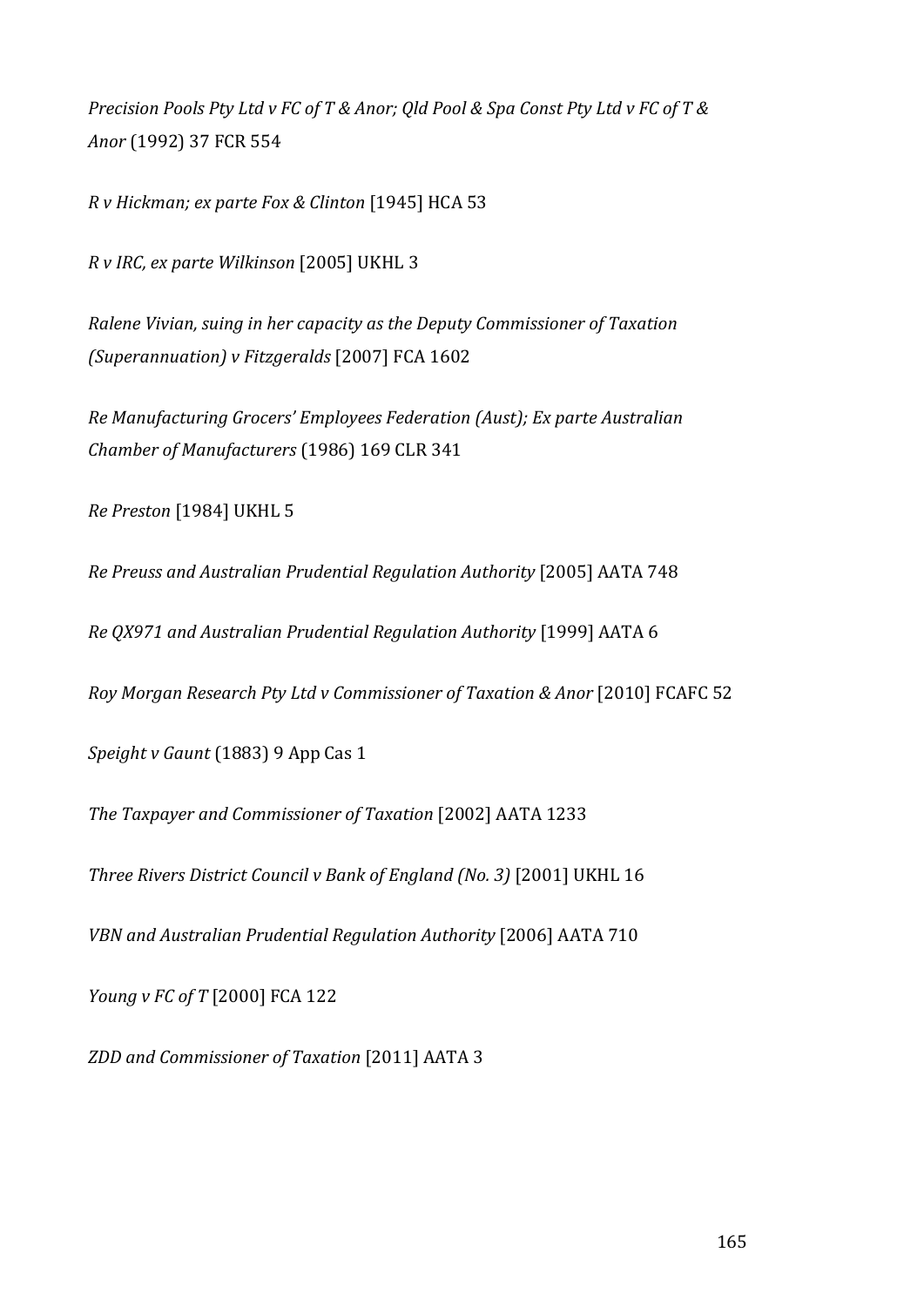# **C:** *Legislation*

Acts Interpretation Act 1901 (Cth)

*Australian Constitution*

*Australian Prudential Regulation Authority Act 1998* (Cth)

*Australian Securities and Investments Commission Act 1989* (Cth)

*Australian Securities and Investments Commission Act 2001* (Cth)

*Corporations Act 2001* (Cth)

*Criminal Code* (Cth)

*Fair Work Act 2009* (Cth)

Financial Services Legislation Amendment (Review of Prudential Decisions) Act 2008 (Cth)

*Financial Sector Reform (Amendments and Transitional Provisions) Act 1998* (Cth)

*Income Tax and Social Services Contributions Act 1936* (Cth)

*Income Tax Assessment Act 1915* (Cth)

*Income Tax Assessment Act 1936* (Cth)

*Income Tax Assessment Act 1997* (Cth)

*Income Tax Assessment Amendment (No. 3) Act 1984* (Cth)

*Income Tax Rates Act 1986* (Cth)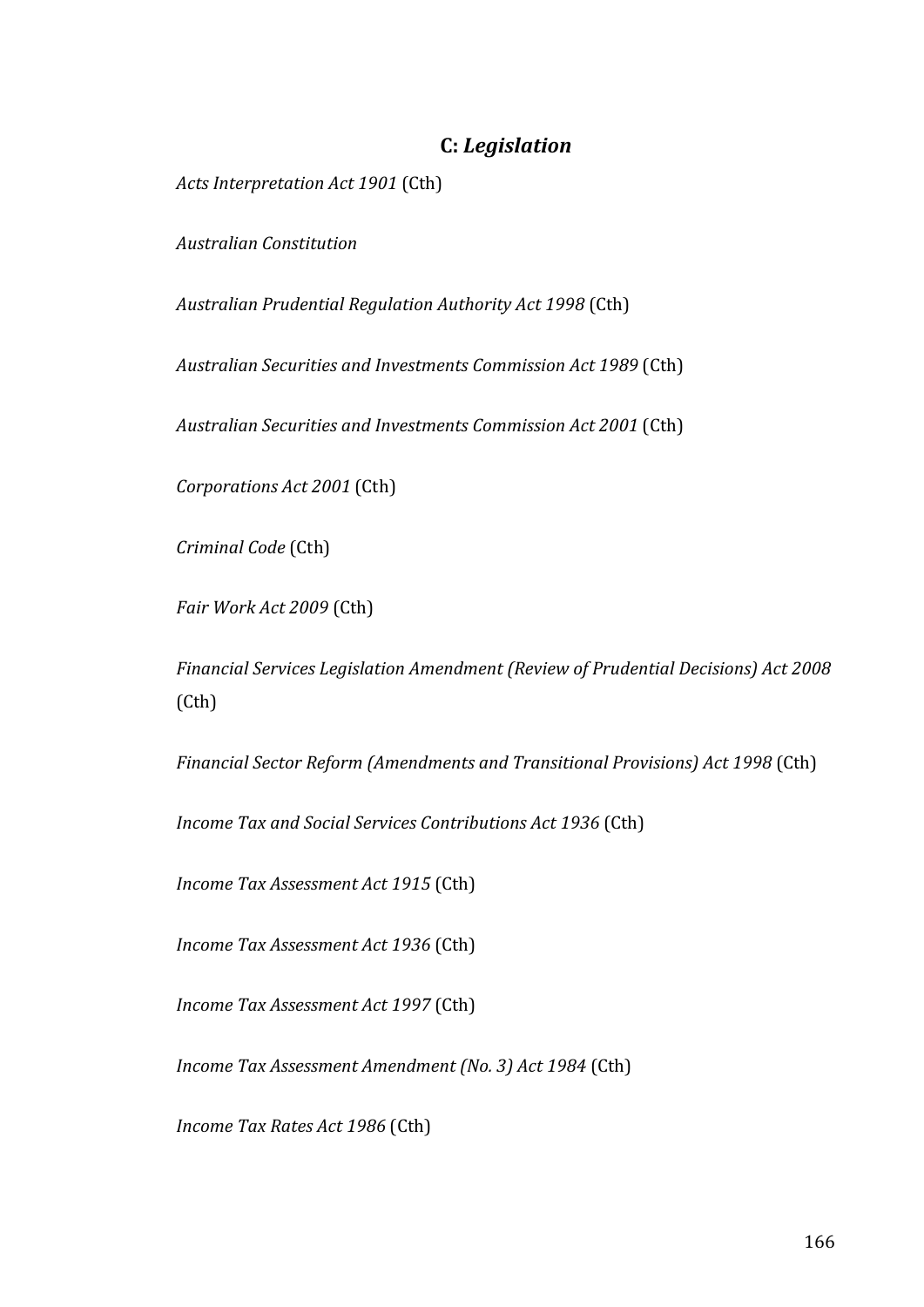*Industrial Relations Act 1988* (Cth)

*Occupational Superannuation Standards Act 1987* (Cth)

Superannuation (Government Co-contribution for low income earners) Act 2003 (Cth) 

*Superannuation Guarantee (Administration) Act 1992* (Cth) 

*Superannuation Guarantee (Charge) Act 1992* (Cth) 

Superannuation Industry (Supervision) Act 1993 (Cth)

Superannuation Industry (Supervision) Regulations 1994 (Cth)

*Superannuation Legislation Amendment Act (No. 3) 1999* (Cth)

*Taxation Administration Act 1953* (Cth)

*Taxation Laws Amendment Act (No 2) 1989* (Cth) 

*Trustee Act 1893* (NT)

*Trustee Act 1898* (Tas)

*Trustee Act 1925* (ACT)

*Trustee Act 1925* (NSW)

*Trustee Act 1936* (SA)

*Trustee Act 1958* (Vic)

*Trustees Act 1962* (WA)

*Trusts Act 1973* (Qld)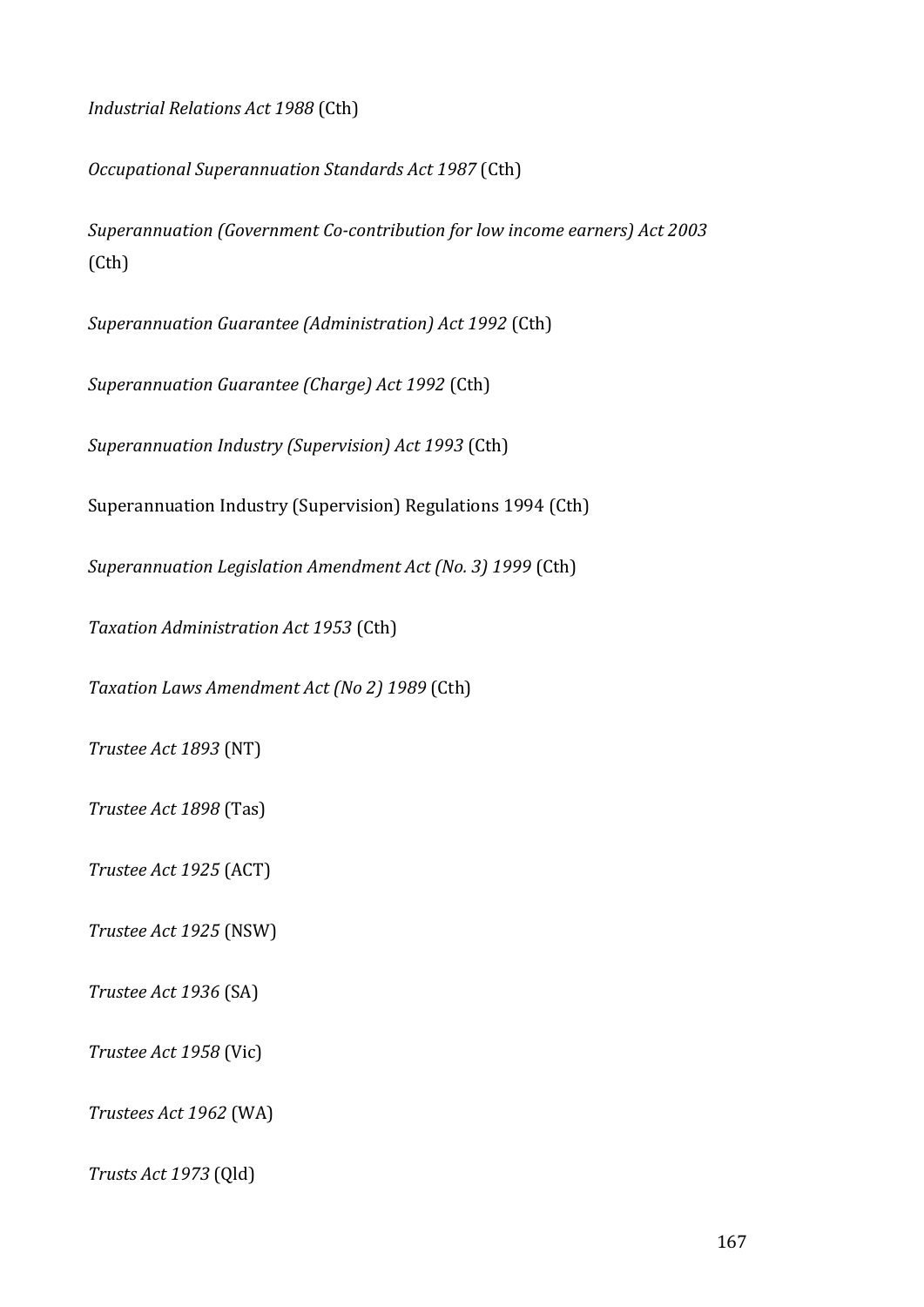# *D: Other*

Australian Council of Trade Unions, *Back to where it all began. Superannuation: the great leap forward* 

http://www.actu.org.au/ACTUSuperSite/SuperannuationNews/BackToWhereItAll BeganSuperannuationTheGreatLeapForward.

Australian Prudential Regulation Authority, Supervisory Oversight and Response System, November 2010

Australian Securities and Investment Commission, 'Sydney man sentenced on early access to super charges' (Media Release, 10-66AD, 29 March 2010)

Australian Taxation Office, *Taxpayer Alert: Distribution to Superannuation Fund from Interposed Fixed Trust, TA 2003/1, 11 February 2003* 

Australian Taxation Office, Commonwealth Government, Self-managed superannuation funds – disqualification of individuals to prohibit them from acting *as* trustees of a self-managed superannuation fund (Law Administration Practice Statement, PS LA 2006/17, 30 November 2006)

Australian Taxation Office, Commonwealth Government, Self-managed *superannuation funds – enforceable undertakings* (Practice Statement PS LA 2006/18, 30 November 2006)

Australian Taxation Office, *Practice Statement Law Administration: self managed superannuation funds* – *notice of non-compliance*, PS LA 2006/19 (30 November 2006)

Australian Taxation Office, *Taxpayer Alert: Self-managed superannuation funds* deriving income from certain uncommercial trusts, TA 2008/4, 28 March 2008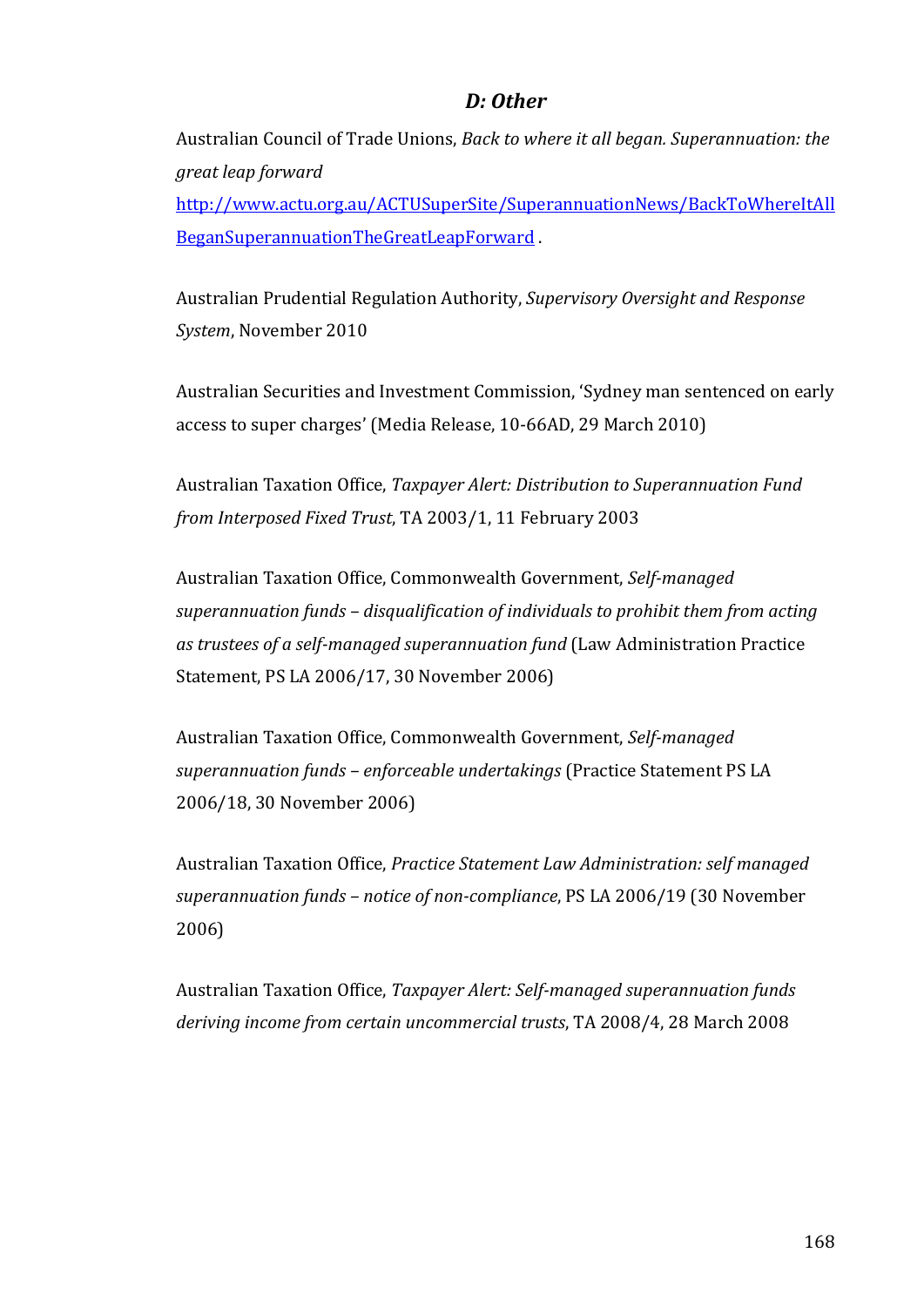Australian Taxation Office, Self Managed Superannuation Funds: the application of *the sole purpose test in section 62 of the Superannuation Industry (Supervision)* Act 1993 to the provision of benefits other than retirement, employment termination or *death benefits*, SMSFR 2008/2 (16 July 2008)

Australian Taxation Office, Commonwealth Government, *Income tax: meaning of* 'Australian superannuation fund' in subsection 295-95(2) of the Income Tax Assessment Act 1997 (Taxation Ruling, TR 2008/9, 10 December 2008)

Australian Taxation Office, *Self Managed Superannuation Funds: the meaning of 'borrow* money' or 'maintain an existing borrowing of money' for the purposes of *section* 67 of the Superannuation Industry (Supervision) Act 1993, SMSFR 2009/2, 8 April 2009.

Australian Taxation Office, 'National Tax Liaison Group Superannuation Technical Sub-group minutes' (Minutes of meeting, 8 December 2010)

Australian Taxation Office, *ATO's Strategic Statement 2010-15*

Bambrick, Matt 'Update from the ATO on recent compliance activity, areas of concern with SMSFs and the ATO's future priorities' (Speech delivered at the CPA Learn from the Masters SMSF Conference and Expo 2014, Sydney, Thursday, 17 July 2014 and Melbourne, 24 July 2014)

Cleary, Josephine *The evolution of the regulation governing superannuation funds since* 1936 (PhD Thesis, 2010)

Commonwealth Government, *Economic Statement* (Policy Statement, 19 May 1983)

Commonwealth Government, *Stronger Super* (Policy Announcement, 2010)

Commonwealth Government, *Stronger Super* (Information Pack, 21 September 2011)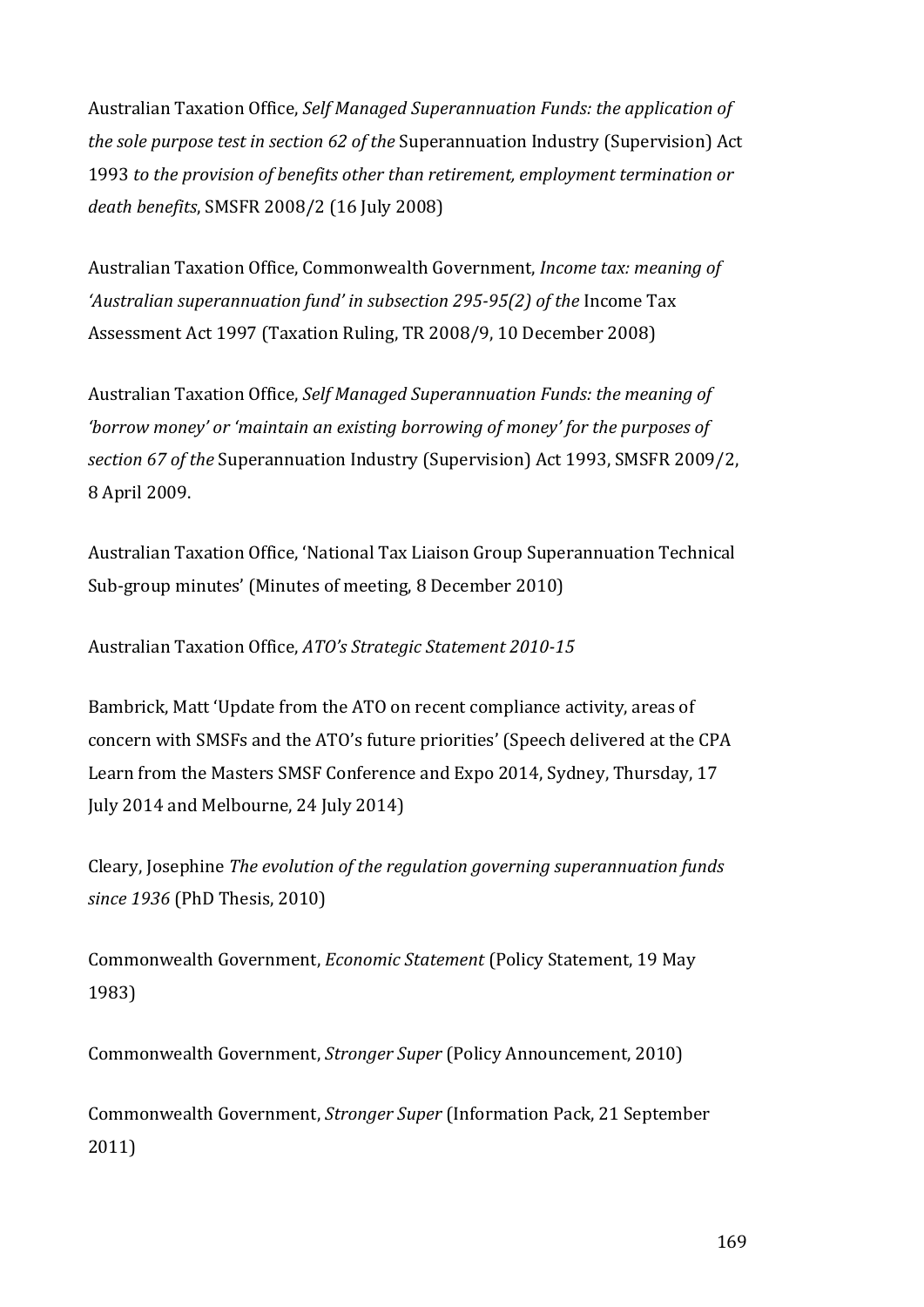Commonwealth, *Parliamentary Debates*, House of Representatives, 20 August 1991, 13 (John Kerin, Treasurer)

Commonwealth, *Parliamentary Debates*, House of Representatives, October 1963 (Harold Holt)

D'Ascenzo, Michael 'Self-managed super: making sure it works for you and the community' (Speech delivered at the SMSF Professionals Association of Australia (SPAA) 2011 National Conference, Brisbane, 23 February 2011

Dawkins, John, Treasurer, *Strengthening Super Security: new prudential arrangements for superannuation* (1992)

Department of Prime Minister and Cabinet, Commonwealth Government, *Ahead of the Game: Blueprint for Reform of Australian Government Administration* (2010)

Donald, Scott M *What contribution does trust law make to the regulatory scheme shaping superannuation in Australia?* http://www.apra.gov.au/Careers/upload/Scott-Donald\_What-contribution-doestrust-law-make-to-the-regulatory-scheme-shaping-superannuation-in-Australia, 

Explanatory Memorandum, Financial Sector Legislation Amendment Bill (No. 1) 2000

Explanatory Memorandum to Financial Services Legislation Amendment (Review of Prudential Decisions) Bill 2008

Explanatory Memorandum, Superannuation Industry (Supervision) Bill 2010

French, Robert 'Superannuation – a confluence of legal streams' (Speech delivered at the Law Council of Australia Superannuation Committee Conference, Canberra, 26 February 2009)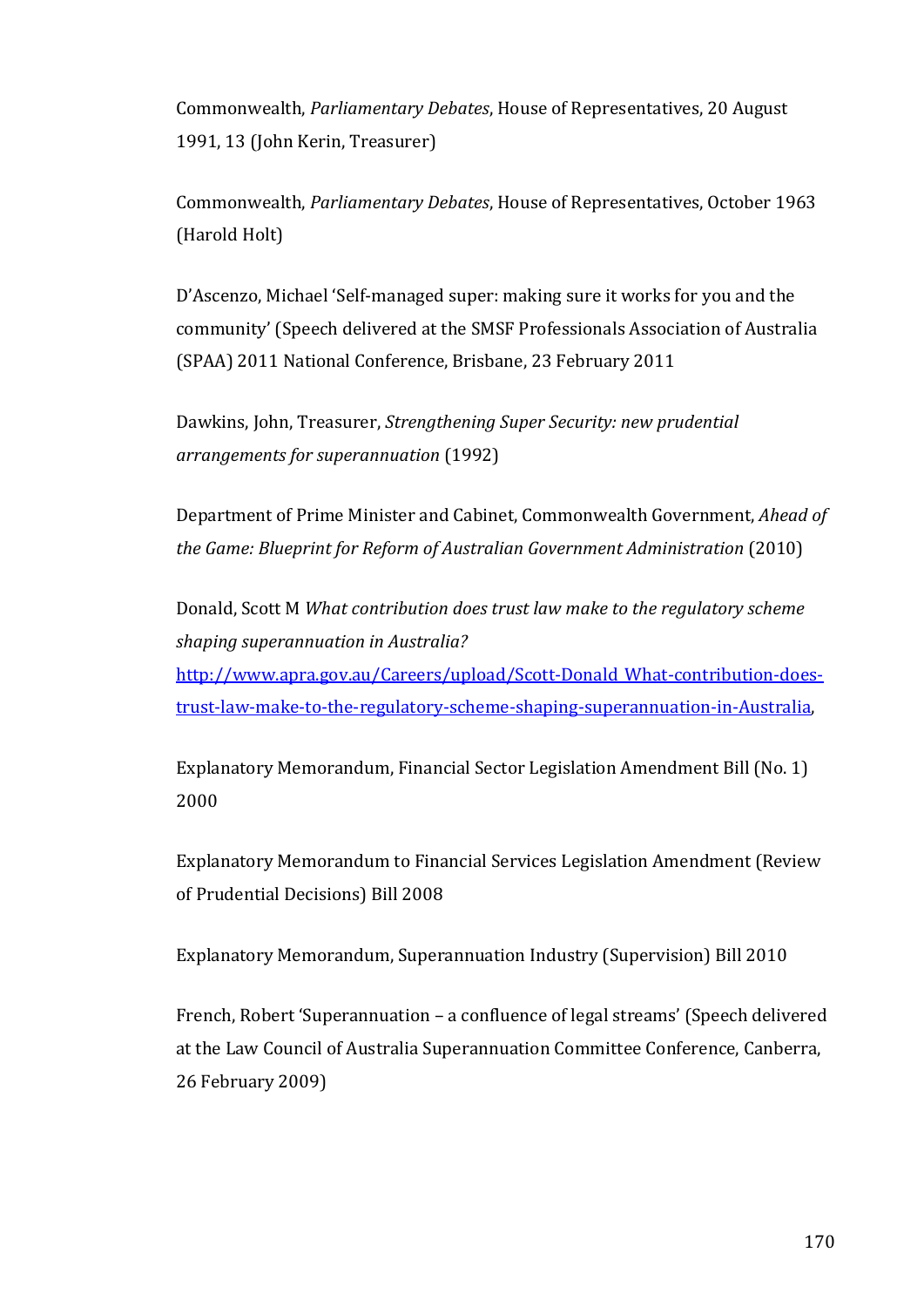Forsyth, Stuart, Australian Taxation Office, 'ATO Regulation of SMSFs', (Speech delivered at the Taxation Institute of Australia, Superannuation Intensive Conference, 2 June 2010)

Forsyth, Stuart, Australian Taxation Office, 'Self-managed super funds in the postreform landscape' (Speech delivered at Small Independent Super Funds Association SMSF Forum, Melbourne, 5 September 2011)

Grant, R., Parliamentary Library of Australia, 'ASIC's regulatory strategy' in Australia's corporate regulators - the ACCC, ASIC and APRA (Research Brief no. 16, 2004-05)

Gleeson, Murray 'Courts and the Rule of Law' (Speech delivered at the Rule of Law Series, Melbourne University, 7 November 2001).

Hewett, Jennifer, Interview with Assistant Treasurer, Arthur Sinodinos (Financial Services Council AMP Breakfast, 28 November 2013)

HM Revenue & Customs, *VAT Notice 48: extra statutory concessions* (21 March 2012)

Holmes, Brenton, Department of Parliamentary Services, Parliament of Australia, 'Citizen's engagement in policymaking and the design of public services' (Research Paper No. 1 2011-12, Parliamentary Library, July 2011)

Howard, John *Superannuation* (Press Release No. 68, 12 July 1979)

International Organisation of Pension Supervisors, *IPOS Principles of Private Pension Supervision* (November 2010)

Jordan, Chris, Commissioner of Taxation, *Reinventing the ATO*, (Speech delivered at Taxation Institute National Convention, Hobart, 27 March 2014)

Kiern, John *Prudential supervision* (Federal Treasury paper No. 1, 20 August 1991)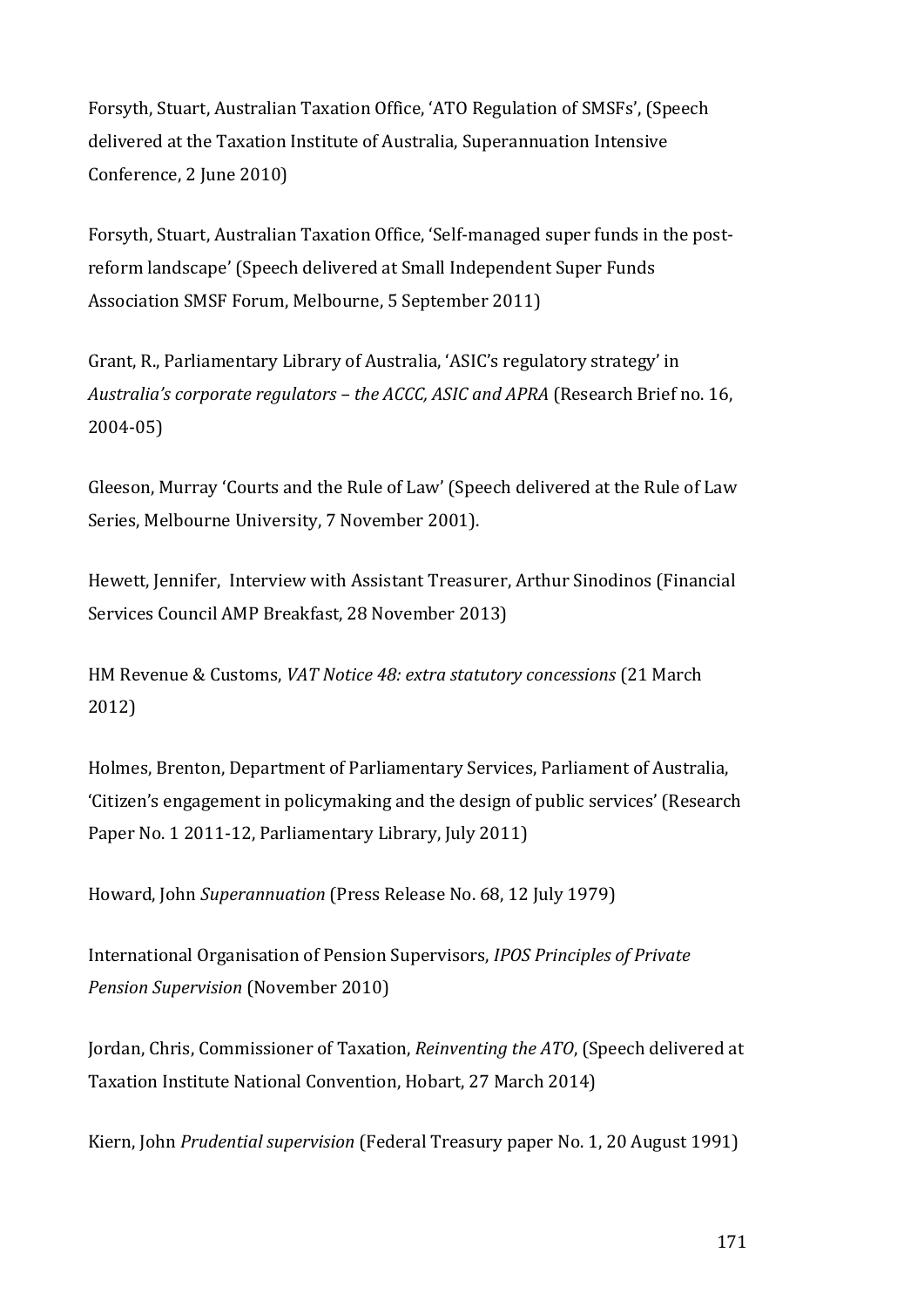Law Council of Australia, Submission to the Treasury, Commonwealth of Australia, *Consultation Paper – Strengthening APRA's Crisis Management Power*, 12 December 2012

Middleton, Thomas *A Proposal for a Uniform Australian Regulatory Model* (PhD Thesis, James Cook University, 2007)

Marquis, K 'Responsive Securities Regulation: An Assessment of the Enforcement Practices of the Ontario Securities Commission', (Regulatory Governance Initiative Working Paper, 2009)

Murray, David 'Sustaining confidence in the Australian financial system: launch of the interim report of the Financial System Inquiry' (Speech delivered at the National Press Club, Canberra, 15 July 2014).

Olesen, Neil, Australian Taxation Office, 'Regulatory issues emerging from selfmanaged super fund cases' (Speech delivered at Self-Managed Super Fund Professionals' Association of Australia Annual Conference, Adelaide, 11 March 2009)

Stronger Super Governance Working Group, Commonwealth Government, *Issues paper* on providing APRA with an administrative power to impose fines (April 2011)

Taxation Institute of Australia, Submission to Commonwealth Treasury, An extrastatutory concession power for the Commissioner of Taxation? 15 July 2009

Treasurer's statement, *Prudential Supervision* (Federal Treasury Paper No 1, 20 August 1991)

Treasurer, 'Budget announcement' (Press release, No. 73, 20 August 1991)

Treasury, Commonwealth Government, *Review of Sanctions in Corporate Law* (Consultation Paper, April 2007)